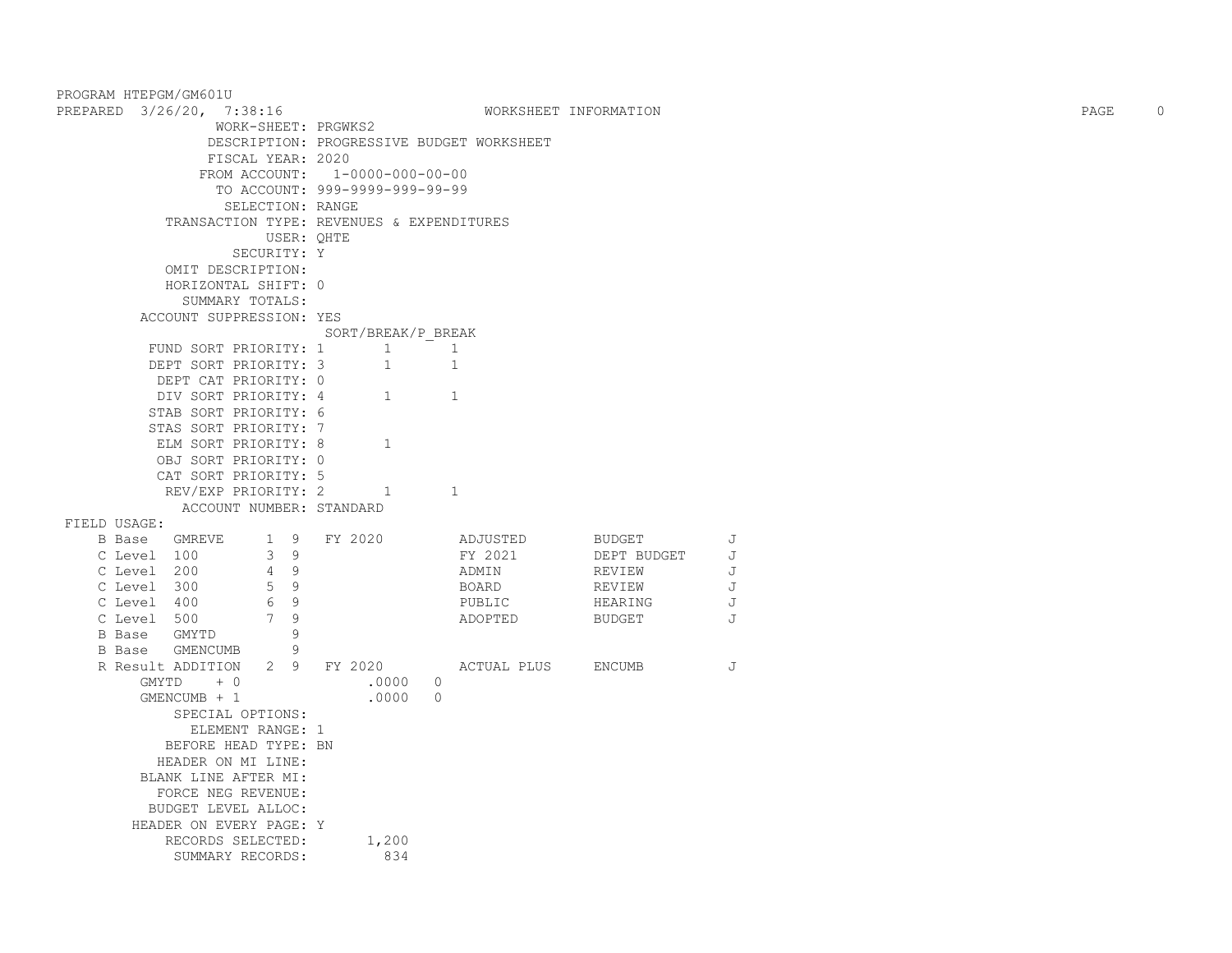| PREPARED 03/26/20, 07:38:17<br>PROGRAM GM601L                                                | BUDGET PREPARATION WORKSHEET<br>FOR FISCAL YEAR 2021 |                                                                    | PROGRESSIVE BUDGET WORKSHEET |                |                | PAGE<br>1<br>ACCOUNTING PERIOD 11/2020 |
|----------------------------------------------------------------------------------------------|------------------------------------------------------|--------------------------------------------------------------------|------------------------------|----------------|----------------|----------------------------------------|
|                                                                                              | FY 2020<br>ADJUSTED                                  | FY 2020<br>ACTUAL PLUS FY 2021                                     |                              | ADMIN          | BOARD          | PUBLIC                                 |
| ACCOUNT NUMBER<br>ACCOUNT DESCRIPTION<br>FUND 001 GENERAL (CORPORATE) FUND<br><b>REVENUE</b> | BUDGET                                               | <b>ENCUMB</b>                                                      | DEPT BUDGET                  | REVIEW         | REVIEW         | HEARING                                |
| 001-0000-311.00-00 GENERAL PROPERTY TAXES<br>TEXT<br>LEVEL                                   | $216,500-$                                           | 680, 315-<br>TEXT AMT                                              | $734,530-$                   | $\Omega$       | $\Omega$       | $\Omega$                               |
| 100<br>PROPERTY TAXES                                                                        |                                                      |                                                                    | 734,530<br>______________    |                |                |                                        |
|                                                                                              |                                                      |                                                                    | 734,530                      |                |                |                                        |
|                                                                                              | $216,500-$                                           | $680,315-$                                                         | $734,530-$                   | $\mathbf 0$    | $\Omega$       | $\Omega$                               |
| 001-0000-311.90-00 PROP TAXES-INTEREST EARN                                                  | $\circ$                                              | $45 -$                                                             | $\Omega$                     | $\Omega$       | $\Omega$       | $\Omega$                               |
| $\star$<br>PROP TAXES-INTEREST EARN                                                          | $\circ$                                              | $45 -$                                                             | $\circ$                      | $\Omega$       | $\Omega$       | $\Omega$                               |
| 001-0000-313.00-00 GENERAL SALES TAX                                                         | $1,485,975-$                                         | 1,284,600-                                                         | 1,521,954-                   | $\circ$        | $\circ$        | $\mathbf{0}$                           |
| $\star$<br>PROP TAXES-INTEREST EARN                                                          | 1,485,975-                                           | 1,284,600-                                                         | 1,521,954-                   | $\Omega$       | $\Omega$       | $\Omega$                               |
| 001-0000-313.20-00 LOCAL SALES TAX                                                           | $1,335,340-$                                         | 1,102,430-                                                         | 1,315,000-                   | $\mathbf 0$    | $\Omega$       | $\Omega$                               |
| $\star$<br>LOCAL SALES TAX                                                                   | 1,335,340-                                           | 1,102,430-                                                         | 1,315,000-                   | $\Omega$       | $\Omega$       | $\Omega$                               |
| 001-0000-313.50-00 GENERAL USE TAX                                                           | $415,406-$                                           |                                                                    | $459, 406 -$                 |                | $\Omega$       | $\Omega$                               |
| $\star$<br>GENERAL USE TAX                                                                   | $415,406-$                                           | $356,063-$ $356,063-$ $139,974-$ $139,974-$ $0.976-$<br>$356,063-$ | $459,406-$                   | $\Omega$       | $\Omega$       | $\Omega$                               |
| 001-0000-314.30-00 TELECOMMUNICATIONS TAX                                                    | $197,520-$                                           |                                                                    | $141,593-$                   | $\Omega$       | $\Omega$       | $\Omega$                               |
| TELECOMMUNICATIONS TAX                                                                       |                                                      | 139,974-<br>139,974-<br>99,786-                                    | $141,593-$                   | $\Omega$       | $\Omega$       | $\Omega$                               |
| 001-0000-314.32-00 FRANCHISE FEES                                                            | 197,520-<br>93,040-                                  |                                                                    | $101, 195 -$                 | $\circ$        | $\Omega$       | $\Omega$                               |
| 001-0000-314.32-01 FRANCHISE GAS PMTS                                                        |                                                      |                                                                    | $22,000-$                    | $\circ$        | $\overline{0}$ | $\mathbf{0}$                           |
| $\star$<br>FRANCHISE FEES                                                                    | $22,000-$<br>115,040-                                | 21,430-<br>121,216-                                                | $123, 195 -$                 | $\Omega$       | $\Omega$       | $\Omega$                               |
| 001-0000-314.40-00 HOTEL / MOTEL TAX                                                         |                                                      |                                                                    | $160,000 -$                  | $\circ$        | $\overline{0}$ | $\mathbf{0}$                           |
| $\star$<br>HOTEL / MOTEL TAX                                                                 | 180,000-<br>180,000-                                 | 127, 217-<br>127, 217-                                             | $160,000-$                   | $\Omega$       | $\Omega$       | $\Omega$                               |
| 001-0000-314.50-00 UTILITY TAX                                                               | 730,000-                                             | 598,389-                                                           | $700,000 -$                  | $\circ$        | $\Omega$       | $\Omega$                               |
| $\star$<br>UTILITY TAX                                                                       | 730,000-                                             | 598,389-                                                           | $700,000 -$                  | $\Omega$       | $\Omega$       | $\Omega$                               |
| 001-0000-318.20-00 CHARITABLE GAMES TAXES                                                    | $3,500-$                                             | 1,861-                                                             | $3,500-$                     | $\mathbf 0$    | $\Omega$       | $\Omega$                               |
| $\star$<br>CHARITABLE GAMES TAXES                                                            | $3,500-$                                             | $1,861-$                                                           | $3,500-$                     | $\Omega$       | $\Omega$       | $\Omega$                               |
| 001-0000-318.30-00 VIDEO GAMING TAX                                                          | 172,200-                                             | 160, 119-                                                          | $206,774-$                   |                | $\Omega$       | $\Omega$                               |
| $\star$<br>VIDEO GAMING TAX                                                                  | $172,200-$                                           | $160, 119-$                                                        | $206,774-$                   | $\mathbf 0$    | $\overline{0}$ | $\mathbf{0}$                           |
| 001-0000-318.40-00 POLICE PENSION UTIL TAX                                                   | $\overline{0}$                                       | $176,284-$                                                         | $232,800-$                   | $\mathbf 0$    | $\overline{0}$ | $\Omega$                               |
| POLICE PENSION UTIL TAX                                                                      | $\overline{0}$                                       | $176,284-$                                                         | $232,800-$                   | $\Omega$       | $\Omega$       | $\Omega$                               |
| 001-0000-321.00-00 BUS LICENSES AND PERMITS                                                  | $5,380-$                                             | $4,375-$                                                           | $4,000-$                     | $\Omega$       | $\Omega$       | $\Omega$                               |
| $\star$<br>POLICE PENSION UTIL TAX                                                           | $5,380-$                                             | $4,375-$                                                           | $4,000-$                     | $\circ$        | $\Omega$       | $\mathbf{0}$                           |
| 001-0000-321.10-00 LIQUOR LICENSES                                                           | $64,950-$                                            | 48,758-                                                            | $145,550-$                   | $\circ$        | $\Omega$       | $\Omega$                               |
| $\star$<br>LIQUOR LICENSES                                                                   | $64,950-$                                            | 48,758-                                                            | $145,550-$                   | $\circ$        | $\mathbf{0}$   | $\Omega$                               |
| 001-0000-321.30-00 FIRE PROTECTION                                                           | $1,980-$                                             | $2,251-$                                                           | $2,100-$                     | $\circ$        | $\Omega$       | $\cap$                                 |
| FIRE PROTECTION                                                                              | $1,980-$                                             | $2,251-$                                                           | $2,100-$                     | $\overline{0}$ | $\mathbf{0}$   | $\Omega$                               |
| 001-0000-321.40-00 CORP / BUSINESS                                                           | $500 -$                                              | 660-                                                               | $800 -$                      | $\Omega$       | $\Omega$       | $\cap$                                 |
| $\star$<br>CORP / BUSINESS                                                                   | $500 -$                                              | 660-                                                               | $800 -$                      |                |                | $\Omega$                               |
| 001-0000-321.41-00 GARBAGE HAULER'S LICENSES                                                 | $1,150-$                                             | $\circ$                                                            | $1,150-$                     | $\circ$        | $\mathbf{0}$   | $\Omega$                               |
| GARBAGE HAULER'S LICENSES                                                                    | $1,150-$                                             | $\overline{0}$                                                     | $1,150-$                     | $\mathbf{0}$   | $\mathbf{0}$   | $\Omega$                               |
| 001-0000-321.42-00 TAXI LICENSES                                                             | $200 -$                                              | $230 -$                                                            | $240-$                       | $\mathbf{0}$   | $\Omega$       | $\mathbf{0}$                           |
| TAXI LICENSES                                                                                | $200 -$                                              | $230 -$                                                            | $240-$                       | $\mathbf{0}$   | $\Omega$       | $\Omega$                               |
| 001-0000-321.43-00 TRAILER PARK LICENSES                                                     | $10, 275 -$                                          | $1,350-$                                                           | $10,275-$                    | $\mathbb O$    | $\mathbf{0}$   | $\circ$                                |
| $\star$<br>TRAILER PARK LICENSES                                                             | $10,275-$                                            | $1,350-$                                                           | $10, 275 -$                  | $\mathbf 0$    | $\mathbf{0}$   | $\Omega$                               |
| 001-0000-321.44-00 TRANSIENT VENDOR LICENSES                                                 | $300 -$                                              | $200 -$                                                            | $300 -$                      | $\Omega$       | $\Omega$       | $\Omega$                               |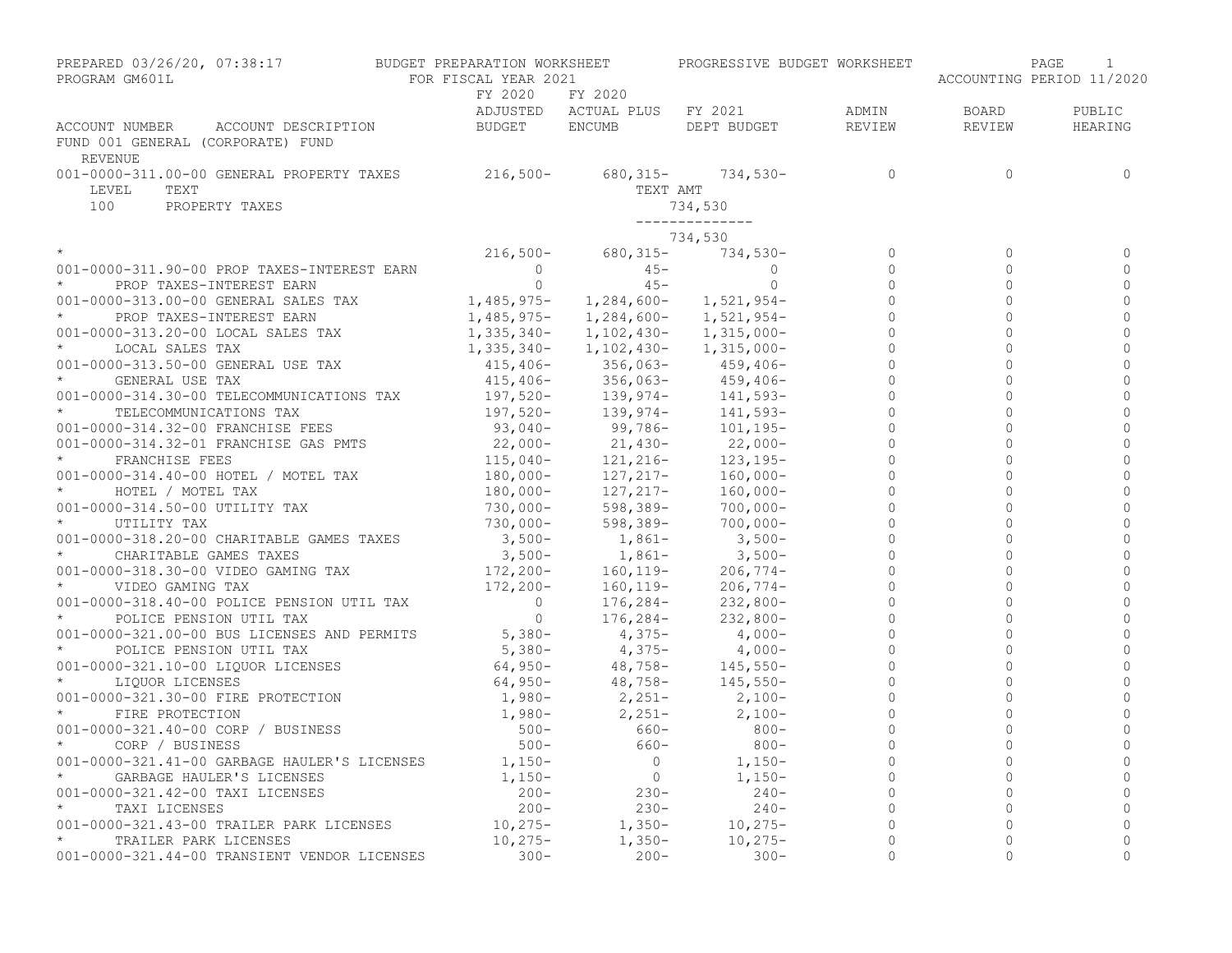| PREPARED 03/26/20, 07:38:17<br>PROGRAM GM601L                                                  | BUDGET PREPARATION WORKSHEET<br>FOR FISCAL YEAR 2021 |                                               | PROGRESSIVE BUDGET WORKSHEET                                                   |                      |                        | 2<br>PAGE<br>ACCOUNTING PERIOD 11/2020 |
|------------------------------------------------------------------------------------------------|------------------------------------------------------|-----------------------------------------------|--------------------------------------------------------------------------------|----------------------|------------------------|----------------------------------------|
|                                                                                                | FY 2020                                              | FY 2020                                       |                                                                                |                      |                        |                                        |
| ACCOUNT NUMBER<br>ACCOUNT DESCRIPTION                                                          | <b>BUDGET</b>                                        | ADJUSTED ACTUAL PLUS FY 2021<br><b>ENCUMB</b> | DEPT BUDGET                                                                    | ADMIN<br>REVIEW      | <b>BOARD</b><br>REVIEW | PUBLIC<br>HEARING                      |
| FUND 001 GENERAL (CORPORATE) FUND<br>REVENUE                                                   |                                                      |                                               |                                                                                |                      |                        |                                        |
| $\star$<br>TRANSIENT VENDOR LICENSES                                                           | $300 -$                                              | $200 -$                                       | $300 -$                                                                        | $\Omega$             | $\Omega$               | 0                                      |
| 001-0000-321.45-00 HOTEL/MOTEL LICENSES                                                        | $1,890-$                                             | $490 -$                                       | $1,885-$                                                                       | $\Omega$             | $\Omega$               | $\circ$                                |
| $\star$<br>HOTEL/MOTEL LICENSES                                                                | 1,890-                                               | $490 -$                                       | $1,885-$                                                                       | $\Omega$             | $\Omega$               | $\mathbf 0$                            |
| 001-0000-322.00-00 NON BUS. LICENSE & PERMIT                                                   | $60 -$                                               | $\circ$                                       | $60 -$                                                                         | $\mathbf{0}$         | $\Omega$               | $\overline{0}$                         |
| HOTEL/MOTEL LICENSES                                                                           | $60 -$                                               | $\circ$                                       | $60 -$                                                                         | $\Omega$             | $\Omega$               | $\mathbf{0}$                           |
| 001-0000-322.10-00 BUILDING & EQUIP PERMITS                                                    | $85,903-$                                            | $135, 412 -$<br>$135, 412 -$                  | $150,000-$                                                                     | $\Omega$             | $\Omega$               | $\mathbf 0$                            |
| BUILDING & EQUIP PERMITS                                                                       | 85,903-                                              |                                               | $150,000-$                                                                     | $\Omega$             | $\Omega$               | $\mathbf{0}$                           |
| 001-0000-323.10-00 REGISTRATION FEES                                                           | 95,000-                                              | $44,740-$<br>$44,740-$                        | $100,000 -$                                                                    | $\Omega$             | $\Omega$               | $\overline{0}$                         |
| $\star$<br>REGISTRATION FEES                                                                   | $95,000-$                                            |                                               | $100,000 -$                                                                    | $\Omega$             | $\Omega$               | $\overline{0}$                         |
| 001-0000-323.20-00 INSPECTION FEES                                                             | $200 -$                                              | $190 -$                                       | $200 -$                                                                        | $\Omega$             | $\Omega$               | $\overline{0}$                         |
| $\star$<br>INSPECTION FEES                                                                     | $200 -$                                              | 190-                                          | $200 -$                                                                        | $\circ$              | $\mathbf 0$            | $\mathbf 0$                            |
| 001-0000-323.30-00 REGISTRATION PENALTY                                                        | $1,700-$                                             | $900 -$                                       | $300 -$                                                                        | $\mathbf 0$          | $\Omega$               | $\mathbf 0$                            |
| $\star$<br>REGISTRATION PENALTY                                                                | $1,700-$                                             | $900 -$                                       | $300 -$                                                                        | $\Omega$             | $\Omega$               | $\mathbf{0}$                           |
| 001-0000-323.40-00 LIEN REIMBURSEMENTS                                                         | $7,630-$                                             | $5,616-$                                      | $5,000-$                                                                       | $\Omega$             | $\Omega$               | $\Omega$                               |
| $\star$<br>LIEN REIMBURSEMENTS                                                                 | 7,630-                                               | 5,616-                                        | 5,000-                                                                         | $\mathbf{0}$         | $\circ$                | $\mathbf 0$                            |
| 001-0000-331.00-00 FEDERAL GOVERNMENT GRANTS 1,800-                                            |                                                      | $\overline{0}$                                | $4,000-$                                                                       | $\Omega$             | $\Omega$               | $\Omega$                               |
| LEVEL<br>TEXT                                                                                  |                                                      | TEXT AMT                                      |                                                                                |                      |                        |                                        |
| 100<br>POLICE DEPARTMENT VESTS                                                                 |                                                      |                                               | 4,000                                                                          |                      |                        |                                        |
|                                                                                                |                                                      |                                               | --------------<br>4,000                                                        |                      |                        |                                        |
|                                                                                                |                                                      | $\overline{0}$                                | $4,000-$                                                                       | $\Omega$             | $\Omega$               | 0                                      |
| * LIEN REIMBURSEMENTS 1,800-<br>001-0000-334.00-00 STATE GOVERNMENT GRANTS 1,110,000- 180,000- |                                                      |                                               | $930,000 -$                                                                    | $\Omega$             | $\Omega$               | $\Omega$                               |
| LEVEL<br>TEXT                                                                                  |                                                      | TEXT AMT                                      |                                                                                |                      |                        |                                        |
| 100<br>IDNR FORUM PARC GRANT                                                                   |                                                      |                                               | 750,000                                                                        |                      |                        |                                        |
| IDNR RUDZINSKI PARK GRANT                                                                      |                                                      |                                               | 180,000                                                                        |                      |                        |                                        |
|                                                                                                |                                                      |                                               | --------------                                                                 |                      |                        |                                        |
|                                                                                                |                                                      |                                               | 930,000                                                                        |                      |                        |                                        |
| $\star$<br>LIEN REIMBURSEMENTS                                                                 |                                                      |                                               | $1,110,000 - 180,000 - 930,000 -$                                              | $\Omega$             | $\circ$                | 0                                      |
| 001-0000-335.20-00 INCOME TAX                                                                  |                                                      |                                               | $1, 336, 158 - 1, 178, 615 - 1, 358, 805 -$                                    | $\Omega$             | $\Omega$               | $\circ$                                |
| $\star$<br>INCOME TAX                                                                          |                                                      |                                               | $1,336,158$ - 1,178,615- 1,358,805-                                            | $\Omega$             | $\mathbf{0}$           | $\mathbf{0}$                           |
| 001-0000-335.21-00 REPLACEMENT TAX                                                             | $116,675-$                                           |                                               | $105,485 140,000-$                                                             | $\Omega$             | $\mathbf 0$            | $\mathbf{0}$                           |
| REPLACEMENT TAX                                                                                | $116,675-$                                           | $105,485-$                                    | $140,000-$                                                                     | $\Omega$<br>$\Omega$ | $\Omega$<br>$\Omega$   | $\Omega$                               |
| 001-0000-336.00-00 LOCAL SCHOOL GRANT<br>$\star$                                               | $120,000-$                                           |                                               | $120,000-120,515-130,000-120,000-$<br>35,000-<br>37,500-<br>37,500-<br>35,000- |                      |                        | $\Omega$                               |
| REPLACEMENT TAX                                                                                |                                                      |                                               |                                                                                | $\Omega$             | $\Omega$               | $\mathbf{0}$                           |
| 001-0000-337.00-00 LOCAL GOVERNMENT GRANTS<br>$\star$                                          | $35,000-$                                            |                                               |                                                                                | $\mathbf{0}$         | $\Omega$               | $\overline{0}$                         |
| REPLACEMENT TAX                                                                                | $35,000-$                                            | 37,500-                                       | $35,000-$                                                                      | $\circ$              | $\mathbf 0$            | $\mathbf 0$                            |
| 001-0000-338.10-00 REIMBURSED OT COST                                                          | $44,800-$                                            | 80,032-                                       | $32,000-$                                                                      | $\mathbf{0}$         | $\mathbf{0}$           | $\mathbf 0$                            |
| $\star$<br>REIMBURSED OT COST                                                                  | $44,800-$<br>55,000-                                 | $80,032-$<br>80,032-<br>40,476-               | $32,000-$                                                                      | $\mathbf{0}$         | $\mathbf{0}$           | $\mathbb O$                            |
| 001-0000-347.10-00 CONCESSIONS (SALES)                                                         |                                                      |                                               | $45,000-$                                                                      | $\mathbf{0}$         | $\Omega$               | $\overline{0}$                         |
| $\star$<br>CONCESSIONS (SALES)                                                                 | $55,000-145,000-$                                    | $40,476-$<br>$130,966-$                       | $45,000-$                                                                      | $\circ$              | $\mathbf{0}$           | $\mathbf 0$                            |
| 001-0000-347.20-00 MEMBERSHIPS                                                                 |                                                      |                                               | $149,000-$                                                                     | $\mathbf{0}$         | $\overline{0}$         | $\mathbf{0}$                           |
| $\star$<br>MEMBERSHIPS                                                                         | $145,000-$                                           | $130,966-$                                    | $149,000-$                                                                     | $\Omega$             | $\Omega$               | $\Omega$                               |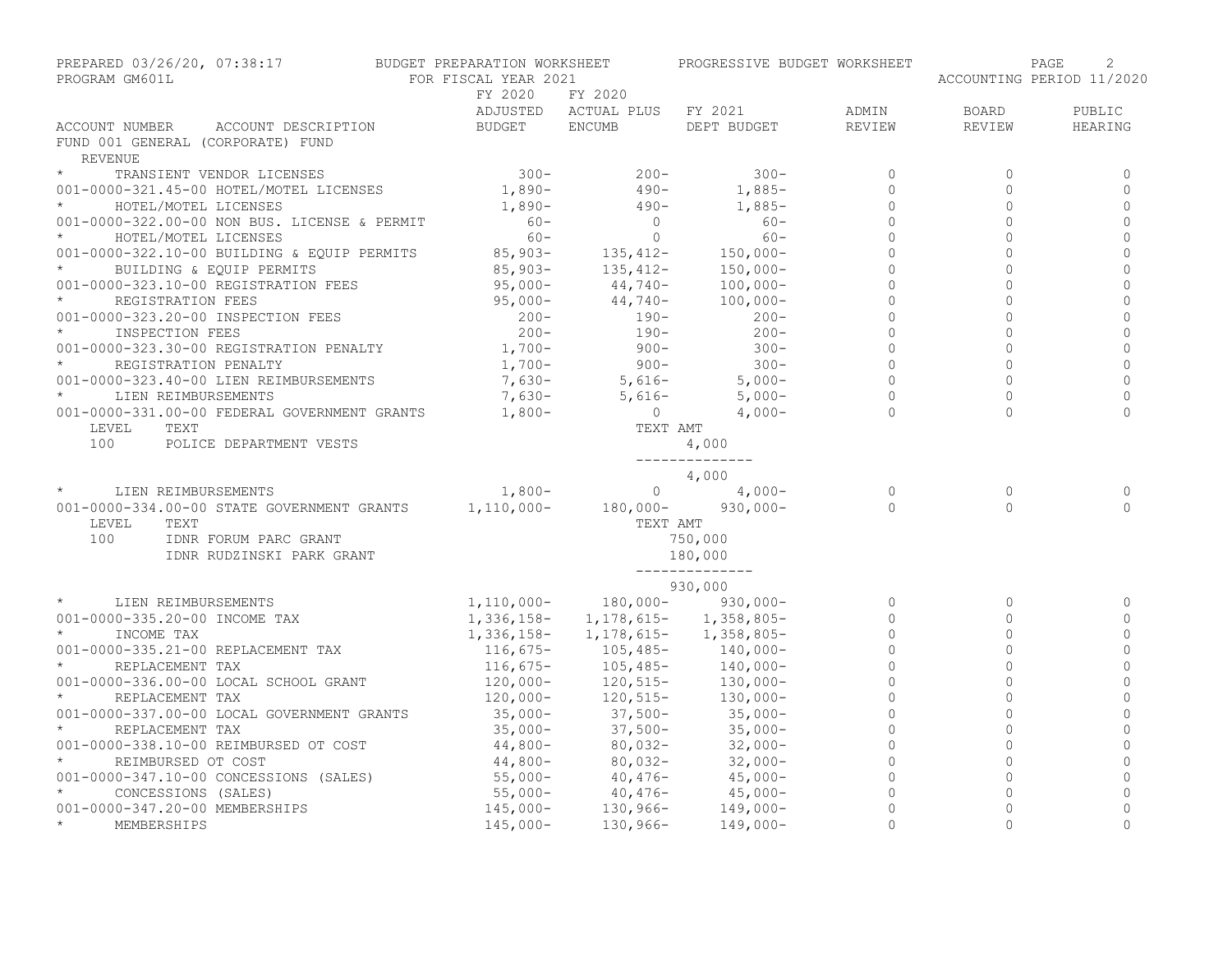| PREPARED 03/26/20, 07:38:17<br>PROGRAM GM601L                                         | BUDGET PREPARATION WORKSHEET<br>FOR FISCAL YEAR 2021        |                              | PROGRESSIVE BUDGET WORKSHEET                        |                |          | 3<br>PAGE<br>ACCOUNTING PERIOD 11/2020 |
|---------------------------------------------------------------------------------------|-------------------------------------------------------------|------------------------------|-----------------------------------------------------|----------------|----------|----------------------------------------|
|                                                                                       | FY 2020                                                     | FY 2020                      |                                                     |                |          |                                        |
|                                                                                       |                                                             | ADJUSTED ACTUAL PLUS FY 2021 |                                                     | ADMIN          | BOARD    | PUBLIC                                 |
| ACCOUNT NUMBER<br>ACCOUNT DESCRIPTION<br>FUND 001 GENERAL (CORPORATE) FUND<br>REVENUE | BUDGET                                                      | ENCUMB                       | DEPT BUDGET                                         | REVIEW         | REVIEW   | HEARING                                |
| 001-0000-347.30-00 PARTICIPATION / ENTRY FEE 91,000-                                  |                                                             | 66,819-                      | $91,000 -$                                          | $\mathbf 0$    | $\Omega$ | 0                                      |
| 001-0000-347.30-99 REFUND OF FEES                                                     | 2,000                                                       | 228                          | 1,000                                               | $\circ$        | $\circ$  | $\mathbf{0}$                           |
| $\star$<br>PARTICIPATION / ENTRY FEE                                                  | $89,000-$                                                   | $66,591-$                    | $90,000 -$                                          | $\mathbf{0}$   | $\circ$  | $\mathbf{0}$                           |
| 001-0000-347.40-00 ADMISSION / DAILY FEES                                             | $80,000 -$                                                  | $71,553-$                    | 78,000-                                             | $\mathbf 0$    | $\circ$  | $\mathbf 0$                            |
| ADMISSION / DAILY FEES                                                                | $80,000-$                                                   | 71,553-                      | 78,000-                                             | $\mathbf 0$    | $\circ$  | $\mathbf 0$                            |
| 001-0000-347.90-00 OTHER RECREATION                                                   | $\overline{0}$                                              | $1,500-$                     | $\overline{0}$                                      | $\Omega$       | $\Omega$ | $\mathsf{O}\xspace$                    |
| OTHER RECREATION                                                                      | $\overline{0}$                                              | $1,500-$                     | $\overline{0}$                                      | $\Omega$       | $\Omega$ | $\mathbb O$                            |
| 001-0000-347.91-00 SUMMER FOOD PROGRAM 12,500-                                        |                                                             |                              | $12,755 12,500-$                                    | $\Omega$       | $\Omega$ | $\overline{0}$                         |
| $\star$<br>SUMMER FOOD PROGRAM                                                        | $12,500-$<br>$14,500-$<br>$14,500-$<br>$2,850-$<br>$2,850-$ |                              | $12,500-$                                           | $\Omega$       | $\Omega$ | $\mathbf 0$                            |
| 001-0000-347.92-00 SOCCER FIELD REVENUE                                               |                                                             |                              | $5,000-$                                            | $\Omega$       | $\Omega$ | $\mathbf 0$                            |
| $\star$<br>SOCCER FIELD REVENUE                                                       |                                                             |                              |                                                     | $\mathbf 0$    | $\circ$  | $\mathbf 0$                            |
| 001-0000-359.10-00 OTHER CHARGES                                                      |                                                             |                              | $14,500-$<br>$106,000-$<br>$100,548-$<br>$106,000-$ | $\cap$         |          | $\Omega$                               |
| LEVEL<br>TEXT                                                                         |                                                             | TEXT AMT                     |                                                     |                |          |                                        |
| 100<br>AIRPORT                                                                        |                                                             |                              | 66,000                                              |                |          |                                        |
| EDC.                                                                                  |                                                             |                              | 40,000                                              |                |          |                                        |
|                                                                                       |                                                             |                              | --------------                                      |                |          |                                        |
|                                                                                       |                                                             |                              | 106,000                                             |                |          |                                        |
| $\star$ and $\star$<br>OTHER CHARGES                                                  | $106,000 - 100,548 - 106,000 -$                             |                              |                                                     | $\circ$        | 0        | 0                                      |
| 001-0000-361.00-00 FINES                                                              | 100,000-<br>100,000-                                        |                              | 65,734- 50,000-<br>65,734- 50,000-                  | $\circ$        | $\Omega$ | 0                                      |
| $\star$<br>OTHER CHARGES                                                              |                                                             |                              |                                                     | $\Omega$       | $\Omega$ | $\mathbf{0}$                           |
| 001-0000-361.20-00 PARKING TICKETS                                                    | 1,500-<br>1,500-                                            |                              | $6,950-$<br>$6,950-$<br>$1,500-$                    | $\mathbf 0$    | $\circ$  | $\mathbb O$                            |
| $\star$<br>PARKING TICKETS                                                            |                                                             |                              |                                                     | $\mathbf{0}$   | $\Omega$ | $\circ$                                |
| 001-0000-362.00-00 FORFEITS                                                           |                                                             |                              | $50,000-$                                           | $\mathbf 0$    | $\circ$  | $\mathsf{O}\xspace$                    |
| $\star$<br>PARKING TICKETS                                                            |                                                             |                              | $50,000-$                                           | $\mathbf{0}$   | $\circ$  | $\mathbf 0$                            |
| 001-0000-363.00-00 NSF FEES                                                           | $50 -$<br>$50 -$                                            | $50 -$                       | $50 -$                                              | $\overline{0}$ | $\circ$  | $\mathbf 0$                            |
| PARKING TICKETS                                                                       |                                                             | $50 -$                       | $50 -$                                              | $\Omega$       | $\Omega$ | $\mathbf{0}$                           |
| 001-0000-371.00-00 INTEREST INCOME                                                    |                                                             |                              | $38,000-$                                           | $\Omega$       | $\Omega$ | $\mathbf 0$                            |
| $\star$<br>PARKING TICKETS                                                            | $42,500 58,021-$<br>$42,500 58,021-$<br>$162,500 170,737-$  |                              | $38,000-$                                           | $\Omega$       | $\Omega$ | $\mathbf{0}$                           |
| 001-0000-373.20-00 RENTS - BUILDING                                                   | $162,500-$                                                  | $170, 737 -$                 | $178,000-$                                          | $\Omega$       | $\Omega$ | $\Omega$                               |
| LEVEL<br>TEXT                                                                         |                                                             | TEXT AMT                     |                                                     |                |          |                                        |
| 100<br>FORUM                                                                          |                                                             |                              | 2,500                                               |                |          |                                        |
| YOUTH CENTER                                                                          |                                                             |                              | 1,500                                               |                |          |                                        |
| CAMPGROUND                                                                            |                                                             |                              | 135,000                                             |                |          |                                        |
| RECREATION ADMINISTRATION BUILDING                                                    |                                                             |                              | 2,000                                               |                |          |                                        |
| POOL                                                                                  |                                                             |                              | 10,000                                              |                |          |                                        |
| UTILITY OFFICE                                                                        |                                                             |                              | 27,000<br>--------------                            |                |          |                                        |
|                                                                                       |                                                             |                              | 178,000                                             |                |          |                                        |
| $\star$<br>RENTS - BUILDING                                                           | $162,500-$                                                  |                              | $170,737-178,000-$                                  | $\circ$        | 0        | 0                                      |
| 001-0000-373.30-00 RENTS - EQUIPMENT                                                  |                                                             |                              |                                                     | $\circ$        | $\circ$  | 0                                      |
| $\star$<br>RENTS - EQUIPMENT                                                          | 15,000-<br>15,000-                                          |                              | $15,345 15,000-$<br>$15,345 15,000-$                | $\mathbf{0}$   | $\circ$  | $\circ$                                |
| 001-0000-381.00-00 OTHER REVENUE                                                      | $230,000-$                                                  | $93,015-$                    | $24,700-$                                           | $\Omega$       | $\Omega$ | $\mathbf 0$                            |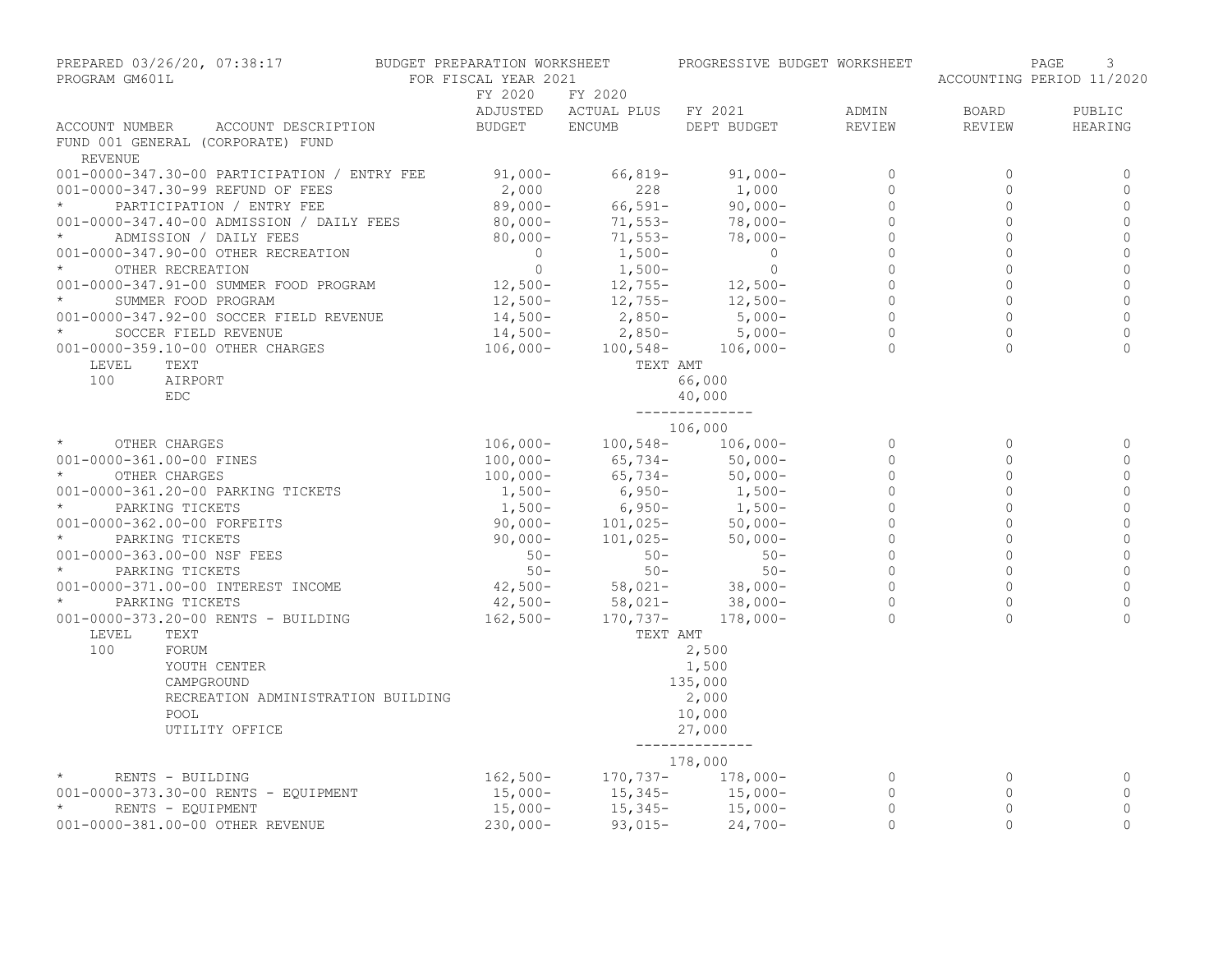| PREPARED 03/26/20, 07:38:17<br>PROGRAM GM601L                                                | BUDGET PREPARATION WORKSHEET<br>FOR FISCAL YEAR 2021 |               | PROGRESSIVE BUDGET WORKSHEET  |          | ACCOUNTING PERIOD 11/2020 | PAGE         |
|----------------------------------------------------------------------------------------------|------------------------------------------------------|---------------|-------------------------------|----------|---------------------------|--------------|
|                                                                                              | FY 2020                                              | FY 2020       |                               |          |                           |              |
|                                                                                              | ADJUSTED                                             | ACTUAL PLUS   | FY 2021                       | ADMIN    | BOARD                     | PUBLIC       |
| ACCOUNT NUMBER<br>ACCOUNT DESCRIPTION<br>FUND 001 GENERAL (CORPORATE) FUND<br><b>REVENUE</b> | <b>BUDGET</b>                                        | <b>ENCUMB</b> | DEPT BUDGET                   | REVIEW   | REVIEW                    | HEARING      |
| LEVEL<br>TEXT                                                                                |                                                      | TEXT AMT      |                               |          |                           |              |
| 100<br>MISC                                                                                  |                                                      |               | 5,000                         |          |                           |              |
| IPRF GRANT                                                                                   |                                                      |               | 19,700                        |          |                           |              |
|                                                                                              |                                                      |               | 24,700                        |          |                           |              |
| $\star$                                                                                      | $230,000-$                                           | $93,015-$     | $24,700-$                     | $\Omega$ | $\Omega$                  | $\Omega$     |
| 001-0000-381.60-00 FIRE CALLS                                                                | $7,000-$                                             | $6,700-$      | $7,000-$                      | $\cap$   | $\Omega$                  | $\Omega$     |
| FIRE CALLS                                                                                   | $7,000-$                                             | $6,700-$      | $7,000-$                      | $\cap$   | $\bigcap$                 | $\bigcap$    |
| 001-0000-381.70-00 SHOP WITH A COP                                                           | $\circ$                                              |               | $16,574-15,000-$              |          |                           | $\cap$       |
| $\star$<br>SHOP WITH A COP                                                                   | $\Omega$                                             |               | $16,574-15,000-$              |          |                           |              |
| 001-0000-399.02-12 TFR IN TIF                                                                | $260,000 -$                                          |               | $216,667 - 45,000 -$          |          |                           |              |
| $\star$<br>TRANSFERS IN                                                                      | $260,000 -$                                          | $216,667-$    | $45,000-$                     |          |                           |              |
| 001-0000-399.05-20 TRANSFERS IN-GARBAGE FUND                                                 | $25,000-$                                            | $20,833-$     | $30,000 -$                    |          |                           |              |
| 001-0000-399.05-27 TFR IN GAS                                                                | 77,900-                                              | $64, 917 -$   | $77,900-$                     |          |                           | $\bigcap$    |
| 001-0000-399.05-35 TFR IN WATER                                                              | $300,000 -$                                          | $250,000-$    | $300,000 -$                   |          |                           | $\cap$       |
| 001-0000-399.05-36 TFR IN WASTE WATER                                                        | 195,000-                                             | $162,500-$    | $195,000-$                    |          |                           | $\Omega$     |
| 001-0000-399.05-41 TFR IN ELECTRIC                                                           | $620,000 -$                                          | $516,667-$    | $620,000-$                    |          |                           | $\Omega$     |
| 001-0000-399.05-51 TFR IN STORM WATER DRAIN                                                  | $15,000-$                                            | $12,500-$     | $15,000-$                     |          |                           |              |
| 001-0000-399.05-82 TFR IN AVIATION                                                           | $157,000-$                                           | $130,833-$    | $157,000-$                    |          |                           |              |
| 001-0000-399.05-85 TRANSFERS IN- CHANUTE EDC                                                 | $24,000-$                                            | $20,000-$     | $24,000-$                     |          |                           | $\Omega$     |
| TRANSFERS IN                                                                                 | $1,413,900-$                                         |               | $1, 178, 250 - 1, 418, 900 -$ |          |                           | $\Omega$     |
| 001-0000-399.06-19 TFR IN CENTRAL MAINT                                                      | $\Omega$                                             | 16,667-       | $20,000-$                     |          |                           | $\Omega$     |
| $\star$<br>TRANSFERS IN                                                                      | $\Omega$                                             | $16,667-$     | $20,000-$                     |          |                           |              |
| $\star\star$<br>GENERAL (CORPORATE) FUND                                                     | 10,717,482-                                          |               | $9,068,806 - 10,999,067 -$    |          |                           | $\Omega$     |
| $***$<br>GENERAL (CORPORATE) FUND                                                            | 10,717,482-                                          |               | $9,068,806 - 10,999,067 -$    | $\Omega$ |                           | 0            |
| $***$ *<br><b>REVENUE</b>                                                                    | 10,717,482-                                          |               | $9,068,806 - 10,999,067 -$    | $\Omega$ | $\circ$                   | $\mathbf{0}$ |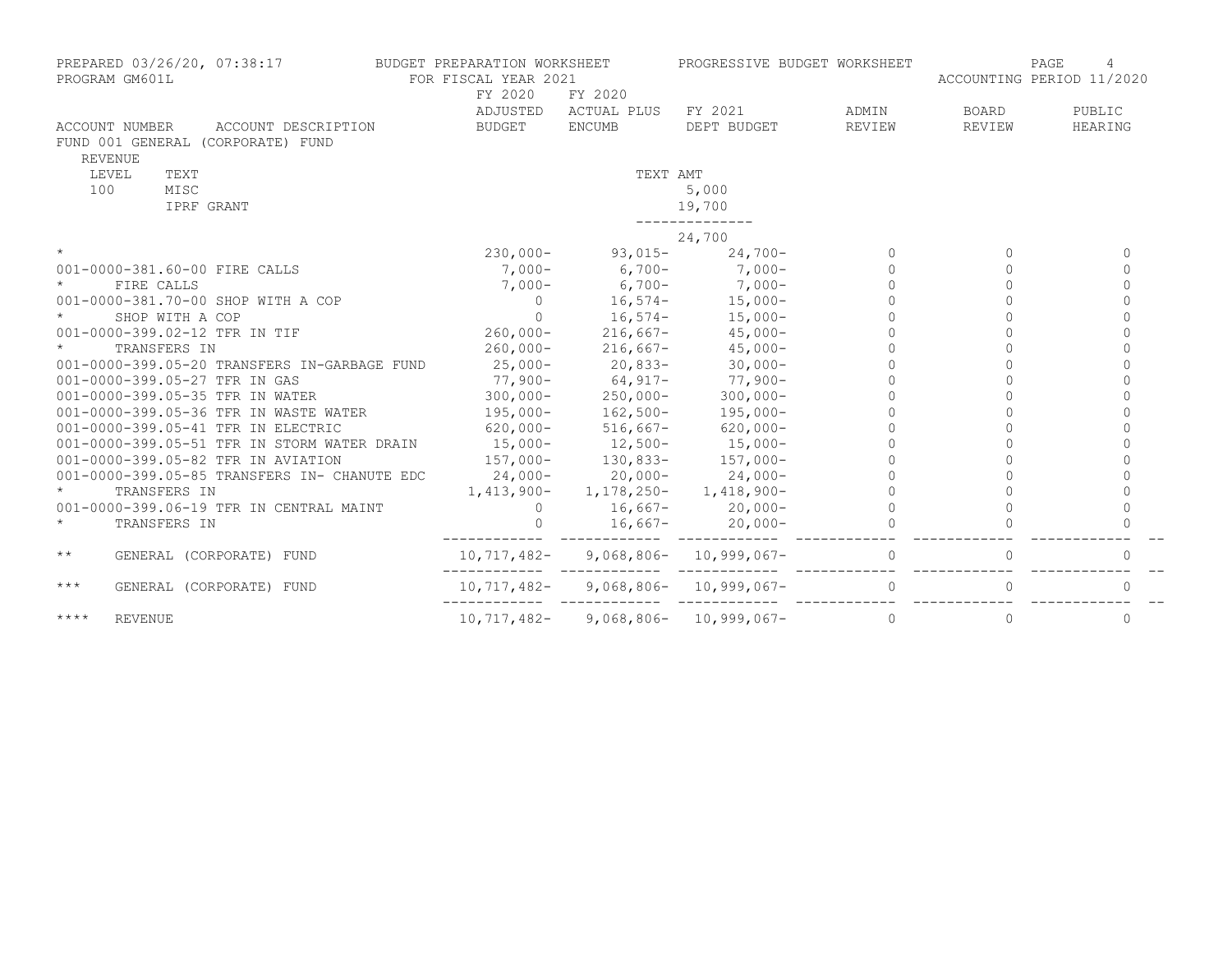| PROGRAM GM601L          | PREPARED 03/26/20, 07:38:17                                                                            | BUDGET PREPARATION WORKSHEET<br>FOR FISCAL YEAR 2021 |                         | PROGRESSIVE BUDGET WORKSHEET                |                    |                     | 5<br>PAGE<br>ACCOUNTING PERIOD 11/2020 |
|-------------------------|--------------------------------------------------------------------------------------------------------|------------------------------------------------------|-------------------------|---------------------------------------------|--------------------|---------------------|----------------------------------------|
|                         |                                                                                                        |                                                      | FY 2020 FY 2020         |                                             |                    |                     |                                        |
|                         | ACCOUNT NUMBER ACCOUNT DESCRIPTION                                                                     | BUDGET ENCUMB                                        |                         | ADJUSTED ACTUAL PLUS FY 2021<br>DEPT BUDGET | ADMIN<br>REVIEW    | BOARD<br>REVIEW     | PUBLIC<br>HEARING                      |
| EXPENDITURE             | FUND 001 GENERAL (CORPORATE) FUND<br>DEPT 01 GOVERNMENT ADMIN DEPT<br>DIV 10 ADMINISTRATORS OFFICE DIV |                                                      |                         |                                             |                    |                     |                                        |
|                         | 001-0110-410.10-10 REGULAR EMPLOYEE SALARIES 151,338 127,917 165,237                                   |                                                      |                         |                                             | $\overline{0}$     | $\circ$             | $\circ$                                |
| LEVEL                   | TEXT                                                                                                   |                                                      | TEXT AMT                |                                             |                    |                     |                                        |
| 100                     | VILLAGE ADMINISTRATOR<br>EXECUTIVE ASSISTANT                                                           |                                                      |                         | 110,000<br>51,937                           |                    |                     |                                        |
|                         | DEPUTY CLERK                                                                                           |                                                      |                         | 2,000                                       |                    |                     |                                        |
|                         | MASTER MUNICIPAL CLERK                                                                                 |                                                      |                         | 1,200                                       |                    |                     |                                        |
|                         | GIFT CARDS                                                                                             |                                                      |                         | 100                                         |                    |                     |                                        |
|                         |                                                                                                        |                                                      |                         | ______________<br>165,237                   |                    |                     |                                        |
|                         | * PERSONNEL SERVICES                                                                                   |                                                      | 151,338 127,917 165,237 |                                             | $\circ$            | 0                   | 0                                      |
|                         | 001-0110-410.20-10 GROUP INSURANCE                                                                     | 17,962                                               |                         | 14,503 17,195                               | $\Omega$           | $\Omega$            | $\Omega$                               |
| LEVEL<br>100            | TEXT<br>HEALTH INSURANCE                                                                               |                                                      | TEXT AMT                | 16,743                                      |                    |                     |                                        |
|                         | DENTAL INSURANCE                                                                                       |                                                      |                         | 452                                         |                    |                     |                                        |
|                         |                                                                                                        |                                                      |                         | --------------                              |                    |                     |                                        |
|                         | 001-0110-410.20-20 SOCIAL SECURITY                                                                     | 12, 113                                              |                         | 17,195<br>10,212 12,947                     | $\Omega$           | $\Omega$            | $\Omega$                               |
| LEVEL                   | TEXT                                                                                                   |                                                      |                         | TEXT AMT                                    |                    |                     |                                        |
| 100                     | 7.65% OF SALARY                                                                                        |                                                      |                         | 12,947                                      |                    |                     |                                        |
|                         |                                                                                                        |                                                      |                         | --------------<br>12,947                    |                    |                     |                                        |
| 001-0110-410.20-30 IMRF |                                                                                                        | 16,073                                               |                         | 12,954 19,911                               | $\circ$            | $\circ$             | $\mathbf{0}$                           |
| LEVEL                   | TEXT                                                                                                   |                                                      | TEXT AMT                |                                             |                    |                     |                                        |
| 100                     | 12.05% OF SALARY                                                                                       |                                                      |                         | 19,911<br>--------------                    |                    |                     |                                        |
|                         |                                                                                                        |                                                      |                         | 19,911                                      |                    |                     |                                        |
|                         | 001-0110-410.20-40 TUITION REIMBURSEMENT                                                               | 7,000                                                |                         | 7,150 4,000                                 | $\Omega$           | $\Omega$            | $\Omega$                               |
| LEVEL<br>100            | TEXT<br>VILLAGE ADMINISTRATOR                                                                          |                                                      |                         | TEXT AMT<br>4,000                           |                    |                     |                                        |
|                         |                                                                                                        |                                                      |                         | ______________                              |                    |                     |                                        |
|                         |                                                                                                        |                                                      |                         | 4,000                                       |                    |                     |                                        |
|                         | 001-0110-410.20-50 UNEMPLOYMENT COMPENSATION                                                           | 400                                                  |                         | 4 1 1 4 7 0                                 | $\circ$            | 0                   | 0                                      |
| * EMPLOYEE BENEFITS     | 001-0110-410.30-40 ALLOCATED MIS COSTS                                                                 | 53,548<br>11,380                                     |                         | 45,230 54,523<br>9,483 9,780                | $\circ$<br>$\circ$ | $\circ$<br>$\Omega$ | 0<br>$\circ$                           |
|                         |                                                                                                        |                                                      |                         |                                             |                    |                     |                                        |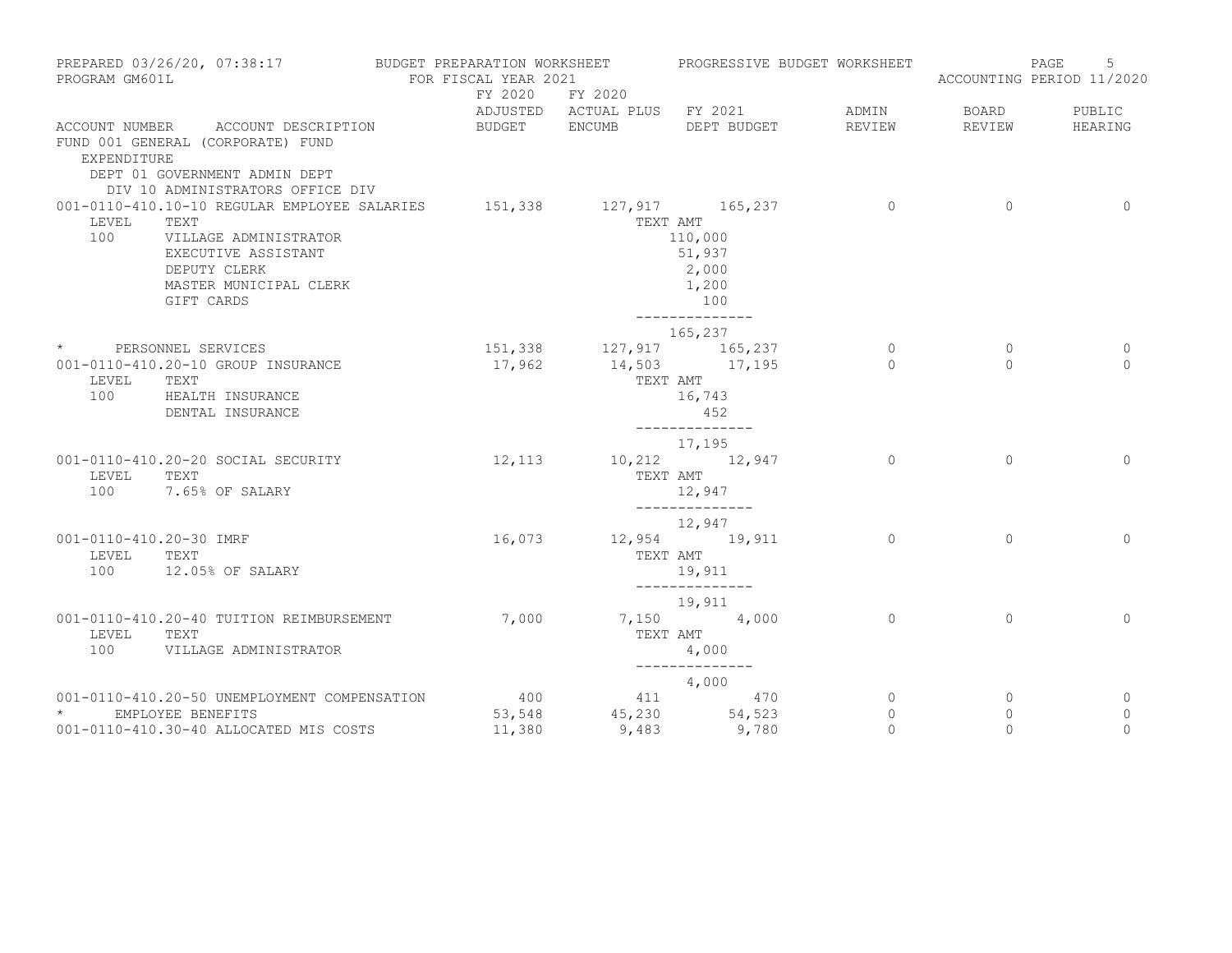| PROGRAM GM601L | PREPARED 03/26/20, 07:38:17                                           | BUDGET PREPARATION WORKSHEET<br>FOR FISCAL YEAR 2021<br>FY 2020 | FY 2020                      |                         |                                                     | PROGRESSIVE BUDGET WORKSHEET | PAGE<br>ACCOUNTING PERIOD 11/2020 | 6                |
|----------------|-----------------------------------------------------------------------|-----------------------------------------------------------------|------------------------------|-------------------------|-----------------------------------------------------|------------------------------|-----------------------------------|------------------|
|                |                                                                       |                                                                 | ADJUSTED ACTUAL PLUS FY 2021 |                         |                                                     | ADMIN                        | BOARD                             | PUBLIC           |
|                | ACCOUNT NUMBER ACCOUNT DESCRIPTION                                    |                                                                 | BUDGET ENCUMB DEPT BUDGET    |                         |                                                     | REVIEW                       | REVIEW                            | HEARING          |
| EXPENDITURE    | FUND 001 GENERAL (CORPORATE) FUND<br>DEPT 01 GOVERNMENT ADMIN DEPT    |                                                                 |                              |                         |                                                     |                              |                                   |                  |
|                | DIV 10 ADMINISTRATORS OFFICE DIV                                      |                                                                 |                              |                         |                                                     |                              |                                   |                  |
|                | * PURCH PROFESSIONAL SERV<br>001-0110-410.40-36 ALLOCATED FLEET COSTS |                                                                 | $11,380$ 9,483 9,780         |                         |                                                     | $\circ$<br>$\circ$           | 0<br>$\mathbf 0$                  | $\mathbf 0$<br>0 |
| $\star$        | PURCHASED PROPERTY SERV                                               |                                                                 | $1,570$ $1,308$              |                         | $\begin{array}{c} 0 \\ 0 \end{array}$<br>$\bigcirc$ | $\circ$                      | $\Omega$                          | $\Omega$         |
|                | 001-0110-410.50-20 COMMUNICATIONS                                     | 1,570                                                           | 1,308<br>1,488 1,200         |                         |                                                     | $\Omega$                     | $\Omega$                          | $\Omega$         |
| LEVEL          |                                                                       | 1,000                                                           |                              |                         |                                                     |                              |                                   |                  |
|                | TEXT<br>100 ADMINISTRATOR MOBILE PHONE                                |                                                                 | TEXT AMT                     | 1,200<br>-------------- |                                                     |                              |                                   |                  |
|                |                                                                       |                                                                 |                              | 1,200                   |                                                     |                              |                                   |                  |
|                | 001-0110-410.50-30 ADVERTISING                                        | 1,000                                                           |                              | $0 \t 1,000$            |                                                     | $\Omega$                     | $\Omega$                          | $\Omega$         |
| LEVEL          | TEXT                                                                  |                                                                 | TEXT AMT                     |                         |                                                     |                              |                                   |                  |
| 100            | PRINT AND SOCIAL MEDIA                                                |                                                                 |                              | 1,000<br>______________ |                                                     |                              |                                   |                  |
|                | 001-0110-410.50-40 TRAVEL                                             | 3,300                                                           |                              | 1,000<br>1,116 3,500    |                                                     | $\Omega$                     | $\Omega$                          | $\Omega$         |
| LEVEL          | TEXT                                                                  |                                                                 |                              | TEXT AMT                |                                                     |                              |                                   |                  |
| 100            | ILCMA SUMMER CONFERENCE                                               |                                                                 |                              | 1,500                   |                                                     |                              |                                   |                  |
|                | DC LOBBYING TRIP                                                      |                                                                 |                              | 1,250                   |                                                     |                              |                                   |                  |
|                | IML                                                                   |                                                                 |                              | 750                     |                                                     |                              |                                   |                  |
|                |                                                                       |                                                                 |                              | --------------          |                                                     |                              |                                   |                  |
|                | 001-0110-410.50-51 EDUCATION AND TRAINING                             | 5,000                                                           |                              | 3,500<br>$0 \t 1,500$   |                                                     | $\Omega$                     | $\Omega$                          | $\Omega$         |
| LEVEL          | TEXT                                                                  |                                                                 | TEXT AMT                     |                         |                                                     |                              |                                   |                  |
| 100            | ICMA, ILCMA SEMINARS AND COURSES                                      |                                                                 |                              | 1,500                   |                                                     |                              |                                   |                  |
|                |                                                                       |                                                                 |                              | --------------          |                                                     |                              |                                   |                  |
|                |                                                                       |                                                                 |                              | 1,500                   |                                                     |                              |                                   |                  |
|                | 001-0110-410.50-52 CONFERENCE AND MEETING                             | 1,200                                                           |                              | 53 1,200                |                                                     | $\Omega$                     | $\Omega$                          | $\Omega$         |
| LEVEL          | TEXT                                                                  |                                                                 | TEXT AMT                     |                         |                                                     |                              |                                   |                  |
| 100            | ICMA, ILCMA                                                           |                                                                 |                              | 1,200<br>-------------- |                                                     |                              |                                   |                  |
|                |                                                                       |                                                                 |                              | 1,200                   |                                                     |                              |                                   |                  |
|                | 001-0110-410.50-60 DUES & PROF PUBLICATIONS                           | 3,910                                                           |                              | $3,441$ $3,040$         |                                                     | $\Omega$                     | $\Omega$                          | $\Omega$         |
| LEVEL          | TEXT                                                                  |                                                                 | TEXT AMT                     |                         |                                                     |                              |                                   |                  |
| 100            | ROTARY                                                                |                                                                 |                              | 400                     |                                                     |                              |                                   |                  |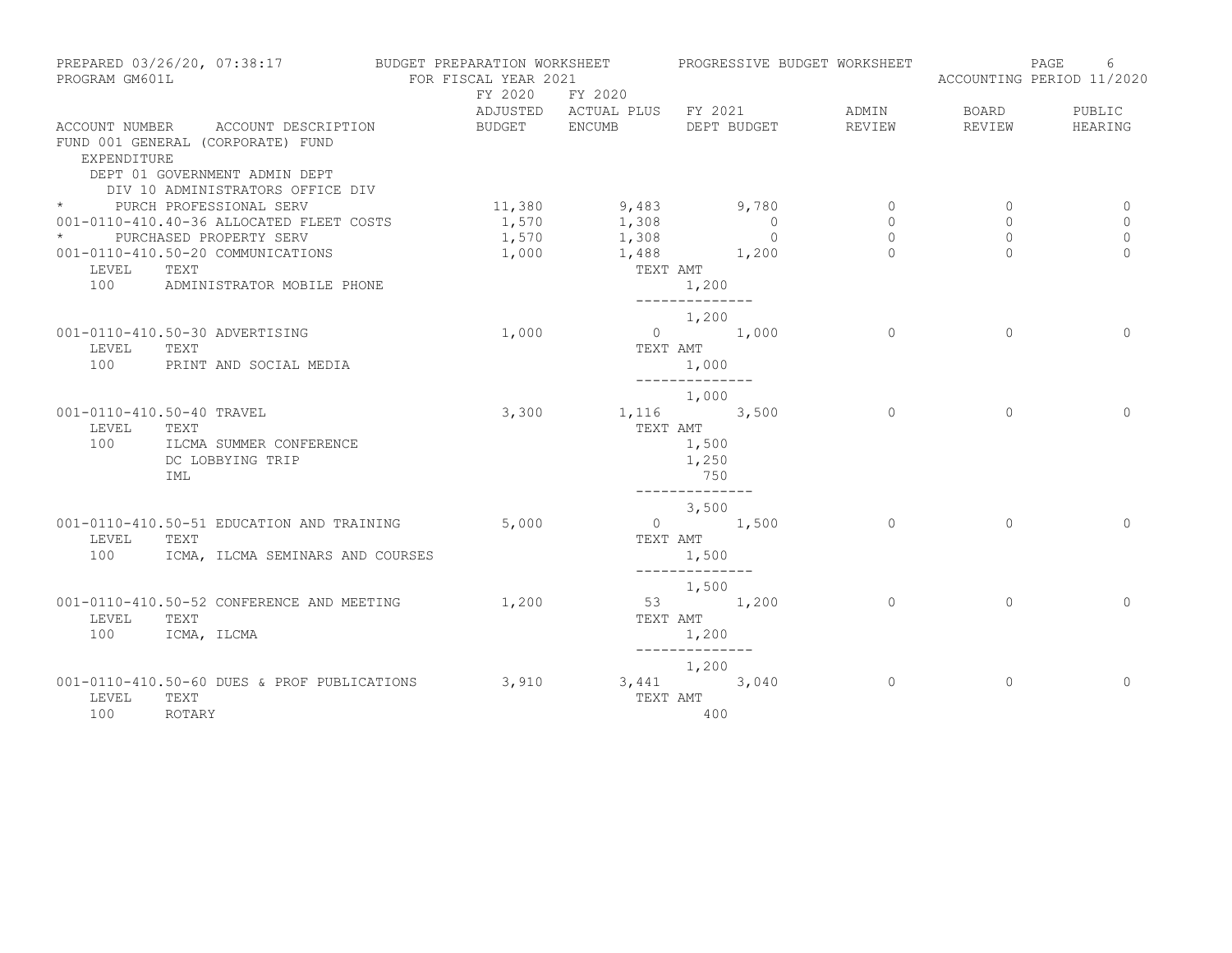| PREPARED 03/26/20, 07:38:17<br>PROGRAM GM601L                                                                                                                  | BUDGET PREPARATION WORKSHEET<br>FOR FISCAL YEAR 2021<br>FY 2020 | FY 2020       |             | PROGRESSIVE BUDGET WORKSHEET | PAGE<br>ACCOUNTING PERIOD 11/2020 |              |  |
|----------------------------------------------------------------------------------------------------------------------------------------------------------------|-----------------------------------------------------------------|---------------|-------------|------------------------------|-----------------------------------|--------------|--|
|                                                                                                                                                                | ADJUSTED                                                        | ACTUAL PLUS   | FY 2021     | ADMIN                        | BOARD                             | PUBLIC       |  |
| ACCOUNT DESCRIPTION<br>ACCOUNT NUMBER<br>FUND 001 GENERAL (CORPORATE) FUND<br>EXPENDITURE<br>DEPT 01 GOVERNMENT ADMIN DEPT<br>DIV 10 ADMINISTRATORS OFFICE DIV | BUDGET                                                          | <b>ENCUMB</b> | DEPT BUDGET | REVIEW                       | REVIEW                            | HEARING      |  |
| <b>EXCHANGE</b>                                                                                                                                                |                                                                 |               | 640         |                              |                                   |              |  |
| ICMA ANNUAL MEMBERSHIP                                                                                                                                         |                                                                 |               | 1,200       |                              |                                   |              |  |
| OTHER MEMBERSHIPS                                                                                                                                              |                                                                 |               | 500         |                              |                                   |              |  |
| ILCMA MEMBERSHIP                                                                                                                                               |                                                                 |               | 300         |                              |                                   |              |  |
|                                                                                                                                                                |                                                                 |               |             |                              |                                   |              |  |
|                                                                                                                                                                |                                                                 |               | 3,040       |                              |                                   |              |  |
| 001-0110-410.50-91 BUSINESS RELATED EXPENSES                                                                                                                   | 2,000                                                           | 252           | 2,000       | $\Omega$                     | $\Omega$                          | $\mathbf{0}$ |  |
| OTHER PURCHASED SERVICES                                                                                                                                       | 17,410                                                          | 6,350         | 13,440      | $\Omega$                     |                                   | 0            |  |
| 001-0110-410.60-11 POSTAGE                                                                                                                                     | 50                                                              | 81            | 50          | $\Omega$                     |                                   | $\Omega$     |  |
| 001-0110-410.60-12 OFFICE SUPPLIES                                                                                                                             | 100                                                             | 35            | 100         |                              |                                   | $\mathbf 0$  |  |
| 001-0110-410.60-26 GAS AND OIL                                                                                                                                 | 500                                                             | 141           | 500         |                              |                                   |              |  |
| $^\star$<br>SUPPLIES                                                                                                                                           | 650                                                             | 257           | 650         |                              |                                   | 0            |  |
| 001-0110-410.80-50 SUNDRY EXPENSES                                                                                                                             | 500                                                             | 312           | 500         |                              |                                   |              |  |
| $\star$<br>OTHER                                                                                                                                               | 500                                                             | 312           | 500         |                              |                                   |              |  |
| $\star\star$<br>ADMINISTRATORS OFFICE DIV                                                                                                                      | 236,396                                                         | 190,857       | 244,130     | $\circ$                      | 0                                 | $\mathbf{0}$ |  |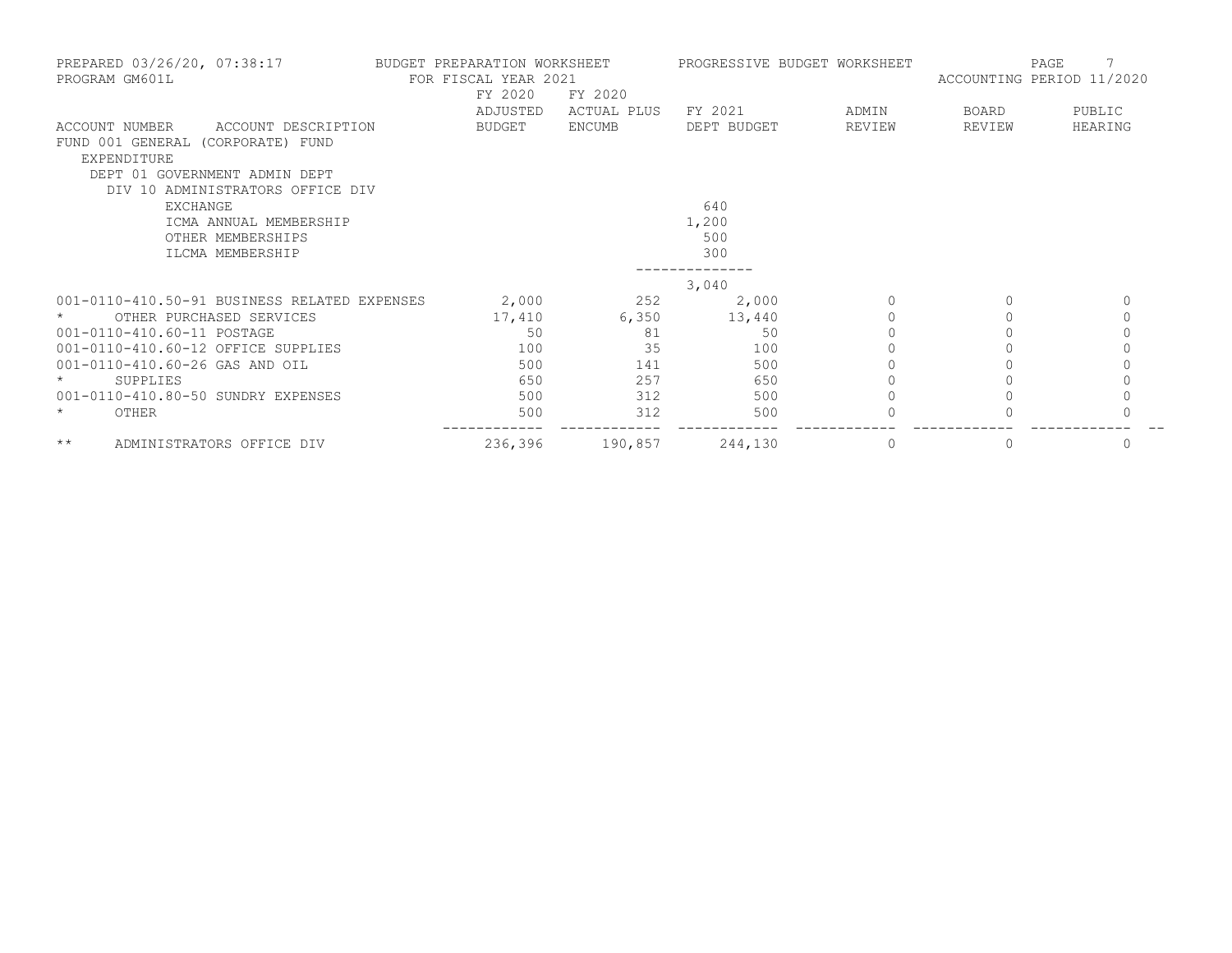| PREPARED 03/26/20, 07:38:17<br>PROGRAM GM601L                                                      |                                                                                                                                          | BUDGET PREPARATION WORKSHEET<br>FOR FISCAL YEAR 2021 |                |                         |                                                              | PROGRESSIVE BUDGET WORKSHEET | 8<br>PAGE<br>ACCOUNTING PERIOD 11/2020 |              |  |
|----------------------------------------------------------------------------------------------------|------------------------------------------------------------------------------------------------------------------------------------------|------------------------------------------------------|----------------|-------------------------|--------------------------------------------------------------|------------------------------|----------------------------------------|--------------|--|
|                                                                                                    |                                                                                                                                          |                                                      | FY 2020        | FY 2020                 | ADJUSTED ACTUAL PLUS FY 2021                                 | ADMIN                        | BOARD                                  | PUBLIC       |  |
| EXPENDITURE                                                                                        | ACCOUNT NUMBER ACCOUNT DESCRIPTION<br>FUND 001 GENERAL (CORPORATE) FUND<br>DEPT 01 GOVERNMENT ADMIN DEPT<br>DIV 12 ELECTED OFFICIALS DIV |                                                      | BUDGET ENCUMB  |                         | DEPT BUDGET                                                  | REVIEW                       | REVIEW                                 | HEARING      |  |
| 001-0112-410.10-10 REGULAR EMPLOYEE SALARIES<br>LEVEL<br>TEXT<br>100<br>MAYOR<br>TRUSTEES<br>CLERK |                                                                                                                                          | 64,500                                               |                | TEXT AMT                | 53,750 61,300<br>25,000<br>28,800<br>7,500<br>-------------- | $\overline{0}$               | $\Omega$                               | $\Omega$     |  |
|                                                                                                    |                                                                                                                                          |                                                      |                |                         | 61,300                                                       |                              |                                        |              |  |
|                                                                                                    | * PERSONNEL SERVICES                                                                                                                     |                                                      |                | 64,500 53,750 61,300    |                                                              | $\circ$                      | 0                                      | 0            |  |
|                                                                                                    | 001-0112-410.20-10 GROUP INSURANCE                                                                                                       |                                                      | 400            | 357                     | $\overline{0}$                                               | $\circ$                      | $\circ$                                | 0            |  |
| LEVEL                                                                                              | 001-0112-410.20-20 SOCIAL SECURITY<br>TEXT<br>100 7.65% OF SALARY                                                                        |                                                      | 4,934          | TEXT AMT                | 4,108 4,689<br>4,689                                         | $\Omega$                     | $\Omega$                               | $\Omega$     |  |
|                                                                                                    |                                                                                                                                          |                                                      |                |                         | --------------                                               |                              |                                        |              |  |
|                                                                                                    |                                                                                                                                          |                                                      |                |                         | 4,689                                                        |                              |                                        |              |  |
| 001-0112-410.20-30 IMRF<br>LEVEL                                                                   | TEXT<br>100 12.05% OF SALARY                                                                                                             |                                                      | 3,802          | TEXT AMT                | 3,014 3,916<br>3,916                                         | $\Omega$                     | $\Omega$                               | $\Omega$     |  |
|                                                                                                    |                                                                                                                                          |                                                      |                | ______________<br>3,916 |                                                              |                              |                                        |              |  |
|                                                                                                    | 001-0112-410.20-50 UNEMPLOYMENT COMPENSATION                                                                                             |                                                      | $\overline{0}$ |                         | $\begin{array}{c c} 10 & 0 \\ \hline \end{array}$            | $\mathbf{0}$                 | $\Omega$                               | 0            |  |
| $\star$ and $\star$                                                                                | EMPLOYEE BENEFITS                                                                                                                        |                                                      | 9,136          | 7,489 8,605             |                                                              | $\mathbf{0}$                 | $\circ$                                | 0            |  |
| 001-0112-410.30-22 LEGAL                                                                           |                                                                                                                                          |                                                      | 36,000         | 30,000                  | 36,000                                                       | $\circ$                      | $\mathbf{0}$                           | $\mathbf 0$  |  |
|                                                                                                    | 001-0112-410.30-40 ALLOCATED MIS COSTS                                                                                                   |                                                      | 20,908         | 17,423                  | 23,473                                                       | $\mathbf{0}$                 | $\circ$                                | $\mathbb O$  |  |
|                                                                                                    | * PURCH PROFESSIONAL SERV                                                                                                                |                                                      | 56,908         | 47,423                  | 59,473                                                       | $\Omega$                     | $\Omega$                               | $\mathbf{0}$ |  |
|                                                                                                    | 001-0112-410.50-10 INSURANCE                                                                                                             |                                                      | 4,300          | 3,966                   | 4,270                                                        | $\cap$                       | $\Omega$                               | $\Omega$     |  |
| LEVEL                                                                                              | TEXT                                                                                                                                     |                                                      |                | TEXT AMT                |                                                              |                              |                                        |              |  |
| 100                                                                                                | IPRF & GALLAGHER                                                                                                                         |                                                      |                |                         | 4,270<br>--------------                                      |                              |                                        |              |  |
|                                                                                                    |                                                                                                                                          |                                                      |                |                         | 4,270                                                        |                              |                                        |              |  |
|                                                                                                    | 001-0112-410.50-20 COMMUNICATIONS                                                                                                        |                                                      | 1,000          |                         | $979$ 1,200                                                  | $\overline{0}$               | $\circ$                                | 0            |  |
|                                                                                                    | 001-0112-410.50-40 TRAVEL                                                                                                                |                                                      | 7,000          | 7,119                   | 10,000                                                       | $\Omega$                     | $\Omega$                               | $\cap$       |  |
| LEVEL                                                                                              | TEXT                                                                                                                                     |                                                      |                | TEXT AMT                |                                                              |                              |                                        |              |  |
| 100                                                                                                | IML CONFERENCE<br>MCI SEMINARS FOR DEPUTY CLERK                                                                                          |                                                      |                |                         | 9,400<br>600                                                 |                              |                                        |              |  |
|                                                                                                    |                                                                                                                                          |                                                      |                |                         | --------------                                               |                              |                                        |              |  |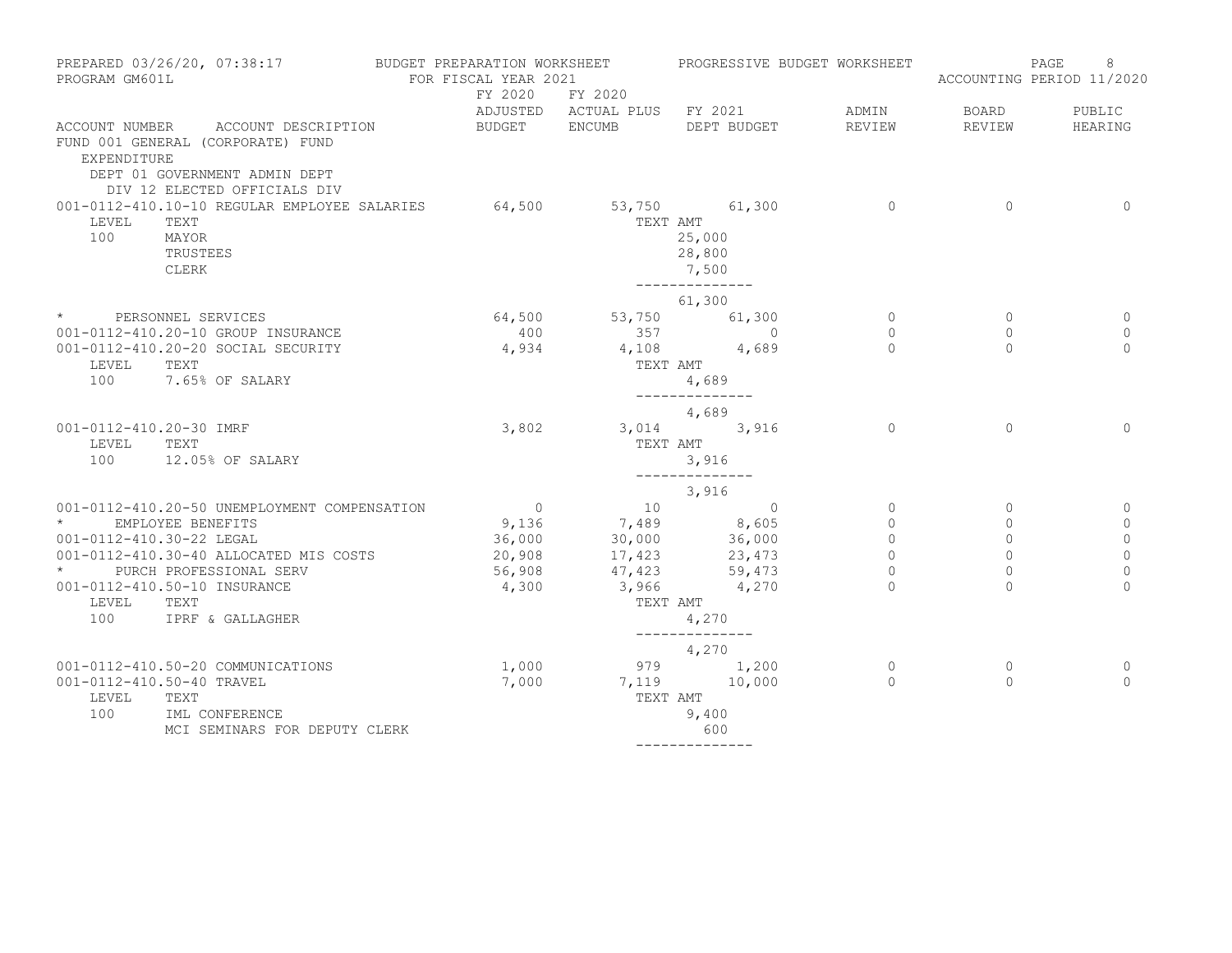| PREPARED 03/26/20, 07:38:17 BUDGET PREPARATION WORKSHEET PROGRESSIVE BUDGET WORKSHEET<br>PROGRAM GM601L |                                                                                                                                                                                                                                                               | FOR FISCAL YEAR 2021<br>FY 2020<br>FY 2020     |                                                                             |                                                                              |                                                                                  | PAGE<br>9<br>ACCOUNTING PERIOD 11/2020                  |                                                                        |  |
|---------------------------------------------------------------------------------------------------------|---------------------------------------------------------------------------------------------------------------------------------------------------------------------------------------------------------------------------------------------------------------|------------------------------------------------|-----------------------------------------------------------------------------|------------------------------------------------------------------------------|----------------------------------------------------------------------------------|---------------------------------------------------------|------------------------------------------------------------------------|--|
| EXPENDITURE                                                                                             | ACCOUNT NUMBER ACCOUNT DESCRIPTION<br>FUND 001 GENERAL (CORPORATE) FUND<br>DEPT 01 GOVERNMENT ADMIN DEPT<br>DIV 12 ELECTED OFFICIALS DIV                                                                                                                      |                                                |                                                                             | ADJUSTED ACTUAL PLUS FY 2021 ADMIN BOARD<br>BUDGET ENCUMB DEPT BUDGET REVIEW |                                                                                  | REVIEW                                                  | PUBLIC<br>HEARING                                                      |  |
|                                                                                                         |                                                                                                                                                                                                                                                               |                                                |                                                                             | 10,000                                                                       |                                                                                  |                                                         |                                                                        |  |
| LEVEL<br>100                                                                                            | 001-0112-410.50-51 EDUCATION AND TRAINING 1,320<br>TEXT<br>MCI SEMINARS FOR DEPUTY CLERK<br>LEADERSHIP TRAINING SESSIONS FOR DEPUTY CLERK<br>INTERNATIONAL CLERKS ANNUAL CONFERENCE<br>INTERNATIONAL CLERKS ACADEMY                                           |                                                | TEXT AMT                                                                    | 1,190 1,520<br>210<br>210<br>650<br>450<br>--------------                    | $\circ$                                                                          | $\Omega$                                                | $\mathbf{0}$                                                           |  |
| LEVEL<br>100                                                                                            | 001-0112-410.50-52 CONFERENCE AND MEETING 3,000 2,800 3,000<br>TEXT<br>MAYOR, DEPUTY CLERK, TRUSTEES                                                                                                                                                          |                                                | TEXT AMT                                                                    | 1,520<br>3,000<br>--------------                                             | $\cap$                                                                           | $\Omega$                                                | $\Omega$                                                               |  |
| LEVEL<br>100                                                                                            | 001-0112-410.50-60 DUES & PROF PUBLICATIONS 15,300 13,204 15,100<br>TEXT<br>IML<br>REG PLAN COMM<br>IL TIF ASSOC<br>MUNICIPAL CLERKS OF IL<br>INTERNATIONAL MUNICIPAL CLERKS<br><b>EXCHANGE CLUB</b><br>CHAMPAIGN CHAMBER<br>RANTOUL CHAMBER<br>MISCELLANEOUS |                                                | TEXT AMT                                                                    | 3,000<br>1,400<br>9,600<br>600<br>65<br>170<br>640<br>325<br>1,300<br>1,000  | $\Omega$                                                                         | $\Omega$                                                | $\Omega$                                                               |  |
| $\star$<br>SUPPLIES<br>$\star$<br>OTHER                                                                 | 001-0112-410.50-90 OTHER<br>001-0112-410.50-91 BUSINESS RELATED EXPENSES 12,000 5,121 12,000<br>* OTHER PURCHASED SERVICES<br>001-0112-410.60-12 OFFICE SUPPLIES<br>001-0112-410.80-50 SUNDRY EXPENSES                                                        | $\overline{0}$<br>700<br>700<br>1,600<br>1,600 | 255<br>43,920 34,634 47,090<br>140<br>140<br>$517$ $1,600$<br>$517$ $1,600$ | 15,100<br>$\sim$ 0<br>500<br>500                                             | $\circ$<br>$\Omega$<br>$\circ$<br>$\circ$<br>$\Omega$<br>$\circ$<br>------------ | $\circ$<br>$\Omega$<br>$\Omega$<br>$\Omega$<br>$\Omega$ | $\circ$<br>$\Omega$<br>$\mathbf{0}$<br>$\circ$<br>$\Omega$<br>$\Omega$ |  |
| $\star\star$                                                                                            | ELECTED OFFICIALS DIV                                                                                                                                                                                                                                         | 176,764 143,953 178,568                        |                                                                             |                                                                              | $\Omega$                                                                         | $\Omega$                                                | $\Omega$                                                               |  |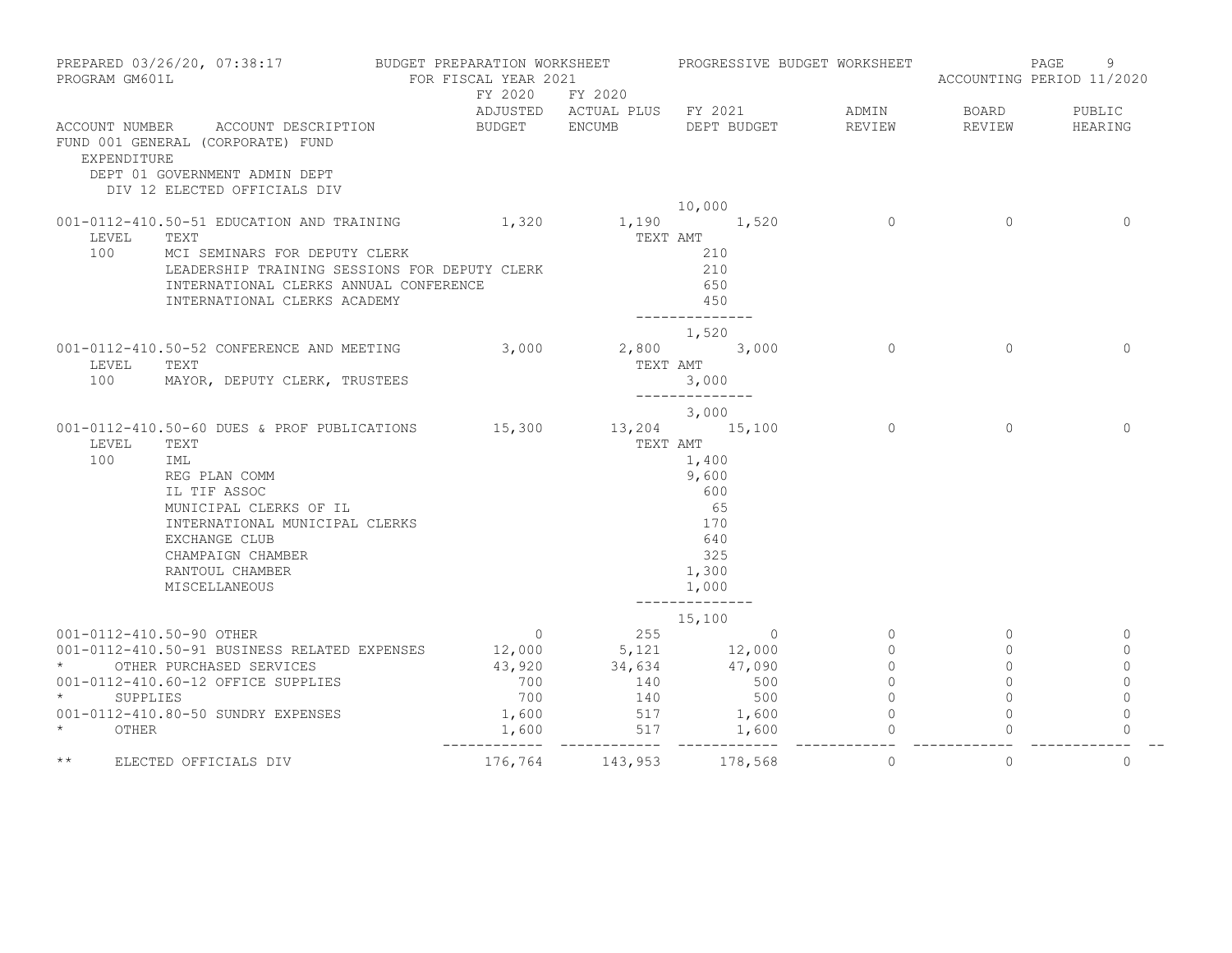| PREPARED 03/26/20, 07:38:17<br>PROGRAM GM601L |                                                                                                                                                                                                                         | FOR FISCAL YEAR 2021 |                         |                                                                                            |                |              | 10<br>PAGE<br>ACCOUNTING PERIOD 11/2020 |
|-----------------------------------------------|-------------------------------------------------------------------------------------------------------------------------------------------------------------------------------------------------------------------------|----------------------|-------------------------|--------------------------------------------------------------------------------------------|----------------|--------------|-----------------------------------------|
|                                               |                                                                                                                                                                                                                         |                      | FY 2020 FY 2020         | ADJUSTED ACTUAL PLUS FY 2021                                                               | ADMIN          | <b>BOARD</b> | PUBLIC                                  |
| EXPENDITURE                                   | ACCOUNT NUMBER ACCOUNT DESCRIPTION<br>FUND 001 GENERAL (CORPORATE) FUND<br>DEPT 01 GOVERNMENT ADMIN DEPT<br>DIV 20 COMPTROLLERS OFFICE DIV                                                                              | BUDGET ENCUMB        |                         | DEPT BUDGET                                                                                | REVIEW         | REVIEW       | HEARING                                 |
| LEVEL<br>100                                  | 001-0120-410.10-10 REGULAR EMPLOYEE SALARIES 297,340 248,870 301,287<br>TEXT<br>FINANCE MANAGER<br>ACCOUNTING SPECIALIST<br>ADMINISTRATIVE ASST<br>COMPTROLLER<br>CELL PHONE STIPEND<br>INSURANCE OPT-OUT<br>GIFT CARDS |                      |                         | TEXT AMT<br>82,967<br>43,860<br>39,991<br>132,099<br>420<br>1,750<br>200<br>-------------- | $\overline{0}$ | $\Omega$     | $\Omega$                                |
| LEVEL<br>100                                  | 001-0120-410.10-12 PART TIME SALARIES<br>TEXT<br>HEARING OFFICER                                                                                                                                                        | 800                  |                         | 301,287<br>525 800<br>TEXT AMT<br>800<br>--------------                                    | $\circ$        | $\Omega$     | $\Omega$                                |
|                                               | 001-0120-410.10-30 OVERTIME SALARIES                                                                                                                                                                                    |                      | $\overline{0}$          | 800<br>958 1,000                                                                           | $\circ$        | $\mathbf{0}$ | 0                                       |
|                                               | * PERSONNEL SERVICES                                                                                                                                                                                                    |                      | 298,140 250,353 303,087 |                                                                                            | $\Omega$       | $\Omega$     | $\Omega$                                |
| LEVEL                                         | 001-0120-410.20-10 GROUP INSURANCE<br>TEXT<br>100 HEALTH INSURANCE<br>DENTAL INSURANCE                                                                                                                                  | 36,637               |                         | 33,504 37,384<br>TEXT AMT<br>36,706<br>678<br>______________                               | $\Omega$       | $\Omega$     | $\Omega$                                |
| LEVEL                                         | 001-0120-410.20-20 SOCIAL SECURITY<br>TEXT<br>100 7.65% OF SALARY                                                                                                                                                       | 22,808               |                         | 37,384<br>17,332 23,075<br>TEXT AMT<br>23,075<br>______________                            | $\Omega$       | $\Omega$     | $\Omega$                                |
| 001-0120-410.20-30 IMRF<br>LEVEL<br>100       | TEXT<br>12.05% OF SALARY                                                                                                                                                                                                | 31,622               |                         | 23,075<br>25,447 36,200<br>TEXT AMT<br>36,200<br>--------------                            | $\overline{0}$ | $\Omega$     | $\Omega$                                |
|                                               |                                                                                                                                                                                                                         |                      |                         | 36,200                                                                                     |                |              |                                         |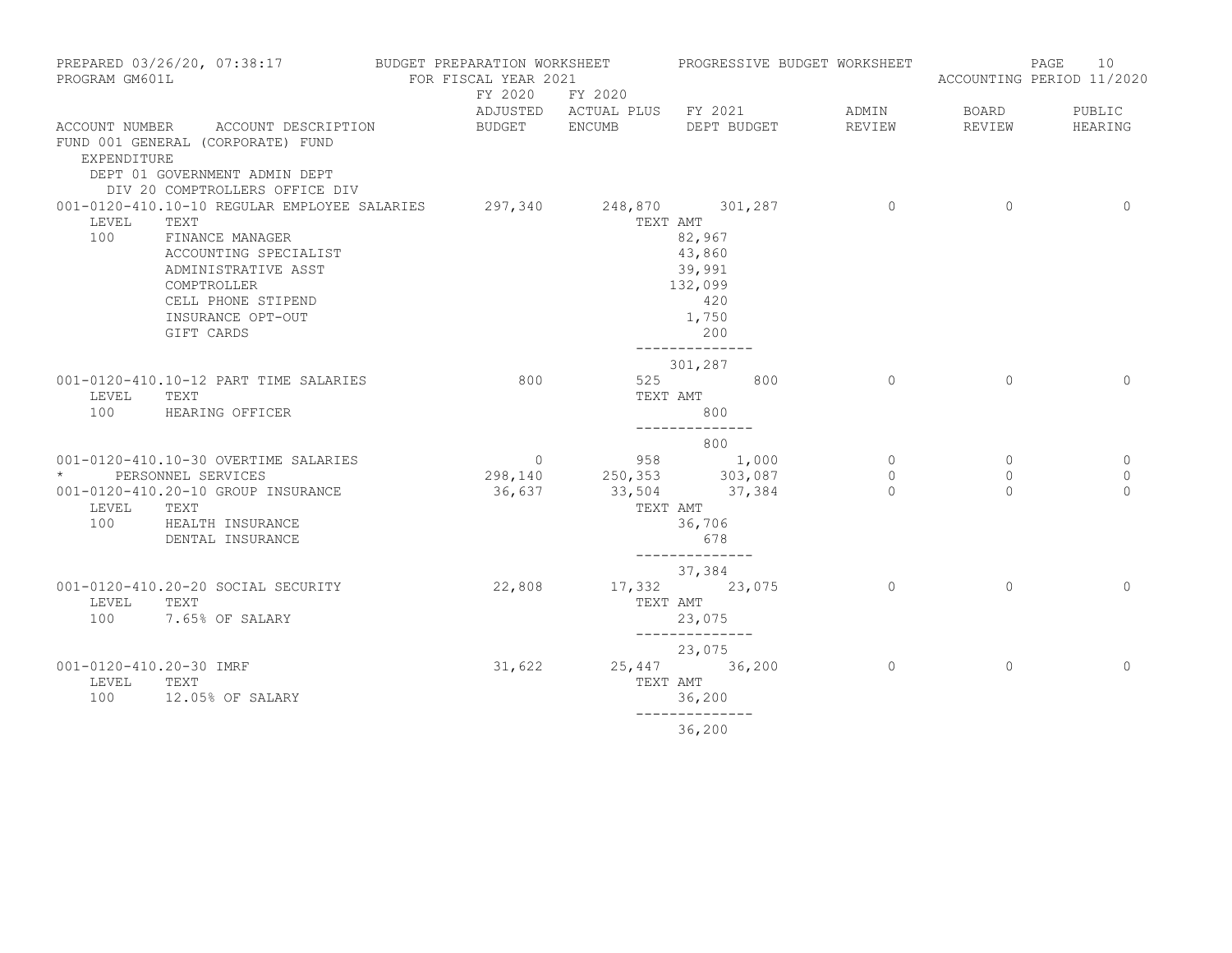| PREPARED 03/26/20, 07:38:17 BUDGET PREPARATION WORKSHEET PROGRESSIVE BUDGET WORKSHEET<br>PROGRAM GM601L |                                                                    | FOR FISCAL YEAR 2021 |                                                                                     |                          |     |                |                | PAGE<br>11<br>ACCOUNTING PERIOD 11/2020 |
|---------------------------------------------------------------------------------------------------------|--------------------------------------------------------------------|----------------------|-------------------------------------------------------------------------------------|--------------------------|-----|----------------|----------------|-----------------------------------------|
|                                                                                                         |                                                                    | FY 2020 FY 2020      |                                                                                     |                          |     |                |                |                                         |
|                                                                                                         |                                                                    |                      | ADJUSTED ACTUAL PLUS FY 2021                                                        |                          |     | ADMIN          | <b>BOARD</b>   | PUBLIC                                  |
|                                                                                                         | ACCOUNT NUMBER ACCOUNT DESCRIPTION                                 |                      | BUDGET ENCUMB DEPT BUDGET REVIEW                                                    |                          |     |                |                | REVIEW HEARING                          |
| <b>EXPENDITURE</b>                                                                                      | FUND 001 GENERAL (CORPORATE) FUND<br>DEPT 01 GOVERNMENT ADMIN DEPT |                      |                                                                                     |                          |     |                |                |                                         |
|                                                                                                         | DIV 20 COMPTROLLERS OFFICE DIV                                     |                      |                                                                                     |                          |     |                |                |                                         |
|                                                                                                         | 001-0120-410.20-50 UNEMPLOYMENT COMPENSATION                       | 800                  | 944                                                                                 |                          | 955 | $\overline{0}$ | $\circ$        | 0                                       |
| * EMPLOYEE BENEFITS                                                                                     |                                                                    |                      | $91,867$ $77,227$ $97,614$                                                          |                          |     | $\circ$        | $\circ$        | $\mathbf 0$                             |
| 001-0120-410.30-23 AUDIT                                                                                |                                                                    |                      | 16,279 17,408 16,279                                                                |                          |     | $\circ$        | $\overline{0}$ | $\mathbf{0}$                            |
| 001-0120-410.30-29 OTHER                                                                                |                                                                    | 4,500                | 8,479 3,750                                                                         |                          |     | $\Omega$       | $\Omega$       | $\Omega$                                |
| LEVEL                                                                                                   | TEXT                                                               |                      | TEXT AMT                                                                            |                          |     |                |                |                                         |
|                                                                                                         | 100 BUDGET BOOK                                                    |                      |                                                                                     | 900                      |     |                |                |                                         |
|                                                                                                         | ACTUARY SERVICES GASB 75                                           |                      |                                                                                     | 850                      |     |                |                |                                         |
|                                                                                                         | HOMEOWNER INCENTIVE PROGRAM                                        |                      |                                                                                     | 2,000                    |     |                |                |                                         |
|                                                                                                         |                                                                    |                      |                                                                                     | 3,750                    |     |                |                |                                         |
|                                                                                                         | 001-0120-410.30-40 ALLOCATED MIS COSTS                             |                      |                                                                                     |                          |     | $\circ$        | $\circ$        | 0                                       |
|                                                                                                         | * PURCH PROFESSIONAL SERV                                          |                      |                                                                                     |                          |     | $\circ$        | $\circ$        | 0                                       |
|                                                                                                         | 001-0120-410.50-30 ADVERTISING                                     |                      | $17,070$ $14,225$ $13,693$<br>$37,849$ $40,112$ $33,722$<br>$1,300$ $1,122$ $1,200$ |                          |     | $\Omega$       | $\Omega$       | $\Omega$                                |
| LEVEL TEXT                                                                                              |                                                                    |                      | TEXT AMT                                                                            |                          |     |                |                |                                         |
|                                                                                                         | 100 PUBLISH ANNUAL TREASURER'S REPORT                              |                      |                                                                                     | 1,200<br>_______________ |     |                |                |                                         |
|                                                                                                         |                                                                    |                      |                                                                                     | 1,200                    |     |                |                |                                         |
|                                                                                                         | 001-0120-410.50-40 TRAVEL                                          |                      | 2,500 1,099 3,600                                                                   |                          |     | $\Omega$       | $\Omega$       | $\Omega$                                |
| LEVEL TEXT                                                                                              |                                                                    |                      |                                                                                     | TEXT AMT                 |     |                |                |                                         |
| 100                                                                                                     | GFOA CONFERENCE AND IMTA INSTITUTE                                 |                      |                                                                                     | 2,100                    |     |                |                |                                         |
|                                                                                                         | CENTRAL SQUARE IN HOUSE TRAINING                                   |                      |                                                                                     | 1,500<br>_______________ |     |                |                |                                         |
|                                                                                                         |                                                                    |                      | $3,600$ 600                                                                         |                          |     |                |                |                                         |
|                                                                                                         | 001-0120-410.50-51 EDUCATION AND TRAINING                          | 590                  |                                                                                     |                          |     | $\Omega$       | $\Omega$       | $\Omega$                                |
| LEVEL                                                                                                   | TEXT                                                               |                      |                                                                                     | TEXT AMT                 |     |                |                |                                         |
| 100                                                                                                     | CENTRAL SQUARE                                                     |                      |                                                                                     | 600<br>--------------    |     |                |                |                                         |
|                                                                                                         |                                                                    |                      |                                                                                     | 600                      |     |                |                |                                         |
|                                                                                                         | 001-0120-410.50-52 CONFERENCE AND MEETING                          |                      | 2,100 1,643 2,120                                                                   |                          |     | $\circ$        | $\mathbf{0}$   | $\Omega$                                |
| LEVEL                                                                                                   | TEXT                                                               |                      | TEXT AMT                                                                            |                          |     |                |                |                                         |
| 100                                                                                                     | PAYROLL CONFERENCE                                                 |                      |                                                                                     | 920                      |     |                |                |                                         |
|                                                                                                         | GFOA AND IMTA CONFERENCE                                           |                      |                                                                                     | 1,200                    |     |                |                |                                         |
|                                                                                                         |                                                                    |                      |                                                                                     | 2,120                    |     |                |                |                                         |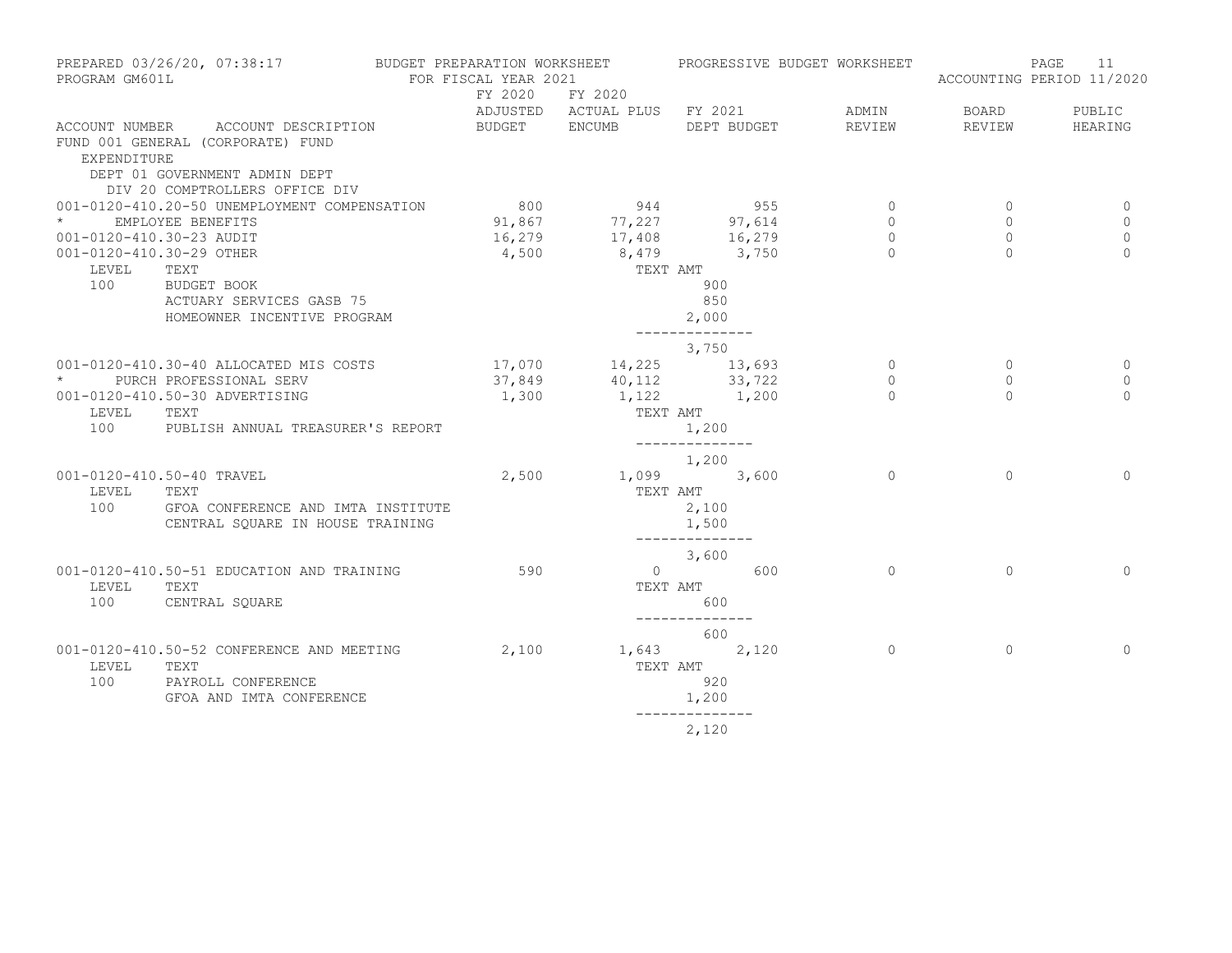| PREPARED 03/26/20, 07:38:17<br>PROGRAM GM601L |                                                                                                                             | BUDGET PREPARATION WORKSHEET<br>FOR FISCAL YEAR 2021<br>FY 2020 | FY 2020                      | PROGRESSIVE BUDGET WORKSHEET                          |          | 12<br>PAGE<br>ACCOUNTING PERIOD 11/2020 |             |  |
|-----------------------------------------------|-----------------------------------------------------------------------------------------------------------------------------|-----------------------------------------------------------------|------------------------------|-------------------------------------------------------|----------|-----------------------------------------|-------------|--|
|                                               |                                                                                                                             |                                                                 | ADJUSTED ACTUAL PLUS FY 2021 |                                                       | ADMIN    | BOARD                                   | PUBLIC      |  |
| ACCOUNT NUMBER<br>EXPENDITURE                 | ACCOUNT DESCRIPTION<br>FUND 001 GENERAL (CORPORATE) FUND<br>DEPT 01 GOVERNMENT ADMIN DEPT<br>DIV 20 COMPTROLLERS OFFICE DIV | BUDGET                                                          | ENCUMB                       | DEPT BUDGET                                           | REVIEW   | REVIEW                                  | HEARING     |  |
|                                               | 001-0120-410.50-60 DUES & PROF PUBLICATIONS                                                                                 | 1,860                                                           |                              | 1,245 1,700                                           | $\Omega$ | $\Omega$                                | $\Omega$    |  |
| LEVEL<br>100                                  | TEXT<br>IGFOA<br><b>IMTA</b><br>GFOA<br>CAFR AND BUDGET AWARD                                                               |                                                                 | TEXT AMT                     | 400<br>140<br>340<br>820                              |          |                                         |             |  |
| 001-0120-410.50-90 OTHER                      |                                                                                                                             |                                                                 | 316,852 546,286 600,510      | 1,700                                                 | $\Omega$ | $\Omega$                                | $\Omega$    |  |
| LEVEL<br>100                                  | TEXT<br>POLICE PENSION REPLACEMENT TAX<br>LIBRARY REPLACEMENT TAX<br>LIBRARY PROPERTY TAXES<br>POLICE PENSION               |                                                                 | TEXT AMT                     | 22,500<br>20,000<br>474,210<br>83,800<br>------------ |          |                                         |             |  |
|                                               |                                                                                                                             |                                                                 |                              | 600,510                                               |          |                                         |             |  |
|                                               | 001-0120-410.50-92 CONTRACTED PRINTING                                                                                      | 200                                                             | $\Omega$                     | $\Omega$                                              | $\Omega$ | $\Omega$                                | $\mathbf 0$ |  |
|                                               | OTHER PURCHASED SERVICES                                                                                                    | 325,402                                                         | 551,395 609,730              |                                                       | $\circ$  | $\Omega$                                | $\circ$     |  |
|                                               | 001-0120-410.60-11 POSTAGE                                                                                                  | 4,000                                                           | 5,459                        | 4,200                                                 | $\Omega$ | $\Omega$                                | $\Omega$    |  |
|                                               | 001-0120-410.60-12 OFFICE SUPPLIES                                                                                          | 1,700                                                           | 1,334                        | $\Omega$                                              | $\cap$   | $\Omega$                                | $\Omega$    |  |
| $\star$<br>SUPPLIES                           |                                                                                                                             | 5,700                                                           | 6,793                        | 4,200                                                 | $\Omega$ |                                         | $\Omega$    |  |
|                                               | 001-0120-410.80-50 SUNDRY EXPENSES                                                                                          | 200                                                             | 191                          | $\mathbf 0$                                           | $\Omega$ |                                         | $\mathbf 0$ |  |
| $\star$<br>OTHER                              |                                                                                                                             | 200<br>-----------                                              | 191                          | $\Omega$                                              | $\Omega$ |                                         | $\Omega$    |  |
| $\star\star$                                  | COMPTROLLERS OFFICE DIV                                                                                                     | 759,158                                                         | 926,071 1,048,353            |                                                       | 0        | 0                                       | 0           |  |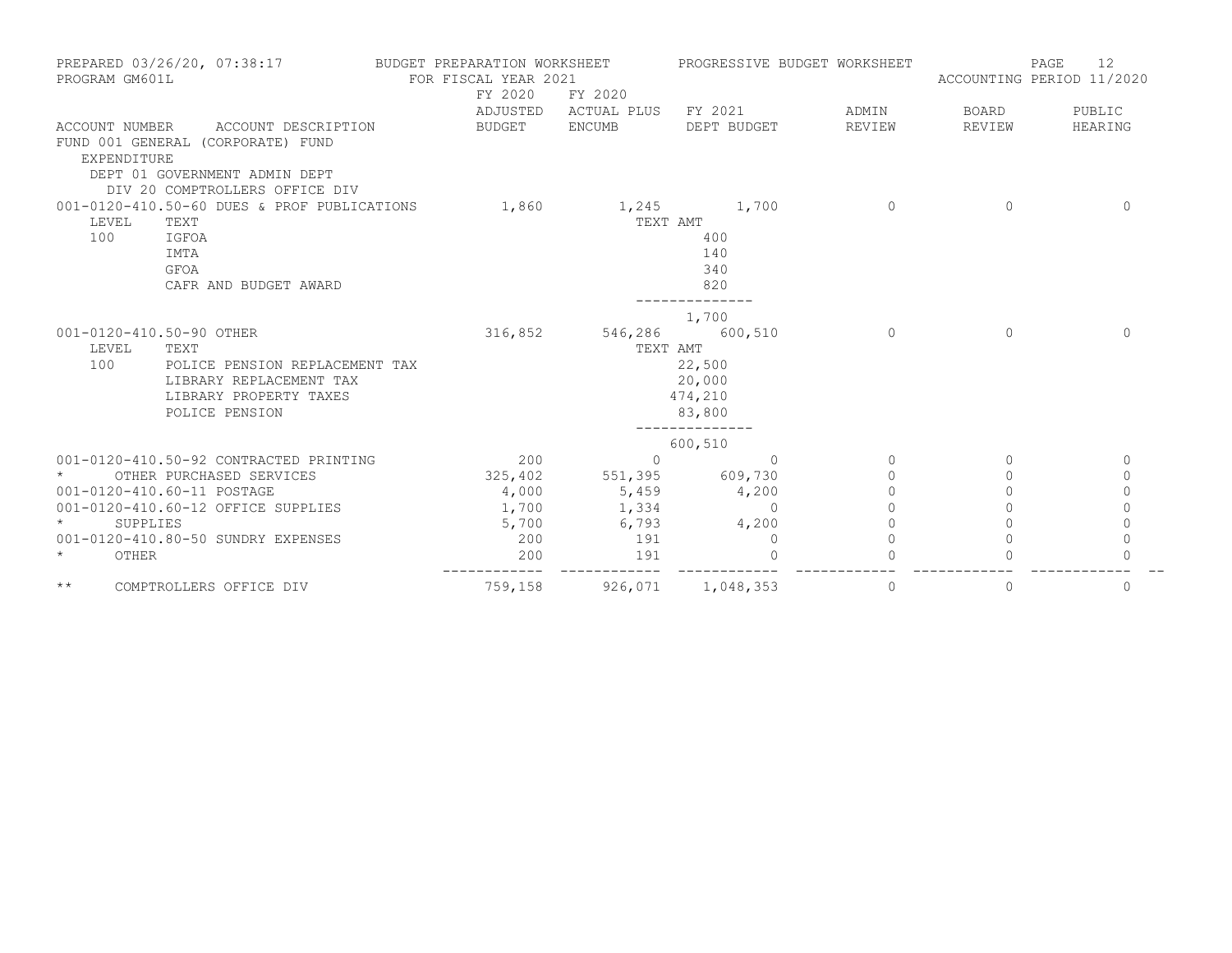| PROGRAM GM601L                                                       | PREPARED 03/26/20, 07:38:17                                                                                                            | BUDGET PREPARATION WORKSHEET<br>FOR FISCAL YEAR 2021 |                      | PROGRESSIVE BUDGET WORKSHEET                                              |                                |                                | PAGE<br>13<br>ACCOUNTING PERIOD 11/2020    |
|----------------------------------------------------------------------|----------------------------------------------------------------------------------------------------------------------------------------|------------------------------------------------------|----------------------|---------------------------------------------------------------------------|--------------------------------|--------------------------------|--------------------------------------------|
|                                                                      |                                                                                                                                        |                                                      | FY 2020 FY 2020      | ADJUSTED ACTUAL PLUS FY 2021                                              | ADMIN                          | <b>BOARD</b>                   | PUBLIC                                     |
| EXPENDITURE                                                          | ACCOUNT NUMBER ACCOUNT DESCRIPTION<br>FUND 001 GENERAL (CORPORATE) FUND<br>DEPT 01 GOVERNMENT ADMIN DEPT<br>DIV 30 HUMAN RESOURCES DIV | BUDGET ENCUMB                                        |                      | DEPT BUDGET                                                               | REVIEW                         | REVIEW                         | HEARING                                    |
| LEVEL<br>100                                                         | 001-0130-410.10-10 REGULAR EMPLOYEE SALARIES 56,500 49,969 59,409<br>TEXT<br>HUMAN RESOURCE MANAGER<br>GIFT CARD                       |                                                      |                      | TEXT AMT<br>59,359<br>50<br>--------------                                | $\sim$ 0                       | $\overline{0}$                 | $\overline{0}$                             |
|                                                                      |                                                                                                                                        |                                                      |                      | 59,409                                                                    |                                |                                |                                            |
| LEVEL<br>100                                                         | * PERSONNEL SERVICES<br>001-0130-410.20-10 GROUP INSURANCE<br>TEXT<br>HEALTH INSURANCE<br>DENTAL INSURANCE                             | 8,981                                                | 56,500 49,969 59,409 | 1,352 8,591<br>TEXT AMT<br>8,365<br>226<br>--------------                 | $\circ$<br>$\Omega$            | $\mathbf{0}$<br>$\Omega$       | 0<br>$\Omega$                              |
| LEVEL<br>100                                                         | 001-0130-410.20-20 SOCIAL SECURITY<br>TEXT<br>7.65% OF SALARY                                                                          | 4,322                                                |                      | 8,591<br>3,766 4,545<br>TEXT AMT<br>4,545<br>--------------               | $\Omega$                       | $\Omega$                       | $\Omega$                                   |
| 001-0130-410.20-30 IMRF<br>LEVEL TEXT                                | 100 12.05% OF SALARY                                                                                                                   | 6,017                                                |                      | 4,545<br>5,095 7,159<br>TEXT AMT<br>7,159<br>______________               | $\Omega$                       | $\Omega$                       | $\Omega$                                   |
| $\star$ and $\star$<br>001-0130-410.30-22 LEGAL<br>LEVEL TEXT<br>100 | 001-0130-410.20-50 UNEMPLOYMENT COMPENSATION<br>EMPLOYEE BENEFITS<br>LEGAL                                                             | 200<br>19,520<br>3,000                               |                      | $7,159$<br>239 235<br>10,452 20,530<br>$440$ $1,500$<br>TEXT AMT<br>1,500 | $\circ$<br>$\circ$<br>$\Omega$ | $\circ$<br>$\circ$<br>$\Omega$ | $\overline{0}$<br>$\mathbf{0}$<br>$\Omega$ |
| 001-0130-410.30-29 OTHER<br>LEVEL<br>100                             | TEXT<br>BASIC - ACA REPORTING                                                                                                          | $\circ$                                              |                      | ______________<br>1,500<br>708 2,000<br>TEXT AMT<br>2,000                 | $\circ$                        | $\mathbf{0}$                   | $\Omega$                                   |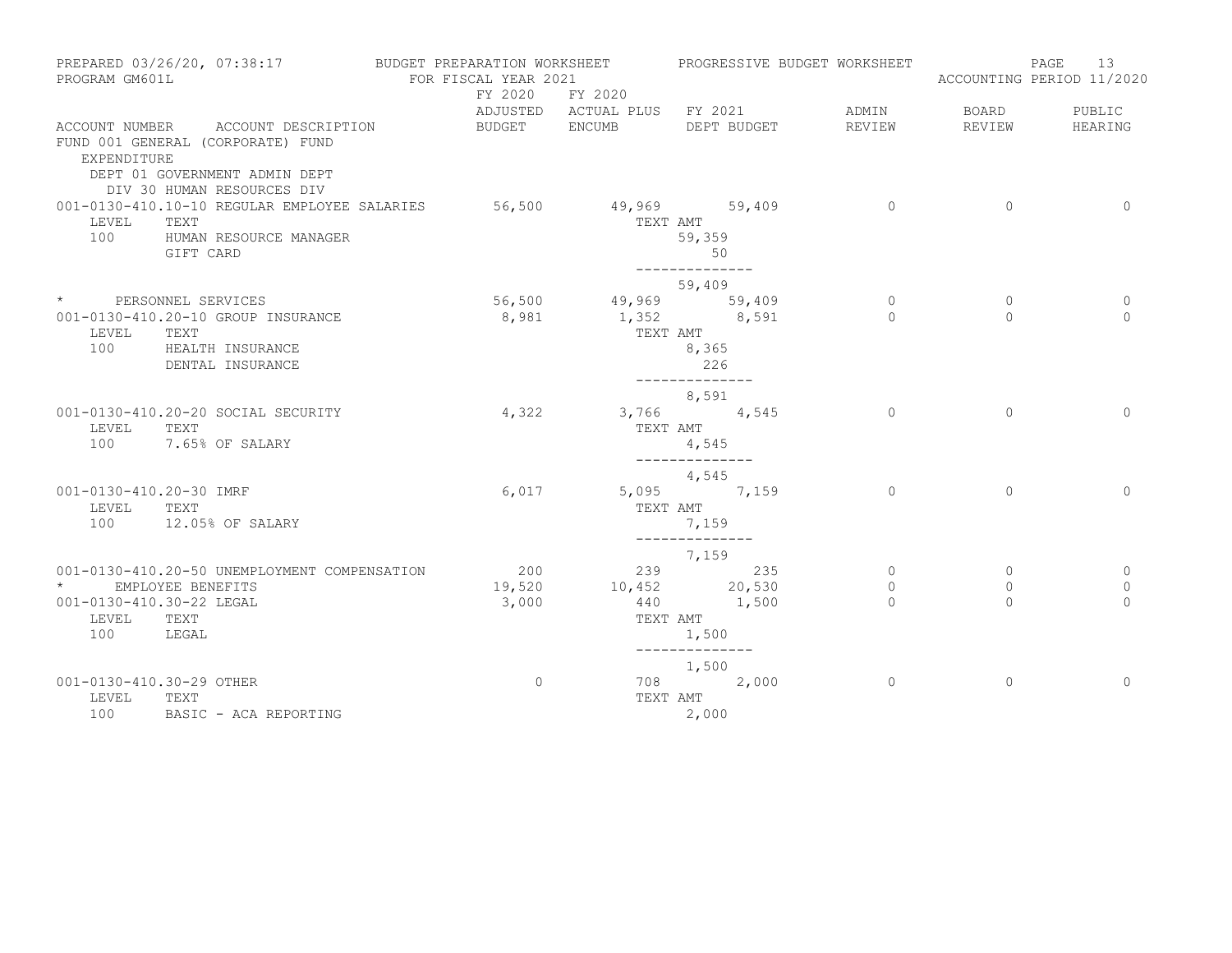| PREPARED 03/26/20, 07:38:17<br>PROGRAM GM601L |                                                             | BUDGET PREPARATION WORKSHEET<br>FOR FISCAL YEAR 2021<br>FY 2020 | FY 2020                      | PROGRESSIVE BUDGET WORKSHEET |          | 14<br>PAGE<br>ACCOUNTING PERIOD 11/2020 |              |  |
|-----------------------------------------------|-------------------------------------------------------------|-----------------------------------------------------------------|------------------------------|------------------------------|----------|-----------------------------------------|--------------|--|
|                                               |                                                             |                                                                 | ADJUSTED ACTUAL PLUS FY 2021 |                              | ADMIN    | BOARD                                   | PUBLIC       |  |
| ACCOUNT NUMBER<br>EXPENDITURE                 | ACCOUNT DESCRIPTION<br>FUND 001 GENERAL (CORPORATE) FUND    | BUDGET ENCUMB                                                   |                              | DEPT BUDGET                  | REVIEW   | REVIEW                                  | HEARING      |  |
|                                               | DEPT 01 GOVERNMENT ADMIN DEPT<br>DIV 30 HUMAN RESOURCES DIV |                                                                 |                              |                              |          |                                         |              |  |
|                                               |                                                             |                                                                 |                              |                              |          |                                         |              |  |
|                                               |                                                             |                                                                 |                              | 2,000                        |          |                                         |              |  |
|                                               | 001-0130-410.30-40 ALLOCATED MIS COSTS                      | 3,802                                                           | 3,168                        | 3,912                        | $\Omega$ | $\Omega$                                | $\mathbf 0$  |  |
|                                               | PURCH PROFESSIONAL SERV                                     | 6,802                                                           | 4,316                        | 7,412                        | $\Omega$ | $\Omega$                                | $\Omega$     |  |
|                                               | 001-0130-410.50-30 ADVERTISING                              | 500                                                             | $\bigcirc$                   | 500                          | $\circ$  | $\Omega$                                | $\Omega$     |  |
|                                               | 001-0130-410.50-40 TRAVEL                                   | 100                                                             | 20                           | 300                          | $\Omega$ | $\Omega$                                | $\mathbf 0$  |  |
|                                               | 001-0130-410.50-51 EDUCATION AND TRAINING                   | 2,000                                                           | $\overline{0}$               | 2,000                        | $\Omega$ | $\Omega$                                | $\circ$      |  |
| LEVEL                                         | TEXT                                                        |                                                                 | TEXT AMT                     |                              |          |                                         |              |  |
| 100                                           | SHRM WORKSHOPS, CENTRAL IL HUMAN RESOURCE GROUP             |                                                                 |                              | 2,000                        |          |                                         |              |  |
|                                               |                                                             |                                                                 |                              |                              |          |                                         |              |  |
|                                               |                                                             |                                                                 |                              | 2,000                        |          |                                         |              |  |
|                                               | 001-0130-410.50-52 CONFERENCE AND MEETING                   | 750                                                             | $\overline{0}$               | 500                          | $\Omega$ | $\Omega$                                | $\mathbf{0}$ |  |
|                                               | 001-0130-410.50-60 DUES & PROF PUBLICATIONS                 | 265                                                             | 80                           | 300                          | $\cap$   | $\Omega$                                | $\Omega$     |  |
| LEVEL                                         | TEXT                                                        |                                                                 | TEXT AMT                     |                              |          |                                         |              |  |
| 100                                           | SHRM MEMBERSHIP                                             |                                                                 |                              | 200                          |          |                                         |              |  |
|                                               | CENTRAL ILLINOIS HUMAN RESOURCE GROUP                       |                                                                 |                              | 100                          |          |                                         |              |  |
|                                               |                                                             |                                                                 |                              | 300                          |          |                                         |              |  |
|                                               | OTHER PURCHASED SERVICES                                    | 3,615                                                           | 100                          | 3,600                        | $\Omega$ | $\Omega$                                | $\mathbf{0}$ |  |
|                                               | 001-0130-410.60-11 POSTAGE                                  | 50                                                              | $\overline{0}$               | 50                           | $\Omega$ | $\Omega$                                | $\Omega$     |  |
|                                               | 001-0130-410.60-12 OFFICE SUPPLIES                          | 200                                                             | 701                          | 200                          | $\Omega$ | $\Omega$                                | $\Omega$     |  |
| <b>SUPPLIES</b>                               |                                                             | 250                                                             | 701                          | 250                          | $\Omega$ |                                         | $\Omega$     |  |
|                                               | 001-0130-410.80-50 SUNDRY EXPENSES                          | 50                                                              | 94                           | 150                          | $\cap$   |                                         | $\cap$       |  |
| LEVEL                                         | TEXT                                                        |                                                                 | TEXT AMT                     |                              |          |                                         |              |  |
| 100                                           | REFRESHMENTS OR TREATS FOR SITE VISITS                      |                                                                 |                              | 150                          |          |                                         |              |  |
|                                               |                                                             |                                                                 |                              | 150                          |          |                                         |              |  |
| $\star$<br>OTHER                              |                                                             | 50                                                              | 94                           | 150                          | $\Omega$ | $\Omega$                                | $\Omega$     |  |
| $\star\star$                                  | HUMAN RESOURCES DIV                                         | 86,737                                                          | 65,632                       | 91,351                       | $\circ$  | $\circ$                                 | $\mathbf{0}$ |  |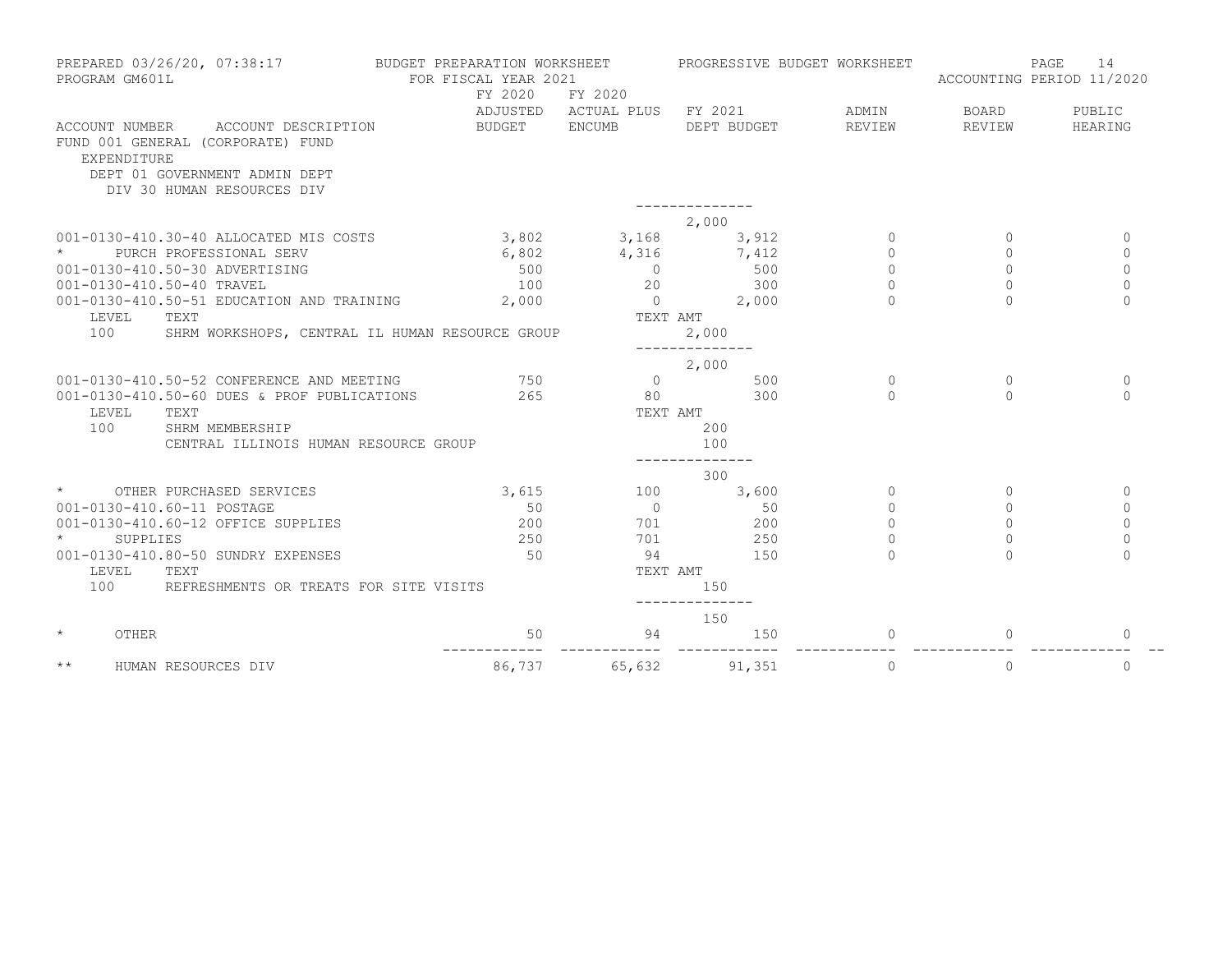| PREPARED 03/26/20, 07:38:17 BUDGET PREPARATION WORKSHEET<br>PROGRAM GM601L                                                                                                                                                                                                                                                                                                                                                                                                                                             | FOR FISCAL YEAR 2021               |                                                                                                                               | PROGRESSIVE BUDGET WORKSHEET                                                                                                                                       |                                                                                                 |                                                                                                       | PAGE<br>15<br>ACCOUNTING PERIOD 11/2020                                                                     |
|------------------------------------------------------------------------------------------------------------------------------------------------------------------------------------------------------------------------------------------------------------------------------------------------------------------------------------------------------------------------------------------------------------------------------------------------------------------------------------------------------------------------|------------------------------------|-------------------------------------------------------------------------------------------------------------------------------|--------------------------------------------------------------------------------------------------------------------------------------------------------------------|-------------------------------------------------------------------------------------------------|-------------------------------------------------------------------------------------------------------|-------------------------------------------------------------------------------------------------------------|
|                                                                                                                                                                                                                                                                                                                                                                                                                                                                                                                        |                                    | FY 2020 FY 2020                                                                                                               | ADJUSTED ACTUAL PLUS FY 2021                                                                                                                                       | ADMIN                                                                                           | <b>BOARD</b>                                                                                          | PUBLIC                                                                                                      |
| ACCOUNT NUMBER ACCOUNT DESCRIPTION<br>FUND 001 GENERAL (CORPORATE) FUND<br>EXPENDITURE<br>DEPT 01 GOVERNMENT ADMIN DEPT<br>DIV 60 GENERAL GOV'T ACTIV DIV                                                                                                                                                                                                                                                                                                                                                              | BUDGET ENCUMB                      |                                                                                                                               | DEPT BUDGET                                                                                                                                                        | REVIEW                                                                                          | REVIEW                                                                                                | HEARING                                                                                                     |
| 001-0160-410.30-22 LEGAL<br>001-0160-410.30-29 OTHER<br>LEVEL<br>TEXT<br>100<br>COFFEE, EAP<br>MUNICIPAL CODE<br>MISC ITEMS                                                                                                                                                                                                                                                                                                                                                                                            | 24,370                             | 100,000 104,645 100,000<br>TEXT AMT                                                                                           | 4,342 16,700<br>1,700<br>14,000<br>1,000<br>--------------                                                                                                         | $\overline{0}$<br>$\Omega$                                                                      | $\circ$<br>$\Omega$                                                                                   | 0<br>$\Omega$                                                                                               |
| * PURCH PROFESSIONAL SERV<br>001-0160-410.40-10 UTILITY SERVICES<br>001-0160-410.40-20 CLEANING SERVICES<br>001-0160-410.40-30 REPAIR & MAINT-GENERAL<br>001-0160-410.40-31 REPAIR & MAINT-BUILDING<br>001-0160-410.40-32 REPAIR & MAINT-EQUIP<br>001-0160-410.40-36 ALLOCATED FLEET COSTS<br>001-0160-410.40-37 ALLOCATED HVAC MAINT<br>001-0160-410.40-40 RENTALS<br>LEVEL<br>TEXT<br>100<br>COPIER LEASES<br>ACCOUNTING \$195 MONTH<br>COPIER ROOM \$280 MONTH<br>UTILITIES \$195 MONTH<br>COPY CHARGES \$200 MONTH | 46,000<br>14,400<br>9,691<br>9,168 | $7,000$<br>$12,537$<br>$0$<br>$1,500$<br>$0$<br>$0$<br>$0$<br>$0$<br>$0$ 359,645<br>8,075 10,175<br>10,022 10,440<br>TEXT AMT | 16,700<br>124,370 108,987 116,700<br>$33, 203$<br>$12, 537$<br>$17, 760$<br>$\overline{0}$<br>7,000<br>1,300<br>2,340<br>3,360<br>2,340<br>2,400<br>-------------- | $\circ$<br>$\circ$<br>$\circ$<br>$\circ$<br>$\circ$<br>$\Omega$<br>$\circ$<br>$\circ$<br>$\cap$ | $\mathbf{0}$<br>0<br>$\mathbf{0}$<br>$\Omega$<br>$\circ$<br>$\Omega$<br>$\Omega$<br>$\circ$<br>$\cap$ | 0<br>$\mathbf 0$<br>$\circ$<br>$\mathbf 0$<br>$\mathbb O$<br>$\circ$<br>$\Omega$<br>$\mathbb O$<br>$\Omega$ |
| * PURCHASED PROPERTY SERV<br>001-0160-410.50-10 INSURANCE<br>LEVEL<br>TEXT<br>100<br>IPRF & GALLAGHER                                                                                                                                                                                                                                                                                                                                                                                                                  | 87,759<br>46,300                   |                                                                                                                               | 10,440<br>71, 124 454, 320<br>42,859 46,245<br>TEXT AMT<br>46,245<br>--------------                                                                                | $\overline{0}$<br>$\overline{0}$                                                                | $\circ$<br>$\Omega$                                                                                   | 0<br>$\Omega$                                                                                               |
| 001-0160-410.50-20 COMMUNICATIONS<br>LEVEL<br>TEXT<br>100<br>PHONE SERVICE                                                                                                                                                                                                                                                                                                                                                                                                                                             | 7,500                              |                                                                                                                               | 46,245<br>$5,168$ 6,500<br>TEXT AMT<br>7,500<br>7,500                                                                                                              | $\overline{0}$                                                                                  | $\circ$                                                                                               | $\mathbf{0}$                                                                                                |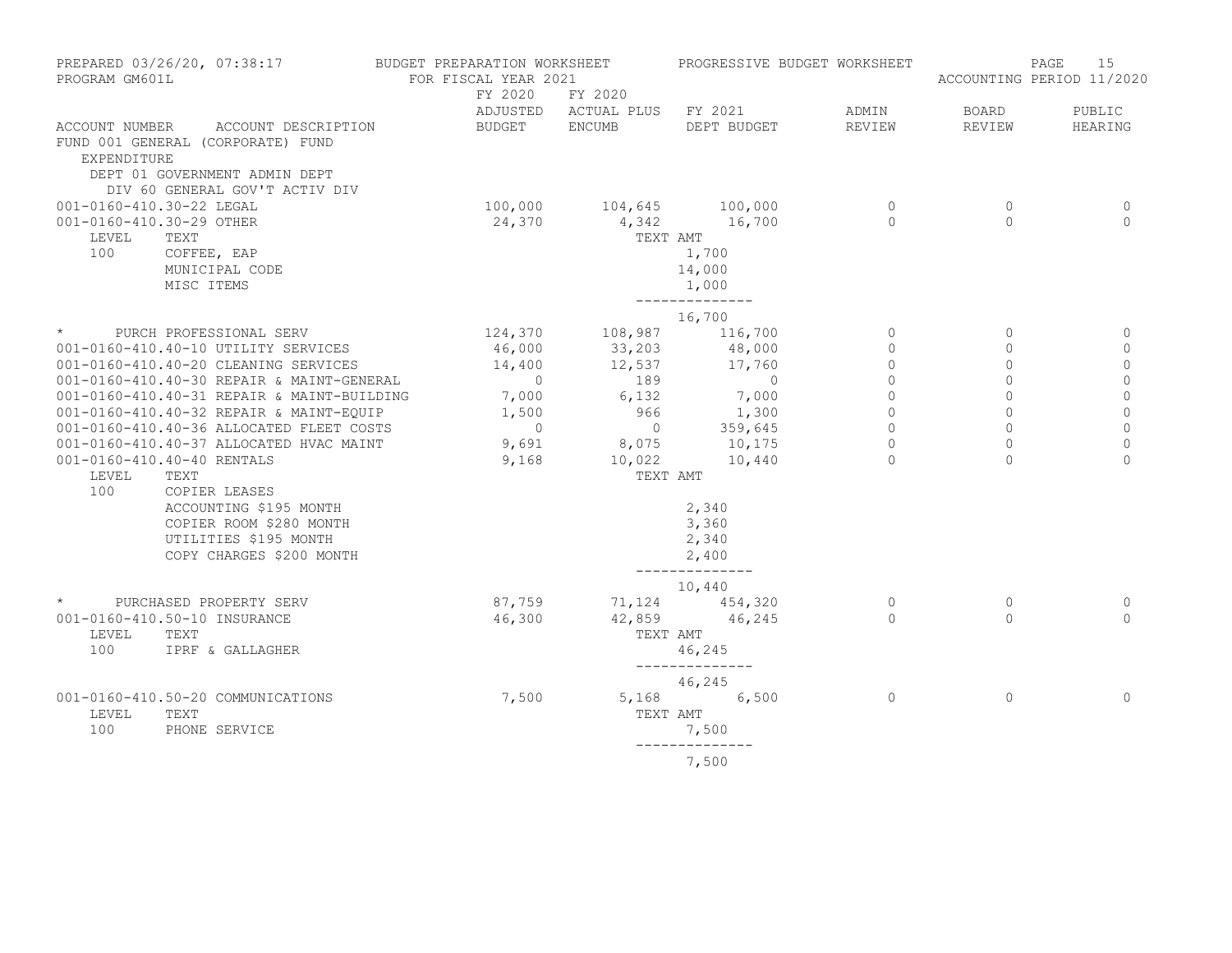| PREPARED 03/26/20, 07:38:17 BUDGET PREPARATION WORKSHEET PROGRESSIVE BUDGET WORKSHEET<br>PROGRAM GM601L |                                                                                                             | FOR FISCAL YEAR 2021 |                                                                                                           |                         |                                                        |                           | PAGE<br>16<br>ACCOUNTING PERIOD 11/2020 |  |
|---------------------------------------------------------------------------------------------------------|-------------------------------------------------------------------------------------------------------------|----------------------|-----------------------------------------------------------------------------------------------------------|-------------------------|--------------------------------------------------------|---------------------------|-----------------------------------------|--|
|                                                                                                         |                                                                                                             |                      | FY 2020 FY 2020                                                                                           |                         |                                                        | BOARD                     | PUBLIC                                  |  |
|                                                                                                         | ACCOUNT NUMBER ACCOUNT DESCRIPTION                                                                          |                      |                                                                                                           |                         | REVIEW                                                 | REVIEW                    | HEARING                                 |  |
|                                                                                                         | FUND 001 GENERAL (CORPORATE) FUND                                                                           |                      |                                                                                                           |                         |                                                        |                           |                                         |  |
| EXPENDITURE                                                                                             |                                                                                                             |                      |                                                                                                           |                         |                                                        |                           |                                         |  |
|                                                                                                         | DEPT 01 GOVERNMENT ADMIN DEPT                                                                               |                      |                                                                                                           |                         |                                                        |                           |                                         |  |
|                                                                                                         | DIV 60 GENERAL GOV'T ACTIV DIV                                                                              |                      |                                                                                                           |                         |                                                        |                           |                                         |  |
|                                                                                                         | 001-0160-410.50-30 ADVERTISING                                                                              |                      | 250 1,142                                                                                                 | 100                     | $\circ$                                                | $\circ$                   | 0                                       |  |
| $\star$                                                                                                 | OTHER PURCHASED SERVICES                                                                                    |                      | 54,050 49,169 52,845                                                                                      |                         | $\circ$                                                | $\Omega$                  | $\Omega$                                |  |
|                                                                                                         | 001-0160-410.60-11 POSTAGE                                                                                  |                      | $200$ $92$ $150$<br>6,000 $3,904$ 6,000                                                                   |                         | $\begin{array}{c}\n 0 \\  0 \\  0 \\  0\n \end{array}$ | $\circ$                   | $\mathbf 0$                             |  |
|                                                                                                         | 001-0160-410.60-12 OFFICE SUPPLIES                                                                          |                      |                                                                                                           |                         |                                                        | $\circ$<br>$\overline{0}$ | $\circ$<br>$\circ$                      |  |
|                                                                                                         |                                                                                                             |                      |                                                                                                           |                         | $\sim$ 0                                               | $\Omega$                  | $\mathbb O$                             |  |
|                                                                                                         | 001-0160-410.60-13 BUILDING MAINT SUPPLIES<br>* SUPPLIES<br>001-0160-410.75-20 BUILDINGS<br>20,000 0 20,000 |                      |                                                                                                           |                         |                                                        | $\cap$                    | $\Omega$                                |  |
|                                                                                                         |                                                                                                             |                      |                                                                                                           |                         |                                                        |                           |                                         |  |
| LEVEL<br>100                                                                                            | TEXT<br>BUILDING IMPROVEMENTS/REPAIRS                                                                       |                      |                                                                                                           | TEXT AMT<br>20,000      |                                                        |                           |                                         |  |
|                                                                                                         |                                                                                                             |                      |                                                                                                           | --------------          |                                                        |                           |                                         |  |
|                                                                                                         |                                                                                                             |                      |                                                                                                           | 20,000                  |                                                        |                           |                                         |  |
|                                                                                                         | * PROP & EQUIP-FIXED ASSET                                                                                  |                      | $20,000$<br>$20,000$<br>$0$<br>$280-$<br>$5,366$<br>$12,900$<br>$280-$<br>$5,800$<br>$11,804$<br>$12,191$ |                         | $\begin{matrix} 0 \\ 0 \\ 0 \end{matrix}$              | $\overline{0}$            | 0                                       |  |
|                                                                                                         | 001-0160-410.80-11 BAD DEBT EXPENSE                                                                         |                      |                                                                                                           |                         |                                                        | $\circ$                   | $\mathbf 0$                             |  |
|                                                                                                         | 001-0160-410.80-20 STORM DRAINAGE FEES/TAXES                                                                |                      |                                                                                                           |                         | $\overline{0}$                                         | $\circ$                   | $\mathbf 0$                             |  |
|                                                                                                         | 001-0160-410.80-31 PRINCIPAL REPAYMENTS                                                                     |                      |                                                                                                           |                         | $\overline{a}$                                         | $\cap$                    | $\Omega$                                |  |
| LEVEL                                                                                                   | TEXT                                                                                                        |                      |                                                                                                           | TEXT AMT                |                                                        |                           |                                         |  |
|                                                                                                         | 100 PRINCIPAL PAYMENT 2016                                                                                  |                      |                                                                                                           | 12,191                  |                                                        |                           |                                         |  |
|                                                                                                         |                                                                                                             |                      |                                                                                                           | --------------          |                                                        |                           |                                         |  |
|                                                                                                         |                                                                                                             |                      |                                                                                                           | 12,191                  |                                                        |                           |                                         |  |
|                                                                                                         | 001-0160-410.80-35 INTEREST REPAYMENT                                                                       | 8,698 8,698 8,462    |                                                                                                           |                         | $\overline{0}$                                         | $\Omega$                  | $\Omega$                                |  |
| LEVEL                                                                                                   | TEXT                                                                                                        |                      |                                                                                                           | TEXT AMT                |                                                        |                           |                                         |  |
| 100                                                                                                     | INTEREST PAYMENT 2016                                                                                       |                      |                                                                                                           | 8,462<br>______________ |                                                        |                           |                                         |  |
|                                                                                                         |                                                                                                             |                      |                                                                                                           | 8,462                   |                                                        |                           |                                         |  |
|                                                                                                         | 001-0160-410.80-40 CONTRIB TO OTHER AGENCIES 160,700 128,392 155,700                                        |                      |                                                                                                           |                         | $\overline{a}$                                         | $\Omega$                  | $\Omega$                                |  |
| LEVEL                                                                                                   | TEXT                                                                                                        |                      |                                                                                                           | TEXT AMT                |                                                        |                           |                                         |  |
| 100                                                                                                     | MAC'S ECON DEV AGREEMENT SALES TAX-CIRCLE K                                                                 |                      |                                                                                                           | 31,000                  |                                                        |                           |                                         |  |
|                                                                                                         | RANTOUL HISTORICAL SOCIETY                                                                                  |                      |                                                                                                           | 3,500                   |                                                        |                           |                                         |  |
|                                                                                                         | COMMUNITY SERVICE CENTER                                                                                    |                      |                                                                                                           |                         |                                                        |                           |                                         |  |
|                                                                                                         | RANTOUL CHAMBER OF COMMERCE                                                                                 |                      |                                                                                                           | 19,000<br>20,000        |                                                        |                           |                                         |  |
|                                                                                                         | RECREATION FLOWER PROGRAM                                                                                   |                      |                                                                                                           | 5,000                   |                                                        |                           |                                         |  |
|                                                                                                         | CHAMPAIGN COUNTY CONV AND VIS BUREAU                                                                        |                      |                                                                                                           | 10,000                  |                                                        |                           |                                         |  |
|                                                                                                         | HARDY'S REINDEER RANCH                                                                                      |                      |                                                                                                           | 5,000                   |                                                        |                           |                                         |  |
|                                                                                                         | GORDYVILLE                                                                                                  |                      |                                                                                                           | 2,000                   |                                                        |                           |                                         |  |
|                                                                                                         | REGIONAL PLANNING COMMISSION RECYCLE                                                                        |                      |                                                                                                           | 2,700                   |                                                        |                           |                                         |  |
|                                                                                                         | GARDEN CLUB                                                                                                 |                      |                                                                                                           | 500                     |                                                        |                           |                                         |  |
|                                                                                                         | PARKLAND COLLEGE SCHOLARSHIPS                                                                               |                      |                                                                                                           | 1,000                   |                                                        |                           |                                         |  |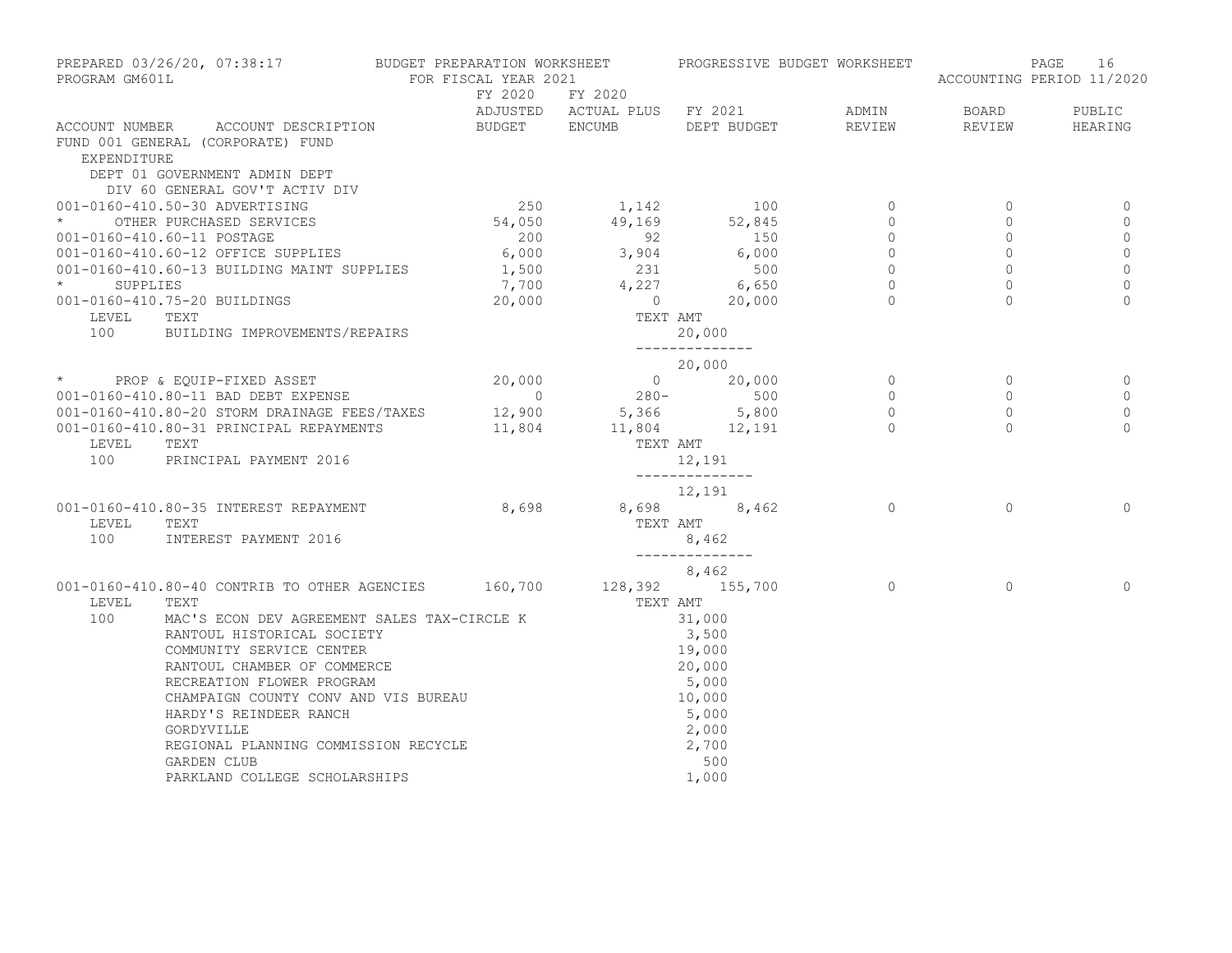| PREPARED 03/26/20, 07:38:17<br>PROGRAM GM601L | BUDGET PREPARATION WORKSHEET<br>FOR FISCAL YEAR 2021 |             | PROGRESSIVE BUDGET WORKSHEET |          | 17<br>PAGE<br>ACCOUNTING PERIOD 11/2020 |             |  |
|-----------------------------------------------|------------------------------------------------------|-------------|------------------------------|----------|-----------------------------------------|-------------|--|
|                                               | FY 2020                                              | FY 2020     |                              |          |                                         |             |  |
|                                               | ADJUSTED                                             | ACTUAL PLUS | FY 2021                      | ADMIN    | BOARD                                   | PUBLIC      |  |
| ACCOUNT NUMBER<br>ACCOUNT DESCRIPTION         | BUDGET                                               | ENCUMB      | DEPT BUDGET                  | REVIEW   | REVIEW                                  | HEARING     |  |
| FUND 001 GENERAL (CORPORATE) FUND             |                                                      |             |                              |          |                                         |             |  |
| EXPENDITURE                                   |                                                      |             |                              |          |                                         |             |  |
| DEPT 01 GOVERNMENT ADMIN DEPT                 |                                                      |             |                              |          |                                         |             |  |
| DIV 60 GENERAL GOV'T ACTIV DIV                |                                                      |             |                              |          |                                         |             |  |
| WAY FINDING SIGNAGE                           |                                                      |             | 1,000                        |          |                                         |             |  |
| CONTINGENCY                                   |                                                      |             | 5,000                        |          |                                         |             |  |
| HOLIDAY INN PROPERTY TAX REBATE               |                                                      |             | 45,000                       |          |                                         |             |  |
| COMMUNITY COALITION                           |                                                      |             | 5,000                        |          |                                         |             |  |
|                                               |                                                      |             | 155,700                      |          |                                         |             |  |
| 001-0160-410.80-50 SUNDRY EXPENSES            | 50                                                   | $\Omega$    | $\Omega$                     |          |                                         | 0           |  |
| OTHER                                         | 194,152                                              | 153,980     | 182,653                      |          |                                         | $\mathbf 0$ |  |
| 001-0160-410.96-04 INTERGOVERNMENTAL-PW ADM   | 100,000                                              | 83,333      |                              |          |                                         |             |  |
| INTERGOVERNMENTAL<br>$\star$                  | 100,000                                              | 83,333      |                              |          |                                         |             |  |
|                                               |                                                      |             |                              |          |                                         |             |  |
| $\star\star$<br>GENERAL GOV'T ACTIV DIV       | 588,031                                              | 470,820     | 833,168                      | $\Omega$ |                                         |             |  |
| $***$<br>GOVERNMENT ADMIN DEPT                | 1,847,086                                            | 1,797,333   | 2,395,570                    | $\Omega$ |                                         | 0           |  |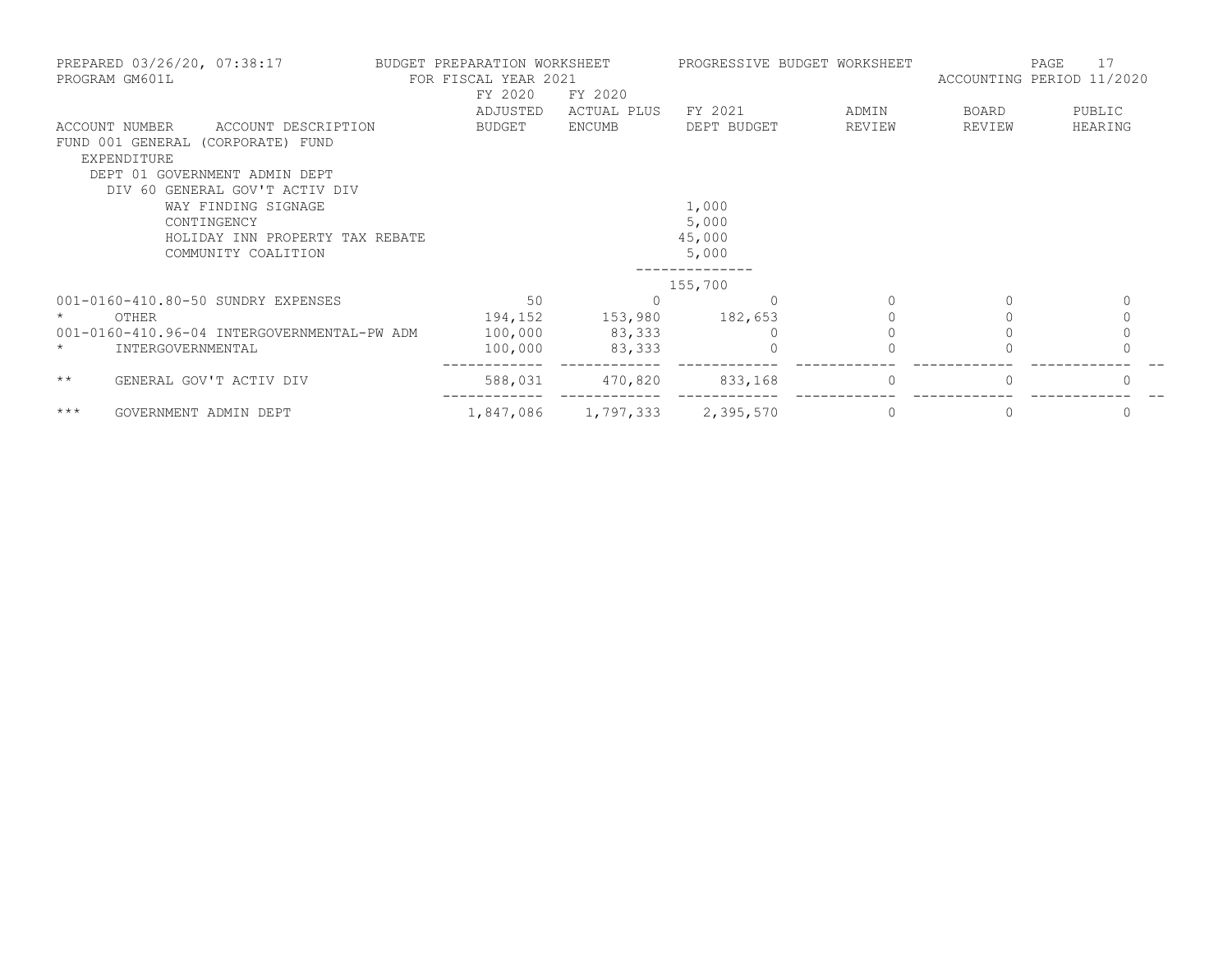| PREPARED 03/26/20, 07:38:17 BUDGET PREPARATION WORKSHEET PROGRESSIVE BUDGET WORKSHEET<br>PROGRAM GM601L |                                                                                                        | FOR FISCAL YEAR 2021 |        |                              |                                                  |                | 18<br>PAGE<br>ACCOUNTING PERIOD 11/2020 |              |
|---------------------------------------------------------------------------------------------------------|--------------------------------------------------------------------------------------------------------|----------------------|--------|------------------------------|--------------------------------------------------|----------------|-----------------------------------------|--------------|
|                                                                                                         |                                                                                                        |                      |        | FY 2020 FY 2020              |                                                  |                |                                         |              |
|                                                                                                         |                                                                                                        |                      |        | ADJUSTED ACTUAL PLUS FY 2021 |                                                  | ADMIN          | BOARD                                   | PUBLIC       |
|                                                                                                         | ACCOUNT NUMBER ACCOUNT DESCRIPTION                                                                     | BUDGET ENCUMB        |        |                              | DEPT BUDGET                                      | REVIEW         | REVIEW                                  | HEARING      |
| EXPENDITURE                                                                                             | FUND 001 GENERAL (CORPORATE) FUND<br>DEPT 02 RECREATION DEPARTMENT<br>DIV 10 RECREATION ADMIN DIVISION |                      |        |                              |                                                  |                |                                         |              |
|                                                                                                         | 001-0210-470.10-10 REGULAR EMPLOYEE SALARIES 170,967 142,583 173,226                                   |                      |        |                              |                                                  | $\overline{0}$ | $\overline{0}$                          | $\circ$      |
| LEVEL<br>100                                                                                            | TEXT<br>DIRECTOR<br>OFFICE SUPERVISOR<br>ADMINISTRATIVE ASSISTANT<br>INSURANCE OPT-OUT<br>GIFT CARDS   |                      |        | TEXT AMT                     | 86,042<br>51,049<br>34,235<br>1,750<br>150       |                |                                         |              |
|                                                                                                         |                                                                                                        |                      |        |                              | ______________                                   |                |                                         |              |
|                                                                                                         |                                                                                                        |                      |        |                              | 173,226                                          |                |                                         |              |
|                                                                                                         | * PERSONNEL SERVICES                                                                                   |                      |        | 170, 967 142, 583 173, 226   |                                                  | $\overline{0}$ | $\mathbf{0}$                            | $\circ$      |
| LEVEL<br>100                                                                                            | 001-0210-470.20-10 GROUP INSURANCE<br>TEXT<br>HEALTH INSURANCE<br>DENTAL INSURANCE                     |                      | 18,188 | TEXT AMT                     | 14,984 17,182<br>16,730<br>452<br>-------------- | $\Omega$       | $\Omega$                                | $\Omega$     |
|                                                                                                         |                                                                                                        |                      |        |                              | 17,182                                           |                |                                         |              |
| LEVEL<br>100                                                                                            | 001-0210-470.20-20 SOCIAL SECURITY<br>TEXT<br>7.65% OF SALARY                                          |                      | 14,226 | TEXT AMT                     | 10,778 13,252<br>13,252<br>______________        | $\Omega$       | $\Omega$                                | $\Omega$     |
|                                                                                                         |                                                                                                        |                      |        |                              | 13,252                                           |                |                                         |              |
| 001-0210-470.20-30 IMRF                                                                                 |                                                                                                        |                      | 17,888 |                              | 14,549 20,645                                    | $\Omega$       | $\Omega$                                | $\Omega$     |
| LEVEL TEXT                                                                                              |                                                                                                        |                      |        |                              | TEXT AMT                                         |                |                                         |              |
|                                                                                                         | 100 12.05% OF SALARY                                                                                   |                      |        |                              | 20,645                                           |                |                                         |              |
|                                                                                                         |                                                                                                        |                      |        |                              | --------------<br>20,645                         |                |                                         |              |
|                                                                                                         | 001-0210-470.20-50 UNEMPLOYMENT COMPENSATION                                                           |                      |        | 600 608 705                  |                                                  | $\circ$        | $\Omega$                                | 0            |
|                                                                                                         | EMPLOYEE BENEFITS                                                                                      |                      |        | 50,902 40,919 51,784         |                                                  | $\circ$        | $\circ$                                 | $\mathbf{0}$ |
| 001-0210-470.30-23 AUDIT                                                                                |                                                                                                        |                      | 5,573  |                              |                                                  | $\circ$        | $\mathbf 0$                             | $\mathbf 0$  |
| 001-0210-470.30-29 OTHER                                                                                |                                                                                                        |                      | 900    | $5,953$ $5,575$<br>630       | 900                                              | $\Omega$       | $\Omega$                                | $\Omega$     |
| LEVEL                                                                                                   | TEXT                                                                                                   |                      |        |                              | TEXT AMT                                         |                |                                         |              |
| 100                                                                                                     | FY 20 YEAR END ESTIMATE - EAP                                                                          |                      |        |                              | 900                                              |                |                                         |              |
|                                                                                                         |                                                                                                        |                      |        |                              |                                                  |                |                                         |              |

900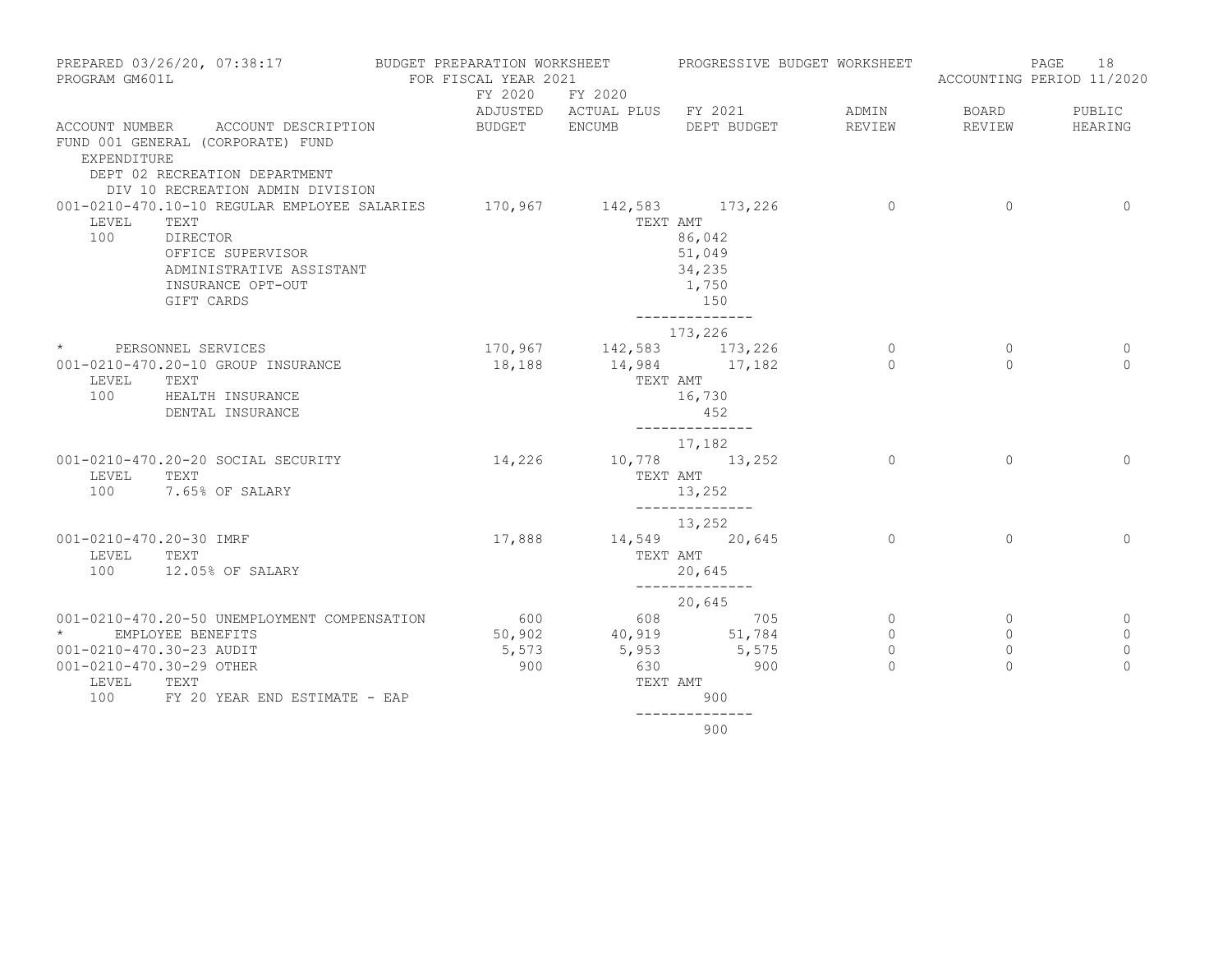| PREPARED 03/26/20, 07:38:17<br>PROGRAM GM601L                                                                                           |                         | BUDGET PREPARATION WORKSHEET<br>FOR FISCAL YEAR 2021 |                   | PROGRESSIVE BUDGET WORKSHEET   |          |              | 19<br>PAGE<br>ACCOUNTING PERIOD 11/2020 |
|-----------------------------------------------------------------------------------------------------------------------------------------|-------------------------|------------------------------------------------------|-------------------|--------------------------------|----------|--------------|-----------------------------------------|
|                                                                                                                                         |                         | FY 2020                                              | FY 2020           | ADJUSTED ACTUAL PLUS FY 2021   | ADMIN    | BOARD        | PUBLIC                                  |
| ACCOUNT NUMBER<br>FUND 001 GENERAL (CORPORATE) FUND<br>EXPENDITURE<br>DEPT 02 RECREATION DEPARTMENT<br>DIV 10 RECREATION ADMIN DIVISION | ACCOUNT DESCRIPTION     | BUDGET ENCUMB                                        |                   | DEPT BUDGET                    | REVIEW   | REVIEW       | HEARING                                 |
| 001-0210-470.30-40 ALLOCATED MIS COSTS                                                                                                  |                         | 34,140                                               |                   | 28,450 37,166                  | $\circ$  | $\circ$      | 0                                       |
| * PURCH PROFESSIONAL SERV                                                                                                               |                         | 40,613                                               |                   | 35,033 43,641                  | $\circ$  | 0            | $\mathbf 0$                             |
| 001-0210-470.40-10 UTILITY SERVICES                                                                                                     |                         | 21,000                                               |                   | 16,774 21,000                  | $\Omega$ | $\Omega$     | $\Omega$                                |
| LEVEL<br>TEXT                                                                                                                           |                         |                                                      |                   | TEXT AMT                       |          |              |                                         |
| 100                                                                                                                                     | FY 20 YEAR END ESTIMATE |                                                      |                   | 21,000<br>--------------       |          |              |                                         |
|                                                                                                                                         |                         |                                                      |                   | 21,000                         |          |              |                                         |
| 001-0210-470.40-20 CLEANING SERVICES                                                                                                    |                         | 8,340                                                |                   |                                | $\circ$  | $\circ$      | 0                                       |
| 001-0210-470.40-31 REPAIR & MAINT-BUILDING                                                                                              |                         | 3,140                                                |                   | 7, 304 7, 200<br>2, 430 3, 300 | $\Omega$ | $\Omega$     | $\Omega$                                |
| LEVEL<br>TEXT                                                                                                                           |                         |                                                      | TEXT AMT          |                                |          |              |                                         |
| 100<br>JOHNSON CONTROLS                                                                                                                 |                         |                                                      |                   | 2,600                          |          |              |                                         |
| MEARS PEST CONTROL                                                                                                                      |                         |                                                      |                   | 200                            |          |              |                                         |
| MISC                                                                                                                                    |                         |                                                      |                   | 500                            |          |              |                                         |
|                                                                                                                                         |                         |                                                      |                   | --------------<br>3,300        |          |              |                                         |
| 001-0210-470.40-32 REPAIR & MAINT-EQUIP                                                                                                 |                         | 1,000                                                |                   | 317 1,000                      | $\Omega$ | $\Omega$     | $\Omega$                                |
| LEVEL<br>TEXT                                                                                                                           |                         |                                                      | TEXT AMT          |                                |          |              |                                         |
| 100                                                                                                                                     | 8' TABLES, OFFICE CHAIR |                                                      |                   | 1,000                          |          |              |                                         |
|                                                                                                                                         |                         |                                                      |                   | --------------                 |          |              |                                         |
| 001-0210-470.40-37 ALLOCATED HVAC MAINT                                                                                                 |                         |                                                      | 3,670 3,058 3,850 | 1,000                          | 0        | $\mathbf{0}$ | 0                                       |
| 001-0210-470.40-40 RENTALS                                                                                                              |                         | 5,000                                                |                   | 4,338 5,000                    | $\Omega$ | $\Omega$     | $\Omega$                                |
| LEVEL<br>TEXT                                                                                                                           |                         |                                                      | TEXT AMT          |                                |          |              |                                         |
| 100<br>CDS COPIER                                                                                                                       |                         |                                                      |                   | 3,000                          |          |              |                                         |
| CLICK COUNT                                                                                                                             |                         |                                                      |                   | 2,000                          |          |              |                                         |
|                                                                                                                                         |                         |                                                      |                   | --------------<br>5,000        |          |              |                                         |
| PURCHASED PROPERTY SERV<br>$\star$                                                                                                      |                         | 42,150                                               |                   | 34, 221 41, 350                | $\circ$  | $\circ$      | 0                                       |
| 001-0210-470.50-10 INSURANCE                                                                                                            |                         | 30,600                                               | 28,301            | 30,537                         | $\Omega$ | $\Omega$     | $\Omega$                                |
| LEVEL<br>TEXT                                                                                                                           |                         |                                                      |                   | TEXT AMT                       |          |              |                                         |
| 100<br>IPRF & GALLAGHER                                                                                                                 |                         |                                                      |                   | 30,537                         |          |              |                                         |
|                                                                                                                                         |                         |                                                      |                   | --------------<br>30,537       |          |              |                                         |
| 001-0210-470.50-20 COMMUNICATIONS                                                                                                       |                         | 6,000                                                |                   | 3,373<br>6,000                 | $\circ$  | $\mathbf{0}$ | $\mathbf{0}$                            |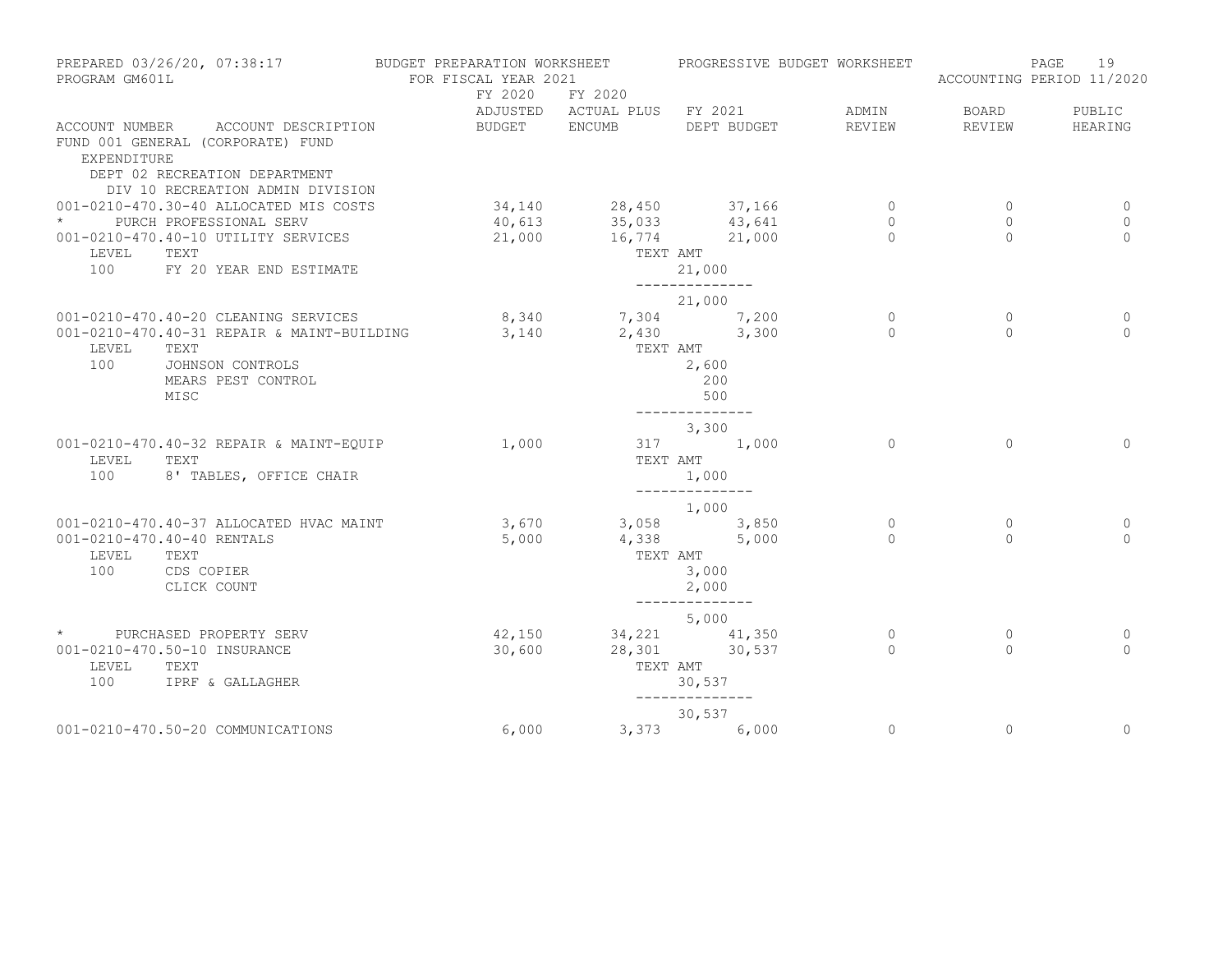| PROGRAM GM601L                            | PREPARED 03/26/20, 07:38:17                                                                     | BUDGET PREPARATION WORKSHEET<br>FOR FISCAL YEAR 2021 |                                                          |                                                              |             | PROGRESSIVE BUDGET WORKSHEET |                 | 20<br>PAGE<br>ACCOUNTING PERIOD 11/2020 |
|-------------------------------------------|-------------------------------------------------------------------------------------------------|------------------------------------------------------|----------------------------------------------------------|--------------------------------------------------------------|-------------|------------------------------|-----------------|-----------------------------------------|
| EXPENDITURE                               | ACCOUNT NUMBER ACCOUNT DESCRIPTION<br>FUND 001 GENERAL (CORPORATE) FUND                         | FY 2020<br>BUDGET                                    | FY 2020<br>ADJUSTED ACTUAL PLUS FY 2021<br><b>ENCUMB</b> |                                                              | DEPT BUDGET | ADMIN<br>REVIEW              | BOARD<br>REVIEW | PUBLIC<br>HEARING                       |
| LEVEL<br>100                              | DEPT 02 RECREATION DEPARTMENT<br>DIV 10 RECREATION ADMIN DIVISION<br>TEXT<br>FRONTIER LAND LINE |                                                      |                                                          | TEXT AMT<br>6,000                                            |             |                              |                 |                                         |
| LEVEL<br>100                              | 001-0210-470.50-30 ADVERTISING<br>TEXT<br>PROGRAMS, SEASONAL EMPLOYMENT                         | 2,000                                                |                                                          | 6,000<br>280 1,500<br>TEXT AMT<br>1,500                      |             | $\circ$                      | $\mathbf{0}$    | $\mathbf{0}$                            |
| 001-0210-470.50-40 TRAVEL<br>LEVEL<br>100 | TEXT<br>HOTELS, AIRFARE, MILEAGE                                                                | 250                                                  |                                                          | ______________<br>1,500<br>$0 \t 2,000$<br>TEXT AMT<br>2,000 |             | $\circ$                      | $\circ$         | $\Omega$                                |
| LEVEL<br>100                              | 001-0210-470.50-51 EDUCATION AND TRAINING<br>TEXT<br>SOFTWARE, ETC                              | 500                                                  | TEXT AMT                                                 | --------------<br>2,000<br>0 500<br>500                      |             | $\Omega$                     | $\circ$         | $\mathbf 0$                             |
| LEVEL<br>100                              | 001-0210-470.50-52 CONFERENCE AND MEETING<br>TEXT<br>IPRA CONFERENCE                            | $\circ$                                              |                                                          | --------------<br>500<br>$0 \t 1,500$<br>TEXT AMT<br>1,500   |             | $\mathbf{0}$                 | $\circ$         | $\Omega$                                |
| LEVEL<br>100                              | 001-0210-470.50-60 DUES & PROF PUBLICATIONS<br>TEXT<br>NRPA, IPRA                               | 1,500                                                |                                                          | --------------<br>1,500<br>1,425 1,500<br>TEXT AMT<br>1,500  |             | $\circ$                      | $\circ$         | $\circ$                                 |
| LEVEL                                     | 001-0210-470.50-91 BUSINESS RELATED EXPENSES<br>TEXT                                            | 1,100                                                |                                                          | --------------<br>1,500<br>968 1,500<br>TEXT AMT             |             | $\circ$                      | $\circ$         | $\overline{0}$                          |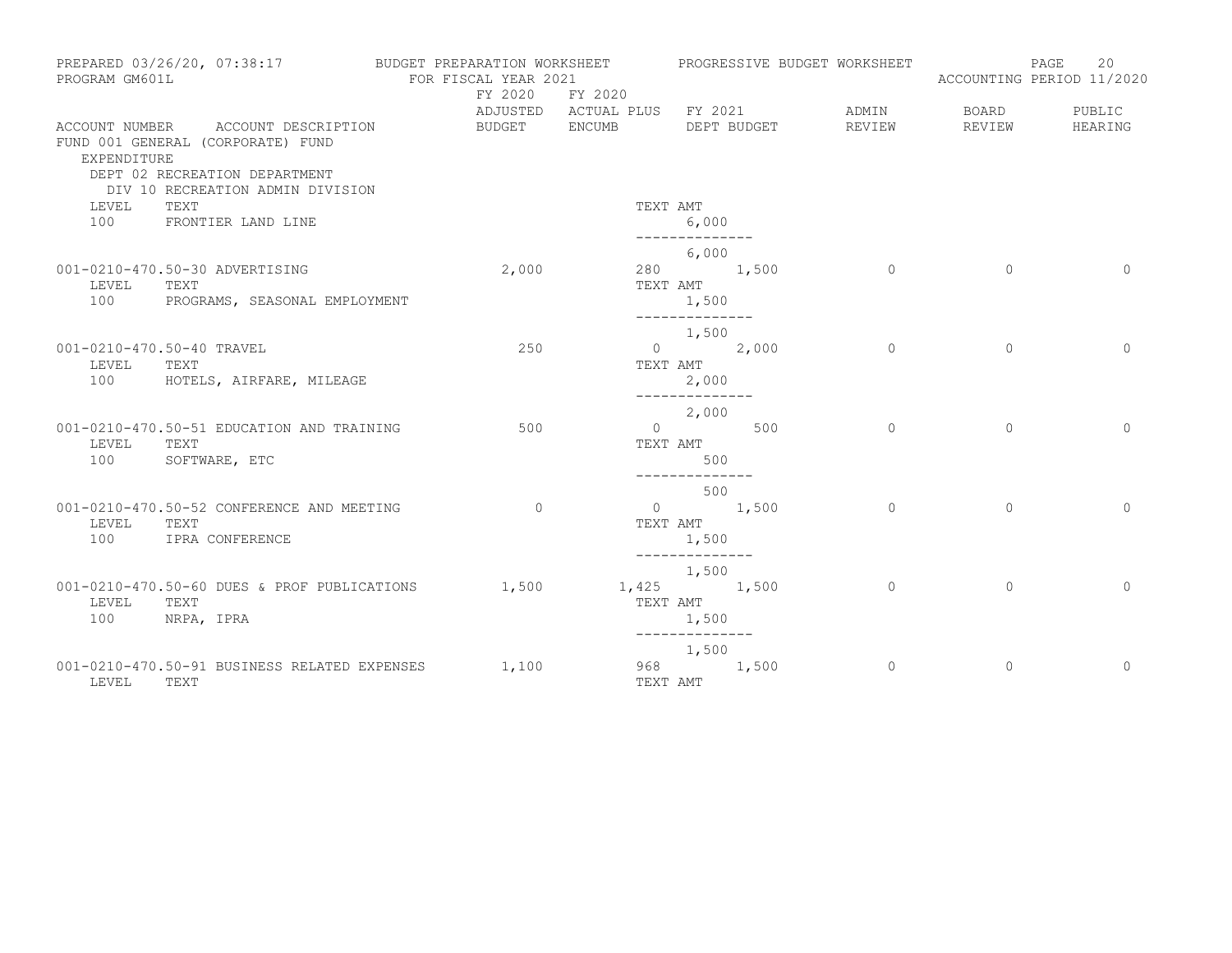| PREPARED 03/26/20, 07:38:17<br>PROGRAM GM601L |                                                                                                                                     | BUDGET PREPARATION WORKSHEET<br>FOR FISCAL YEAR 2021 |                          |                                         | PROGRESSIVE BUDGET WORKSHEET               |             |                     | ACCOUNTING PERIOD 11/2020 | 21 |                   |
|-----------------------------------------------|-------------------------------------------------------------------------------------------------------------------------------------|------------------------------------------------------|--------------------------|-----------------------------------------|--------------------------------------------|-------------|---------------------|---------------------------|----|-------------------|
| ACCOUNT NUMBER                                | ACCOUNT DESCRIPTION<br>FUND 001 GENERAL (CORPORATE) FUND                                                                            |                                                      | FY 2020<br>BUDGET ENCUMB | FY 2020<br>ADJUSTED ACTUAL PLUS FY 2021 |                                            | DEPT BUDGET | ADMIN<br>REVIEW     | BOARD<br>REVIEW           |    | PUBLIC<br>HEARING |
| EXPENDITURE<br>100                            | DEPT 02 RECREATION DEPARTMENT<br>DIV 10 RECREATION ADMIN DIVISION<br>SAMS MEMBERSHIPS<br>CIVIC PLUS HOSTING<br>DRUG TESTING<br>MISC |                                                      |                          |                                         | 300<br>700<br>250<br>250<br>-------------- |             |                     |                           |    |                   |
|                                               | * OTHER PURCHASED SERVICES                                                                                                          |                                                      | 41,950                   |                                         | 1,500                                      |             | $\circ$             | $\circ$                   |    | 0                 |
| LEVEL<br>100                                  | 001-0210-470.60-11 POSTAGE<br>TEXT<br>STAMPS, MAILERS                                                                               |                                                      | 250                      | 34, 347 45, 037<br>14<br>TEXT AMT       | 250<br>--------------                      | 250         | $\Omega$            | $\Omega$                  |    | $\Omega$          |
|                                               |                                                                                                                                     |                                                      |                          |                                         | 250                                        |             |                     |                           |    |                   |
| LEVEL                                         | 001-0210-470.60-12 OFFICE SUPPLIES<br>TEXT<br>100 NOTE PADS, PENS, PAPER, ETC                                                       |                                                      | 2,000                    | $1,853$ 1,000<br>TEXT AMT               | 1,000<br>--------------                    |             | $\Omega$            | $\Omega$                  |    | $\Omega$          |
|                                               | 001-0210-470.60-13 BUILDING MAINT SUPPLIES                                                                                          |                                                      | 1,000                    |                                         | 1,000<br>233 500                           |             | $\circ$             | $\mathbf{0}$              |    | $\mathbf{0}$      |
| LEVEL<br>100                                  | TEXT<br>TP, PAPER TOWELS, CLEANING CHEMICALS                                                                                        |                                                      |                          |                                         | TEXT AMT<br>500<br>--------------          |             |                     |                           |    |                   |
|                                               |                                                                                                                                     |                                                      |                          |                                         | 500                                        |             |                     |                           |    |                   |
| * SUPPLIES<br>LEVEL                           | 001-0210-470.80-20 STORM DRAINAGE FEES/TAXES<br>TEXT<br>100 FY 20 ACTUAL (\$1335.75) X 5%                                           |                                                      | 3,250<br>1,315           | 2,100 1,750<br>1,336 1,403<br>TEXT AMT  | 1,403                                      |             | $\circ$<br>$\Omega$ | $\circ$<br>$\Omega$       |    | 0<br>$\Omega$     |
|                                               |                                                                                                                                     |                                                      |                          |                                         | ______________<br>1,403                    |             |                     |                           |    |                   |
| LEVEL<br>100                                  | 001-0210-470.80-50 SUNDRY EXPENSES<br>001-0210-470.80-71 CONCESSIONS<br>TEXT<br>PARTY RENTALS, VENDING MACHINES                     |                                                      | 150<br>1,000             | TEXT AMT                                | 150 0<br>951 1,000<br>1,000                |             | $\circ$<br>$\Omega$ | $\circ$<br>$\Omega$       |    | 0<br>$\Omega$     |
|                                               |                                                                                                                                     |                                                      |                          |                                         |                                            |             |                     |                           |    |                   |

1,000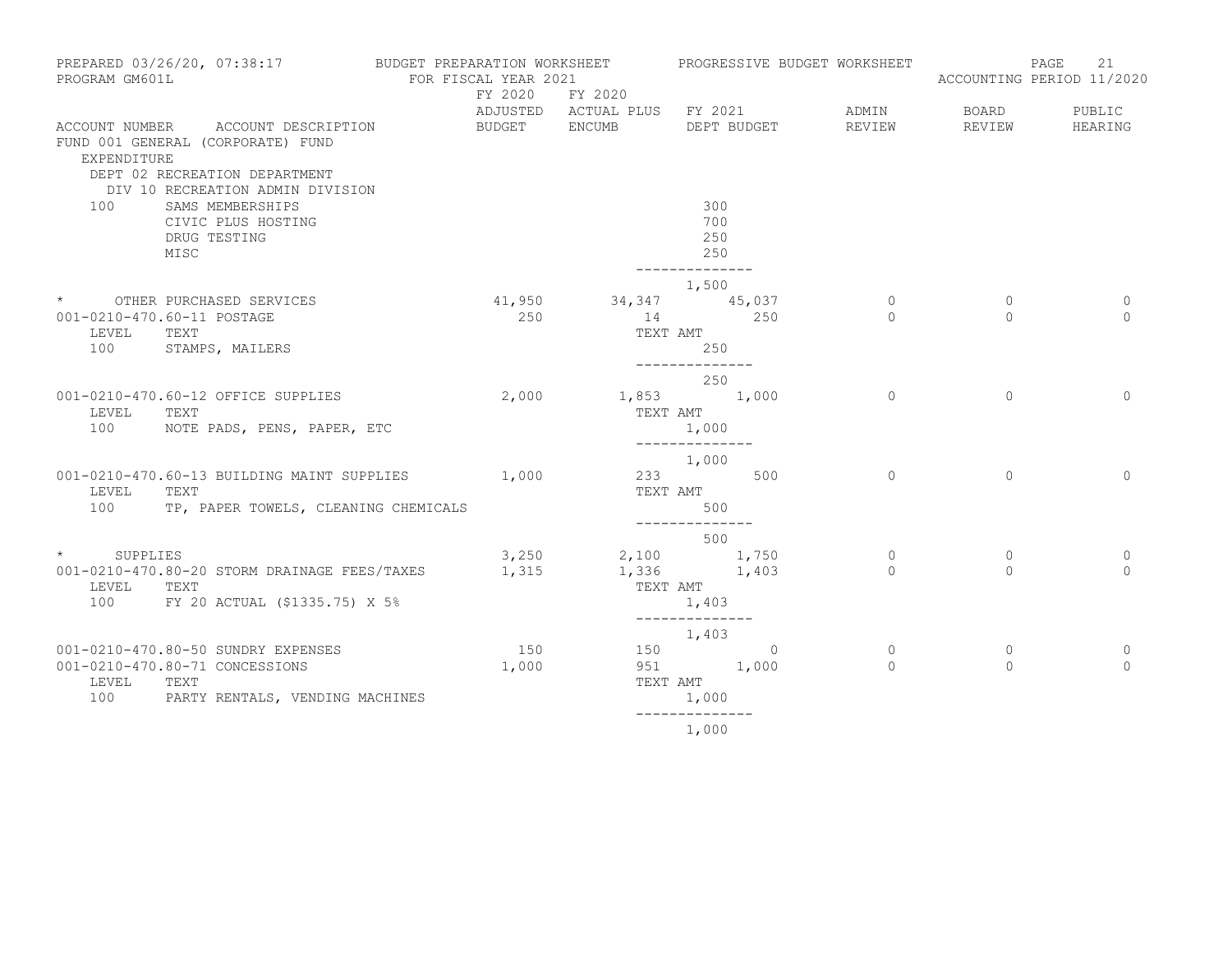| PREPARED 03/26/20, 07:38:17<br>PROGRAM GM601L                     | BUDGET PREPARATION WORKSHEET<br>FOR FISCAL YEAR 2021<br>FY 2020 | FY 2020     | PROGRESSIVE BUDGET WORKSHEET |          | 22<br>PAGE<br>ACCOUNTING PERIOD 11/2020 |          |  |
|-------------------------------------------------------------------|-----------------------------------------------------------------|-------------|------------------------------|----------|-----------------------------------------|----------|--|
|                                                                   | ADJUSTED                                                        | ACTUAL PLUS | FY 2021                      | ADMIN    | <b>BOARD</b>                            | PUBLIC   |  |
| ACCOUNT NUMBER<br>ACCOUNT DESCRIPTION                             | <b>BUDGET</b>                                                   | ENCUMB      | DEPT BUDGET                  | REVIEW   | REVIEW                                  | HEARING  |  |
| FUND 001 GENERAL (CORPORATE) FUND<br>EXPENDITURE                  |                                                                 |             |                              |          |                                         |          |  |
| DEPT 02 RECREATION DEPARTMENT<br>DIV 10 RECREATION ADMIN DIVISION |                                                                 |             |                              |          |                                         |          |  |
| 001-0210-470.80-72 CLOTHING/APPAREL                               | 250                                                             |             | 250                          | 0        | $\Omega$                                | 0        |  |
| LEVEL<br>TEXT                                                     |                                                                 | TEXT AMT    |                              |          |                                         |          |  |
| 100<br>OUT OF OFFICE APPAREL                                      |                                                                 |             | 250                          |          |                                         |          |  |
|                                                                   |                                                                 |             | 250                          |          |                                         |          |  |
| $\star$<br>OTHER                                                  | 2,715                                                           | 2,437       | 2,653                        | $\Omega$ | $\Omega$                                | $\Omega$ |  |
| $***$<br>RECREATION ADMIN DIVISION                                | 352,547                                                         | 291,640     | 359,441                      | 0        | 0                                       | 0        |  |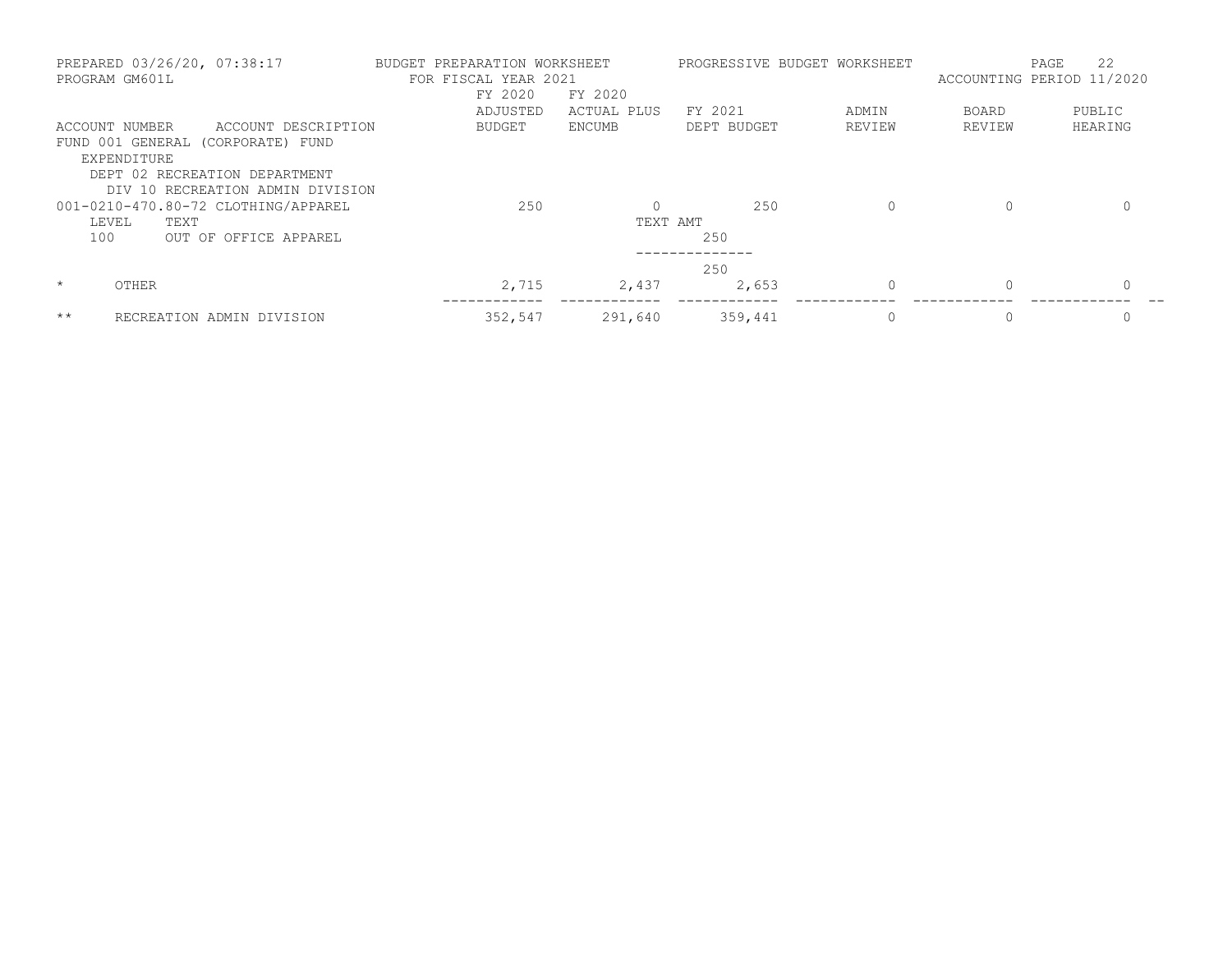| PREPARED 03/26/20, 07:38:17 BUDGET PREPARATION WORKSHEET PROGRESSIVE BUDGET WORKSHEET<br>PROGRAM GM601L |                                                                                                                                  | FOR FISCAL YEAR 2021      |                                                 |                                                                             |                     |                     | 23<br>PAGE<br>ACCOUNTING PERIOD 11/2020 |
|---------------------------------------------------------------------------------------------------------|----------------------------------------------------------------------------------------------------------------------------------|---------------------------|-------------------------------------------------|-----------------------------------------------------------------------------|---------------------|---------------------|-----------------------------------------|
|                                                                                                         |                                                                                                                                  |                           | FY 2020 FY 2020<br>ADJUSTED ACTUAL PLUS FY 2021 |                                                                             | ADMIN               | BOARD               | PUBLIC                                  |
| EXPENDITURE                                                                                             | ACCOUNT NUMBER ACCOUNT DESCRIPTION<br>FUND 001 GENERAL (CORPORATE) FUND<br>DEPT 02 RECREATION DEPARTMENT<br>DIV 25 POOL DIVISION | BUDGET ENCUMB DEPT BUDGET |                                                 |                                                                             | REVIEW              | REVIEW              | HEARING                                 |
| LEVEL TEXT<br>100                                                                                       | 001-0225-470.10-10 REGULAR EMPLOYEE SALARIES 11,496 9,537 11,814 0<br>FITNESS/AQUATIC & ADULT PROGRAMS SUPV (25%)<br>GIFT CARD   |                           | TEXT AMT                                        | 11,801<br>13<br>______________                                              |                     | $\overline{0}$      | $\overline{0}$                          |
| LEVEL                                                                                                   | 001-0225-470.10-12 PART TIME SALARIES<br>TEXT<br>100 MANAGERS, GUARDS, CONCESSION, GATE<br>SWIM TEAM COACHES                     | 87,075 87,075 87,000      | TEXT AMT                                        | 11,814<br>85,000<br>2,000                                                   | $\Omega$            | $\circ$             | $\Omega$                                |
| LEVEL TEXT                                                                                              | * PERSONNEL SERVICES<br>001-0225-470.20-10 GROUP INSURANCE<br>100 HEALTH INSURANCE<br>DENTAL INSURANCE                           |                           | 98,571 96,612 98,814<br>3,906 2,819 3,347       | --------------<br>87,000<br>TEXT AMT<br>3,290<br>57                         | $\circ$<br>$\Omega$ | $\circ$<br>$\Omega$ | 0<br>$\Omega$                           |
| LEVEL<br>100                                                                                            | 001-0225-470.20-20 SOCIAL SECURITY<br>TEXT<br>7.65% OF SALARY                                                                    | 7,382                     | TEXT AMT                                        | --------------<br>3,347<br>7,311 7,559<br>7,559                             | $\Omega$            | $\Omega$            | $\Omega$                                |
| 001-0225-470.20-30 IMRF<br>LEVEL TEXT                                                                   | 100 12.05% OF SALARY                                                                                                             | 1,224                     |                                                 | --------------<br>7,559<br>974 1,424<br>TEXT AMT<br>1,424<br>______________ | $\overline{0}$      | $\mathbf{0}$        | $\Omega$                                |
| LEVEL TEXT<br>100                                                                                       | 001-0225-470.20-50 UNEMPLOYMENT COMPENSATION<br>SAME AS FY20 BUDGET                                                              | 1,500                     | TEXT AMT                                        | 1,424<br>1,338 1,500<br>1,500                                               | $\overline{0}$      | $\circ$             | $\mathbf{0}$                            |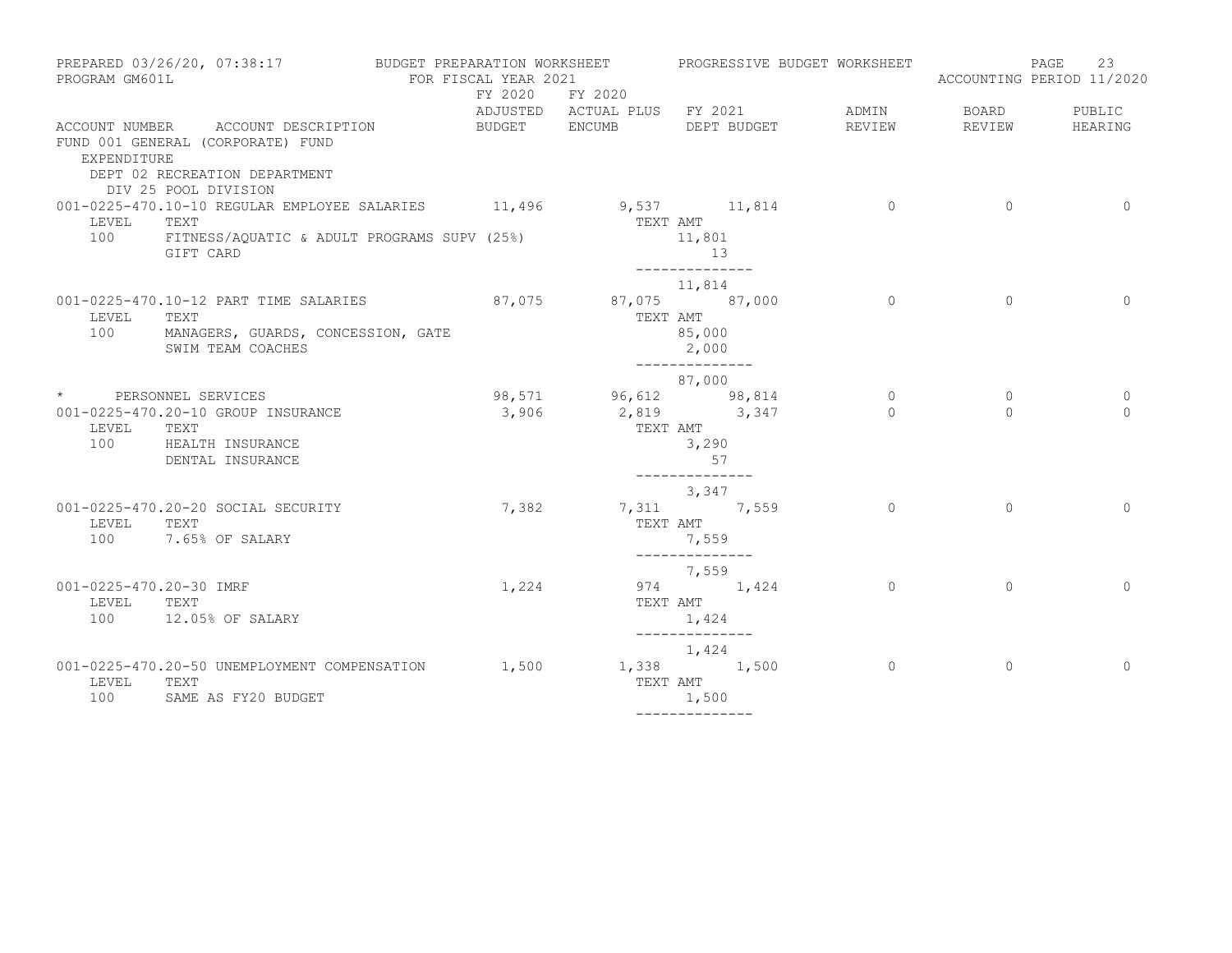| PROGRAM GM601L      | PREPARED 03/26/20, 07:38:17                                                                              | BUDGET PREPARATION WORKSHEET<br>FOR FISCAL YEAR 2021<br>FY 2020 | FY 2020              | PROGRESSIVE BUDGET WORKSHEET                |                     |                          | 24<br>PAGE<br>ACCOUNTING PERIOD 11/2020 |
|---------------------|----------------------------------------------------------------------------------------------------------|-----------------------------------------------------------------|----------------------|---------------------------------------------|---------------------|--------------------------|-----------------------------------------|
| EXPENDITURE         | ACCOUNT NUMBER ACCOUNT DESCRIPTION<br>FUND 001 GENERAL (CORPORATE) FUND<br>DEPT 02 RECREATION DEPARTMENT | BUDGET ENCUMB                                                   |                      | ADJUSTED ACTUAL PLUS FY 2021<br>DEPT BUDGET | ADMIN<br>REVIEW     | BOARD<br>REVIEW          | PUBLIC<br>HEARING                       |
|                     | DIV 25 POOL DIVISION                                                                                     |                                                                 |                      |                                             |                     |                          |                                         |
|                     |                                                                                                          |                                                                 |                      | 1,500                                       |                     |                          |                                         |
| * EMPLOYEE BENEFITS |                                                                                                          |                                                                 | 37,000 40,678 37,000 | 14,012 12,442 13,830                        | $\circ$<br>$\Omega$ | $\mathbf{0}$<br>$\Omega$ | 0<br>$\Omega$                           |
| LEVEL               | 001-0225-470.40-10 UTILITY SERVICES<br>TEXT                                                              |                                                                 | TEXT AMT             |                                             |                     |                          |                                         |
| 100                 | FY20 YEAR END ESTIMATE MINUS 2 WEEKS                                                                     |                                                                 |                      | 37,000                                      |                     |                          |                                         |
|                     |                                                                                                          |                                                                 |                      |                                             |                     |                          |                                         |
|                     |                                                                                                          |                                                                 |                      | 37,000                                      |                     |                          |                                         |
|                     | 001-0225-470.40-32 REPAIR & MAINT-EQUIP 4,000 3,723 4,000                                                |                                                                 |                      |                                             | $\Omega$            | $\Omega$                 | $\Omega$                                |
| LEVEL<br>100        | TEXT<br>PUMPS, STAIRS, UMBRELLAS, TOILETS, SINKS                                                         |                                                                 |                      | TEXT AMT                                    |                     |                          |                                         |
|                     | MISC                                                                                                     |                                                                 |                      | 3,000<br>1,000                              |                     |                          |                                         |
|                     |                                                                                                          |                                                                 |                      | ______________                              |                     |                          |                                         |
|                     |                                                                                                          |                                                                 |                      | 4,000                                       |                     |                          |                                         |
|                     | 001-0225-470.40-34 REPAIR & MAINT-GROUNDS                                                                | 500                                                             |                      | 241 500                                     | $\circ$             | $\Omega$                 | $\Omega$                                |
| LEVEL               | TEXT                                                                                                     |                                                                 |                      | TEXT AMT                                    |                     |                          |                                         |
| 100                 | GRASS SEED, MULCH, IRRIGATION                                                                            |                                                                 |                      | 500<br>--------------                       |                     |                          |                                         |
|                     |                                                                                                          |                                                                 |                      | 500                                         |                     |                          |                                         |
|                     | 001-0225-470.40-40 RENTALS                                                                               | 1,800                                                           |                      | 1,500 1,500                                 | $\circ$             | $\Omega$                 | $\Omega$                                |
| LEVEL               | TEXT                                                                                                     |                                                                 |                      | TEXT AMT                                    |                     |                          |                                         |
| 100                 | RAMCO FREEZE MACHINE                                                                                     |                                                                 |                      | 1,500                                       |                     |                          |                                         |
|                     |                                                                                                          |                                                                 |                      | ______________<br>1,500                     |                     |                          |                                         |
|                     | * PURCHASED PROPERTY SERV                                                                                |                                                                 | 43,300 46,142 43,000 |                                             | $\circ$             | $\circ$                  | 0                                       |
|                     | 001-0225-470.50-30 ADVERTISING                                                                           | 1,000                                                           |                      | 925 1,000                                   | $\Omega$            | $\Omega$                 | $\Omega$                                |
| LEVEL               | TEXT                                                                                                     |                                                                 |                      | TEXT AMT                                    |                     |                          |                                         |
| 100                 | BILLBOARD                                                                                                |                                                                 |                      | 1,000                                       |                     |                          |                                         |
|                     |                                                                                                          |                                                                 |                      | 1,000                                       |                     |                          |                                         |
|                     | 001-0225-470.50-51 EDUCATION AND TRAINING                                                                | 2,600                                                           |                      | 2,103 1,800                                 | $\circ$             | $\circ$                  | $\Omega$                                |
| LEVEL               | TEXT                                                                                                     |                                                                 |                      | TEXT AMT                                    |                     |                          |                                         |
| 100                 | RED CROSS LIFEGUARD COURSE CERTIFICATIONS                                                                |                                                                 |                      | 1,800                                       |                     |                          |                                         |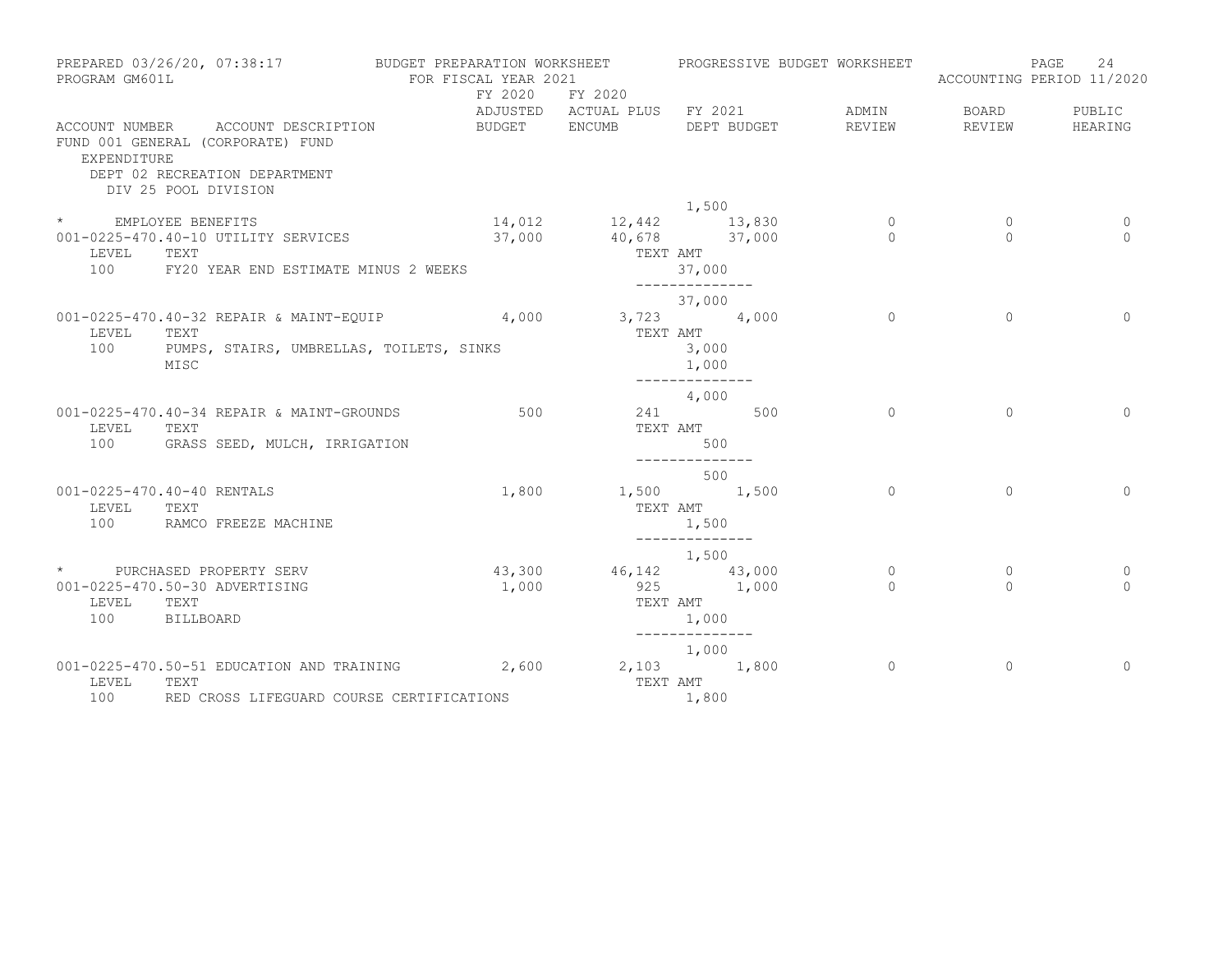| PROGRAM GM601L | PREPARED 03/26/20, 07:38:17                                             | BUDGET PREPARATION WORKSHEET<br>FOR FISCAL YEAR 2021 | FY 2020       | FY 2020                                                |                          | PROGRESSIVE BUDGET WORKSHEET |                     | ACCOUNTING PERIOD 11/2020 | PAGE | 25                      |
|----------------|-------------------------------------------------------------------------|------------------------------------------------------|---------------|--------------------------------------------------------|--------------------------|------------------------------|---------------------|---------------------------|------|-------------------------|
|                | ACCOUNT NUMBER ACCOUNT DESCRIPTION<br>FUND 001 GENERAL (CORPORATE) FUND |                                                      | BUDGET ENCUMB | ADJUSTED ACTUAL PLUS FY 2021                           |                          | DEPT BUDGET                  | ADMIN<br>REVIEW     | BOARD<br>REVIEW           |      | PUBLIC<br>HEARING       |
| EXPENDITURE    | DEPT 02 RECREATION DEPARTMENT<br>DIV 25 POOL DIVISION                   |                                                      |               |                                                        | --------------           |                              |                     |                           |      |                         |
|                |                                                                         |                                                      |               |                                                        | 1,800                    |                              |                     |                           |      |                         |
|                | 001-0225-470.50-60 DUES & PROF PUBLICATIONS                             |                                                      | 800           |                                                        | 798 1,000                |                              | $\Omega$            | $\Omega$                  |      | $\Omega$                |
| LEVEL<br>100   | TEXT<br>RED CROSS FACILITY FEE                                          |                                                      |               | TEXT AMT                                               | 1,000<br>--------------  |                              |                     |                           |      |                         |
|                |                                                                         |                                                      |               |                                                        | 1,000                    |                              |                     |                           |      |                         |
|                | * OTHER PURCHASED SERVICES                                              |                                                      |               | 4,400 3,826 3,800                                      |                          |                              | $\circ$             | $\mathbf{0}$              |      | 0                       |
|                | 001-0225-470.60-10 GENERAL                                              |                                                      | 8,500         | $3,433$ 6,500                                          |                          |                              | $\Omega$            | $\Omega$                  |      | $\Omega$                |
| LEVEL<br>100   | TEXT<br>RESTROOM AND SANITARY SUPPLIES                                  |                                                      |               | TEXT AMT                                               | 3,500                    |                              |                     |                           |      |                         |
|                | POOL BASIN PAINT                                                        |                                                      |               |                                                        | 3,000<br>--------------  |                              |                     |                           |      |                         |
|                |                                                                         |                                                      |               |                                                        | 6,500                    |                              |                     |                           |      |                         |
|                | 001-0225-470.60-70 PLANT OPER/SYS MAINT SUPP                            |                                                      | 35,000        | 33,836 35,000                                          |                          |                              | $\Omega$            | $\Omega$                  |      | $\Omega$                |
| LEVEL          | TEXT                                                                    |                                                      |               |                                                        | TEXT AMT                 |                              |                     |                           |      |                         |
| 100            | CHLORINE/ACID                                                           |                                                      |               |                                                        | 35,000<br>______________ |                              |                     |                           |      |                         |
|                |                                                                         |                                                      |               |                                                        | 35,000                   |                              |                     |                           |      |                         |
| * SUPPLIES     |                                                                         |                                                      |               | $43,500$ $37,269$ $41,500$<br>$10,500$ $1,239$ $3,500$ |                          |                              | $\circ$<br>$\Omega$ | 0<br>$\Omega$             |      | $\mathbf 0$<br>$\Omega$ |
| LEVEL          | 001-0225-470.70-40 MACHINERY AND EQUIPMENT<br>TEXT                      |                                                      |               | TEXT AMT                                               |                          |                              |                     |                           |      |                         |
| 100            | DECK CHAIRS                                                             |                                                      |               |                                                        | 1,500                    |                              |                     |                           |      |                         |
|                | OTHER                                                                   |                                                      |               |                                                        | 2,000                    |                              |                     |                           |      |                         |
|                |                                                                         |                                                      |               |                                                        | ______________<br>3,500  |                              |                     |                           |      |                         |
|                | * PROP & EQUIP-NON FIXED<br>10,500 1,239 3,500                          |                                                      |               |                                                        |                          |                              | $\mathbf{0}$        | $\Omega$                  |      | $\mathbf 0$             |
|                | 001-0225-470.75-40 MACHINERY AND EQUIP 25,000                           |                                                      |               | 16,786 25,000                                          |                          |                              | $\Omega$            | $\Omega$                  |      | $\Omega$                |
| LEVEL<br>100   | TEXT<br>34,200 LBS OF FILTER MEDIA (SAND & GRAVEL)                      |                                                      |               | TEXT AMT                                               | 25,000                   |                              |                     |                           |      |                         |
|                |                                                                         |                                                      |               |                                                        | --------------           |                              |                     |                           |      |                         |
|                |                                                                         |                                                      |               |                                                        | 25,000                   |                              |                     |                           |      |                         |
|                | PROP & EQUIP-FIXED ASSET                                                |                                                      | 25,000        | 16,786 25,000                                          |                          |                              | $\circ$             | $\mathbf{0}$              |      | $\mathbf{0}$            |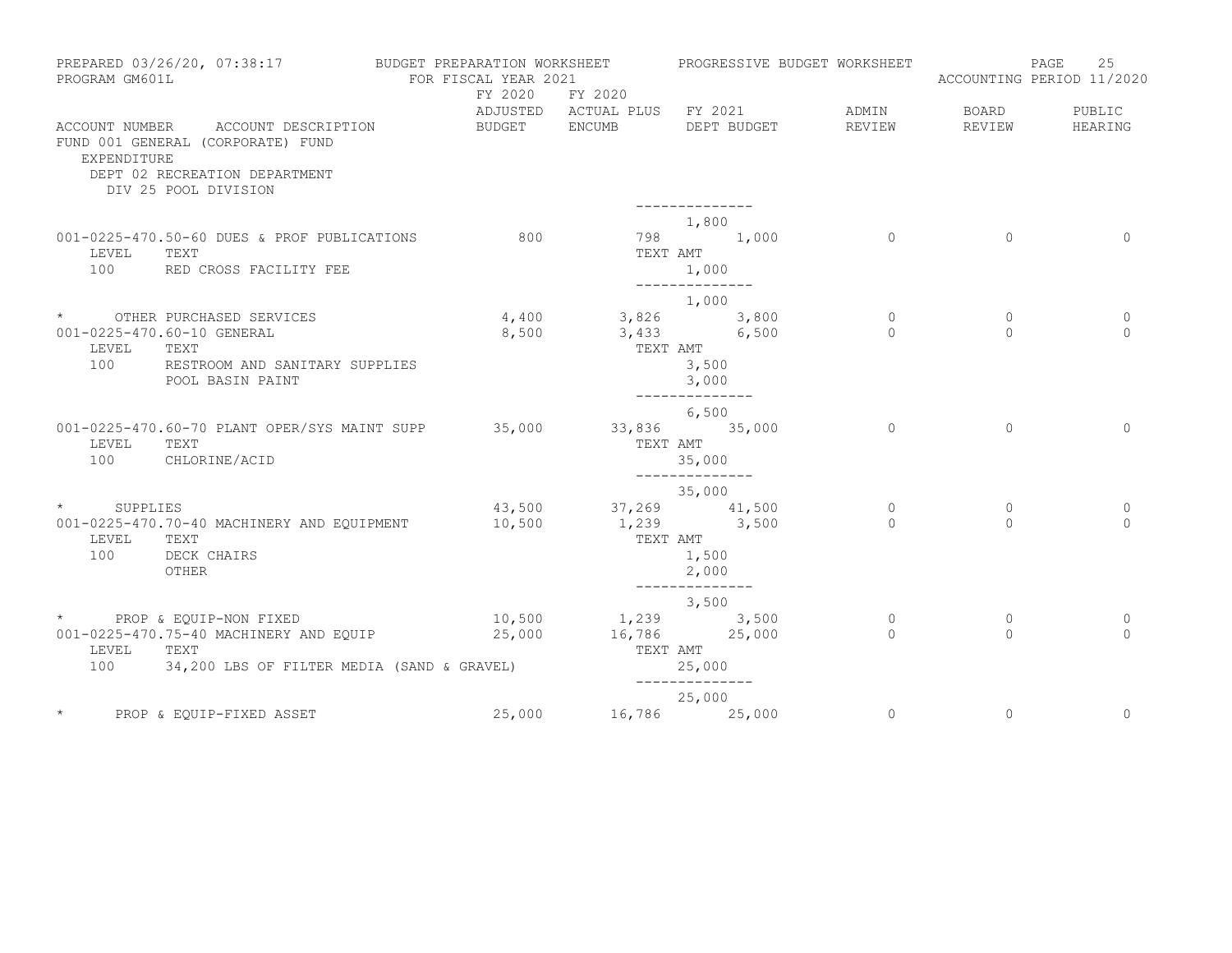| PREPARED 03/26/20, 07:38:17<br>PROGRAM GM601L | BUDGET PREPARATION WORKSHEET<br>FOR FISCAL YEAR 2021 |             | PROGRESSIVE BUDGET WORKSHEET |         | PAGE<br>ACCOUNTING PERIOD 11/2020 | 26           |
|-----------------------------------------------|------------------------------------------------------|-------------|------------------------------|---------|-----------------------------------|--------------|
|                                               | FY 2020                                              | FY 2020     |                              |         |                                   |              |
|                                               | ADJUSTED                                             | ACTUAL PLUS | FY 2021                      | ADMIN   | BOARD                             | PUBLIC       |
| ACCOUNT DESCRIPTION<br>ACCOUNT NUMBER         | BUDGET                                               | ENCUMB      | DEPT BUDGET                  | REVIEW  | REVIEW                            | HEARING      |
| FUND 001 GENERAL (CORPORATE) FUND             |                                                      |             |                              |         |                                   |              |
| EXPENDITURE                                   |                                                      |             |                              |         |                                   |              |
| DEPT 02 RECREATION DEPARTMENT                 |                                                      |             |                              |         |                                   |              |
| DIV 25 POOL DIVISION                          |                                                      |             |                              |         |                                   |              |
| 001-0225-470.80-20 STORM DRAINAGE FEES/TAXES  | 1,274                                                |             | 1,262 1,338                  | $\circ$ | $\mathbf{0}$                      | $\Omega$     |
| LEVEL<br>TEXT                                 |                                                      | TEXT AMT    |                              |         |                                   |              |
| 100 - 100<br>FY 20 BUDGETED $(51274)$ X 5 %   |                                                      |             | 1,338                        |         |                                   |              |
|                                               |                                                      |             | 1,338                        |         |                                   |              |
| 001-0225-470.80-71 CONCESSIONS                | 11,000                                               | 7,414       | 10,000                       | $\circ$ | $\mathbf{0}$                      | $\Omega$     |
| LEVEL<br>TEXT                                 |                                                      | TEXT AMT    |                              |         |                                   |              |
| 100<br>CANDY, SODA, ETC                       |                                                      |             | 10,000                       |         |                                   |              |
|                                               |                                                      |             | 10,000                       |         |                                   |              |
| $\star$<br>OTHER                              | 12,274                                               |             | 8,676 11,338                 | 0       | $\mathbf{0}$                      | $\mathbf{0}$ |
| $\star\star$<br>POOL DIVISION                 | 251,557                                              | 222,992     | 240,782                      | $\circ$ | $\mathbf{0}$                      | $\mathbf{0}$ |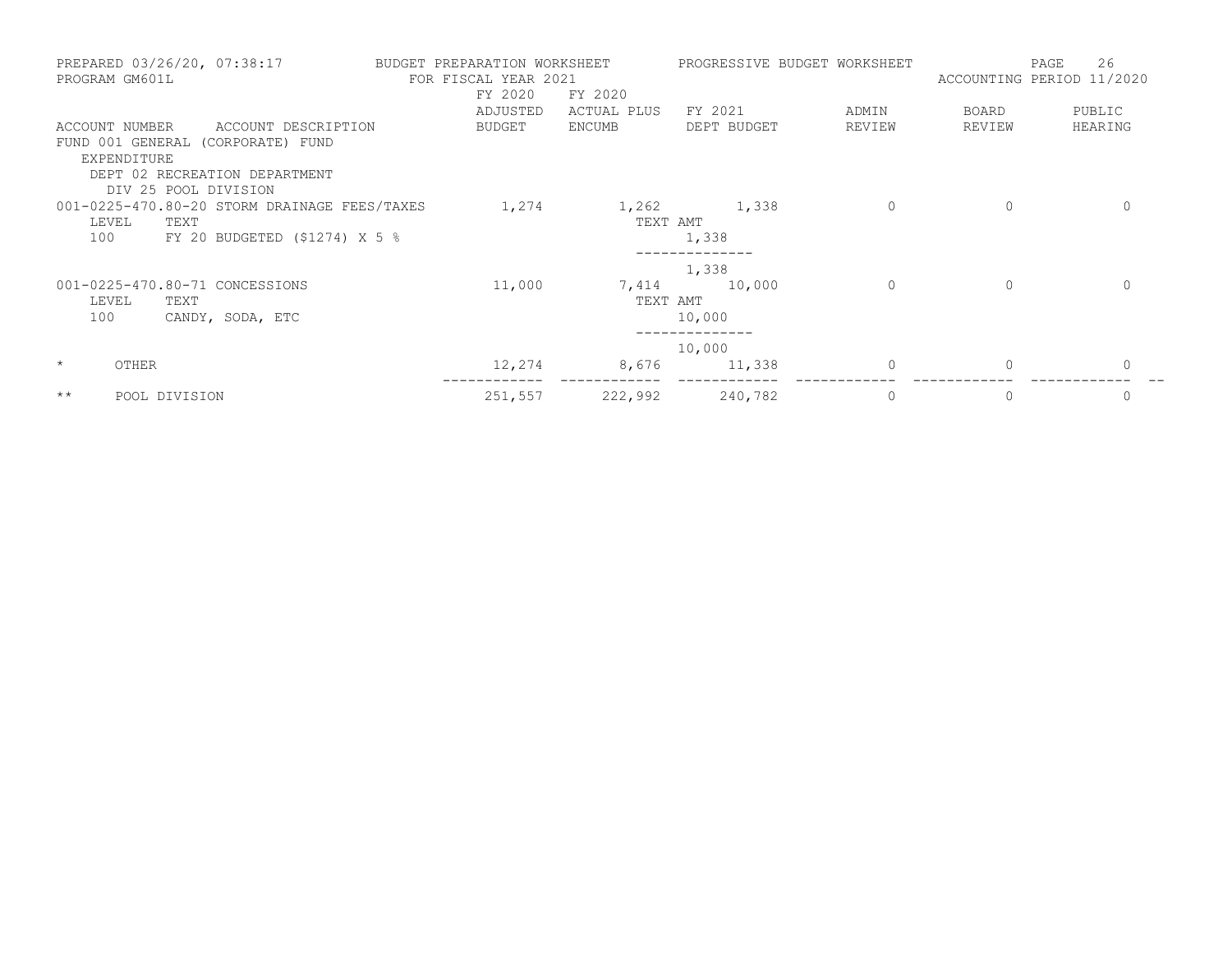| PROGRAM GM601L                          | PREPARED 03/26/20, 07:38:17                                                                                                           | BUDGET PREPARATION WORKSHEET<br>FOR FISCAL YEAR 2021 |                                    | PROGRESSIVE BUDGET WORKSHEET                                      |                                |                                | 27<br>PAGE<br>ACCOUNTING PERIOD 11/2020 |
|-----------------------------------------|---------------------------------------------------------------------------------------------------------------------------------------|------------------------------------------------------|------------------------------------|-------------------------------------------------------------------|--------------------------------|--------------------------------|-----------------------------------------|
|                                         |                                                                                                                                       | FY 2020                                              | FY 2020                            | ADJUSTED ACTUAL PLUS FY 2021                                      | ADMIN                          | BOARD                          | PUBLIC                                  |
| EXPENDITURE                             | ACCOUNT NUMBER ACCOUNT DESCRIPTION<br>FUND 001 GENERAL (CORPORATE) FUND<br>DEPT 02 RECREATION DEPARTMENT<br>DIV 27 FORUM DIVISION     | BUDGET ENCUMB                                        |                                    | DEPT BUDGET                                                       | REVIEW                         | REVIEW                         | HEARING                                 |
| LEVEL<br>100                            | 001-0227-470.10-10 REGULAR EMPLOYEE SALARIES 34,488 28,610 35,442<br>TEXT<br>FITNESS/AQUATIC & ADULT PROGRAMS SUPV (75%)<br>GIFT CARD |                                                      | TEXT AMT                           | 35,404<br>38                                                      | $\overline{0}$                 | $\Omega$                       | $\Omega$                                |
| LEVEL<br>100                            | 001-0227-470.10-12 PART TIME SALARIES<br>TEXT<br>ATTENDANTS<br>PLAYROOM<br>GROUP FITNESS                                              |                                                      | 72,425 52,684 70,000<br>TEXT AMT   | --------------<br>35,442<br>51,000<br>10,000<br>9,000             | $\circ$                        | $\circ$                        | $\circ$                                 |
| LEVEL<br>100                            | * PERSONNEL SERVICES<br>001-0227-470.20-10 GROUP INSURANCE<br>TEXT<br>HEALTH INSURANCE<br>DENTAL INSURANCE                            | 11,717                                               | 106,913 81,294 105,442<br>TEXT AMT | --------------<br>70,000<br>8,807 10,039<br>9,869<br>170          | $\overline{0}$<br>$\Omega$     | $\circ$<br>$\Omega$            | 0<br>$\Omega$                           |
| LEVEL<br>100                            | 001-0227-470.20-20 SOCIAL SECURITY<br>TEXT<br>7.65% OF SALARY                                                                         | 8,338                                                |                                    | --------------<br>10,039<br>5,973 8,066<br>TEXT AMT<br>8,066      | $\Omega$                       | $\Omega$                       | $\Omega$                                |
| 001-0227-470.20-30 IMRF<br>LEVEL<br>100 | TEXT<br>12.05% OF SALARY                                                                                                              | 3,673                                                | TEXT AMT                           | --------------<br>8,066<br>3,140 4,271<br>4,271<br>-------------- | $\Omega$                       | $\Omega$                       | $\Omega$                                |
| $\star$<br>LEVEL TEXT                   | 001-0227-470.20-50 UNEMPLOYMENT COMPENSATION<br>EMPLOYEE BENEFITS<br>001-0227-470.40-10 UTILITY SERVICES                              | 1,200<br>24,928<br>48,500                            | 44,068<br>TEXT AMT                 | 4,271<br>958 1,200<br>18,878 23,576<br>49,000                     | $\circ$<br>$\circ$<br>$\Omega$ | $\circ$<br>$\circ$<br>$\Omega$ | 0<br>0<br>$\Omega$                      |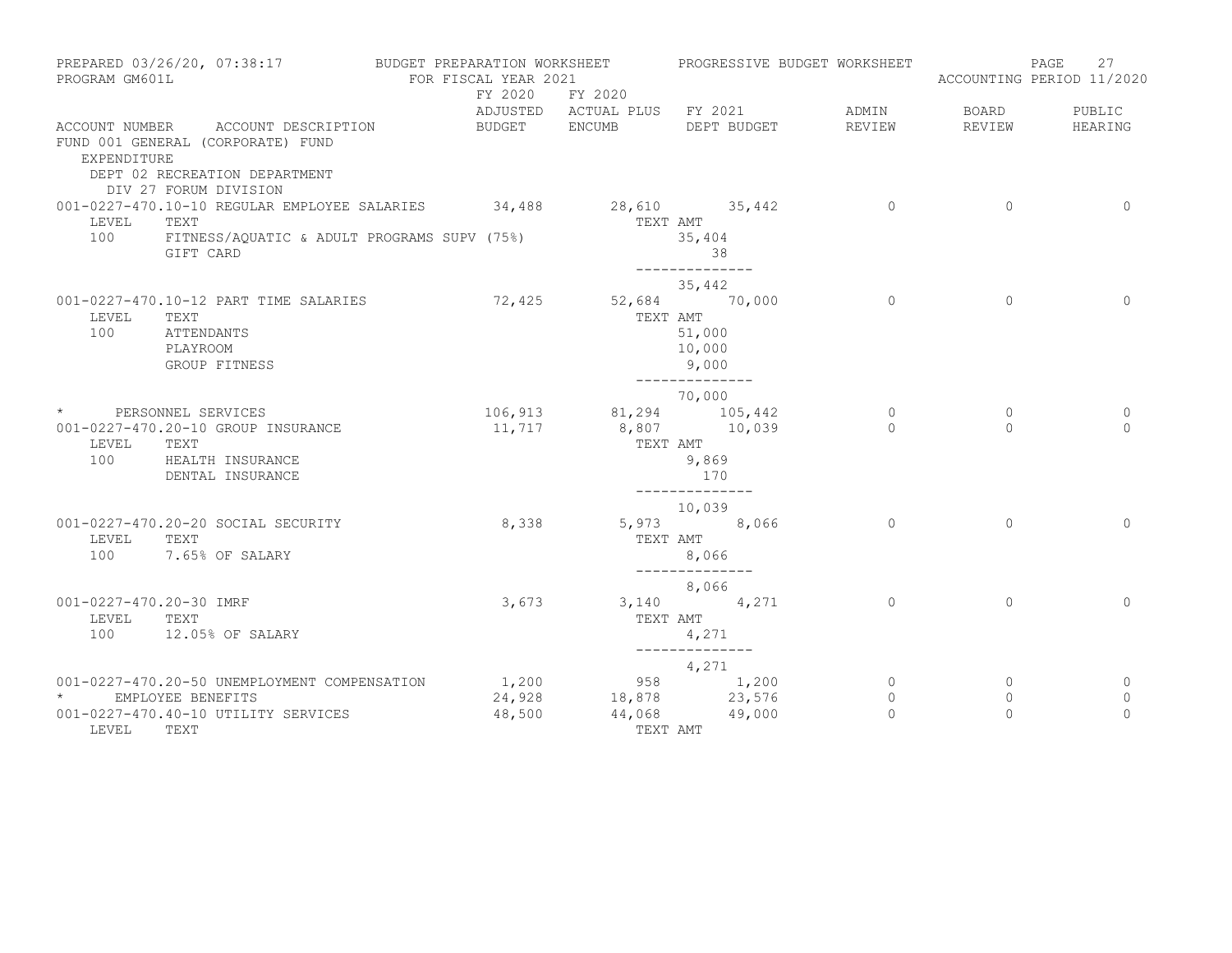| PREPARED 03/26/20, 07:38:17<br>PROGRAM GM601L                                                                                                    | BUDGET PREPARATION WORKSHEET<br>FOR FISCAL YEAR 2021<br>FY 2020 | FY 2020                                      | PROGRESSIVE BUDGET WORKSHEET                                                         |                                |                                     | 28<br>PAGE<br>ACCOUNTING PERIOD 11/2020 |
|--------------------------------------------------------------------------------------------------------------------------------------------------|-----------------------------------------------------------------|----------------------------------------------|--------------------------------------------------------------------------------------|--------------------------------|-------------------------------------|-----------------------------------------|
| ACCOUNT NUMBER ACCOUNT DESCRIPTION<br>FUND 001 GENERAL (CORPORATE) FUND<br>EXPENDITURE<br>DEPT 02 RECREATION DEPARTMENT<br>DIV 27 FORUM DIVISION | BUDGET ENCUMB                                                   |                                              | ADJUSTED ACTUAL PLUS FY 2021<br>DEPT BUDGET                                          | ADMIN<br>REVIEW                | BOARD<br>REVIEW                     | PUBLIC<br>HEARING                       |
| FY20 YEAR END ESTIMATE<br>100                                                                                                                    |                                                                 |                                              | 49,000                                                                               |                                |                                     |                                         |
| 001-0227-470.40-20 CLEANING SERVICES<br>001-0227-470.40-31 REPAIR & MAINT-BUILDING<br>LEVEL<br>TEXT<br>100<br>MEARS<br>JOHNSON CONTROLS<br>MISC  | 5,100<br>5,000                                                  | TEXT AMT                                     | 49,000<br>4,467 13,020<br>$3,358$ $5,000$<br>400<br>2,600<br>2,000<br>-------------- | $\circ$<br>$\Omega$            | $\mathbf{0}$<br>$\Omega$            | 0<br>$\Omega$                           |
| 001-0227-470.40-32 REPAIR & MAINT-EQUIP<br>LEVEL<br>TEXT<br>100<br>FITNESS EQUIPMENT<br>UPHOLSTERY<br>MISC                                       | 4,550                                                           | TEXT AMT                                     | 5,000<br>$3,947$ $4,500$<br>2,500<br>1,500<br>500                                    | $\circ$                        | $\Omega$                            | $\mathbf{0}$                            |
| 001-0227-470.40-37 ALLOCATED HVAC MAINT<br>001-0227-470.40-40 RENTALS<br>LEVEL<br>TEXT<br>100<br>MEDIACOM CABLE                                  | 11,220<br>1,270                                                 | 724<br>TEXT AMT                              | --------------<br>4,500<br>$9,350$ 11,785<br>400<br>400<br>--------------            | $\circ$<br>$\Omega$            | $\circ$<br>$\Omega$                 | 0<br>$\Omega$                           |
| * PURCHASED PROPERTY SERV<br>001-0227-470.50-20 COMMUNICATIONS<br>001-0227-470.50-30 ADVERTISING<br>LEVEL<br>TEXT<br>100<br>SOCIAL MEDIA         | 75,640<br>420<br>250                                            | $\overline{0}$<br>$\overline{0}$<br>TEXT AMT | 400<br>65,914 83,705<br>$\overline{0}$<br>250<br>250                                 | $\circ$<br>$\circ$<br>$\Omega$ | $\mathbf{0}$<br>$\circ$<br>$\Omega$ | 0<br>0<br>$\Omega$                      |
| 001-0227-470.50-51 EDUCATION AND TRAINING<br>LEVEL<br>TEXT<br>100<br>SEMINARS, CLUB INDUSTRY                                                     | 1,000                                                           | $\overline{0}$<br>TEXT AMT                   | --------------<br>250<br>500<br>500                                                  | $\Omega$                       | $\Omega$                            | $\Omega$                                |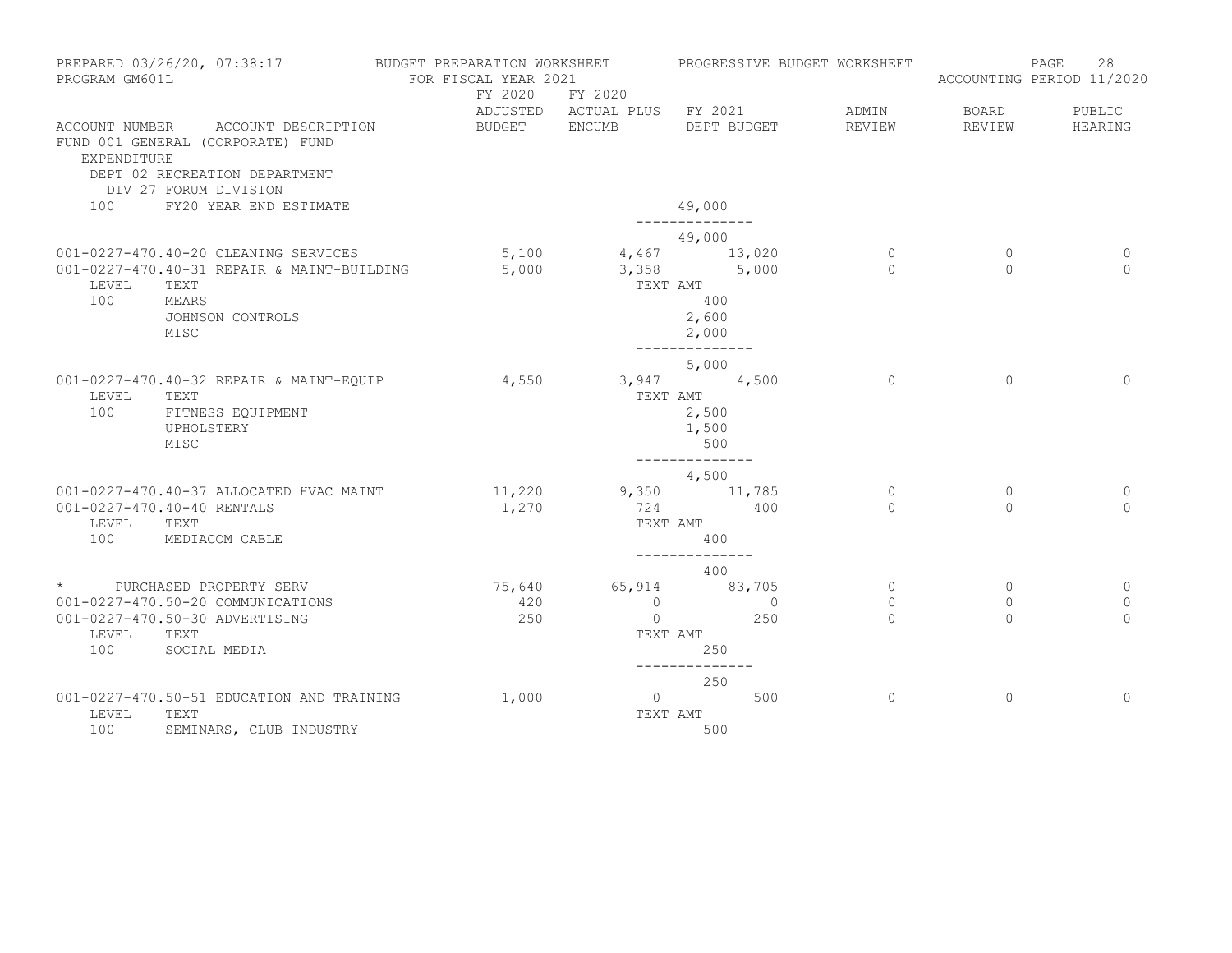| PROGRAM GM601L | PREPARED 03/26/20, 07:38:17                                                                                                       | BUDGET PREPARATION WORKSHEET<br>FOR FISCAL YEAR 2021<br>FY 2020 | FY 2020                      | PROGRESSIVE BUDGET WORKSHEET                                  |                 |                 | 29<br>PAGE<br>ACCOUNTING PERIOD 11/2020 |
|----------------|-----------------------------------------------------------------------------------------------------------------------------------|-----------------------------------------------------------------|------------------------------|---------------------------------------------------------------|-----------------|-----------------|-----------------------------------------|
| EXPENDITURE    | ACCOUNT NUMBER ACCOUNT DESCRIPTION<br>FUND 001 GENERAL (CORPORATE) FUND<br>DEPT 02 RECREATION DEPARTMENT<br>DIV 27 FORUM DIVISION | BUDGET ENCUMB                                                   | ADJUSTED ACTUAL PLUS FY 2021 | DEPT BUDGET                                                   | ADMIN<br>REVIEW | BOARD<br>REVIEW | PUBLIC<br>HEARING                       |
|                |                                                                                                                                   |                                                                 |                              |                                                               |                 |                 |                                         |
|                | * OTHER PURCHASED SERVICES                                                                                                        | 1,670                                                           |                              | 500                                                           | $\circ$         | $\circ$         | $\circ$                                 |
| LEVEL          | 001-0227-470.60-10 GENERAL<br>TEXT                                                                                                | 3,500                                                           | TEXT AMT                     | $\begin{array}{ccc} & 0 & 750 \\ 2,616 & & 3,500 \end{array}$ | $\Omega$        | $\Omega$        | $\Omega$                                |
|                | 100 RESTROOMS, LOCKER ROOMS, WIPES                                                                                                |                                                                 |                              | 3,500<br>--------------                                       |                 |                 |                                         |
|                |                                                                                                                                   |                                                                 |                              | 3,500                                                         |                 |                 |                                         |
| LEVEL          | 001-0227-470.60-13 BUILDING MAINT SUPPLIES<br>TEXT                                                                                |                                                                 | $5,000$ $4,192$ $3,000$      | TEXT AMT                                                      | $\circ$         | $\Omega$        | $\Omega$                                |
| 100            | LIGHT BULBS, PAINT, GROUT FOR LOCKER ROOMS                                                                                        |                                                                 |                              | 3,000<br>--------------                                       |                 |                 |                                         |
|                |                                                                                                                                   |                                                                 |                              | 3,000                                                         |                 |                 |                                         |
| LEVEL<br>100   | 001-0227-470.60-30 CLOTHING, UNIFORMS, ETC<br>TEXT<br>STAFF APPAREL                                                               | 1,000                                                           |                              | 669 500<br>TEXT AMT<br>500                                    | $\circ$         | $\Omega$        | $\circ$                                 |
|                |                                                                                                                                   |                                                                 |                              | --------------                                                |                 |                 |                                         |
| * SUPPLIES     |                                                                                                                                   | 9,500                                                           |                              | 500                                                           | $\circ$         | $\mathbf{0}$    | $\circ$                                 |
|                | 001-0227-470.70-40 MACHINERY AND EQUIPMENT                                                                                        | 19,360                                                          |                              | $7,477$<br>$17,041$<br>$19,000$                               | $\bigcap$       | $\Omega$        | $\Omega$                                |
| LEVEL<br>100   | TEXT<br>CARDIO EQUIPMENT<br>MISC EQUIPMENT                                                                                        |                                                                 | TEXT AMT                     | 15,000<br>4,000                                               |                 |                 |                                         |
|                |                                                                                                                                   |                                                                 |                              | --------------<br>19,000                                      |                 |                 |                                         |
|                | * PROP & EQUIP-NON FIXED                                                                                                          |                                                                 | 19,360 17,041 19,000         |                                                               | $\circ$         | $\mathbf{0}$    | 0                                       |
| LEVEL          | 001-0227-470.75-20 BUILDINGS<br>TEXT                                                                                              | 850,000                                                         | TEXT AMT                     | 6,519 845,000                                                 | $\Omega$        | $\Omega$        | $\Omega$                                |
| 100            | PARC GRANT STATE<br>PARC GRANT VILLAGE                                                                                            |                                                                 |                              | 750,000<br>95,000                                             |                 |                 |                                         |
|                |                                                                                                                                   |                                                                 |                              | --------------<br>845,000                                     |                 |                 |                                         |
|                | PROP & EQUIP-FIXED ASSET                                                                                                          | 850,000                                                         |                              | 6,519 845,000                                                 | $\overline{0}$  | $\circ$         | $\mathbf 0$                             |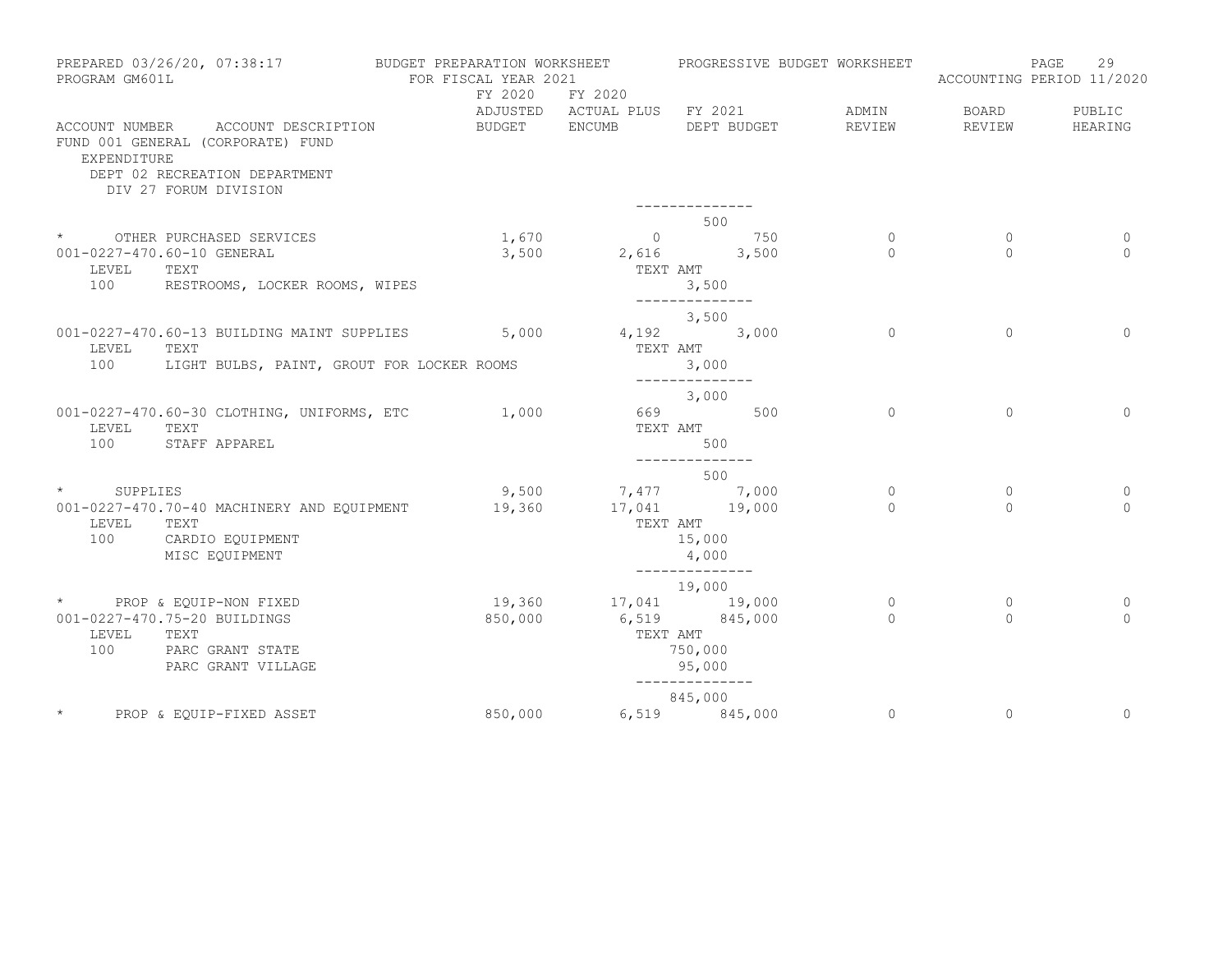| PREPARED 03/26/20, 07:38:17<br>PROGRAM GM601L | BUDGET PREPARATION WORKSHEET<br>FOR FISCAL YEAR 2021 |             | PROGRESSIVE BUDGET WORKSHEET |          | ACCOUNTING PERIOD 11/2020 | 30<br>PAGE  |
|-----------------------------------------------|------------------------------------------------------|-------------|------------------------------|----------|---------------------------|-------------|
|                                               | FY 2020                                              | FY 2020     |                              |          |                           |             |
|                                               | ADJUSTED                                             | ACTUAL PLUS | FY 2021                      | ADMIN    | BOARD                     | PUBLIC      |
| ACCOUNT NUMBER<br>ACCOUNT DESCRIPTION         | BUDGET                                               | ENCUMB      | DEPT BUDGET                  | REVIEW   | REVIEW                    | HEARING     |
| FUND 001 GENERAL (CORPORATE) FUND             |                                                      |             |                              |          |                           |             |
| EXPENDITURE                                   |                                                      |             |                              |          |                           |             |
| DEPT 02 RECREATION DEPARTMENT                 |                                                      |             |                              |          |                           |             |
| DIV 27 FORUM DIVISION                         |                                                      |             |                              |          |                           |             |
| 001-0227-470.80-20 STORM DRAINAGE FEES/TAXES  | 425                                                  | 421         | 442                          | $\Omega$ | $\Omega$                  | $\Omega$    |
| LEVEL<br>TEXT                                 |                                                      | TEXT AMT    |                              |          |                           |             |
| 100<br>FY 20 ACTUAL (\$420.55) X 5%           |                                                      |             | 442                          |          |                           |             |
|                                               |                                                      |             | 442                          |          |                           |             |
| 001-0227-470.80-50 SUNDRY EXPENSES            | 50                                                   | 50          |                              |          | 0                         | $\mathbf 0$ |
| 001-0227-470.80-71 CONCESSIONS                | 5,000                                                | 4,567       | 5,000                        | $\Omega$ | $\Omega$                  | $\Omega$    |
| LEVEL<br>TEXT                                 |                                                      | TEXT AMT    |                              |          |                           |             |
| 100<br>GATORADE, WATER, SOFT DRINKS, SNACKS   |                                                      |             | 5,000                        |          |                           |             |
|                                               |                                                      |             | 5,000                        |          |                           |             |
| $\star$<br>OTHER                              | 5,475                                                | 5,038       | 5,442                        |          | $\Omega$                  |             |
| $\star\star$<br>FORUM DIVISION                | 1,093,486                                            |             | 202,161 1,089,915            | 0        | 0                         | 0           |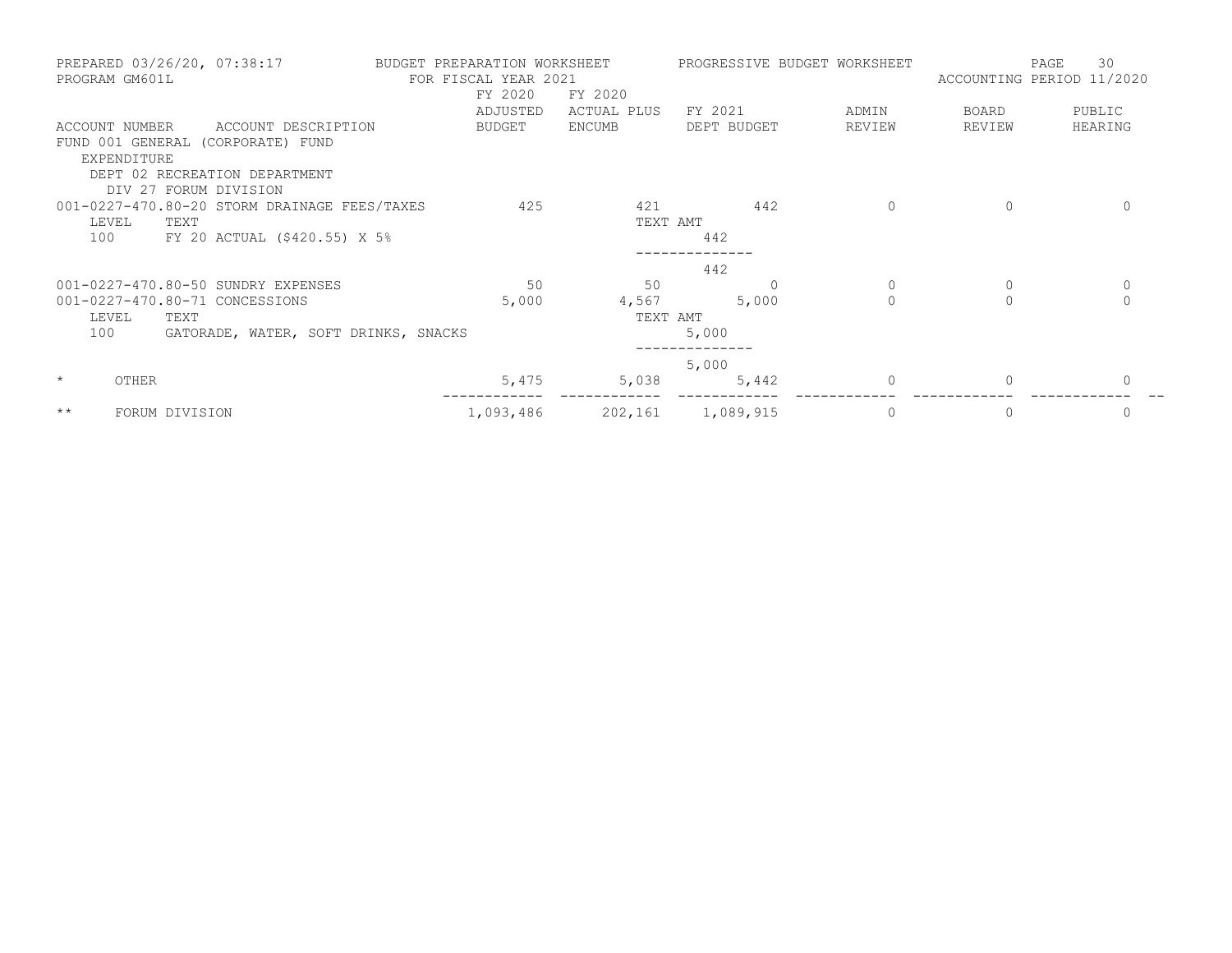| PREPARED 03/26/20, 07:38:17<br>PROGRAM GM601L                                                                                                                                      | BUDGET PREPARATION WORKSHEET<br>FOR FISCAL YEAR 2021 |                                             | PROGRESSIVE BUDGET WORKSHEET                                       |                                     |                                | 31<br>PAGE<br>ACCOUNTING PERIOD 11/2020 |
|------------------------------------------------------------------------------------------------------------------------------------------------------------------------------------|------------------------------------------------------|---------------------------------------------|--------------------------------------------------------------------|-------------------------------------|--------------------------------|-----------------------------------------|
|                                                                                                                                                                                    | FY 2020 FY 2020                                      |                                             | ADJUSTED ACTUAL PLUS FY 2021                                       | ADMIN                               | <b>BOARD</b>                   | PUBLIC                                  |
| ACCOUNT NUMBER ACCOUNT DESCRIPTION<br>FUND 001 GENERAL (CORPORATE) FUND<br>EXPENDITURE<br>DEPT 02 RECREATION DEPARTMENT<br>DIV 28 YOUTH CENTER DIVISION                            | BUDGET ENCUMB                                        |                                             | DEPT BUDGET                                                        | REVIEW                              | REVIEW                         | HEARING                                 |
| 001-0228-470.10-10 REGULAR EMPLOYEE SALARIES 68,952 57,814 70,381<br>LEVEL<br>TEXT<br>100<br>ASSISTANT DIRECTOR/YOUTH PROGRAMS<br>GIFT CARD                                        |                                                      |                                             | TEXT AMT<br>70,331<br>50<br>--------------                         | $\overline{0}$                      | $\overline{0}$                 | $\circ$                                 |
| 001-0228-470.10-12 PART TIME SALARIES<br>TEXT<br>LEVEL<br>100<br>PROGRAM AIDES, YC AIDES, EVENT STAFF                                                                              | 56,000                                               | TEXT AMT                                    | 70,381<br>36,322 56,000<br>56,000                                  | $\circ$                             | $\mathbf{0}$                   | $\mathbf{0}$                            |
| * PERSONNEL SERVICES<br>001-0228-470.20-10 GROUP INSURANCE<br>LEVEL<br>TEXT<br>100<br>HEALTH INSURANCE<br>DENTAL INSURANCE                                                         |                                                      | 124,952 94,136 126,381<br>8,981 7,402 8,591 | ______________<br>56,000<br>TEXT AMT<br>8,365<br>226               | $\circ$<br>$\Omega$                 | $\circ$<br>$\Omega$            | 0<br>$\Omega$                           |
| 001-0228-470.20-20 SOCIAL SECURITY<br>LEVEL<br>TEXT<br>7.65% OF SALARY<br>100                                                                                                      | 9,559                                                | TEXT AMT                                    | --------------<br>8,591<br>7,101 9,668<br>9,668<br>--------------  | $\Omega$                            | $\Omega$                       | $\Omega$                                |
| 001-0228-470.20-30 IMRF<br>LEVEL<br>TEXT<br>12.05% OF SALARY<br>100                                                                                                                | 7,343                                                | TEXT AMT                                    | 9,668<br>5,902 8,481<br>8,481<br>______________                    | $\Omega$                            | $\Omega$                       | $\Omega$                                |
| 001-0228-470.20-50 UNEMPLOYMENT COMPENSATION<br>$\star$ and $\star$<br>EMPLOYEE BENEFITS<br>001-0228-470.40-10 UTILITY SERVICES<br>LEVEL<br>TEXT<br>100<br>FY 20 YEAR END ESTIMATE | 1,200<br>27,083<br>28,000                            | TEXT AMT                                    | 8,481<br>792 1,200<br>$21,197$ $27,940$<br>19,098 24,000<br>24,000 | $\circ$<br>$\mathbf{0}$<br>$\Omega$ | $\circ$<br>$\circ$<br>$\Omega$ | 0<br>$\mathbf{0}$<br>$\Omega$           |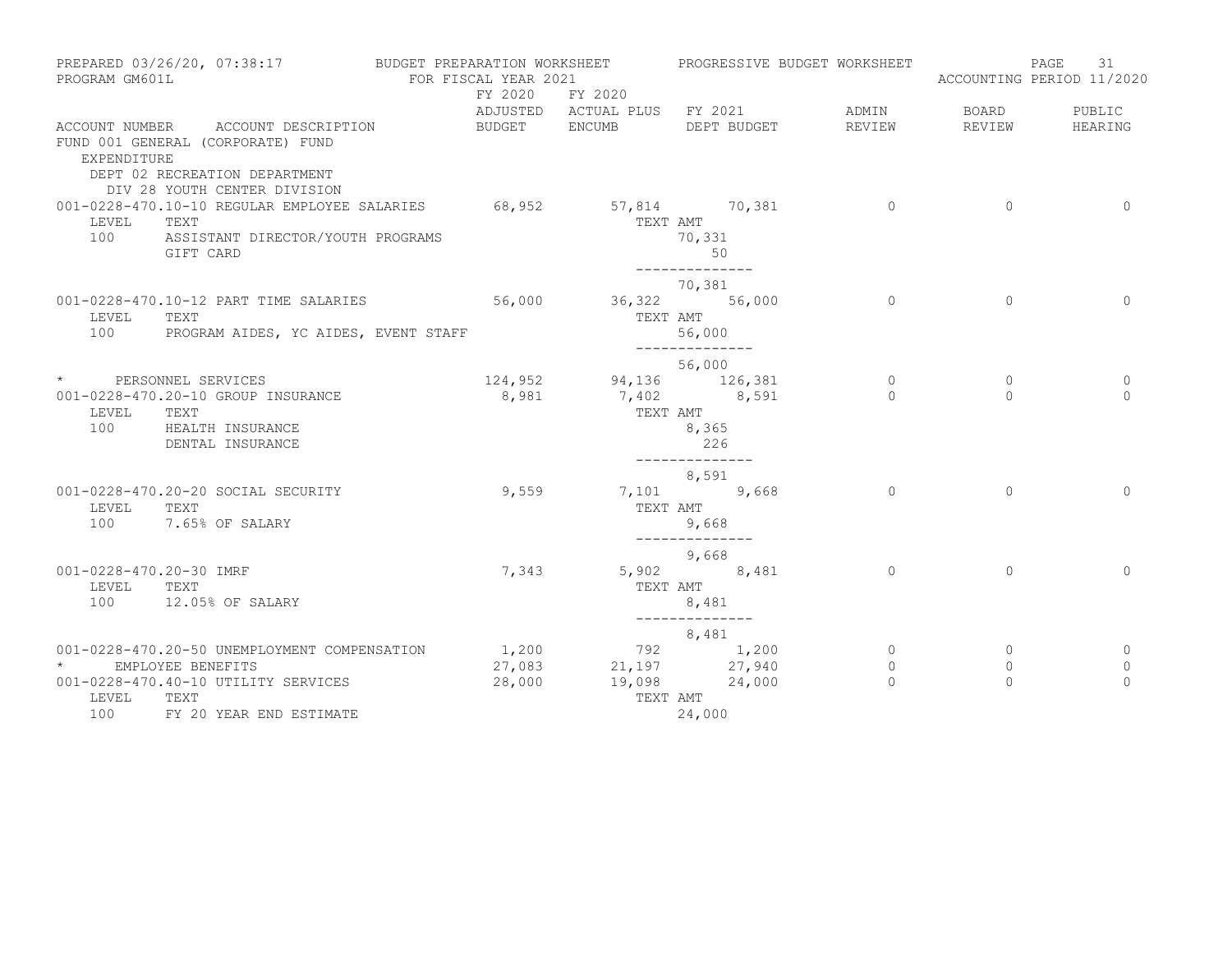| PROGRAM GM601L          | PREPARED 03/26/20, 07:38:17                                                                                                              | BUDGET PREPARATION WORKSHEET<br>FOR FISCAL YEAR 2021<br>FY 2020 | FY 2020                                | PROGRESSIVE BUDGET WORKSHEET                                         |                          |                          | 32<br>PAGE<br>ACCOUNTING PERIOD 11/2020 |
|-------------------------|------------------------------------------------------------------------------------------------------------------------------------------|-----------------------------------------------------------------|----------------------------------------|----------------------------------------------------------------------|--------------------------|--------------------------|-----------------------------------------|
| EXPENDITURE             | ACCOUNT NUMBER ACCOUNT DESCRIPTION<br>FUND 001 GENERAL (CORPORATE) FUND<br>DEPT 02 RECREATION DEPARTMENT<br>DIV 28 YOUTH CENTER DIVISION | BUDGET                                                          | ADJUSTED ACTUAL PLUS FY 2021<br>ENCUMB | DEPT BUDGET                                                          | ADMIN<br>REVIEW          | BOARD<br>REVIEW          | PUBLIC<br>HEARING                       |
|                         | 001-0228-470.40-20 CLEANING SERVICES                                                                                                     | $\overline{0}$                                                  |                                        | 24,000<br>$0 \t 10,740$                                              | $\circ$                  | $\circ$                  | 0                                       |
| LEVEL<br>100            | 001-0228-470.40-31 REPAIR & MAINT-BUILDING<br>TEXT<br>MEARS<br>JOHNSON CONTROLS<br>MISC                                                  | 2,000                                                           |                                        | $1,735$ $2,000$<br>TEXT AMT<br>500<br>500<br>1,000<br>-------------- | $\Omega$                 | $\Omega$                 | $\Omega$                                |
| LEVEL<br>100            | 001-0228-470.40-32 REPAIR & MAINT-EQUIP<br>TEXT<br>RESTROOMS, KITCHEN, BASKETS, MISC                                                     | 1,500                                                           | TEXT AMT                               | 2,000<br>1,123 1,500<br>1,500<br>--------------                      | $\Omega$                 | $\Omega$                 | $\Omega$                                |
| LEVEL<br>100            | 001-0228-470.40-34 REPAIR & MAINT-GROUNDS<br>TEXT<br>MULCH, BUSHES                                                                       | 250                                                             |                                        | 1,500<br>176 250<br>TEXT AMT<br>250                                  | $\Omega$                 | $\Omega$                 | $\Omega$                                |
|                         |                                                                                                                                          |                                                                 |                                        | --------------<br>250                                                |                          |                          |                                         |
| LEVEL<br>100            | 001-0228-470.40-37 ALLOCATED HVAC MAINT<br>001-0228-470.40-40 RENTALS<br>TEXT<br>ARAMARK FLOOR MATS                                      | 5,020<br>1,350                                                  | 992                                    | 4,183 5,270<br>500<br>TEXT AMT<br>500<br>--------------              | $\circ$<br>$\Omega$      | $\mathbf{0}$<br>$\Omega$ | 0<br>$\Omega$                           |
|                         |                                                                                                                                          |                                                                 |                                        | 500                                                                  |                          |                          |                                         |
| $\star$<br>LEVEL<br>100 | PURCHASED PROPERTY SERV<br>001-0228-470.50-93 SUMMER FOOD PROGRAM<br>TEXT<br>REIMBURSED BY STATE                                         | 38,120<br>11,000                                                |                                        | 27,307 44,260<br>10,928 11,000<br>TEXT AMT<br>11,000                 | $\mathbf{0}$<br>$\Omega$ | $\mathbf{0}$<br>$\Omega$ | 0<br>$\Omega$                           |
|                         |                                                                                                                                          |                                                                 |                                        | --------------<br>11,000                                             |                          |                          |                                         |
| $\star$                 | OTHER PURCHASED SERVICES                                                                                                                 | 11,000                                                          |                                        | 10,928 11,000                                                        | $\circ$                  | $\mathbf{0}$             | $\circ$                                 |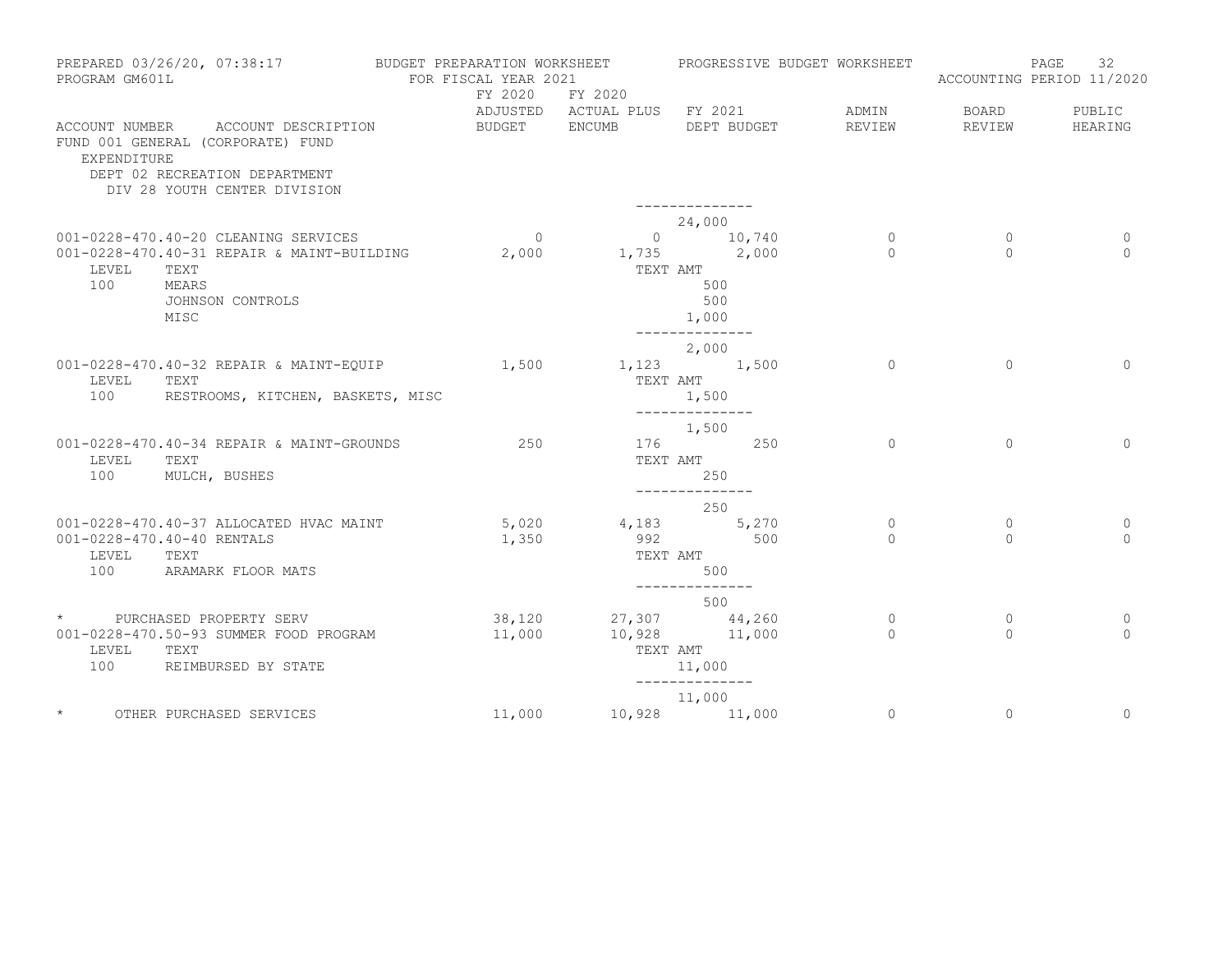| PREPARED 03/26/20, 07:38:17<br>PROGRAM GM601L   |                                                                                           | BUDGET PREPARATION WORKSHEET<br>FOR FISCAL YEAR 2021 |                                               |                                                    |          | PROGRESSIVE BUDGET WORKSHEET | ACCOUNTING PERIOD 11/2020 | 33<br>PAGE    |
|-------------------------------------------------|-------------------------------------------------------------------------------------------|------------------------------------------------------|-----------------------------------------------|----------------------------------------------------|----------|------------------------------|---------------------------|---------------|
|                                                 |                                                                                           | FY 2020                                              | FY 2020<br>ADJUSTED ACTUAL PLUS FY 2021 ADMIN |                                                    |          |                              | BOARD                     | PUBLIC        |
| ACCOUNT NUMBER<br>EXPENDITURE                   | ACCOUNT DESCRIPTION<br>FUND 001 GENERAL (CORPORATE) FUND<br>DEPT 02 RECREATION DEPARTMENT | BUDGET                                               | ENCUMB                                        | DEPT BUDGET                                        |          | REVIEW                       | REVIEW                    | HEARING       |
|                                                 | DIV 28 YOUTH CENTER DIVISION                                                              |                                                      |                                               |                                                    |          |                              |                           |               |
| 001-0228-470.60-10 GENERAL<br>TEXT<br>LEVEL     | 100 TP, PAPER TOWELS, SOAP, ETC                                                           | 2,000                                                | TEXT AMT                                      | 2,010 2,000<br>2,000                               |          | $\Omega$                     | $\Omega$                  | $\Omega$      |
|                                                 |                                                                                           |                                                      |                                               | --------------                                     |          |                              |                           |               |
|                                                 | 001-0228-470.60-13 BUILDING MAINT SUPPLIES                                                | 500                                                  |                                               | 2,000<br>$\overline{0}$                            | 500      | $\circ$                      | $\circ$                   | $\mathbf{0}$  |
| LEVEL<br>TEXT<br>100                            | FLOOR CLEANER, WINDOW CLEANER, ETC                                                        |                                                      | TEXT AMT                                      | 500<br>-------------                               |          |                              |                           |               |
|                                                 |                                                                                           |                                                      |                                               | 500                                                |          |                              |                           |               |
| LEVEL<br>TEXT                                   | 001-0228-470.60-30 CLOTHING, UNIFORMS, ETC                                                | 250                                                  | TEXT AMT                                      | $\overline{0}$                                     | 250      | $\Omega$                     | $\Omega$                  | $\Omega$      |
| 100                                             | EVENT AND STAFF APPAREL                                                                   |                                                      |                                               | 250<br>--------------                              |          |                              |                           |               |
| $\star$                                         |                                                                                           |                                                      |                                               | 250                                                |          |                              |                           |               |
| SUPPLIES                                        | 001-0228-470.80-20 STORM DRAINAGE FEES/TAXES                                              | 2,750<br>1,479                                       | 1,447 1,521                                   | 2,010 2,750                                        |          | $\mathbf{0}$<br>$\Omega$     | $\mathbf{0}$<br>$\bigcap$ | 0<br>$\Omega$ |
| LEVEL<br>TEXT<br>100                            | FY20 20 ACTUAL (\$1448) X 5%                                                              |                                                      | TEXT AMT                                      | 1,521                                              |          |                              |                           |               |
|                                                 |                                                                                           |                                                      |                                               |                                                    |          |                              |                           |               |
|                                                 | 001-0228-470.80-50 SUNDRY EXPENSES                                                        | 50                                                   |                                               | 1,521<br>50 30 30 31 32 33 43 44 50 31 45 45 46 47 | $\Omega$ | $\Omega$                     | $\mathbf{0}$              | $\mathbf{0}$  |
| 001-0228-470.80-71 CONCESSIONS<br>LEVEL<br>TEXT |                                                                                           | 7,000                                                | TEXT AMT                                      | $6,133$ $4,000$                                    |          | $\Omega$                     | $\Omega$                  | $\bigcap$     |
| 100                                             | SNACKS, SOFT DRINKS                                                                       |                                                      |                                               | 4,000<br>--------------                            |          |                              |                           |               |
|                                                 |                                                                                           |                                                      |                                               | 4,000                                              |          |                              |                           |               |
| $\star$<br>OTHER                                |                                                                                           | 8,529                                                | 7,630                                         |                                                    | 5,521    | 0                            | $\Omega$                  | 0             |
| $\star\star$                                    | YOUTH CENTER DIVISION                                                                     | 212,434                                              | 163,208 217,852                               |                                                    |          | $\circ$                      | $\circ$                   | $\mathbf{0}$  |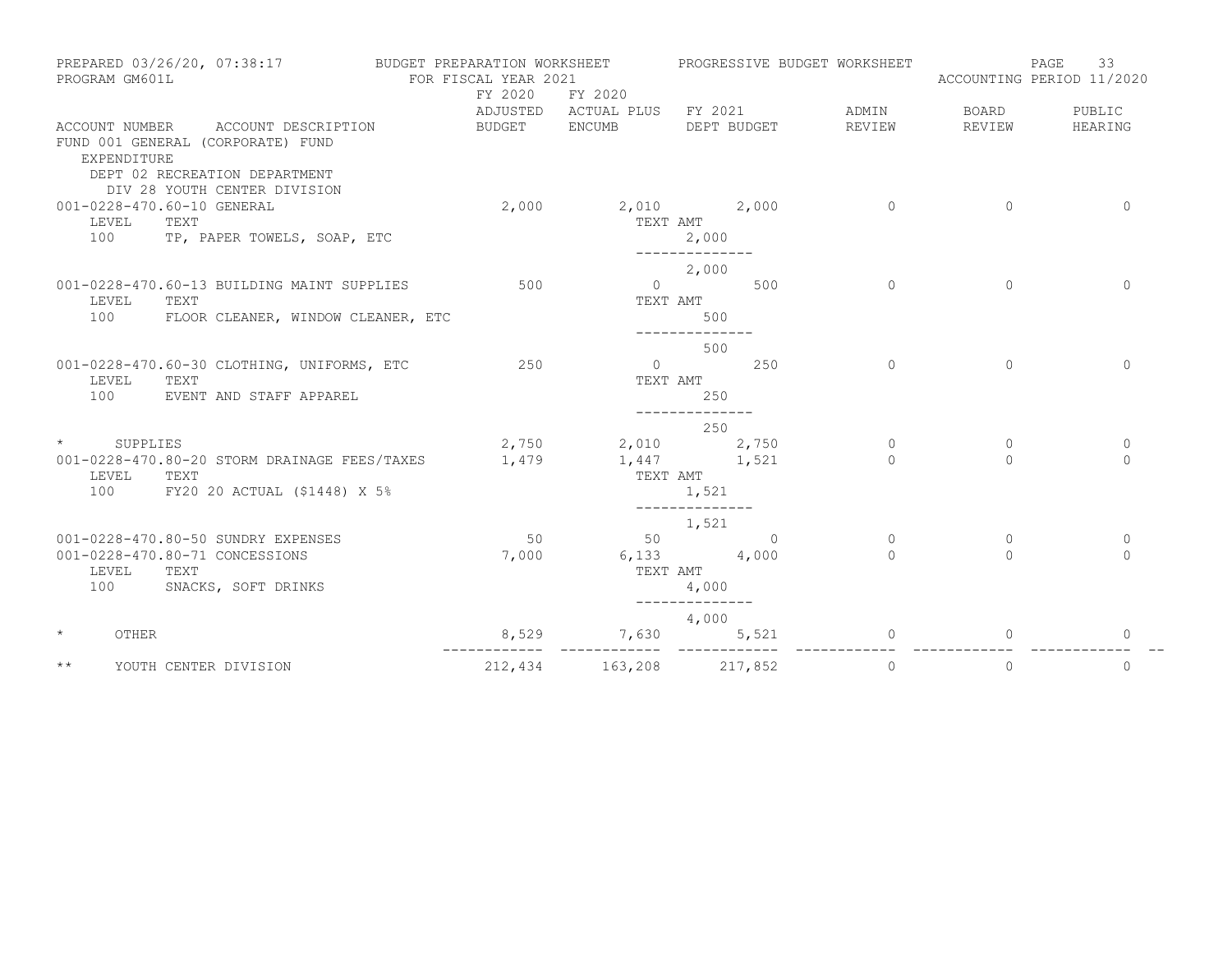| PREPARED 03/26/20, 07:38:17<br>PROGRAM GM601L |                                                                                                                                        | BUDGET PREPARATION WORKSHEET<br>FOR FISCAL YEAR 2021 |                              | PROGRESSIVE BUDGET WORKSHEET |             |                | 34<br>PAGE<br>ACCOUNTING PERIOD 11/2020 |  |              |
|-----------------------------------------------|----------------------------------------------------------------------------------------------------------------------------------------|------------------------------------------------------|------------------------------|------------------------------|-------------|----------------|-----------------------------------------|--|--------------|
|                                               |                                                                                                                                        | FY 2020                                              | FY 2020                      |                              |             |                |                                         |  |              |
|                                               |                                                                                                                                        |                                                      | ADJUSTED ACTUAL PLUS FY 2021 |                              |             | ADMIN          | BOARD                                   |  | PUBLIC       |
| EXPENDITURE                                   | ACCOUNT NUMBER ACCOUNT DESCRIPTION<br>FUND 001 GENERAL (CORPORATE) FUND<br>DEPT 02 RECREATION DEPARTMENT<br>DIV 29 CAMPGROUND DIVISION | BUDGET                                               | ENCUMB                       |                              | DEPT BUDGET | REVIEW         | REVIEW                                  |  | HEARING      |
|                                               | 001-0229-470.10-12 PART TIME SALARIES                                                                                                  | $3,150$ $3,100$ $3,150$                              |                              |                              |             | $\overline{0}$ | $\circ$                                 |  | $\mathbf 0$  |
| LEVEL                                         | TEXT                                                                                                                                   |                                                      | TEXT AMT                     |                              |             |                |                                         |  |              |
| 100                                           | CAMPGROUND HOST \$450/MONTH, 7 MONTH STIPEND                                                                                           |                                                      |                              | 3,150                        |             |                |                                         |  |              |
|                                               |                                                                                                                                        |                                                      |                              | --------------<br>3,150      |             |                |                                         |  |              |
|                                               | * PERSONNEL SERVICES                                                                                                                   |                                                      | 3,150                        | 3,100 3,150                  |             | $\circ$        | $\circ$                                 |  | $\mathbf{0}$ |
|                                               | 001-0229-470.20-20 SOCIAL SECURITY                                                                                                     | 241                                                  |                              | 237 241                      |             | $\Omega$       | $\Omega$                                |  | $\Omega$     |
| LEVEL                                         | TEXT                                                                                                                                   |                                                      |                              | TEXT AMT                     |             |                |                                         |  |              |
| 100                                           | 7.65% OF SALARY                                                                                                                        |                                                      |                              | 241<br>--------------        |             |                |                                         |  |              |
|                                               |                                                                                                                                        |                                                      |                              | 241                          |             |                |                                         |  |              |
| LEVEL<br>100                                  | 001-0229-470.20-50 UNEMPLOYMENT COMPENSATION<br>TEXT<br>CAMPGROUND HOST                                                                | 50                                                   | 46                           | TEXT AMT<br>50               | 50          | $\Omega$       | $\Omega$                                |  | $\Omega$     |
|                                               |                                                                                                                                        |                                                      |                              | --------------               |             |                |                                         |  |              |
| $\star$                                       | EMPLOYEE BENEFITS                                                                                                                      |                                                      | 291                          | 50<br>283                    | 291         | $\circ$        | $\circ$                                 |  | $\mathbf{0}$ |
|                                               | 001-0229-470.40-10 UTILITY SERVICES                                                                                                    | 32,000                                               |                              | 30,940 32,000                |             | $\Omega$       | $\Omega$                                |  | $\Omega$     |
| LEVEL                                         | TEXT                                                                                                                                   |                                                      |                              | TEXT AMT                     |             |                |                                         |  |              |
| 100                                           | FY20 YEAR END ESTIMATE                                                                                                                 |                                                      |                              | 32,000                       |             |                |                                         |  |              |
|                                               |                                                                                                                                        |                                                      |                              | --------------<br>32,000     |             |                |                                         |  |              |
|                                               | 001-0229-470.40-31 REPAIR & MAINT-BUILDING                                                                                             | 2,500                                                |                              | 76 2,500                     |             | $\circ$        | $\circ$                                 |  | $\Omega$     |
| LEVEL                                         | TEXT                                                                                                                                   |                                                      |                              | TEXT AMT                     |             |                |                                         |  |              |
| 100                                           | BATH HOUSE PAVILION                                                                                                                    |                                                      |                              | 2,500<br>--------------      |             |                |                                         |  |              |
|                                               |                                                                                                                                        |                                                      |                              | 2,500                        |             |                |                                         |  |              |
|                                               | 001-0229-470.40-32 REPAIR & MAINT-EQUIP                                                                                                | 5,000                                                |                              | 4,050 5,000                  |             | $\circ$        | $\circ$                                 |  | $\mathbf{0}$ |
| LEVEL<br>100                                  | TEXT                                                                                                                                   |                                                      |                              | TEXT AMT                     |             |                |                                         |  |              |
|                                               | WATER AND SEWER PIPES                                                                                                                  |                                                      |                              | 5,000                        |             |                |                                         |  |              |
|                                               |                                                                                                                                        |                                                      |                              | 5,000                        |             |                |                                         |  |              |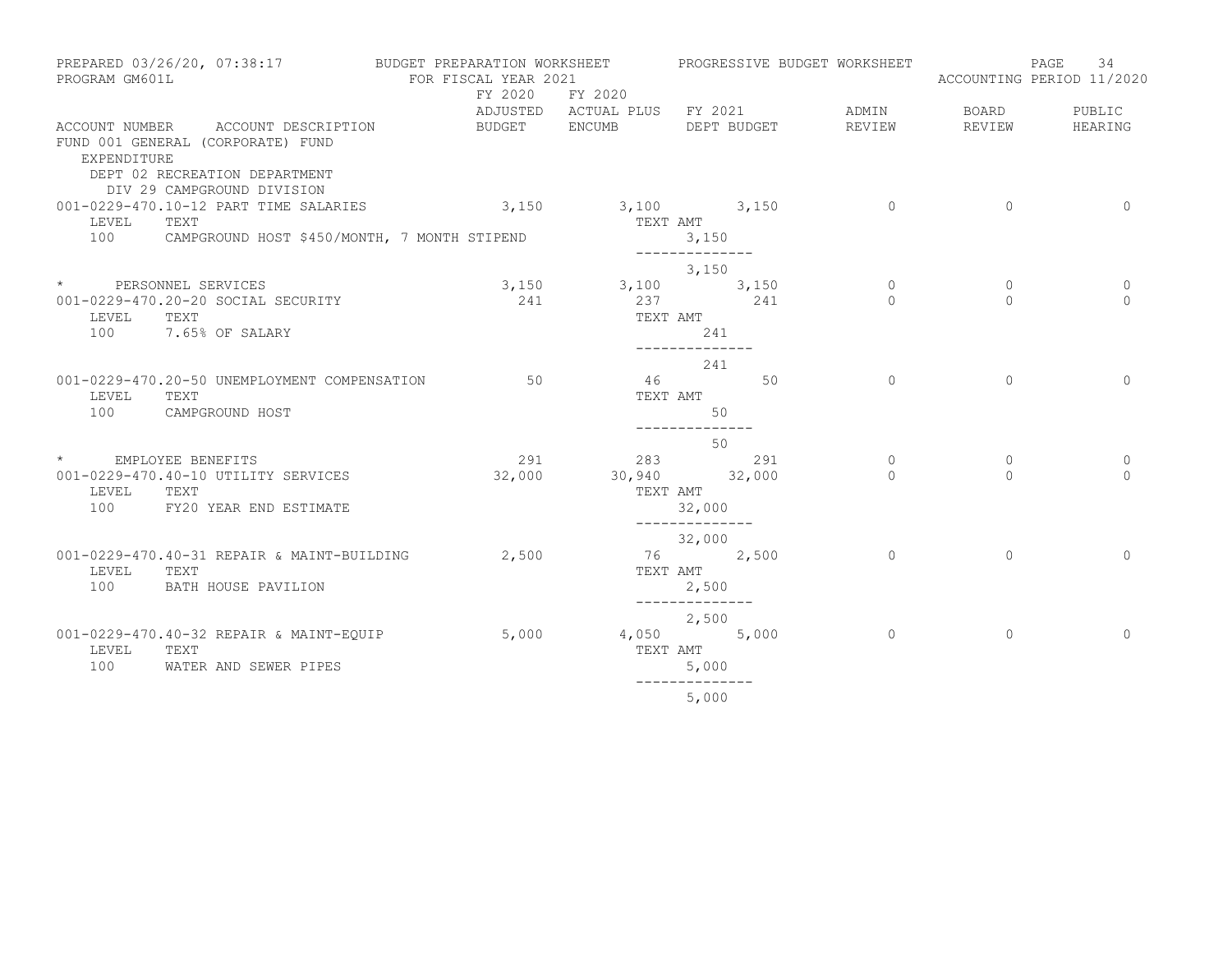| PREPARED 03/26/20, 07:38:17<br>PROGRAM GM601L | BUDGET PREPARATION WORKSHEET<br>FOR FISCAL YEAR 2021 |               | PROGRESSIVE BUDGET WORKSHEET |             | PAGE<br>ACCOUNTING PERIOD 11/2020 | 35           |
|-----------------------------------------------|------------------------------------------------------|---------------|------------------------------|-------------|-----------------------------------|--------------|
|                                               | FY 2020                                              | FY 2020       |                              |             |                                   |              |
|                                               | ADJUSTED                                             | ACTUAL PLUS   | FY 2021                      | ADMIN       | BOARD                             | PUBLIC       |
| ACCOUNT NUMBER<br>ACCOUNT DESCRIPTION         | <b>BUDGET</b>                                        | <b>ENCUMB</b> | DEPT BUDGET                  | REVIEW      | REVIEW                            | HEARING      |
| FUND 001 GENERAL (CORPORATE) FUND             |                                                      |               |                              |             |                                   |              |
| EXPENDITURE                                   |                                                      |               |                              |             |                                   |              |
| DEPT 02 RECREATION DEPARTMENT                 |                                                      |               |                              |             |                                   |              |
| DIV 29 CAMPGROUND DIVISION                    |                                                      |               |                              |             |                                   |              |
| 001-0229-470.40-34 REPAIR & MAINT-GROUNDS     | 500                                                  | 92            | 500                          | $\circ$     | $\mathbf{0}$                      | $\mathbf{0}$ |
| LEVEL<br>TEXT                                 |                                                      | TEXT AMT      |                              |             |                                   |              |
| 100<br>FLOWERS, MULCH, SIGNAGE, ETC.          |                                                      |               | 500                          |             |                                   |              |
|                                               |                                                      |               | 500                          |             |                                   |              |
| 001-0229-470.40-40 RENTALS                    | 1,000                                                | 992           | 1,000                        | 0           | $\mathbf{0}$                      | 0            |
| LEVEL<br>TEXT                                 |                                                      | TEXT AMT      |                              |             |                                   |              |
| 100<br>EVENT PORTA POTTIES                    |                                                      |               | 1,000                        |             |                                   |              |
|                                               |                                                      |               | 1,000                        |             |                                   |              |
| $\star$<br>PURCHASED PROPERTY SERV            | 41,000                                               | 36,150        | 41,000                       | $\mathbf 0$ | $\mathbf{0}$                      | $\mathbf 0$  |
| $\star\star$<br>CAMPGROUND DIVISION           | 44,441                                               | 39,533        | 44,441                       | $\mathbf 0$ | $\mathbf{0}$                      | 0            |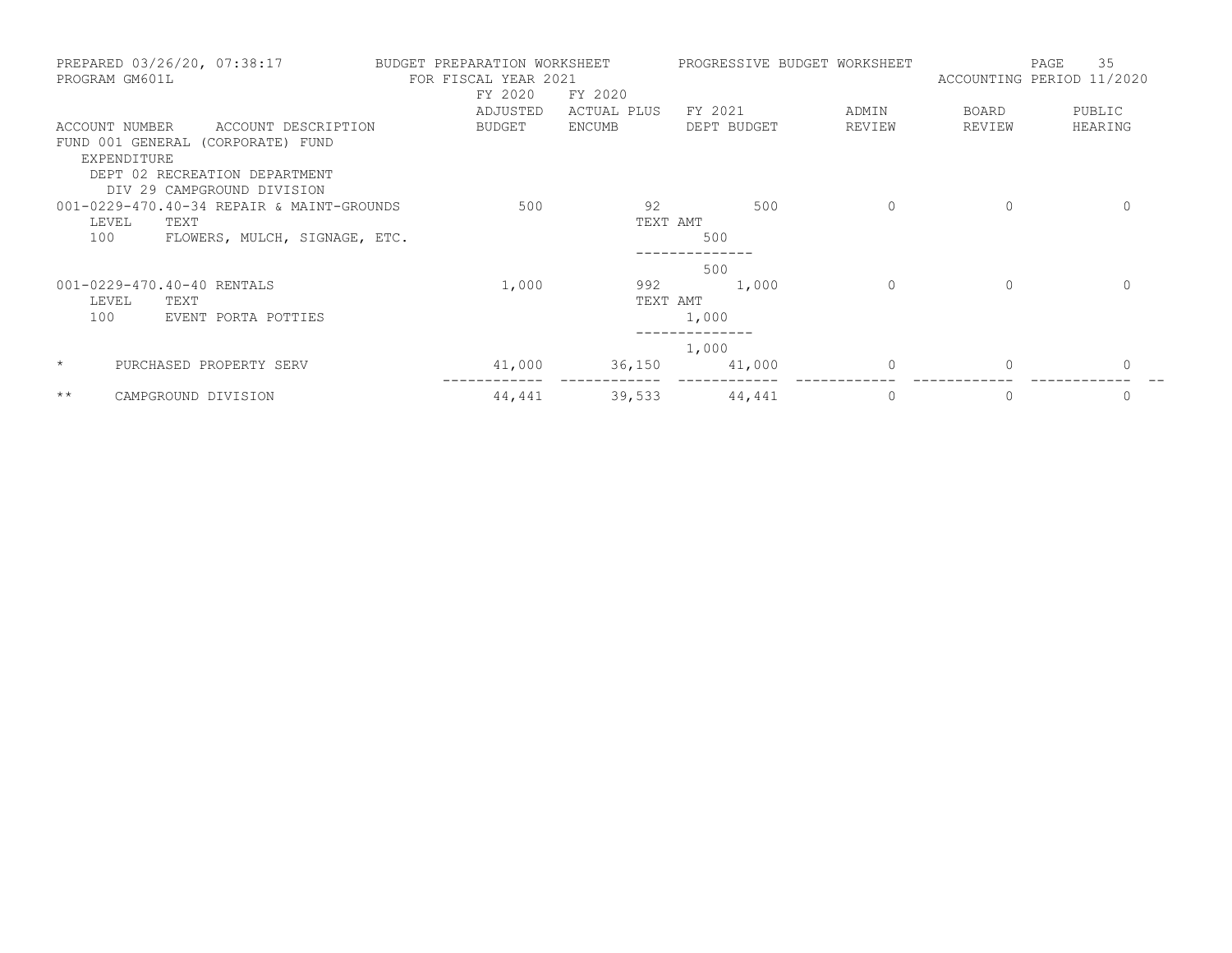| PROGRAM GM601L                   | PREPARED 03/26/20, 07:38:17                                                                                                                                                                                                        | BUDGET PREPARATION WORKSHEET<br>FOR FISCAL YEAR 2021 |                                                 | PROGRESSIVE BUDGET WORKSHEET                                           |                     |                          | 36<br>PAGE<br>ACCOUNTING PERIOD 11/2020 |
|----------------------------------|------------------------------------------------------------------------------------------------------------------------------------------------------------------------------------------------------------------------------------|------------------------------------------------------|-------------------------------------------------|------------------------------------------------------------------------|---------------------|--------------------------|-----------------------------------------|
|                                  |                                                                                                                                                                                                                                    |                                                      | FY 2020 FY 2020                                 | ADJUSTED ACTUAL PLUS FY 2021                                           | ADMIN               | BOARD                    | PUBLIC                                  |
| EXPENDITURE                      | ACCOUNT NUMBER ACCOUNT DESCRIPTION<br>FUND 001 GENERAL (CORPORATE) FUND<br>DEPT 02 RECREATION DEPARTMENT<br>DIV 30 PARKS MAINT DIVISION                                                                                            | BUDGET ENCUMB                                        |                                                 | DEPT BUDGET                                                            | REVIEW              | REVIEW                   | HEARING                                 |
| LEVEL<br>100                     | 001-0230-470.10-10 REGULAR EMPLOYEE SALARIES 210,839 177,272 215,478<br>TEXT<br>MAINTENANCE SUPERVISOR<br>MAINTENANCE CREW LEADER<br>MAINTENANCE CREW LEADER<br>FACILITIES/BUILDING MAINTENANCE<br>INSURANCE OPT-OUT<br>GIFT CARDS |                                                      | TEXT AMT                                        | 61,416<br>51,116<br>49,903<br>51,093<br>1,750<br>200<br>-------------- | $\overline{0}$      | $\circ$                  | $\Omega$                                |
| LEVEL<br>100                     | 001-0230-470.10-12 PART TIME SALARIES<br>TEXT<br>MOWERS, SEASONAL LABORERS                                                                                                                                                         | 109,000                                              |                                                 | 215,478<br>83,368 109,000<br>TEXT AMT<br>109,000<br>______________     | $\Omega$            | $\Omega$                 | $\Omega$                                |
| LEVEL<br>100                     | 001-0230-470.10-30 OVERTIME SALARIES<br>TEXT<br>ON CALL SNOW, OTHER                                                                                                                                                                | 2,000                                                |                                                 | 109,000<br>740 2,000<br>TEXT AMT<br>2,000                              | $\Omega$            | $\Omega$                 | $\Omega$                                |
| LEVEL<br>100                     | * PERSONNEL SERVICES<br>001-0230-470.20-10 GROUP INSURANCE<br>TEXT<br>HEALTH INSURANCE<br>DENTAL INSURANCE                                                                                                                         |                                                      | 321,839 261,380 326,478<br>31,749 29,835 35,587 | --------------<br>2,000<br>TEXT AMT<br>34,683<br>904                   | $\circ$<br>$\Omega$ | $\mathbf{0}$<br>$\Omega$ | $\circ$<br>$\Omega$                     |
| LEVEL<br>100                     | 001-0230-470.20-20 SOCIAL SECURITY<br>TEXT<br>7.65% OF SALARY                                                                                                                                                                      | 24,621                                               |                                                 | --------------<br>35,587<br>19,310 24,976<br>TEXT AMT<br>24,976        | $\overline{0}$      | $\Omega$                 | $\Omega$                                |
| 001-0230-470.20-30 IMRF<br>LEVEL | TEXT                                                                                                                                                                                                                               | 22,667                                               |                                                 | 24,976<br>18,215 26,206<br>TEXT AMT                                    | $\circ$             | $\circ$                  | $\Omega$                                |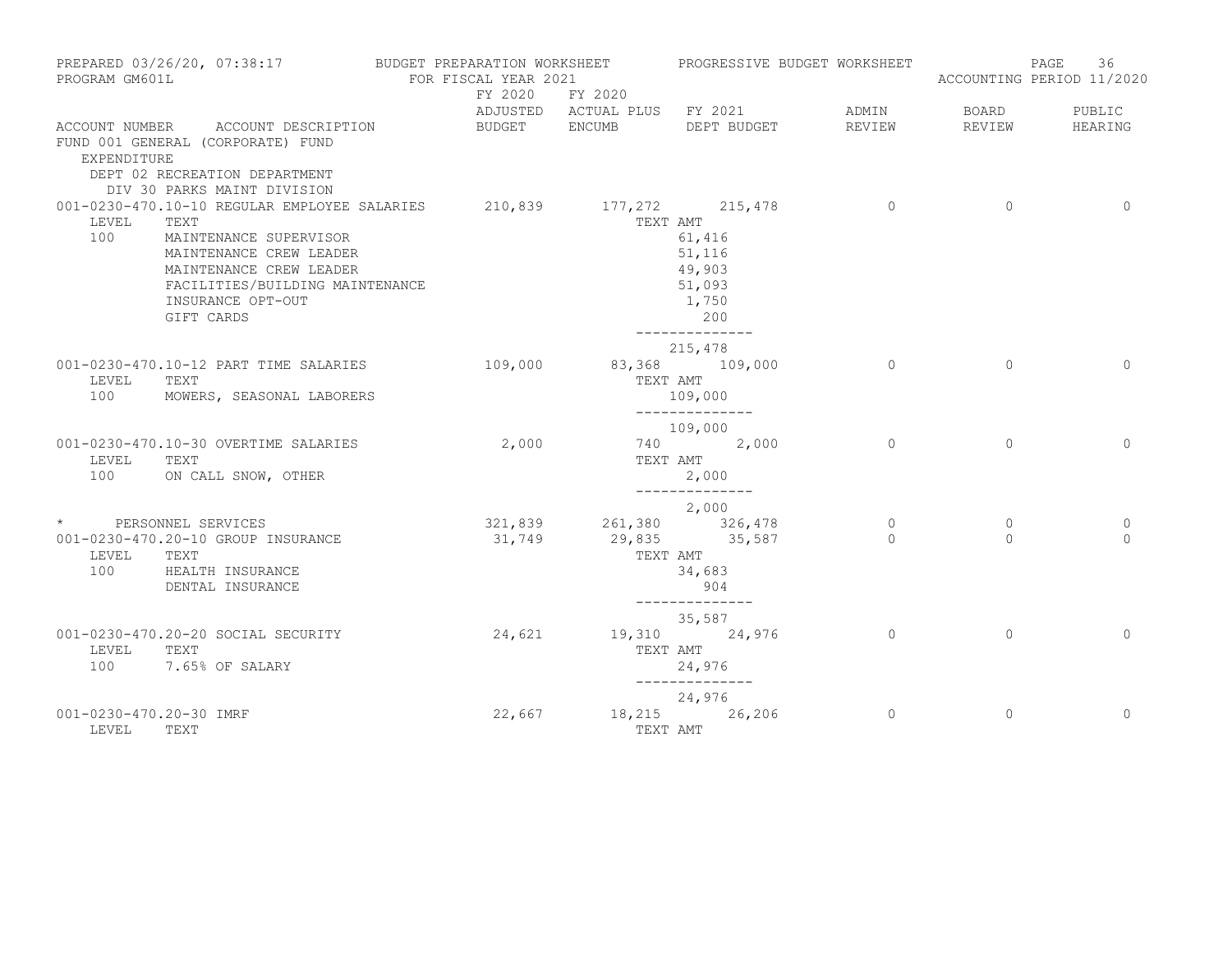| PROGRAM GM601L   | PREPARED 03/26/20, 07:38:17                                                                                                                                                                                                                                   | BUDGET PREPARATION WORKSHEET<br>FOR FISCAL YEAR 2021 | FY 2020 FY 2020                                                |                                                                                                   |             | PROGRESSIVE BUDGET WORKSHEET          |                                            | 37<br>PAGE<br>ACCOUNTING PERIOD 11/2020 |
|------------------|---------------------------------------------------------------------------------------------------------------------------------------------------------------------------------------------------------------------------------------------------------------|------------------------------------------------------|----------------------------------------------------------------|---------------------------------------------------------------------------------------------------|-------------|---------------------------------------|--------------------------------------------|-----------------------------------------|
| EXPENDITURE      | ACCOUNT NUMBER ACCOUNT DESCRIPTION<br>FUND 001 GENERAL (CORPORATE) FUND<br>DEPT 02 RECREATION DEPARTMENT<br>DIV 30 PARKS MAINT DIVISION                                                                                                                       | BUDGET ENCUMB                                        | ADJUSTED ACTUAL PLUS FY 2021                                   |                                                                                                   | DEPT BUDGET | ADMIN<br>REVIEW                       | <b>BOARD</b><br>REVIEW                     | PUBLIC<br>HEARING                       |
| 100              | 12.05% OF SALARY                                                                                                                                                                                                                                              |                                                      |                                                                | 26,206<br>______________                                                                          |             |                                       |                                            |                                         |
| $\star$<br>LEVEL | 001-0230-470.20-50 UNEMPLOYMENT COMPENSATION<br>EMPLOYEE BENEFITS<br>001-0230-470.40-10 UTILITY SERVICES<br>TEXT<br>100 FY20 YEAR END ESTIMATE                                                                                                                | 38,000                                               | 3,100 1,978 3,100<br>82,137 69,338 89,869<br>$23,727$ $35,000$ | 26,206<br>TEXT AMT<br>35,000<br>______________                                                    |             | $\overline{0}$<br>$\circ$<br>$\Omega$ | $\overline{0}$<br>$\mathbf{0}$<br>$\Omega$ | 0<br>$\mathbf{0}$<br>$\Omega$           |
| LEVEL<br>100     | 001-0230-470.40-31 REPAIR & MAINT-BUILDING<br>TEXT<br>MEARS PEST CONTROL<br><b>BATHROOMS</b><br>PAVILIONS/CONCESSION STANDS                                                                                                                                   | 7,200                                                | $4,384$ 5,200<br>TEXT AMT                                      | 35,000<br>1,200<br>1,000<br>3,000                                                                 |             | $\Omega$                              | $\Omega$                                   | $\Omega$                                |
| LEVEL<br>100     | 001-0230-470.40-32 REPAIR & MAINT-EQUIP<br>TEXT<br>IRRIGATION<br>WINDSCREENS<br>SHOVELS, RAKES, ETC<br>PLAYGROUND EQUIPMENT                                                                                                                                   | $4,500$ $4,512$ $4,500$                              |                                                                | ______________<br>5,200<br>TEXT AMT<br>1,000<br>1,000<br>500<br>2,000                             |             | $\Omega$                              | $\Omega$                                   | $\Omega$                                |
| LEVEL<br>100     | 001-0230-470.40-33 REPAIR & MAINT-VEHICLE<br>001-0230-470.40-34 REPAIR & MAINT-GROUNDS<br>TEXT<br>PRIVATE LANDSCAPE<br>GRASS SEED, FERTILIZER, WEED KILLER<br>SAND, LIMESTONE, FIELD PAINT<br>SALT<br>CONCRETE, SOD, LAKE MANAGEMENT<br><b>BEAUTIFICATION</b> | 87,790                                               | $4,800$ $4,800$ 0<br>73,293 68,700<br>TEXT AMT                 | --------------<br>4,500<br>2,500<br>15,000<br>7,500<br>1,000<br>7,000<br>35,700<br>-------------- |             | $\overline{0}$<br>$\bigcap$           | $\circ$<br>$\Omega$                        | 0<br>$\Omega$                           |
|                  |                                                                                                                                                                                                                                                               |                                                      |                                                                | 68,700                                                                                            |             |                                       |                                            |                                         |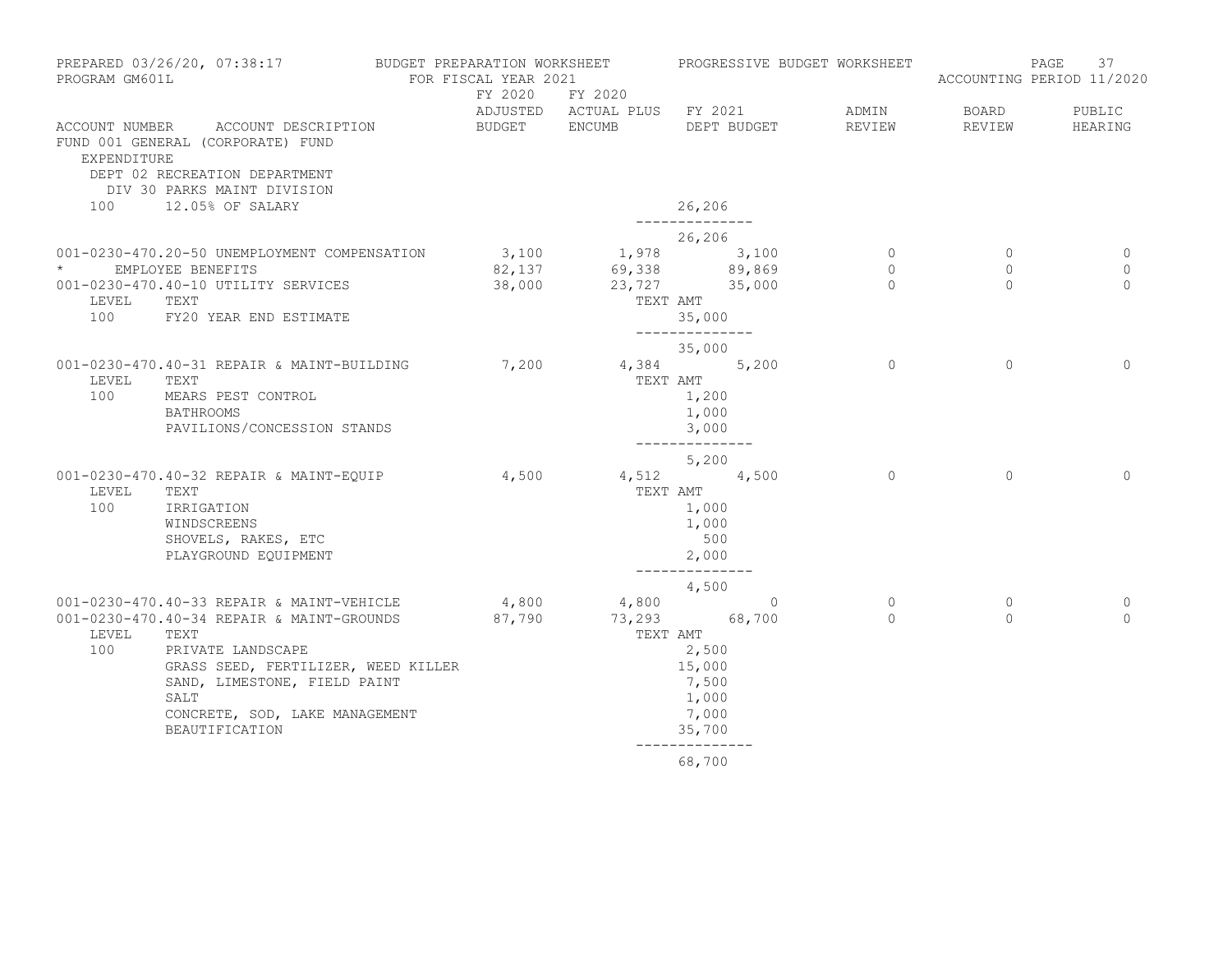| PROGRAM GM601L | PREPARED 03/26/20, 07:38:17                                                                                                             | BUDGET PREPARATION WORKSHEET<br>FOR FISCAL YEAR 2021 |                                         |                          | PROGRESSIVE BUDGET WORKSHEET |              | 38<br>PAGE<br>ACCOUNTING PERIOD 11/2020 |
|----------------|-----------------------------------------------------------------------------------------------------------------------------------------|------------------------------------------------------|-----------------------------------------|--------------------------|------------------------------|--------------|-----------------------------------------|
|                |                                                                                                                                         | FY 2020                                              | FY 2020<br>ADJUSTED ACTUAL PLUS FY 2021 |                          | ADMIN                        | BOARD        | PUBLIC                                  |
| EXPENDITURE    | ACCOUNT NUMBER ACCOUNT DESCRIPTION<br>FUND 001 GENERAL (CORPORATE) FUND<br>DEPT 02 RECREATION DEPARTMENT<br>DIV 30 PARKS MAINT DIVISION | BUDGET ENCUMB                                        |                                         | DEPT BUDGET              | REVIEW                       | REVIEW       | HEARING                                 |
|                | 001-0230-470.40-36 ALLOCATED FLEET COSTS                                                                                                |                                                      | 85,540 71,283 0                         |                          | $\overline{0}$               | 0            | 0                                       |
|                | 001-0230-470.40-40 RENTALS                                                                                                              |                                                      | $5,500$ $3,543$ $4,500$                 |                          | $\Omega$                     | $\Omega$     | $\Omega$                                |
| LEVEL<br>100   | TEXT                                                                                                                                    |                                                      |                                         | TEXT AMT<br>3,500        |                              |              |                                         |
|                | PORTA POTTIES<br>EOUIPMENT                                                                                                              |                                                      |                                         | 1,000                    |                              |              |                                         |
|                |                                                                                                                                         |                                                      |                                         | --------------           |                              |              |                                         |
|                |                                                                                                                                         |                                                      |                                         | 4,500                    |                              |              |                                         |
|                | * PURCHASED PROPERTY SERV                                                                                                               |                                                      | 233, 330 185, 542 117, 900              |                          | $\circ$                      | $\mathbf{0}$ | 0                                       |
|                | 001-0230-470.50-20 COMMUNICATIONS                                                                                                       | 420                                                  | 316                                     | 420                      | $\Omega$                     | $\Omega$     | $\Omega$                                |
| LEVEL<br>100   | TEXT                                                                                                                                    |                                                      |                                         | TEXT AMT                 |                              |              |                                         |
|                | CELL PHONE                                                                                                                              |                                                      |                                         | 420<br>______________    |                              |              |                                         |
|                |                                                                                                                                         |                                                      |                                         | 420                      |                              |              |                                         |
|                | 001-0230-470.50-60 DUES & PROF PUBLICATIONS                                                                                             | 300                                                  |                                         | $\overline{0}$ 300       | $\Omega$                     | $\Omega$     | $\Omega$                                |
| LEVEL          | TEXT                                                                                                                                    |                                                      |                                         | TEXT AMT                 |                              |              |                                         |
| 100            | SPRAYING LICENSES                                                                                                                       |                                                      |                                         | 300                      |                              |              |                                         |
|                |                                                                                                                                         |                                                      |                                         | ______________<br>300    |                              |              |                                         |
|                | * OTHER PURCHASED SERVICES                                                                                                              | 720                                                  |                                         | 316 720                  | $\circ$                      | $\circ$      | 0                                       |
|                | 001-0230-470.60-10 GENERAL                                                                                                              | 10,500                                               | 7,711 10,500                            |                          | $\Omega$                     | $\Omega$     | $\Omega$                                |
| LEVEL          | TEXT                                                                                                                                    |                                                      |                                         | TEXT AMT                 |                              |              |                                         |
| 100            | TP, PAPER TOWELS, DISINFECTANT, SOAP                                                                                                    |                                                      |                                         | 8,000                    |                              |              |                                         |
|                | WOOD SHOP                                                                                                                               |                                                      |                                         | 2,500                    |                              |              |                                         |
|                |                                                                                                                                         |                                                      |                                         | ______________<br>10,500 |                              |              |                                         |
|                | 001-0230-470.60-26 GAS AND OIL                                                                                                          | 38,000                                               |                                         | 23,806 32,000            | $\Omega$                     | $\Omega$     | $\Omega$                                |
| LEVEL          | TEXT                                                                                                                                    |                                                      |                                         | TEXT AMT                 |                              |              |                                         |
| 100            | FUEL PRICE CONTINGENT ON WEATHER                                                                                                        |                                                      |                                         | 32,000                   |                              |              |                                         |
|                |                                                                                                                                         |                                                      |                                         | --------------           |                              |              |                                         |
|                |                                                                                                                                         |                                                      |                                         | 32,000                   |                              |              |                                         |
| LEVEL          | 001-0230-470.60-30 CLOTHING, UNIFORMS, ETC<br>TEXT                                                                                      | 1,800                                                | 1,238 1,800                             | TEXT AMT                 | $\overline{0}$               | $\mathbf{0}$ | $\circ$                                 |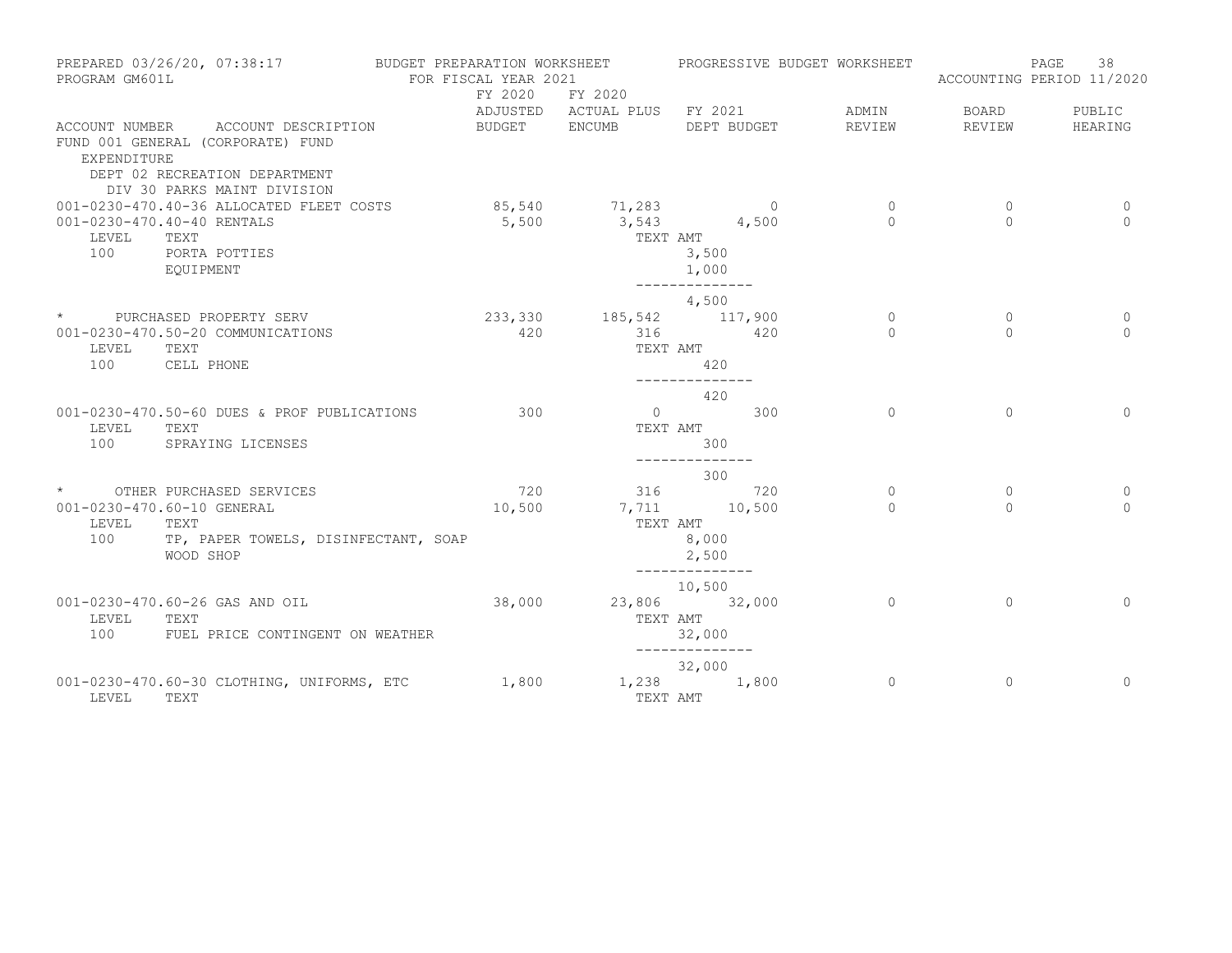| PREPARED 03/26/20, 07:38:17<br>PROGRAM GM601L                                                                                                             | BUDGET PREPARATION WORKSHEET<br>FOR FISCAL YEAR 2021<br>FY 2020<br>ADJUSTED | FY 2020<br>ACTUAL PLUS                             | PROGRESSIVE BUDGET WORKSHEET<br>FY 2021 | ADMIN                    | <b>PAGE</b><br>ACCOUNTING PERIOD 11/2020<br>BOARD | 39<br>PUBLIC            |
|-----------------------------------------------------------------------------------------------------------------------------------------------------------|-----------------------------------------------------------------------------|----------------------------------------------------|-----------------------------------------|--------------------------|---------------------------------------------------|-------------------------|
| ACCOUNT DESCRIPTION<br>ACCOUNT NUMBER<br>FUND 001 GENERAL (CORPORATE) FUND<br>EXPENDITURE<br>DEPT 02 RECREATION DEPARTMENT<br>DIV 30 PARKS MAINT DIVISION | <b>BUDGET</b>                                                               | <b>ENCUMB</b>                                      | DEPT BUDGET                             | REVIEW                   | REVIEW                                            | HEARING                 |
| FULL-TIME<br>100<br>PART-TIME                                                                                                                             |                                                                             |                                                    | 1,200<br>600                            |                          |                                                   |                         |
| $\star$                                                                                                                                                   |                                                                             |                                                    | 1,800                                   |                          |                                                   |                         |
| SUPPLIES<br>001-0230-470.75-15 LAND IMPROVEMENTS<br>LEVEL<br>TEXT<br>100<br>RUDZINSKI PARK OSLAD - STATE<br>RUDZINSKI PARK OSLAD - VILLAGE                | 400,000                                                                     | 50,300 32,755 44,300<br>15,375 370,000<br>TEXT AMT | 360,000<br>10,000<br>----------         | $\overline{0}$<br>$\cap$ | 0<br>$\Omega$                                     | $\mathbf 0$<br>$\Omega$ |
| 001-0230-470.75-40 MACHINERY AND EQUIP<br>LEVEL<br>TEXT<br>100<br>TORO GROUNDSMASTER 4000-D                                                               | $\Omega$                                                                    | $\circ$<br>TEXT AMT                                | 370,000<br>60,000<br>60,000             | $\Omega$                 | $\Omega$                                          | $\Omega$                |
|                                                                                                                                                           |                                                                             |                                                    | 60,000                                  |                          |                                                   |                         |
| $\star$<br>PROP & EOUIP-FIXED ASSET<br>001-0230-470.80-50 SUNDRY EXPENSES                                                                                 | 400,000<br>200                                                              | 15,375 430,000<br>200                              | 0                                       | $\Omega$<br>$\circ$      | $\Omega$<br>$\mathbf{0}$                          | $\mathbf 0$<br>$\circ$  |
| $\star$<br>OTHER                                                                                                                                          | 200                                                                         | 200                                                | $\Omega$                                | $\Omega$                 |                                                   | $\Omega$                |
| $\star\star$<br>PARKS MAINT DIVISION                                                                                                                      | 1,088,526                                                                   |                                                    | 564,906 1,009,267                       | 0                        | 0                                                 | 0                       |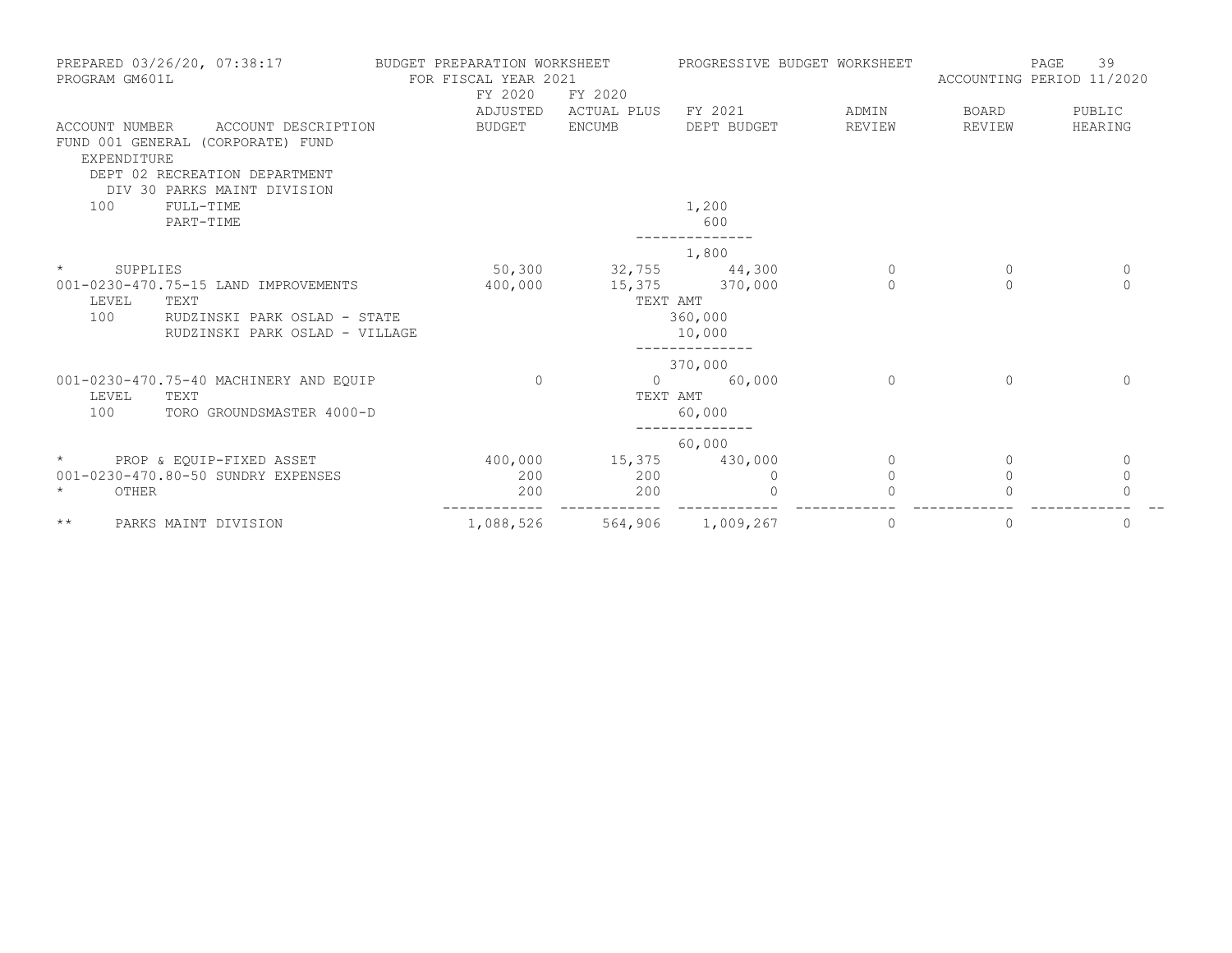| PROGRAM GM601L                            | PREPARED 03/26/20, 07:38:17                                                                                                                | BUDGET PREPARATION WORKSHEET<br>FOR FISCAL YEAR 2021 |                                 | PROGRESSIVE BUDGET WORKSHEET                                                   |                      |                      | PAGE<br>40<br>ACCOUNTING PERIOD 11/2020 |
|-------------------------------------------|--------------------------------------------------------------------------------------------------------------------------------------------|------------------------------------------------------|---------------------------------|--------------------------------------------------------------------------------|----------------------|----------------------|-----------------------------------------|
|                                           |                                                                                                                                            | FY 2020                                              | FY 2020                         | ADJUSTED ACTUAL PLUS FY 2021                                                   | ADMIN                | BOARD                | PUBLIC                                  |
| EXPENDITURE                               | ACCOUNT NUMBER ACCOUNT DESCRIPTION<br>FUND 001 GENERAL (CORPORATE) FUND<br>DEPT 02 RECREATION DEPARTMENT<br>DIV 50 PROGRAMS DIVISION       | BUDGET ENCUMB                                        |                                 | DEPT BUDGET                                                                    | REVIEW               | REVIEW               | HEARING                                 |
| LEVEL<br>100                              | 001-0250-470.10-12 PART TIME SALARIES<br>TEXT<br>UMPIRES, SCOREKEEPERS, CONCESSION AIDES<br>WOOD SHOP<br>SPECIAL EVENTS                    | 56,000                                               | TEXT AMT                        | 27,759 52,000<br>42,000<br>6,000<br>4,000<br>--------------                    | $\overline{0}$       | $\Omega$             | $\Omega$                                |
|                                           | * PERSONNEL SERVICES                                                                                                                       | 56,000                                               |                                 | 52,000<br>27,759 52,000                                                        | $\circ$              | $\circ$              | 0                                       |
| LEVEL<br>100                              | 001-0250-470.20-10 GROUP INSURANCE<br>001-0250-470.20-20 SOCIAL SECURITY<br>TEXT<br>7.65% OF SALARY                                        | $\overline{0}$<br>4,284                              | TEXT AMT                        | $2 \t 5$<br>2,127 3,978<br>3,978<br>--------------                             | $\Omega$<br>$\Omega$ | $\Omega$<br>$\Omega$ | $\Omega$<br>$\Omega$                    |
|                                           |                                                                                                                                            |                                                      |                                 | 3,978                                                                          |                      |                      |                                         |
| 001-0250-470.20-30 IMRF                   | 001-0250-470.20-50 UNEMPLOYMENT COMPENSATION                                                                                               | $\overline{0}$<br>1,000                              | 417                             | 45 100<br>$\overline{0}$                                                       | $\circ$<br>$\circ$   | $\circ$<br>$\circ$   | 0<br>$\mathbf{0}$                       |
| $\star$ and $\star$<br>LEVEL TEXT         | EMPLOYEE BENEFITS<br>001-0250-470.40-40 RENTALS<br>100 FREEZE RENTAL-WABASH                                                                | 5,284<br>1,500                                       | TEXT AMT                        | $2,591$ $4,083$<br>$0 \t 1,500$<br>1,500                                       | $\circ$<br>$\bigcap$ | $\Omega$<br>$\Omega$ | $\circ$<br>$\Omega$                     |
|                                           |                                                                                                                                            |                                                      |                                 | ______________<br>1,500                                                        |                      |                      |                                         |
| 001-0250-470.50-40 TRAVEL<br>LEVEL<br>100 | * PURCHASED PROPERTY SERV<br>TEXT<br>BASEBALL TRIPS BUS<br>BASEBALL TICKETS<br>SENIOR TRIPS (CAR SHOW, CASINO, MUSICALS)<br>YC SUMMER CAMP | 1,500<br>13,500                                      | $3,705$ 13,500                  | $0 \t 1,500$<br>TEXT AMT<br>4,000<br>6,500<br>2,000<br>1,000<br>-------------- | $\circ$<br>$\Omega$  | $\circ$<br>$\Omega$  | 0<br>$\Omega$                           |
| LEVEL<br>100                              | * OTHER PURCHASED SERVICES<br>001-0250-470.60-10 GENERAL<br>TEXT<br>YOUTH PROGRAMS                                                         | 51,500                                               | 13,500 3,705 13,500<br>TEXT AMT | 13,500<br>41,714 51,500<br>30,000                                              | $\circ$<br>$\Omega$  | 0<br>$\Omega$        | 0<br>$\Omega$                           |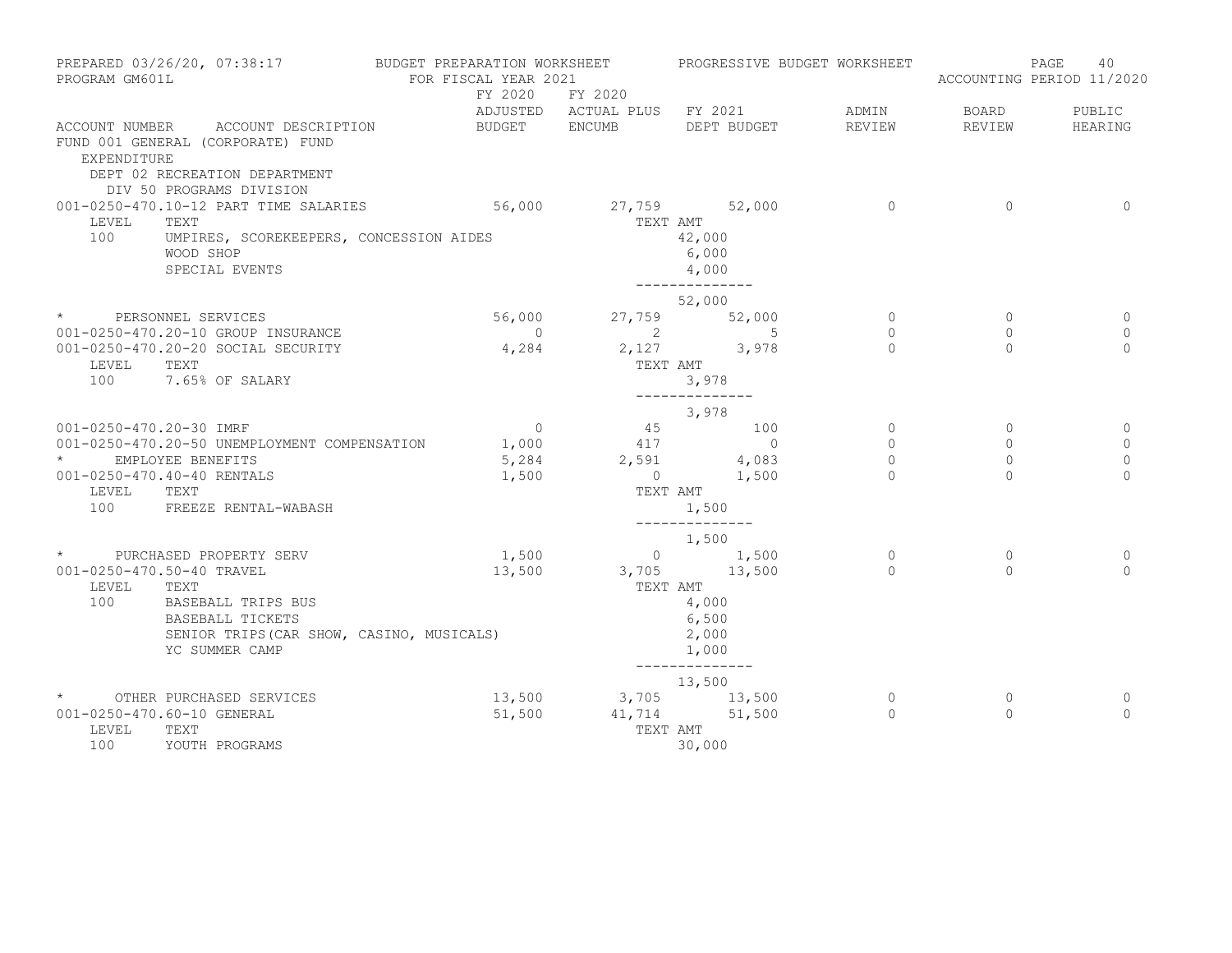|              | PREPARED 03/26/20, 07:38:17<br>PROGRAM GM601L                                                                              | BUDGET PREPARATION WORKSHEET<br>FOR FISCAL YEAR 2021<br>FY 2020 | FY 2020       | PROGRESSIVE BUDGET WORKSHEET |          | ACCOUNTING PERIOD 11/2020 | 41<br>PAGE  |
|--------------|----------------------------------------------------------------------------------------------------------------------------|-----------------------------------------------------------------|---------------|------------------------------|----------|---------------------------|-------------|
|              |                                                                                                                            | ADJUSTED                                                        | ACTUAL PLUS   | FY 2021                      | ADMIN    | BOARD                     | PUBLIC      |
|              | ACCOUNT DESCRIPTION<br>ACCOUNT NUMBER<br>FUND 001 GENERAL (CORPORATE) FUND<br>EXPENDITURE<br>DEPT 02 RECREATION DEPARTMENT | BUDGET                                                          | <b>ENCUMB</b> | DEPT BUDGET                  | REVIEW   | REVIEW                    | HEARING     |
|              | DIV 50 PROGRAMS DIVISION                                                                                                   |                                                                 |               |                              |          |                           |             |
|              | ADULT PROGRAMS                                                                                                             |                                                                 |               | 10,000                       |          |                           |             |
|              | SPECIAL REC/CULTURAL ARTS                                                                                                  |                                                                 |               | 11,500                       |          |                           |             |
|              |                                                                                                                            |                                                                 |               | 51,500                       |          |                           |             |
| $\star$      | SUPPLIES                                                                                                                   | 51,500                                                          | 41,714        | 51,500                       | 0        | 0                         | $\mathbf 0$ |
|              | 001-0250-470.80-71 CONCESSIONS                                                                                             | 14,500                                                          |               | 9,886 14,500                 | $\circ$  | $\circ$                   | $\circ$     |
|              | LEVEL<br>TEXT                                                                                                              |                                                                 | TEXT AMT      |                              |          |                           |             |
| 100          | WABASH                                                                                                                     |                                                                 |               | 10,000                       |          |                           |             |
|              | OTHER PROGRAMS                                                                                                             |                                                                 |               | 4,500                        |          |                           |             |
|              |                                                                                                                            |                                                                 |               | 14,500                       |          |                           |             |
| $\star$      | <b>OTHER</b>                                                                                                               | 14,500                                                          | 9,886         | 14,500                       | $\Omega$ | $\Omega$                  | 0           |
| $\star\star$ | PROGRAMS DIVISION                                                                                                          | 142,284                                                         | 85,655        | 137,083                      | $\circ$  | 0                         | 0           |
| $***$        | RECREATION DEPARTMENT                                                                                                      | 3, 185, 275                                                     | 1,570,095     | 3,098,781                    | 0        | 0                         | 0           |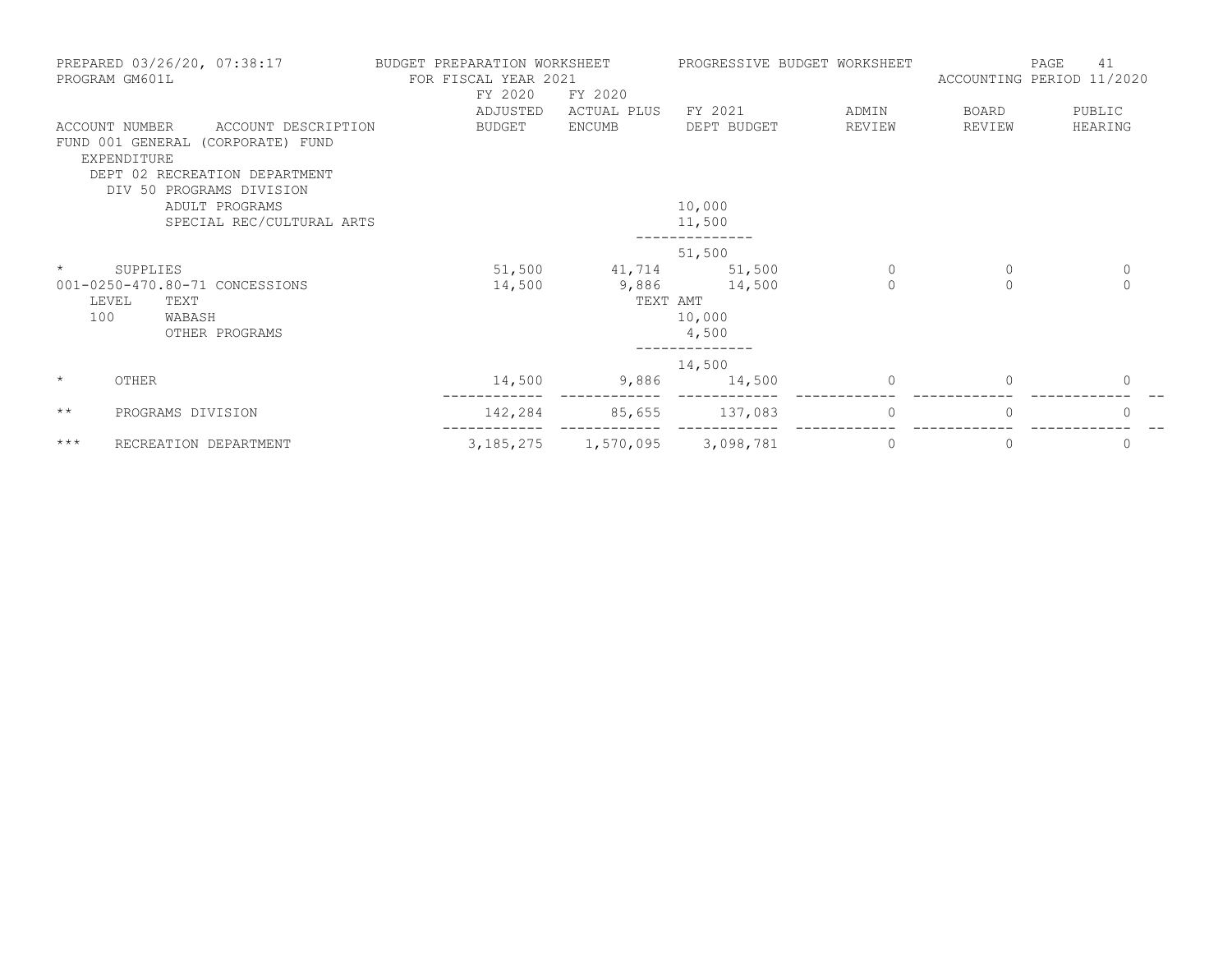| PREPARED 03/26/20, 07:38:17<br>PROGRAM GM601L                                                                                                                 | BUDGET PREPARATION WORKSHEET<br>FOR FISCAL YEAR 2021 |                 | PROGRESSIVE BUDGET WORKSHEET                                            |                                       |                                | 42<br>PAGE<br>ACCOUNTING PERIOD 11/2020 |
|---------------------------------------------------------------------------------------------------------------------------------------------------------------|------------------------------------------------------|-----------------|-------------------------------------------------------------------------|---------------------------------------|--------------------------------|-----------------------------------------|
|                                                                                                                                                               |                                                      | FY 2020 FY 2020 | ADJUSTED ACTUAL PLUS FY 2021                                            | ADMIN                                 | BOARD                          | PUBLIC                                  |
| ACCOUNT NUMBER ACCOUNT DESCRIPTION<br>FUND 001 GENERAL (CORPORATE) FUND<br>EXPENDITURE<br>DEPT 03 COMP PLANNING/ZONING DEPT<br>DIV 10 C P & Z ADMIN DIVISION  | BUDGET ENCUMB                                        |                 | DEPT BUDGET                                                             | REVIEW                                | REVIEW                         | HEARING                                 |
| 001-0310-410.10-10 REGULAR EMPLOYEE SALARIES<br>LEVEL<br>TEXT<br>100<br>URBAN PLANNING MANAGER<br>GIFT CARD                                                   | 77,500                                               | 50,538 74,510   | TEXT AMT<br>74,460<br>50<br>--------------                              | $\overline{0}$                        | $\circ$                        | $\overline{0}$                          |
| 001-0310-410.10-12 PART TIME SALARIES<br>LEVEL<br>TEXT<br>100<br>SUMMER INTERN                                                                                | $\overline{0}$                                       |                 | 74,510<br>949 4,000<br>TEXT AMT<br>4,000<br>______________              | $\Omega$                              | $\Omega$                       | $\Omega$                                |
| * PERSONNEL SERVICES<br>001-0310-410.20-10 GROUP INSURANCE<br>LEVEL<br>TEXT<br>100<br>HEALTH INSURANCE                                                        | 77,500<br>15,624                                     | TEXT AMT        | 4,000<br>51,487 78,510<br>$10,999$ $15,182$<br>15,182<br>-------------- | $\overline{0}$<br>$\Omega$            | $\circ$<br>$\Omega$            | 0<br>$\Omega$                           |
| 001-0310-410.20-20 SOCIAL SECURITY<br>LEVEL<br>TEXT<br>100<br>7.65% OF SALARY                                                                                 | 5,929                                                |                 | 15,182<br>3,514 6,006<br>TEXT AMT<br>6,006<br>______________            | $\circ$                               | $\Omega$                       | $\Omega$                                |
| 001-0310-410.20-30 IMRF<br>LEVEL<br>TEXT<br>100<br>12.05% OF SALARY                                                                                           | 8,254                                                |                 | 6,006<br>5,224 7,409<br>TEXT AMT<br>7,409<br>______________             | $\Omega$                              | $\Omega$                       | $\Omega$                                |
| 001-0310-410.20-50 UNEMPLOYMENT COMPENSATION<br>EMPLOYEE BENEFITS<br>001-0310-410.30-22 LEGAL<br>LEVEL<br>TEXT<br>100<br>PLANNING & ZONING COMMISSION SUPPORT | 200<br>30,007<br>10,000                              | TEXT AMT        | 7,409<br>438 311<br>20,175 28,908<br>4,949 3,000<br>3,000               | $\overline{0}$<br>$\circ$<br>$\Omega$ | $\circ$<br>$\circ$<br>$\Omega$ | $\circ$<br>0<br>$\Omega$                |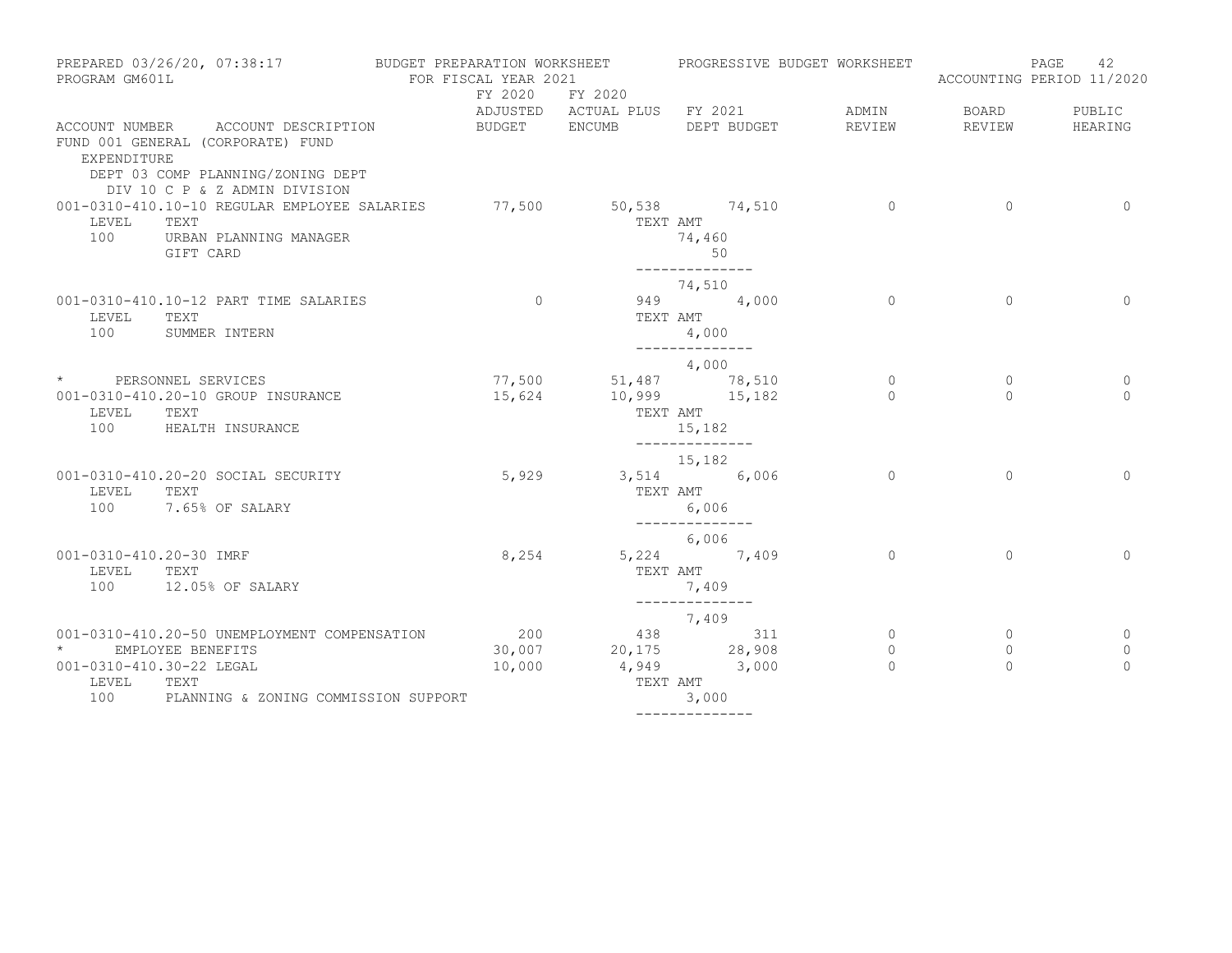| PROGRAM GM601L           | PREPARED 03/26/20, 07:38:17 BUDGET PREPARATION WORKSHEET           | FOR FISCAL YEAR 2021 |                              |                       |                | PROGRESSIVE BUDGET WORKSHEET |           | 43<br>PAGE<br>ACCOUNTING PERIOD 11/2020 |
|--------------------------|--------------------------------------------------------------------|----------------------|------------------------------|-----------------------|----------------|------------------------------|-----------|-----------------------------------------|
|                          |                                                                    |                      | FY 2020 FY 2020              |                       |                |                              |           |                                         |
|                          |                                                                    |                      | ADJUSTED ACTUAL PLUS FY 2021 |                       |                | ADMIN                        | BOARD     | PUBLIC                                  |
|                          | ACCOUNT NUMBER ACCOUNT DESCRIPTION                                 | BUDGET ENCUMB        |                              |                       | DEPT BUDGET    | REVIEW                       | REVIEW    | HEARING                                 |
|                          | FUND 001 GENERAL (CORPORATE) FUND                                  |                      |                              |                       |                |                              |           |                                         |
| EXPENDITURE              |                                                                    |                      |                              |                       |                |                              |           |                                         |
|                          | DEPT 03 COMP PLANNING/ZONING DEPT<br>DIV 10 C P & Z ADMIN DIVISION |                      |                              |                       |                |                              |           |                                         |
|                          |                                                                    |                      |                              | 3,000                 |                |                              |           |                                         |
| 001-0310-410.30-29 OTHER |                                                                    | $\overline{0}$       |                              |                       |                | $\Omega$                     | $\Omega$  |                                         |
|                          | 001-0310-410.30-40 ALLOCATED MIS COSTS                             | 20,908               | $990$ 0<br>17,423 21,517     |                       |                | $\Omega$                     | $\Omega$  | $\Omega$                                |
|                          | PURCH PROFESSIONAL SERV                                            |                      | 30,908 23,362 24,517         |                       |                | $\Omega$                     | $\Omega$  | $\circ$                                 |
|                          | 001-0310-410.40-32 REPAIR & MAINT-EQUIP                            | 2,500                |                              |                       | $\overline{0}$ | $\overline{0}$               | $\Omega$  | $\mathbf{0}$                            |
|                          | 001-0310-410.40-40 RENTALS                                         | 2,200                | $662$<br>1,092               |                       | $\circ$        | $\circ$                      | $\Omega$  | $\mathbf 0$                             |
|                          | * PURCHASED PROPERTY SERV                                          |                      | $4,700$ $1,754$              |                       | $\Omega$       | $\Omega$                     | $\Omega$  | $\mathbf 0$                             |
|                          | 001-0310-410.50-10 INSURANCE                                       | 12,000               | 11, 112 11, 990              |                       |                | $\cap$                       | $\cap$    | $\Omega$                                |
| LEVEL                    | TEXT                                                               |                      | TEXT AMT                     |                       |                |                              |           |                                         |
|                          | 100 IPRF & GALLAGHER                                               |                      |                              | 11,990                |                |                              |           |                                         |
|                          |                                                                    |                      |                              | ______________        |                |                              |           |                                         |
|                          |                                                                    |                      |                              | 11,990                |                |                              |           |                                         |
|                          | 001-0310-410.50-30 ADVERTISING                                     | 1,000                |                              | 228                   | 500            | $\Omega$                     | $\Omega$  | $\Omega$                                |
|                          | 001-0310-410.50-40 TRAVEL                                          | 1,500                | $\overline{0}$               |                       | 500            | $\Omega$                     | $\Omega$  | $\bigcap$                               |
| LEVEL                    | TEXT                                                               |                      | TEXT AMT                     |                       |                |                              |           |                                         |
| 100                      | ATTEND 2 IL APA CONFERENCES - LODGING                              |                      |                              | 250                   |                |                              |           |                                         |
|                          | ATTEND BROWNFIELD CONFERENCE                                       |                      |                              | 125                   |                |                              |           |                                         |
|                          | ATTEND COMMUNITY DEVELOPMENT CONFERENCE                            |                      |                              | 125                   |                |                              |           |                                         |
|                          |                                                                    |                      |                              | --------------        |                |                              |           |                                         |
|                          |                                                                    |                      |                              | 500                   |                |                              |           |                                         |
|                          | 001-0310-410.50-51 EDUCATION AND TRAINING                          | 3,100                |                              | 645 1,200             |                | $\Omega$                     | $\bigcap$ | $\Omega$                                |
| LEVEL                    | TEXT                                                               |                      |                              | TEXT AMT              |                |                              |           |                                         |
| 100                      | ATTEND 2 PLANNING WORKSHOPS                                        |                      |                              | 400                   |                |                              |           |                                         |
|                          | CONTINUING ED CLASSES & WORKSHOPS FOR CERTIFICATIO                 |                      |                              | 800<br>-------------- |                |                              |           |                                         |
|                          |                                                                    |                      |                              | 1,200                 |                |                              |           |                                         |
|                          | 001-0310-410.50-52 CONFERENCE AND MEETING 1,500                    |                      |                              | 200 1,000             |                | $\Omega$                     | $\Omega$  | $\Omega$                                |
| LEVEL                    | TEXT                                                               |                      |                              | TEXT AMT              |                |                              |           |                                         |
| 100                      | CONFERENCE FEES FOR 2 APA CONFERENCES                              |                      |                              | 500                   |                |                              |           |                                         |
|                          | CONFERENCE FEES FOR 1 BROWNFIELD CONFERENCE                        |                      |                              | 250                   |                |                              |           |                                         |
|                          | CONFERENCE FEES FOR 1 HUD COMMUNITY DEVELOP CONF                   |                      |                              | 250                   |                |                              |           |                                         |
|                          |                                                                    |                      |                              | ______________        |                |                              |           |                                         |
|                          |                                                                    |                      |                              | 1,000                 |                |                              |           |                                         |
|                          | 001-0310-410.50-60 DUES & PROF PUBLICATIONS                        | 2,500                |                              | 1,653 1,000           |                | $\Omega$                     | $\Omega$  | $\Omega$                                |
| LEVEL                    | TEXT                                                               |                      | TEXT AMT                     |                       |                |                              |           |                                         |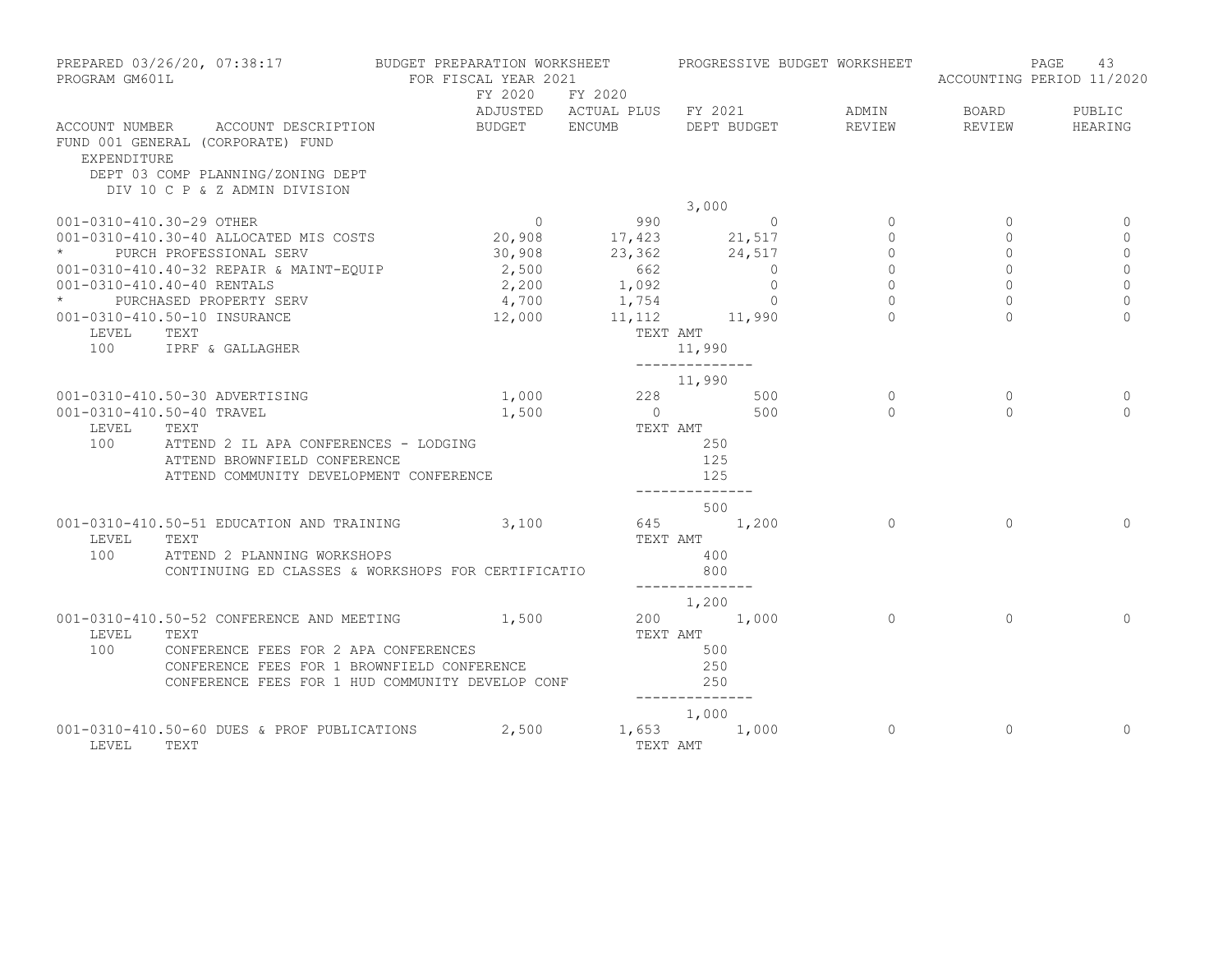| PREPARED 03/26/20, 07:38:17<br>PROGRAM GM601L                                                    | BUDGET PREPARATION WORKSHEET<br>FOR FISCAL YEAR 2021<br>FY 2020 | FY 2020              | PROGRESSIVE BUDGET WORKSHEET |           | PAGE<br>44<br>ACCOUNTING PERIOD 11/2020 |          |
|--------------------------------------------------------------------------------------------------|-----------------------------------------------------------------|----------------------|------------------------------|-----------|-----------------------------------------|----------|
|                                                                                                  |                                                                 | ADJUSTED ACTUAL PLUS | FY 2021                      | ADMIN     | <b>BOARD</b>                            | PUBLIC   |
| ACCOUNT DESCRIPTION<br>ACCOUNT NUMBER<br>FUND 001 GENERAL (CORPORATE) FUND<br><b>EXPENDITURE</b> | BUDGET                                                          | ENCUMB               | DEPT BUDGET                  | REVIEW    | REVIEW                                  | HEARING  |
| DEPT 03 COMP PLANNING/ZONING DEPT<br>DIV 10 C P & Z ADMIN DIVISION                               |                                                                 |                      |                              |           |                                         |          |
| 100<br>APA MEMBER DUES                                                                           |                                                                 |                      | 350                          |           |                                         |          |
| AICP DUES                                                                                        |                                                                 |                      | 350                          |           |                                         |          |
| PLANNING MAGAZINE                                                                                |                                                                 |                      | 150                          |           |                                         |          |
| ZONING PRACTICE                                                                                  |                                                                 |                      | 150                          |           |                                         |          |
|                                                                                                  |                                                                 |                      | 1,000                        |           |                                         |          |
| $\star$<br>OTHER PURCHASED SERVICES                                                              |                                                                 | 21,600 13,838 16,190 |                              | $\Omega$  | $\Omega$                                | $\Omega$ |
| 001-0310-410.60-11 POSTAGE                                                                       | 1,100                                                           | 966                  | 200                          | $\bigcap$ | $\Omega$                                | 0        |
| 001-0310-410.60-12 OFFICE SUPPLIES                                                               | 700                                                             | 1,755                | 300                          | $\Omega$  | $\Omega$                                | $\circ$  |
| 001-0310-410.60-13 BUILDING MAINT SUPPLIES                                                       | 500                                                             | $\Omega$             | $\Omega$                     | $\Omega$  |                                         | $\circ$  |
| 001-0310-410.60-26 GAS AND OIL                                                                   | 2,200                                                           | 1,869                | $\Omega$                     | $\Omega$  | $\Omega$                                | $\Omega$ |
| SUPPLIES                                                                                         | 4,500                                                           | 4,590                | 500                          |           |                                         | $\Omega$ |
| 001-0310-410.70-60 FURNITURE AND FIXTURES                                                        | $\Omega$                                                        | $\mathbf{0}$         | 200                          | $\Omega$  | $\Omega$                                | $\Omega$ |
| 001-0310-410.70-91 SOFTWARE                                                                      | $\Omega$                                                        | $\Omega$             | 1,250                        | $\Omega$  | $\Omega$                                | $\Omega$ |
| LEVEL<br>TEXT                                                                                    |                                                                 | TEXT AMT             |                              |           |                                         |          |
| 100<br>ADOBE CREATIVE SUITE LICENSE                                                              |                                                                 |                      | 950                          |           |                                         |          |
| SKETCHUP LICENSE                                                                                 |                                                                 |                      | 300                          |           |                                         |          |
|                                                                                                  |                                                                 |                      | 1,250                        |           |                                         |          |
| PROP & EOUIP-NON FIXED<br>$\star$                                                                | $\overline{0}$                                                  | $\Omega$             | 1,450                        | $\Omega$  | $\Omega$                                | $\Omega$ |
| 001-0310-410.80-50 SUNDRY EXPENSES                                                               | 50                                                              | 100                  | $\Omega$                     | $\Omega$  | $\Omega$                                | 0        |
| $\star$<br>OTHER                                                                                 | 50                                                              | 100                  |                              |           |                                         | $\Omega$ |
| $\star\star$<br>C P & Z ADMIN DIVISION                                                           | 169,265                                                         | 115,306              | 150,075                      | 0         | 0                                       | 0        |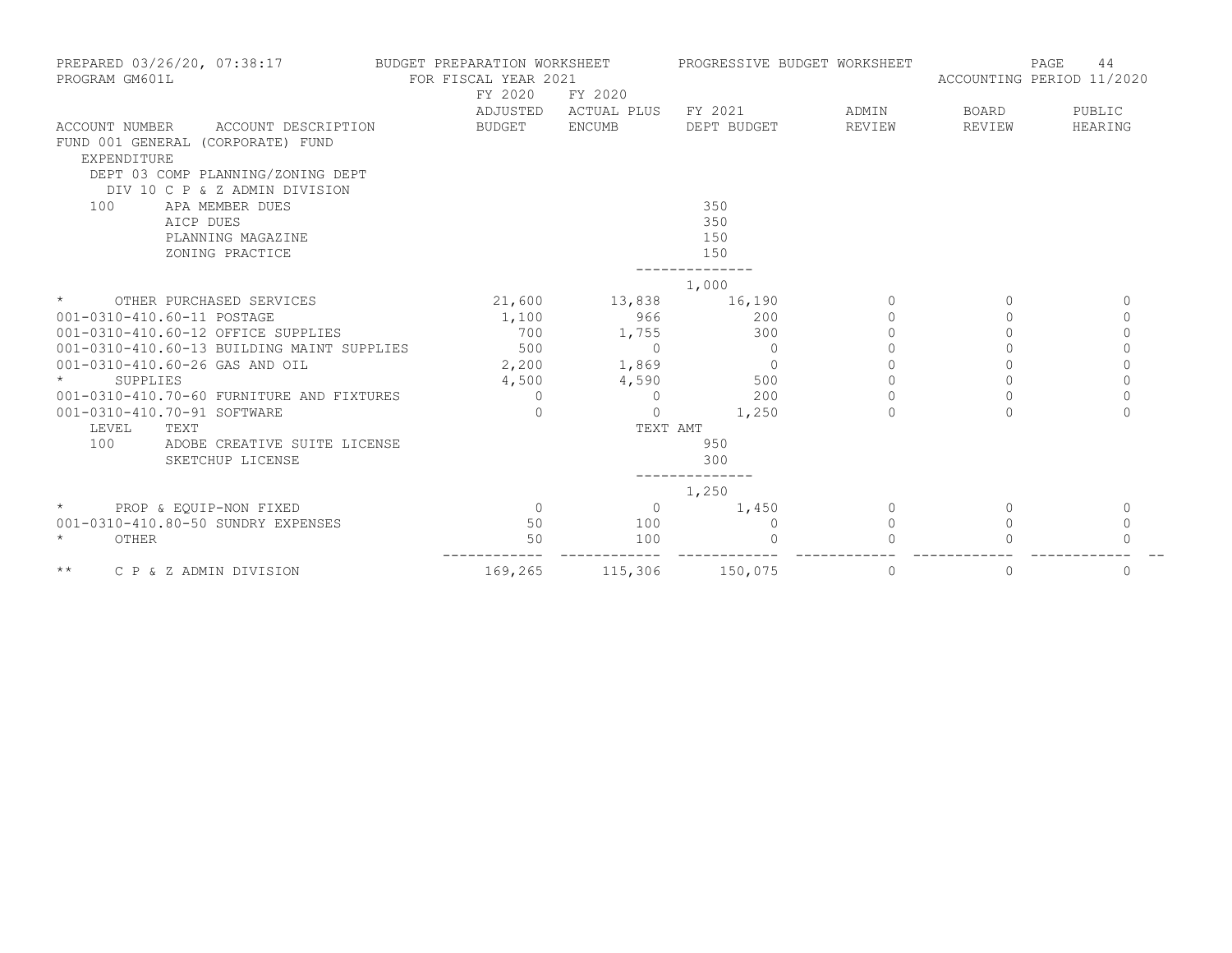| PREPARED 03/26/20, 07:38:17<br>PROGRAM GM601L                                                                                                                                                                | BUDGET PREPARATION WORKSHEET<br>FOR FISCAL YEAR 2021 |                                   | PROGRESSIVE BUDGET WORKSHEET                                  |                             |                         | 45<br>PAGE<br>ACCOUNTING PERIOD 11/2020 |
|--------------------------------------------------------------------------------------------------------------------------------------------------------------------------------------------------------------|------------------------------------------------------|-----------------------------------|---------------------------------------------------------------|-----------------------------|-------------------------|-----------------------------------------|
|                                                                                                                                                                                                              |                                                      | FY 2020 FY 2020                   | ADJUSTED ACTUAL PLUS FY 2021                                  | ADMIN                       | BOARD                   | PUBLIC                                  |
| ACCOUNT NUMBER ACCOUNT DESCRIPTION<br>FUND 001 GENERAL (CORPORATE) FUND<br>EXPENDITURE<br>DEPT 03 COMP PLANNING/ZONING DEPT                                                                                  | BUDGET ENCUMB                                        |                                   | DEPT BUDGET                                                   | REVIEW                      | REVIEW                  | HEARING                                 |
| DIV 30 CODE ENFORCEMENT DIV<br>001-0330-420.10-10 REGULAR EMPLOYEE SALARIES<br>LEVEL<br>TEXT<br>100<br>24% FOR BUILDING SAFETY MANAGER<br>PROPERTY MAINTENANCE INSPECTOR<br>CELL PHONE STIPEND<br>GIFT CARDS |                                                      | 103,145 86,483 61,086<br>TEXT AMT | 16,640<br>44,233<br>101<br>112<br>--------------              | $\overline{0}$              | $\Omega$                | $\Omega$                                |
| 001-0330-420.10-12 PART TIME SALARIES<br>LEVEL<br>TEXT<br>100<br>POSSIBLE SUMMER HELP                                                                                                                        | $\Omega$                                             |                                   | 61,086<br>$0 \t 1,000$<br>TEXT AMT<br>1,000<br>______________ | $\Omega$                    | $\Omega$                | $\Omega$                                |
| 001-0330-420.10-30 OVERTIME SALARIES                                                                                                                                                                         | 500                                                  |                                   | 1,000                                                         | $\circ$                     | $\circ$                 | $\circ$                                 |
| PERSONNEL SERVICES<br>001-0330-420.20-10 GROUP INSURANCE<br>LEVEL<br>TEXT<br>100<br>HEALTH INSURANCE<br>DENTAL INSURANCE                                                                                     | 103,645<br>24,698                                    | TEXT AMT                          | $86,483$<br>$20,497$<br>$15,446$<br>15,166<br>280             | $\circ$<br>$\Omega$         | $\circ$<br>$\Omega$     | $\mathbf 0$<br>$\Omega$                 |
| 001-0330-420.20-20 SOCIAL SECURITY<br>LEVEL<br>TEXT<br>100<br>7.65% OF SALARY                                                                                                                                | 7,929                                                | TEXT AMT                          | ______________<br>15,446<br>6,118 4,788<br>4,788              | $\Omega$                    | $\Omega$                | $\circ$                                 |
| 001-0330-420.20-30 IMRF<br>LEVEL<br>TEXT<br>100<br>12.05% OF SALARY                                                                                                                                          | 11,028                                               |                                   | --------------<br>4,788<br>8,823 7,409<br>TEXT AMT<br>7,409   | $\Omega$                    | $\Omega$                | $\Omega$                                |
|                                                                                                                                                                                                              |                                                      |                                   | $7,409$<br>360 526                                            |                             |                         |                                         |
| 001-0330-420.20-50 UNEMPLOYMENT COMPENSATION                                                                                                                                                                 | 448                                                  |                                   |                                                               | 0                           | $\mathbf 0$             | 0                                       |
| * EMPLOYEE BENEFITS<br>001-0330-420.30-29 OTHER                                                                                                                                                              | 44,103<br>8,000                                      | 3,915                             | 35,798 28,169<br>8,000                                        | $\mathbf{0}$<br>$\mathbf 0$ | $\mathbf{0}$<br>$\circ$ | 0<br>$\mathbf 0$                        |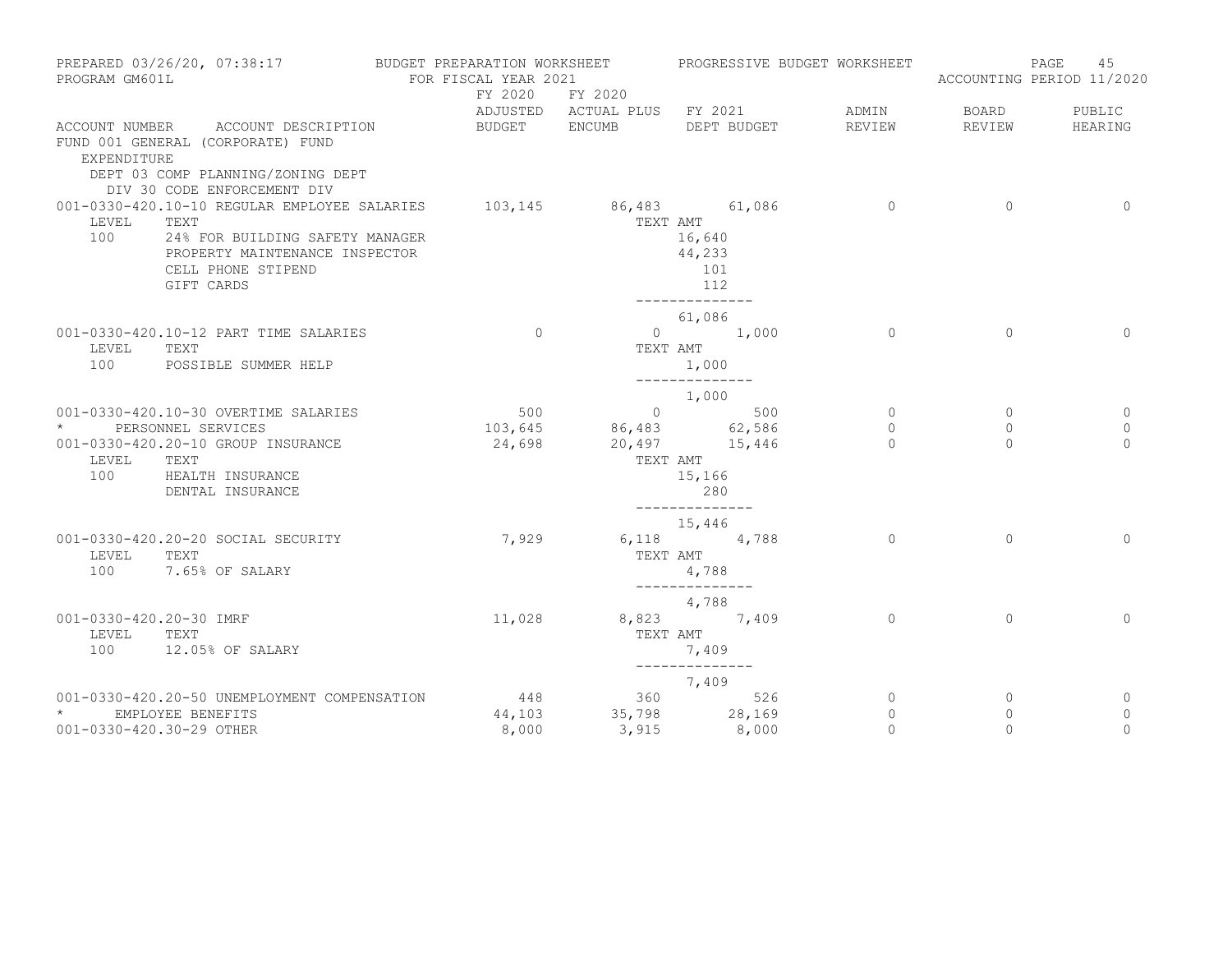| PROGRAM GM601L            | PREPARED 03/26/20, 07:38:17                                                                                  | BUDGET PREPARATION WORKSHEET<br>FOR FISCAL YEAR 2021 |                        | PROGRESSIVE BUDGET WORKSHEET |                     |              | 46<br>PAGE<br>ACCOUNTING PERIOD 11/2020 |
|---------------------------|--------------------------------------------------------------------------------------------------------------|------------------------------------------------------|------------------------|------------------------------|---------------------|--------------|-----------------------------------------|
|                           |                                                                                                              |                                                      | FY 2020 FY 2020        | ADJUSTED ACTUAL PLUS FY 2021 | ADMIN               | BOARD        | PUBLIC                                  |
| EXPENDITURE               | ACCOUNT NUMBER ACCOUNT DESCRIPTION<br>FUND 001 GENERAL (CORPORATE) FUND<br>DEPT 03 COMP PLANNING/ZONING DEPT | BUDGET ENCUMB                                        |                        | DEPT BUDGET                  | REVIEW              | REVIEW       | HEARING                                 |
| LEVEL                     | DIV 30 CODE ENFORCEMENT DIV<br>TEXT                                                                          |                                                      |                        | TEXT AMT                     |                     |              |                                         |
| 100                       | RECORDINGS AT THE COUNTY                                                                                     |                                                      |                        | 8,000<br>--------------      |                     |              |                                         |
|                           |                                                                                                              |                                                      |                        | 8,000                        |                     |              |                                         |
| $\star$ and $\star$       | PURCH PROFESSIONAL SERV 8,000 8,000 3,915 8,000                                                              |                                                      |                        |                              | $\circ$             | $\mathbf{0}$ |                                         |
|                           | 001-0330-420.40-36 ALLOCATED FLEET COSTS                                                                     |                                                      | $1,831$ $1,526$ 0      |                              | $\circ$             | $\Omega$     | 0                                       |
|                           | 001-0330-420.40-51 ACQUISITION/DEMOLITION                                                                    |                                                      | $0$ 672<br>1,831 2,198 | $\overline{0}$               | $\circ$             | 0            | $\mathbf 0$                             |
|                           | PURCHASED PROPERTY SERV                                                                                      |                                                      |                        | $\overline{0}$               | $\Omega$            | $\Omega$     | 0                                       |
| 001-0330-420.50-40 TRAVEL |                                                                                                              | $\Omega$                                             | $\overline{0}$         | 500                          |                     |              | $\Omega$                                |
| LEVEL                     | TEXT                                                                                                         |                                                      |                        | TEXT AMT                     |                     |              |                                         |
| 100                       | AVAILABLE FOR 2 PROP MAINT INSPECTORS                                                                        |                                                      |                        | 500<br>--------------        |                     |              |                                         |
|                           |                                                                                                              |                                                      |                        | 500                          |                     |              |                                         |
|                           | 001-0330-420.50-51 EDUCATION AND TRAINING                                                                    | $\Omega$                                             |                        | 90 1,000                     | $\Omega$            | $\Omega$     | $\Omega$                                |
| LEVEL                     | TEXT                                                                                                         |                                                      |                        | TEXT AMT                     |                     |              |                                         |
| 100                       | AVAILABLE FOR 2 PROP MAINT INSPECTORS                                                                        |                                                      |                        | 1,000                        |                     |              |                                         |
|                           |                                                                                                              |                                                      |                        | ______________<br>1,000      |                     |              |                                         |
|                           | 001-0330-420.50-52 CONFERENCE AND MEETING                                                                    | $\Omega$                                             |                        | $0 \qquad \qquad 500$        | $\circ$             | $\Omega$     | $\Omega$                                |
| LEVEL                     | TEXT                                                                                                         |                                                      |                        | TEXT AMT                     |                     |              |                                         |
| 100                       | AVAILABLE FOR 2 PROP MAINT INSPECTORS                                                                        |                                                      |                        | 500                          |                     |              |                                         |
|                           |                                                                                                              |                                                      |                        |                              |                     |              |                                         |
|                           |                                                                                                              | $\overline{0}$                                       |                        | 500                          |                     | $\mathbf{0}$ |                                         |
|                           | * OTHER PURCHASED SERVICES<br>001-0330-420.60-30 CLOTHING, UNIFORMS, ETC.                                    | 500                                                  | 90<br>230              | 2,000<br>500                 | $\circ$<br>$\Omega$ | $\Omega$     | 0<br>$\Omega$                           |
| LEVEL                     | TEXT                                                                                                         |                                                      |                        | TEXT AMT                     |                     |              |                                         |
|                           | 100 BOOTS, WORK PANTS AND SHIRTS FOR PROP MAINT INSP                                                         |                                                      |                        | 500                          |                     |              |                                         |
|                           |                                                                                                              |                                                      |                        | --------------               |                     |              |                                         |
|                           |                                                                                                              |                                                      |                        | 500                          |                     |              |                                         |
| $\star$<br>SUPPLIES       |                                                                                                              | 500                                                  |                        | 230<br>500                   | $\circ$             | 0            | 0                                       |
|                           | 001-0330-420.70-40 MACHINERY AND EQUIPMENT                                                                   | 1,000                                                |                        | $\frac{1}{2}$ , 000          | $\Omega$            | $\Omega$     | $\Omega$                                |
| LEVEL                     | TEXT                                                                                                         |                                                      |                        | TEXT AMT                     |                     |              |                                         |
| 100                       | TOOLS SUCH AS SAW POLES, ETC                                                                                 |                                                      |                        | 1,000                        |                     |              |                                         |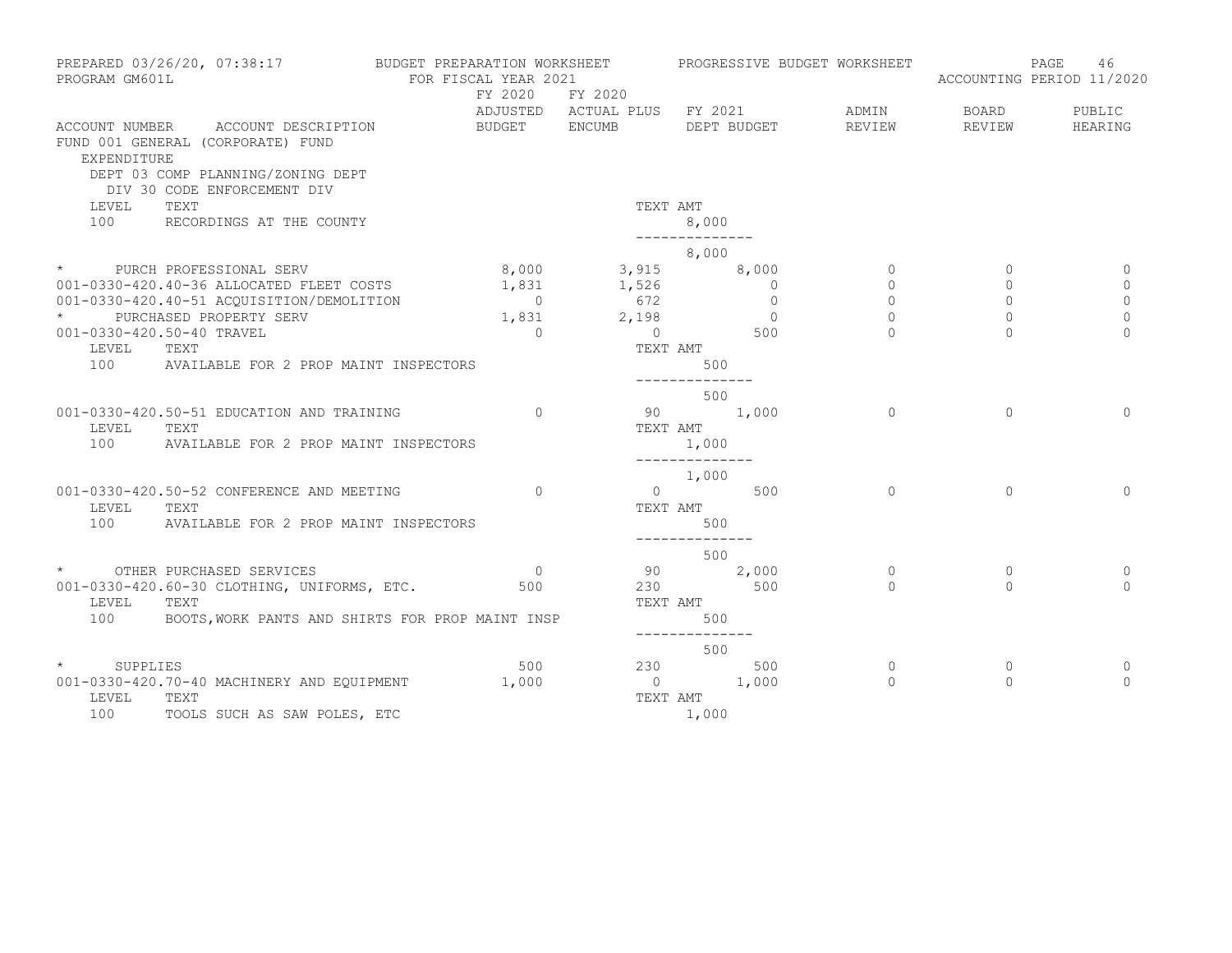| PREPARED 03/26/20, 07:38:17<br>PROGRAM GM601L                                                                                                                 | BUDGET PREPARATION WORKSHEET<br>FOR FISCAL YEAR 2021<br>FY 2020<br>ADJUSTED | FY 2020<br>ACTUAL PLUS | PROGRESSIVE BUDGET WORKSHEET<br>FY 2021 | ADMIN        | ACCOUNTING PERIOD 11/2020<br>BOARD | 47<br>PAGE<br>PUBLIC |
|---------------------------------------------------------------------------------------------------------------------------------------------------------------|-----------------------------------------------------------------------------|------------------------|-----------------------------------------|--------------|------------------------------------|----------------------|
| ACCOUNT NUMBER<br>ACCOUNT DESCRIPTION<br>FUND 001 GENERAL (CORPORATE) FUND<br>EXPENDITURE<br>DEPT 03 COMP PLANNING/ZONING DEPT<br>DIV 30 CODE ENFORCEMENT DIV | BUDGET                                                                      | ENCUMB                 | DEPT BUDGET                             | REVIEW       | REVIEW                             | HEARING              |
|                                                                                                                                                               |                                                                             |                        | 1,000                                   |              |                                    |                      |
| 001-0330-420.70-60 FURNITURE AND FIXTURES<br>LEVEL<br>TEXT<br>100<br>CHAIR                                                                                    | 250                                                                         | TEXT AMT               | 350<br>350                              | $\mathbf{0}$ |                                    |                      |
|                                                                                                                                                               |                                                                             |                        | 350                                     |              |                                    |                      |
| PROP & EQUIP-NON FIXED<br>$\star$                                                                                                                             | 1,250                                                                       |                        | 1,350                                   | $\Omega$     | 0                                  | 0                    |
| 001-0330-420.75-50 VEHICLES                                                                                                                                   | 24,785                                                                      | 25,510                 |                                         |              |                                    | $\mathbf{0}$         |
| PROP & EQUIP-FIXED ASSET<br>$\star$                                                                                                                           | 24,785                                                                      | 25,510                 |                                         |              |                                    | $\Omega$             |
| 001-0330-420.80-50 SUNDRY EXPENSES                                                                                                                            | 112                                                                         | 100                    |                                         |              |                                    |                      |
| OTHER<br>$\star$                                                                                                                                              | 112                                                                         | 100                    |                                         |              |                                    |                      |
| $\star\star$<br>CODE ENFORCEMENT DIV                                                                                                                          | 184,226                                                                     | 154,324                | 102,605                                 | 0            |                                    | $\mathbf{0}$         |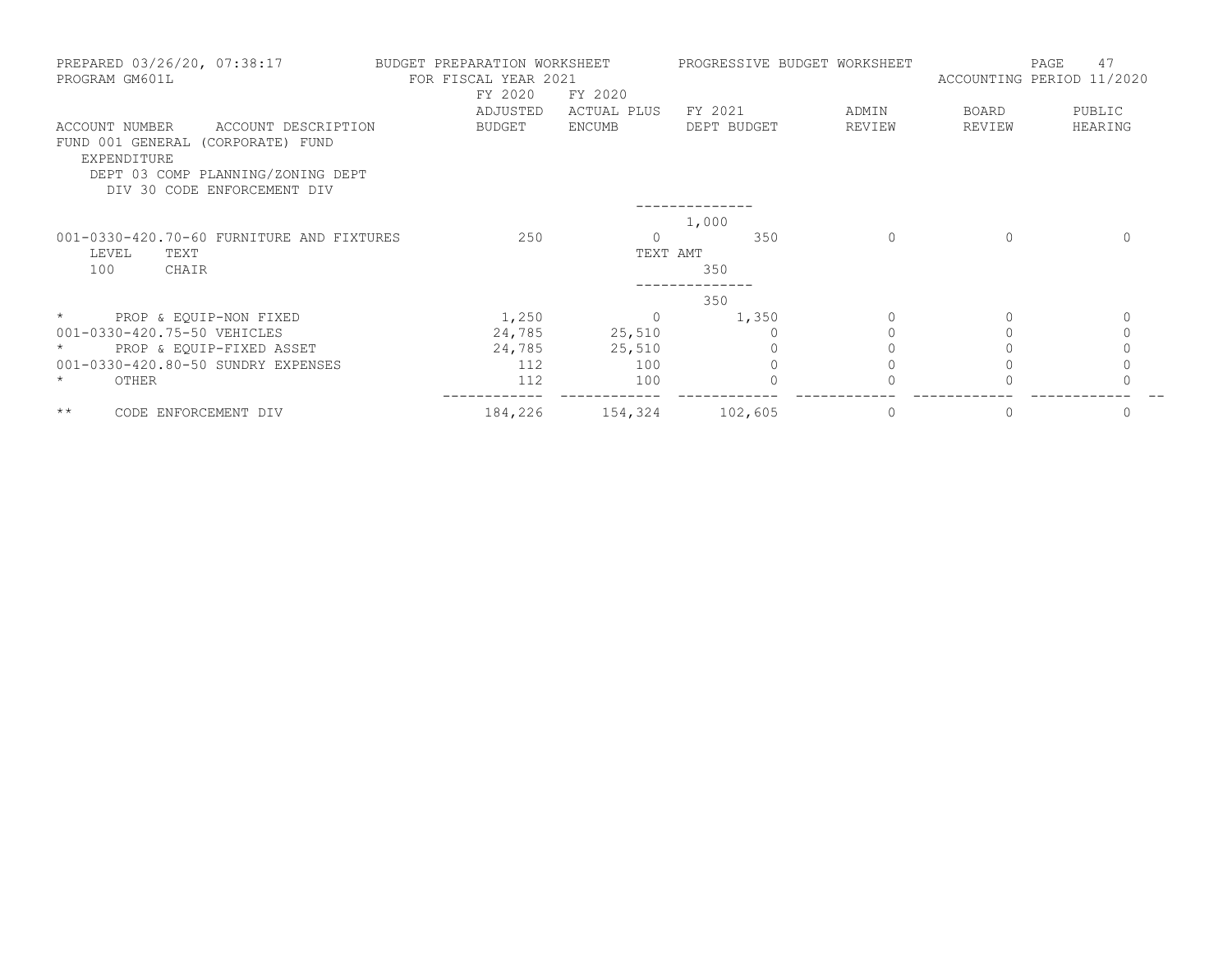| PREPARED 03/26/20, 07:38:17<br>PROGRAM GM601L                                                                                                                 | BUDGET PREPARATION WORKSHEET<br>FOR FISCAL YEAR 2021 |                                   | PROGRESSIVE BUDGET WORKSHEET                                 |                        |                         | 48<br>PAGE<br>ACCOUNTING PERIOD 11/2020 |
|---------------------------------------------------------------------------------------------------------------------------------------------------------------|------------------------------------------------------|-----------------------------------|--------------------------------------------------------------|------------------------|-------------------------|-----------------------------------------|
|                                                                                                                                                               | FY 2020 FY 2020                                      |                                   | ADJUSTED ACTUAL PLUS FY 2021                                 | ADMIN                  | BOARD                   | PUBLIC                                  |
| ACCOUNT NUMBER ACCOUNT DESCRIPTION<br>FUND 001 GENERAL (CORPORATE) FUND<br>EXPENDITURE<br>DEPT 03 COMP PLANNING/ZONING DEPT<br>DIV 32 BUILDING INSPECTION DIV | BUDGET ENCUMB                                        |                                   | DEPT BUDGET                                                  | REVIEW                 | REVIEW                  | HEARING                                 |
| 001-0332-420.10-10 REGULAR EMPLOYEE SALARIES<br>LEVEL<br>TEXT<br>100<br>INSPECTOR<br>INSURANCE OPT-OUT<br>CELL PHONE STIPEND<br>GIFT CARD<br>INSPECTOR        |                                                      | 60,640 51,354 114,692<br>TEXT AMT | 61,422<br>1,750<br>420<br>100<br>51,000<br>--------------    | $\overline{0}$         | $\overline{0}$          | $\circ$                                 |
| * PERSONNEL SERVICES                                                                                                                                          | 60,640                                               |                                   | 114,692<br>51,354 114,692                                    | 0                      | $\mathbf{0}$            | 0                                       |
| 001-0332-420.20-10 GROUP INSURANCE<br>LEVEL<br>TEXT<br>100<br>HEALTH INSURANCE<br>DENTAL INSURANCE                                                            | 226                                                  | TEXT AMT                          | 298 10,567<br>10,115<br>452<br>______________                | $\Omega$               | $\Omega$                | $\Omega$                                |
| 001-0332-420.20-20 SOCIAL SECURITY<br>LEVEL<br>TEXT<br>100<br>7.65% OF SALARY                                                                                 | 4,639                                                |                                   | 10,567<br>3,865 8,774<br>TEXT AMT<br>8,774<br>______________ | $\Omega$               | $\Omega$                | $\Omega$                                |
|                                                                                                                                                               |                                                      |                                   | 8,774                                                        |                        |                         |                                         |
| 001-0332-420.20-30 IMRF<br>LEVEL<br>TEXT<br>100<br>12.05% OF SALARY                                                                                           | 6,413                                                | TEXT AMT                          | 5,198 13,770<br>13,770<br>--------------                     | $\Omega$               | $\Omega$                | $\Omega$                                |
|                                                                                                                                                               |                                                      |                                   | 13,770                                                       |                        |                         |                                         |
| 001-0332-420.20-50 UNEMPLOYMENT COMPENSATION<br>$\star$ and $\star$<br>EMPLOYEE BENEFITS                                                                      | 200<br>11,478                                        | 9,569 33,581                      | 208 470                                                      | $\circ$<br>$\mathbf 0$ | $\mathbf{0}$<br>$\circ$ | 0<br>0                                  |
| 001-0332-420.30-10 OFFICAL / ADMINISTRATIVE<br>LEVEL<br>TEXT<br>100<br>ELECTRIC CONSULTANT                                                                    | 20,000                                               | TEXT AMT                          | 4,540 20,000<br>20,000                                       | $\Omega$               | $\Omega$                | $\cap$                                  |
|                                                                                                                                                               |                                                      |                                   | --------------<br>20,000                                     |                        |                         |                                         |
| 001-0332-420.30-22 LEGAL                                                                                                                                      | $\mathbf{0}$                                         |                                   | $0 \t 10,000$                                                | $\circ$                | $\circ$                 | $\mathbf 0$                             |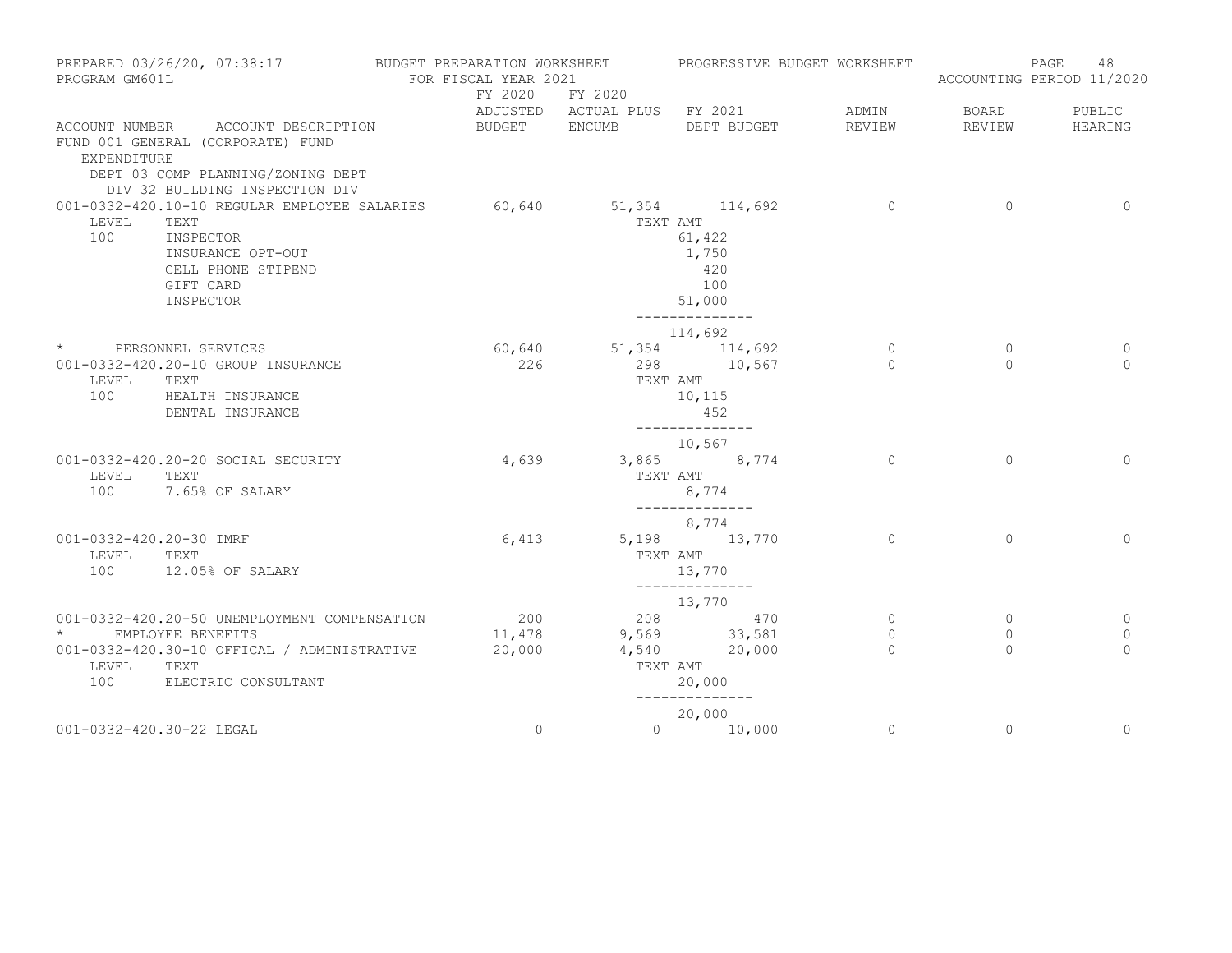| PROGRAM GM601L | PREPARED 03/26/20, 07:38:17                                                                                  | BUDGET PREPARATION WORKSHEET<br>FOR FISCAL YEAR 2021 |                                                 |                                     |                                                             | PROGRESSIVE BUDGET WORKSHEET |                | PAGE<br>49<br>ACCOUNTING PERIOD 11/2020 |
|----------------|--------------------------------------------------------------------------------------------------------------|------------------------------------------------------|-------------------------------------------------|-------------------------------------|-------------------------------------------------------------|------------------------------|----------------|-----------------------------------------|
|                |                                                                                                              |                                                      | FY 2020 FY 2020<br>ADJUSTED ACTUAL PLUS FY 2021 |                                     |                                                             | ADMIN                        | <b>BOARD</b>   | PUBLIC                                  |
| EXPENDITURE    | ACCOUNT NUMBER ACCOUNT DESCRIPTION<br>FUND 001 GENERAL (CORPORATE) FUND<br>DEPT 03 COMP PLANNING/ZONING DEPT | BUDGET ENCUMB                                        |                                                 |                                     | DEPT BUDGET                                                 | REVIEW                       | REVIEW         | HEARING                                 |
|                | DIV 32 BUILDING INSPECTION DIV<br>* PURCH PROFESSIONAL SERV                                                  |                                                      | 20,000 4,540 30,000 0                           |                                     |                                                             |                              | $\overline{0}$ | 0                                       |
| LEVEL          | 001-0332-420.40-32 REPAIR & MAINT-EQUIP<br>TEXT                                                              | 500                                                  |                                                 | TEXT AMT                            | 0 $2,500$                                                   | $\overline{0}$               | $\bigcap$      | $\Omega$                                |
|                | 100 ANNUAL CANNON PREV MAINT CONTRACT (PLOTTER)<br>PLUS ANY OTHER EXPENSES                                   |                                                      |                                                 | 2,500                               |                                                             |                              |                |                                         |
|                |                                                                                                              |                                                      |                                                 | 2,500                               |                                                             |                              |                |                                         |
|                | 001-0332-420.40-36 ALLOCATED FLEET COSTS                                                                     | 609                                                  |                                                 |                                     | 508 0                                                       | $\Omega$                     | $\Omega$       | $\Omega$                                |
|                | 001-0332-420.40-40 RENTALS                                                                                   | $\bigcirc$                                           |                                                 |                                     | $0 \t 2,200$                                                | $\Omega$                     | $\Omega$       | $\Omega$                                |
| LEVEL<br>100   | TEXT<br>COPIER LEASE                                                                                         |                                                      |                                                 | TEXT AMT<br>2,200<br>-------------- |                                                             |                              |                |                                         |
|                |                                                                                                              |                                                      |                                                 | 2,200                               |                                                             |                              |                |                                         |
|                | * PURCHASED PROPERTY SERV                                                                                    | 1,109                                                |                                                 |                                     | 508 4,700                                                   | $\circ$                      | $\circ$        | 0                                       |
|                | 001-0332-420.50-30 ADVERTISING                                                                               | $\Omega$                                             |                                                 |                                     | $\begin{array}{ccc} 0 & & 1,000 \\ 0 & & 1,000 \end{array}$ | $\circ$                      | $\Omega$       | 0                                       |
|                | 001-0332-420.50-40 TRAVEL                                                                                    | $\Omega$                                             |                                                 |                                     |                                                             | $\Omega$                     | $\Omega$       | $\Omega$                                |
| LEVEL          | TEXT<br>100 OCCASIONAL HOTEL STAY AND MILEAGE                                                                |                                                      |                                                 | TEXT AMT<br>1,000<br>-------------- |                                                             |                              |                |                                         |
|                |                                                                                                              |                                                      |                                                 | 1,000                               |                                                             |                              |                |                                         |
|                | 001-0332-420.50-51 EDUCATION AND TRAINING 2,000                                                              |                                                      | 777 2,000                                       |                                     |                                                             | $\Omega$                     | $\Omega$       | $\Omega$                                |
| LEVEL<br>100   | TEXT<br>TRAINING SESSIONS-EST \$1,200                                                                        |                                                      |                                                 | TEXT AMT<br>2,000                   |                                                             |                              |                |                                         |
|                | IL PLUMBING EDUCATION ASSOCIATION (IPEA)<br>IL PROTECTIVE OFFICIALS COUNCIL (IPOC)                           |                                                      |                                                 |                                     |                                                             |                              |                |                                         |
|                | INTERNATIONAL CODE COUNCIL (ICC)<br>INTERNATIONAL ASSOC ELECTRICAL INSPECTOR (IAEI)                          |                                                      |                                                 |                                     |                                                             |                              |                |                                         |
|                | IL PLMB, HTG, COOLING CONTRACTORS ASSOC (PHCC)                                                               |                                                      |                                                 |                                     |                                                             |                              |                |                                         |
|                | IL COUNCIL OF CODE ADMIN (ICCA)                                                                              |                                                      |                                                 |                                     |                                                             |                              |                |                                         |
|                |                                                                                                              |                                                      |                                                 | --------------<br>2,000             |                                                             |                              |                |                                         |
|                | 001-0332-420.50-52 CONFERENCE AND MEETING 2,000                                                              |                                                      | 175 1,500                                       |                                     |                                                             | $\overline{0}$               | $\circ$        | $\Omega$                                |
| LEVEL          | TEXT                                                                                                         |                                                      | TEXT AMT                                        |                                     |                                                             |                              |                |                                         |
| 100            | IL PLUMBING EDUCATION ASSOC (IPEA)<br>IL PROTECTIVE OFFICIALS CONF (IPOC)                                    |                                                      |                                                 | 1,500                               |                                                             |                              |                |                                         |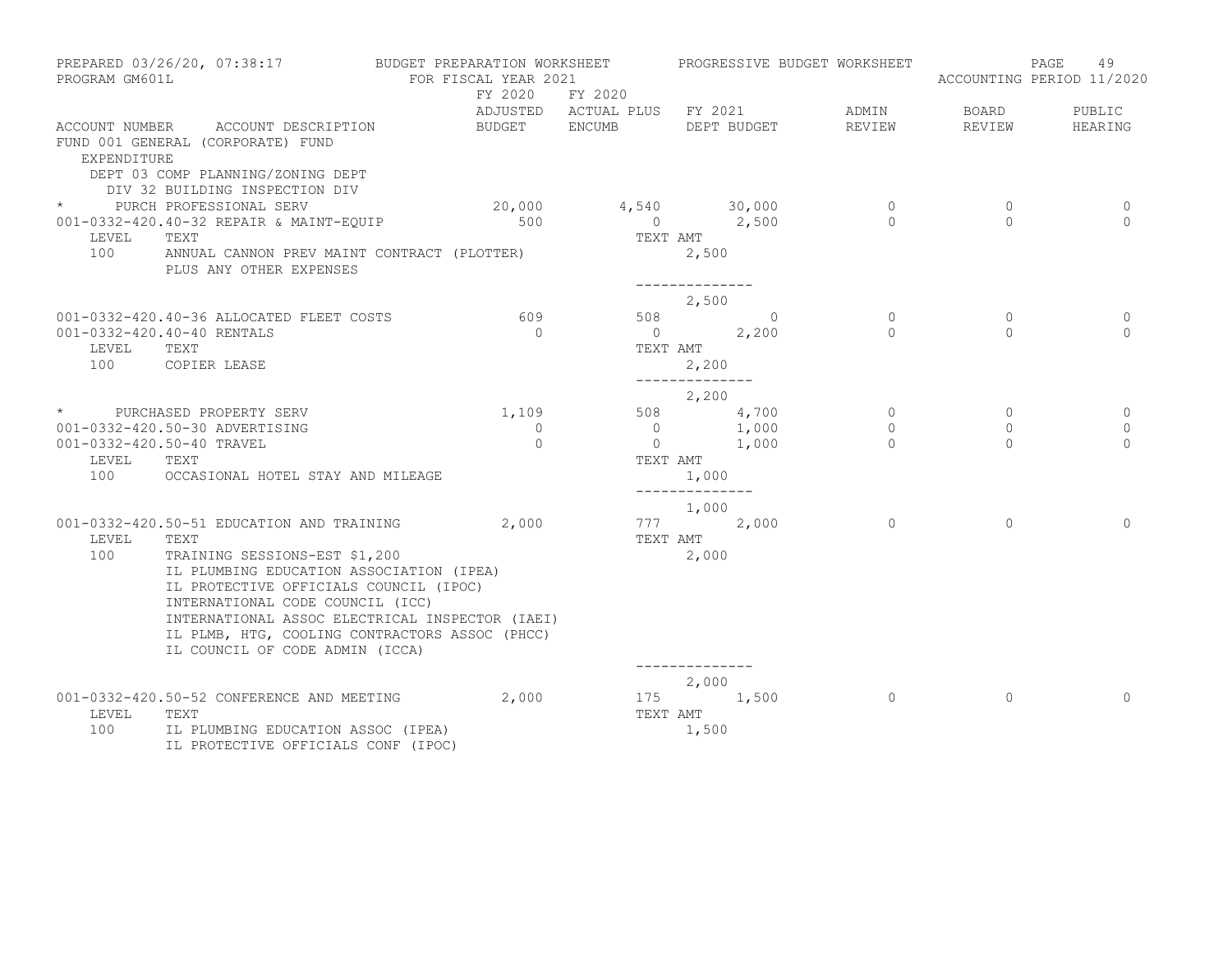| PROGRAM GM601L<br>ACCOUNT NUMBER | PREPARED 03/26/20, 07:38:17<br>ACCOUNT DESCRIPTION                                                                                                                                                                                                                                                                                                                                                       | BUDGET PREPARATION WORKSHEET<br>FOR FISCAL YEAR 2021<br>FY 2020<br>BUDGET ENCUMB | FY 2020<br>ADJUSTED ACTUAL PLUS FY 2021 | PROGRESSIVE BUDGET WORKSHEET<br>DEPT BUDGET | ADMIN<br>REVIEW | PAGE<br>ACCOUNTING PERIOD 11/2020<br>BOARD<br>REVIEW | 50<br>PUBLIC<br>HEARING |
|----------------------------------|----------------------------------------------------------------------------------------------------------------------------------------------------------------------------------------------------------------------------------------------------------------------------------------------------------------------------------------------------------------------------------------------------------|----------------------------------------------------------------------------------|-----------------------------------------|---------------------------------------------|-----------------|------------------------------------------------------|-------------------------|
| EXPENDITURE                      | FUND 001 GENERAL (CORPORATE) FUND<br>DEPT 03 COMP PLANNING/ZONING DEPT<br>DIV 32 BUILDING INSPECTION DIV<br>INTERNATIONAL ASSOC ELECTRICAL INSPECTORS (IAEI)<br>IL PLMB, HTG, COOLING CONTRACTORS ASSOC (IL PHCC)<br>INTERNATIONAL COUNCIL OF CODE ADMIN (ICCA)                                                                                                                                          |                                                                                  |                                         |                                             |                 |                                                      |                         |
| LEVEL<br>100                     | 001-0332-420.50-60 DUES & PROF PUBLICATIONS<br>TEXT<br>MEMBERSHIP DUES<br>IL PLUMBING EDUCATION ASSOC (IPEA)<br>IL ASSOC OF PLMB, HTG, COOLING CONTRACTORS (IL PHCC)<br>IL PROTECTIVE OFFICIALS CONFERENCE (IPOC)<br>INTERNATIONAL CODE COUNCIL (ICC)<br>NATIONAL FIRE PROTECTION ASSOC (NFPA) SUBSCRIPTION<br>NATIONAL FIRE PROTECTION ASSOC (NFPA) MEMBERSHIP<br>COURT REPORTER<br>NOTARY BOND RENEWAL | 1,000                                                                            | $\Omega$<br>TEXT AMT                    | 1,500<br>2,500<br>2,500<br>------------     | $\Omega$        | $\Omega$                                             | $\Omega$                |
|                                  |                                                                                                                                                                                                                                                                                                                                                                                                          |                                                                                  |                                         | 2,500                                       |                 |                                                      |                         |
| $\star$                          | OTHER PURCHASED SERVICES                                                                                                                                                                                                                                                                                                                                                                                 | 5,000                                                                            | 952                                     | 8,000                                       | $\circ$         | $\Omega$                                             | 0                       |
|                                  | 001-0332-420.60-11 POSTAGE                                                                                                                                                                                                                                                                                                                                                                               | $\Omega$                                                                         | $\Omega$                                | 1,100                                       | $\Omega$        | $\Omega$                                             | $\Omega$                |
|                                  | 001-0332-420.60-12 OFFICE SUPPLIES                                                                                                                                                                                                                                                                                                                                                                       | $\circ$                                                                          | $\circ$                                 | 1,000                                       | $\circ$         | 0                                                    | $\Omega$                |
|                                  | 001-0332-420.60-13 BUILDING MAINT SUPPLIES                                                                                                                                                                                                                                                                                                                                                               | $\circ$                                                                          | $\circ$                                 | 500                                         | $\circ$         | 0                                                    | $\Omega$                |
|                                  | 001-0332-420.60-26 GAS AND OIL                                                                                                                                                                                                                                                                                                                                                                           | $\circ$                                                                          | $\circ$                                 | 2,200                                       | $\circ$         | $\circ$                                              | $\circ$                 |
|                                  | 001-0332-420.60-30 CLOTHING, UNIFORMS, ETC.                                                                                                                                                                                                                                                                                                                                                              | 100                                                                              | 29                                      | 100                                         | $\Omega$        | $\Omega$                                             | $\Omega$                |
| $\star$                          | SUPPLIES                                                                                                                                                                                                                                                                                                                                                                                                 | 100                                                                              | 29                                      | 4,900                                       | $\Omega$        | $\Omega$                                             | $\mathbf{0}$            |
| $\star$                          | 001-0332-420.80-50 SUNDRY EXPENSES<br>OTHER                                                                                                                                                                                                                                                                                                                                                              | 50<br>50                                                                         | 50<br>50                                | $\overline{0}$<br>$\Omega$                  | $\Omega$        | $\Omega$                                             | $\Omega$<br>$\Omega$    |
| $\star\star$                     | BUILDING INSPECTION DIV                                                                                                                                                                                                                                                                                                                                                                                  | 98,377                                                                           | 67,002                                  | 195,873                                     | $\mathbf 0$     | $\mathbf{0}$                                         | $\mathbf 0$             |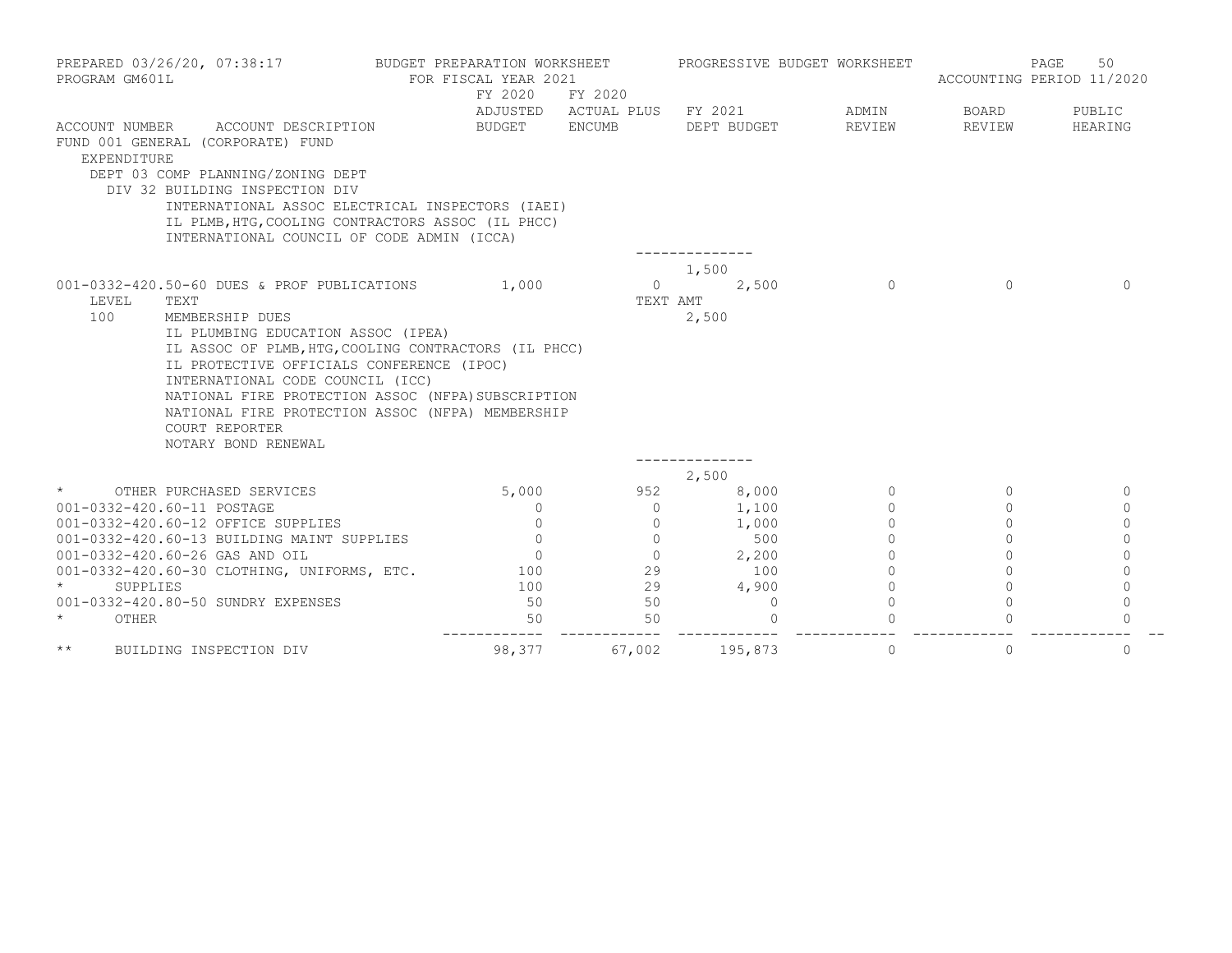| PREPARED 03/26/20, 07:38:17<br>PROGRAM GM601L                                                                                                                     | BUDGET PREPARATION WORKSHEET<br>FOR FISCAL YEAR 2021 |                                         | PROGRESSIVE BUDGET WORKSHEET                                                   |                       | 51<br>PAGE<br>ACCOUNTING PERIOD 11/2020 |                       |  |
|-------------------------------------------------------------------------------------------------------------------------------------------------------------------|------------------------------------------------------|-----------------------------------------|--------------------------------------------------------------------------------|-----------------------|-----------------------------------------|-----------------------|--|
|                                                                                                                                                                   | FY 2020                                              | FY 2020                                 | ADJUSTED ACTUAL PLUS FY 2021                                                   | ADMIN                 | BOARD                                   | PUBLIC                |  |
| ACCOUNT DESCRIPTION<br>ACCOUNT NUMBER<br>FUND 001 GENERAL (CORPORATE) FUND<br>EXPENDITURE<br>DEPT 03 COMP PLANNING/ZONING DEPT<br>DIV 34 RENTAL INSPECTION DIV    | BUDGET ENCUMB                                        |                                         | DEPT BUDGET                                                                    | REVIEW                | REVIEW                                  | HEARING               |  |
| 001-0334-410.10-10 REGULAR EMPLOYEE SALARIES<br>LEVEL<br>TEXT<br>100<br>76% OF BUILDING SAFETY MANAGER<br>EXECUTIVE ASSISTANT<br>GIFT CARDS<br>CELL PHONE STIPEND |                                                      | $97,299$ $81,577$ $99,326$<br>TEXT AMT  | 52,695<br>46,224<br>88<br>319                                                  | $\overline{0}$        | $\overline{0}$                          | $\overline{0}$        |  |
| 001-0334-410.10-12 PART TIME SALARIES<br>LEVEL<br>TEXT<br>100<br>POSSIBLE SUMMER HELP                                                                             | $\overline{0}$                                       | TEXT AMT                                | 99,326<br>$0 \t 1,000$<br>1,000                                                | $\circ$               | $\mathbf{0}$                            | $\circ$               |  |
| * PERSONNEL SERVICES<br>001-0334-410.20-10 GROUP INSURANCE<br>LEVEL<br>TEXT<br>100<br>HEALTH INSURANCE<br>DENTAL INSURANCE                                        | 15,806                                               | $97,299$ $81,577$ $100,326$<br>TEXT AMT | ______________<br>1,000<br>13,018 15,121<br>14,723<br>398                      | $\circ$<br>$\Omega$   | $\circ$<br>$\Omega$                     | 0<br>$\Omega$         |  |
| 001-0334-410.20-20 SOCIAL SECURITY<br>LEVEL<br>TEXT<br>100<br>7.65% OF SALARY                                                                                     | 7,443                                                |                                         | --------------<br>15,121<br>6,031 7,598<br>TEXT AMT<br>7,598<br>-------------- | $\circ$               | $\Omega$                                | $\mathbf{0}$          |  |
| 001-0334-410.20-30 IMRF<br>TEXT<br>LEVEL<br>100<br>12.05% OF SALARY                                                                                               | 10,328                                               | TEXT AMT                                | 7,598<br>8,299 11,930<br>11,930<br>______________                              | $\circ$               | $\Omega$                                | $\Omega$              |  |
| 001-0334-410.20-50 UNEMPLOYMENT COMPENSATION<br>$\star$<br>EMPLOYEE BENEFITS<br>001-0334-410.30-40 ALLOCATED MIS COSTS                                            | 352<br>33,929<br>9,504                               | 7,920                                   | 11,930<br>336 — 1<br>414<br>27,684 35,063<br>3,912                             | 0<br>0<br>$\mathbf 0$ | $\mathbf{0}$<br>0<br>$\mathbf{0}$       | 0<br>0<br>$\mathbf 0$ |  |
| $\star$ and $\star$<br>PURCH PROFESSIONAL SERV                                                                                                                    | 9,504                                                | 7,920                                   | 3,912                                                                          | $\circ$               | $\circ$                                 | $\circ$               |  |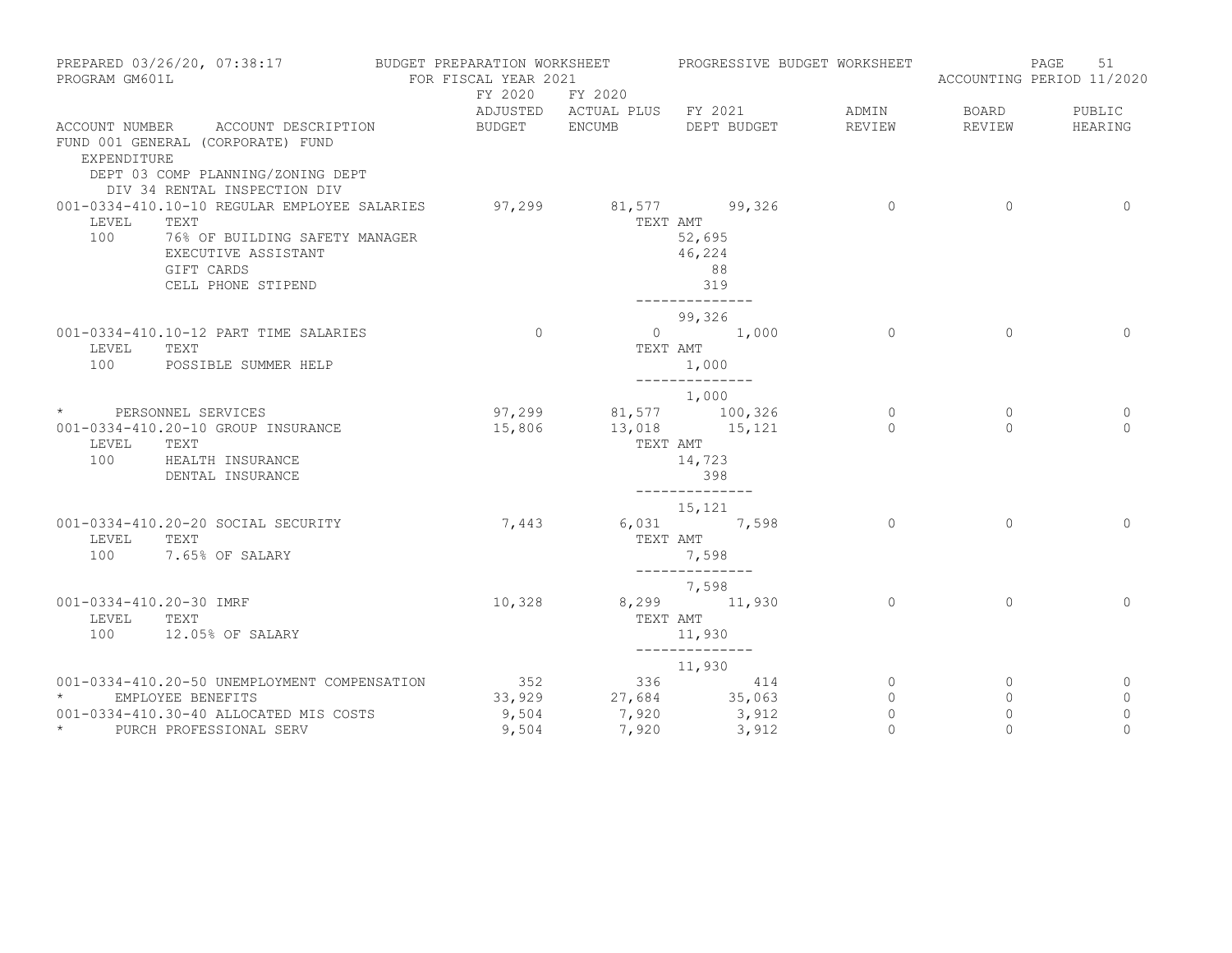| PREPARED 03/26/20, 07:38:17<br>PROGRAM GM601L                                             | BUDGET PREPARATION WORKSHEET<br>FOR FISCAL YEAR 2021<br>FY 2020 | FY 2020                                       | PROGRESSIVE BUDGET WORKSHEET |                 | ACCOUNTING PERIOD 11/2020 | 52<br>PAGE        |
|-------------------------------------------------------------------------------------------|-----------------------------------------------------------------|-----------------------------------------------|------------------------------|-----------------|---------------------------|-------------------|
| ACCOUNT DESCRIPTION<br>ACCOUNT NUMBER<br>FUND 001 GENERAL (CORPORATE) FUND<br>EXPENDITURE | <b>BUDGET</b>                                                   | ADJUSTED ACTUAL PLUS FY 2021<br><b>ENCUMB</b> | DEPT BUDGET                  | ADMIN<br>REVIEW | BOARD<br>REVIEW           | PUBLIC<br>HEARING |
| DEPT 03 COMP PLANNING/ZONING DEPT                                                         |                                                                 |                                               |                              |                 |                           |                   |
| DIV 34 RENTAL INSPECTION DIV                                                              |                                                                 |                                               |                              |                 |                           |                   |
| 001-0334-410.40-36 ALLOCATED FLEET COSTS                                                  | 921                                                             | 768                                           | $\overline{0}$               | $\circ$         | $\circ$                   | $\mathbf{0}$      |
| $\star$<br>PURCHASED PROPERTY SERV                                                        | 921                                                             | 768                                           | $\Omega$                     | $\Omega$        | 0                         | $\mathbf{0}$      |
| 001-0334-410.50-30 ADVERTISING                                                            | 500                                                             | $\bigcirc$                                    | 500                          | $\bigcap$       | $\Omega$                  | $\Omega$          |
| TEXT<br>LEVEL                                                                             |                                                                 | TEXT AMT                                      |                              |                 |                           |                   |
| 100<br>ANNUAL LANDLORD MAILING                                                            |                                                                 |                                               | 500                          |                 |                           |                   |
|                                                                                           |                                                                 |                                               | 500                          |                 |                           |                   |
| 001-0334-410.50-51 EDUCATION AND TRAINING                                                 | $\cap$                                                          | $\Omega$                                      | 300                          | $\Omega$        | $\Omega$                  | $\Omega$          |
| LEVEL<br>TEXT                                                                             |                                                                 | TEXT AMT                                      |                              |                 |                           |                   |
| 100<br>TRAINING FOR VALERIE LANEY                                                         |                                                                 |                                               | 300                          |                 |                           |                   |
|                                                                                           |                                                                 |                                               | 300                          |                 |                           |                   |
| $\star$<br>OTHER PURCHASED SERVICES                                                       | 500                                                             | $\Omega$                                      | 800                          | $\Omega$        | $\Omega$                  | $\Omega$          |
| 001-0334-410.60-11 POSTAGE                                                                | 750                                                             | 387                                           | 750                          | $\Omega$        | $\cap$                    | $\Omega$          |
| 001-0334-410.60-12 OFFICE SUPPLIES                                                        | 800                                                             | 509                                           | 800                          | $\Omega$        | $\Omega$                  | $\Omega$          |
| 001-0334-410.60-26 GAS AND OIL                                                            | 600                                                             | $\bigcirc$                                    | $\Omega$                     | $\Omega$        | $\Omega$                  | $\Omega$          |
|                                                                                           |                                                                 |                                               |                              | $\Omega$        |                           |                   |
| SUPPLIES                                                                                  | 2,150                                                           | 896                                           | 1,550                        |                 | $\Omega$                  | $\Omega$          |
| 001-0334-410.70-60 FURNITURE AND FIXTURES                                                 | $\bigcap$                                                       | $\overline{0}$                                | 350                          | $\Omega$        | $\cap$                    | $\Omega$          |
| TEXT<br>LEVEL                                                                             |                                                                 | TEXT AMT                                      |                              |                 |                           |                   |
| 100<br>CHAIR                                                                              |                                                                 |                                               | 350                          |                 |                           |                   |
|                                                                                           |                                                                 |                                               | 350                          |                 |                           |                   |
| * PROP & EQUIP-NON FIXED                                                                  | $\Omega$                                                        | $\Omega$                                      | 350                          | $\Omega$        | $\Omega$                  | 0                 |
| 001-0334-410.80-50 SUNDRY EXPENSES                                                        | 88                                                              | 50                                            | $\overline{0}$               | $\Omega$        | $\Omega$                  | $\mathbf 0$       |
| $\star$<br>OTHER                                                                          | 88                                                              | 50                                            | $\Omega$                     |                 |                           | $\Omega$          |
| $\star\star$<br>RENTAL INSPECTION DIV                                                     | 144,391                                                         | 118,895                                       | 142,001                      | $\mathbf 0$     | $\mathbf{0}$              | 0                 |
| $***$<br>COMP PLANNING/ZONING DEPT                                                        | 596,259                                                         | 455,527                                       | 590,554                      | $\circ$         | $\circ$                   | $\mathbf{0}$      |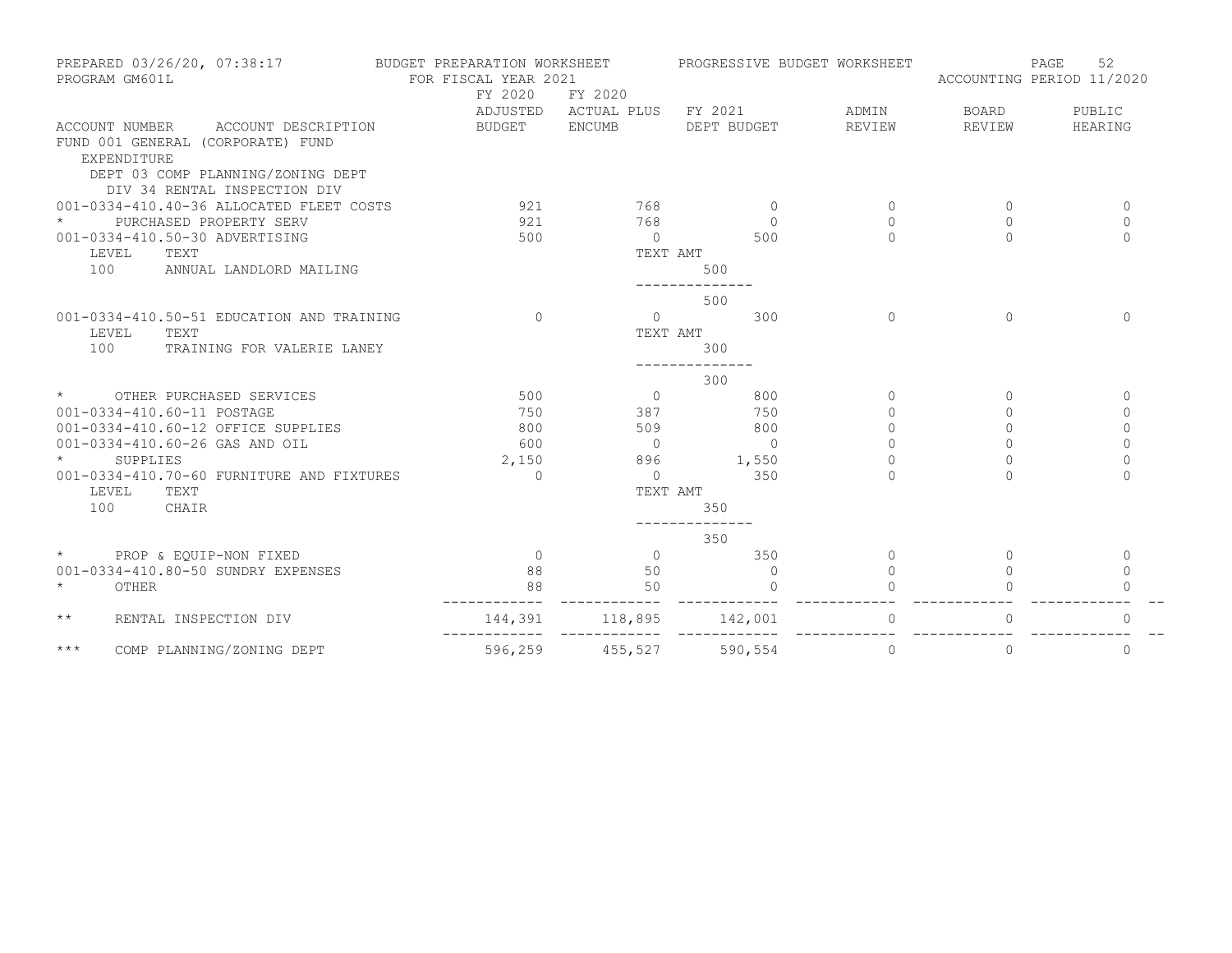| PREPARED 03/26/20, 07:38:17 BUDGET PREPARATION WORKSHEET PROGRESSIVE BUDGET WORKSHEET<br>PROGRAM GM601L |                                                                                                                                                                                             | FOR FISCAL YEAR 2021 |                                                       |                                                                                       |                                  |                     | PAGE<br>53<br>ACCOUNTING PERIOD 11/2020 |
|---------------------------------------------------------------------------------------------------------|---------------------------------------------------------------------------------------------------------------------------------------------------------------------------------------------|----------------------|-------------------------------------------------------|---------------------------------------------------------------------------------------|----------------------------------|---------------------|-----------------------------------------|
|                                                                                                         |                                                                                                                                                                                             |                      | FY 2020 FY 2020<br>ADJUSTED ACTUAL PLUS FY 2021 ADMIN |                                                                                       |                                  | BOARD               | PUBLIC                                  |
| EXPENDITURE                                                                                             | ACCOUNT NUMBER ACCOUNT DESCRIPTION<br>FUND 001 GENERAL (CORPORATE) FUND<br>DEPT 05 POLICE DEPARTMENT<br>DIV 10 POLICE ADMINISTRATION DIV                                                    |                      | BUDGET ENCUMB                                         | DEPT BUDGET                                                                           | REVIEW                           | REVIEW              | HEARING                                 |
| LEVEL<br>100                                                                                            | 001-0510-420.10-10 REGULAR EMPLOYEE SALARIES 294,948 256,269 280,236<br>TEXT<br>CHIEF<br>LIEUTENANT<br>EXECUTIVE ASSISTANT<br>INSURANCE OPT-OUT<br>CELL PHONE STIPEND<br>GIFT CARDS         |                      |                                                       | TEXT AMT<br>122,095<br>108,504<br>45,147<br>3,500<br>840<br>150<br>--------------     | $\overline{0}$                   | $\Omega$            | $\Omega$                                |
| LEVEL<br>100                                                                                            | 001-0510-420.10-12 PART TIME SALARIES<br>TEXT<br>SCHOOL CROSSING GUARD<br>SCHOOL CROSSING GUARD<br>SCHOOL CROSSING GUARD<br>SCHOOL CROSSING GUARD<br>SCHOOL CROSSING GUARD                  | 19,300 13,143 19,684 | TEXT AMT                                              | 280,236<br>5,129<br>481<br>4,586<br>4,243<br>5,245<br>--------------                  | $\overline{0}$                   | $\Omega$            | $\Omega$                                |
| LEVEL<br>100                                                                                            | 001-0510-420.10-20 TEMP EMPLOYMENT SALARIES 0 14,798 0<br>001-0510-420.10-30 OVERTIME SALARIES<br>TEXT<br>REIMBURSEMENT FROM OVERTIME DETAILS (UI FOOTBALL<br>GAMES, WAL-MART BLACK FRIDAY) | 4,000                | $6,965$ $4,500$<br>TEXT AMT                           | 19,684<br>4,500                                                                       | $\overline{0}$<br>$\overline{a}$ | $\circ$<br>$\Omega$ | 0<br>$\Omega$                           |
| LEVEL<br>100                                                                                            | * PERSONNEL SERVICES<br>001-0510-420.20-10 GROUP INSURANCE<br>TEXT<br>HEALTH INSURANCE<br>DENTAL INSURANCE<br>DISABILITY INSURANCE-FLICK, HEDRICK, KERNEY                                   | 16,076               | $318,248$ $291,175$ $304,420$<br>TEXT AMT             | --------------<br>4,500<br>15,801 85,860<br>15,182<br>678<br>70,000<br>-------------- | $\overline{0}$<br>$\Omega$       | $\circ$<br>$\Omega$ | 0<br>$\Omega$                           |
| LEVEL                                                                                                   | 001-0510-420.20-20 SOCIAL SECURITY<br>TEXT                                                                                                                                                  | 9,936                |                                                       | 85,860<br>9,715 8,545<br>TEXT AMT                                                     | $\circ$                          | $\circ$             | $\Omega$                                |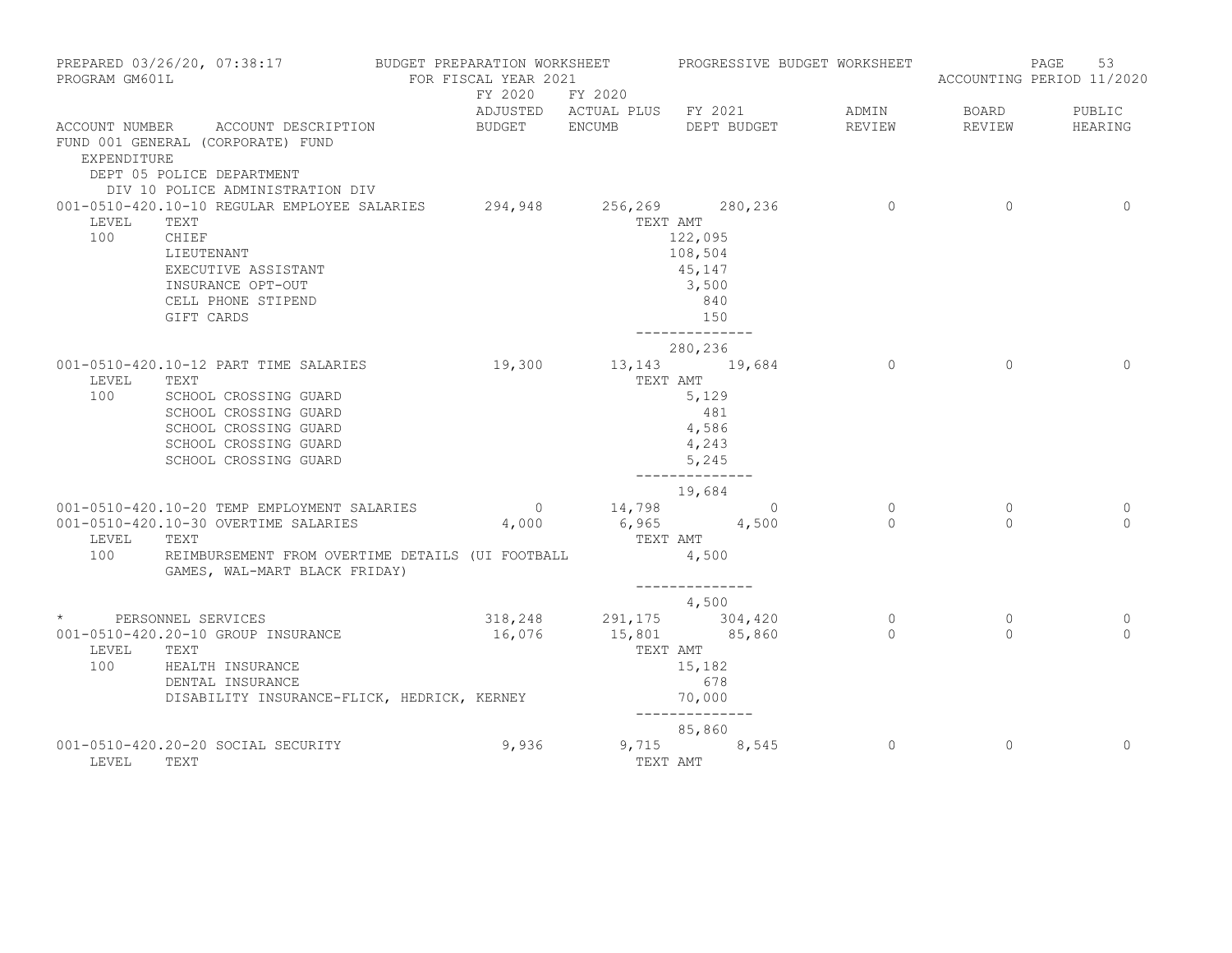| PROGRAM GM601L                                                  | PREPARED 03/26/20, 07:38:17 BUDGET PREPARATION WORKSHEET                                                                                                                                            | FOR FISCAL YEAR 2021<br>FY 2020 FY 2020 |          | PROGRESSIVE BUDGET WORKSHEET                         |                     |                      | 54<br>PAGE<br>ACCOUNTING PERIOD 11/2020 |
|-----------------------------------------------------------------|-----------------------------------------------------------------------------------------------------------------------------------------------------------------------------------------------------|-----------------------------------------|----------|------------------------------------------------------|---------------------|----------------------|-----------------------------------------|
|                                                                 |                                                                                                                                                                                                     |                                         |          | ADJUSTED ACTUAL PLUS FY 2021                         | ADMIN               | <b>BOARD</b>         | PUBLIC                                  |
| EXPENDITURE                                                     | ACCOUNT NUMBER ACCOUNT DESCRIPTION<br>FUND 001 GENERAL (CORPORATE) FUND<br>DEPT 05 POLICE DEPARTMENT<br>DIV 10 POLICE ADMINISTRATION DIV                                                            | BUDGET ENCUMB                           |          | DEPT BUDGET                                          | REVIEW              | REVIEW               | HEARING                                 |
| 100                                                             | CHIEF & LIEUTENANT 1.45%<br>NON POLICE (EXEC ASST & PART-TIME) 7.65% OF SALARY                                                                                                                      |                                         |          | 3,448<br>5,097<br>--------------                     |                     |                      |                                         |
| 001-0510-420.20-30 IMRF<br>LEVEL<br>100                         | TEXT<br>CHIEF (SLEP) 10.32% OF SALARY<br>NON-POLICE 12.05% OF SALARY                                                                                                                                |                                         | TEXT AMT | 8,545<br>16,900 43,363 18,257<br>12,600<br>5,657     | $\sim$ 0            | $\overline{0}$       | $\Omega$                                |
|                                                                 |                                                                                                                                                                                                     |                                         |          | --------------                                       |                     |                      |                                         |
| 001-0510-420.20-90 OTHER                                        | 001-0510-420.20-50 UNEMPLOYMENT COMPENSATION                                                                                                                                                        | $1,200$ $1,047$ 0<br>1,200              |          | 18,257<br>$1,200$ 4,800                              | $\circ$<br>$\Omega$ | $\circ$<br>$\bigcap$ | 0<br>$\Omega$                           |
| LEVEL<br>100                                                    | TEXT<br>CLOTHING ALLOWANCE-CHIEF<br>CLOTHING ALLOWANCE-2 LIEUTENANTS<br>CLOTHING ALLOWANCE-3 INVESTIGATORS<br>CLOTHING ALLOWANCE-EVIDENCE CUSTODIAN<br>CLOTHING ALLOWANCE-COMMUNITY SERVICE OFFICER |                                         | TEXT AMT | 600<br>1,200<br>1,800<br>600<br>600                  |                     |                      |                                         |
|                                                                 |                                                                                                                                                                                                     |                                         |          | --------------<br>4,800                              |                     |                      |                                         |
| * EMPLOYEE BENEFITS<br>001-0510-420.30-22 LEGAL<br>LEVEL<br>100 | TEXT<br>SGT'S CONTRACT RENEWAL 2020<br>LAW BOOKS                                                                                                                                                    | 5,000                                   | TEXT AMT | 45, 312 71, 126 117, 462<br>$6,855$ $8,000$<br>8,000 | $\circ$<br>$\Omega$ | $\circ$<br>$\Omega$  | $\Omega$<br>$\Omega$                    |
|                                                                 |                                                                                                                                                                                                     |                                         |          | --------------<br>8,000                              |                     |                      |                                         |
| LEVEL<br>100                                                    | 001-0510-420.30-26 MEDICAL<br>TEXT<br>PRE-EMPLOYMENT PHYSICAL/PSYCHOLOGICAL EXAMS<br>NARCAN MEDS, AED BATTERIES, HEARING PROTECTION                                                                 | 1,500                                   | TEXT AMT | 20 2,200<br>2,200                                    | $\Omega$            | $\Omega$             | $\Omega$                                |
|                                                                 |                                                                                                                                                                                                     |                                         |          | 2,200                                                |                     |                      |                                         |
| 001-0510-420.30-29 OTHER<br>LEVEL                               | TEXT                                                                                                                                                                                                | 1,200                                   |          | 1,197 14,500<br>TEXT AMT                             | $\Omega$            | $\Omega$             | $\Omega$                                |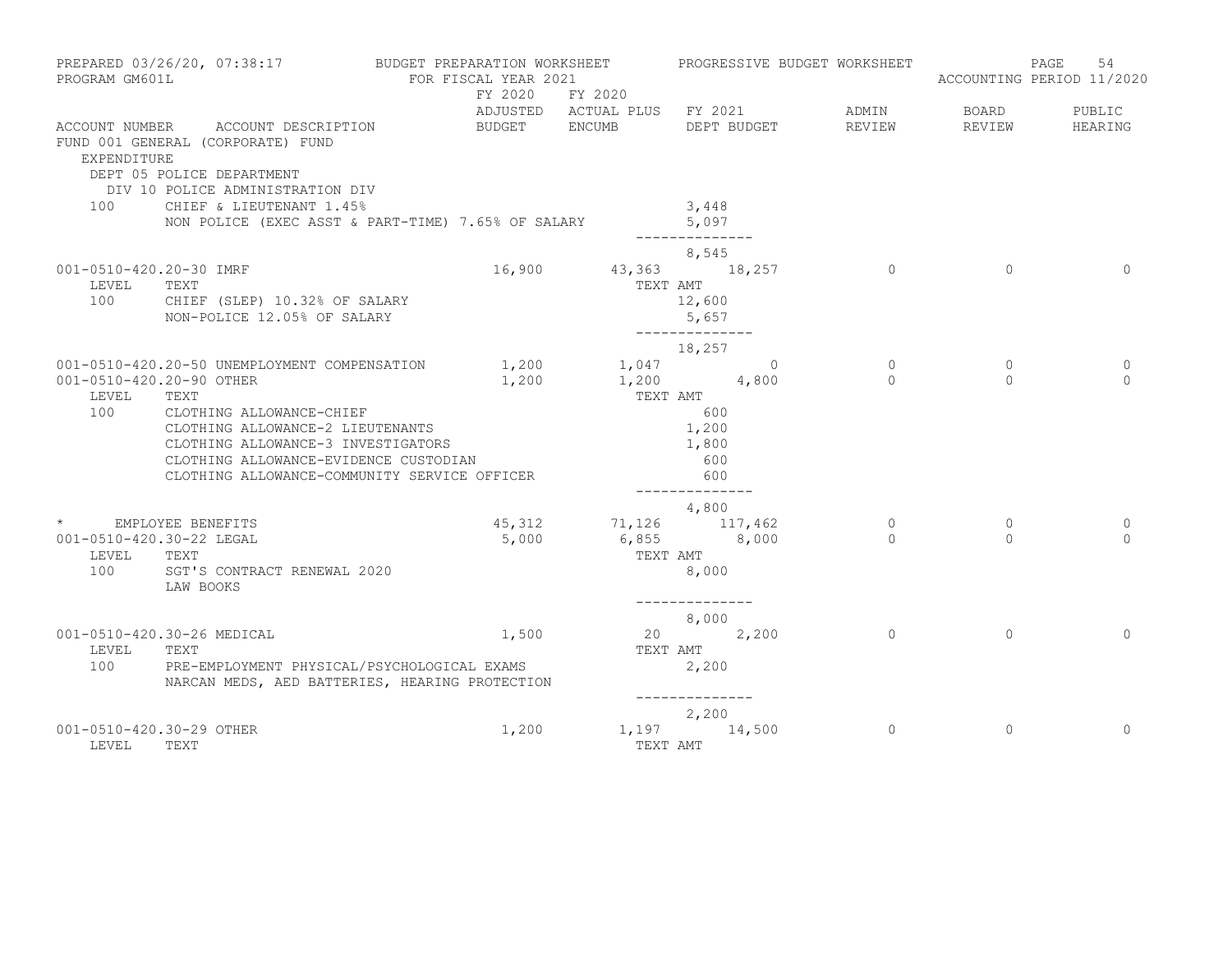| PREPARED 03/26/20, 07:38:17<br>PROGRAM GM601L                                                                                                                                                                                                                       | BUDGET PREPARATION WORKSHEET<br>FOR FISCAL YEAR 2021 |                                                                                                    | PROGRESSIVE BUDGET WORKSHEET          |                                        | PAGE<br>55<br>ACCOUNTING PERIOD 11/2020 |
|---------------------------------------------------------------------------------------------------------------------------------------------------------------------------------------------------------------------------------------------------------------------|------------------------------------------------------|----------------------------------------------------------------------------------------------------|---------------------------------------|----------------------------------------|-----------------------------------------|
| ACCOUNT NUMBER ACCOUNT DESCRIPTION<br>FUND 001 GENERAL (CORPORATE) FUND<br><b>EXPENDITURE</b>                                                                                                                                                                       | FY 2020 FY 2020<br>BUDGET ENCUMB                     | ADJUSTED ACTUAL PLUS FY 2021<br>DEPT BUDGET                                                        | ADMIN<br>REVIEW                       | BOARD<br>REVIEW                        | PUBLIC<br>HEARING                       |
| DEPT 05 POLICE DEPARTMENT<br>DIV 10 POLICE ADMINISTRATION DIV<br>TRIAD SCHREDDING @ \$80 PER MO<br>100<br>TRIAD SHREDDING DVD/VHS EVIDENCE DESTRUCTION<br>FINGERPRINTING<br>ANIMAL CONTROL/IMPOUND SERVICES, IMPOUND FEES<br>TRANSLATING & BILINGUAL SERVICES       |                                                      | 14,500<br>--------------                                                                           |                                       |                                        |                                         |
| 001-0510-420.30-30 TECHNICAL<br>LEVEL<br>TEXT<br>100<br>LEXIPOL BI-ANNUAL UPDATE & DTB'S<br>ROLL CALL-LINDA PIECZYNSKI<br>CITY OF URBANA-ARMS ACCESS<br>CITY OF CHAMPAIGN-METCAD MEMBER FEES<br>METCAD RMS SWITCH<br>VERIZON AIR CARD SERVICES<br>CCSO BOOKING FEES | 9,000                                                | 14,500<br>8,325 335,000<br>TEXT AMT<br>335,000                                                     | $\overline{0}$                        | $\Omega$                               | $\Omega$                                |
| CHILDREN'S ADVOCACY CENTER ANNUAL USER FEE                                                                                                                                                                                                                          |                                                      | --------------                                                                                     |                                       |                                        |                                         |
| 001-0510-420.30-31 COMP INSTALL AND SUPPORT 7,800<br>LEVEL<br>TEXT<br>100<br>TLO FEE PER SERVICE PROVIDER<br>EVIDENCE.COM DIGITAL DATA STORAGE<br>FE MORAN ANNUAL FEES<br>ID NETWORKS                                                                               |                                                      | 335,000<br>7,562 22,500<br>TEXT AMT<br>22,500                                                      | $\overline{0}$                        | $\circ$                                | $\Omega$                                |
| VID-COM<br>COMPUTER HARDWARE/DOOR REPAIRS/REPLACEMENTS<br>REPAIRS/REPLACEMENT TELEPHONE SYSTEM<br>LEADS ONLINE<br>RADIO PROGRAMMING, REPLACEMENT SOFTWARE, CRIME-FREE<br>HOUSING, CRIME ANALYSIS SOFTWARE                                                           |                                                      | ______________                                                                                     |                                       |                                        |                                         |
|                                                                                                                                                                                                                                                                     |                                                      | 22,500                                                                                             |                                       |                                        |                                         |
| 001-0510-420.30-40 ALLOCATED MIS COSTS<br>PURCH PROFESSIONAL SERV<br>$\star$<br>001-0510-420.40-10 UTILITY SERVICES<br>LEVEL<br>TEXT<br>100<br>C&S \$130 PER MONTH                                                                                                  | 40,000                                               | $89,336$ $74,447$ $132,622$<br>$113,836$ $98,406$ $514,822$<br>34,843 50,000<br>TEXT AMT<br>50,000 | $\overline{0}$<br>$\circ$<br>$\Omega$ | $\overline{0}$<br>$\Omega$<br>$\Omega$ | 0<br>$\mathbf 0$<br>$\Omega$            |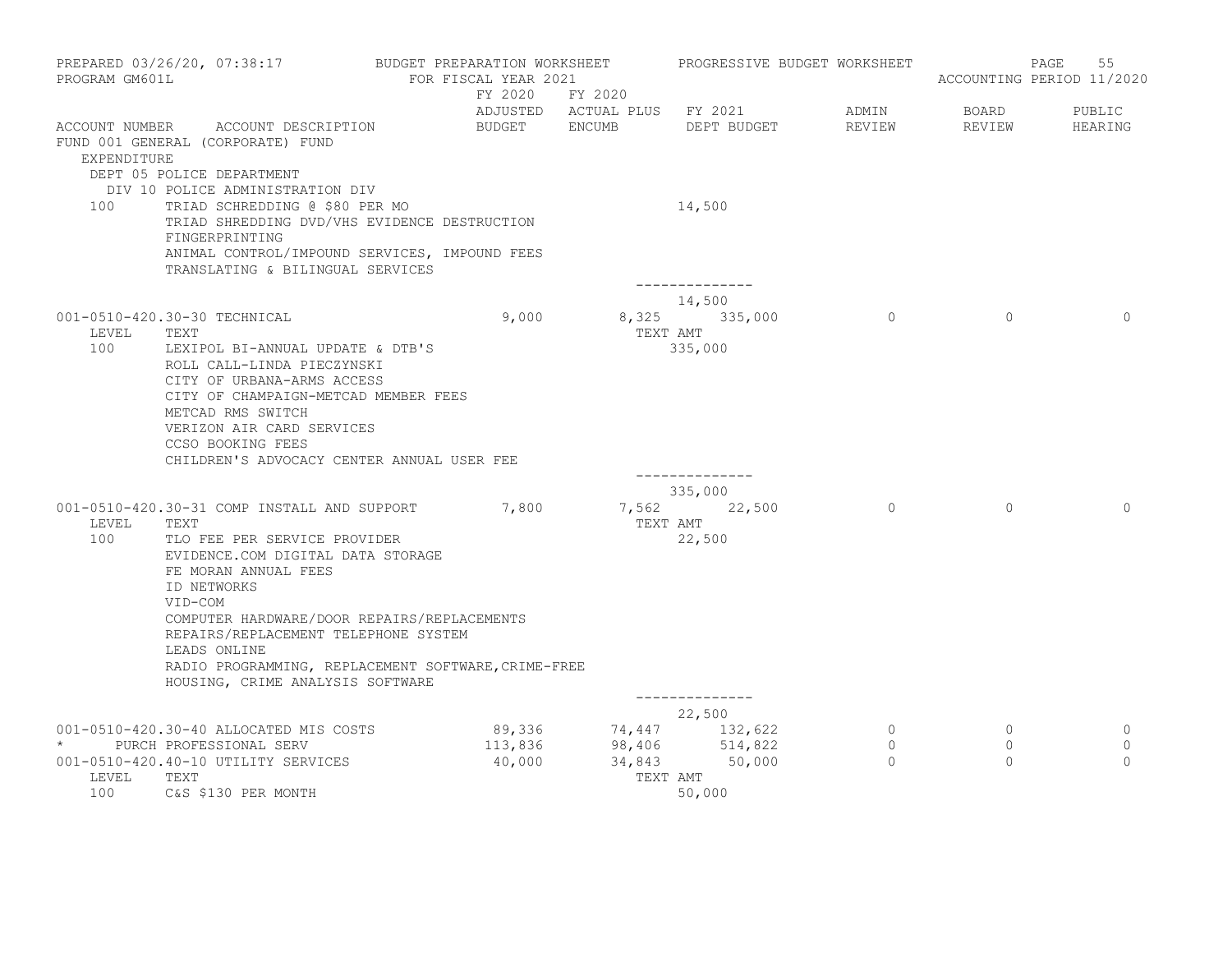| PREPARED 03/26/20, 07:38:17<br>PROGRAM GM601L                                                                                                                                                  |                                                                                                                                                                                                         | BUDGET PREPARATION WORKSHEET<br>FOR FISCAL YEAR 2021<br>FY 2020 FY 2020 |          |                                                                       | PROGRESSIVE BUDGET WORKSHEET |                        | PAGE<br>56<br>ACCOUNTING PERIOD 11/2020 |
|------------------------------------------------------------------------------------------------------------------------------------------------------------------------------------------------|---------------------------------------------------------------------------------------------------------------------------------------------------------------------------------------------------------|-------------------------------------------------------------------------|----------|-----------------------------------------------------------------------|------------------------------|------------------------|-----------------------------------------|
| ACCOUNT NUMBER ACCOUNT DESCRIPTION<br>FUND 001 GENERAL (CORPORATE) FUND<br>EXPENDITURE<br>DEPT 05 POLICE DEPARTMENT<br>DIV 10 POLICE ADMINISTRATION DIV<br>NICOR GAS                           | UB CHARGE UPDATES-ELECTRIC TO VILLAGE                                                                                                                                                                   | BUDGET ENCUMB                                                           |          | ADJUSTED ACTUAL PLUS FY 2021<br>DEPT BUDGET                           | ADMIN<br>REVIEW              | <b>BOARD</b><br>REVIEW | PUBLIC<br>HEARING                       |
| 001-0510-420.40-20 CLEANING SERVICES<br>LEVEL<br>TEXT<br>100<br>ARAMARK FLOOR MATS                                                                                                             | ADDITIONAL CLEANING SERVICES<br>WAX/DETAIL VEHICLES                                                                                                                                                     | 16,000                                                                  | TEXT AMT | --------------<br>50,000<br>13,628 16,000<br>16,000<br>-------------- | $\overline{0}$               | $\circ$                | $\Omega$                                |
| 001-0510-420.40-30 REPAIR & MAINT-GENERAL<br>LEVEL<br>TEXT<br>100                                                                                                                              | REPAIR/PARTS FOR PHONES, RADIOS, DISPATCH ITEMS                                                                                                                                                         | 300                                                                     | TEXT AMT | 16,000<br>169 800<br>800<br>--------------                            | $\Omega$                     | $\Omega$               | $\Omega$                                |
| 001-0510-420.40-31 REPAIR & MAINT-BUILDING<br>LEVEL<br>TEXT<br>100<br>MEERS PEST CONTROL<br>WATERS ELEC<br>GULLIFORD SEPTIC<br>FRED'S PLUMBING<br>DOOR SERVICE<br>PAINTING<br>SECURITY SYSTEMS | ALTORFER (JOINT PURCHASE WITH FIRE DEPT)<br>TYCO FIRE ALAM MAINT. FEES                                                                                                                                  | 10,000                                                                  | TEXT AMT | 800<br>10,000 10,000<br>10,000                                        | $\circ$                      | $\Omega$               | $\Omega$                                |
| 001-0510-420.40-32 REPAIR & MAINT-EQUIP 2,000<br>LEVEL<br>TEXT<br>100                                                                                                                          | BARBECK (MOBILE RADIOS), CELL PHONE SUPPLIES,<br>PRINTER TONER, REPAIR/PARTS FOR PHONES/RADIOS/<br>DISPATCH ITEMS, PORTABLE RADIO BATTERIES, RADAR<br>REPAIRS, TASER BATTERIES<br>CDS \$690 AVG 2.5 YRS |                                                                         | TEXT AMT | ______________<br>10,000<br>286 14,000<br>14,000                      | $\overline{0}$               | $\Omega$               | $\Omega$                                |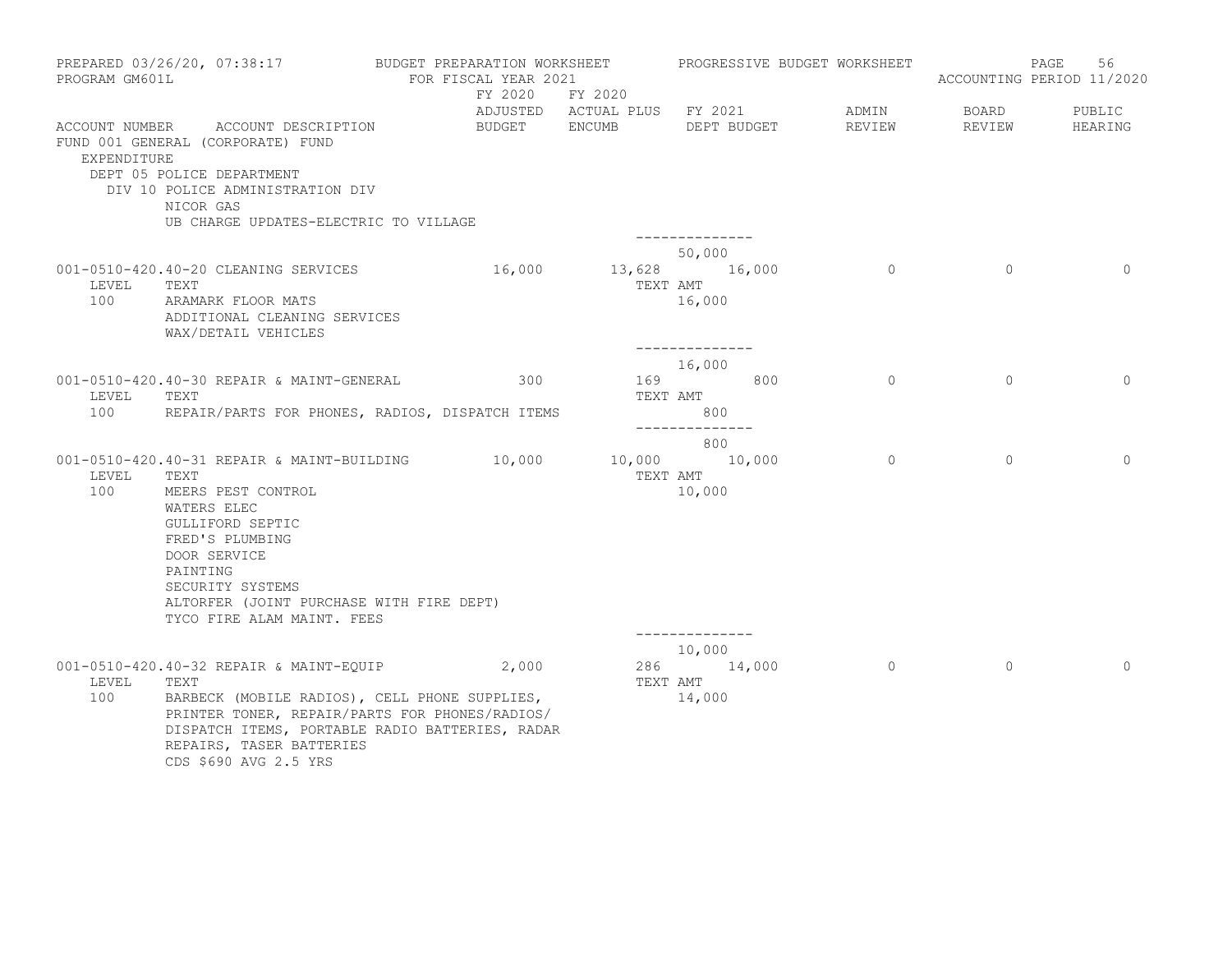| PROGRAM GM601L | PREPARED 03/26/20, 07:38:17                                                                                                                                                                                                                                                                                  | BUDGET PREPARATION WORKSHEET<br>FOR FISCAL YEAR 2021 |                            |                                                            |                         |             | PROGRESSIVE BUDGET WORKSHEET | ACCOUNTING PERIOD 11/2020  | PAGE | 57                 |
|----------------|--------------------------------------------------------------------------------------------------------------------------------------------------------------------------------------------------------------------------------------------------------------------------------------------------------------|------------------------------------------------------|----------------------------|------------------------------------------------------------|-------------------------|-------------|------------------------------|----------------------------|------|--------------------|
|                |                                                                                                                                                                                                                                                                                                              |                                                      |                            | FY 2020 FY 2020<br>ADJUSTED ACTUAL PLUS FY 2021            |                         |             | ADMIN                        | BOARD                      |      | PUBLIC             |
| EXPENDITURE    | ACCOUNT NUMBER ACCOUNT DESCRIPTION<br>FUND 001 GENERAL (CORPORATE) FUND<br>DEPT 05 POLICE DEPARTMENT<br>DIV 10 POLICE ADMINISTRATION DIV<br>ILLINI FIRE EQUIPMENT \$500-\$1,500<br>REPLACEMENT/REPAIRS-HAND MICS \$130EA (6 PER YR)<br>ANTENNAS \$170, RADIO CONNECTORS \$200<br>CALIBRATE RADAR UNITS \$500 | BUDGET ENCUMB                                        |                            |                                                            | --------------          | DEPT BUDGET | REVIEW                       | REVIEW                     |      | HEARING            |
|                |                                                                                                                                                                                                                                                                                                              |                                                      |                            |                                                            | 14,000                  |             |                              |                            |      |                    |
| LEVEL<br>100   | 001-0510-420.40-33 REPAIR & MAINT-VEHICLE 5,000<br>TEXT<br>SECRETARY OF STATE REGISTRATION \$505<br>TOW SERVICES, AUTO BODY REPAIRS, VEHICLE REPAIRS<br>AT VILLAGE MOTORPOOL                                                                                                                                 |                                                      |                            | $4,013$ 5,000<br>TEXT AMT                                  | 5,000                   |             | $\sim$ 0                     | $\overline{0}$             |      | $\Omega$           |
|                |                                                                                                                                                                                                                                                                                                              |                                                      |                            |                                                            | --------------<br>5,000 |             |                              |                            |      |                    |
| LEVEL<br>100   | 001-0510-420.40-34 REPAIR & MAINT-GROUNDS 2,000 2,000 2,000 2,000<br>TEXT<br>UPDATE LANDSCAPING AROUND POLICE DEPARTMENT                                                                                                                                                                                     |                                                      |                            | TEXT AMT                                                   | 2,000                   |             | $\Omega$                     | $\Omega$                   |      | $\Omega$           |
|                |                                                                                                                                                                                                                                                                                                              |                                                      |                            |                                                            | --------------<br>2,000 |             |                              |                            |      |                    |
|                | 001-0510-420.40-36 ALLOCATED FLEET COSTS<br>001-0510-420.40-37 ALLOCATED HVAC MAINT                                                                                                                                                                                                                          |                                                      |                            | $3,388$ $2,823$ 0<br>1,915 1,596 2,010                     |                         |             | $\overline{0}$<br>$\Omega$   | $\overline{0}$<br>$\Omega$ |      | $\circ$<br>$\circ$ |
| LEVEL<br>100   | 001-0510-420.40-40 RENTALS<br>TEXT<br>COPIER LEASE/COPIER COUNT                                                                                                                                                                                                                                              |                                                      |                            | $3,700$ $2,571$ $3,700$<br>TEXT AMT                        | 3,700                   |             | $\Omega$                     | $\Omega$                   |      | $\Omega$           |
|                |                                                                                                                                                                                                                                                                                                              |                                                      |                            |                                                            | --------------          |             |                              |                            |      |                    |
|                | * PURCHASED PROPERTY SERV                                                                                                                                                                                                                                                                                    |                                                      |                            |                                                            | 3,700                   |             | $\overline{0}$               | $\circ$                    |      | $\circ$            |
| LEVEL<br>100   | 001-0510-420.50-10 INSURANCE<br>TEXT<br>IPRF & GALLAGHER                                                                                                                                                                                                                                                     |                                                      |                            | $84,303$<br>$114,000$<br>$95,859$<br>$108,826$<br>TEXT AMT | 108,826                 |             | $\Omega$                     | $\Omega$                   |      | $\Omega$           |
|                |                                                                                                                                                                                                                                                                                                              |                                                      | _______________<br>108,826 |                                                            |                         |             |                              |                            |      |                    |
| LEVEL<br>100   | 001-0510-420.50-20 COMMUNICATIONS<br>TEXT<br>AT&T MOBILITY, FRONTIER VOIP PHONE FEES, PURCHASE 23,000                                                                                                                                                                                                        | $14,000$ $10,008$ $23,000$                           |                            | TEXT AMT                                                   |                         |             | $\circ$                      | $\circ$                    |      | $\Omega$           |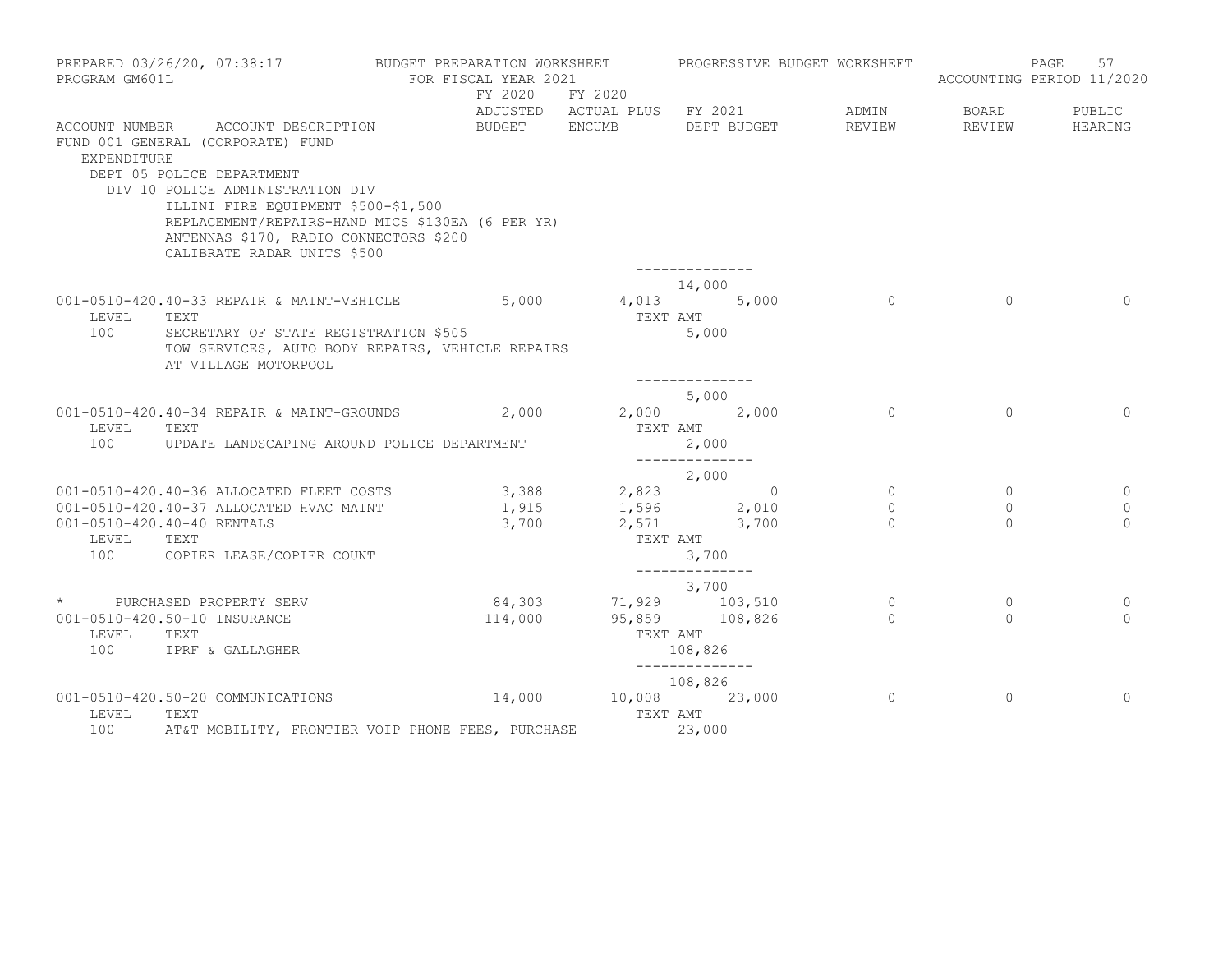| PROGRAM GM601L                | PREPARED 03/26/20, 07:38:17                                                                                                                                                                                                                                                                                                                                                                                                                               | BUDGET PREPARATION WORKSHEET | FOR FISCAL YEAR 2021<br>FY 2020 FY 2020 |                              |                        | PROGRESSIVE BUDGET WORKSHEET |                 | 58<br>PAGE<br>ACCOUNTING PERIOD 11/2020 |
|-------------------------------|-----------------------------------------------------------------------------------------------------------------------------------------------------------------------------------------------------------------------------------------------------------------------------------------------------------------------------------------------------------------------------------------------------------------------------------------------------------|------------------------------|-----------------------------------------|------------------------------|------------------------|------------------------------|-----------------|-----------------------------------------|
| ACCOUNT NUMBER<br>EXPENDITURE | ACCOUNT DESCRIPTION<br>FUND 001 GENERAL (CORPORATE) FUND                                                                                                                                                                                                                                                                                                                                                                                                  |                              | BUDGET ENCUMB                           | ADJUSTED ACTUAL PLUS FY 2021 | DEPT BUDGET            | ADMIN<br>REVIEW              | BOARD<br>REVIEW | PUBLIC<br>HEARING                       |
|                               | DEPT 05 POLICE DEPARTMENT<br>DIV 10 POLICE ADMINISTRATION DIV<br>OF NEW TELEPHONE DEVICES AT ONSET OF SERVICE<br>CONTRACTS<br>CMS MONTHY FEES FOR MDC'S \$631 PER MONTH-\$7,752/YR                                                                                                                                                                                                                                                                        |                              |                                         |                              | --------------         |                              |                 |                                         |
|                               |                                                                                                                                                                                                                                                                                                                                                                                                                                                           |                              |                                         |                              | 23,000                 |                              |                 |                                         |
| LEVEL<br>100                  | 001-0510-420.50-40 TRAVEL<br>TEXT<br>MEAL REIMBURSEMENTS, TRAINING COURSE HOTEL FEES                                                                                                                                                                                                                                                                                                                                                                      |                              | 2,500                                   | TEXT AMT                     | 1,322 14,000<br>14,000 | $\circ$                      | $\mathbf{0}$    | $\Omega$                                |
|                               | LODGING FOR ITOA CONFERENCE<br>IL CHIEFS ASSOC CONFERENCE LODGING<br>LODGING IACP CONFERENCE<br>ILEAS CONFERENCE<br>ILSRO CONFERENCE<br>IJOA LODGING<br>TRAVEL PER DIEM<br>INVESTIGATIVE TRAVEL<br>LODGING FOR INV. COURSES<br>NEGOTIATOR CONFERENCE & LODGING<br>MTU & PTI COURSES<br>ITOA CONFERENCE LODGING<br>PATC RECRUITING, HIRING, BACKGROUND LODGING<br>PERC21C, MTU, PATC TRAVEL EXPENSE<br>LODGING FOR FORCE SCIENCE<br>PATROL DIVISION TRAVEL |                              |                                         |                              | --------------         |                              |                 |                                         |
| LEVEL<br>100                  | 001-0510-420.50-51 EDUCATION AND TRAINING<br>TEXT<br>PTI, PATC, MTU COURSES, IPTM COURSES, NTOA COURSES<br>COMPUTER COURSES FOR WORD, EXCEL, EVIDENCE VAULT<br>MNGMNT COURSES, FOIA CLASSES, RECORDS MNGMNT CLASS<br>FINDING WORDS \$400<br>INVESTIGATION COURSES \$800<br>ALICE TRAINING \$600<br>FORCE SCIENCE \$1,500<br>PTI SPECIALTY COURSES \$900<br>REGIONAL PLANNING COMMISSION MTU FEES \$4900<br>NEGOTIATIOR CONFERENCE \$500                   |                              | 1,500                                   | 750<br>TEXT AMT<br>28,000    | 14,000<br>28,000       | $\overline{0}$               | $\circ$         | $\Omega$                                |
|                               | ITOA CONFERENCE \$300<br>ILEAS HOSTED COURSES \$600                                                                                                                                                                                                                                                                                                                                                                                                       |                              |                                         |                              |                        |                              |                 |                                         |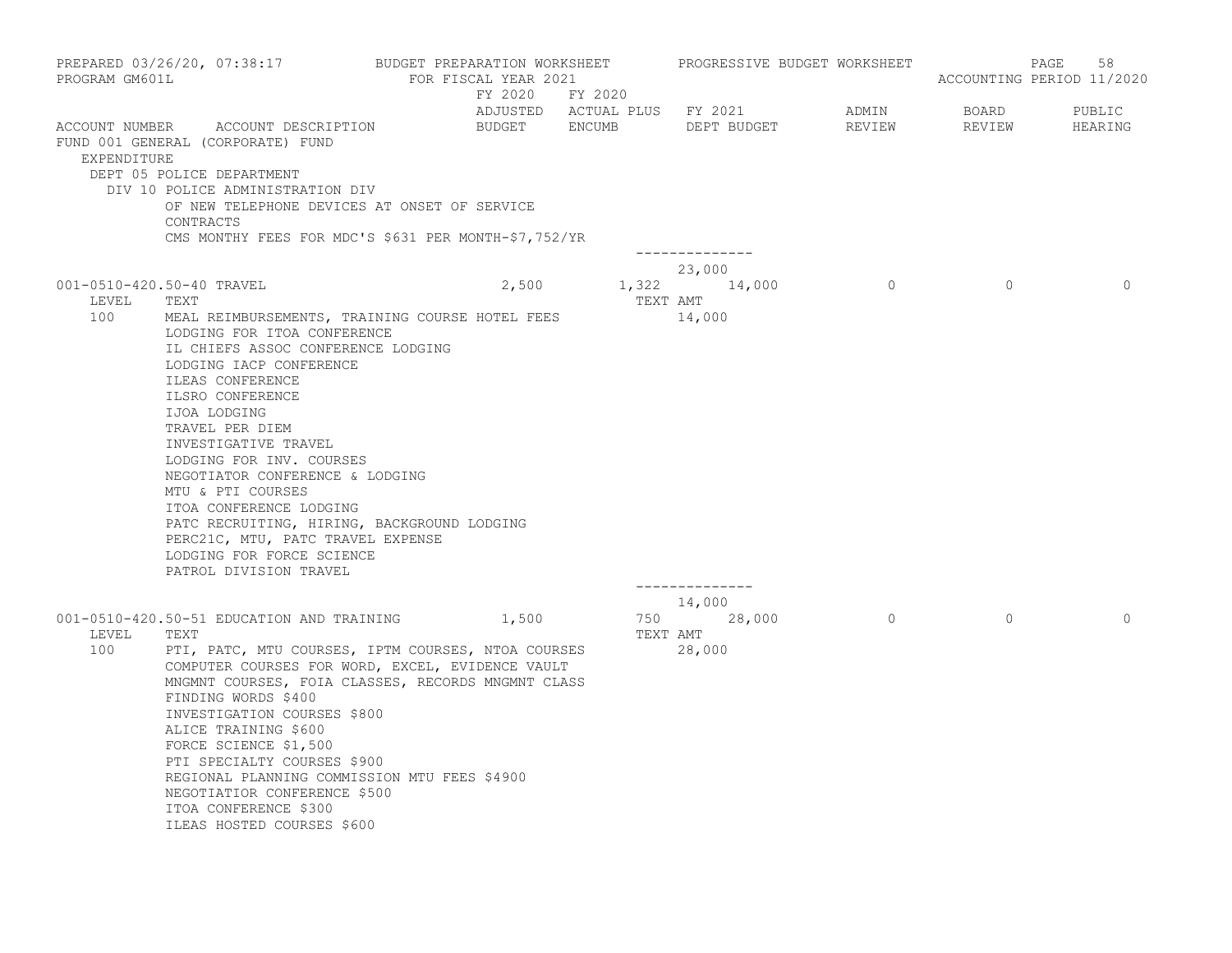| PROGRAM GM601L                           | PREPARED 03/26/20, 07:38:17 BUDGET PREPARATION WORKSHEET PROGRESSIVE BUDGET WORKSHEET                                                                                                                                                                                                                                                                                    | FOR FISCAL YEAR 2021 |       | FY 2020 FY 2020                                           |                                   |                 |                 | 59<br>PAGE<br>ACCOUNTING PERIOD 11/2020 |
|------------------------------------------|--------------------------------------------------------------------------------------------------------------------------------------------------------------------------------------------------------------------------------------------------------------------------------------------------------------------------------------------------------------------------|----------------------|-------|-----------------------------------------------------------|-----------------------------------|-----------------|-----------------|-----------------------------------------|
| EXPENDITURE                              | ACCOUNT NUMBER ACCOUNT DESCRIPTION<br>FUND 001 GENERAL (CORPORATE) FUND<br>DEPT 05 POLICE DEPARTMENT<br>DIV 10 POLICE ADMINISTRATION DIV<br>PATC COURSES \$1,000<br>POP/COP COURSES \$500<br>PATC RECRUITING, HIRING, BACKGROUND INV. SCHOOL \$300<br>HIGH CALIBUR LASER TRAINING \$1,500<br>CRIME FREE HOUSING COURSES \$400<br>PTI-AGENCY NOW PAYS \$6,050 PER STUDENT |                      |       | ADJUSTED ACTUAL PLUS FY 2021<br>BUDGET ENCUMB DEPT BUDGET | --------------                    | ADMIN<br>REVIEW | BOARD<br>REVIEW | PUBLIC<br>HEARING                       |
| LEVEL<br>100                             | 001-0510-420.50-52 CONFERENCE AND MEETING 1,200<br>TEXT<br>ILEAS<br>IL ASSOC. CHIEFS OF POLICE CONFERENCE<br>IL FIRE & POLICE COMMISSION CONFERENCE<br>IL INSTITUTE OF TECHNOLOGY-FED EXAC BOARD<br>ITOA<br>IACP CONFERENCE<br>CREDIT CARD BILLS FOR MISC EXPENSES<br>IL SRO CONFERENCE<br>IJOA (PAID BY RCS & RTHS)<br>INVESTIGATIVE CONFERENCES                        |                      |       | 1,164 2,200<br>TEXT AMT                                   | 28,000<br>2,200<br>-------------- | $\overline{a}$  | $\Omega$        | $\Omega$                                |
| LEVEL<br>100                             | 001-0510-420.50-60 DUES & PROF PUBLICATIONS 1,800<br>TEXT<br>EXCHANGE CLUB-CHIEF, ADMIN LT.<br>IL ASSOC. CHIEFS OF POLICE ANNUAL DUES<br>ILEAS ANNUAL FEES<br>EXCHANGE CLUB-PATROL LT.<br>SOS & DIMOND BROS-NOTARY RENEWALS<br>FBI NA ASSOCITES DUES, NOTARY FEES, ADMIN/TRAINING<br>BOOKS, NASRO MEMBERSHIPS<br>METRO DUES                                              |                      |       | 1,750 3,000<br>TEXT AMT                                   | 2,200<br>3,000<br>--------------  | $\overline{0}$  | $\Omega$        | $\Omega$                                |
| 001-0510-420.50-90 OTHER<br>LEVEL<br>100 | TEXT<br>VEHICLE LOAN PAYMENTS                                                                                                                                                                                                                                                                                                                                            |                      | 6,200 | $6,200$ 16,295<br>TEXT AMT                                | 3,000<br>16,295<br>-------------- | $\overline{0}$  | $\circ$         | $\Omega$                                |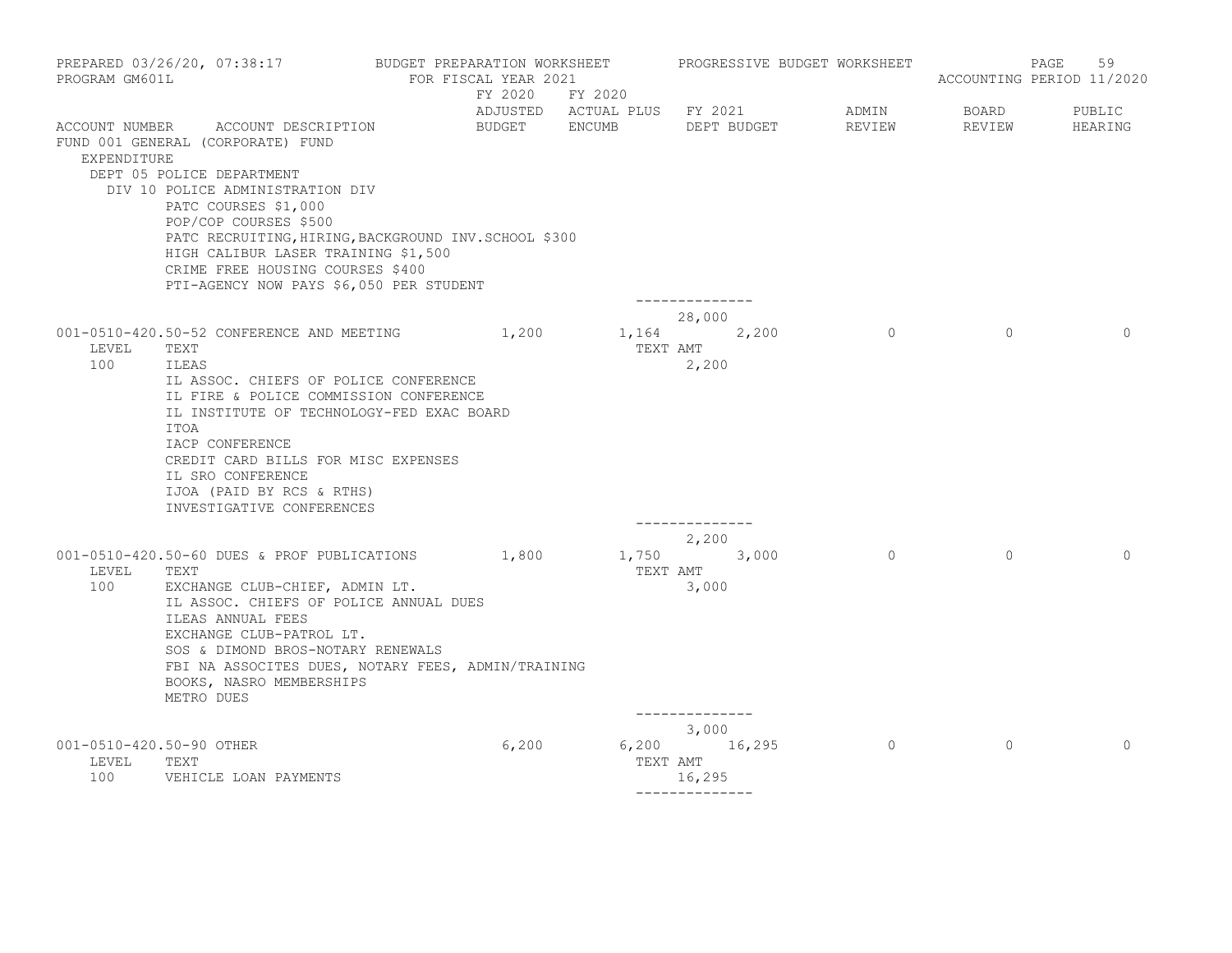| PROGRAM GM601L | PREPARED 03/26/20, 07:38:17                                                                                                                                                                                                                                                                                               | BUDGET PREPARATION WORKSHEET<br>FOR FISCAL YEAR 2021 |                 | PROGRESSIVE BUDGET WORKSHEET                                  |                            |                     | 60<br>PAGE<br>ACCOUNTING PERIOD 11/2020 |
|----------------|---------------------------------------------------------------------------------------------------------------------------------------------------------------------------------------------------------------------------------------------------------------------------------------------------------------------------|------------------------------------------------------|-----------------|---------------------------------------------------------------|----------------------------|---------------------|-----------------------------------------|
|                |                                                                                                                                                                                                                                                                                                                           | FY 2020 FY 2020                                      |                 | ADJUSTED ACTUAL PLUS FY 2021                                  | ADMIN                      | BOARD               | PUBLIC                                  |
| EXPENDITURE    | ACCOUNT NUMBER ACCOUNT DESCRIPTION<br>FUND 001 GENERAL (CORPORATE) FUND<br>DEPT 05 POLICE DEPARTMENT<br>DIV 10 POLICE ADMINISTRATION DIV                                                                                                                                                                                  | BUDGET ENCUMB                                        |                 | DEPT BUDGET                                                   | REVIEW                     | REVIEW              | HEARING                                 |
| LEVEL<br>100   | 001-0510-420.50-92 CONTRACTED PRINTING<br>TEXT<br>PF PETTIBONE, NEWS GAZETTE, EAST CENTRAL<br>COMMUNICATION, KINKO'S, POCKET PRESS, EMPLOYEE<br>DATA FORMS, DRIVER'S LICENSE GUIDE CO., ALEJANDRA<br>CORONEL, WEST PAYMENT CENTER, FAX CARDS                                                                              | 3,000                                                | TEXT AMT        | 16,295<br>2,972 3,500<br>3,500<br>. _ _ _ _ _ _ _ _ _ _ _ _ _ | $\overline{0}$             | $\Omega$            | $\Omega$                                |
| LEVEL<br>100   | * OTHER PURCHASED SERVICES<br>001-0510-420.60-10 GENERAL<br>TEXT<br>CHIEF SUPPLY, WALMART, ROGARD'S, JILL'S, MARTIN<br>GRAPHICS, RURAL KING, ANIMAL CONTROL SUPPLIES,<br>TRI-TECH FORENSICS, SIRCHIE, B&H FOTO, NAT'L LAW<br>ENFORCEMENT SUPPLY, LEXISNEXIS, OFFICE DPOT,<br>O'HERRON'S, JG UNIFORMS, RAINSTORM, HAYDEN'S | 1,000                                                | TEXT AMT        | 3,500<br>144,200 120,025 198,821<br>1,209 6,200<br>6,200      | $\overline{0}$<br>$\Omega$ | $\circ$<br>$\Omega$ | 0<br>$\cap$                             |
| LEVEL<br>100   | 001-0510-420.60-11 POSTAGE<br>TEXT<br>FED EX, VILLAGE OF RANTOUL, POSTAGE FOR TESTING<br>APPLICANTS<br>** POSSIBLE INCREASE FOR CRIME FREE HOUSING MAIL**                                                                                                                                                                 | 1,200                                                | TEXT AMT        | 6,200<br>902 1,200<br>1,200                                   | $\Omega$                   | $\Omega$            | $\Omega$                                |
| LEVEL<br>100   | 001-0510-420.60-12 OFFICE SUPPLIES<br>TEXT<br>PF PETTIBONE, ROGARDS, WALMART, CDS OFFICE<br>TECHNOLOGIES, OFFICE DEPOT, JILL'S, NOTEPAGE,<br>LAWRENCE REGAN COMMUNICATIONS                                                                                                                                                | 3,000                                                | TEXT AMT        | 1,200<br>1,818 4,100<br>4,100                                 | $\Omega$                   | $\Omega$            | $\Omega$                                |
| LEVEL          | 001-0510-420.60-13 BUILDING MAINT SUPPLIES<br>TEXT                                                                                                                                                                                                                                                                        | 800                                                  | 934<br>TEXT AMT | 4,100<br>800                                                  | $\Omega$                   | $\Omega$            | $\Omega$                                |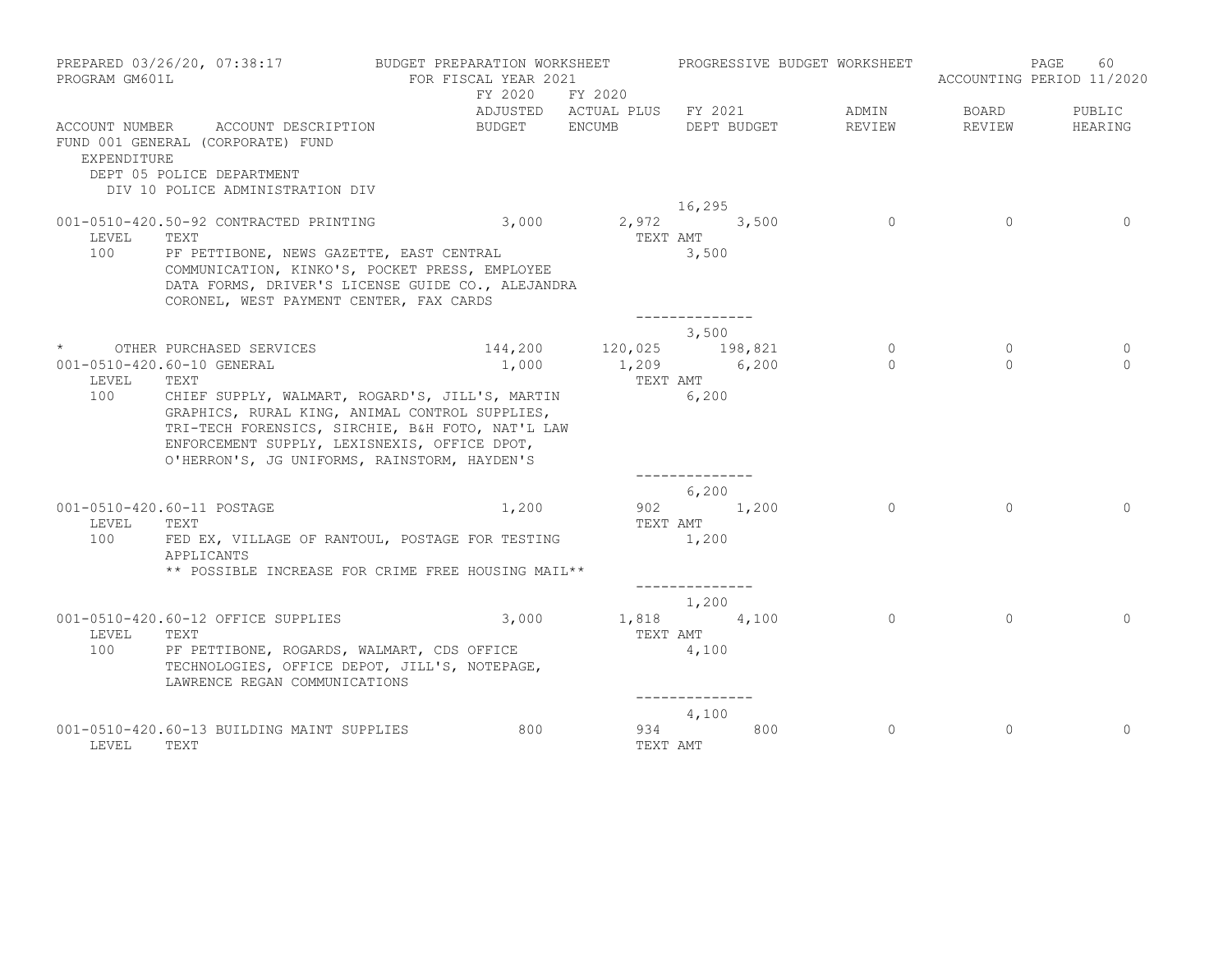| PROGRAM GM601L                                  | PREPARED 03/26/20, 07:38:17                                                                                                                                                                                                                                                                                                                                                                                                                                        | BUDGET PREPARATION WORKSHEET<br>FOR FISCAL YEAR 2021 |                            | PROGRESSIVE BUDGET WORKSHEET                                |                              |                     | 61<br>PAGE<br>ACCOUNTING PERIOD 11/2020 |
|-------------------------------------------------|--------------------------------------------------------------------------------------------------------------------------------------------------------------------------------------------------------------------------------------------------------------------------------------------------------------------------------------------------------------------------------------------------------------------------------------------------------------------|------------------------------------------------------|----------------------------|-------------------------------------------------------------|------------------------------|---------------------|-----------------------------------------|
| EXPENDITURE                                     | ACCOUNT NUMBER ACCOUNT DESCRIPTION<br>FUND 001 GENERAL (CORPORATE) FUND                                                                                                                                                                                                                                                                                                                                                                                            | BUDGET ENCUMB                                        | FY 2020 FY 2020            | DEPT BUDGET                                                 | ADMIN<br>REVIEW              | BOARD<br>REVIEW     | PUBLIC<br>HEARING                       |
| 100                                             | DEPT 05 POLICE DEPARTMENT<br>DIV 10 POLICE ADMINISTRATION DIV<br>ROGARDS, WALMART, RURAL KING, ARAMARK, RAINSTORM<br>PI-PAPER PRODUCTS BILLED THROUGH VILLAGE<br>EI-ELECTRICAL PRODUCTS BILLED THROUGH VILLAGE                                                                                                                                                                                                                                                     |                                                      |                            | 800                                                         |                              |                     |                                         |
|                                                 |                                                                                                                                                                                                                                                                                                                                                                                                                                                                    |                                                      |                            | --------------<br>800                                       |                              |                     |                                         |
| LEVEL<br>100                                    | 001-0510-420.60-26 GAS AND OIL<br>001-0510-420.60-30 CLOTHING, UNIFORMS, ETC.<br>TEXT<br>KESSLER'S O'HERRON'S, HAYDEN'S, JILL'S, CHIEF<br>SUPPLY, GALL'S<br>VESTS 2020-\$8,800 VESTS 2021-\$2,400<br>**BVP GRANT REIMBURSES 1/2 OF VEST COST**<br>SHIRTS \$4,200<br>PANTS \$4,200<br>OTHER UNIFORM ITEMS \$1,000<br>EMBROIDERY \$900<br>BOOTS \$3,600<br>WINTER PANTS \$225 PER CONTRACT<br>REPLACEMENT DUTY GEAR \$1,500<br>NEW OFFICERS APPROX \$3,000 TO OUTFIT | 44,000<br>800                                        | TEXT AMT                   | $34,000$ $44,000$<br>782 27,000<br>27,000<br>______________ | $\overline{0}$<br>$\bigcirc$ | $\circ$<br>$\Omega$ | 0<br>$\Omega$                           |
| $\star$ and $\star$<br>SUPPLIES<br>LEVEL<br>100 | 001-0510-420.70-20 BUILDINGS<br>TEXT<br>BUILD SERGEANT OFFICE IN NEW SQUAD ROOM<br>CONVERT CLOSET TO IT OFFICE                                                                                                                                                                                                                                                                                                                                                     | 50,800<br>$\overline{0}$                             | $\overline{0}$<br>TEXT AMT | 27,000<br>39,645 83,300<br>5,000<br>5,000                   | $\overline{0}$<br>$\Omega$   | $\circ$<br>$\Omega$ | $\mathbf{0}$<br>$\Omega$                |
|                                                 |                                                                                                                                                                                                                                                                                                                                                                                                                                                                    |                                                      |                            | --------------<br>5,000                                     |                              |                     |                                         |
| LEVEL<br>100                                    | 001-0510-420.70-40 MACHINERY AND EQUIPMENT 6,500<br>TEXT<br>AMMUNITION-TRAINING & DUTY<br>SHORE GALLERIES, O'HERRON'S, PRECISION CARTRIDGE<br>OUTFIT ANIMAL CONTROL VAN<br>TASER X 2 DEVICES & WARRANTY \$4,500<br>BALLISTIC SHIELD \$2,000                                                                                                                                                                                                                        |                                                      | TEXT AMT                   | 0 31,000<br>31,000                                          | $\circ$                      | $\circ$             | $\Omega$                                |
|                                                 |                                                                                                                                                                                                                                                                                                                                                                                                                                                                    |                                                      |                            | --------------<br>31,000                                    |                              |                     |                                         |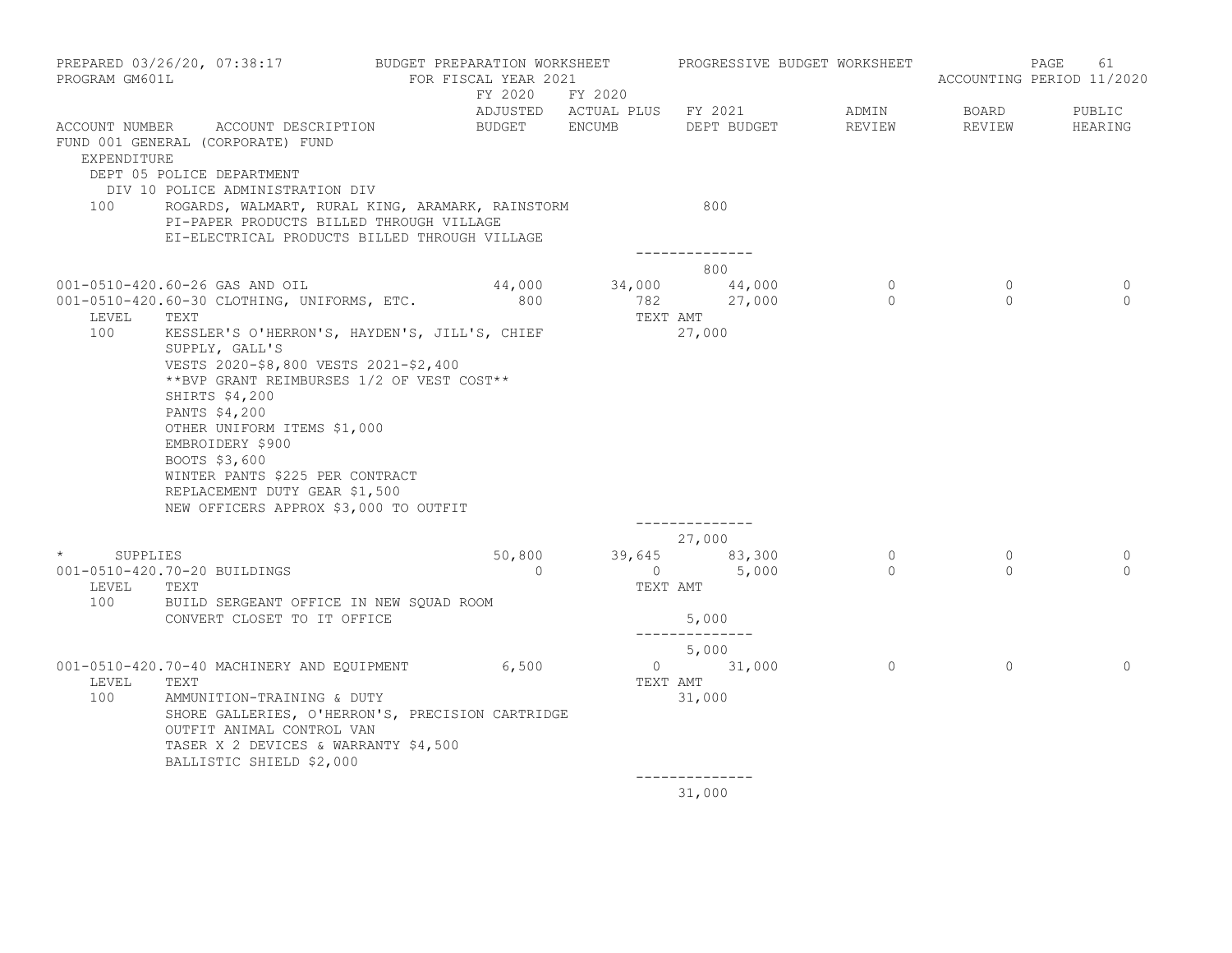| PREPARED 03/26/20, 07:38:17<br>PROGRAM GM601L |                                                                                                                                                   | BUDGET PREPARATION WORKSHEET<br>FOR FISCAL YEAR 2021<br>FY 2020<br>FY 2020 |                           | PROGRESSIVE BUDGET WORKSHEET       |          | 62<br>PAGE<br>ACCOUNTING PERIOD 11/2020 |              |
|-----------------------------------------------|---------------------------------------------------------------------------------------------------------------------------------------------------|----------------------------------------------------------------------------|---------------------------|------------------------------------|----------|-----------------------------------------|--------------|
|                                               |                                                                                                                                                   |                                                                            |                           | ADJUSTED ACTUAL PLUS FY 2021 ADMIN |          | BOARD                                   | PUBLIC       |
|                                               | ACCOUNT NUMBER ACCOUNT DESCRIPTION                                                                                                                |                                                                            | BUDGET ENCUMB DEPT BUDGET |                                    | REVIEW   | REVIEW                                  | HEARING      |
| EXPENDITURE                                   | FUND 001 GENERAL (CORPORATE) FUND<br>DEPT 05 POLICE DEPARTMENT                                                                                    |                                                                            |                           |                                    |          |                                         |              |
|                                               | DIV 10 POLICE ADMINISTRATION DIV                                                                                                                  |                                                                            |                           |                                    | $\Omega$ | $\Omega$                                | $\Omega$     |
| LEVEL                                         | 001-0510-420.70-60 FURNITURE AND FIXTURES 4,000 2,986 4,000<br>TEXT                                                                               |                                                                            | TEXT AMT                  |                                    |          |                                         |              |
| 100                                           | OFFICE CHAIRS, MINI BLINDS, OFFICE REORGANIZATION,<br>TABLE AND CHAIRS FOR CONFERENCE ROOM<br>NEW WORK STATIONS IN SOUAD ROOM                     |                                                                            |                           | 4,000                              |          |                                         |              |
|                                               |                                                                                                                                                   |                                                                            |                           | --------------<br>4,000            |          |                                         |              |
|                                               | * PROP & EQUIP-NON FIXED                                                                                                                          |                                                                            | 10,500 2,986 40,000       |                                    | $\circ$  | $\Omega$                                | $\Omega$     |
|                                               | 001-0510-420.75-20 BUILDINGS                                                                                                                      | 5,000                                                                      |                           | $\overline{0}$                     | $\circ$  | $\circ$                                 | $\mathbf{0}$ |
| $\star$ and $\star$                           | PROP & EQUIP-FIXED ASSET                                                                                                                          |                                                                            | 4,132<br>4,132            |                                    | $\Omega$ | $\Omega$                                | $\Omega$     |
|                                               | 001-0510-420.80-15 SEIZURE REIMBURSEMENT                                                                                                          | $5,000$ 0                                                                  |                           | $4,132$ 0<br>0 2,000               | $\Omega$ | $\Omega$                                | $\Omega$     |
|                                               | 001-0510-420.80-20 STORM DRAINAGE FEES/TAXES 248                                                                                                  |                                                                            |                           | 249 249                            | $\Omega$ | $\Omega$                                | $\Omega$     |
| LEVEL                                         | TEXT                                                                                                                                              |                                                                            |                           | TEXT AMT                           |          |                                         |              |
| 100                                           | CURRENT X 5%                                                                                                                                      |                                                                            |                           | 249                                |          |                                         |              |
|                                               |                                                                                                                                                   |                                                                            |                           | --------------<br>249              |          |                                         |              |
| LEVEL                                         | 001-0510-420.80-50 SUNDRY EXPENSES<br>TEXT                                                                                                        | 1,788                                                                      | 10,828 14,680<br>TEXT AMT |                                    | $\circ$  | $\mathbf{0}$                            | $\Omega$     |
| 100                                           | MEALS FOR EXTENDED CALL OUTS<br>WALMART, JJ PLANT SHOP, COUNTY MARKET, HOUSE OF                                                                   |                                                                            |                           | 14,680                             |          |                                         |              |
|                                               | FLOWERS, JILL'S, HICKORY RIVER, IGA, KANKAKEE<br>VALLEY SEARCH AND RESCUE, ARRESTEE MEALS<br>BENEFITS ADMIN SERVICES \$320<br>FLOWER ARRANGEMENTS |                                                                            |                           |                                    |          |                                         |              |
|                                               | COFFEE AND CANTEEN SUPPLIES<br>SHOP WITH A COP \$12,000                                                                                           |                                                                            |                           |                                    |          |                                         |              |
|                                               |                                                                                                                                                   |                                                                            |                           | 14,680                             |          |                                         |              |
| $\star$<br>OTHER                              |                                                                                                                                                   |                                                                            | 2,036 11,077              | 16,929                             | $\Omega$ | $\mathbf{0}$                            | 0            |
| $\star\star$                                  | POLICE ADMINISTRATION DIV                                                                                                                         | 774,235                                                                    |                           | 710,501 1,379,264                  | $\Omega$ | $\Omega$                                | $\Omega$     |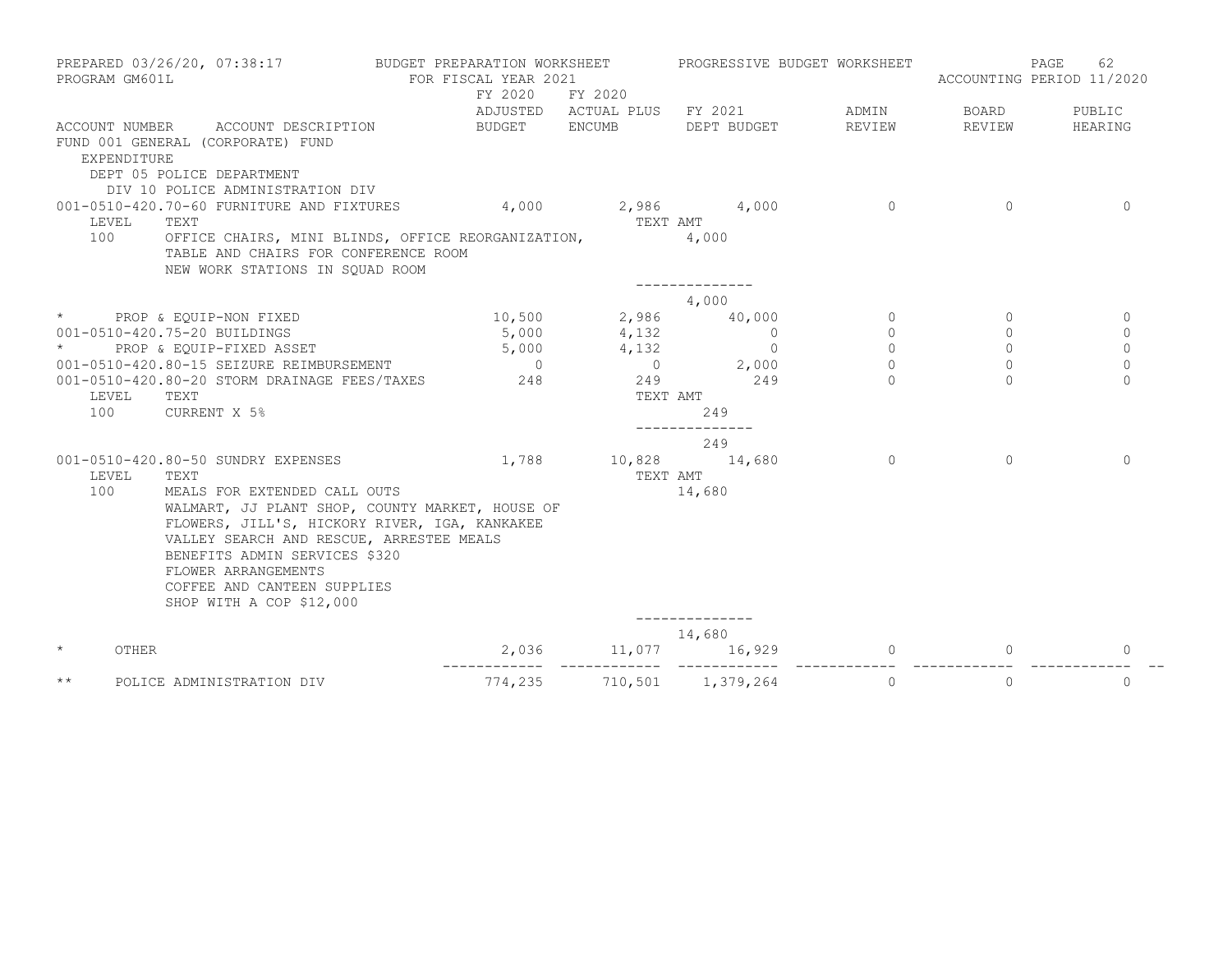| PROGRAM GM601L           | PREPARED 03/26/20, 07:38:17 BUDGET PREPARATION WORKSHEET             | FOR FISCAL YEAR 2021 |                                                 | PROGRESSIVE BUDGET WORKSHEET                                     |                          |                     | 63<br>PAGE<br>ACCOUNTING PERIOD 11/2020 |
|--------------------------|----------------------------------------------------------------------|----------------------|-------------------------------------------------|------------------------------------------------------------------|--------------------------|---------------------|-----------------------------------------|
|                          |                                                                      |                      | FY 2020 FY 2020                                 | ADJUSTED ACTUAL PLUS FY 2021 ADMIN                               |                          | BOARD               | PUBLIC                                  |
|                          | ACCOUNT NUMBER ACCOUNT DESCRIPTION                                   | BUDGET ENCUMB        |                                                 | DEPT BUDGET                                                      | REVIEW                   | REVIEW              | HEARING                                 |
| EXPENDITURE              | FUND 001 GENERAL (CORPORATE) FUND                                    |                      |                                                 |                                                                  |                          |                     |                                         |
|                          | DEPT 05 POLICE DEPARTMENT                                            |                      |                                                 |                                                                  |                          |                     |                                         |
|                          | DIV 12 SUPPORT DIVISION                                              |                      |                                                 |                                                                  |                          |                     |                                         |
|                          | 001-0512-420.10-10 REGULAR EMPLOYEE SALARIES 274,612 230,793 237,965 |                      |                                                 |                                                                  | $\overline{0}$           | $\overline{0}$      | $\circ$                                 |
| LEVEL                    | TEXT                                                                 |                      |                                                 | TEXT AMT                                                         |                          |                     |                                         |
| 100                      | COMMUNITY SERVICE OFFICER                                            |                      |                                                 | 50,985                                                           |                          |                     |                                         |
|                          | POLICE SERVICE REPRESENTATIVE SUPERVISOR                             |                      |                                                 | 53,754<br>42,653                                                 |                          |                     |                                         |
|                          | POLICE SERVICE REPRESENTATIVE                                        |                      |                                                 |                                                                  |                          |                     |                                         |
|                          | POLICE SERVICE REPRESENTATIVE<br>EVIDENCE CUSTODIAN                  |                      |                                                 | 41,788<br>46,375                                                 |                          |                     |                                         |
|                          | CELL PHONE STIPEND                                                   |                      |                                                 | 360                                                              |                          |                     |                                         |
|                          | INSURANCE OPT-OUT                                                    |                      |                                                 | 1,750                                                            |                          |                     |                                         |
|                          | GIFT CARDS                                                           |                      |                                                 | 300                                                              |                          |                     |                                         |
|                          |                                                                      |                      |                                                 | --------------<br>237,965                                        |                          |                     |                                         |
|                          | 001-0512-420.10-30 OVERTIME SALARIES                                 | 2,000                |                                                 | 2,489 2,000                                                      | $\overline{0}$           | $\Omega$            | 0                                       |
|                          | 001-0512-420.10-35 HOLIDAY PAY WORKED                                | 300                  |                                                 | $\begin{array}{ccc} 0 & 150 \end{array}$                         | $\Omega$                 | $\Omega$            | $\circ$                                 |
|                          | * PERSONNEL SERVICES                                                 |                      | 276,912 233,282 240,115<br>70,804 43,539 41,408 |                                                                  | $\circ$                  | $\circ$             | $\mathbf{0}$                            |
|                          | 001-0512-420.20-10 GROUP INSURANCE                                   |                      |                                                 |                                                                  | $\bigcap$                | $\Omega$            | $\Omega$                                |
| LEVEL                    | TEXT                                                                 |                      |                                                 | TEXT AMT                                                         |                          |                     |                                         |
| 100                      | HEALTH INSURANCE                                                     |                      |                                                 | 40,278<br>1,130                                                  |                          |                     |                                         |
|                          | DENTAL INSURANCE                                                     |                      |                                                 | --------------                                                   |                          |                     |                                         |
|                          |                                                                      |                      |                                                 | 41,408                                                           |                          |                     |                                         |
|                          | 001-0512-420.20-20 SOCIAL SECURITY                                   | 21,184               |                                                 | 16,892 18,369                                                    | $\Omega$                 | $\Omega$            | $\Omega$                                |
| LEVEL<br>100             | TEXT<br>7.65% OF SALARY                                              |                      |                                                 | TEXT AMT<br>18,369                                               |                          |                     |                                         |
|                          |                                                                      |                      |                                                 | ______________                                                   |                          |                     |                                         |
|                          |                                                                      |                      |                                                 | 18,369                                                           |                          |                     |                                         |
| 001-0512-420.20-30 IMRF  |                                                                      | 29,453               |                                                 | 24,119 28,890                                                    | $\Omega$                 | $\Omega$            | $\Omega$                                |
| LEVEL<br>100             | TEXT<br>12.05% OF SALARY                                             |                      |                                                 | TEXT AMT                                                         |                          |                     |                                         |
|                          |                                                                      |                      |                                                 | 28,890<br>______________                                         |                          |                     |                                         |
|                          |                                                                      |                      |                                                 | 28,890                                                           |                          |                     |                                         |
|                          | 001-0512-420.20-50 UNEMPLOYMENT COMPENSATION                         | 1,200                |                                                 | $\begin{array}{cccc} 979 & & 1,175 \\ 1,200 & & & 0 \end{array}$ | $\overline{0}$           | $\circ$             | 0                                       |
| 001-0512-420.20-90 OTHER |                                                                      | 1,200                |                                                 | $\sim$ 0                                                         | $\circ$                  | $\circ$             | $\circ$                                 |
| $\star$ and $\star$      | EMPLOYEE BENEFITS                                                    |                      | 123,841 86,729 89,842                           |                                                                  | $\circ$                  | $\circ$             | $\circ$                                 |
|                          | 001-0512-420.30-26 MEDICAL                                           | 150                  | $\overline{0}$                                  | $\circ$<br>$\mathbf{0}$                                          | $\mathbf{0}$<br>$\Omega$ | $\circ$<br>$\Omega$ | $\mathbb O$<br>$\Omega$                 |
| 001-0512-420.30-29 OTHER |                                                                      | 12,800               | 12,319                                          |                                                                  |                          |                     |                                         |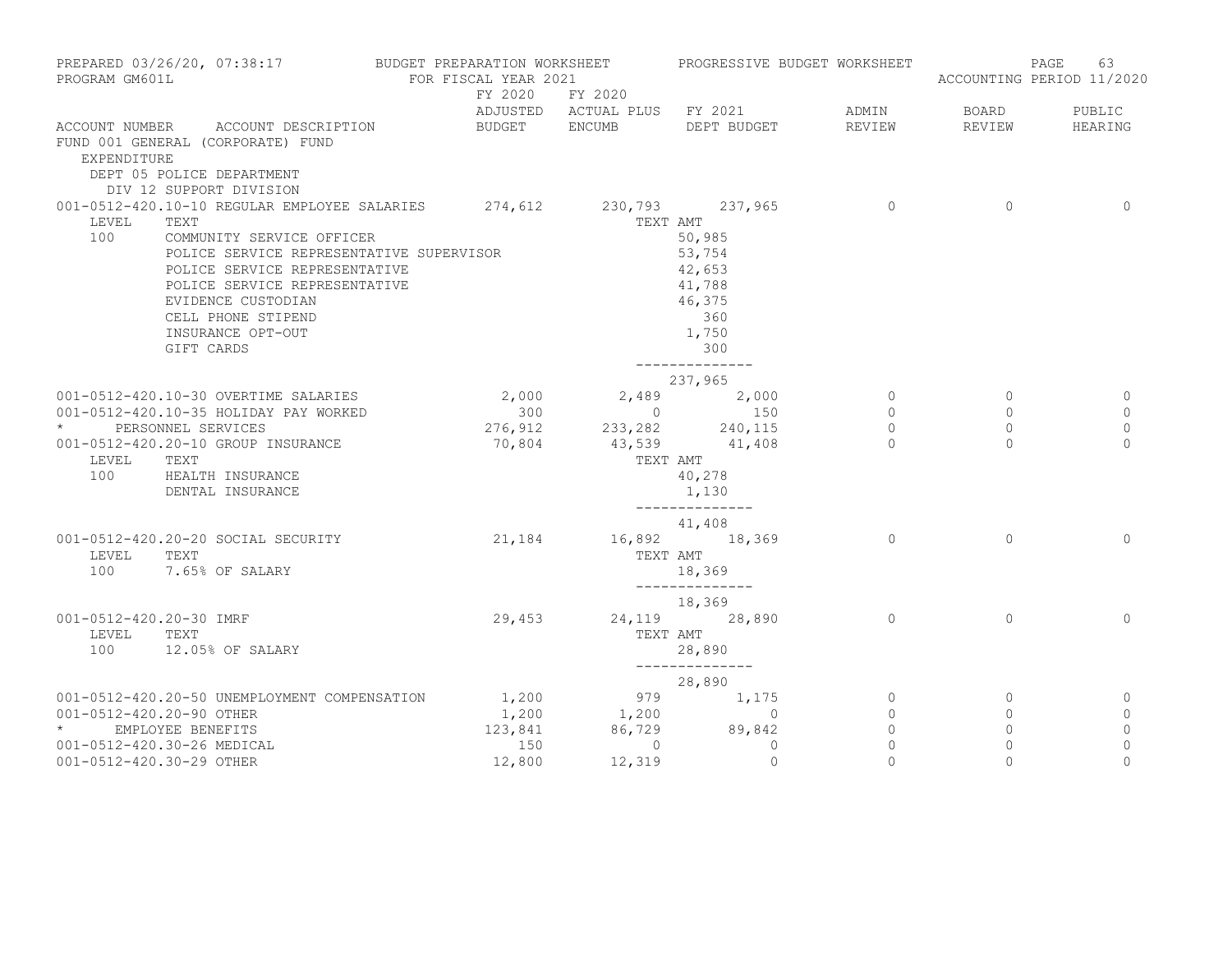| PROGRAM GM601L                            | PREPARED 03/26/20, 07:38:17 BUDGET PREPARATION WORKSHEET<br>FOR FISCAL YEAR 2021 |                 |             | PROGRESSIVE BUDGET WORKSHEET |        | ACCOUNTING PERIOD 11/2020 | PAGE<br>64 |
|-------------------------------------------|----------------------------------------------------------------------------------|-----------------|-------------|------------------------------|--------|---------------------------|------------|
|                                           |                                                                                  | FY 2020         | FY 2020     |                              |        |                           |            |
|                                           |                                                                                  | ADJUSTED        | ACTUAL PLUS | FY 2021                      | ADMIN  | BOARD                     | PUBLIC     |
| ACCOUNT NUMBER ACCOUNT DESCRIPTION        |                                                                                  | BUDGET ENCUMB   |             | DEPT BUDGET                  | REVIEW | REVIEW                    | HEARING    |
| FUND 001 GENERAL (CORPORATE) FUND         |                                                                                  |                 |             |                              |        |                           |            |
| EXPENDITURE                               |                                                                                  |                 |             |                              |        |                           |            |
| DEPT 05 POLICE DEPARTMENT                 |                                                                                  |                 |             |                              |        |                           |            |
| DIV 12 SUPPORT DIVISION                   |                                                                                  |                 |             |                              |        |                           |            |
| 001-0512-420.30-30 TECHNICAL              |                                                                                  | 321,446 319,007 |             |                              |        |                           |            |
|                                           | 001-0512-420.30-31 COMP INSTALL AND SUPPORT 8,000 6,324                          |                 |             |                              |        |                           |            |
| PURCH PROFESSIONAL SERV                   |                                                                                  | 342,396 337,650 |             |                              |        |                           |            |
|                                           | 001-0512-420.40-30 REPAIR & MAINT-GENERAL 500                                    |                 | $\Omega$    |                              |        |                           |            |
|                                           | 001-0512-420.40-32 REPAIR & MAINT-EQUIP 1,500                                    |                 | 73          |                              |        |                           |            |
| PURCHASED PROPERTY SERV                   |                                                                                  | 2,000           | 73          |                              |        |                           |            |
|                                           | 001-0512-420.50-20 COMMUNICATIONS 150<br>001-0512-420.50-40 TRAVEL 1,000 1.000   |                 |             |                              |        |                           |            |
|                                           |                                                                                  |                 | 238         |                              |        |                           |            |
| 001-0512-420.50-51 EDUCATION AND TRAINING |                                                                                  | 1,500           | 545         |                              |        |                           |            |
| OTHER PURCHASED SERVICES                  |                                                                                  | 2,650           | 783         |                              |        |                           |            |
| 001-0512-420.60-10 GENERAL                |                                                                                  | 200             | 85          |                              |        |                           |            |
| 001-0512-420.60-12 OFFICE SUPPLIES        |                                                                                  | 600             | 454         |                              |        |                           |            |
|                                           | 001-0512-420.60-30 CLOTHING, UNIFORMS, ETC.                                      | 1,130           | 138         |                              |        |                           |            |
| $\star$<br>SUPPLIES                       |                                                                                  | 1,930           | 677         |                              |        |                           |            |
| 001-0512-420.80-50 SUNDRY EXPENSES        |                                                                                  | 300             | 250         |                              |        |                           |            |
| OTHER                                     |                                                                                  | 300             | 250         |                              |        |                           |            |
| $\star\star$<br>SUPPORT DIVISION          |                                                                                  | 750,029         | 659,444     | 329,957                      | 0      |                           | 0          |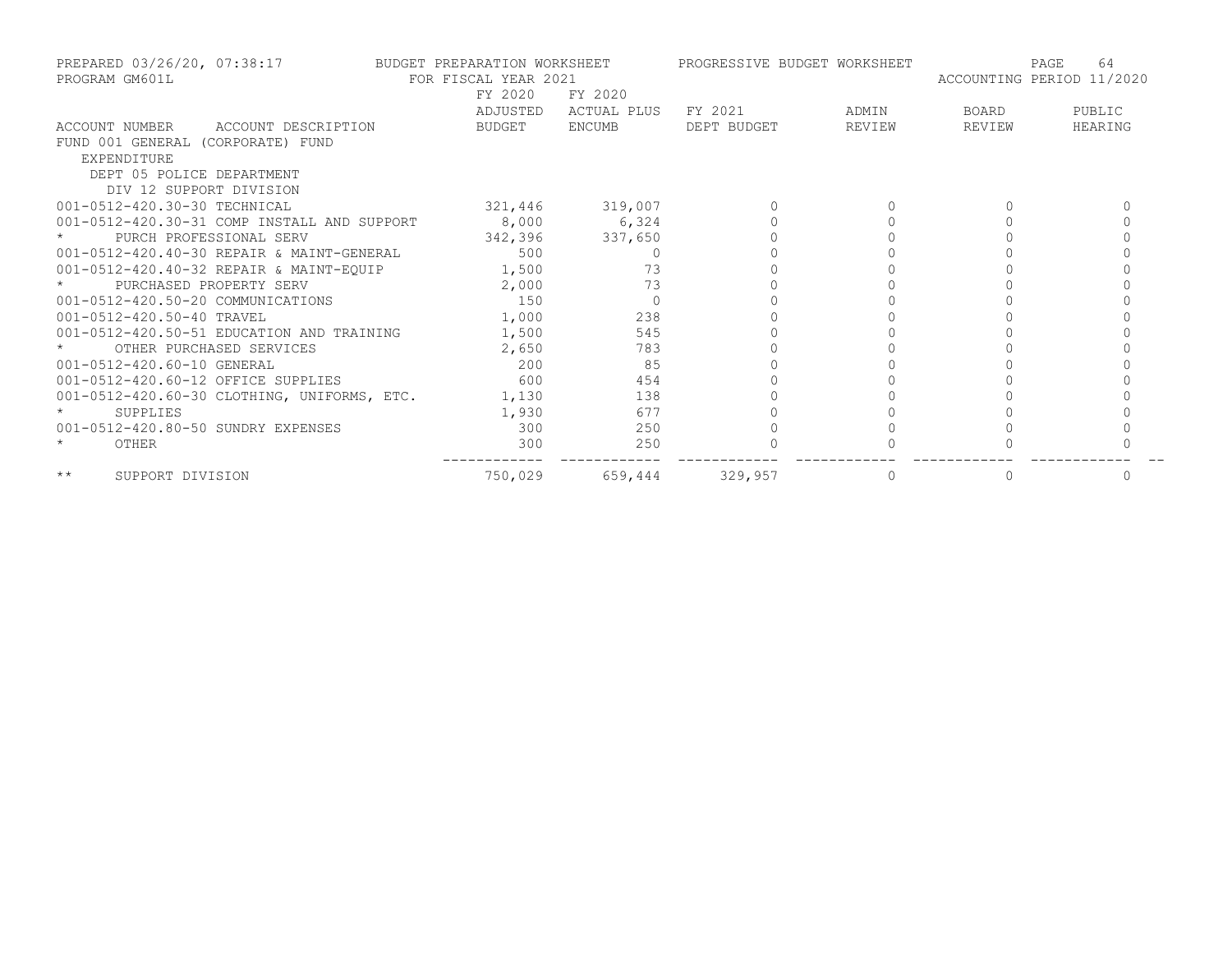| PROGRAM GM601L           | PREPARED 03/26/20, 07:38:17 BUDGET PREPARATION WORKSHEET                                                                                                                                                                               | FOR FISCAL YEAR 2021       |                         | PROGRESSIVE BUDGET WORKSHEET                                                                                                     |                                                        |                                                         | 65<br>PAGE<br>ACCOUNTING PERIOD 11/2020         |
|--------------------------|----------------------------------------------------------------------------------------------------------------------------------------------------------------------------------------------------------------------------------------|----------------------------|-------------------------|----------------------------------------------------------------------------------------------------------------------------------|--------------------------------------------------------|---------------------------------------------------------|-------------------------------------------------|
|                          |                                                                                                                                                                                                                                        | BUDGET ENCUMB              | FY 2020 FY 2020         | ADJUSTED ACTUAL PLUS FY 2021                                                                                                     | ADMIN                                                  | BOARD                                                   | PUBLIC                                          |
| EXPENDITURE              | ACCOUNT NUMBER ACCOUNT DESCRIPTION<br>FUND 001 GENERAL (CORPORATE) FUND<br>DEPT 05 POLICE DEPARTMENT<br>DIV 20 INVESTIGATION DIVISION                                                                                                  |                            |                         | DEPT BUDGET                                                                                                                      | REVIEW                                                 | REVIEW                                                  | HEARING                                         |
| LEVEL<br>100             | 001-0520-420.10-10 REGULAR EMPLOYEE SALARIES<br>TEXT<br>SERGEANT INVESTIGATIONS<br>POLICE OFFICER/INVESTIGATOR<br>POLICE OFFICER/INVESTIGATOR<br>SCHOOL RESOURCE OFFICER<br>SCHOOL RESOURCE OFFICER<br>INSURANCE OPT-OUT<br>GIFT CARDS |                            | 396,324 326,803 420,604 | TEXT AMT<br>96,612<br>78,446<br>78,717<br>83,694<br>77,635<br>5,250<br>250<br>--------------                                     | $\Omega$                                               | $\Omega$                                                | $\Omega$                                        |
|                          |                                                                                                                                                                                                                                        |                            |                         | 420,604                                                                                                                          |                                                        |                                                         |                                                 |
| $\star$<br>LEVEL         | 001-0520-420.10-15 STANDBY SALARIES<br>001-0520-420.10-30 OVERTIME SALARIES<br>001-0520-420.10-35 HOLIDAY PAY WORKED<br>PERSONNEL SERVICES<br>001-0520-420.20-10 GROUP INSURANCE<br>TEXT                                               | 20,000<br>23,000<br>27,394 |                         | 18,086 20,000<br>21, 134 23, 000<br>$1,000$ $2,211$ $1,000$<br>440,324 $368,234$ $464,604$<br>1,000<br>16,945 17,408<br>TEXT AMT | $\circ$<br>$\Omega$<br>$\circ$<br>$\Omega$<br>$\Omega$ | $\circ$<br>$\Omega$<br>$\Omega$<br>$\Omega$<br>$\Omega$ | 0<br>$\Omega$<br>$\circ$<br>$\circ$<br>$\Omega$ |
| 100                      | HEALTH INSURANCE<br>DENTAL INSURANCE                                                                                                                                                                                                   |                            |                         | 16,730<br>678<br>______________<br>17,408                                                                                        |                                                        |                                                         |                                                 |
| LEVEL                    | 001-0520-420.20-20 SOCIAL SECURITY<br>TEXT<br>100 1.45% OF SALARY                                                                                                                                                                      | 6,385                      | TEXT AMT                | 5,198 6,737<br>6,737<br>--------------                                                                                           | $\Omega$                                               | $\Omega$                                                | $\Omega$                                        |
|                          |                                                                                                                                                                                                                                        |                            |                         | 6,737                                                                                                                            |                                                        |                                                         |                                                 |
|                          | 001-0520-420.20-50 UNEMPLOYMENT COMPENSATION                                                                                                                                                                                           |                            | 1,000 1,271             | 1,175                                                                                                                            | $\circ$                                                | $\circ$                                                 | 0                                               |
| 001-0520-420.20-90 OTHER | EMPLOYEE BENEFITS                                                                                                                                                                                                                      | 3,000<br>37,779            | 1,800<br>25, 214        | $\overline{0}$<br>25,320                                                                                                         | $\Omega$<br>$\Omega$                                   | $\Omega$<br>$\Omega$                                    | $\mathbf{0}$<br>$\circ$                         |
|                          | 001-0520-420.30-30 TECHNICAL                                                                                                                                                                                                           | 1,500                      | 760                     | $\mathbf{0}$                                                                                                                     | $\Omega$                                               | $\Omega$                                                | $\mathbf{0}$                                    |
|                          | 001-0520-420.30-31 COMP INSTALL AND SUPPORT                                                                                                                                                                                            | 2,500                      | 2,238                   | $\mathbf{0}$                                                                                                                     | $\circ$                                                | $\mathbf{0}$                                            | $\mathbf 0$                                     |
| $\star$ and $\star$      | PURCH PROFESSIONAL SERV                                                                                                                                                                                                                | 4,000                      | 2,998                   | $\mathbf{0}$                                                                                                                     | $\Omega$                                               | $\Omega$                                                | $\mathbf{0}$                                    |
|                          | 001-0520-420.40-36 ALLOCATED FLEET COSTS                                                                                                                                                                                               | 11,628                     | 9,690                   | $\circ$                                                                                                                          | $\circ$                                                | $\circ$                                                 | 0                                               |
| $\star$                  | PURCHASED PROPERTY SERV                                                                                                                                                                                                                | 11,628                     | 9,690                   | $\mathbf{0}$                                                                                                                     | $\mathbf{0}$                                           | $\circ$                                                 | $\mathbf 0$                                     |
|                          | 001-0520-420.50-40 TRAVEL                                                                                                                                                                                                              | 5,340                      | 1,991                   | $\overline{0}$                                                                                                                   | $\Omega$                                               | $\Omega$                                                | $\mathbf{0}$                                    |
|                          | 001-0520-420.50-51 EDUCATION AND TRAINING                                                                                                                                                                                              | 3,000                      | 1,733                   | $\overline{0}$                                                                                                                   | $\Omega$                                               | $\Omega$                                                | $\mathbf{0}$                                    |
|                          | 001-0520-420.50-52 CONFERENCE AND MEETING                                                                                                                                                                                              | 1,000                      | $\circ$                 | $\Omega$                                                                                                                         | $\Omega$                                               | $\Omega$                                                | $\Omega$                                        |
|                          | 001-0520-420.50-60 DUES & PROF PUBLICATIONS                                                                                                                                                                                            | 100                        | 40                      | $\Omega$                                                                                                                         | $\Omega$                                               | $\Omega$                                                | $\Omega$                                        |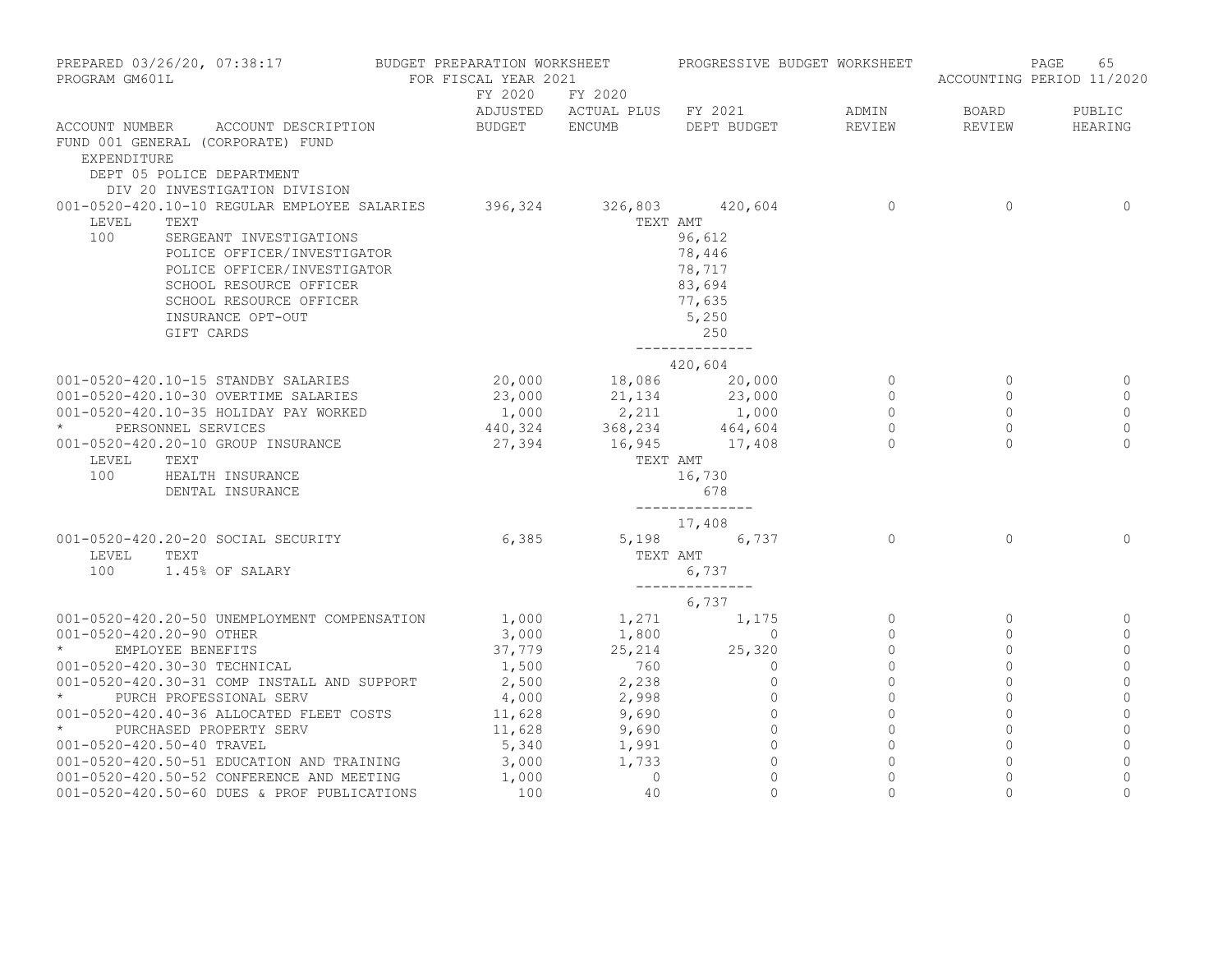| PREPARED 03/26/20, 07:38:17<br>PROGRAM GM601L | BUDGET PREPARATION WORKSHEET<br>FOR FISCAL YEAR 2021<br>FY 2020 | FY 2020     | PROGRESSIVE BUDGET WORKSHEET |        | PAGE<br>ACCOUNTING PERIOD 11/2020 | 66      |
|-----------------------------------------------|-----------------------------------------------------------------|-------------|------------------------------|--------|-----------------------------------|---------|
|                                               | ADJUSTED                                                        | ACTUAL PLUS | FY 2021                      | ADMIN  | BOARD                             | PUBLIC  |
| ACCOUNT DESCRIPTION<br>ACCOUNT NUMBER         | <b>BUDGET</b>                                                   | ENCUMB      | DEPT BUDGET                  | REVIEW | REVIEW                            | HEARING |
| FUND 001 GENERAL (CORPORATE) FUND             |                                                                 |             |                              |        |                                   |         |
| EXPENDITURE                                   |                                                                 |             |                              |        |                                   |         |
| DEPT 05 POLICE DEPARTMENT                     |                                                                 |             |                              |        |                                   |         |
| DIV 20 INVESTIGATION DIVISION                 |                                                                 |             |                              |        |                                   |         |
| $\star$<br>OTHER PURCHASED SERVICES           | 9,440                                                           | 3,764       |                              |        |                                   |         |
| 001-0520-420.60-10 GENERAL                    | 1,500                                                           | 1,500       |                              |        |                                   |         |
| SUPPLIES                                      | 1,500                                                           | 1,500       |                              |        |                                   |         |
| 001-0520-420.70-40 MACHINERY AND EQUIPMENT    | 500                                                             | 726         |                              |        |                                   |         |
| PROP & EOUIP-NON FIXED                        | 500                                                             | 726         |                              |        |                                   |         |
| 001-0520-420.80-50 SUNDRY EXPENSES            | 480                                                             | 200         |                              |        |                                   |         |
| $\star$<br>OTHER                              | 480                                                             | 200         |                              |        |                                   |         |
| $\star\star$<br>INVESTIGATION DIVISION        | 505,651                                                         | 412,326     | 489,924                      |        |                                   |         |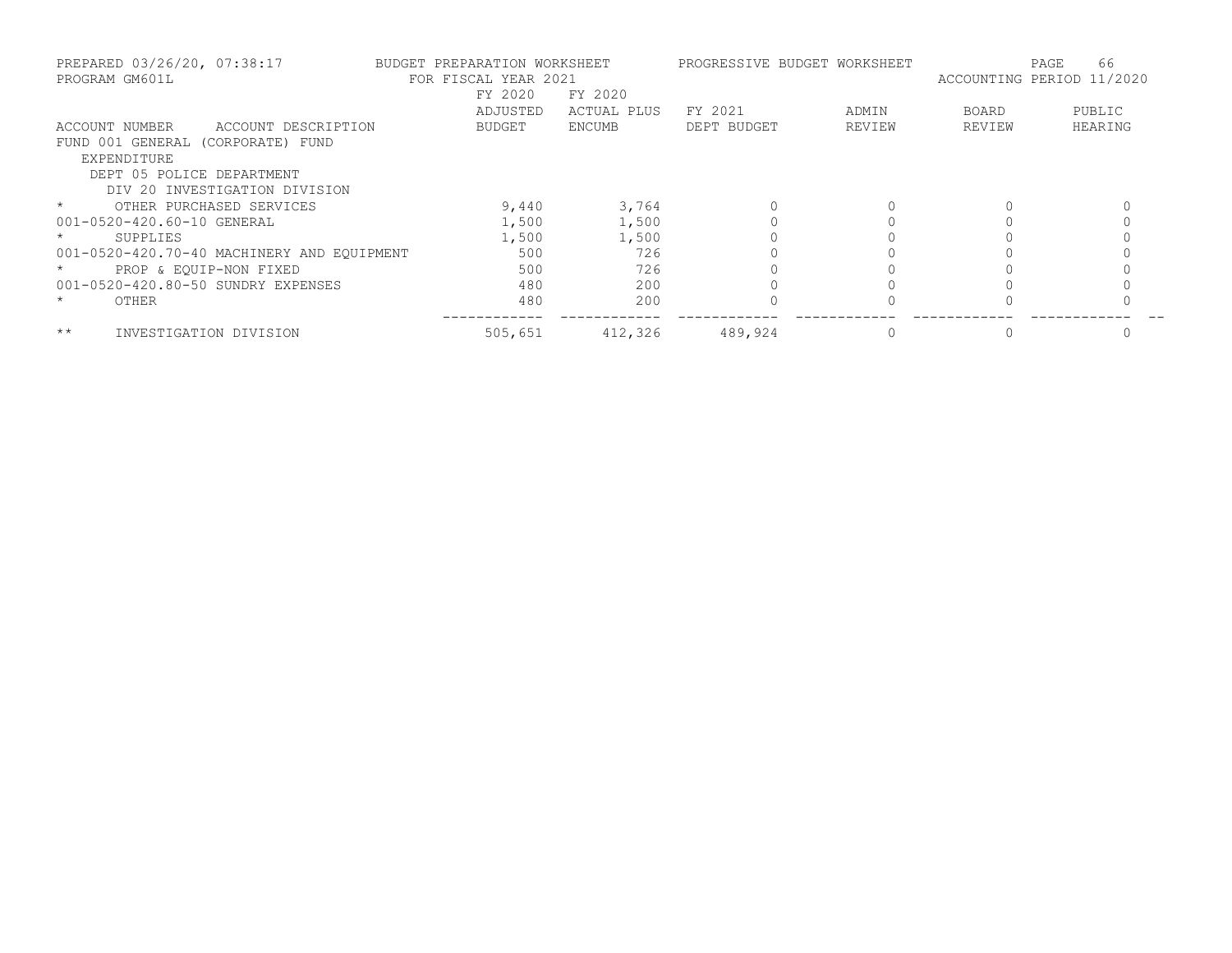| PROGRAM GM601L                | PREPARED 03/26/20, 07:38:17 BUDGET PREPARATION WORKSHEET                                                             | FOR FISCAL YEAR 2021 |                 |          | PROGRESSIVE BUDGET WORKSHEET |                                                                                                                                                                                                                                                                                                                                    |                | 67<br>PAGE<br>ACCOUNTING PERIOD 11/2020 |
|-------------------------------|----------------------------------------------------------------------------------------------------------------------|----------------------|-----------------|----------|------------------------------|------------------------------------------------------------------------------------------------------------------------------------------------------------------------------------------------------------------------------------------------------------------------------------------------------------------------------------|----------------|-----------------------------------------|
|                               |                                                                                                                      |                      | FY 2020 FY 2020 |          | ADJUSTED ACTUAL PLUS FY 2021 | ADMIN                                                                                                                                                                                                                                                                                                                              | BOARD          | PUBLIC                                  |
| ACCOUNT NUMBER<br>EXPENDITURE | ACCOUNT DESCRIPTION<br>FUND 001 GENERAL (CORPORATE) FUND                                                             |                      | BUDGET ENCUMB   |          | DEPT BUDGET                  | REVIEW                                                                                                                                                                                                                                                                                                                             | REVIEW         | HEARING                                 |
|                               | DEPT 05 POLICE DEPARTMENT<br>DIV 22 PATROL DIVISION                                                                  |                      |                 |          |                              |                                                                                                                                                                                                                                                                                                                                    |                |                                         |
|                               | 001-0522-420.10-10 REGULAR EMPLOYEE SALARIES 1,848,985 1,573,048 2,034,559                                           |                      |                 |          |                              |                                                                                                                                                                                                                                                                                                                                    | $\overline{0}$ | $\mathbf{0}$                            |
| LEVEL                         | TEXT                                                                                                                 |                      |                 | TEXT AMT |                              |                                                                                                                                                                                                                                                                                                                                    |                |                                         |
| 100                           | LIEUTENANT                                                                                                           |                      |                 |          | 108,504                      |                                                                                                                                                                                                                                                                                                                                    |                |                                         |
|                               | SERGEANT                                                                                                             |                      |                 |          | 94,729                       |                                                                                                                                                                                                                                                                                                                                    |                |                                         |
|                               | SERGEANT                                                                                                             |                      |                 |          | 96,618                       |                                                                                                                                                                                                                                                                                                                                    |                |                                         |
|                               | SERGEANT                                                                                                             |                      |                 |          | 94,300                       |                                                                                                                                                                                                                                                                                                                                    |                |                                         |
|                               | SERGEANT                                                                                                             |                      |                 |          | 91,080                       |                                                                                                                                                                                                                                                                                                                                    |                |                                         |
|                               | SERGEANT                                                                                                             |                      |                 |          | 89,401                       |                                                                                                                                                                                                                                                                                                                                    |                |                                         |
|                               | SERGEANT                                                                                                             |                      |                 |          | 88,828                       |                                                                                                                                                                                                                                                                                                                                    |                |                                         |
|                               | PATROLMAN                                                                                                            |                      |                 |          | 85,713                       |                                                                                                                                                                                                                                                                                                                                    |                |                                         |
|                               | PATROLMAN<br>PATROLMAN                                                                                               |                      |                 |          | 84,015<br>80,791             |                                                                                                                                                                                                                                                                                                                                    |                |                                         |
|                               | PATROLMAN                                                                                                            |                      |                 |          | 78,436                       |                                                                                                                                                                                                                                                                                                                                    |                |                                         |
|                               | PATROLMAN                                                                                                            |                      |                 |          | 78,436                       |                                                                                                                                                                                                                                                                                                                                    |                |                                         |
|                               | PATROLMAN                                                                                                            |                      |                 |          | 77,640                       |                                                                                                                                                                                                                                                                                                                                    |                |                                         |
|                               | PATROLMAN                                                                                                            |                      |                 |          | 76,320                       |                                                                                                                                                                                                                                                                                                                                    |                |                                         |
|                               | PATROLMAN                                                                                                            |                      |                 |          | 76,320                       |                                                                                                                                                                                                                                                                                                                                    |                |                                         |
|                               | PATROLMAN                                                                                                            |                      |                 |          | 76,144                       |                                                                                                                                                                                                                                                                                                                                    |                |                                         |
|                               | PATROLMAN                                                                                                            |                      |                 |          | 76,144                       |                                                                                                                                                                                                                                                                                                                                    |                |                                         |
|                               | PATROLMAN                                                                                                            |                      |                 |          | 74,627                       |                                                                                                                                                                                                                                                                                                                                    |                |                                         |
|                               | PATROLMAN                                                                                                            |                      |                 |          | 73,169                       |                                                                                                                                                                                                                                                                                                                                    |                |                                         |
|                               | PATROLMAN                                                                                                            |                      |                 |          | 74,627                       |                                                                                                                                                                                                                                                                                                                                    |                |                                         |
|                               | PATROLMAN                                                                                                            |                      |                 |          | 74,627                       |                                                                                                                                                                                                                                                                                                                                    |                |                                         |
|                               | PATROLMAN                                                                                                            |                      |                 |          | 66,397                       |                                                                                                                                                                                                                                                                                                                                    |                |                                         |
|                               | PATROLMAN                                                                                                            |                      |                 |          | 61,473                       |                                                                                                                                                                                                                                                                                                                                    |                |                                         |
|                               | PATROLMAN                                                                                                            |                      |                 |          | 74,627                       |                                                                                                                                                                                                                                                                                                                                    |                |                                         |
|                               | PATROLMAN                                                                                                            |                      |                 |          | 61,473                       |                                                                                                                                                                                                                                                                                                                                    |                |                                         |
|                               | INSURANCE OPT-OUT                                                                                                    |                      |                 |          | 8,750                        |                                                                                                                                                                                                                                                                                                                                    |                |                                         |
|                               | CELL PHONE STIPEND                                                                                                   |                      |                 |          | 420                          |                                                                                                                                                                                                                                                                                                                                    |                |                                         |
|                               | GIFT CARDS                                                                                                           |                      |                 |          | 1,300                        |                                                                                                                                                                                                                                                                                                                                    |                |                                         |
|                               | SHIFT DIFFERENTIAL                                                                                                   |                      |                 |          | 9,650<br>--------------      |                                                                                                                                                                                                                                                                                                                                    |                |                                         |
|                               |                                                                                                                      |                      |                 |          | 2,034,559                    |                                                                                                                                                                                                                                                                                                                                    |                |                                         |
|                               | 001-0522-420.10-30 OVERTIME SALARIES                                                                                 |                      | 120,000         |          | 109,291 100,000              | $\overline{a}$ and $\overline{a}$ and $\overline{a}$ and $\overline{a}$ and $\overline{a}$ and $\overline{a}$ and $\overline{a}$ and $\overline{a}$ and $\overline{a}$ and $\overline{a}$ and $\overline{a}$ and $\overline{a}$ and $\overline{a}$ and $\overline{a}$ and $\overline{a}$ and $\overline{a}$ and $\overline{a}$ and | $\mathbf{0}$   | $\circ$                                 |
| LEVEL                         | TEXT                                                                                                                 |                      |                 | TEXT AMT |                              |                                                                                                                                                                                                                                                                                                                                    |                |                                         |
| 100                           | REIMBURSEABLE OVERTIME DETAILS: UI FOOTBALL GAMES,<br>RTHS GAME SECURITY, OMEGA MOTORSPORTS, WALMART<br>BLACK FRIDAY |                      |                 |          | 100,000                      |                                                                                                                                                                                                                                                                                                                                    |                |                                         |
|                               |                                                                                                                      |                      |                 |          | --------------               |                                                                                                                                                                                                                                                                                                                                    |                |                                         |

100,000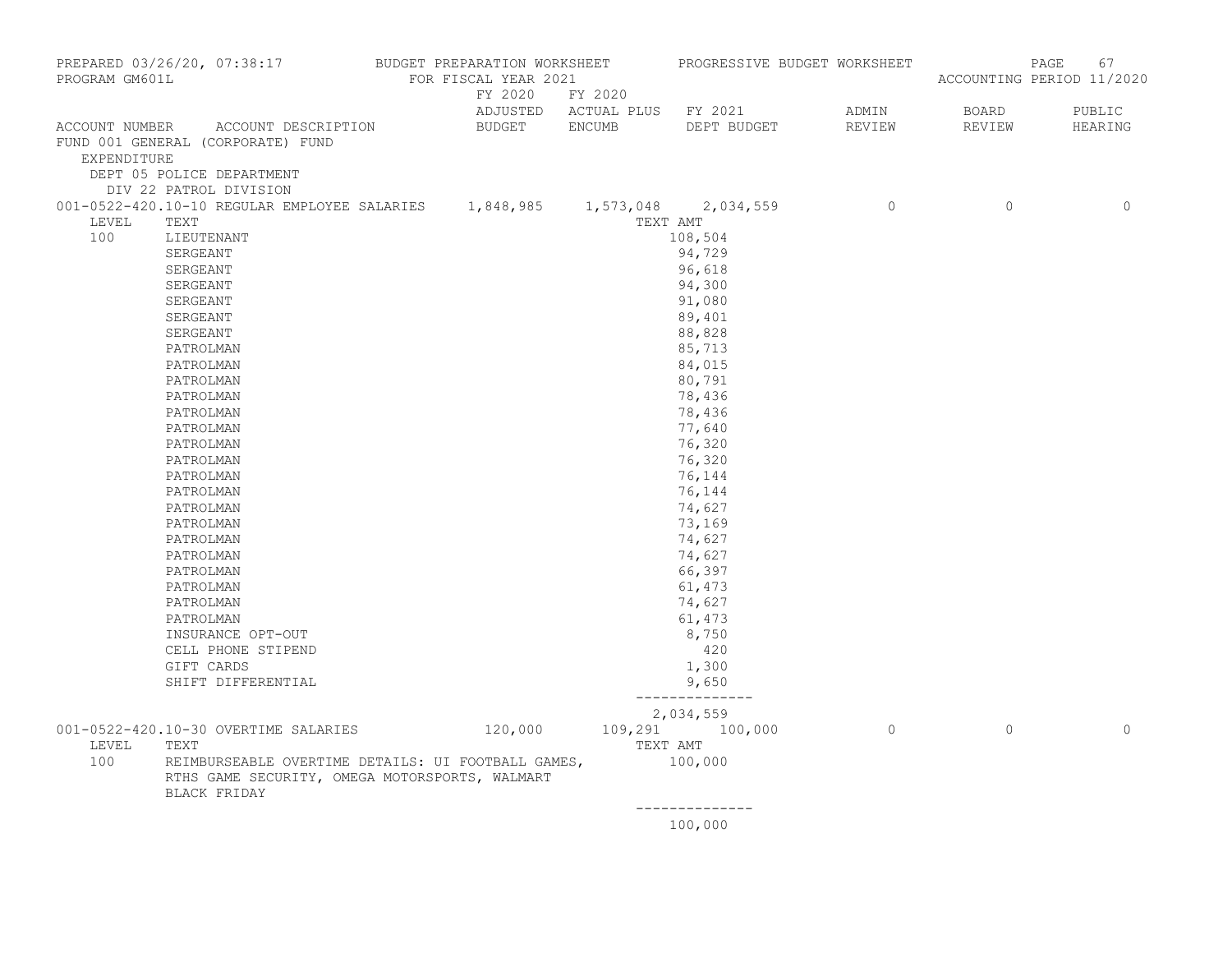| PREPARED 03/26/20, 07:38:17 BUDGET PREPARATION WORKSHEET PROGRESSIVE BUDGET WORKSHEET<br>PROGRAM GM601L                                                                                                                                   | FOR FISCAL YEAR 2021         |                                          |                                                                                                                          |                                      |                                      | 68<br>PAGE<br>ACCOUNTING PERIOD 11/2020 |
|-------------------------------------------------------------------------------------------------------------------------------------------------------------------------------------------------------------------------------------------|------------------------------|------------------------------------------|--------------------------------------------------------------------------------------------------------------------------|--------------------------------------|--------------------------------------|-----------------------------------------|
| ACCOUNT NUMBER ACCOUNT DESCRIPTION<br>FUND 001 GENERAL (CORPORATE) FUND                                                                                                                                                                   | BUDGET ENCUMB                | FY 2020 FY 2020                          | ADJUSTED ACTUAL PLUS FY 2021 ADMIN<br>DEPT BUDGET REVIEW                                                                 |                                      | BOARD<br>REVIEW                      | PUBLIC<br>HEARING                       |
| EXPENDITURE<br>DEPT 05 POLICE DEPARTMENT<br>DIV 22 PATROL DIVISION<br>001-0522-420.10-35 HOLIDAY PAY WORKED<br>* PERSONNEL SERVICES<br>001-0522-420.20-10 GROUP INSURANCE<br>LEVEL<br>TEXT<br>100<br>HEALTH INSURANCE<br>DENTAL INSURANCE |                              |                                          | $43,800$ $34,291$ $43,800$ 0<br>2,012,785 1,716,630 2,178,359<br>290,097 223,016 215,947<br>TEXT AMT<br>210,975<br>4,972 | $\begin{matrix} 0 \\ 0 \end{matrix}$ | $\mathbf{0}$<br>$\Omega$<br>$\Omega$ | 0<br>$\Omega$<br>$\Omega$               |
| 001-0522-420.20-20 SOCIAL SECURITY<br>LEVEL<br>TEXT<br>100<br>1.45% OF SALARY                                                                                                                                                             | $29,185$ $23,375$ $31,876$ 0 |                                          | ______________<br>215,947<br>TEXT AMT<br>31,876                                                                          |                                      | $\Omega$                             | $\Omega$                                |
| 001-0522-420.20-50 UNEMPLOYMENT COMPENSATION 4,800<br>TEXT<br>LEVEL<br>100<br>26 EMPLOYEES X \$235                                                                                                                                        |                              | TEXT AMT                                 | _______________<br>31,876<br>6,310 6,110 0<br>6,110                                                                      |                                      | $\Omega$                             | $\Omega$                                |
|                                                                                                                                                                                                                                           |                              |                                          | ______________<br>6,110                                                                                                  |                                      |                                      |                                         |
| 001-0522-420.20-90 OTHER                                                                                                                                                                                                                  |                              | $600$ $600$ 0<br>324,682 253,301 253,933 | 600 0                                                                                                                    | $\circ$<br>$\circ$                   | $\circ$<br>$\Omega$                  | 0<br>$\circ$                            |
| * EMPLOYEE BENEFITS                                                                                                                                                                                                                       | 500                          |                                          | $\circ$                                                                                                                  | $\mathbf{0}$                         | $\Omega$                             | $\circ$                                 |
| 001-0522-420.30-26 MEDICAL<br>001-0522-420.30-28 SEIZURE REIMBURSEMENT                                                                                                                                                                    | 2,000                        | $333$<br>1,080                           | $\Omega$                                                                                                                 | $\Omega$                             | $\Omega$                             | $\mathbf 0$                             |
| 001-0522-420.30-29 OTHER                                                                                                                                                                                                                  | 300                          | 25                                       | $\Omega$                                                                                                                 | $\Omega$                             | $\Omega$                             | $\overline{0}$                          |
| 001-0522-420.30-30 TECHNICAL                                                                                                                                                                                                              | 10,500                       |                                          | $\circ$                                                                                                                  | $\circ$                              | $\mathbf{0}$                         | $\mathbf 0$                             |
| * PURCH PROFESSIONAL SERV                                                                                                                                                                                                                 | $\frac{1}{13}$ , 300         | $8,461$<br>9,899                         | $\Omega$                                                                                                                 | $\Omega$                             | $\Omega$                             | $\mathbf{0}$                            |
| 001-0522-420.40-32 REPAIR & MAINT-EQUIP                                                                                                                                                                                                   | 8,000                        |                                          | $\circ$                                                                                                                  | $\circ$                              | $\mathbf 0$                          | $\mathbf 0$                             |
| 001-0522-420.40-36 ALLOCATED FLEET COSTS                                                                                                                                                                                                  | 61,611                       | $1,707$<br>51,343                        | $\Omega$                                                                                                                 | $\Omega$                             | $\Omega$                             | $\circ$                                 |
| * PURCHASED PROPERTY SERV                                                                                                                                                                                                                 | 69,611                       | 53,050                                   | $\Omega$                                                                                                                 | $\Omega$                             | $\Omega$                             | $\overline{0}$                          |
| 001-0522-420.50-20 COMMUNICATIONS                                                                                                                                                                                                         | 8,500                        | 5,675                                    | $\mathbf{0}$                                                                                                             | $\circ$                              | $\mathbf 0$                          | $\mathbf 0$                             |
| 001-0522-420.50-40 TRAVEL                                                                                                                                                                                                                 |                              | $5,750$ $3,682$                          | $\circ$                                                                                                                  | $\circ$                              | $\mathbf 0$                          | $\mathbf{0}$                            |
| 001-0522-420.50-51 EDUCATION AND TRAINING $8,000$ 6,976<br>001-0522-420.50-60 DUES & PROF PUBLICATIONS 800 605                                                                                                                            |                              |                                          | $\circ$                                                                                                                  | $\circ$                              | $\mathsf{O}\xspace$                  | $\mathbb O$                             |
|                                                                                                                                                                                                                                           |                              | 605                                      | $\mathbf{0}$                                                                                                             | $\circ$                              | $\Omega$                             | $\overline{0}$                          |
| * OTHER PURCHASED SERVICES                                                                                                                                                                                                                |                              | 23,050 16,938                            | $\circ$                                                                                                                  | $\circ$                              | $\overline{0}$                       | $\overline{0}$                          |
| 001-0522-420.60-10 GENERAL                                                                                                                                                                                                                | 3,500                        | $2,951$<br>272                           | $\circ$                                                                                                                  | $\circ$                              | $\mathbf{0}$                         | $\mathbf{0}$                            |
| 001-0522-420.60-12 OFFICE SUPPLIES                                                                                                                                                                                                        | 500                          |                                          | $\circ$                                                                                                                  | $\circ$                              | $\Omega$                             | $\mathbf{0}$                            |
| 001-0522-420.60-30 CLOTHING, UNIFORMS, ETC.                                                                                                                                                                                               | 25,000                       | 23,391<br>26,614                         | $\circ$                                                                                                                  | $\circ$                              | $\mathsf{O}\xspace$                  | $\mathbb O$                             |
| $\star$<br>SUPPLIES                                                                                                                                                                                                                       | 29,000                       |                                          | $\Omega$                                                                                                                 | $\Omega$                             | $\Omega$                             | $\circ$                                 |
| 001-0522-420.70-40 MACHINERY AND EQUIPMENT                                                                                                                                                                                                | 6,500                        | 18,633                                   | $\bigcap$                                                                                                                | $\cap$                               | $\cap$                               | $\Omega$                                |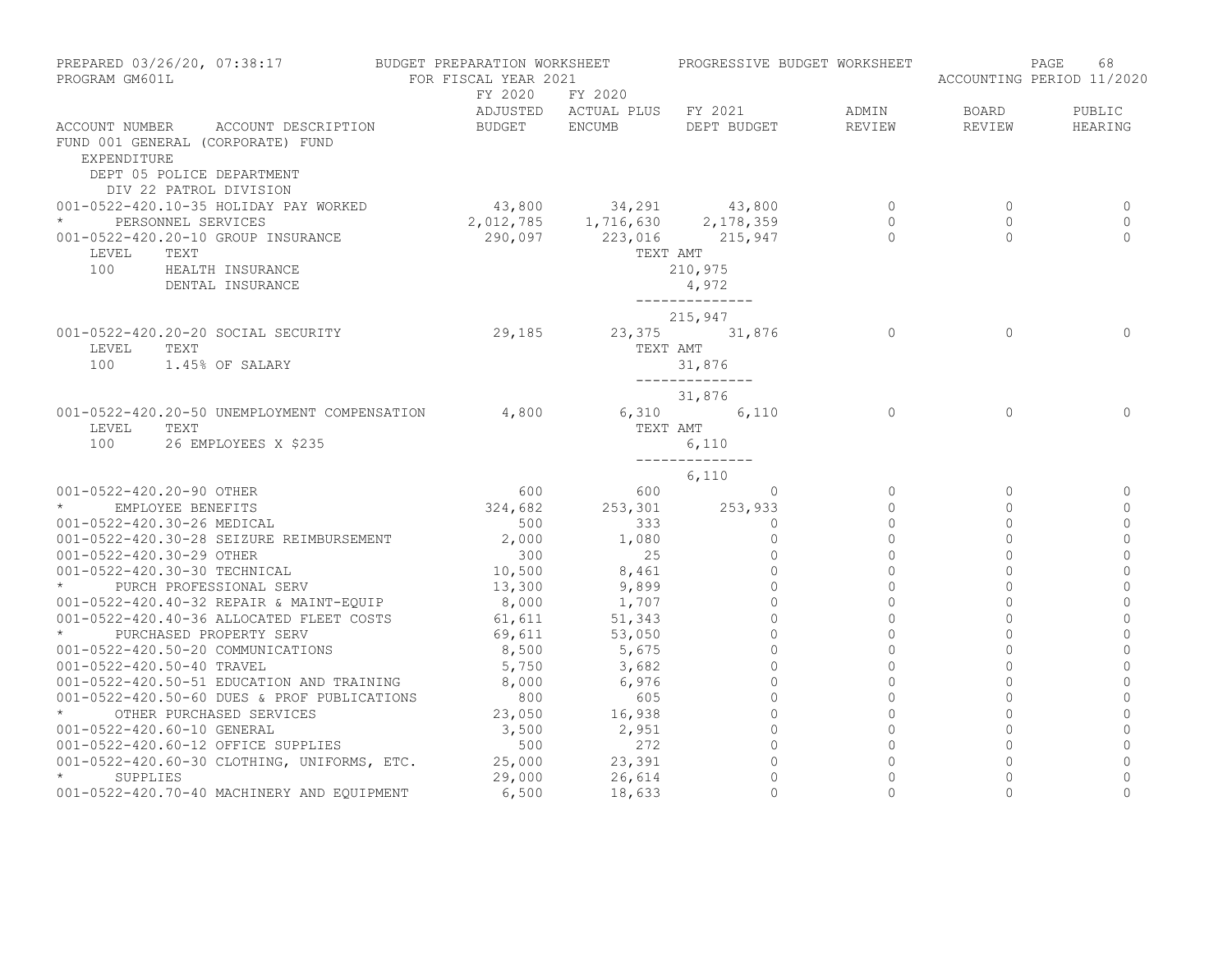| PREPARED 03/26/20, 07:38:17<br>PROGRAM GM601L |                     | BUDGET PREPARATION WORKSHEET | FOR FISCAL YEAR 2021<br>FY 2020 | FY 2020     |             | PROGRESSIVE BUDGET WORKSHEET | ACCOUNTING PERIOD 11/2020 | 69<br>PAGE |
|-----------------------------------------------|---------------------|------------------------------|---------------------------------|-------------|-------------|------------------------------|---------------------------|------------|
|                                               |                     |                              | ADJUSTED                        | ACTUAL PLUS | FY 2021     | ADMIN                        | <b>BOARD</b>              | PUBLIC     |
| ACCOUNT NUMBER                                | ACCOUNT DESCRIPTION |                              | <b>BUDGET</b>                   | ENCUMB      | DEPT BUDGET | REVIEW                       | REVIEW                    | HEARING    |
| FUND 001 GENERAL (CORPORATE) FUND             |                     |                              |                                 |             |             |                              |                           |            |
| EXPENDITURE                                   |                     |                              |                                 |             |             |                              |                           |            |
| DEPT 05 POLICE DEPARTMENT                     |                     |                              |                                 |             |             |                              |                           |            |
| DIV 22 PATROL DIVISION                        |                     |                              |                                 |             |             |                              |                           |            |
| $\star$<br>PROP & EOUIP-NON FIXED             |                     |                              | 6,500                           | 18,633      |             |                              | $\Omega$                  |            |
| 001-0522-420.75-50 VEHICLES                   |                     |                              | 16,296                          | 16,295      |             |                              |                           |            |
| PROP & EOUIP-FIXED ASSET                      |                     |                              | 16,296                          | 16,295      |             |                              |                           |            |
| 001-0522-420.80-50 SUNDRY EXPENSES            |                     |                              | 46,505                          | 2,830       |             |                              |                           |            |
| $\star$<br>OTHER                              |                     |                              | 46,505                          | 2,830       |             |                              |                           |            |
| $***$<br>PATROL DIVISION                      |                     |                              | 2,541,729                       | 2,114,190   | 2,432,292   |                              |                           |            |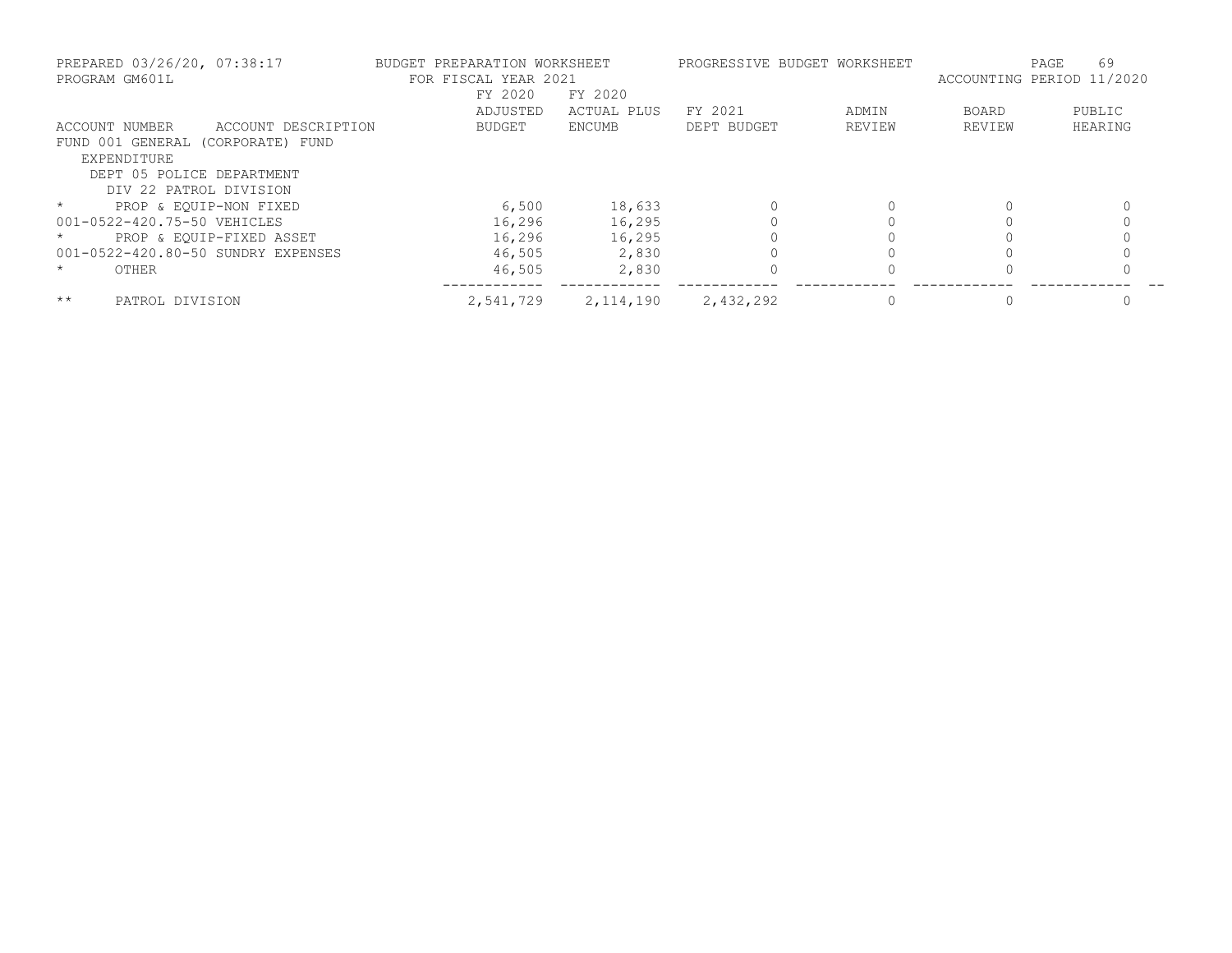| PREPARED 03/26/20, 07:38:17 BUDGET PREPARATION WORKSHEET<br>PROGRAM GM601L | FOR FISCAL YEAR 2021<br>FY 2020 | FY 2020                       | PROGRESSIVE BUDGET WORKSHEET |          | ACCOUNTING PERIOD 11/2020 | 70<br>PAGE   |
|----------------------------------------------------------------------------|---------------------------------|-------------------------------|------------------------------|----------|---------------------------|--------------|
|                                                                            | ADJUSTED                        |                               | ACTUAL PLUS FY 2021          | ADMIN    | BOARD                     | PUBLIC       |
| ACCOUNT NUMBER ACCOUNT DESCRIPTION                                         | BUDGET ENCUMB                   |                               | DEPT BUDGET                  | REVIEW   | REVIEW                    | HEARING      |
| FUND 001 GENERAL (CORPORATE) FUND                                          |                                 |                               |                              |          |                           |              |
| EXPENDITURE                                                                |                                 |                               |                              |          |                           |              |
| DEPT 05 POLICE DEPARTMENT                                                  |                                 |                               |                              |          |                           |              |
| DIV 30 ESDA DIVISION                                                       |                                 |                               |                              |          |                           |              |
| 001-0530-420.10-10 REGULAR EMPLOYEE SALARIES                               | 2,600 2,181 2,600               |                               |                              |          |                           | $\Omega$     |
| PERSONNEL SERVICES                                                         |                                 | $2,600$ $2,181$ $2,600$       |                              |          |                           | 0            |
| 001-0530-420.20-20 SOCIAL SECURITY                                         | 199                             | $\Omega$                      | $\Omega$                     | $\Omega$ | $\Omega$                  | $\mathbf{0}$ |
| EMPLOYEE BENEFITS                                                          | 199                             |                               | $\Omega$                     |          |                           | $\Omega$     |
| 001-0530-420.30-29 OTHER                                                   | 14,000                          | $12,579$ 1,500                |                              |          |                           | $\Omega$     |
| LEVEL<br>TEXT                                                              |                                 | TEXT AMT                      |                              |          |                           |              |
| 100 REPAIRS/SERVICE FOR ESDA                                               |                                 |                               | 1,500                        |          |                           |              |
|                                                                            |                                 |                               | 1,500                        |          |                           |              |
| $\star$<br>PURCH PROFESSIONAL SERV                                         |                                 | 14,000 12,579 1,500           |                              | $\Omega$ | $\Omega$                  | $\mathbf{0}$ |
| 001-0530-420.40-32 REPAIR & MAINT-EQUIP                                    | 3,000                           |                               | $0 \t 3,000$                 | $\cap$   | $\Omega$                  | $\Omega$     |
| LEVEL<br>TEXT                                                              |                                 | TEXT AMT                      |                              |          |                           |              |
| 100<br>REPAIRS TO ESDA SIRENS, RADIOS, ANTENNAS                            |                                 |                               | 3,000                        |          |                           |              |
|                                                                            |                                 |                               | 3,000                        |          |                           |              |
| $\star$<br>PURCHASED PROPERTY SERV                                         | 3,000                           | $\Omega$                      | 3,000                        | $\Omega$ | $\bigcap$                 | 0            |
| 001-0530-420.50-51 EDUCATION AND TRAINING                                  | 100                             | $\Omega$                      | 100                          | $\Omega$ |                           | $\mathbf 0$  |
| $\star$<br>OTHER PURCHASED SERVICES                                        | 100                             |                               | 100                          |          |                           |              |
| $\star\star$<br>ESDA DIVISION                                              | 19,899                          | 14,760                        | 7,200                        | $\circ$  |                           | $\Omega$     |
| $***$<br>POLICE DEPARTMENT                                                 |                                 | 4,591,543 3,911,221 4,638,637 |                              | $\circ$  | $\Omega$                  | 0            |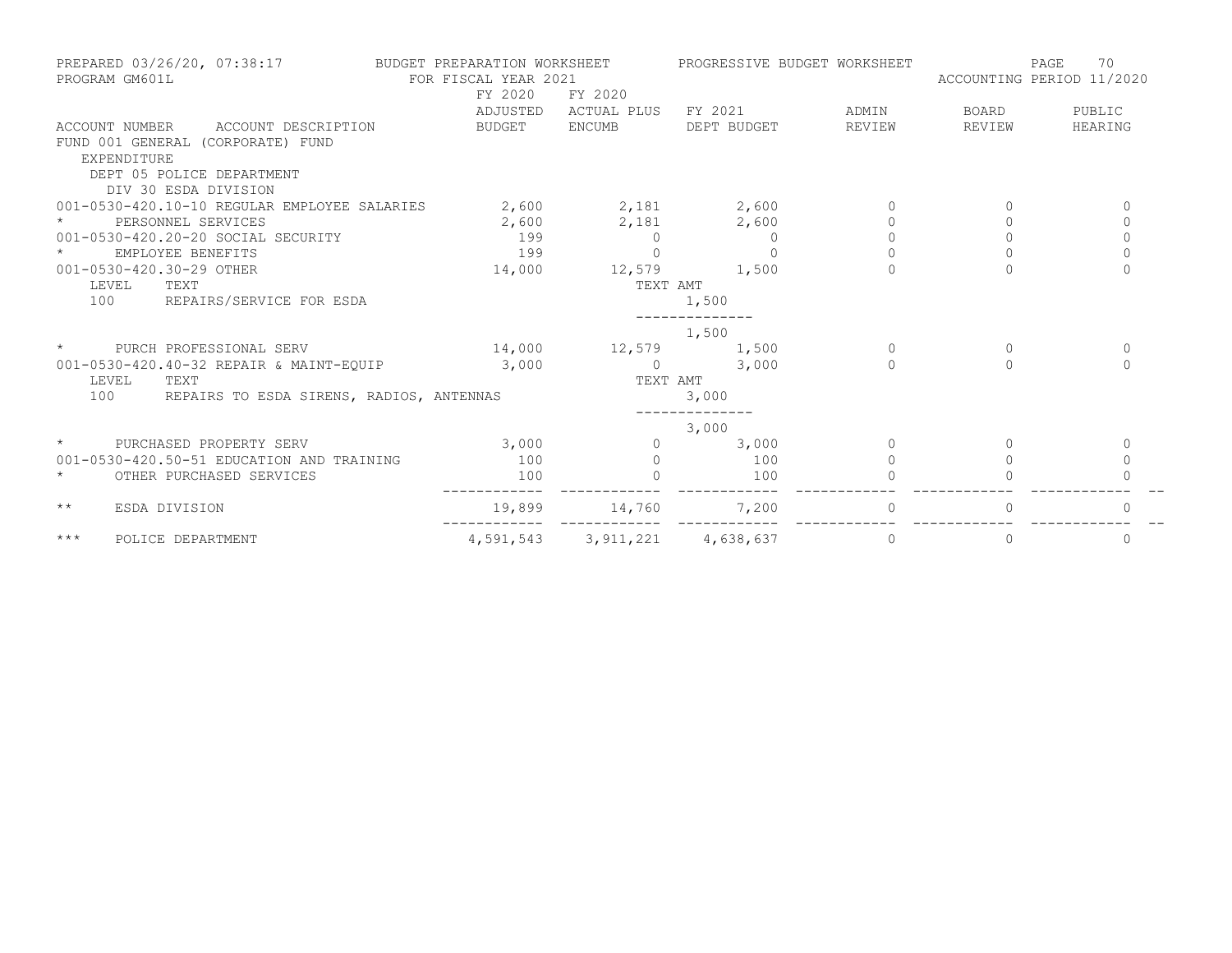| PREPARED 03/26/20, 07:38:17<br>PROGRAM GM601L                                                                                              | BUDGET PREPARATION WORKSHEET<br>FOR FISCAL YEAR 2021 |                              |                                                  | PROGRESSIVE BUDGET WORKSHEET |                | 71<br>PAGE<br>ACCOUNTING PERIOD 11/2020 |
|--------------------------------------------------------------------------------------------------------------------------------------------|------------------------------------------------------|------------------------------|--------------------------------------------------|------------------------------|----------------|-----------------------------------------|
|                                                                                                                                            | FY 2020 FY 2020                                      | ADJUSTED ACTUAL PLUS FY 2021 |                                                  | ADMIN                        | <b>BOARD</b>   | PUBLIC                                  |
| ACCOUNT NUMBER ACCOUNT DESCRIPTION<br>FUND 001 GENERAL (CORPORATE) FUND<br>EXPENDITURE<br>DEPT 06 POLICE & FIRE COMMISSION<br>DIV 10 ADMIN | BUDGET ENCUMB                                        |                              | DEPT BUDGET                                      | REVIEW                       | REVIEW         | HEARING                                 |
| 001-0610-420.10-12 PART TIME SALARIES<br>LEVEL<br>TEXT<br>100<br>COMMISSIONER MEETINGS                                                     | 1,300                                                |                              | 280 1,300<br>TEXT AMT<br>1,300<br>______________ | $\overline{0}$               | $\overline{0}$ | $\Omega$                                |
|                                                                                                                                            |                                                      |                              | 1,300                                            |                              |                |                                         |
| * PERSONNEL SERVICES                                                                                                                       | 1,300                                                |                              | 280 1,300                                        | $\circ$                      | $\mathbf{0}$   | 0                                       |
| 001-0610-420.20-20 SOCIAL SECURITY                                                                                                         | 100                                                  | 21                           | 100                                              | $\Omega$                     | $\Omega$       | $\Omega$                                |
| LEVEL<br>TEXT                                                                                                                              |                                                      | TEXT AMT                     |                                                  |                              |                |                                         |
| 100<br>7.65% OF SALARY                                                                                                                     |                                                      |                              | 100<br>--------------                            |                              |                |                                         |
|                                                                                                                                            |                                                      |                              | $100$<br>21 $100$                                |                              |                |                                         |
| * EMPLOYEE BENEFITS                                                                                                                        | 100                                                  |                              |                                                  | $\circ$                      | $\mathbf{0}$   | 0                                       |
| 001-0610-420.30-22 LEGAL                                                                                                                   | 2,000                                                |                              | $\frac{1}{0}$ 2,000                              | $\Omega$                     | $\Omega$       | $\mathbf{0}$                            |
| 001-0610-420.30-26 MEDICAL                                                                                                                 | 3,900                                                |                              | $6,459$ 3,900                                    | $\Omega$                     | $\Omega$       | $\Omega$                                |
| LEVEL<br>TEXT                                                                                                                              |                                                      |                              | TEXT AMT                                         |                              |                |                                         |
| 100<br>NEW HIRE PSYCHOLOGICAL EXAMS 3 X \$450<br>NEW HIRE PHYSICAL EXAMS 3 X \$850                                                         |                                                      |                              | 1,350<br>2,550                                   |                              |                |                                         |
|                                                                                                                                            |                                                      |                              | --------------<br>3,900                          |                              |                |                                         |
| 001-0610-420.30-29 OTHER                                                                                                                   | 200                                                  |                              | $0 \qquad \qquad 200$                            | $\Omega$                     | $\Omega$       | $\Omega$                                |
| LEVEL<br>TEXT                                                                                                                              |                                                      |                              | TEXT AMT                                         |                              |                |                                         |
| 100<br>RECRUITMENT PHOTO MATERIALS                                                                                                         |                                                      |                              | 200                                              |                              |                |                                         |
|                                                                                                                                            |                                                      |                              | --------------<br>200                            |                              |                |                                         |
| * PURCH PROFESSIONAL SERV                                                                                                                  | 6,100                                                |                              |                                                  | $\circ$                      | $\mathbf{0}$   | 0                                       |
| 001-0610-420.50-30 ADVERTISING                                                                                                             | 1,350                                                |                              | $6,459$<br>397<br>$1,400$                        | $\Omega$                     | $\Omega$       | $\Omega$                                |
| LEVEL<br>TEXT                                                                                                                              |                                                      | TEXT AMT                     |                                                  |                              |                |                                         |
| 100<br>NEWS PAPER ADVERTISING                                                                                                              |                                                      |                              | 900                                              |                              |                |                                         |
| BLUE LINE ADVERTISING                                                                                                                      |                                                      |                              | 500                                              |                              |                |                                         |
|                                                                                                                                            |                                                      |                              | --------------<br>1,400                          |                              |                |                                         |
| 001-0610-420.50-40 TRAVEL                                                                                                                  | 1,684                                                |                              | 15 1,724                                         | $\circ$                      | $\Omega$       | $\Omega$                                |
| TEXT<br>LEVEL                                                                                                                              |                                                      | TEXT AMT                     |                                                  |                              |                |                                         |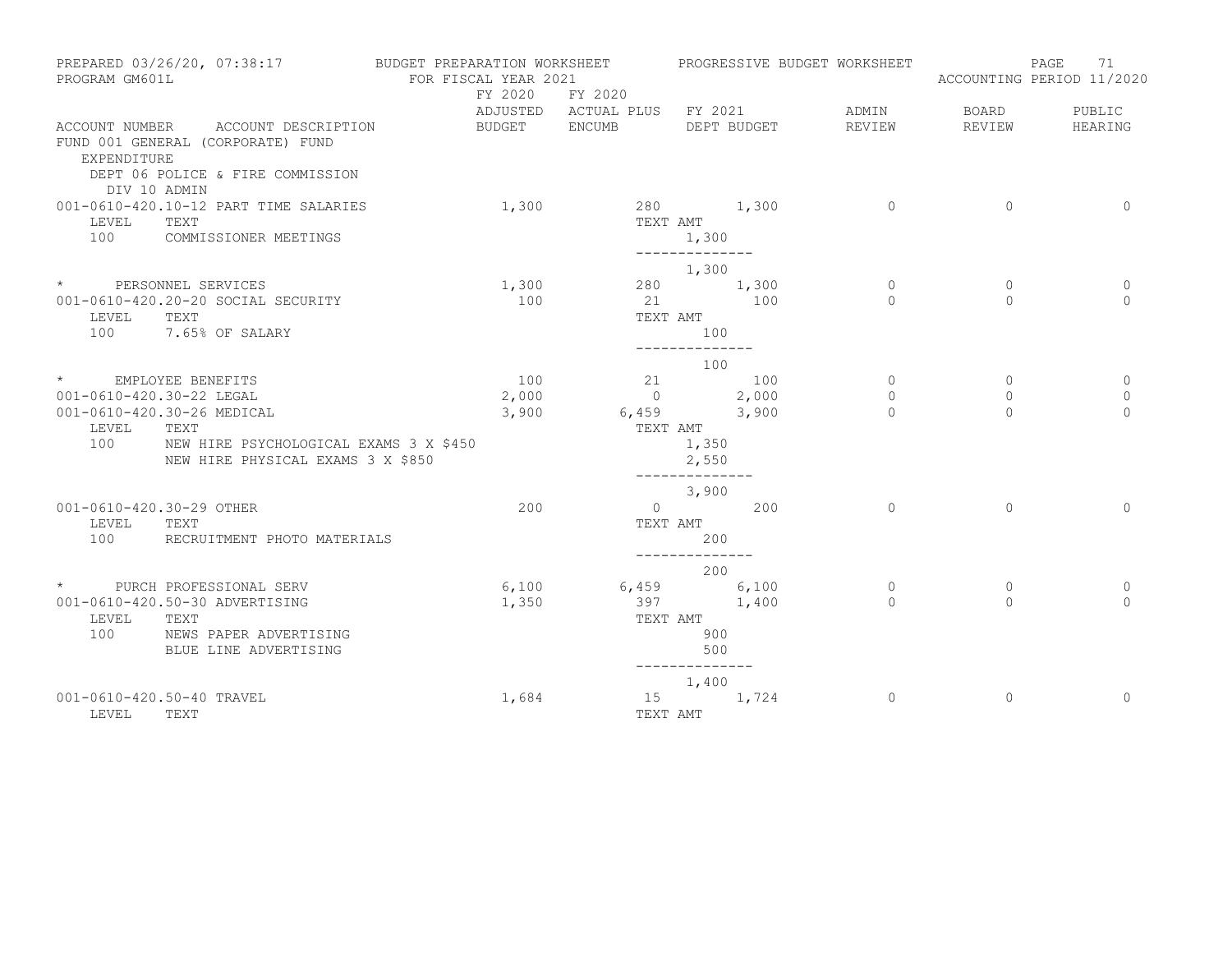| PROGRAM GM601L      | PREPARED 03/26/20, 07:38:17                                                                                                                                                                                                                              | BUDGET PREPARATION WORKSHEET | FOR FISCAL YEAR 2021 |                |                                                                             |                        | PROGRESSIVE BUDGET WORKSHEET       |                          | 72<br>PAGE<br>ACCOUNTING PERIOD 11/2020 |
|---------------------|----------------------------------------------------------------------------------------------------------------------------------------------------------------------------------------------------------------------------------------------------------|------------------------------|----------------------|----------------|-----------------------------------------------------------------------------|------------------------|------------------------------------|--------------------------|-----------------------------------------|
|                     |                                                                                                                                                                                                                                                          |                              | FY 2020 FY 2020      |                |                                                                             |                        | ADJUSTED ACTUAL PLUS FY 2021 ADMIN | <b>BOARD</b>             | PUBLIC                                  |
| EXPENDITURE         | ACCOUNT NUMBER ACCOUNT DESCRIPTION<br>FUND 001 GENERAL (CORPORATE) FUND<br>DEPT 06 POLICE & FIRE COMMISSION                                                                                                                                              |                              | BUDGET ENCUMB        |                |                                                                             |                        | DEPT BUDGET REVIEW                 | REVIEW                   | HEARING                                 |
| DIV 10 ADMIN<br>100 | FALL SEMINAR MEALS / 3 X \$55<br>FALL SEMINAR TOLLS / 3 X \$6<br>FALL SEMINAR LODGING / 3 X \$150<br>FALL SEMINAR MILEAGE<br>SPRING SEMINAR MEALS-1<br>SPRING SEMINAR TOLLS-1<br>SPRING SEMINAR LODGING-1<br>SPRING SEMINAR MILEAGE<br>RECRUITING TRAVEL |                              |                      |                | 165<br>18<br>450<br>290<br>55<br>- 6<br>150<br>290<br>300<br>-------------- |                        |                                    |                          |                                         |
| LEVEL               | 001-0610-420.50-51 EDUCATION AND TRAINING 1,800<br>TEXT<br>100 FALL SEMINAR REGISTRATION 3 X \$450<br>SPRING SEMINAR REGISTRATION-1 COMMISSIONER                                                                                                         |                              |                      |                | 1,724<br>$0 \t 1,800$<br>TEXT AMT<br>1,350<br>450<br>--------------         |                        | $\overline{0}$                     | $\Omega$                 | $\Omega$                                |
| LEVEL<br>100        | 001-0610-420.50-52 CONFERENCE AND MEETING 1,000<br>TEXT<br>JOB FAIR REGISTRATIONS                                                                                                                                                                        |                              |                      |                | 1,800<br>$0 \t 1,000$<br>TEXT AMT<br>1,000<br>______________                |                        | $\overline{0}$                     | $\mathbf{0}$             | $\mathbf{0}$                            |
| LEVEL<br>100        | 001-0610-420.50-60 DUES & PROF PUBLICATIONS<br>TEXT<br>IFPCA MEMBERSHIP FEE<br>FPC MANUALS/SEMINAR BOOKS                                                                                                                                                 |                              | 900                  |                | 1,000<br>469 900<br>TEXT AMT<br>400<br>500                                  |                        | $\circ$                            | $\Omega$                 | $\Omega$                                |
| LEVEL<br>100        | 001-0610-420.50-92 CONTRACTED PRINTING<br>TEXT<br>PRINT FLYERS FOR JOB FAIRS                                                                                                                                                                             |                              | 250                  | $\overline{0}$ | --------------<br>900<br>250<br>TEXT AMT<br>250<br>--------------           |                        | $\overline{0}$                     | $\Omega$                 | $\circ$                                 |
|                     | * OTHER PURCHASED SERVICES<br>001-0610-420.60-10 GENERAL                                                                                                                                                                                                 |                              | 6,984<br>2,500       |                | 250                                                                         | 881 7,074<br>955 2,500 | $\circ$<br>$\Omega$                | $\mathbf{0}$<br>$\Omega$ | 0<br>$\Omega$                           |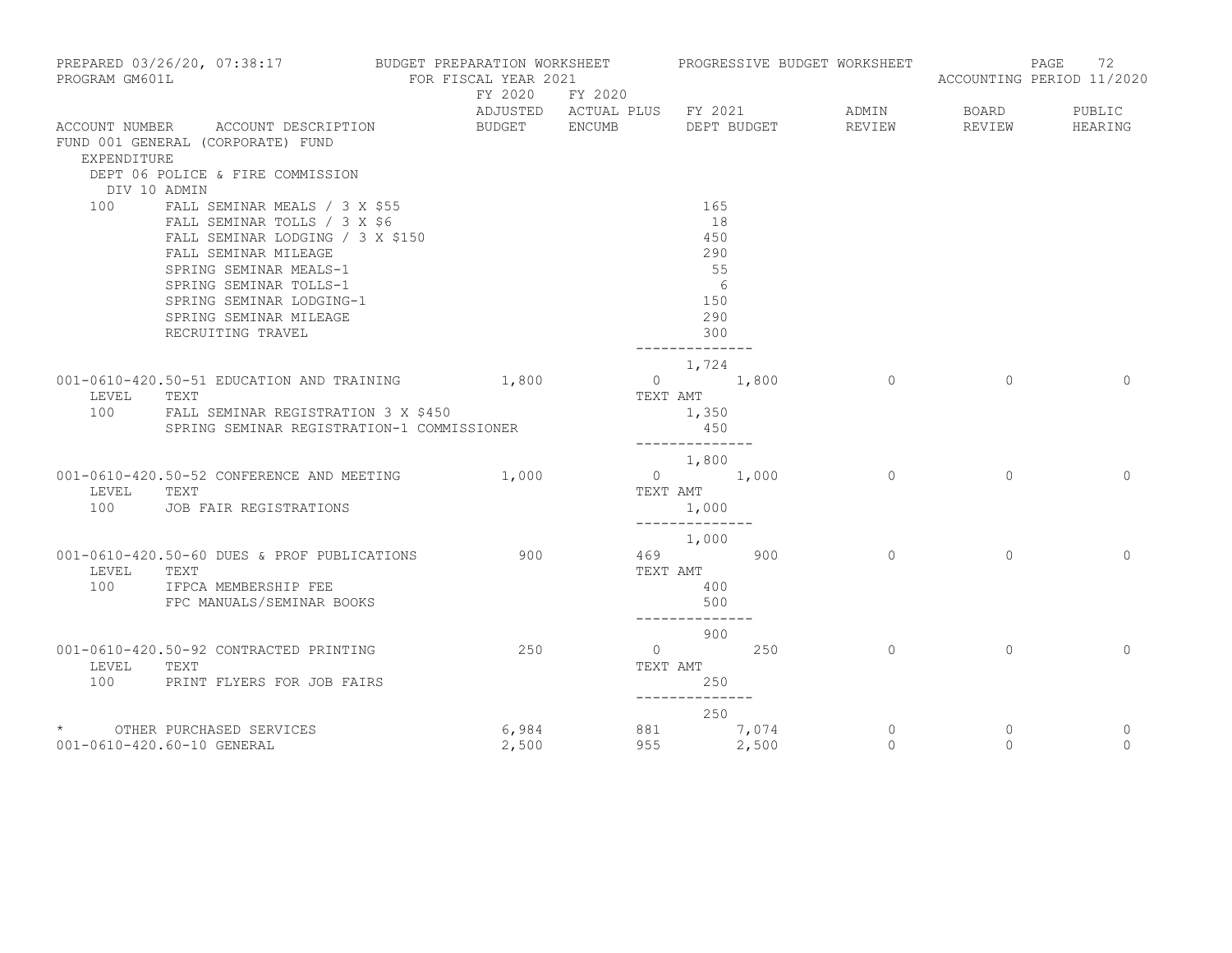|              | PROGRAM GM601L                                | PREPARED 03/26/20, 07:38:17                                                                  | BUDGET PREPARATION WORKSHEET<br>FOR FISCAL YEAR 2021<br>FY 2020<br>ADJUSTED | FY 2020<br>ACTUAL PLUS | FY 2021     |        | PROGRESSIVE BUDGET WORKSHEET<br>ADMIN | PAGE<br>ACCOUNTING PERIOD 11/2020<br>BOARD | 73<br>PUBLIC |
|--------------|-----------------------------------------------|----------------------------------------------------------------------------------------------|-----------------------------------------------------------------------------|------------------------|-------------|--------|---------------------------------------|--------------------------------------------|--------------|
|              | ACCOUNT NUMBER<br>EXPENDITURE<br>DIV 10 ADMIN | ACCOUNT DESCRIPTION<br>FUND 001 GENERAL (CORPORATE) FUND<br>DEPT 06 POLICE & FIRE COMMISSION | <b>BUDGET</b>                                                               | <b>ENCUMB</b>          | DEPT BUDGET |        | REVIEW                                | REVIEW                                     | HEARING      |
| LEVEL<br>100 | TEXT                                          | ENTRY LEVEL TEST EXAMS 100 X \$25                                                            |                                                                             | TEXT AMT               | 2,500       |        |                                       |                                            |              |
|              |                                               |                                                                                              |                                                                             |                        | 2,500       |        |                                       |                                            |              |
| 100          | LEVEL<br>TEXT                                 | 001-0610-420.60-11 POSTAGE<br>POSTAGE/APPLICANT MAILINGS                                     | 350                                                                         | 52<br>TEXT AMT         | 350         | 350    | $\Omega$                              | $\Omega$                                   | $\Omega$     |
| 100          | LEVEL<br>TEXT                                 | 001-0610-420.60-12 OFFICE SUPPLIES<br>TEST SUPPLIES-PENCILS, PAPER, STOPWATCHES              | 100                                                                         | $\Omega$<br>TEXT AMT   | 350<br>100  | 100    | $\Omega$                              | $\Omega$                                   | $\Omega$     |
| $\star$      | SUPPLIES                                      |                                                                                              | 2,950                                                                       | 1,007                  | 100         | 2,950  | $\Omega$                              | $\Omega$                                   | $\mathbf{0}$ |
| $***$        | ADMIN                                         |                                                                                              | 17,434                                                                      | 8,648                  |             | 17,524 | $\Omega$                              | $\Omega$                                   | $\Omega$     |
| $***$        |                                               | POLICE & FIRE COMMISSION                                                                     | 17,434                                                                      | 8,648                  |             | 17,524 | $\circ$                               | $\mathbf{0}$                               | $\circ$      |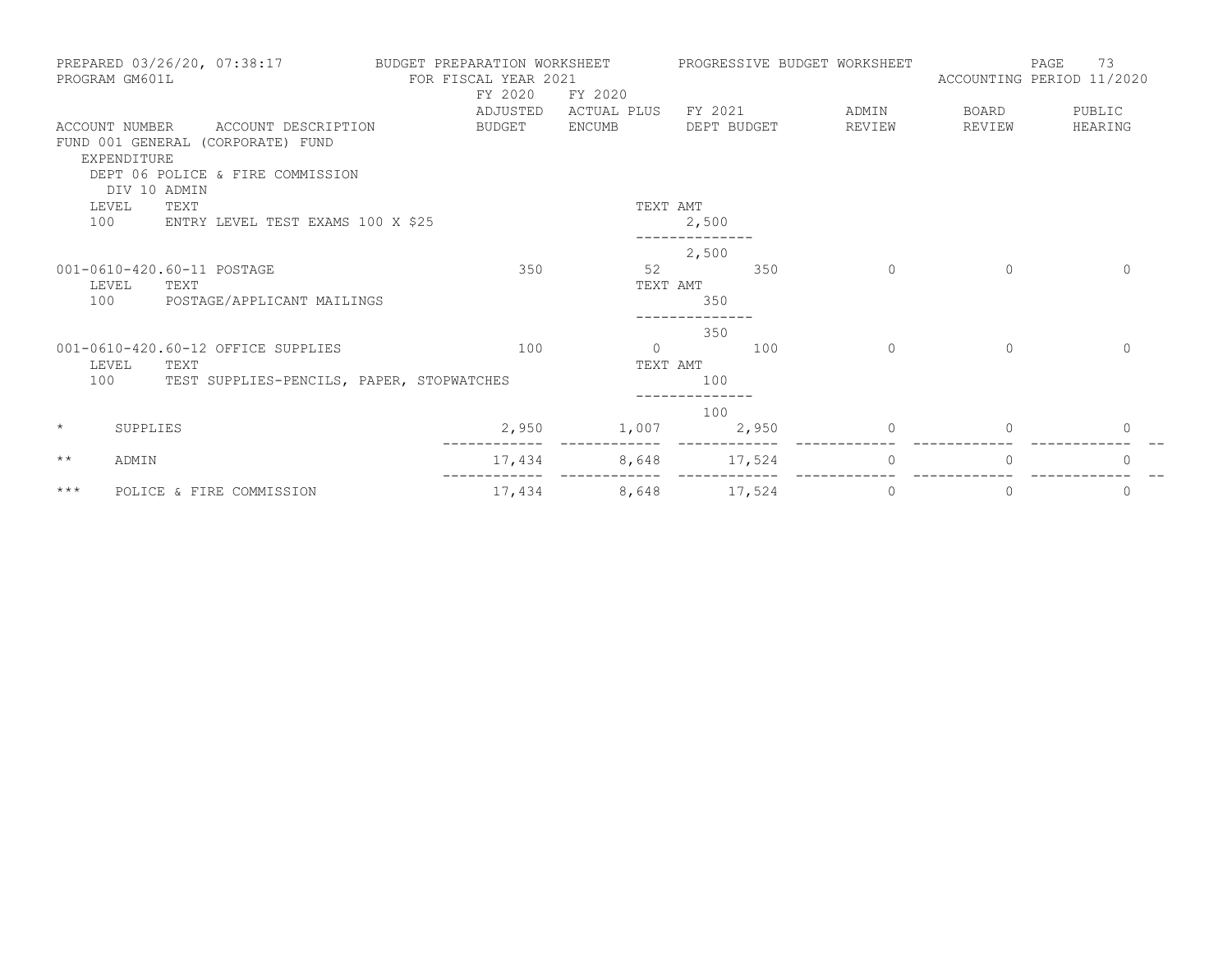| PREPARED 03/26/20, 07:38:17<br>PROGRAM GM601L                                                 |                                                                                                                                               | BUDGET PREPARATION WORKSHEET<br>FOR FISCAL YEAR 2021 |                                         | PROGRESSIVE BUDGET WORKSHEET |                |              | 74<br>PAGE<br>ACCOUNTING PERIOD 11/2020 |
|-----------------------------------------------------------------------------------------------|-----------------------------------------------------------------------------------------------------------------------------------------------|------------------------------------------------------|-----------------------------------------|------------------------------|----------------|--------------|-----------------------------------------|
|                                                                                               |                                                                                                                                               | FY 2020                                              | FY 2020<br>ADJUSTED ACTUAL PLUS FY 2021 |                              | ADMIN          | BOARD        | PUBLIC                                  |
| ACCOUNT NUMBER<br>FUND 001 GENERAL (CORPORATE) FUND<br>EXPENDITURE<br>DEPT 07 FIRE DEPARTMENT | ACCOUNT DESCRIPTION                                                                                                                           | BUDGET ENCUMB                                        |                                         | DEPT BUDGET                  | REVIEW         | REVIEW       | HEARING                                 |
| DIV 10 FIRE ADMIN DIVISION                                                                    |                                                                                                                                               |                                                      |                                         |                              |                |              |                                         |
| 001-0710-420.30-22 LEGAL                                                                      |                                                                                                                                               | 400                                                  | $\overline{0}$                          | 400                          | $\mathbf{0}$   | $\circ$      | 0                                       |
| 001-0710-420.30-26 MEDICAL                                                                    |                                                                                                                                               | 1,000                                                | 113                                     | 1,000                        | $\Omega$       | $\mathbf{0}$ | $\mathbf{0}$                            |
| 001-0710-420.30-29 OTHER                                                                      |                                                                                                                                               | 350                                                  | 336                                     | 350                          | $\mathbf{0}$   | $\circ$      | $\mathbb O$                             |
| 001-0710-420.30-40 ALLOCATED MIS COSTS                                                        |                                                                                                                                               | 9,504                                                | 7,920                                   | 13,693                       | $\Omega$       | $\Omega$     | $\circ$                                 |
| PURCH PROFESSIONAL SERV                                                                       |                                                                                                                                               | 11,254                                               | 8,369                                   | 15,443                       | $\overline{0}$ | $\circ$      | $\mathbf 0$                             |
| 001-0710-420.40-10 UTILITY SERVICES                                                           |                                                                                                                                               | 13,000                                               | 12,680                                  | 13,000                       | $\Omega$       | $\Omega$     | $\mathbf 0$                             |
| 001-0710-420.40-20 CLEANING SERVICES                                                          |                                                                                                                                               | 5,500                                                | 4,096                                   | 3,060                        | $\Omega$       | $\Omega$     | $\Omega$                                |
|                                                                                               | 001-0710-420.40-31 REPAIR & MAINT-BUILDING 43,977                                                                                             |                                                      | 35,493                                  | 43,977                       | $\Omega$       | $\Omega$     | $\Omega$                                |
| LEVEL<br>TEXT<br>100                                                                          | PAINT FIRE TOWER AND BURN BUILDING<br>REPAIR STEPS IN FIRE TOWER<br>CHANGE LIGHTS IN STATION #3 TO LED<br>REPAIR OVERHEAD DOORS AT STATION #1 |                                                      | TEXT AMT                                |                              |                |              |                                         |
| 001-0710-420.40-32 REPAIR & MAINT-EOUIP<br>LEVEL<br>TEXT<br>100<br>AIR PAC MAINT              | REPLACEMENT OF EQUIPMENT<br>NEW BATTERY POWERED FANS (4)                                                                                      | 12,580                                               | TEXT AMT                                | 11,667 12,580<br>12,580      | $\Omega$       | $\Omega$     | $\Omega$                                |
|                                                                                               |                                                                                                                                               |                                                      |                                         | ______________<br>12,580     |                |              |                                         |
|                                                                                               | 001-0710-420.40-34 REPAIR & MAINT-GROUNDS                                                                                                     | 1,400                                                |                                         | $1,309$ $1,400$              | $\circ$        | $\mathbf{0}$ | 0                                       |
| 001-0710-420.40-37 ALLOCATED HVAC MAINT                                                       |                                                                                                                                               | 1,800                                                | 1,500                                   | 1,890                        | $\Omega$       | $\Omega$     | $\circ$                                 |
| 001-0710-420.40-40 RENTALS                                                                    |                                                                                                                                               | 750                                                  | $\overline{0}$                          | 750                          | $\Omega$       | $\Omega$     | $\mathbf{0}$                            |
| PURCHASED PROPERTY SERV                                                                       |                                                                                                                                               | 79,007                                               | 66,745                                  | 76,657                       | $\Omega$       | $\Omega$     | $\circ$                                 |
| 001-0710-420.50-10 INSURANCE                                                                  |                                                                                                                                               | 8,700                                                | 7,937                                   | 8,564                        |                | $\cap$       | $\Omega$                                |
| LEVEL<br>TEXT<br>100                                                                          | IPRF & GALLAGHER                                                                                                                              |                                                      | TEXT AMT                                | 8,564                        |                |              |                                         |
|                                                                                               |                                                                                                                                               |                                                      |                                         | --------------<br>8,564      |                |              |                                         |
| 001-0710-420.50-20 COMMUNICATIONS<br>LEVEL<br>TEXT<br>100                                     | NEW PORTABLE RADIOS                                                                                                                           | 11,100                                               | TEXT AMT                                | 4,933 11,100<br>11,100       | $\Omega$       | $\Omega$     | $\Omega$                                |
|                                                                                               |                                                                                                                                               |                                                      |                                         | ______________<br>11,100     |                |              |                                         |
| 001-0710-420.50-30 ADVERTISING                                                                |                                                                                                                                               | 1,000                                                |                                         | $0 \t 1,000$                 | $\circ$        | $\mathbf{0}$ | 0                                       |
| 001-0710-420.50-40 TRAVEL                                                                     |                                                                                                                                               | 1,000                                                |                                         | 980 1,000                    | $\circ$        | $\mathbf{0}$ | $\mathbf{0}$                            |
|                                                                                               | 001-0710-420.50-51 EDUCATION AND TRAINING                                                                                                     | 6,000                                                | 4,165                                   | 6,000                        | $\Omega$       | $\Omega$     | $\Omega$                                |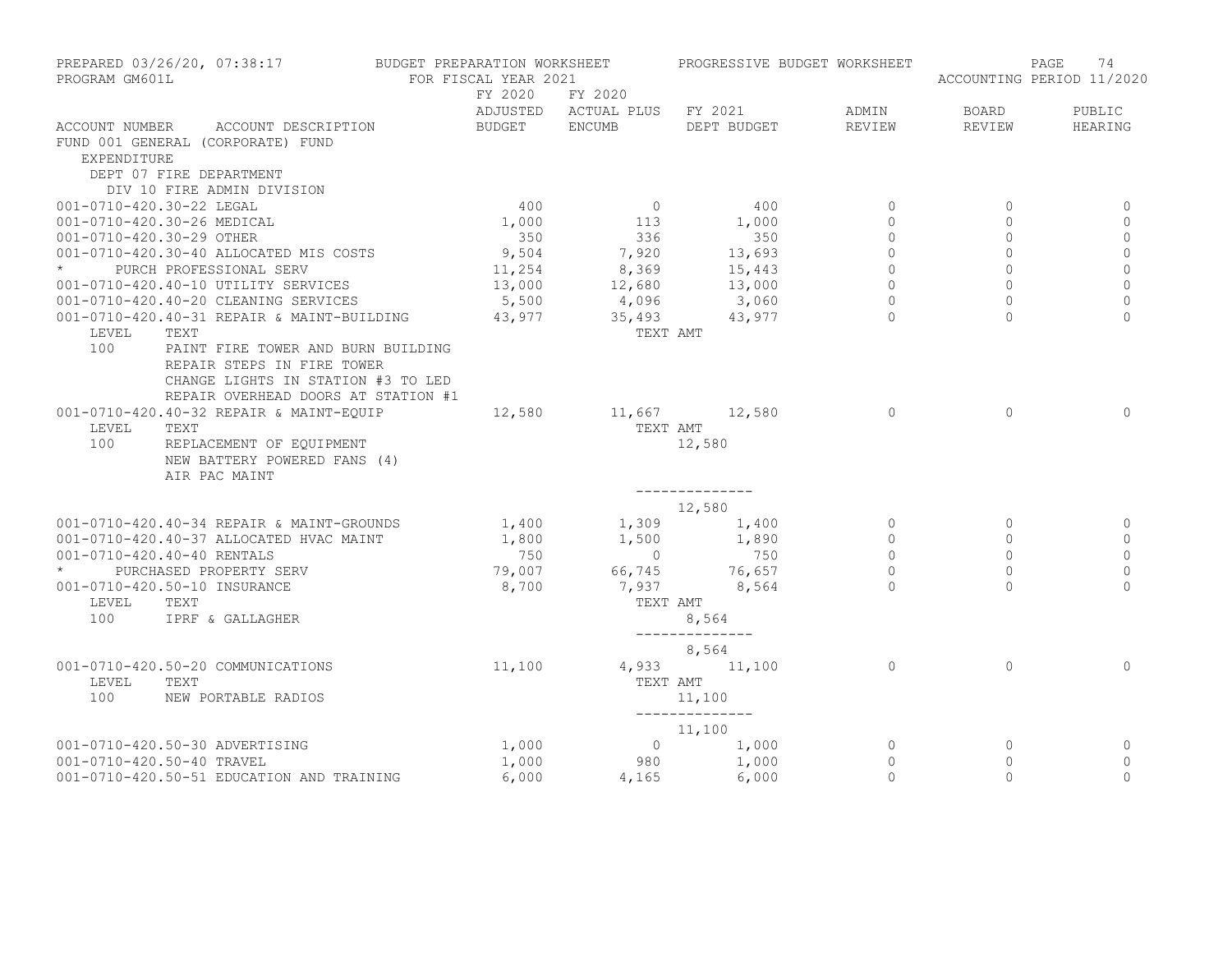| PREPARED 03/26/20, 07:38:17<br>PROGRAM GM601L     | BUDGET PREPARATION WORKSHEET<br>FOR FISCAL YEAR 2021 |               | PROGRESSIVE BUDGET WORKSHEET |          | ACCOUNTING PERIOD 11/2020 | 75<br>PAGE  |
|---------------------------------------------------|------------------------------------------------------|---------------|------------------------------|----------|---------------------------|-------------|
|                                                   | FY 2020                                              | FY 2020       |                              |          |                           |             |
|                                                   | ADJUSTED                                             | ACTUAL PLUS   | FY 2021                      | ADMIN    | BOARD                     | PUBLIC      |
| ACCOUNT DESCRIPTION<br>ACCOUNT NUMBER             | BUDGET                                               | ENCUMB        | DEPT BUDGET                  | REVIEW   | REVIEW                    | HEARING     |
| FUND 001 GENERAL (CORPORATE) FUND                 |                                                      |               |                              |          |                           |             |
| EXPENDITURE                                       |                                                      |               |                              |          |                           |             |
| DEPT 07 FIRE DEPARTMENT                           |                                                      |               |                              |          |                           |             |
| DIV 10 FIRE ADMIN DIVISION                        |                                                      |               |                              |          |                           |             |
| 001-0710-420.50-52 CONFERENCE AND MEETING         | 1,000                                                | 55            | 1,000                        | $\Omega$ | $\bigcap$                 | 0           |
| 001-0710-420.50-60 DUES & PROF PUBLICATIONS       | 1,500                                                | 1,413         | 1,500                        | $\circ$  | 0                         | $\circ$     |
| 001-0710-420.50-92 CONTRACTED PRINTING            | 500                                                  | 430           | 500                          |          | $\Omega$                  | $\Omega$    |
| OTHER PURCHASED SERVICES                          | 30,800                                               | 19,913 30,664 |                              |          |                           | $\Omega$    |
| 001-0710-420.60-10 GENERAL                        | 400                                                  | 314           | 400                          |          |                           | $\Omega$    |
| 001-0710-420.60-11 POSTAGE                        | 200                                                  | 46            | 200                          | $\circ$  | $\circ$                   | $\mathbf 0$ |
| 001-0710-420.60-13 BUILDING MAINT SUPPLIES        | 1,000                                                | 582           | 1,000                        | $\Omega$ | $\Omega$                  | $\Omega$    |
| SUPPLIES                                          | 1,600                                                | 942           | 1,600                        |          |                           | $\Omega$    |
| 001-0710-420.70-91 SOFTWARE                       | 4,200                                                | 3,560         | 4,200                        | $\cap$   | $\Omega$                  | $\Omega$    |
| LEVEL<br>TEXT                                     |                                                      | TEXT AMT      |                              |          |                           |             |
| 100<br>REPLACEMENT OF FIREHOUSE SOFTWARE TO TYLER |                                                      |               |                              |          |                           |             |
| TECHNOLOGY                                        |                                                      |               | 4,200                        |          |                           |             |
|                                                   |                                                      |               | 4,200                        |          |                           |             |
| $\star$<br>PROP & EQUIP-NON FIXED                 | 4,200                                                | 3,560         | 4,200                        | $\Omega$ | $\Omega$                  | $\Omega$    |
| 001-0710-420.80-20 STORM DRAINAGE FEES/TAXES      | 120                                                  | 110           | 120                          | $\Omega$ | $\Omega$                  | $\mathbf 0$ |
| 001-0710-420.80-50 SUNDRY EXPENSES                | 2,052                                                | 1,500         | 1,000                        | $\Omega$ | $\Omega$                  | $\Omega$    |
| LEVEL<br>TEXT                                     |                                                      | TEXT AMT      |                              |          |                           |             |
| 100<br>POP AND WATER                              |                                                      |               | 1,000                        |          |                           |             |
|                                                   |                                                      |               | 1,000                        |          |                           |             |
| $\star$<br>OTHER                                  | 2,172                                                | 1,610         | 1,120                        |          |                           | $\Omega$    |
| $\star\star$<br>FIRE ADMIN DIVISION               | 129,033                                              |               | 101,139 129,684              | 0        | 0                         | 0           |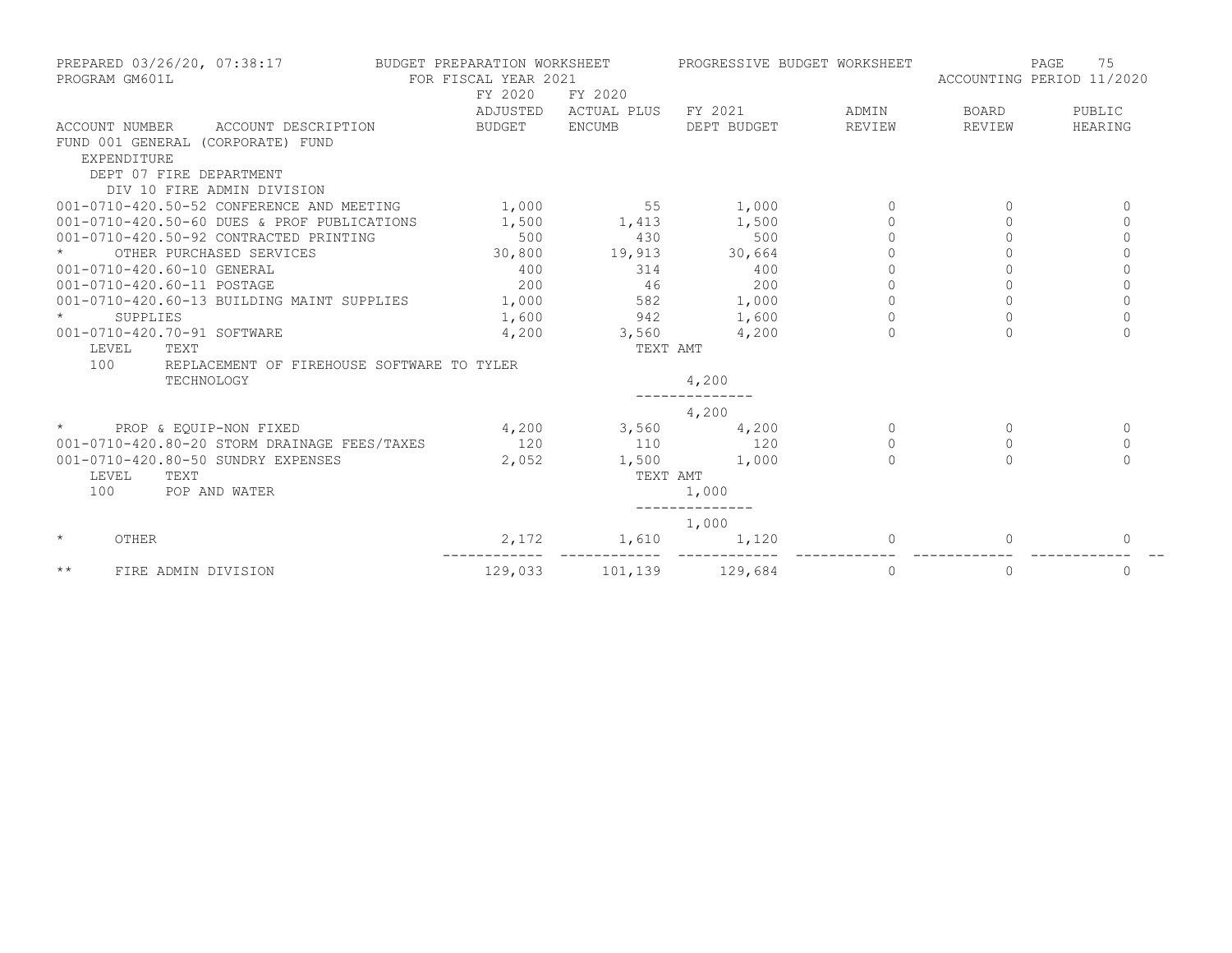| PREPARED 03/26/20, 07:38:17<br>PROGRAM GM601L                                                                                                           | BUDGET PREPARATION WORKSHEET<br>FOR FISCAL YEAR 2021 |                                                             | PROGRESSIVE BUDGET WORKSHEET                          |                     |                         | PAGE<br>76<br>ACCOUNTING PERIOD 11/2020 |
|---------------------------------------------------------------------------------------------------------------------------------------------------------|------------------------------------------------------|-------------------------------------------------------------|-------------------------------------------------------|---------------------|-------------------------|-----------------------------------------|
|                                                                                                                                                         | FY 2020                                              | FY 2020                                                     | ADJUSTED ACTUAL PLUS FY 2021                          | ADMIN               | BOARD                   | PUBLIC                                  |
| ACCOUNT NUMBER ACCOUNT DESCRIPTION<br>FUND 001 GENERAL (CORPORATE) FUND<br>EXPENDITURE<br>DEPT 07 FIRE DEPARTMENT<br>DIV 20 FIRE SUPRESSION DIVISION    | BUDGET ENCUMB                                        |                                                             | DEPT BUDGET                                           | REVIEW              | REVIEW                  | HEARING                                 |
| 001-0720-420.10-10 REGULAR EMPLOYEE SALARIES<br>TEXT<br>LEVEL<br>100<br>SALARIES<br>GIFT CARDS - 31                                                     | 150,000                                              | 132,456 168,550                                             | TEXT AMT<br>167,000<br>1,550<br>--------------        | $\overline{0}$      | $\Omega$                | $\mathbf 0$                             |
|                                                                                                                                                         |                                                      | 168,550                                                     |                                                       |                     |                         |                                         |
| * PERSONNEL SERVICES<br>001-0720-420.20-20 SOCIAL SECURITY<br>TEXT<br>LEVEL<br>100<br>7.65% OF SALARY                                                   |                                                      | 150,000 132,456 168,550<br>11,475 10,598 13,881<br>TEXT AMT | 13,881<br>________________                            | $\circ$<br>$\Omega$ | $\circ$<br>$\Omega$     | 0<br>$\Omega$                           |
|                                                                                                                                                         |                                                      |                                                             |                                                       |                     |                         |                                         |
| 001-0720-420.20-50 UNEMPLOYMENT COMPENSATION<br>001-0720-420.20-90 OTHER                                                                                |                                                      |                                                             | 13,881<br>2,200<br>16,750 1,940 2,200<br>9,000 16,750 | $\circ$<br>$\circ$  | $\circ$<br>$\Omega$     | $\Omega$                                |
| EMPLOYEE BENEFITS<br>001-0720-420.40-30 REPAIR & MAINT-GENERAL                                                                                          | 500                                                  | $30,425$ 21,538 32,831<br>492                               | 500                                                   | $\circ$<br>$\circ$  | $\Omega$<br>$\circ$     | $\mathbf{0}$<br>$\mathbb O$             |
| 001-0720-420.40-32 REPAIR & MAINT-EQUIP 18,713 17,381 18,713<br>LEVEL<br>TEXT<br>100<br>SELF CONTAINED BREATHING APPARATUS<br>MISC FIRE EQUIPMENT MAINT |                                                      | TEXT AMT                                                    |                                                       | $\Omega$            | $\Omega$                | $\Omega$                                |
| 001-0720-420.40-33 REPAIR & MAINT-VEHICLE 11,000 6,500 11,000<br>LEVEL<br>TEXT<br>100<br>LADDER AND PUMP TRUCK TESTS<br>OTHER VEHICLE MAINT             |                                                      | TEXT AMT                                                    |                                                       | $\circ$             | $\Omega$                | $\circ$                                 |
| 001-0720-420.40-34 REPAIR & MAINT-GROUNDS<br>LEVEL<br>TEXT<br>100<br>STATION #3 GROUND MAINT & REPAIRS                                                  | 2,000                                                | TEXT AMT                                                    | $0 \t 2,000$<br>2,000<br>______________               | $\Omega$            | $\Omega$                | $\Omega$                                |
|                                                                                                                                                         |                                                      |                                                             |                                                       |                     |                         |                                         |
| 001-0720-420.40-36 ALLOCATED FLEET COSTS                                                                                                                |                                                      | $2,000$<br>$40,516$<br>$72,729$<br>$58,136$<br>$32,213$     |                                                       | $\overline{0}$      | $\overline{0}$          | 0                                       |
| $\star$<br>PURCHASED PROPERTY SERV                                                                                                                      |                                                      | 15,213 15,000                                               |                                                       | $\circ$             | $\circ$                 | 0                                       |
| 001-0720-420.50-20 COMMUNICATIONS<br>001-0720-420.50-30 ADVERTISING                                                                                     | 15,000<br>500                                        | $\overline{0}$                                              | 500                                                   | $\circ$<br>$\circ$  | $\circ$<br>$\mathbf{0}$ | $\circ$<br>$\mathbf{0}$                 |
| 001-0720-420.50-40 TRAVEL                                                                                                                               | 800                                                  | $\overline{0}$                                              | 800                                                   | $\overline{0}$      | $\circ$                 | $\mathbb O$                             |
| 001-0720-420.50-51 EDUCATION AND TRAINING 1,000                                                                                                         |                                                      | 473                                                         | 1,000                                                 | $\circ$             | $\Omega$                | $\mathbf 0$                             |
| 001-0720-420.50-52 CONFERENCE AND MEETING                                                                                                               | 200                                                  | $\overline{0}$                                              | 200                                                   | $\Omega$            | $\Omega$                | $\Omega$                                |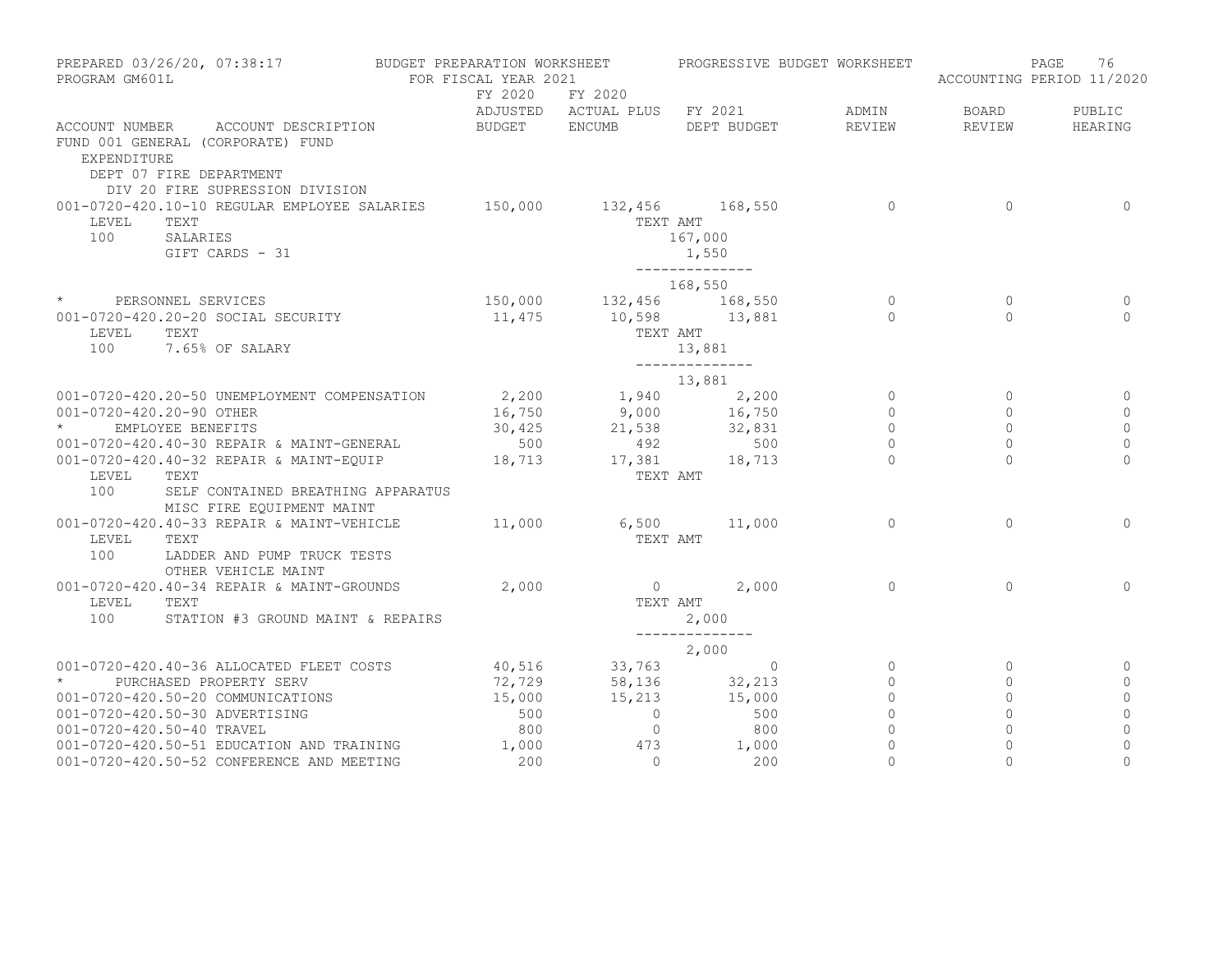| PREPARED 03/26/20, 07:38:17<br>PROGRAM GM601L                                                                                                                                                                              | BUDGET PREPARATION WORKSHEET<br>FOR FISCAL YEAR 2021 |                                 | PROGRESSIVE BUDGET WORKSHEET       |          | ACCOUNTING PERIOD 11/2020 | PAGE<br>77   |
|----------------------------------------------------------------------------------------------------------------------------------------------------------------------------------------------------------------------------|------------------------------------------------------|---------------------------------|------------------------------------|----------|---------------------------|--------------|
|                                                                                                                                                                                                                            | FY 2020                                              | FY 2020                         |                                    |          |                           |              |
|                                                                                                                                                                                                                            |                                                      |                                 | ADJUSTED ACTUAL PLUS FY 2021 ADMIN |          | BOARD                     | PUBLIC       |
| ACCOUNT NUMBER ACCOUNT DESCRIPTION                                                                                                                                                                                         | BUDGET ENCUMB                                        |                                 | DEPT BUDGET                        | REVIEW   | REVIEW                    | HEARING      |
| FUND 001 GENERAL (CORPORATE) FUND                                                                                                                                                                                          |                                                      |                                 |                                    |          |                           |              |
| EXPENDITURE                                                                                                                                                                                                                |                                                      |                                 |                                    |          |                           |              |
| DEPT 07 FIRE DEPARTMENT<br>DIV 20 FIRE SUPRESSION DIVISION                                                                                                                                                                 |                                                      |                                 |                                    |          |                           |              |
| 001-0720-420.50-60 DUES & PROF PUBLICATIONS                                                                                                                                                                                | 500                                                  | $\sim$ 0 500                    |                                    | $\Omega$ | $\Omega$                  | $\Omega$     |
| 001-0720-420.50-90 OTHER                                                                                                                                                                                                   | 2,500                                                | $971$ 2,500                     |                                    | $\cap$   | $\cap$                    | $\Omega$     |
| LEVEL<br>TEXT                                                                                                                                                                                                              |                                                      | TEXT AMT                        |                                    |          |                           |              |
| 100<br>MISC ITEMS FOR FIREFIGHTERS                                                                                                                                                                                         |                                                      |                                 | 2,500                              |          |                           |              |
|                                                                                                                                                                                                                            |                                                      |                                 |                                    |          |                           |              |
|                                                                                                                                                                                                                            |                                                      |                                 | 2,500                              |          |                           |              |
| $\star$<br>OTHER PURCHASED SERVICES                                                                                                                                                                                        |                                                      | 20,500 16,657 20,500            |                                    | $\circ$  | $\Omega$                  | $\mathbf{0}$ |
|                                                                                                                                                                                                                            |                                                      |                                 |                                    | $\circ$  | $\Omega$                  | $\circ$      |
|                                                                                                                                                                                                                            |                                                      |                                 |                                    | $\Omega$ | $\Omega$                  | $\Omega$     |
|                                                                                                                                                                                                                            |                                                      |                                 |                                    | $\Omega$ | $\Omega$                  | $\Omega$     |
| 001-0720-420.60-10 GENERAL 1,000<br>001-0720-420.60-26 GAS AND OIL 3,500 3,715 4,000<br>001-0720-420.60-30 CLOTHING, UNIFORMS, ETC. 47,962 39,755 35,000<br>001-0720-420.60-70 PLANT OPER/SYS MAINT SUPP 3,000 1,630 3,000 |                                                      |                                 |                                    | $\Omega$ |                           | $\Omega$     |
| LEVEL<br>TEXT                                                                                                                                                                                                              |                                                      | TEXT AMT                        | 3,000                              |          |                           |              |
| 100<br>FIRE HOSES AND MASKS                                                                                                                                                                                                |                                                      |                                 |                                    |          |                           |              |
|                                                                                                                                                                                                                            |                                                      |                                 | 3,000                              |          |                           |              |
| $\star$<br>SUPPLIES                                                                                                                                                                                                        |                                                      | 55,462 45,523 43,000            |                                    | $\circ$  | $\Omega$                  | 0            |
| 001-0720-420.70-40 MACHINERY AND EQUIPMENT                                                                                                                                                                                 | 1,000                                                |                                 | 869 1,000                          | 0        | $\mathbf{0}$              | $\Omega$     |
| PROP & EOUIP-NON FIXED                                                                                                                                                                                                     | 1,000                                                | 869                             | 1,000                              | $\circ$  | $\circ$                   | $\mathbf 0$  |
| 001-0720-420.75-50 VEHICLES                                                                                                                                                                                                | $\begin{matrix}0\\0\end{matrix}$                     | 1, 287, 300                     | $\overline{0}$                     |          | $\Omega$                  | $\Omega$     |
| $\star$ and $\star$<br>PROP & EQUIP-FIXED ASSET                                                                                                                                                                            |                                                      |                                 | $\Omega$                           |          |                           | $\Omega$     |
| 001-0720-420.80-50 SUNDRY EXPENSES                                                                                                                                                                                         | 500                                                  | 215                             | $\Omega$                           | $\cap$   |                           | $\cap$       |
| $\star$<br>OTHER                                                                                                                                                                                                           | 500                                                  | 215<br>________________________ | $\Omega$                           |          |                           | 0            |
| $\star\star$<br>FIRE SUPRESSION DIVISION                                                                                                                                                                                   |                                                      | 330,616 1,562,694 298,094       |                                    | $\circ$  | $\circ$                   | $\mathbf{0}$ |
| $***$<br>FIRE DEPARTMENT                                                                                                                                                                                                   | 459,649 1,663,833 427,778                            |                                 |                                    | $\circ$  | $\mathbf{0}$              | $\mathbf{0}$ |
| $***$ *<br>EXPENDITURE                                                                                                                                                                                                     | 10,697,246 9,406,657 11,168,844                      |                                 |                                    | $\circ$  | $\circ$                   | $\circ$      |
| *****<br>GENERAL (CORPORATE) FUND                                                                                                                                                                                          |                                                      |                                 | 20, 236 - 337, 851 169, 777        | $\Omega$ | $\Omega$                  | $\Omega$     |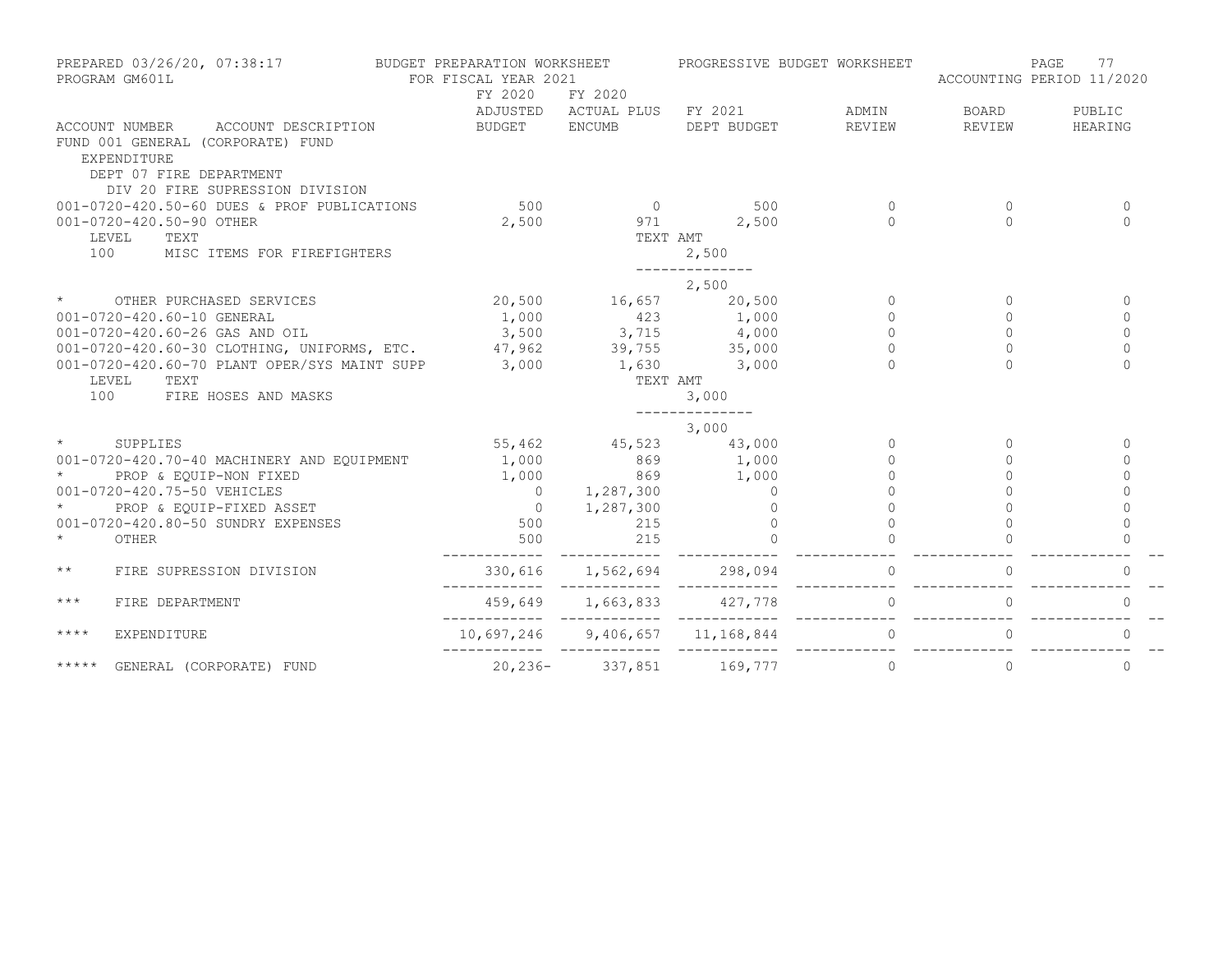| PREPARED 03/26/20, 07:38:17<br>PROGRAM GM601L |                               | BUDGET PREPARATION WORKSHEET<br>FOR FISCAL YEAR 2021<br>FY 2020<br>FY 2020 |  |          | PROGRESSIVE BUDGET WORKSHEET | 78<br>PAGE<br>ACCOUNTING PERIOD 11/2020 |          |        |         |
|-----------------------------------------------|-------------------------------|----------------------------------------------------------------------------|--|----------|------------------------------|-----------------------------------------|----------|--------|---------|
|                                               |                               |                                                                            |  | ADJUSTED | ACTUAL PLUS                  | FY 2021                                 | ADMIN    | BOARD  | PUBLIC  |
|                                               | ACCOUNT NUMBER<br>EXPENDITURE | ACCOUNT DESCRIPTION<br>FUND 204 FIRE EQUIP RESERVE FUND                    |  | BUDGET   | <b>ENCUMB</b>                | DEPT BUDGET                             | REVIEW   | REVIEW | HEARING |
|                                               | DEPT 07 FIRE DEPARTMENT       | DIV 10 FIRE ADMIN DIVISION                                                 |  |          |                              |                                         |          |        |         |
|                                               |                               | 204-0710-420.80-50 SUNDRY EXPENSES                                         |  |          | 105                          |                                         |          |        |         |
|                                               | OTHER                         |                                                                            |  |          | 105                          |                                         |          |        |         |
| $\star\star$                                  | FIRE ADMIN DIVISION           |                                                                            |  | $\Omega$ | 105                          | $\Omega$                                |          |        |         |
| $***$                                         | FIRE DEPARTMENT               |                                                                            |  | $\Omega$ | 105                          | $\bigcap$                               | $\Omega$ |        |         |
| $***$ *                                       | EXPENDITURE                   |                                                                            |  | $\Omega$ | 105                          | $\bigcap$                               |          |        |         |
| *****                                         |                               | FIRE EQUIP RESERVE FUND                                                    |  |          | 105                          |                                         |          |        |         |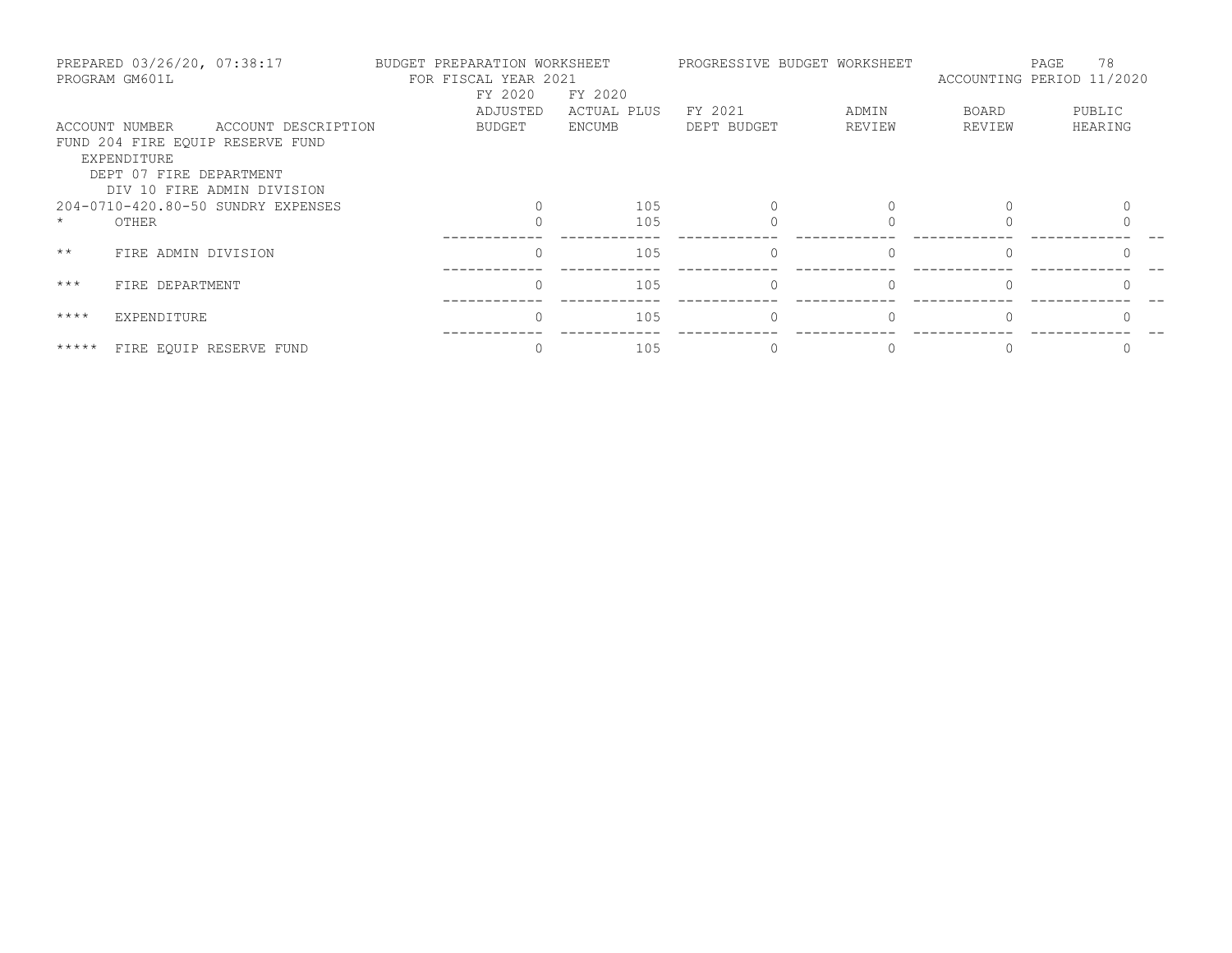|              | PREPARED 03/26/20, 07:38:17<br>PROGRAM GM601L |                                               | BUDGET PREPARATION WORKSHEET | FOR FISCAL YEAR 2021<br>FY 2020 | FY 2020         | PROGRESSIVE BUDGET WORKSHEET       |                | ACCOUNTING PERIOD 11/2020 | 79<br>PAGE |
|--------------|-----------------------------------------------|-----------------------------------------------|------------------------------|---------------------------------|-----------------|------------------------------------|----------------|---------------------------|------------|
|              |                                               |                                               |                              | ADJUSTED                        | ACTUAL PLUS     | FY 2021                            | ADMIN          | BOARD                     | PUBLIC     |
|              |                                               | ACCOUNT NUMBER ACCOUNT DESCRIPTION            |                              | BUDGET                          | ENCUMB          | DEPT BUDGET                        | REVIEW         | REVIEW                    | HEARING    |
|              | FUND 205 MOTOR FUEL TAX<br>REVENUE            |                                               |                              |                                 |                 |                                    |                |                           |            |
|              |                                               | 205-0000-335.40-00 MOTOR FUEL TAX             |                              |                                 |                 | $330,000 - 275,336 - 549,584 -$    | $\circ$        | 0                         |            |
|              | LEVEL<br>TEXT                                 |                                               |                              |                                 | TEXT AMT        |                                    |                |                           |            |
| 100          |                                               | MFT FUNDSTATE PER CAPITA EST \$24.85 X 12,941 |                              |                                 |                 | 321,584                            |                |                           |            |
|              |                                               | TRANSPORTATION RENEWAL FUND 12 * \$19,000     |                              |                                 |                 | 228,000                            |                |                           |            |
|              |                                               |                                               |                              |                                 |                 | 549,584                            |                |                           |            |
| $\star$      | MOTOR FUEL TAX                                |                                               |                              | $330,000 -$                     |                 | $275,336-549,584-$                 |                |                           |            |
|              |                                               | 205-0000-335.50-00 TRANSPORT RENEWAL FND ALL  |                              | $\overline{0}$                  | $111,426-$      |                                    |                |                           |            |
| $\star$      |                                               | TRANSPORT RENEWAL FND ALL                     |                              |                                 | $0 \t 111,426-$ |                                    |                |                           |            |
|              |                                               | 205-0000-371.00-00 INTEREST INCOME            |                              |                                 |                 | $544-7,135-500-$                   |                |                           |            |
| $\star$      |                                               | TRANSPORT RENEWAL FND ALL                     |                              |                                 | $544-7,135-$    | $500 -$                            |                |                           |            |
| $\star\star$ | MOTOR FUEL TAX                                |                                               |                              |                                 |                 | $330,544-$ 393,897- 550,084-       | $\Omega$       |                           |            |
| $***$        | MOTOR FUEL TAX                                |                                               |                              |                                 |                 | $330, 544 - 393, 897 - 550, 084 -$ | $\Omega$       |                           |            |
| $***$ * * *  | REVENUE                                       |                                               |                              |                                 |                 | $330, 544 - 393, 897 - 550, 084 -$ | $\overline{0}$ | $\Omega$                  |            |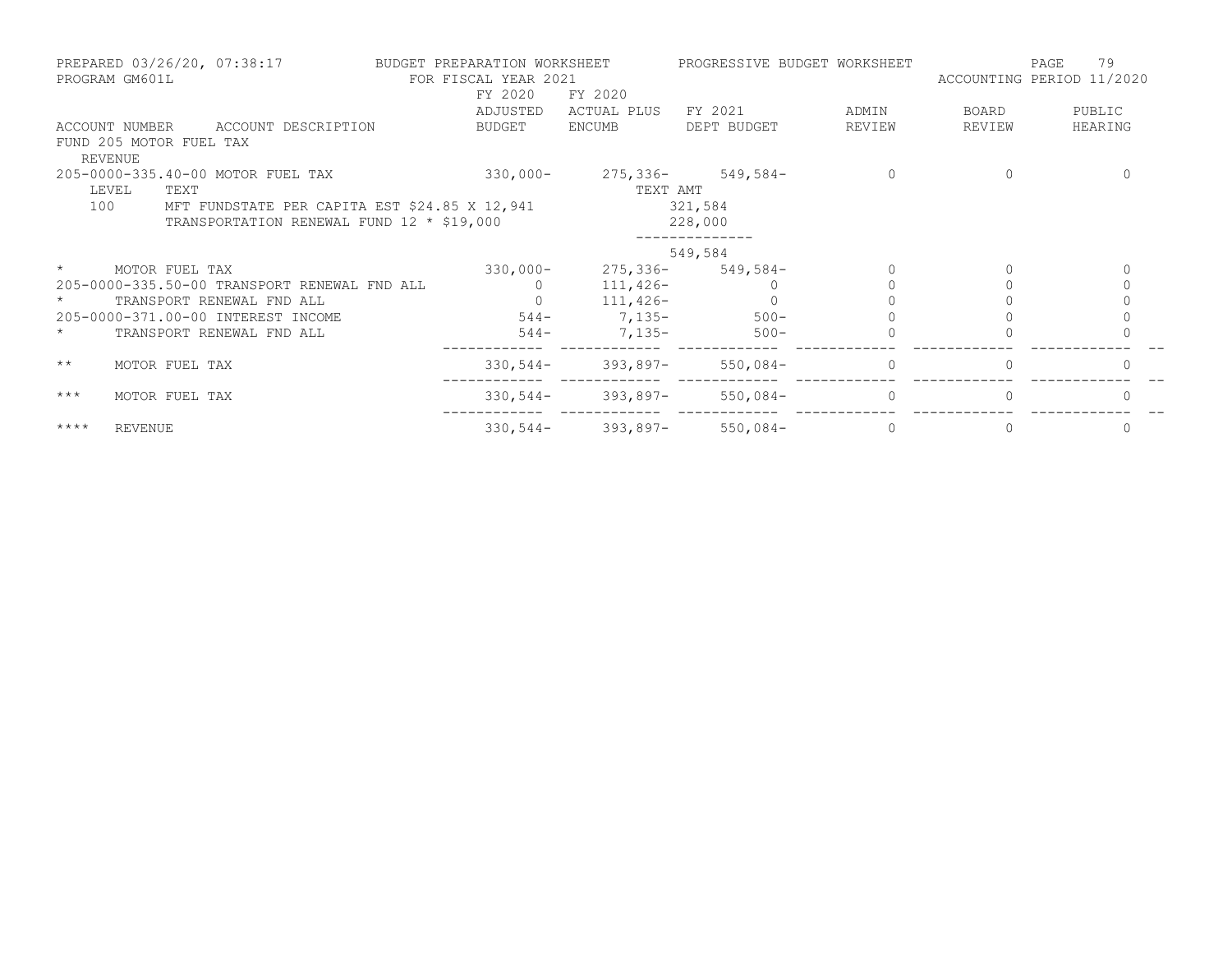| PREPARED 03/26/20, 07:38:17<br>PROGRAM GM601L |                                           | BUDGET PREPARATION WORKSHEET<br>FOR FISCAL YEAR 2021 |                 |                  | PROGRESSIVE BUDGET WORKSHEET | ACCOUNTING PERIOD 11/2020 | PAGE<br>80  |
|-----------------------------------------------|-------------------------------------------|------------------------------------------------------|-----------------|------------------|------------------------------|---------------------------|-------------|
|                                               |                                           | FY 2020                                              | FY 2020         |                  |                              |                           |             |
|                                               |                                           | ADJUSTED                                             | ACTUAL PLUS     | FY 2021          | ADMIN                        | BOARD                     | PUBLIC      |
| ACCOUNT NUMBER                                | ACCOUNT DESCRIPTION                       | BUDGET                                               | <b>ENCUMB</b>   | DEPT BUDGET      | REVIEW                       | REVIEW                    | HEARING     |
| FUND 205 MOTOR FUEL TAX                       |                                           |                                                      |                 |                  |                              |                           |             |
| EXPENDITURE                                   |                                           |                                                      |                 |                  |                              |                           |             |
| DEPT 11 PUBLIC WORKS                          |                                           |                                                      |                 |                  |                              |                           |             |
| DIV 90 MFT DIVISION                           |                                           |                                                      |                 |                  |                              |                           |             |
| 205-1190-440.30-24 ENGINEERING                |                                           | 75,000                                               | 71,384          |                  |                              |                           |             |
| PURCH PROFESSIONAL SERV                       |                                           | 75,000                                               | 71,384          |                  |                              |                           | $\Omega$    |
| 205-1190-440.75-70 INFRASTRUCTURE             |                                           | 56,011                                               | 56,011          |                  |                              |                           |             |
| PROP & EQUIP-FIXED ASSET                      |                                           | 56,011                                               | 56,011          |                  |                              |                           | $\Omega$    |
| 205-1190-440.80-31 PRINCIPAL REPAYMENTS       |                                           | 37,500                                               | $\overline{0}$  |                  |                              |                           | $\mathbf 0$ |
| 205-1190-440.80-35 INTEREST REPAYMENT         |                                           | 37,500                                               | 37,500          |                  |                              |                           | $\Omega$    |
| $\star$<br>OTHER                              |                                           |                                                      | 75,000 37,500   |                  |                              |                           | $\Omega$    |
| 205-1190-440.96-04 INTERGOVERNMENTAL-PW ADM   |                                           | 225,000                                              | 225,000         | 225,000          | $\cap$                       |                           | $\Omega$    |
| LEVEL<br>TEXT                                 |                                           |                                                      | TEXT AMT        |                  |                              |                           |             |
| 100                                           | TRANSFER OUT FUND DAY LABOR AND EQUIPMENT |                                                      |                 | 225,000          |                              |                           |             |
|                                               |                                           |                                                      |                 | 225,000          |                              |                           |             |
| $\star$<br>INTERGOVERNMENTAL                  |                                           | 225,000                                              | 225,000         | 225,000          |                              |                           | 0           |
| $\star\star$<br>MFT DIVISION                  |                                           | 431,011                                              | 389,895 225,000 |                  | $\Omega$                     | $\Omega$                  | $\Omega$    |
| $***$<br>PUBLIC WORKS                         |                                           | 431,011                                              | 389,895         | 225,000          | $\mathbf{0}$                 |                           | $\Omega$    |
| $***$ * * *<br>EXPENDITURE                    |                                           | 431,011                                              | 389,895 225,000 |                  | $\Omega$                     |                           |             |
| *****<br>MOTOR FUEL TAX                       |                                           | 100,467                                              |                 | $4,002-325,084-$ | 0                            | 0                         | 0           |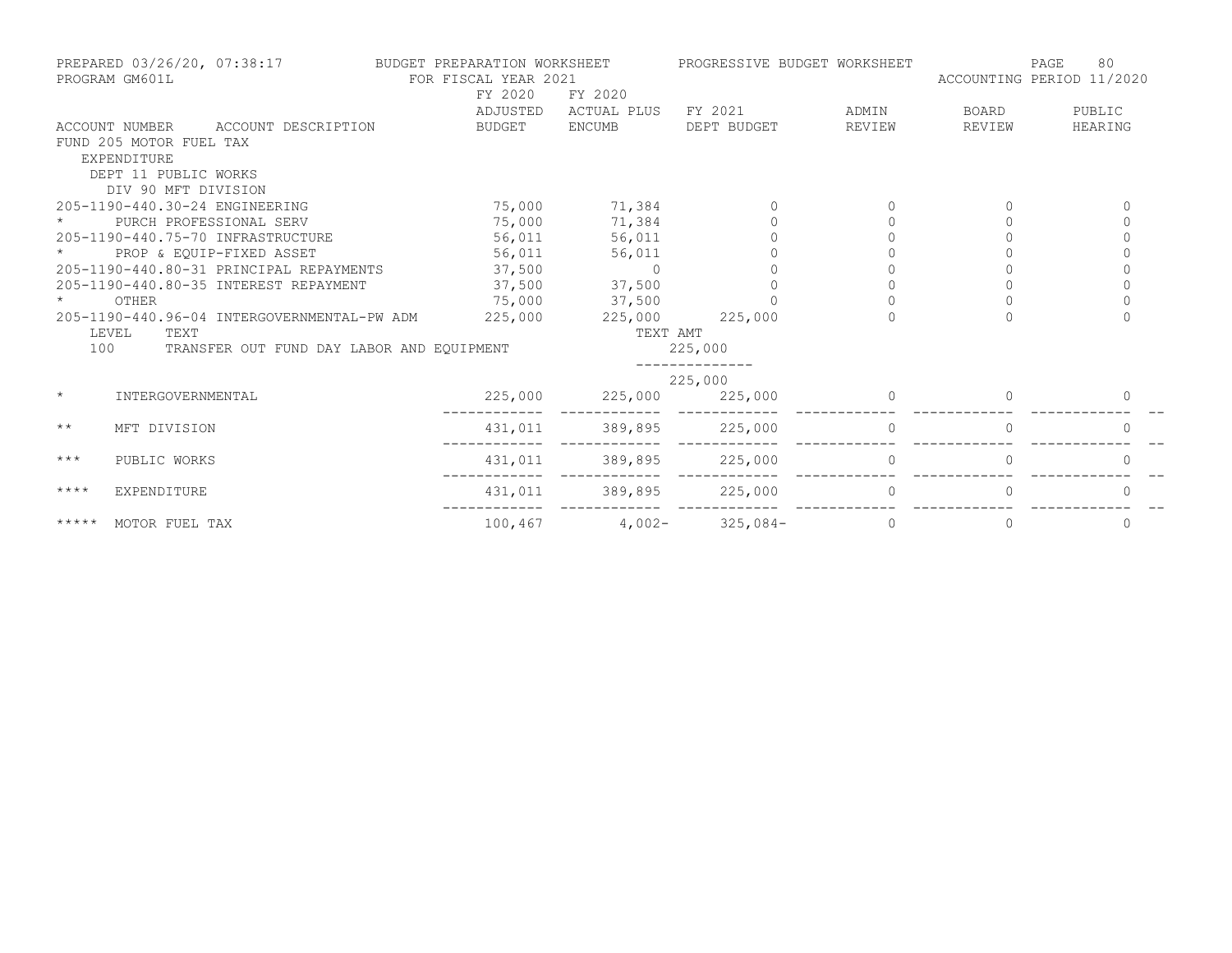| PREPARED 03/26/20, 07:38:17<br>PROGRAM GM601L |                                         | BUDGET PREPARATION WORKSHEET<br>FOR FISCAL YEAR 2021 |                                 | PROGRESSIVE BUDGET WORKSHEET |          | ACCOUNTING PERIOD 11/2020 | 81<br>PAGE |
|-----------------------------------------------|-----------------------------------------|------------------------------------------------------|---------------------------------|------------------------------|----------|---------------------------|------------|
|                                               |                                         | FY 2020<br>ADJUSTED                                  | FY 2020<br>ACTUAL PLUS          | FY 2021                      | ADMIN    | BOARD                     | PUBLIC     |
| ACCOUNT NUMBER                                | ACCOUNT DESCRIPTION                     | BUDGET                                               | ENCUMB                          | DEPT BUDGET                  | REVIEW   | REVIEW                    | HEARING    |
| FUND 206 LOCAL MFT                            |                                         |                                                      |                                 |                              |          |                           |            |
| REVENUE                                       |                                         |                                                      |                                 |                              |          |                           |            |
|                                               | 206-0000-314.55-00 LOCAL MOTOR FUEL TAX | $360,000 -$                                          |                                 | $296,030 - 360,000 -$        | $\Omega$ |                           |            |
| LEVEL<br>TEXT                                 |                                         |                                                      | TEXT AMT                        |                              |          |                           |            |
| 100                                           | \$30,000 PER MONTH                      |                                                      |                                 | 360,000                      |          |                           |            |
|                                               |                                         |                                                      |                                 | 360,000                      |          |                           |            |
| $\star$                                       | LOCAL MOTOR FUEL TAX                    | $360,000 -$                                          |                                 | 296,030-360,000-             |          |                           |            |
|                                               | 206-0000-371.00-00 INTEREST INCOME      | $800 -$                                              | $26 -$                          | $100-$                       |          |                           |            |
|                                               | LOCAL MOTOR FUEL TAX                    | $800 -$                                              | $26 -$                          | $100-$                       |          |                           |            |
| 206-0000-381.00-00 OTHER REVENUE              |                                         | $\Omega$                                             | $27,060-$                       |                              |          |                           |            |
|                                               | LOCAL MOTOR FUEL TAX                    | $\Omega$                                             | $27,060-$                       |                              |          |                           |            |
| $\star\star$<br>LOCAL MFT                     |                                         | $360,800 -$                                          | $323,116-$                      | $360,100 -$                  | $\Omega$ |                           | $\bigcap$  |
| $***$<br>LOCAL MFT                            |                                         |                                                      | $360,800 - 323,116 - 360,100 -$ |                              | $\Omega$ |                           |            |
| $***$ * * *<br><b>REVENUE</b>                 |                                         | $360,800 -$                                          |                                 | $323, 116 - 360, 100 -$      | $\Omega$ |                           | $\Omega$   |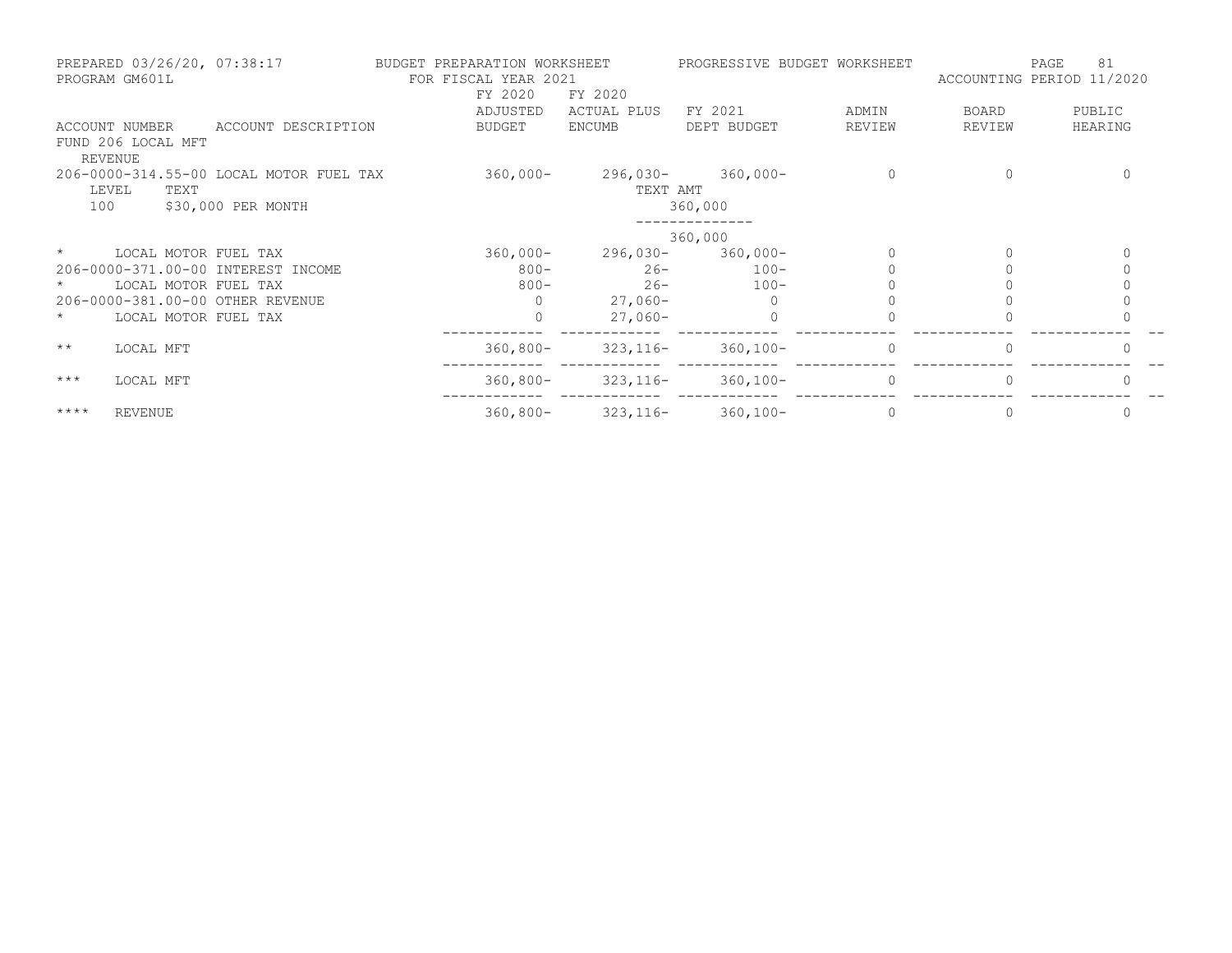| PROGRAM GM601L                    | PREPARED 03/26/20, 07:38:17 BUDGET PREPARATION WORKSHEET                                                                 | FOR FISCAL YEAR 2021                                                                                |          | PROGRESSIVE BUDGET WORKSHEET              |          | ACCOUNTING PERIOD 11/2020 | 82<br>PAGE   |
|-----------------------------------|--------------------------------------------------------------------------------------------------------------------------|-----------------------------------------------------------------------------------------------------|----------|-------------------------------------------|----------|---------------------------|--------------|
|                                   |                                                                                                                          | FY 2020                                                                                             | FY 2020  | ADJUSTED ACTUAL PLUS FY 2021 ADMIN BOARD  |          |                           | PUBLIC       |
|                                   | ACCOUNT NUMBER ACCOUNT DESCRIPTION                                                                                       | BUDGET ENCUMB                                                                                       |          | DEPT BUDGET REVIEW                        |          | REVIEW                    | HEARING      |
| FUND 206 LOCAL MFT<br>EXPENDITURE | DEPT 11 PUBLIC WORKS                                                                                                     |                                                                                                     |          |                                           |          |                           |              |
|                                   | DIV 90 MFT DIVISION                                                                                                      |                                                                                                     |          |                                           |          |                           |              |
|                                   | 206-1190-440.30-24 ENGINEERING                                                                                           |                                                                                                     |          | 25,000 91,964 0<br>111,650 74,342 112,200 | $\Omega$ | $\Omega$                  | $\Omega$     |
| 206-1190-440.30-29 OTHER          |                                                                                                                          |                                                                                                     |          |                                           | $\cap$   | $\Omega$                  | $\Omega$     |
| LEVEL TEXT                        | 100 EAGLE EXPRESS FEES                                                                                                   |                                                                                                     |          | TEXT AMT<br>112,200                       |          |                           |              |
|                                   |                                                                                                                          |                                                                                                     |          | ________________<br>112,200               |          |                           |              |
|                                   | * PURCH PROFESSIONAL SERV                                                                                                |                                                                                                     |          |                                           | $\circ$  | $\Omega$                  | $\mathbf{0}$ |
|                                   | * PURCH PROFESSIONAL SERV 136,650 166,306 112,200<br>206-1190-440.70-70 INFRASTRUCTURE <100,000 94,599 4,599 4,599 4,599 |                                                                                                     |          |                                           | $\cap$   | $\cap$                    | $\Omega$     |
| LEVEL                             | TEXT                                                                                                                     |                                                                                                     | TEXT AMT |                                           |          |                           |              |
| 100                               | LUDLOW TOWNSHIP MAINT AGREEMENT                                                                                          |                                                                                                     |          | 1,310                                     |          |                           |              |
|                                   | RANTOUL TOWNSHIP MAINT AGREEMENT                                                                                         |                                                                                                     |          | 3,289                                     |          |                           |              |
|                                   |                                                                                                                          |                                                                                                     |          | --------------                            |          |                           |              |
|                                   | * PROP & EQUIP-NON FIXED                                                                                                 |                                                                                                     |          | $94,599$ $4,599$ $4,599$ $4,599$          | $\Omega$ | $\Omega$                  | $\mathbf{0}$ |
|                                   | 206-1190-440.75-70 INFRASTRUCTURE                                                                                        |                                                                                                     |          |                                           | $\Omega$ | $\Omega$                  | $\Omega$     |
|                                   | * PROP & EQUIP-FIXED ASSET                                                                                               |                                                                                                     |          |                                           | $\circ$  | $\circ$                   | $\mathbf{0}$ |
|                                   | 206-1190-440.80-31 PRINCIPAL REPAYMENTS                                                                                  | $44,847$<br>$45,622$<br>$44,847$<br>$45,622$<br>$45,622$<br>0<br>$65,346$<br>$102,846$<br>$106,218$ |          |                                           | $\cap$   | $\cap$                    | $\Omega$     |
| LEVEL TEXT                        |                                                                                                                          |                                                                                                     |          | TEXT AMT                                  |          |                           |              |
|                                   | 100 PRINCIPAL 2016 BOND                                                                                                  |                                                                                                     |          | 68,718                                    |          |                           |              |
|                                   | PRINCIPAL 2016 BOND                                                                                                      |                                                                                                     |          | 37,500<br>______________                  |          |                           |              |
|                                   |                                                                                                                          |                                                                                                     |          | 106,218                                   |          |                           |              |
|                                   | 206-1190-440.80-35 INTEREST REPAYMENT                                                                                    | $38,289$ $38,289$ $111,232$                                                                         |          |                                           | $\Omega$ | $\bigcap$                 | $\Omega$     |
| LEVEL TEXT                        |                                                                                                                          |                                                                                                     | TEXT AMT |                                           |          |                           |              |
| 100                               | INTEREST REPAYMENT 2016 BOND                                                                                             |                                                                                                     |          | 73,732                                    |          |                           |              |
|                                   | INTEREST REPAYMENT MFT BOND                                                                                              |                                                                                                     |          | 37,500                                    |          |                           |              |
|                                   |                                                                                                                          |                                                                                                     |          | 111,232                                   |          |                           |              |
| $\star$<br>OTHER                  |                                                                                                                          |                                                                                                     |          | 103,635 141,135 217,450 0                 |          | $\circ$                   | $\mathbf{0}$ |
|                                   | 206-1190-440.96-04 INTERGOVERNMENTAL-PW ADM                                                                              | 50,000                                                                                              |          |                                           | $\Omega$ |                           | $\Omega$     |
| $\star$                           | INTERGOVERNMENTAL                                                                                                        |                                                                                                     |          |                                           |          |                           |              |
| $\star\star$                      | MFT DIVISION                                                                                                             | 429,731<br>____________                                                                             |          |                                           |          |                           |              |
| $***$                             | PUBLIC WORKS                                                                                                             |                                                                                                     |          |                                           |          |                           | $\Omega$     |
|                                   |                                                                                                                          |                                                                                                     |          |                                           |          |                           |              |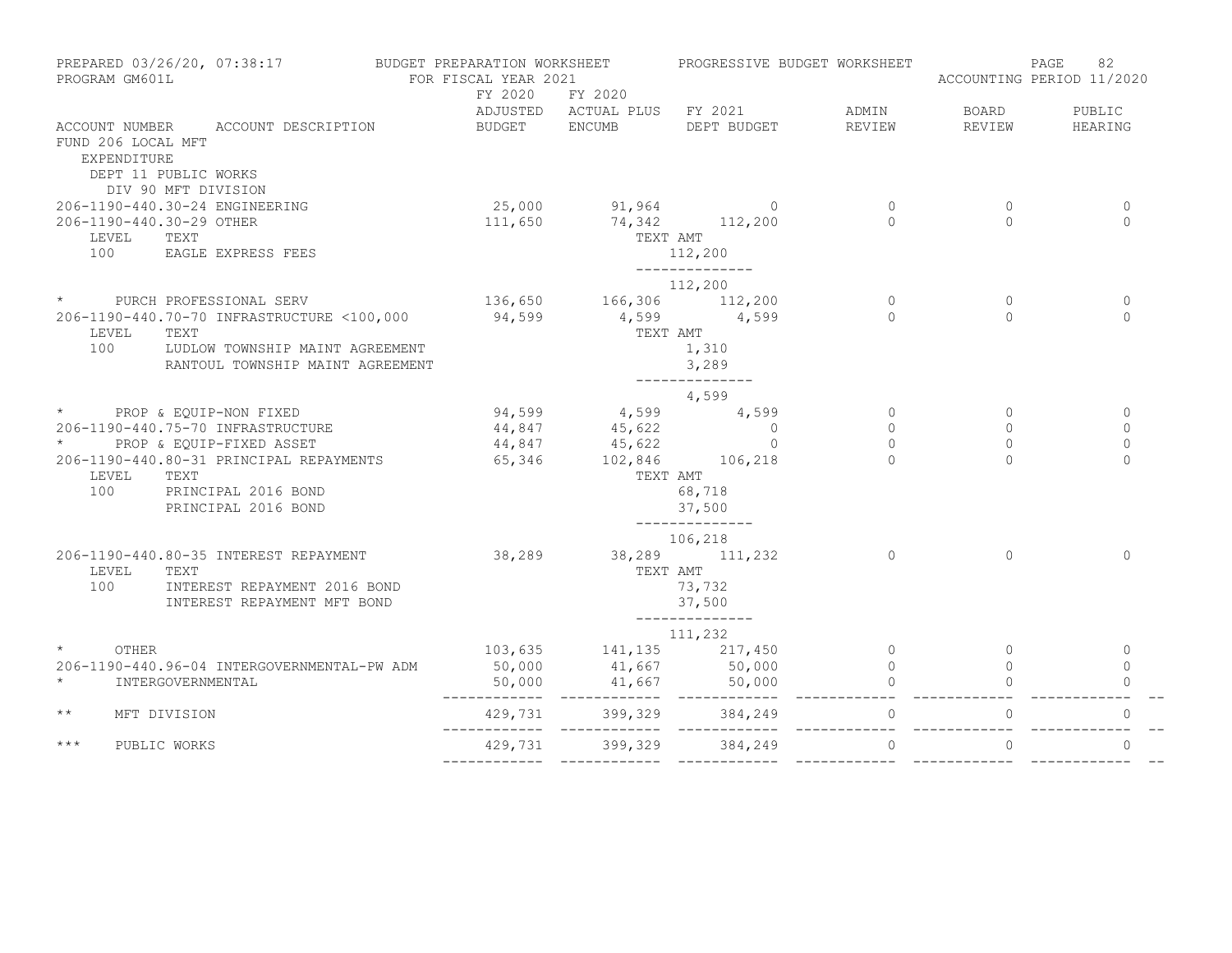|         | PREPARED 03/26/20, 07:38:17<br>PROGRAM GM601L |                     | BUDGET PREPARATION WORKSHEET<br>FOR FISCAL YEAR 2021 |             | PROGRESSIVE BUDGET WORKSHEET |        |          | 83<br>PAGE<br>ACCOUNTING PERIOD 11/2020 |
|---------|-----------------------------------------------|---------------------|------------------------------------------------------|-------------|------------------------------|--------|----------|-----------------------------------------|
|         |                                               |                     | FY 2020                                              | FY 2020     |                              |        |          |                                         |
|         |                                               |                     | ADJUSTED                                             | ACTUAL PLUS | FY 2021                      | ADMIN  | BOARD    | PUBLIC                                  |
|         | ACCOUNT NUMBER                                | ACCOUNT DESCRIPTION | <b>BUDGET</b>                                        | ENCUMB      | DEPT BUDGET                  | REVIEW | REVIEW   | HEARING                                 |
|         | FUND 206 LOCAL MFT                            |                     |                                                      |             |                              |        |          |                                         |
|         | EXPENDITURE                                   |                     |                                                      |             |                              |        |          |                                         |
|         | DEPT 11 PUBLIC WORKS                          |                     |                                                      |             |                              |        |          |                                         |
|         | DIV 90 MFT DIVISION                           |                     |                                                      |             |                              |        |          |                                         |
| $***$ * | <b>EXPENDITURE</b>                            |                     | 429,731                                              | 399,329     | 384,249                      |        | $\Omega$ | 0                                       |
|         |                                               |                     |                                                      |             |                              |        |          |                                         |
| *****   | LOCAL MFT                                     |                     | 68,931                                               | 76,213      | 24,149                       |        |          |                                         |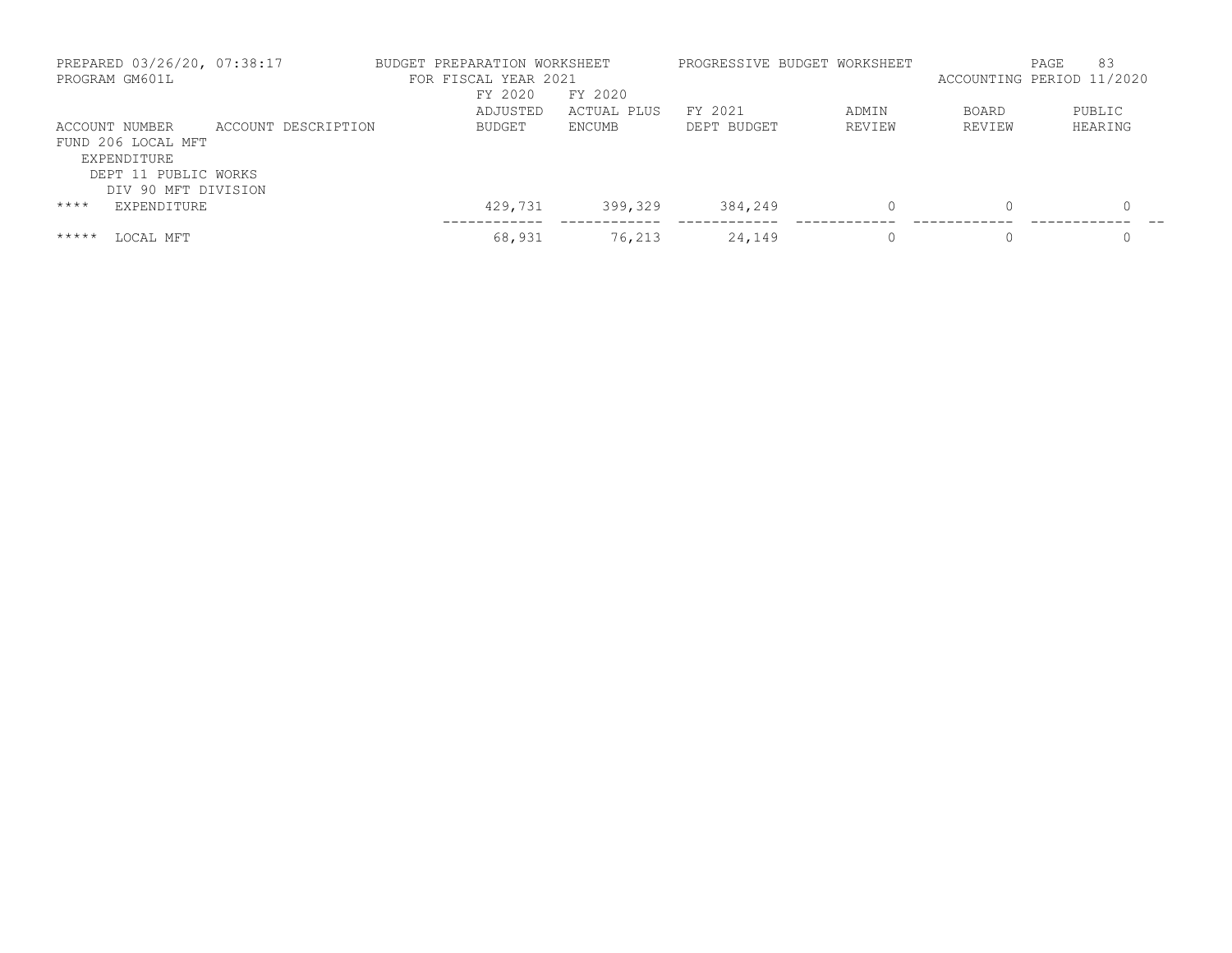| PROGRAM GM601L | PREPARED 03/26/20, 07:38:17           | BUDGET PREPARATION WORKSHEET<br>FOR FISCAL YEAR 2021 |                    | PROGRESSIVE BUDGET WORKSHEET |        |        | 84<br>PAGE<br>ACCOUNTING PERIOD 11/2020 |
|----------------|---------------------------------------|------------------------------------------------------|--------------------|------------------------------|--------|--------|-----------------------------------------|
|                |                                       | FY 2020                                              | FY 2020            |                              |        |        |                                         |
|                |                                       | ADJUSTED                                             | <b>ACTUAL PLUS</b> | FY 2021                      | ADMIN  | BOARD  | PUBLIC                                  |
| ACCOUNT NUMBER | ACCOUNT DESCRIPTION                   | <b>BUDGET</b>                                        | ENCUMB             | DEPT BUDGET                  | REVIEW | REVIEW | HEARING                                 |
| REVENUE        | FUND 208 ECONOMIC DEVELOPMENT FUND    |                                                      |                    |                              |        |        |                                         |
|                | 208-0000-371.00-00 INTEREST INCOME    |                                                      | $78 -$             | $30 -$                       |        |        |                                         |
|                |                                       |                                                      | $78 -$             | $30 -$                       |        |        |                                         |
|                | 208-0000-381.00-00 OTHER REVENUE      |                                                      | $1,000-$           |                              |        |        |                                         |
|                |                                       |                                                      | $1,000-$           |                              |        |        |                                         |
|                | 208-0000-399.02-12 TFR IN TIF         | $40,000-$                                            | $33,333 -$         |                              |        |        |                                         |
|                | TRANSFERS IN                          | $40,000 -$                                           | $33,333 -$         |                              |        |        |                                         |
|                | 208-0000-399.05-35 TFR IN WATER       | $40,000 -$                                           | $33,333 -$         | $40,000-$                    |        |        |                                         |
|                | 208-0000-399.05-36 TFR IN WASTE WATER | $40,000-$                                            | $33,333 -$         | $40,000-$                    |        |        |                                         |
|                | 208-0000-399.05-41 TFR IN ELECTRIC    | $120,000 -$                                          | $100,000 -$        | $120,000 -$                  |        |        |                                         |
|                | TRANSFERS IN                          | $200,000 -$                                          | 166,666-           | $200,000 -$                  |        |        |                                         |
| $\star\star$   | ECONOMIC DEVELOPMENT FUND             | $240,000-$                                           | $201,077-$         | $200,030-$                   |        |        |                                         |
| $***$          | ECONOMIC DEVELOPMENT FUND             | $240,000-$                                           | $201,077-$         | $200,030-$                   |        |        |                                         |
| $***$ *        | <b>REVENUE</b>                        | $240,000 -$                                          | 201,077-           | $200,030-$                   |        |        |                                         |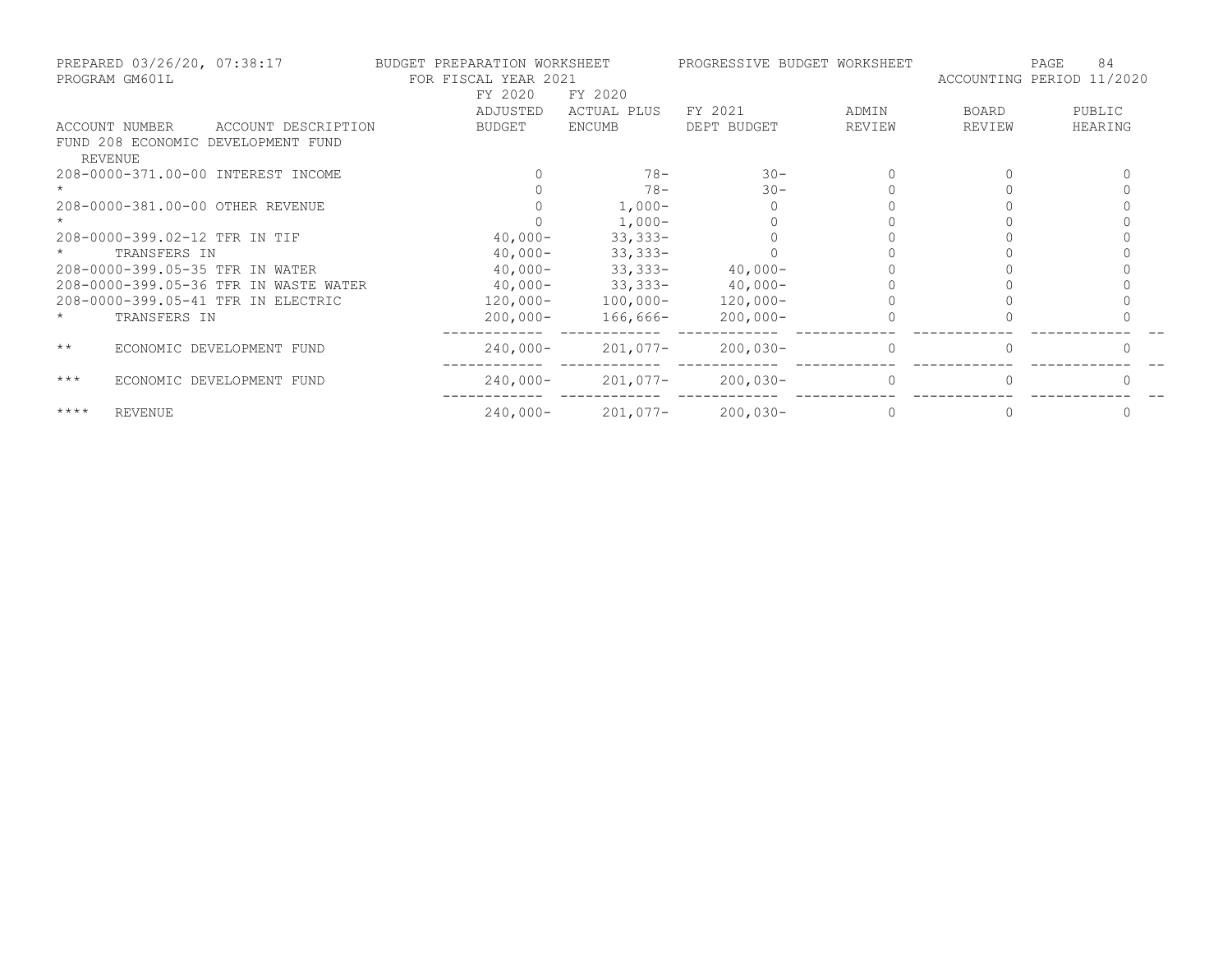| PREPARED 03/26/20, 07:38:17<br>PROGRAM GM601L |                                                   |                             | BUDGET PREPARATION WORKSHEET<br>PROGRESSIVE BUDGET WORKSHEET<br>FOR FISCAL YEAR 2021 |                                    |                | 85<br>PAGE<br>ACCOUNTING PERIOD 11/2020 |                |
|-----------------------------------------------|---------------------------------------------------|-----------------------------|--------------------------------------------------------------------------------------|------------------------------------|----------------|-----------------------------------------|----------------|
|                                               |                                                   | FY 2020                     | FY 2020                                                                              | ADJUSTED ACTUAL PLUS FY 2021 ADMIN |                | BOARD                                   | PUBLIC         |
|                                               | ACCOUNT NUMBER ACCOUNT DESCRIPTION                | BUDGET                      | <b>ENCUMB</b>                                                                        | DEPT BUDGET                        | REVIEW         | REVIEW                                  | HEARING        |
|                                               | FUND 208 ECONOMIC DEVELOPMENT FUND<br>EXPENDITURE |                             |                                                                                      |                                    |                |                                         |                |
|                                               | DEPT 01 GOVERNMENT ADMIN DEPT                     |                             |                                                                                      |                                    |                |                                         |                |
|                                               | DIV 40 ECONOMIC DEVELOPMENT DIV                   |                             |                                                                                      |                                    |                |                                         |                |
|                                               | 208-0140-450.30-29 OTHER                          |                             | 168,385 43,395 34,000                                                                |                                    | $\Omega$       | $\Omega$                                | $\Omega$       |
| 100                                           | LEVEL<br>TEXT<br>NEW INITIATIVES                  |                             | TEXT AMT                                                                             | 15,000                             |                |                                         |                |
|                                               | <b>BROKER FEES</b>                                |                             |                                                                                      | 5,000                              |                |                                         |                |
|                                               | MISC                                              |                             |                                                                                      | 2,000                              |                |                                         |                |
|                                               | MIKE ROYCE - CONSULTANT                           |                             |                                                                                      | 12,000                             |                |                                         |                |
|                                               |                                                   |                             |                                                                                      | ______________                     |                |                                         |                |
|                                               |                                                   |                             |                                                                                      | 34,000                             |                |                                         |                |
| $\star$                                       | PURCH PROFESSIONAL SERV                           | $168,385$ $43,395$ $34,000$ |                                                                                      |                                    | $\Omega$       | $\Omega$                                | $\Omega$       |
|                                               | 208-0140-450.50-30 ADVERTISING                    | 5,000                       |                                                                                      | $5,263$ $5,000$                    | $\Omega$       | $\bigcap$                               | $\Omega$       |
|                                               | LEVEL<br>TEXT                                     |                             |                                                                                      | TEXT AMT                           |                |                                         |                |
| 100                                           | VARIOUS MARKETING AND ADVERTISING CAMPAIGNS       |                             |                                                                                      | 5,000                              |                |                                         |                |
|                                               |                                                   |                             |                                                                                      | --------------                     |                |                                         |                |
|                                               | 208-0140-450.50-40 TRAVEL                         | $\Omega$                    |                                                                                      | 5,000<br>$0 \t 5,000$              | $\Omega$       | $\Omega$                                | $\Omega$       |
|                                               | LEVEL<br>TEXT                                     |                             | TEXT AMT                                                                             |                                    |                |                                         |                |
| 100                                           | ECONOMIC DEVELOPMENT CONFERENCES                  |                             |                                                                                      | 5,000                              |                |                                         |                |
|                                               |                                                   |                             |                                                                                      | --------------                     |                |                                         |                |
|                                               |                                                   |                             |                                                                                      | 5,000                              |                |                                         |                |
| $\star$                                       | OTHER PURCHASED SERVICES                          | 5,000                       | $5,263$ 10,000                                                                       |                                    | $\circ$        | $\mathbf{0}$                            | $\mathbf{0}$   |
|                                               | 208-0140-450.60-12 OFFICE SUPPLIES                | $\overline{0}$              | $\begin{array}{ccc} 299 & & 0 \\ 299 & & 0 \end{array}$                              |                                    | $\Omega$       | $\Omega$                                | $\mathbf{0}$   |
| $\star$                                       | SUPPLIES                                          | $\Omega$                    |                                                                                      |                                    | $\Omega$       | $\Omega$                                | $\Omega$       |
|                                               | 208-0140-450.80-40 CONTRIB TO OTHER AGENCIES      | 30,000                      | $367$ $30,000$                                                                       |                                    | $\cap$         |                                         | $\Omega$       |
|                                               | LEVEL TEXT                                        |                             | TEXT AMT                                                                             |                                    |                |                                         |                |
|                                               | 100 FACADE IMPROVEMENT GRANT PROGRAM              |                             |                                                                                      | 30,000<br>______________           |                |                                         |                |
|                                               |                                                   |                             |                                                                                      | 30,000                             |                |                                         |                |
| $\star$                                       | OTHER                                             |                             | $30,000$ $367$                                                                       | 30,000                             | $\overline{0}$ | $\overline{0}$                          | $\overline{0}$ |
|                                               |                                                   |                             | ------------                                                                         | ------------                       |                |                                         |                |
| $\star\star$                                  | ECONOMIC DEVELOPMENT DIV                          |                             |                                                                                      |                                    |                | $\circ$                                 | $\mathbf{0}$   |
| $***$                                         | GOVERNMENT ADMIN DEPT                             | 203,385<br>____________     |                                                                                      |                                    | $\Omega$       | $\Omega$                                | $\Omega$       |
| $***$ *                                       | EXPENDITURE                                       | 203,385                     |                                                                                      | 49,324 74,000                      | $\circ$        | $\circ$                                 | $\Omega$       |
| *****                                         | ECONOMIC DEVELOPMENT FUND                         |                             | $36,615 - 151,753 - 126,030 -$                                                       |                                    | $\circ$        | $\Omega$                                | $\mathbf{0}$   |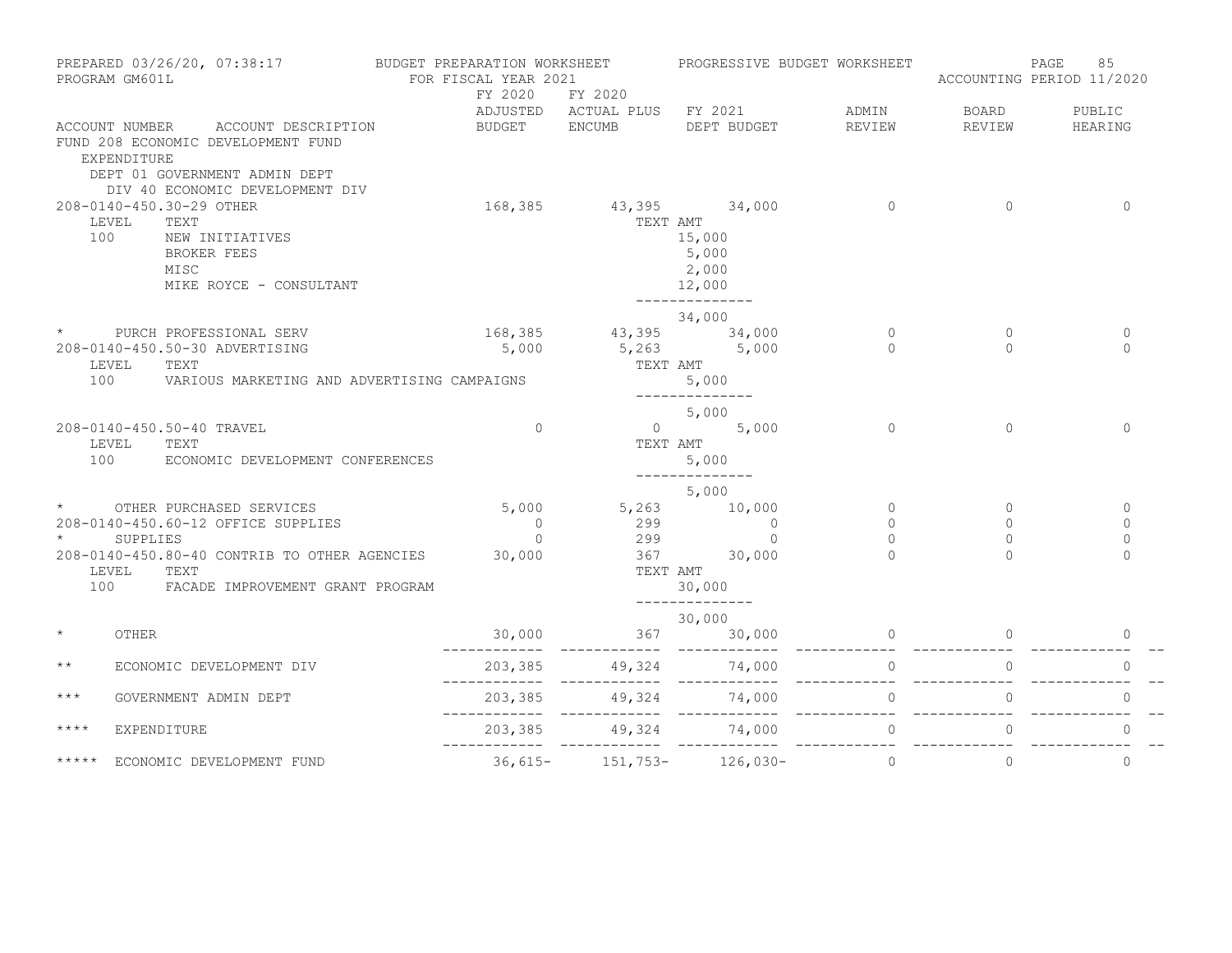|              | PREPARED 03/26/20, 07:38:17<br>PROGRAM GM601L |                                    | BUDGET PREPARATION WORKSHEET<br>FOR FISCAL YEAR 2021<br>FY 2020 | FY 2020     |             | PROGRESSIVE BUDGET WORKSHEET | ACCOUNTING PERIOD 11/2020 | 86<br>PAGE |
|--------------|-----------------------------------------------|------------------------------------|-----------------------------------------------------------------|-------------|-------------|------------------------------|---------------------------|------------|
|              |                                               |                                    | ADJUSTED                                                        | ACTUAL PLUS | FY 2021     | ADMIN                        | BOARD                     | PUBLIC     |
|              | ACCOUNT NUMBER                                | ACCOUNT DESCRIPTION                | BUDGET                                                          | ENCUMB      | DEPT BUDGET | REVIEW                       | REVIEW                    | HEARING    |
|              | FUND 210 MICRO LOAN FUND<br><b>REVENUE</b>    |                                    |                                                                 |             |             |                              |                           |            |
|              |                                               | 210-0000-371.00-00 INTEREST INCOME | $9,000-$                                                        | $6,410-$    | $9,000-$    |                              | 0                         |            |
|              |                                               |                                    | $9,000-$                                                        | $6,410-$    | $9,000-$    |                              | $\Omega$                  |            |
|              |                                               | 210-0000-381.90-51 LATE CHARGES    | $200 -$                                                         | $309 -$     | $200 -$     |                              |                           |            |
| $\star$      | OTHER CHARGES                                 |                                    | $200 -$                                                         | $309 -$     | $200 -$     |                              |                           |            |
| $\star\star$ | MICRO LOAN FUND                               |                                    | $9,200 -$                                                       | $6.719-$    | $9,200-$    | $\Omega$                     | 0                         | $\Omega$   |
| $***$        | MICRO LOAN FUND                               |                                    | $9,200 -$                                                       | $6,719-$    | $9,200-$    | $\Omega$                     | $\Omega$                  | $\Omega$   |
| $***$ *      | <b>REVENUE</b>                                |                                    | $9,200 -$                                                       | $6,719-$    | $9,200-$    |                              | 0                         |            |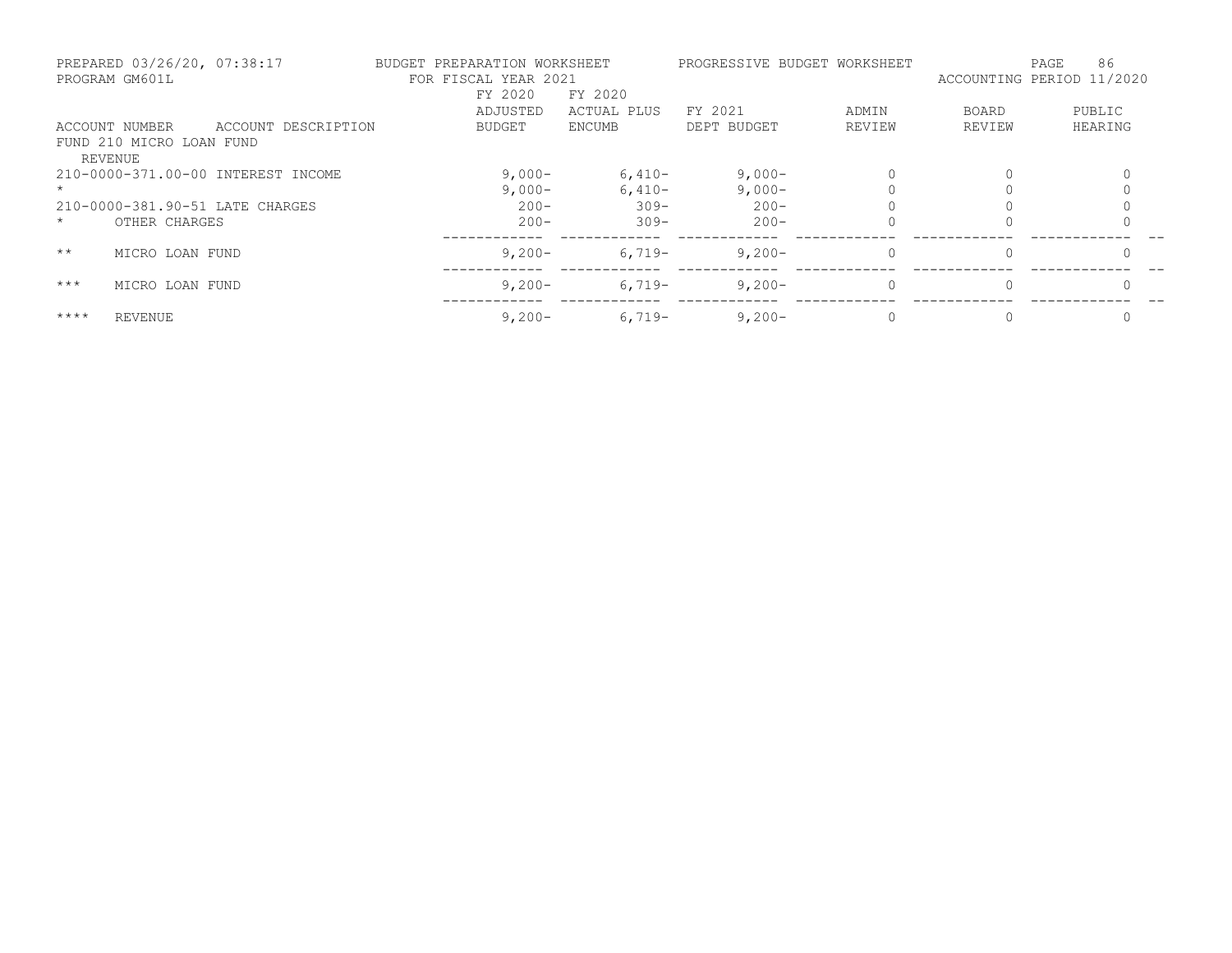|              | PREPARED 03/26/20, 07:38:17<br>PROGRAM GM601L | BUDGET PREPARATION WORKSHEET<br>FOR FISCAL YEAR 2021 |             | PROGRESSIVE BUDGET WORKSHEET |          | 87<br>PAGE<br>ACCOUNTING PERIOD 11/2020 |         |  |
|--------------|-----------------------------------------------|------------------------------------------------------|-------------|------------------------------|----------|-----------------------------------------|---------|--|
|              |                                               | FY 2020                                              | FY 2020     |                              |          |                                         |         |  |
|              |                                               | ADJUSTED                                             | ACTUAL PLUS | FY 2021                      | ADMIN    | BOARD                                   | PUBLIC  |  |
|              | ACCOUNT NUMBER<br>ACCOUNT DESCRIPTION         | BUDGET                                               | ENCUMB      | DEPT BUDGET                  | REVIEW   | REVIEW                                  | HEARING |  |
|              | FUND 210 MICRO LOAN FUND                      |                                                      |             |                              |          |                                         |         |  |
|              | EXPENDITURE                                   |                                                      |             |                              |          |                                         |         |  |
|              | DEPT 01 GOVERNMENT ADMIN DEPT                 |                                                      |             |                              |          |                                         |         |  |
|              | DIV 40 ECONOMIC DEVELOPMENT DIV               |                                                      |             |                              |          |                                         |         |  |
|              | 210-0140-450.30-22 LEGAL                      | 1,000                                                |             | 300                          |          |                                         |         |  |
|              | PURCH PROFESSIONAL SERV                       | 1,000                                                |             | 300                          |          |                                         |         |  |
|              | 210-0140-450.80-11 BAD DEBT EXPENSE           | $\Omega$                                             | 41,058      | 20,000                       |          |                                         |         |  |
| $\star$      | OTHER                                         | $\Omega$                                             | 41,058      | 20,000                       |          |                                         |         |  |
| $\star\star$ | ECONOMIC DEVELOPMENT DIV                      | 1,000                                                | 41,058      | 20,300                       | $\Omega$ | $\Omega$                                |         |  |
|              |                                               |                                                      |             |                              |          |                                         |         |  |
| $***$        | GOVERNMENT ADMIN DEPT                         | 1,000                                                | 41,058      | 20,300                       | $\Omega$ |                                         |         |  |
| $***$ *      | EXPENDITURE                                   | 1,000                                                | 41,058      | 20,300                       | $\Omega$ | $\Omega$                                |         |  |
| *****        | MICRO LOAN FUND                               | $8,200 -$                                            | 34,339      | 11,100                       |          |                                         | 0       |  |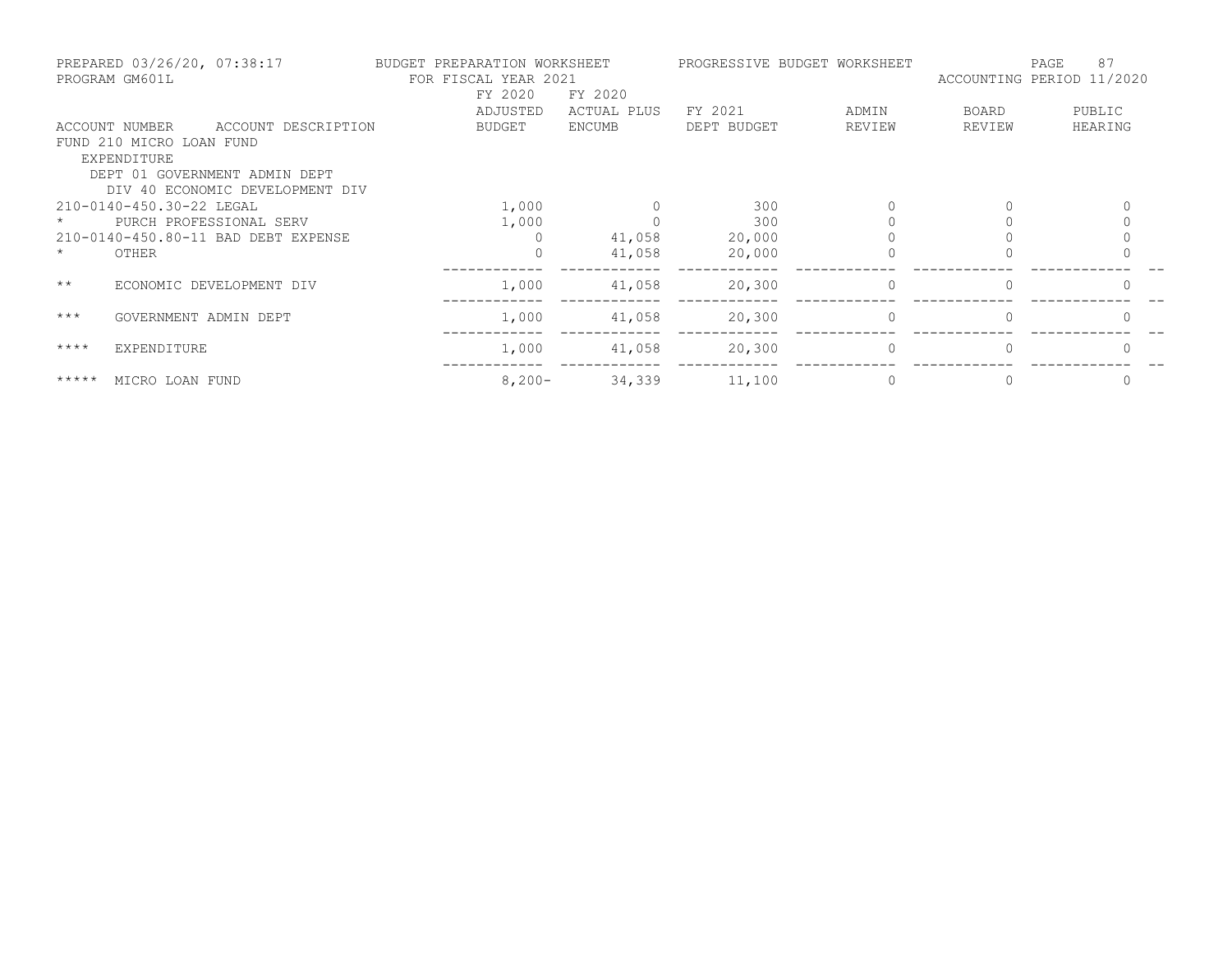|              | PREPARED 03/26/20, 07:38:17<br>PROGRAM GM601L |                                             | BUDGET PREPARATION WORKSHEET<br>FOR FISCAL YEAR 2021 |                           |             | PROGRESSIVE BUDGET WORKSHEET | ACCOUNTING PERIOD 11/2020 | 88<br>PAGE |
|--------------|-----------------------------------------------|---------------------------------------------|------------------------------------------------------|---------------------------|-------------|------------------------------|---------------------------|------------|
|              |                                               |                                             | FY 2020                                              | FY 2020                   |             |                              |                           |            |
|              |                                               |                                             | ADJUSTED                                             | ACTUAL PLUS               | FY 2021     | ADMIN                        | BOARD                     | PUBLIC     |
|              | ACCOUNT NUMBER                                | ACCOUNT DESCRIPTION                         | BUDGET                                               | ENCUMB                    | DEPT BUDGET | REVIEW                       | REVIEW                    | HEARING    |
|              | FUND 212 TIF FUND                             |                                             |                                                      |                           |             |                              |                           |            |
|              | REVENUE                                       |                                             |                                                      |                           |             |                              |                           |            |
|              |                                               | 212-0000-311.00-00 GENERAL PROPERTY TAXES   | 1,405,801-                                           | 1,471,277-                |             |                              |                           |            |
|              |                                               |                                             |                                                      | $1,405,801 - 1,471,277 -$ |             |                              |                           |            |
|              |                                               | 212-0000-311.90-00 PROP TAXES-INTEREST EARN |                                                      | $93 -$                    |             |                              |                           |            |
|              | PROP TAXES-INTEREST EARN                      |                                             |                                                      | $93 -$                    |             |                              |                           |            |
|              | 212-0000-371.00-00 INTEREST INCOME            |                                             | $1,420-$                                             | $388 -$                   |             |                              |                           |            |
| $\star$      | PROP TAXES-INTEREST EARN                      |                                             | $1,420-$                                             | 388-                      |             |                              |                           |            |
| $\star\star$ | TIF FUND                                      |                                             | $1,407,221-$                                         | 1,471,758-                | $\Omega$    |                              |                           |            |
| $***$        | TIF FUND                                      |                                             | 1,407,221-                                           | 1,471,758-                | $\Omega$    |                              |                           |            |
| $***$ *      | <b>REVENUE</b>                                |                                             |                                                      | $1,407,221 - 1,471,758 -$ |             |                              |                           |            |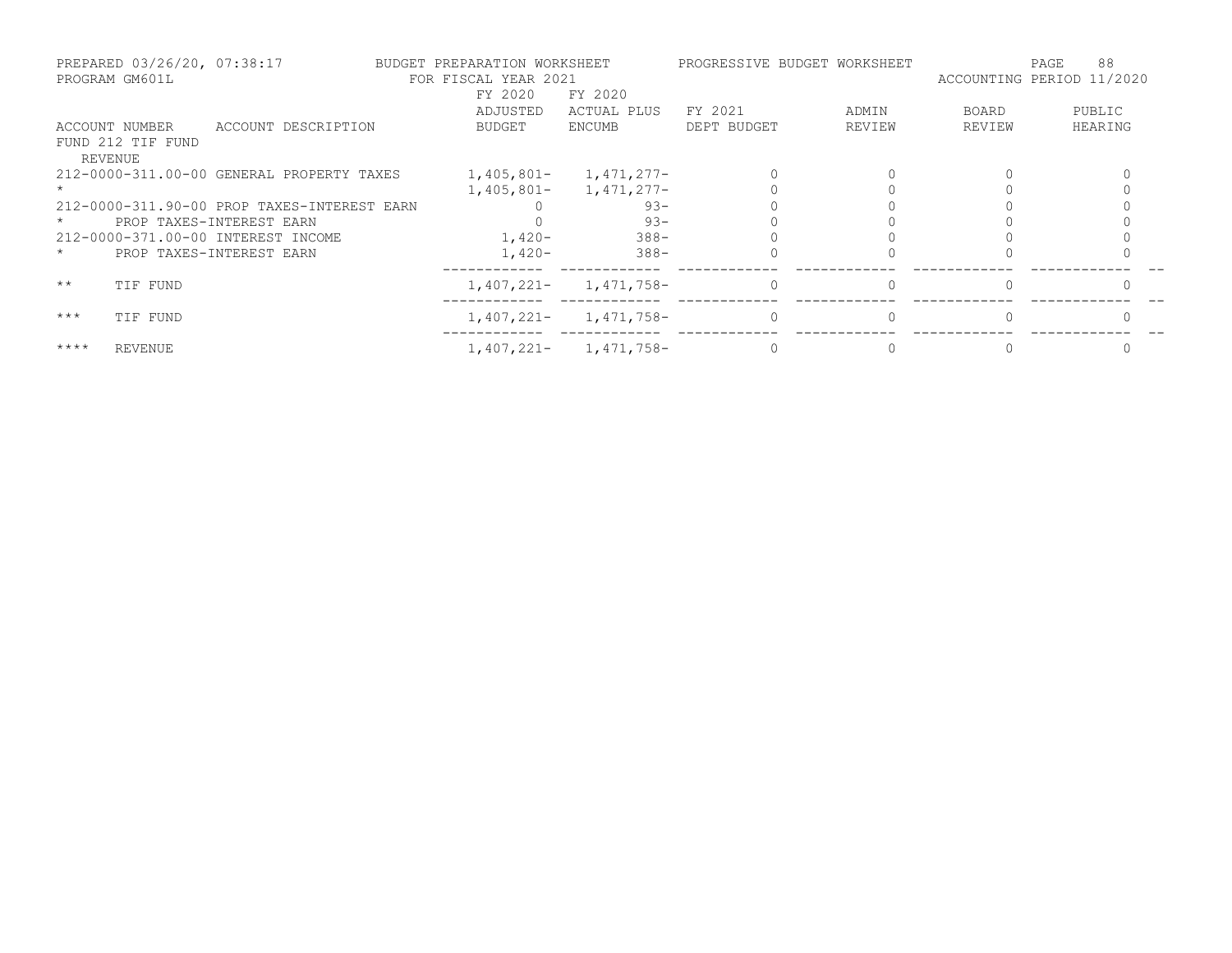| PREPARED 03/26/20, 07:38:17<br>PROGRAM GM601L |                          | BUDGET PREPARATION WORKSHEET<br>FOR FISCAL YEAR 2021 |  |                |                                                | PROGRESSIVE BUDGET WORKSHEET | 89<br>PAGE<br>ACCOUNTING PERIOD 11/2020 |          |           |
|-----------------------------------------------|--------------------------|------------------------------------------------------|--|----------------|------------------------------------------------|------------------------------|-----------------------------------------|----------|-----------|
|                                               |                          |                                                      |  | FY 2020        | FY 2020                                        |                              |                                         |          |           |
|                                               |                          |                                                      |  |                | ADJUSTED ACTUAL PLUS FY 2021                   |                              | ADMIN                                   | BOARD    | PUBLIC    |
|                                               |                          | ACCOUNT NUMBER ACCOUNT DESCRIPTION                   |  | BUDGET ENCUMB  |                                                | DEPT BUDGET                  | REVIEW                                  | REVIEW   | HEARING   |
|                                               | FUND 212 TIF FUND        |                                                      |  |                |                                                |                              |                                         |          |           |
|                                               | EXPENDITURE              |                                                      |  |                |                                                |                              |                                         |          |           |
|                                               |                          | DEPT 01 GOVERNMENT ADMIN DEPT                        |  |                |                                                |                              |                                         |          |           |
|                                               |                          | DIV 60 GENERAL GOV'T ACTIV DIV                       |  |                |                                                |                              |                                         |          |           |
|                                               | 212-0160-410.30-22 LEGAL |                                                      |  | 2,000          | 875                                            | $\bigcap$                    | $\Omega$                                |          | $\cap$    |
|                                               | 212-0160-410.30-29 OTHER |                                                      |  | 500            | $\Omega$                                       |                              |                                         |          |           |
|                                               |                          | PURCH PROFESSIONAL SERV                              |  | 2,500          | 875                                            |                              |                                         |          |           |
|                                               |                          | 212-0160-410.40-52 DEMOLITION                        |  | 16,000         | $\Omega$                                       |                              |                                         |          |           |
|                                               |                          | PURCHASED PROPERTY SERV                              |  | 16,000         | $\circ$                                        |                              |                                         |          |           |
|                                               |                          | 212-0160-410.50-60 DUES & PROF PUBLICATIONS          |  | $\overline{0}$ | 375                                            |                              |                                         |          |           |
|                                               |                          | OTHER PURCHASED SERVICES                             |  | $\overline{0}$ | 375                                            |                              |                                         |          |           |
|                                               |                          | 212-0160-410.70-30 IMPROV OTHER THAN BUILD           |  | 10,000         | $\circ$                                        |                              |                                         |          |           |
|                                               |                          | PROP & EOUIP-NON FIXED                               |  | 10,000         | $\Omega$                                       |                              |                                         |          |           |
|                                               |                          | 212-0160-410.75-70 INFRASTRUCTURE                    |  | 277,159        | 277,159                                        |                              |                                         |          |           |
|                                               |                          | PROP & EQUIP-FIXED ASSET                             |  | 277,159        | 277,159                                        |                              |                                         |          |           |
|                                               |                          | 212-0160-410.80-20 STORM DRAINAGE FEES/TAXES         |  | 10,600         | $\Omega$                                       |                              |                                         |          |           |
|                                               |                          | 212-0160-410.80-40 CONTRIB TO OTHER AGENCIES         |  | 530,000        | $\circ$                                        |                              |                                         |          |           |
|                                               | OTHER                    |                                                      |  | 540,600        | $\Omega$                                       |                              |                                         |          |           |
|                                               |                          | 212-0160-410.90-01 INTERGOVERNMENTAL-CORP FD         |  | 260,000        | 216,667                                        |                              |                                         |          |           |
|                                               | INTERGOVERNMENTAL        |                                                      |  | 260,000        | 216,667                                        |                              |                                         |          |           |
|                                               |                          | 212-0160-410.92-08 INTERGOVENMENTAL ECON DEV         |  | 40,000         | 33, 333                                        |                              |                                         |          |           |
|                                               | INTERGOVENMENTAL         |                                                      |  | 40,000         | 33, 333                                        |                              |                                         |          |           |
|                                               |                          | 212-0160-410.94-01 INTERGOVERNMENTAL-DEBT SV         |  | 148,190        |                                                |                              |                                         |          |           |
|                                               | INTERGOVERNMENTAL        |                                                      |  | 148,190        |                                                |                              |                                         |          |           |
|                                               |                          | 212-0160-410.96-04 INTERGOVERNMENTAL-PW ADM          |  | 15,000         |                                                |                              |                                         |          |           |
| $\star$                                       | INTERGOVERNMENTAL        |                                                      |  | 15,000         | $148,190$<br>$148,190$<br>$12,500$<br>$12,500$ |                              |                                         |          |           |
| $\star\star$                                  |                          | GENERAL GOV'T ACTIV DIV                              |  |                | 1,309,449 689,099                              | $\Omega$                     | $\Omega$                                |          | $\bigcap$ |
| $\star\star\star$                             | GOVERNMENT ADMIN DEPT    |                                                      |  |                | 1,309,449 689,099                              | $\Omega$                     | $\Omega$                                |          | $\bigcap$ |
| $***$ *                                       | EXPENDITURE              |                                                      |  | 1,309,449      | 689,099                                        | $\overline{0}$               | $\circ$                                 | $\Omega$ | $\Omega$  |
| *****                                         | TIF FUND                 |                                                      |  | $97,772-$      | 782,659-                                       | $\Omega$                     | $\Omega$                                | $\Omega$ | $\Omega$  |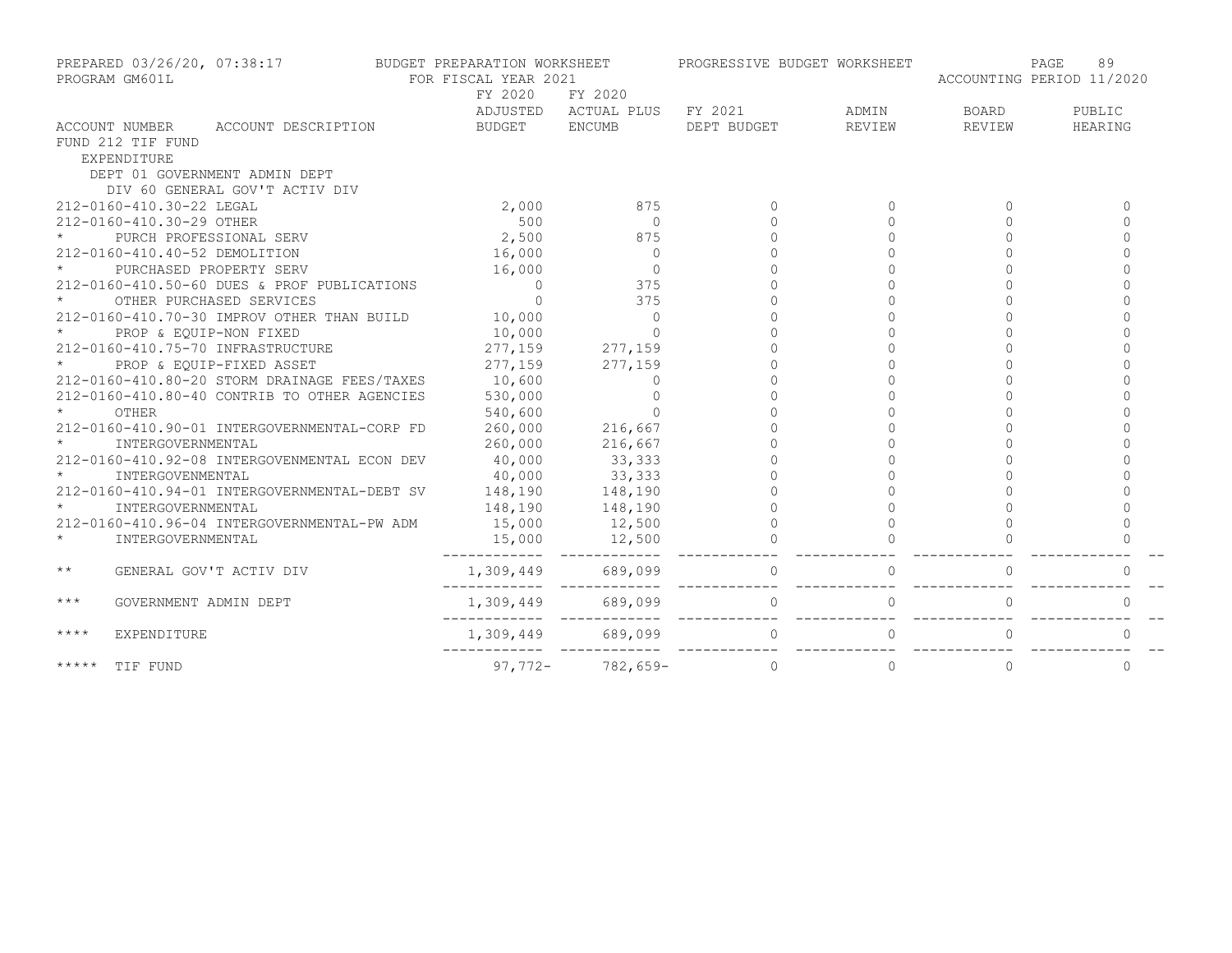|              | PREPARED 03/26/20, 07:38:17<br>PROGRAM GM601L |                                             | BUDGET PREPARATION WORKSHEET<br>FOR FISCAL YEAR 2021 |               |             | PROGRESSIVE BUDGET WORKSHEET | ACCOUNTING PERIOD 11/2020 | 90<br>PAGE |
|--------------|-----------------------------------------------|---------------------------------------------|------------------------------------------------------|---------------|-------------|------------------------------|---------------------------|------------|
|              |                                               |                                             | FY 2020                                              | FY 2020       |             |                              |                           |            |
|              |                                               |                                             | ADJUSTED                                             | ACTUAL PLUS   | FY 2021     | ADMIN                        | BOARD                     | PUBLIC     |
|              | ACCOUNT NUMBER                                | ACCOUNT DESCRIPTION                         | BUDGET                                               | <b>ENCUMB</b> | DEPT BUDGET | REVIEW                       | REVIEW                    | HEARING    |
|              | FUND 214 TIF FUND II<br>REVENUE               |                                             |                                                      |               |             |                              |                           |            |
|              |                                               | 214-0000-311.00-00 GENERAL PROPERTY TAXES   | $301, 131 -$                                         | $585, 524-$   | $600,000 -$ |                              | $\Omega$                  |            |
|              |                                               |                                             | $301, 131 -$                                         | $585, 524 -$  | $600,000 -$ |                              |                           |            |
|              |                                               | 214-0000-311.90-00 PROP TAXES-INTEREST EARN |                                                      | $37 -$        |             |                              |                           |            |
| $\star$      |                                               | PROP TAXES-INTEREST EARN                    |                                                      | $37 -$        |             |                              |                           |            |
| $\star\star$ | TIF FUND II                                   |                                             | $301, 131 -$                                         | $585, 561 -$  | $600,000 -$ | $\Omega$                     | 0                         |            |
| $***$        | TIF FUND II                                   |                                             | $301, 131 -$                                         | $585, 561 -$  | $600,000 -$ | $\Omega$                     | $\Omega$                  |            |
| $***$ *      | <b>REVENUE</b>                                |                                             | $301, 131 -$                                         | $585,561-$    | $600,000 -$ |                              | $\Omega$                  |            |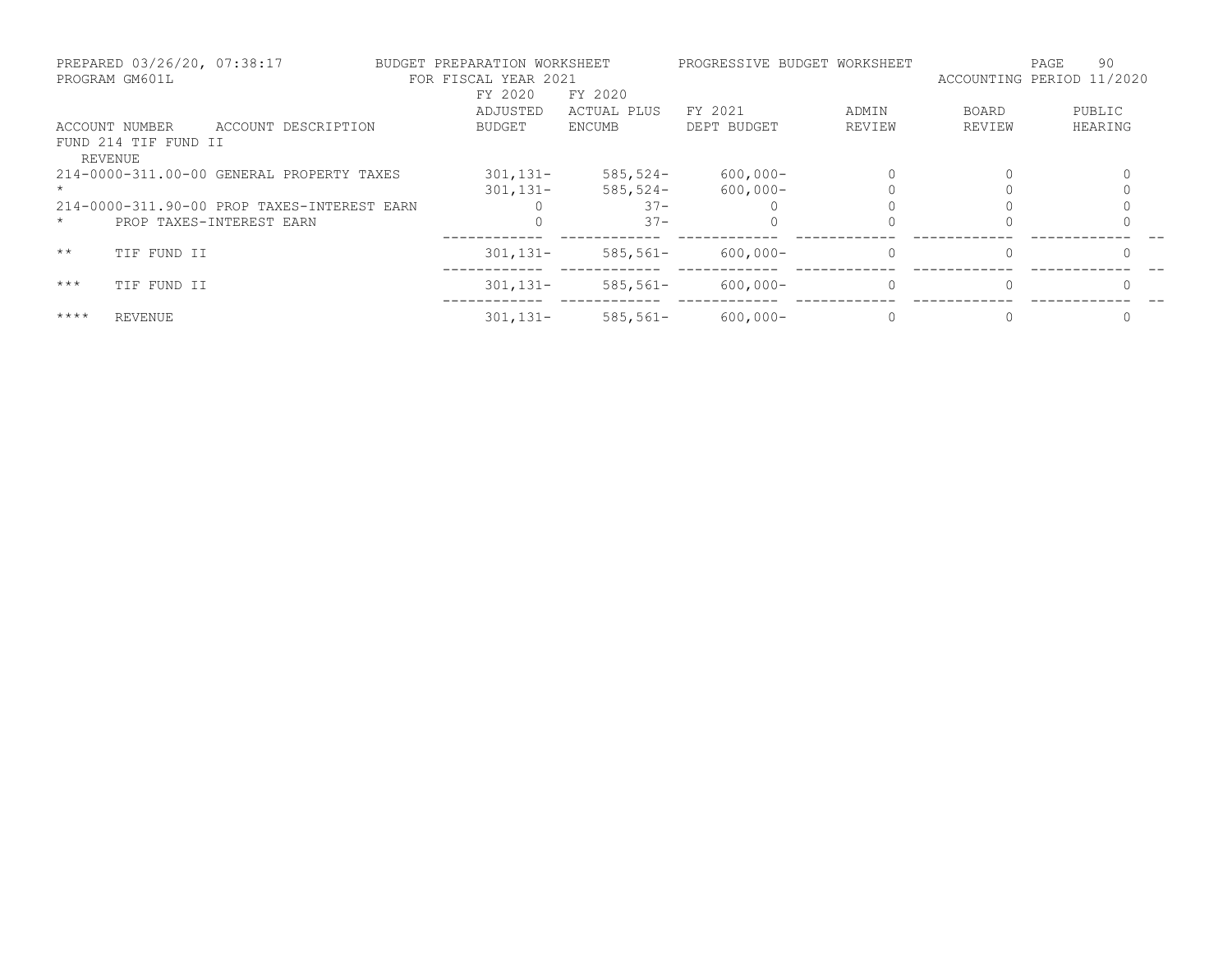| PREPARED 03/26/20, 07:38:17<br>PROGRAM GM601L |                                              | FY 2020      | BUDGET PREPARATION WORKSHEET<br>FOR FISCAL YEAR 2021<br>FY 2020 |             | PROGRESSIVE BUDGET WORKSHEET | PAGE<br>91<br>ACCOUNTING PERIOD 11/2020 |             |  |
|-----------------------------------------------|----------------------------------------------|--------------|-----------------------------------------------------------------|-------------|------------------------------|-----------------------------------------|-------------|--|
|                                               |                                              | ADJUSTED     | ACTUAL PLUS                                                     | FY 2021     | ADMIN                        | BOARD                                   | PUBLIC      |  |
|                                               | ACCOUNT DESCRIPTION<br>ACCOUNT NUMBER        | BUDGET       | <b>ENCUMB</b>                                                   | DEPT BUDGET | REVIEW                       | REVIEW                                  | HEARING     |  |
|                                               | FUND 214 TIF FUND II                         |              |                                                                 |             |                              |                                         |             |  |
|                                               | EXPENDITURE                                  |              |                                                                 |             |                              |                                         |             |  |
|                                               | DEPT 01 GOVERNMENT ADMIN DEPT                |              |                                                                 |             |                              |                                         |             |  |
|                                               | DIV 60 GENERAL GOV'T ACTIV DIV               |              |                                                                 |             |                              |                                         |             |  |
|                                               | 214-0160-410.30-22 LEGAL                     | 10,000       | 850                                                             | 5,000       | $\Omega$                     | 0                                       | 0           |  |
|                                               | 214-0160-410.30-29 OTHER                     | 10,000       | $\bigcirc$                                                      | 10,000      |                              | $\Omega$                                | $\Omega$    |  |
|                                               | PURCH PROFESSIONAL SERV                      | 20,000       | 850                                                             | 15,000      | $\Omega$                     | $\Omega$                                | $\circ$     |  |
|                                               | 214-0160-410.80-40 CONTRIB TO OTHER AGENCIES | 40,000       | 588,091                                                         | 360,000     | $\Omega$                     | $\Omega$                                | $\Omega$    |  |
|                                               | LEVEL<br>TEXT                                |              | TEXT AMT                                                        |             |                              |                                         |             |  |
| 100                                           | REIMBURSE PROPERTY TAXES TO HOLIDAY INN      |              |                                                                 | 360,000     |                              |                                         |             |  |
|                                               |                                              |              |                                                                 | 360,000     |                              |                                         |             |  |
| $\star$                                       | OTHER                                        | 40,000       | 588,091                                                         | 360,000     |                              |                                         | $\Omega$    |  |
|                                               | 214-0160-410.90-01 INTERGOVERNMENTAL-CORP FD | $\Omega$     |                                                                 | 15,000      |                              |                                         | $\mathbf 0$ |  |
| $\star$                                       | INTERGOVERNMENTAL                            |              |                                                                 | 15,000      |                              |                                         |             |  |
| $\star\star$                                  | GENERAL GOV'T ACTIV DIV                      | 60,000       | 588,941                                                         | 390,000     | $\mathbf{0}$                 |                                         | 0           |  |
| $***$                                         | GOVERNMENT ADMIN DEPT                        | 60,000       | 588,941                                                         | 390,000     | $\Omega$                     |                                         |             |  |
| $***$ *                                       | EXPENDITURE                                  | 60,000       | 588,941                                                         | 390,000     | $\Omega$                     |                                         |             |  |
| $***$ * * * *                                 | TIF FUND II                                  | $241, 131 -$ | 3,380                                                           | $210,000-$  | $\Omega$                     | 0                                       | 0           |  |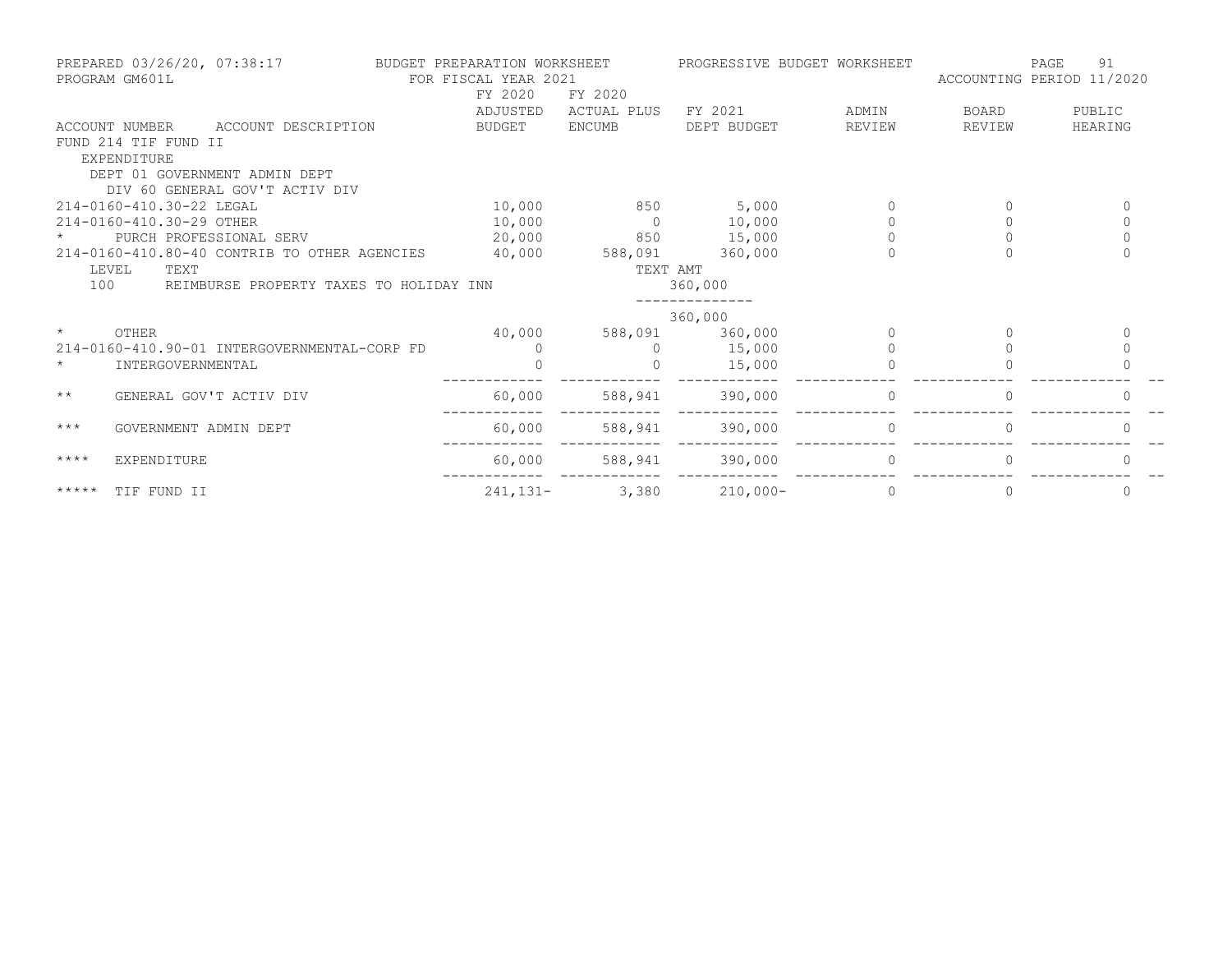|              | PREPARED 03/26/20, 07:38:17<br>PROGRAM GM601L |                                             | BUDGET PREPARATION WORKSHEET<br>FOR FISCAL YEAR 2021 |               |               | PROGRESSIVE BUDGET WORKSHEET | ACCOUNTING PERIOD 11/2020 | 92<br>PAGE |
|--------------|-----------------------------------------------|---------------------------------------------|------------------------------------------------------|---------------|---------------|------------------------------|---------------------------|------------|
|              |                                               |                                             | FY 2020                                              | FY 2020       |               |                              |                           |            |
|              |                                               |                                             | ADJUSTED                                             | ACTUAL PLUS   | FY 2021       | ADMIN                        | BOARD                     | PUBLIC     |
|              | ACCOUNT NUMBER                                | ACCOUNT DESCRIPTION                         | BUDGET                                               | <b>ENCUMB</b> | DEPT BUDGET   | REVIEW                       | REVIEW                    | HEARING    |
|              | FUND 216 TIF FUND III<br>REVENUE              |                                             |                                                      |               |               |                              |                           |            |
|              |                                               | 216-0000-311.00-00 GENERAL PROPERTY TAXES   | $1,504,735-$                                         | 1,478,653-    | $1,490,000 -$ |                              | $\Omega$                  |            |
|              |                                               |                                             | 1,504,735-                                           | 1,478,653-    | 1,490,000-    |                              |                           |            |
|              |                                               | 216-0000-311.90-00 PROP TAXES-INTEREST EARN |                                                      | $94 -$        |               |                              |                           |            |
| $\star$      |                                               | PROP TAXES-INTEREST EARN                    |                                                      | $94 -$        |               |                              |                           |            |
| $\star\star$ | TIF FUND III                                  |                                             | $1,504,735-$                                         | 1,478,747-    | 1,490,000-    |                              | 0                         |            |
| $***$        | TIF FUND III                                  |                                             | $1,504,735-$                                         | 1,478,747-    | $1,490,000-$  |                              | $\Omega$                  |            |
| $***$ *      | <b>REVENUE</b>                                |                                             | 1,504,735-                                           | 1,478,747-    | 1,490,000-    |                              |                           |            |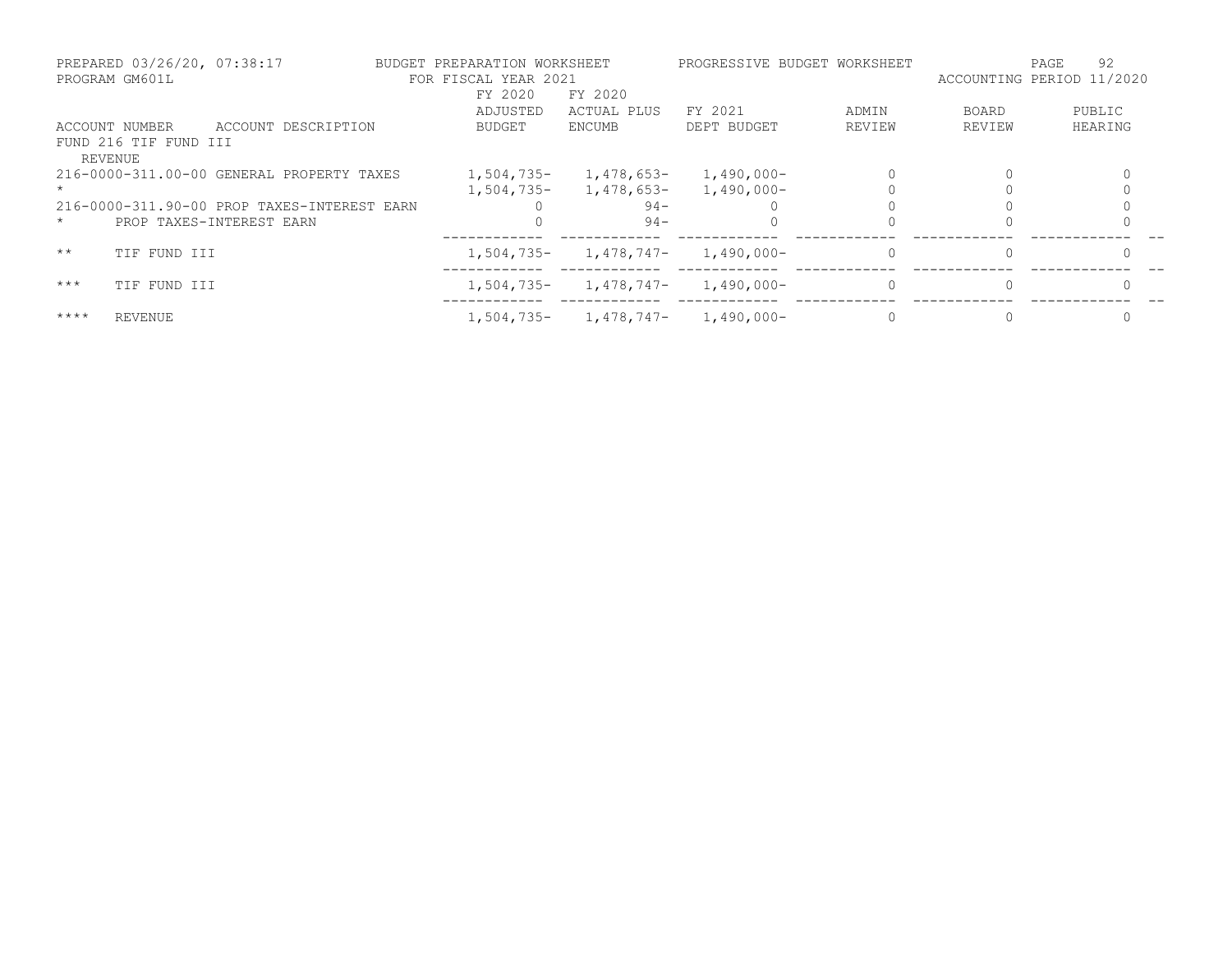| PREPARED 03/26/20, 07:38:17<br>PROGRAM GM601L |                                              |                     | BUDGET PREPARATION WORKSHEET<br>FOR FISCAL YEAR 2021 |                           | PROGRESSIVE BUDGET WORKSHEET | 93<br>PAGE<br>ACCOUNTING PERIOD 11/2020 |          |
|-----------------------------------------------|----------------------------------------------|---------------------|------------------------------------------------------|---------------------------|------------------------------|-----------------------------------------|----------|
|                                               |                                              | FY 2020<br>ADJUSTED | FY 2020                                              | ACTUAL PLUS FY 2021 ADMIN |                              | BOARD                                   | PUBLIC   |
|                                               | ACCOUNT NUMBER ACCOUNT DESCRIPTION           | BUDGET              | <b>ENCUMB</b>                                        | DEPT BUDGET               | REVIEW                       | REVIEW                                  | HEARING  |
|                                               | FUND 216 TIF FUND III<br>EXPENDITURE         |                     |                                                      |                           |                              |                                         |          |
|                                               | DEPT 01 GOVERNMENT ADMIN DEPT                |                     |                                                      |                           |                              |                                         |          |
|                                               | DIV 60 GENERAL GOV'T ACTIV DIV               |                     |                                                      |                           |                              |                                         |          |
|                                               | 216-0160-410.30-22 LEGAL                     | 30,000              | 275 30,000                                           |                           |                              |                                         | $\Omega$ |
|                                               | 216-0160-410.30-29 OTHER                     |                     | 10,000 2,150 10,000                                  |                           |                              |                                         | $\Omega$ |
|                                               | PURCH PROFESSIONAL SERV                      |                     | 40,000 2,425                                         | 40,000                    | $\Omega$                     | $\Omega$                                | $\Omega$ |
|                                               | 216-0160-410.80-40 CONTRIB TO OTHER AGENCIES |                     | 933,550 919,189 951,150                              |                           |                              |                                         | $\Omega$ |
| LEVEL                                         | TEXT                                         |                     | TEXT AMT                                             |                           |                              |                                         |          |
| 100                                           | BOND PAYMENT                                 |                     |                                                      | 951,150                   |                              |                                         |          |
|                                               |                                              |                     |                                                      |                           |                              |                                         |          |
|                                               |                                              |                     |                                                      | 951,150                   |                              |                                         |          |
| $\star$                                       | OTHER                                        |                     | 933,550 919,189 951,150                              |                           | $\Omega$                     | $\Omega$                                | 0        |
|                                               | 216-0160-410.90-01 INTERGOVERNMENTAL-CORP FD | $\overline{0}$      | $\bigcirc$                                           | 15,000                    |                              | $\Omega$                                | $\Omega$ |
| $\star$                                       | INTERGOVERNMENTAL                            | $\overline{0}$      | $\overline{0}$                                       | 15,000                    |                              |                                         | $\Omega$ |
|                                               | 216-0160-410.95-35 INTERGOVERNMENTAL-WATER   |                     | 226, 317 226, 317 226, 317                           |                           |                              |                                         | $\Omega$ |
| $\star$                                       | INTERGOVERNMENTAL                            |                     | 226, 317 226, 317 226, 317                           |                           |                              |                                         |          |
| $\star\star$                                  | GENERAL GOV'T ACTIV DIV                      |                     | 1, 199, 867 1, 147, 931 1, 232, 467                  |                           | $\Omega$                     |                                         |          |
| $***$                                         | GOVERNMENT ADMIN DEPT                        |                     | 1, 199, 867 1, 147, 931 1, 232, 467                  |                           | $\Omega$                     | $\Omega$                                | 0        |
| $***$ * * *                                   | <b>EXPENDITURE</b>                           |                     | 1,199,867 1,147,931 1,232,467                        |                           | $\Omega$                     | $\Omega$                                | $\Omega$ |
| *****                                         | TIF FUND III                                 |                     | $304,868 - 330,816 - 257,533 -$                      |                           | $\Omega$                     |                                         | $\Omega$ |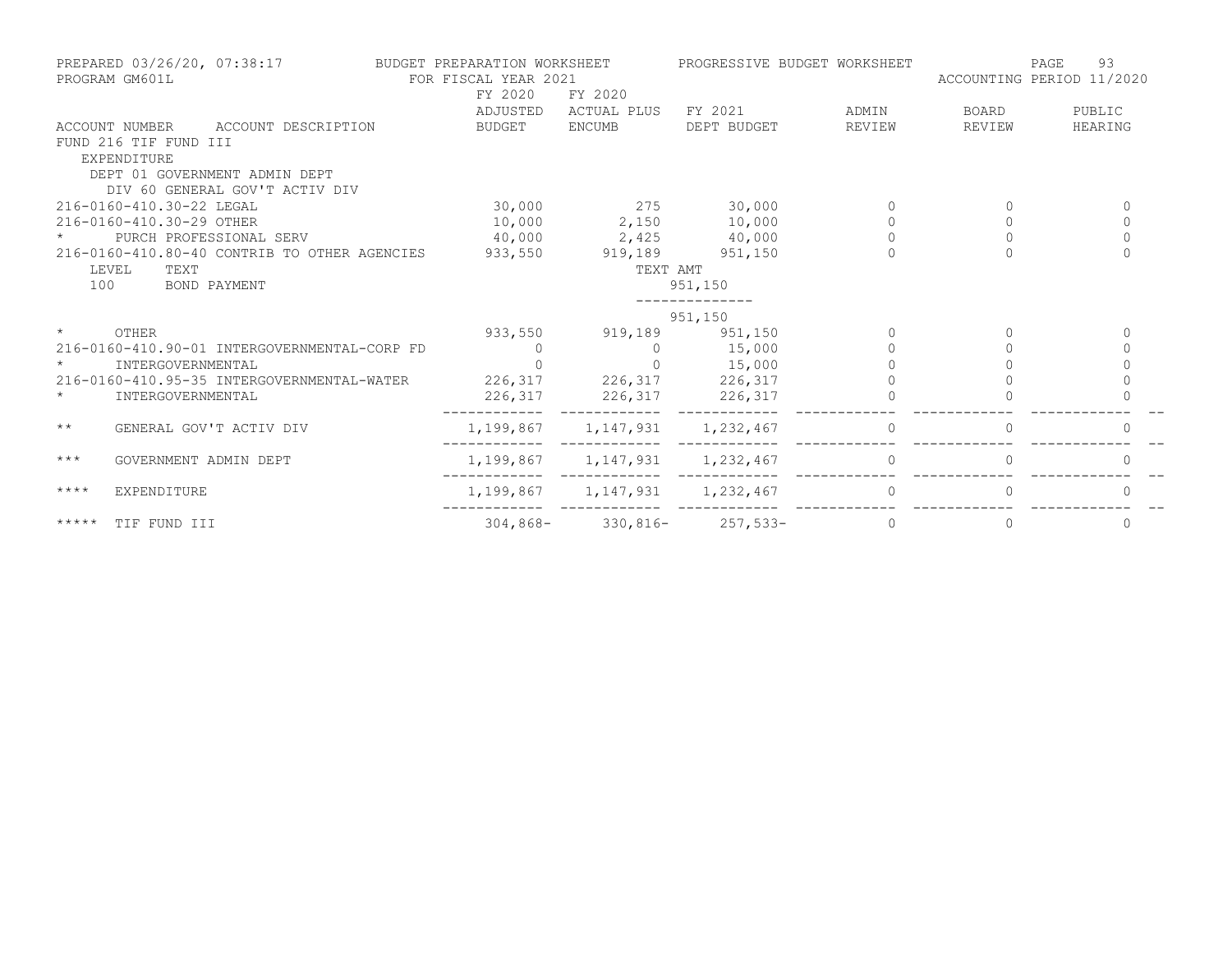| PREPARED 03/26/20, 07:38:17<br>PROGRAM GM601L |                     | BUDGET PREPARATION WORKSHEET<br>FOR FISCAL YEAR 2021 |             |             | PROGRESSIVE BUDGET WORKSHEET |              | 94<br>PAGE<br>ACCOUNTING PERIOD 11/2020 |
|-----------------------------------------------|---------------------|------------------------------------------------------|-------------|-------------|------------------------------|--------------|-----------------------------------------|
|                                               |                     | FY 2020                                              | FY 2020     |             |                              |              |                                         |
|                                               |                     | ADJUSTED                                             | ACTUAL PLUS | FY 2021     | ADMIN                        | <b>BOARD</b> | PUBLIC                                  |
| ACCOUNT NUMBER                                | ACCOUNT DESCRIPTION | BUDGET                                               | ENCUMB      | DEPT BUDGET | REVIEW                       | REVIEW       | HEARING                                 |
| FUND 218 TIF #4<br>REVENUE                    |                     |                                                      |             |             |                              |              |                                         |
| 218-0000-311.00-00 GENERAL PROPERTY TAXES     |                     |                                                      | $2,812-$    | $4,000-$    |                              |              |                                         |
| $\star$                                       |                     |                                                      | $2,812-$    | $4.000 -$   |                              |              |                                         |
| $\star\star$<br>TIF #4                        |                     | 0                                                    | $2,812-$    | $4.000 -$   | 0                            | $\Omega$     |                                         |
| $***$<br>TIF #4                               |                     | $\Omega$                                             | $2,812-$    | $4.000 -$   | $\Omega$                     | $\Omega$     |                                         |
| $***$ *<br>REVENUE                            |                     |                                                      | $2,812-$    | $4,000-$    |                              |              |                                         |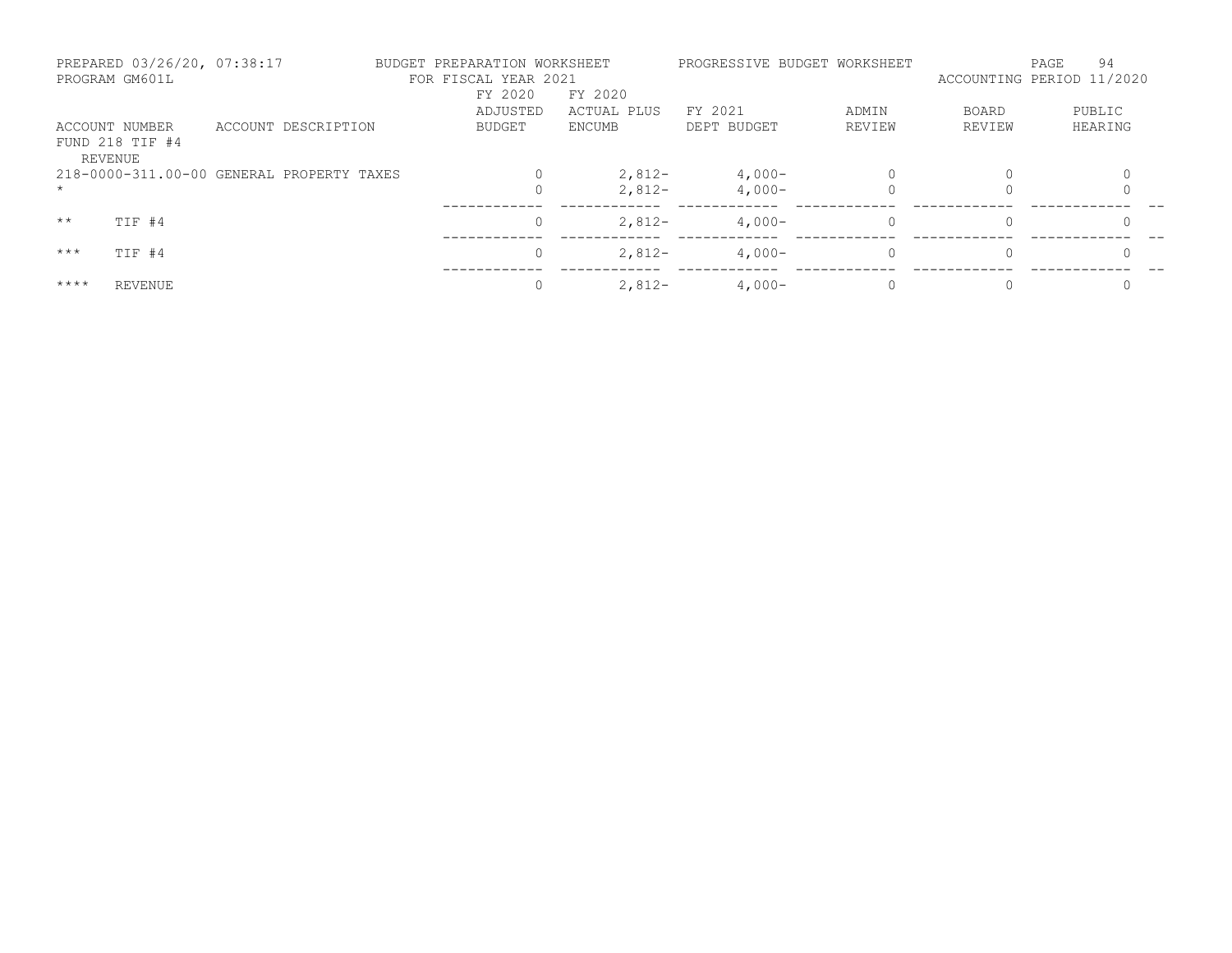|              | PREPARED 03/26/20, 07:38:17<br>PROGRAM GM601L |                                              | BUDGET PREPARATION WORKSHEET<br>FOR FISCAL YEAR 2021 |             |             | PROGRESSIVE BUDGET WORKSHEET | ACCOUNTING PERIOD 11/2020 | 95<br>PAGE |
|--------------|-----------------------------------------------|----------------------------------------------|------------------------------------------------------|-------------|-------------|------------------------------|---------------------------|------------|
|              |                                               |                                              | FY 2020                                              | FY 2020     |             |                              |                           |            |
|              |                                               |                                              | ADJUSTED                                             | ACTUAL PLUS | FY 2021     | ADMIN                        | BOARD                     | PUBLIC     |
|              | ACCOUNT NUMBER                                | ACCOUNT DESCRIPTION                          | BUDGET                                               | ENCUMB      | DEPT BUDGET | REVIEW                       | REVIEW                    | HEARING    |
|              | FUND 218 TIF #4                               |                                              |                                                      |             |             |                              |                           |            |
|              | EXPENDITURE                                   |                                              |                                                      |             |             |                              |                           |            |
|              |                                               | DEPT 01 GOVERNMENT ADMIN DEPT                |                                                      |             |             |                              |                           |            |
|              |                                               | DIV 60 GENERAL GOV'T ACTIV DIV               |                                                      |             |             |                              |                           |            |
|              | 218-0160-410.30-22 LEGAL                      |                                              |                                                      | 275         |             |                              |                           |            |
|              |                                               | PURCH PROFESSIONAL SERV                      |                                                      | 275         |             |                              |                           |            |
|              | 218-0160-410.40-52 DEMOLITION                 |                                              |                                                      | 95,520      |             |                              |                           |            |
|              |                                               | PURCHASED PROPERTY SERV                      |                                                      | 95,520      |             |                              |                           |            |
|              |                                               | 218-0160-410.90-01 INTERGOVERNMENTAL-CORP FD |                                                      |             | 15,000      |                              |                           |            |
| $\star$      | INTERGOVERNMENTAL                             |                                              |                                                      |             | 15,000      |                              |                           |            |
| $\star\star$ |                                               | GENERAL GOV'T ACTIV DIV                      | $\overline{0}$                                       | 95,795      | 15,000      |                              |                           |            |
|              |                                               |                                              |                                                      |             |             |                              |                           |            |
| $***$        | GOVERNMENT ADMIN DEPT                         |                                              | $\Omega$                                             | 95,795      | 15,000      | $\Omega$                     |                           |            |
| $***$ *      | EXPENDITURE                                   |                                              | $\Omega$                                             | 95,795      | 15,000      | $\Omega$                     |                           |            |
|              |                                               |                                              |                                                      |             |             |                              |                           |            |
| *****        | TIF #4                                        |                                              |                                                      | 92,983      | 11,000      |                              |                           | $\Omega$   |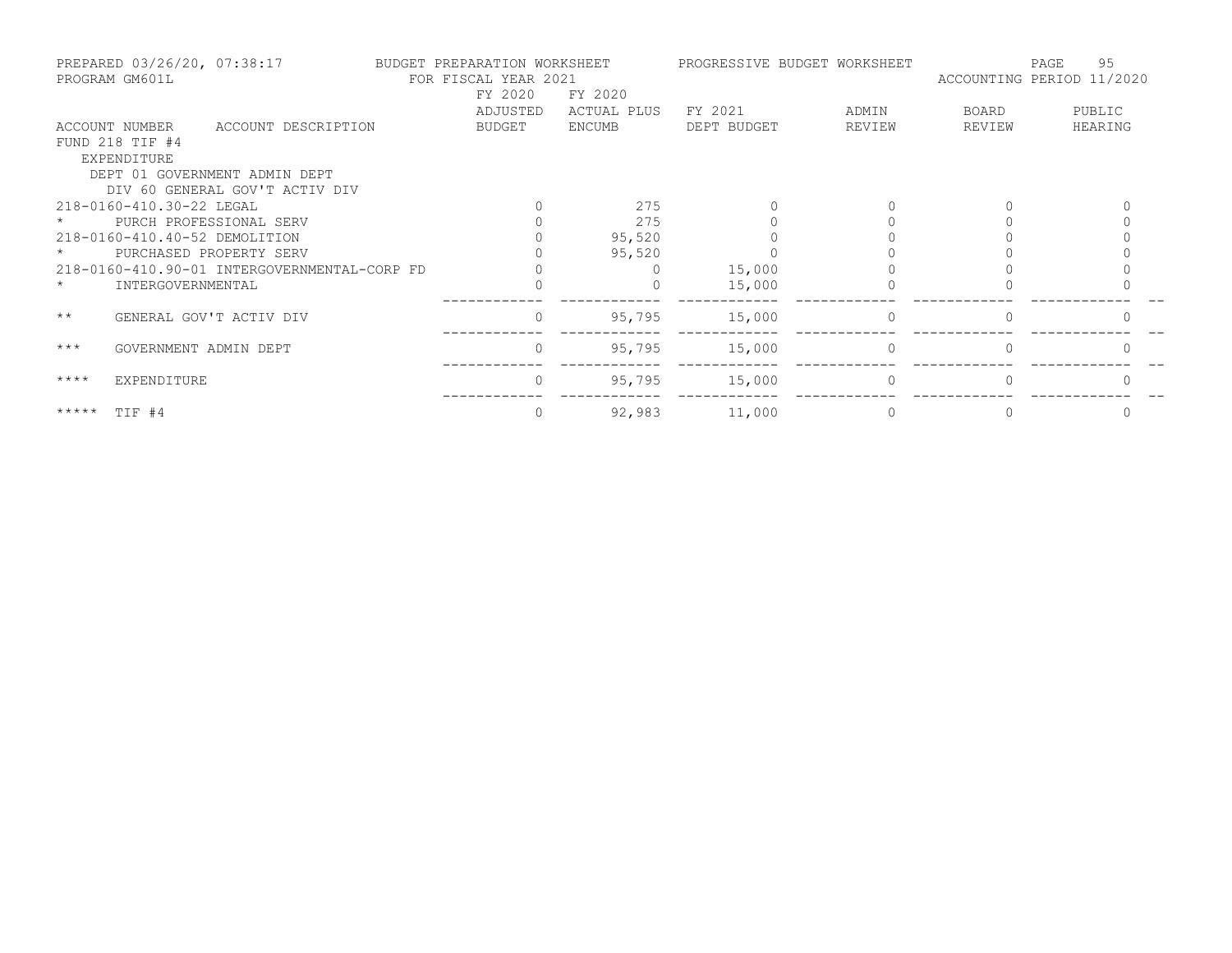|                | PREPARED 03/26/20, 07:38:17<br>PROGRAM GM601L |                                    | BUDGET PREPARATION WORKSHEET<br>FOR FISCAL YEAR 2021 |               | PROGRESSIVE BUDGET WORKSHEET |          | ACCOUNTING PERIOD 11/2020 | 96<br>PAGE |
|----------------|-----------------------------------------------|------------------------------------|------------------------------------------------------|---------------|------------------------------|----------|---------------------------|------------|
|                |                                               |                                    | FY 2020                                              | FY 2020       |                              |          |                           |            |
|                |                                               |                                    | ADJUSTED                                             | ACTUAL PLUS   | FY 2021                      | ADMIN    | <b>BOARD</b>              | PUBLIC     |
|                | ACCOUNT NUMBER                                | ACCOUNT DESCRIPTION                | BUDGET                                               | <b>ENCUMB</b> | DEPT BUDGET                  | REVIEW   | REVIEW                    | HEARING    |
| <b>REVENUE</b> | FUND 221 SPECIAL POLICE FUND                  |                                    |                                                      |               |                              |          |                           |            |
|                | 221-0000-361.00-00 FINES                      |                                    | $10,000-$                                            | $4,445-$      | $6,000-$                     |          |                           |            |
|                |                                               |                                    | $10,000 -$                                           | $4,445-$      | $6,000-$                     |          |                           |            |
|                | 221-0000-362.00-00 FORFEITS                   |                                    | $10,000-$                                            | $21,170-$     | $16,000-$                    |          |                           |            |
|                |                                               |                                    | $10,000 -$                                           | $21,170-$     | $16,000-$                    |          |                           |            |
|                |                                               | 221-0000-371.00-00 INTEREST INCOME | $50 -$                                               | $16 -$        | $50 -$                       |          |                           |            |
|                |                                               |                                    | $50 -$                                               | $16 -$        | $50 -$                       |          |                           |            |
| $\star\star$   | SPECIAL POLICE FUND                           |                                    | $20.050 -$                                           | $25,631-$     | $22,050-$                    | 0        | $\Omega$                  |            |
| $***$          | SPECIAL POLICE FUND                           |                                    | $20.050 -$                                           | $25,631-$     | $22,050-$                    | $\Omega$ | $\Omega$                  |            |
| $***$ *        | <b>REVENUE</b>                                |                                    | $20,050-$                                            | $25,631-$     | $22,050-$                    |          |                           |            |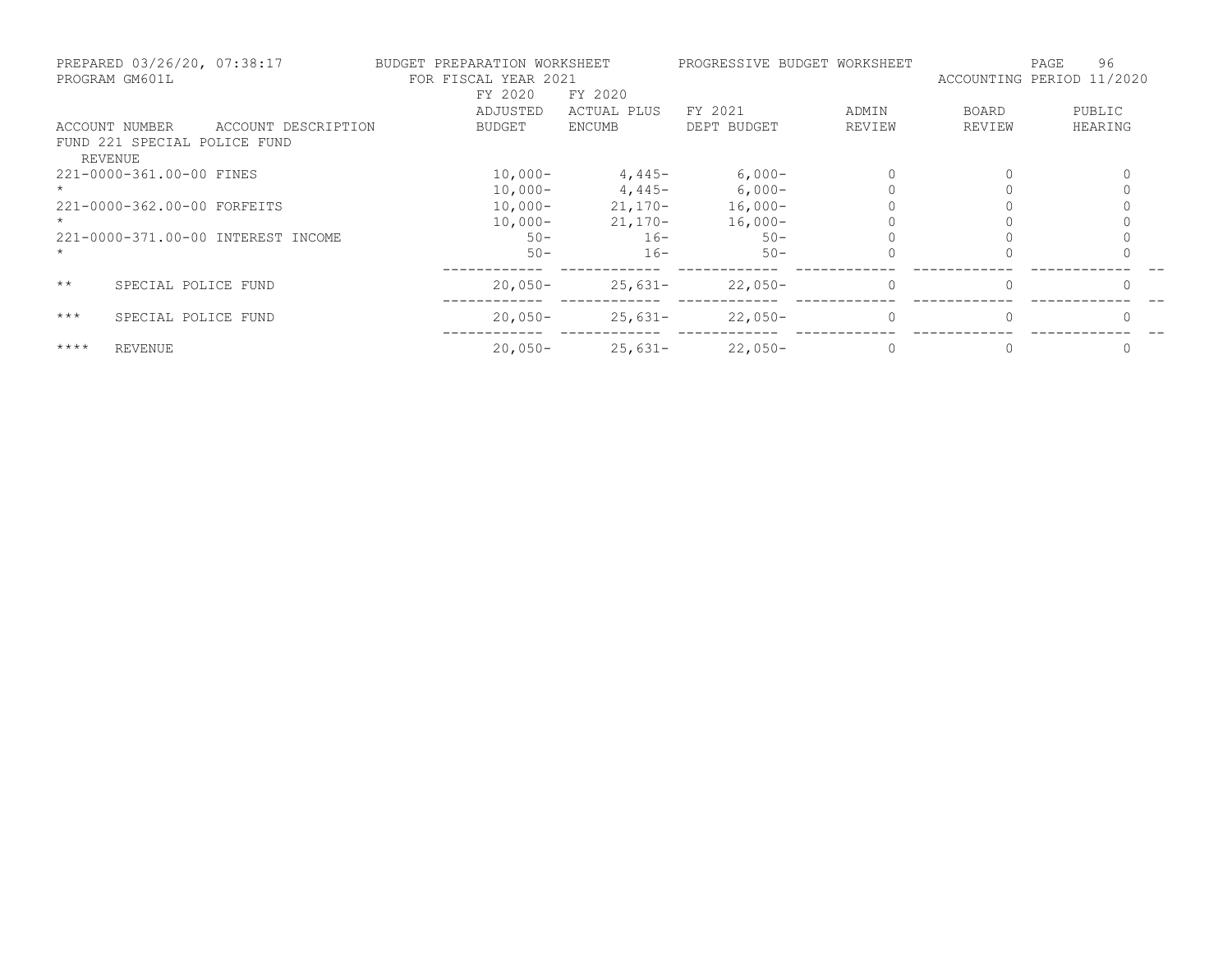| PREPARED 03/26/20, 07:38:17<br>PROGRAM GM601L |                               | BUDGET PREPARATION WORKSHEET | FOR FISCAL YEAR 2021<br>FY 2020 | FY 2020       | PROGRESSIVE BUDGET WORKSHEET |        | ACCOUNTING PERIOD 11/2020 | 97<br>PAGE |
|-----------------------------------------------|-------------------------------|------------------------------|---------------------------------|---------------|------------------------------|--------|---------------------------|------------|
|                                               |                               |                              | ADJUSTED                        | ACTUAL PLUS   | FY 2021                      | ADMIN  | <b>BOARD</b>              | PUBLIC     |
| ACCOUNT NUMBER                                | ACCOUNT DESCRIPTION           |                              | <b>BUDGET</b>                   | <b>ENCUMB</b> | DEPT BUDGET                  | REVIEW | REVIEW                    | HEARING    |
| FUND 221 SPECIAL POLICE FUND                  |                               |                              |                                 |               |                              |        |                           |            |
| EXPENDITURE                                   |                               |                              |                                 |               |                              |        |                           |            |
| DEPT 05 POLICE DEPARTMENT                     |                               |                              |                                 |               |                              |        |                           |            |
|                                               | DIV 20 INVESTIGATION DIVISION |                              |                                 |               |                              |        |                           |            |
| 221-0520-420.50-90 OTHER                      |                               |                              |                                 | 7,000         |                              |        |                           |            |
| $\star$                                       | OTHER PURCHASED SERVICES      |                              |                                 | 7,000         |                              |        |                           |            |
| $***$<br>INVESTIGATION DIVISION               |                               |                              | $\Omega$                        | 7,000         |                              |        |                           |            |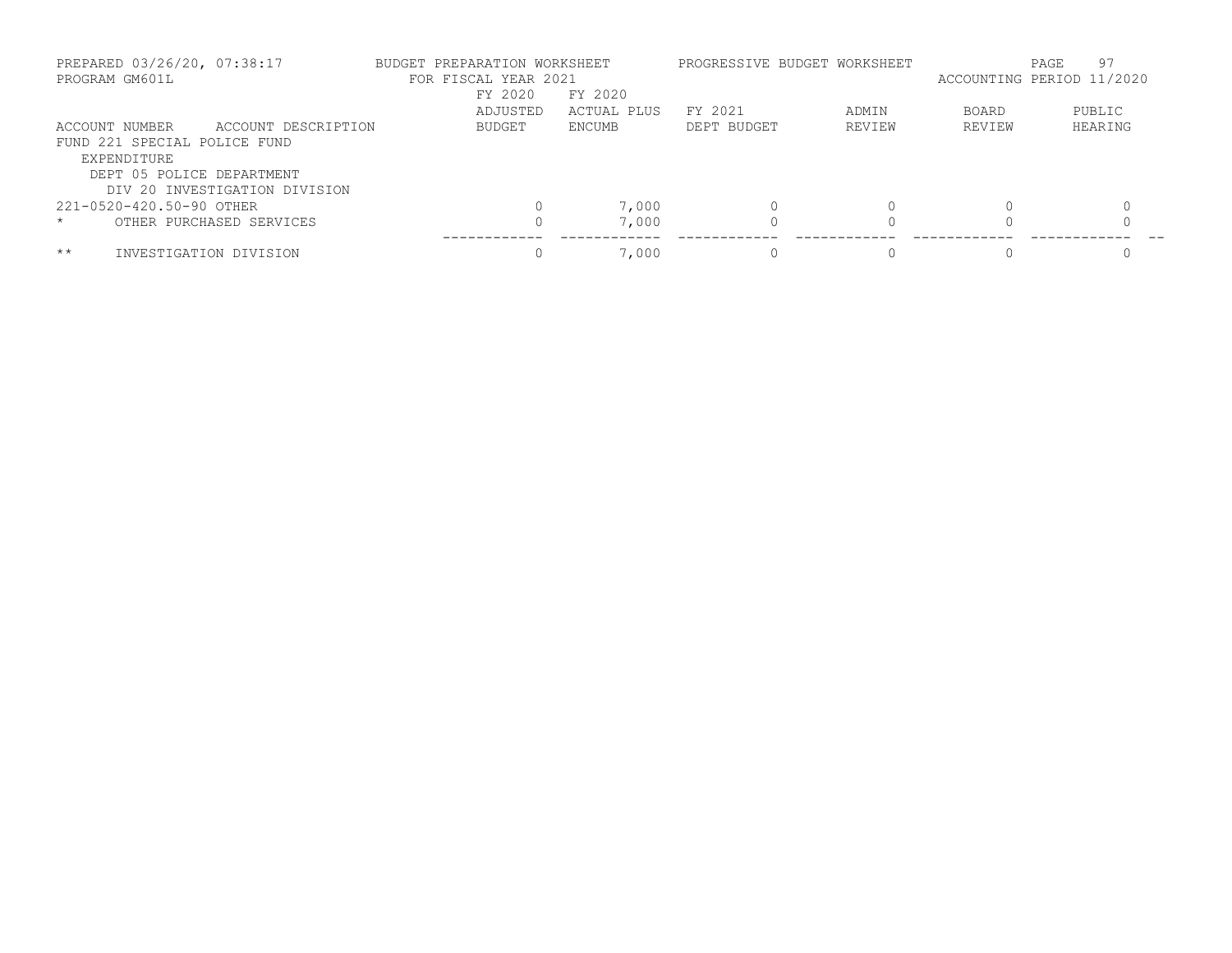|              | PREPARED 03/26/20, 07:38:17<br>PROGRAM GM601L |                                            | BUDGET PREPARATION WORKSHEET<br>FOR FISCAL YEAR 2021 |             |             | PROGRESSIVE BUDGET WORKSHEET |        | 98<br>PAGE<br>ACCOUNTING PERIOD 11/2020 |
|--------------|-----------------------------------------------|--------------------------------------------|------------------------------------------------------|-------------|-------------|------------------------------|--------|-----------------------------------------|
|              |                                               |                                            | FY 2020                                              | FY 2020     |             |                              |        |                                         |
|              |                                               |                                            | ADJUSTED                                             | ACTUAL PLUS | FY 2021     | ADMIN                        | BOARD  | PUBLIC                                  |
|              | ACCOUNT NUMBER                                | ACCOUNT DESCRIPTION                        | BUDGET                                               | ENCUMB      | DEPT BUDGET | REVIEW                       | REVIEW | HEARING                                 |
|              | FUND 221 SPECIAL POLICE FUND                  |                                            |                                                      |             |             |                              |        |                                         |
|              | EXPENDITURE                                   |                                            |                                                      |             |             |                              |        |                                         |
|              | DEPT 05 POLICE DEPARTMENT                     |                                            |                                                      |             |             |                              |        |                                         |
|              |                                               | DIV 28 STATUTORY EXPENSES                  |                                                      |             |             |                              |        |                                         |
|              | 221-0528-420.30-29 OTHER                      |                                            |                                                      | 2,000       |             |                              |        |                                         |
|              |                                               | PURCH PROFESSIONAL SERV                    |                                                      | 2,000       |             |                              |        |                                         |
|              |                                               | 221-0528-420.70-40 MACHINERY AND EQUIPMENT |                                                      | 10,711      |             |                              |        |                                         |
|              | PROP & EQUIP-NON FIXED                        |                                            |                                                      | 10,711      |             |                              |        |                                         |
| $\star\star$ | STATUTORY EXPENSES                            |                                            | $\Omega$                                             | 12,711      | $\Omega$    | $\Omega$                     |        |                                         |
| $***$        | POLICE DEPARTMENT                             |                                            | $\Omega$                                             | 19,711      | $\Omega$    | $\Omega$                     |        |                                         |
| $***$ *      | EXPENDITURE                                   |                                            | $\mathbf{0}$                                         | 19,711      | $\Omega$    | $\Omega$                     |        |                                         |
| $******$     | SPECIAL POLICE FUND                           |                                            | $20,050-$                                            | $5,920-$    | $22,050-$   |                              |        |                                         |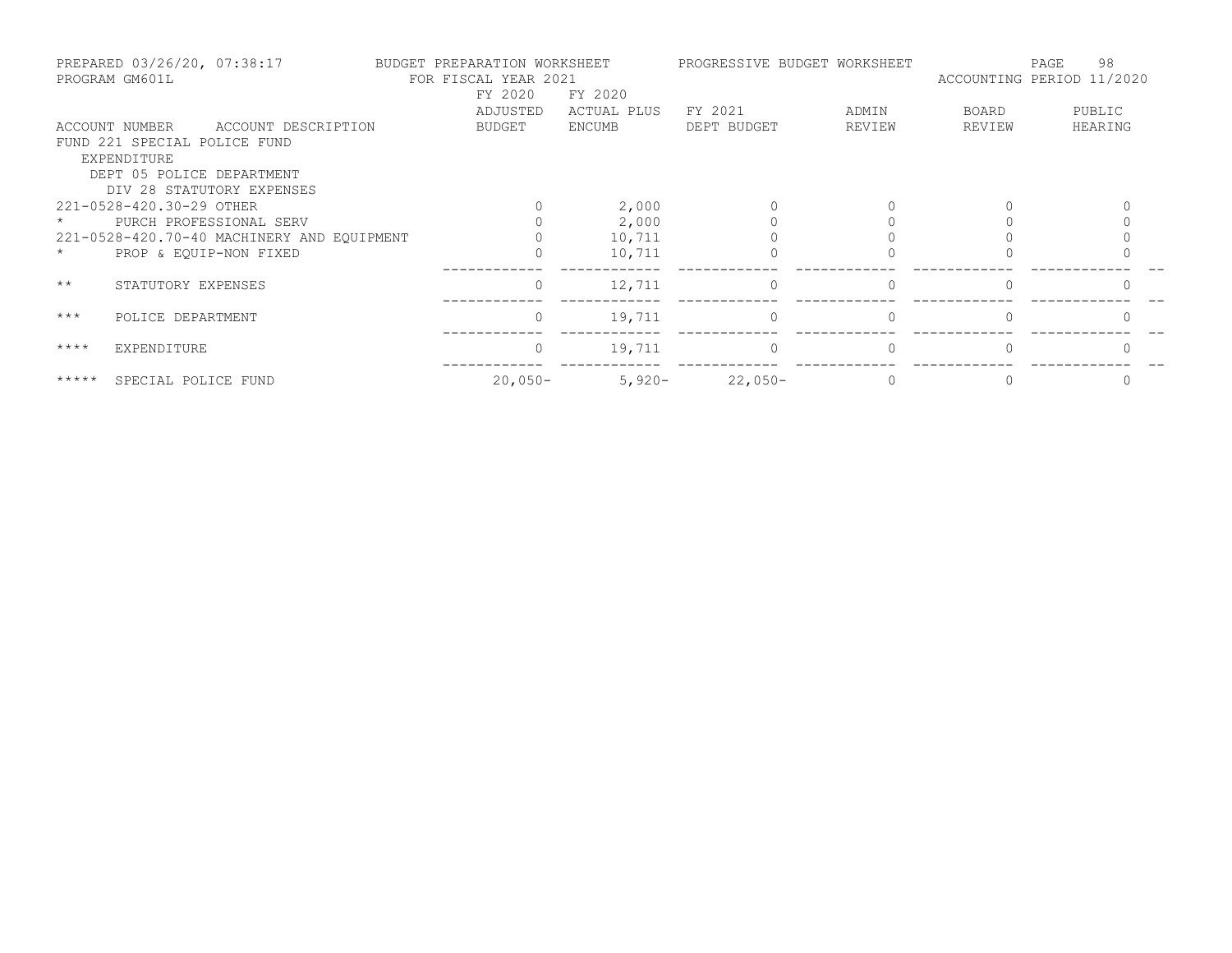| PREPARED 03/26/20, 07:38:17<br>PROGRAM GM601L |                       | BUDGET PREPARATION WORKSHEET<br>FOR FISCAL YEAR 2021 |               | PROGRESSIVE BUDGET WORKSHEET |             | 99<br>PAGE<br>ACCOUNTING PERIOD 11/2020 |              |         |
|-----------------------------------------------|-----------------------|------------------------------------------------------|---------------|------------------------------|-------------|-----------------------------------------|--------------|---------|
|                                               |                       |                                                      | FY 2020       | FY 2020                      |             |                                         |              |         |
|                                               |                       |                                                      | ADJUSTED      | ACTUAL PLUS                  | FY 2021     | ADMIN                                   | <b>BOARD</b> | PUBLIC  |
|                                               | ACCOUNT NUMBER        | ACCOUNT DESCRIPTION                                  | <b>BUDGET</b> | ENCUMB                       | DEPT BUDGET | REVIEW                                  | REVIEW       | HEARING |
|                                               | FUND 254 EDA RLF FUND |                                                      |               |                              |             |                                         |              |         |
|                                               | <b>REVENUE</b>        |                                                      |               |                              |             |                                         |              |         |
|                                               |                       | 254-0000-371.00-00 INTEREST INCOME                   | $28,000-$     | $36,829-$                    | $35,000-$   |                                         |              |         |
|                                               |                       |                                                      | $28,000-$     | $36,829-$                    | $35,000-$   |                                         |              |         |
|                                               |                       | 254-0000-381.90-51 LATE CHARGES                      | $300 -$       | $1,362-$                     | $200 -$     |                                         |              |         |
|                                               | OTHER CHARGES         |                                                      | $300 -$       | $1,362-$                     | $200 -$     |                                         |              |         |
|                                               |                       | 254-0000-384.00-00 RECOVERY OF BAD DEBTS             |               | $6,000-$                     |             |                                         |              |         |
| $\star$                                       | OTHER CHARGES         |                                                      |               | $6.000 -$                    |             |                                         |              |         |
| $\star\star$                                  | EDA RLF FUND          |                                                      | $28,300-$     | $44,191-$                    | $35,200-$   | $\Omega$                                |              |         |
| $***$                                         | EDA RLF FUND          |                                                      | $28,300-$     | $44,191-$                    | $35,200-$   | $\Omega$                                |              |         |
| $***$ *                                       | <b>REVENUE</b>        |                                                      | $28,300-$     | $44,191-$                    | $35,200-$   |                                         |              |         |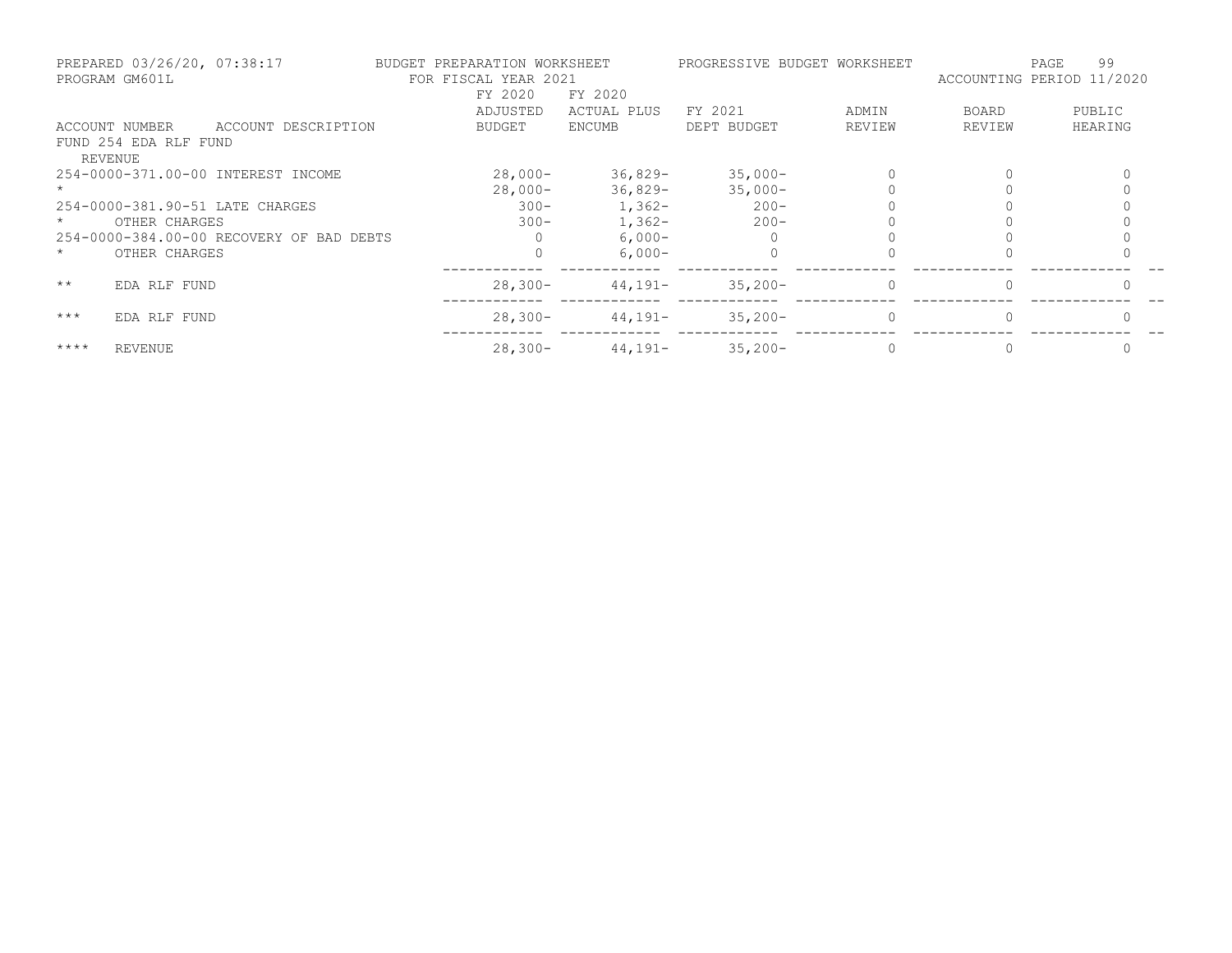| PREPARED 03/26/20, 07:38:17<br>PROGRAM GM601L |                                                        | BUDGET PREPARATION WORKSHEET<br>FOR FISCAL YEAR 2021<br>FY 2020<br>FY 2020 |  |               | PROGRESSIVE BUDGET WORKSHEET | 100<br>PAGE<br>ACCOUNTING PERIOD 11/2020 |          |              |              |
|-----------------------------------------------|--------------------------------------------------------|----------------------------------------------------------------------------|--|---------------|------------------------------|------------------------------------------|----------|--------------|--------------|
|                                               |                                                        |                                                                            |  | ADJUSTED      | ACTUAL PLUS                  | FY 2021                                  | ADMIN    | <b>BOARD</b> | PUBLIC       |
|                                               | ACCOUNT NUMBER<br>FUND 254 EDA RLF FUND<br>EXPENDITURE | ACCOUNT DESCRIPTION                                                        |  | <b>BUDGET</b> | ENCUMB                       | DEPT BUDGET                              | REVIEW   | REVIEW       | HEARING      |
|                                               |                                                        | DEPT 01 GOVERNMENT ADMIN DEPT<br>DIV 40 ECONOMIC DEVELOPMENT DIV           |  |               |                              |                                          |          |              |              |
|                                               | 254-0140-450.30-22 LEGAL                               |                                                                            |  | 1,500         |                              | 1,000                                    |          | $\Omega$     | $\Omega$     |
| $\star$                                       |                                                        | PURCH PROFESSIONAL SERV                                                    |  | 1,500         |                              | 1,000                                    |          |              |              |
| $\star\star$                                  |                                                        | ECONOMIC DEVELOPMENT DIV                                                   |  | 1,500         | 0                            | 1,000                                    | $\circ$  | $\Omega$     | $\mathbf{0}$ |
| $***$                                         | GOVERNMENT ADMIN DEPT                                  |                                                                            |  | 1,500         | $\Omega$                     | 1,000                                    | $\Omega$ | $\Omega$     | $\Omega$     |
| $***$ * * *                                   | EXPENDITURE                                            |                                                                            |  | 1,500         | 0                            | 1,000                                    | $\Omega$ |              | $\Omega$     |
| $***$ * * * *                                 | EDA RLF FUND                                           |                                                                            |  | $26,800-$     | $44,191-$                    | $34,200-$                                |          |              |              |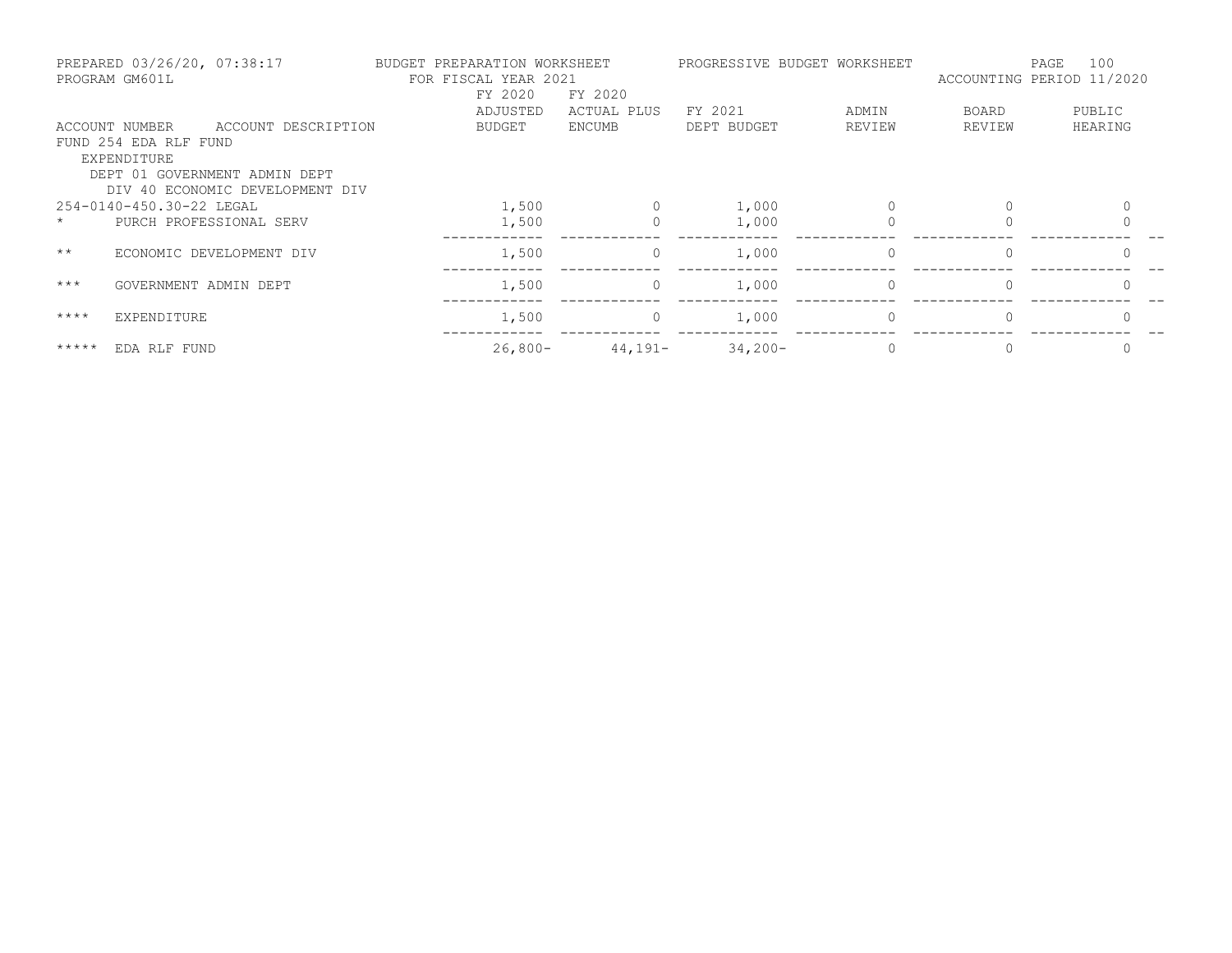|              | PREPARED 03/26/20, 07:38:17<br>PROGRAM GM601L |                     | BUDGET PREPARATION WORKSHEET<br>FOR FISCAL YEAR 2021 |                        |             | PROGRESSIVE BUDGET WORKSHEET |              | 101<br>PAGE<br>ACCOUNTING PERIOD 11/2020 |
|--------------|-----------------------------------------------|---------------------|------------------------------------------------------|------------------------|-------------|------------------------------|--------------|------------------------------------------|
|              |                                               |                     | FY 2020<br>ADJUSTED                                  | FY 2020<br>ACTUAL PLUS | FY 2021     | ADMIN                        | <b>BOARD</b> | PUBLIC                                   |
|              | ACCOUNT NUMBER                                | ACCOUNT DESCRIPTION | BUDGET                                               | ENCUMB                 | DEPT BUDGET | REVIEW                       | REVIEW       | HEARING                                  |
| REVENUE      | FUND 266 RENTAL REHAB FUND                    |                     |                                                      |                        |             |                              |              |                                          |
|              | 266-0000-371.00-00 INTEREST INCOME            |                     | $80 -$                                               | $111 -$                | $80 -$      | $\Omega$                     |              |                                          |
| $\star$      |                                               |                     | $80 -$                                               | $111 -$                | $80 -$      |                              |              |                                          |
| $\star\star$ | RENTAL REHAB FUND                             |                     | $80 -$                                               | $111 -$                | $80 -$      | $\Omega$                     | $\Omega$     |                                          |
| $***$        | RENTAL REHAB FUND                             |                     | $80 -$                                               | $111 -$                | $80 -$      | $\Omega$                     |              |                                          |
| $***$ *      | REVENUE                                       |                     | $80 -$                                               | $111 -$                | $80 -$      | $\Omega$                     |              |                                          |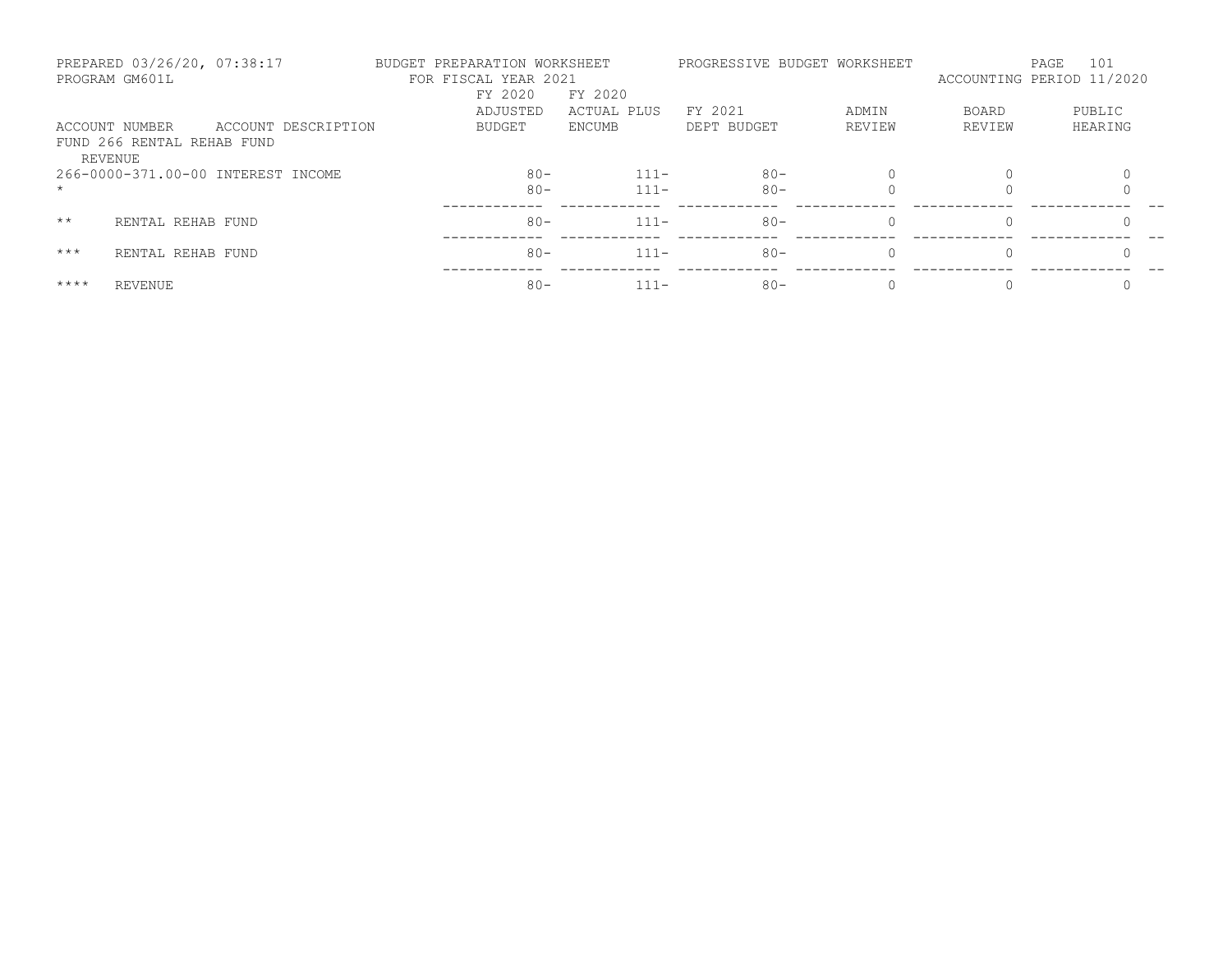|                 | PREPARED 03/26/20, 07:38:17<br>PROGRAM GM601L                                                                                                       | BUDGET PREPARATION WORKSHEET<br>FOR FISCAL YEAR 2021 |                                      | PROGRESSIVE BUDGET WORKSHEET                    |                      | ACCOUNTING PERIOD 11/2020 | 102<br>PAGE              |
|-----------------|-----------------------------------------------------------------------------------------------------------------------------------------------------|------------------------------------------------------|--------------------------------------|-------------------------------------------------|----------------------|---------------------------|--------------------------|
|                 |                                                                                                                                                     | FY 2020                                              | FY 2020<br>BUDGET ENCUMB DEPT BUDGET | ADJUSTED ACTUAL PLUS FY 2021 ADMIN              |                      | BOARD<br>REVIEW           | PUBLIC                   |
|                 | ACCOUNT NUMBER ACCOUNT DESCRIPTION<br>FUND 266 RENTAL REHAB FUND<br>EXPENDITURE<br>DEPT 01 GOVERNMENT ADMIN DEPT<br>DIV 40 ECONOMIC DEVELOPMENT DIV |                                                      |                                      |                                                 | REVIEW               |                           | HEARING                  |
| 100             | 266-0140-450.10-10 REGULAR EMPLOYEE SALARIES<br>LEVEL<br>TEXT<br>COMMUNITY SERVICES DIRECTOR<br>GIFT CARD                                           | 51,000                                               | 42,761 52,070                        | TEXT AMT<br>52,020<br>50<br>--------------      | $\Omega$             | $\Omega$                  | $\Omega$                 |
| $\star$         |                                                                                                                                                     |                                                      |                                      | 52,070                                          |                      |                           |                          |
| 100             | PERSONNEL SERVICES<br>266-0140-450.20-10 GROUP INSURANCE<br>LEVEL<br>TEXT<br>HEALTH INSURANCE<br>DENTAL INSURANCE                                   | 13,280                                               | 51,000 42,761 52,070                 | $11,070$ $13,097$<br>TEXT AMT<br>12,905<br>192  | $\Omega$<br>$\cap$   | $\mathbf{0}$<br>$\cap$    | $\mathbf{0}$<br>$\Omega$ |
|                 | 266-0140-450.20-20 SOCIAL SECURITY                                                                                                                  | 3,902                                                |                                      | 13,097<br>2,783 3,983                           | $\Omega$             | $\Omega$                  | $\Omega$                 |
| 100             | LEVEL<br>TEXT<br>7.65% OF SALARY                                                                                                                    |                                                      | TEXT AMT                             | 3,983<br>______________                         |                      |                           |                          |
| 100             | 266-0140-450.20-30 IMRF<br>LEVEL<br>TEXT<br>12.05% OF SALARY                                                                                        | 5,432                                                | TEXT AMT                             | 3,983<br>4,362 6,274<br>6,274<br>______________ | $\Omega$             | $\Omega$                  | $\Omega$                 |
|                 |                                                                                                                                                     |                                                      |                                      | 6,274                                           |                      |                           |                          |
| $\star$         | 266-0140-450.20-50 UNEMPLOYMENT COMPENSATION<br>EMPLOYEE BENEFITS                                                                                   | 170 179<br>22,784                                    | 18,394                               | $\overline{0}$<br>23,354                        | $\Omega$<br>$\Omega$ | $\Omega$                  | $\mathbf{0}$<br>$\Omega$ |
| $\star$ $\star$ | ECONOMIC DEVELOPMENT DIV                                                                                                                            | ------------<br>73,784                               | ____________<br>61, 155              | ------------<br>75,424                          | $\mathbf 0$          |                           | $\mathbf{0}$             |
| $***$           | GOVERNMENT ADMIN DEPT                                                                                                                               | ------------<br>73,784<br>________                   | 61,155<br>$- - - - - - - - - - - -$  | 75,424<br>____________                          | $\Omega$             | $\Omega$                  | $\Omega$                 |
| $***$ *         | EXPENDITURE                                                                                                                                         | 73,784                                               | 61,155                               | 75,424                                          | $\mathbf{0}$         | $\circ$                   | $\Omega$                 |
|                 | RENTAL REHAB FUND                                                                                                                                   |                                                      | 73,704 61,044                        | 75,344                                          | $\circ$              | $\circ$                   | $\overline{0}$           |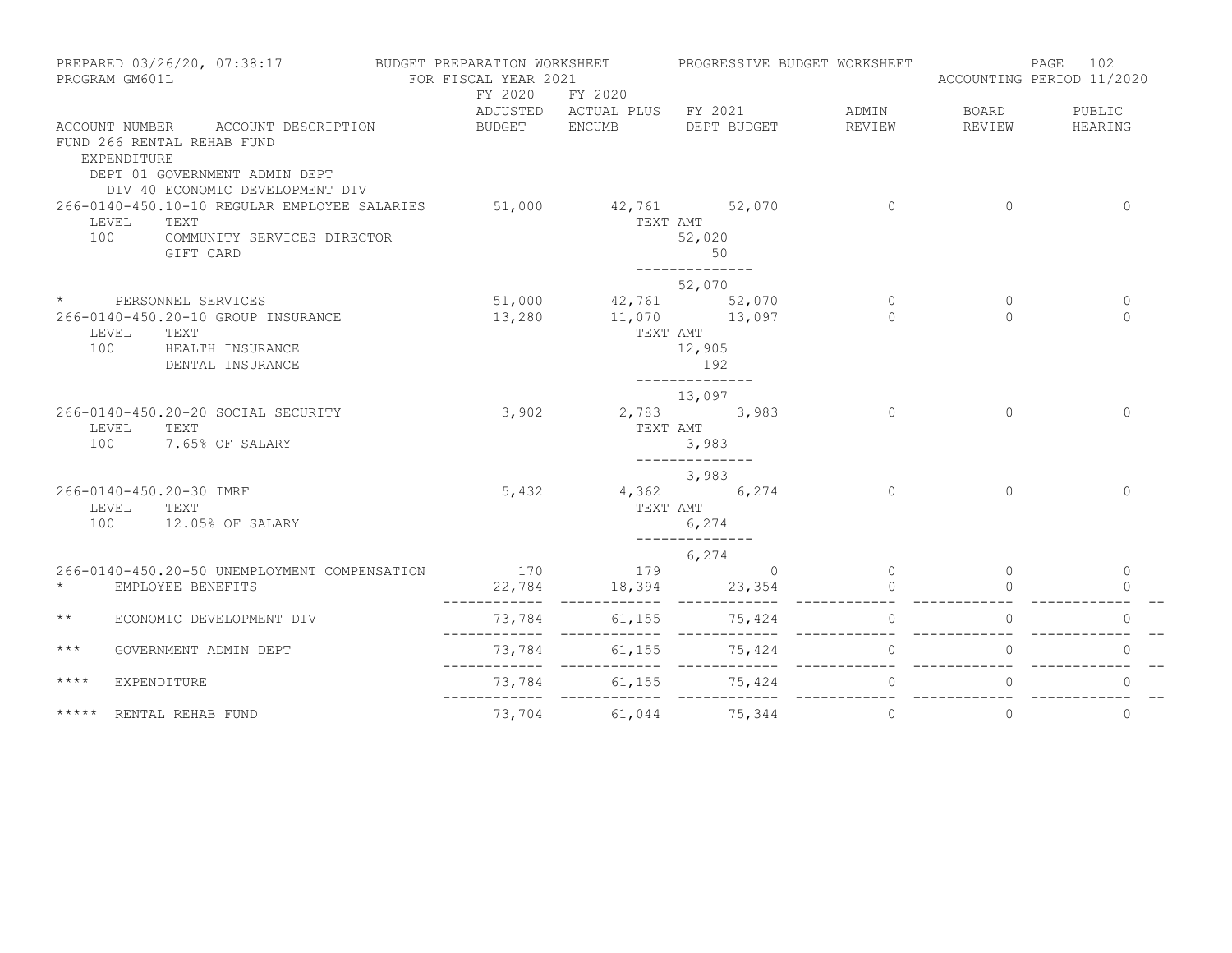|              | PREPARED 03/26/20, 07:38:17<br>PROGRAM GM601L |                                              | BUDGET PREPARATION WORKSHEET<br>FOR FISCAL YEAR 2021<br>FY 2020 | FY 2020     | PROGRESSIVE BUDGET WORKSHEET |             | ACCOUNTING PERIOD 11/2020 | 103<br>PAGE  |
|--------------|-----------------------------------------------|----------------------------------------------|-----------------------------------------------------------------|-------------|------------------------------|-------------|---------------------------|--------------|
|              |                                               |                                              | ADJUSTED                                                        | ACTUAL PLUS | FY 2021                      | ADMIN       | BOARD                     | PUBLIC       |
|              | ACCOUNT NUMBER                                | ACCOUNT DESCRIPTION                          | BUDGET                                                          | ENCUMB      | DEPT BUDGET                  | REVIEW      | REVIEW                    | HEARING      |
|              |                                               | FUND 277 COMM DEVLPMNT-CFDA 14.218           |                                                                 |             |                              |             |                           |              |
|              | REVENUE                                       |                                              |                                                                 |             |                              |             |                           |              |
|              |                                               | 277-0000-331.00-00 FEDERAL GOVERNMENT GRANTS | $601, 201 -$                                                    |             | $0 \t 814,337-$              | $\mathbf 0$ | 0                         | 0            |
|              | LEVEL<br>TEXT                                 |                                              |                                                                 | TEXT AMT    |                              |             |                           |              |
| 100          | 2019 CDBG                                     |                                              |                                                                 |             | 345,439                      |             |                           |              |
|              | 2018 CDBG                                     |                                              |                                                                 |             | 170,202                      |             |                           |              |
|              | 2017 CDBG                                     |                                              |                                                                 |             | 11,442                       |             |                           |              |
|              | 2016 CDBG                                     |                                              |                                                                 |             | 106,185                      |             |                           |              |
|              | 2015 CDBG                                     |                                              |                                                                 |             | 174,406                      |             |                           |              |
|              | 2014 CDBG                                     |                                              |                                                                 |             | 6,663                        |             |                           |              |
|              |                                               |                                              |                                                                 |             | 814,337                      |             |                           |              |
| $\star$      |                                               |                                              | $601, 201 -$                                                    | $\circ$     | $814,337-$                   | $\Omega$    | $\Omega$                  | $\mathbf{0}$ |
| $\star\star$ |                                               | COMM DEVLPMNT-CFDA 14.218                    | $601, 201 -$                                                    | $\circ$     | $814,337-$                   | $\Omega$    | $\Omega$                  | $\Omega$     |
| $***$        |                                               | COMM DEVLPMNT-CFDA 14.218                    | $601, 201 -$                                                    | $\circ$     | $814,337-$                   | $\Omega$    |                           | 0            |
| $***$ *      | <b>REVENUE</b>                                |                                              | $601, 201 -$                                                    | $\circ$     | $814,337-$                   | 0           | 0                         | 0            |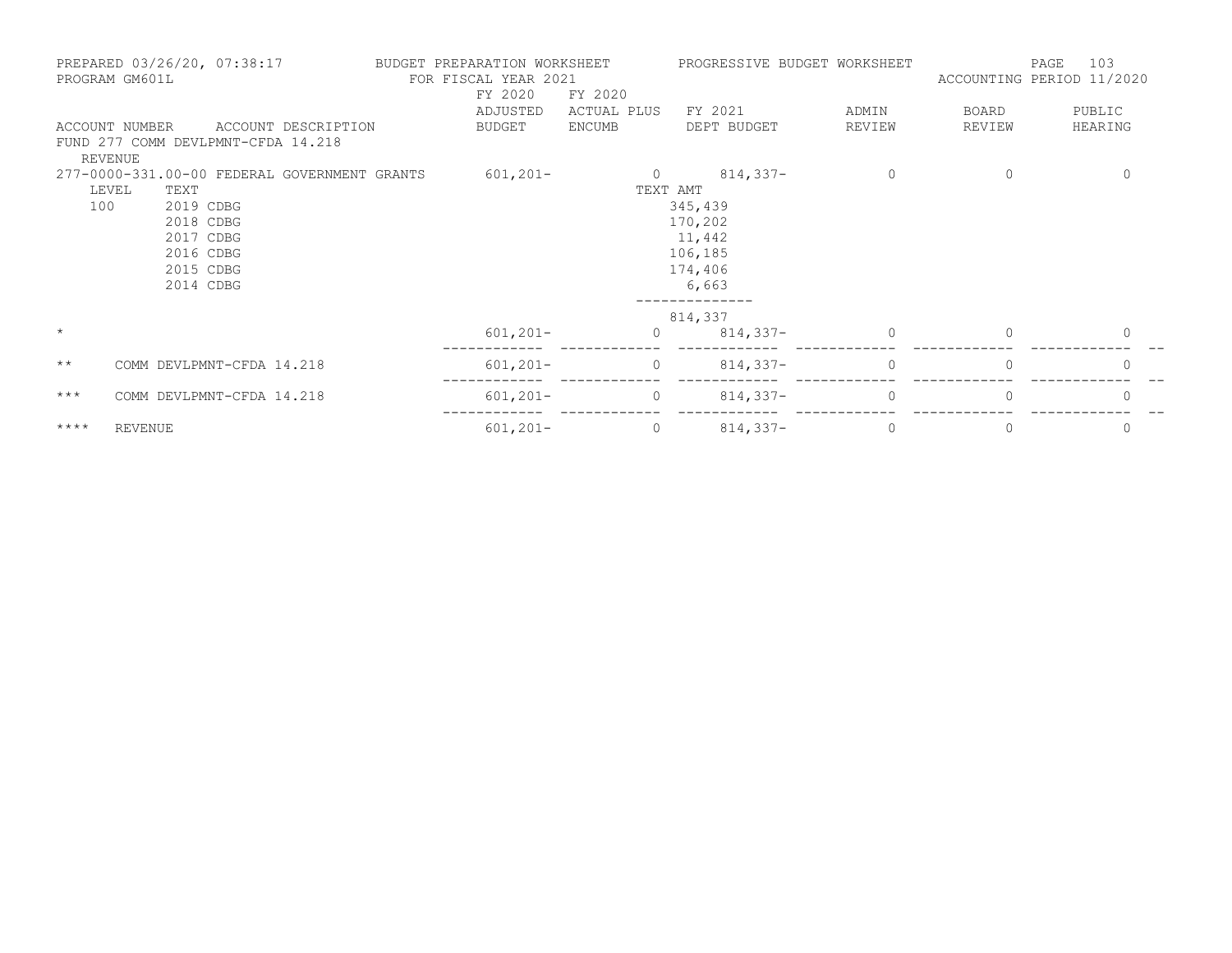| PREPARED 03/26/20, 07:38:17<br>PROGRAM GM601L |                                                                                                                                                     | BUDGET PREPARATION WORKSHEET FROGRESSIVE BUDGET WORKSHEET<br>FOR FISCAL YEAR 2021 |                                                  |                                                                      |                                      |                                 | 104<br>PAGE<br>ACCOUNTING PERIOD 11/2020    |
|-----------------------------------------------|-----------------------------------------------------------------------------------------------------------------------------------------------------|-----------------------------------------------------------------------------------|--------------------------------------------------|----------------------------------------------------------------------|--------------------------------------|---------------------------------|---------------------------------------------|
|                                               |                                                                                                                                                     |                                                                                   | FY 2020 FY 2020                                  | ADJUSTED ACTUAL PLUS FY 2021 ADMIN                                   |                                      | BOARD                           | PUBLIC                                      |
| EXPENDITURE                                   | ACCOUNT NUMBER ACCOUNT DESCRIPTION<br>FUND 277 COMM DEVLPMNT-CFDA 14.218<br>DEPT 03 COMP PLANNING/ZONING DEPT<br>DIV 70 CD ADMINISTRATION DIV       |                                                                                   |                                                  | BUDGET ENCUMB DEPT BUDGET                                            | REVIEW                               | REVIEW                          | HEARING                                     |
| LEVEL<br>100                                  | 277-0370-450.10-10 REGULAR EMPLOYEE SALARIES 9,000<br>TEXT<br>COMMUNITY SERVICES DIRECTOR                                                           |                                                                                   | TEXT AMT                                         | 7,547 9,180<br>9,180<br>--------------                               | $\overline{0}$                       | $\Omega$                        | $\circ$                                     |
|                                               |                                                                                                                                                     |                                                                                   |                                                  | 9,180                                                                |                                      |                                 |                                             |
| LEVEL<br>100                                  | 277-0370-450.10-12 PART TIME SALARIES<br>* PERSONNEL SERVICES<br>277-0370-450.20-10 GROUP INSURANCE<br>TEXT<br>HEALTH INSURANCE<br>DENTAL INSURANCE | $\overline{0}$<br>9,000<br>2,344                                                  |                                                  | 286 14,335<br>7,833 23,515<br>1,954 2,311<br>TEXT AMT<br>2,277<br>34 | $\circ$<br>$\circ$<br>$\bigcap$      | $\Omega$<br>$\circ$<br>$\Omega$ | $\Omega$<br>0<br>$\Omega$                   |
| LEVEL<br>100                                  | 277-0370-450.20-20 SOCIAL SECURITY<br>TEXT<br>7.65% OF SALARY                                                                                       | 689                                                                               |                                                  | ______________<br>2,311<br>513 1,800<br>TEXT AMT<br>1,800            | $\overline{0}$                       | $\Omega$                        | $\Omega$                                    |
| 277-0370-450.20-30 IMRF<br>LEVEL TEXT         | 100 12.05% OF SALARY                                                                                                                                | 959                                                                               |                                                  | --------------<br>1,800<br>770 1,106<br>TEXT AMT                     | $\Omega$                             | $\Omega$                        | $\Omega$                                    |
|                                               |                                                                                                                                                     |                                                                                   |                                                  | 1,106                                                                |                                      |                                 |                                             |
|                                               | 277-0370-450.20-50 UNEMPLOYMENT COMPENSATION                                                                                                        | 29                                                                                |                                                  | 1,106                                                                | $\circ$                              | $\Omega$                        | 0                                           |
| $\star$ and $\star$                           | 277-0370-450.20-60 WORKERS COMPENSATION<br>EMPLOYEE BENEFITS                                                                                        | 29<br>4,050                                                                       |                                                  | $\begin{array}{ccc} 37 & 35 \\ 0 & 0 \end{array}$<br>$3,274$ 5,252   | $\Omega$<br>$\circ$                  | $\Omega$<br>$\Omega$            | 0<br>$\circ$                                |
|                                               | 277-0370-450.30-22 LEGAL<br>277-0370-450.30-23 AUDIT                                                                                                | 1,000<br>6,502                                                                    | $\overline{0}$<br>6,947 6,502<br>6,947 7,502     | 1,000                                                                | $\Omega$<br>$\circ$                  | $\Omega$<br>$\mathbf{0}$        | $\mathbf{0}$<br>$\mathbf{0}$                |
|                                               | * PURCH PROFESSIONAL SERV<br>277-0370-450.50-20 COMMUNICATIONS                                                                                      | 7,502<br>750                                                                      | $\overline{0}$                                   | $\overline{0}$                                                       | $\mathbf{0}$<br>$\circ$              | $\mathbf 0$<br>$\mathbf{0}$     | $\mathbf 0$<br>$\mathbf{0}$                 |
|                                               | 277-0370-450.50-30 ADVERTISING<br>277-0370-450.50-40 TRAVEL                                                                                         | 3,000<br>1,000                                                                    | 503                                              | 2,000<br>$0 \t 1,000$                                                | $\Omega$<br>$\circ$                  | $\circ$<br>$\Omega$             | $\mathbf{0}$<br>$\mathbf{0}$                |
| $\star$ and $\star$                           | 277-0370-450.50-52 CONFERENCE AND MEETING<br>277-0370-450.50-60 DUES & PROF PUBLICATIONS<br>OTHER PURCHASED SERVICES                                | 4,300<br>800                                                                      | $\begin{array}{c} 0 \\ 550 \end{array}$<br>1,053 | 4,300<br>800<br>8,100                                                | $\overline{0}$<br>$\circ$<br>$\circ$ | $\circ$<br>$\circ$<br>$\Omega$  | $\mathbf{0}$<br>$\mathbf 0$<br>$\mathbf{0}$ |
|                                               | 277-0370-450.60-11 POSTAGE                                                                                                                          | 9,850<br>300                                                                      | 97                                               | 300                                                                  | $\Omega$                             | $\Omega$                        | $\Omega$                                    |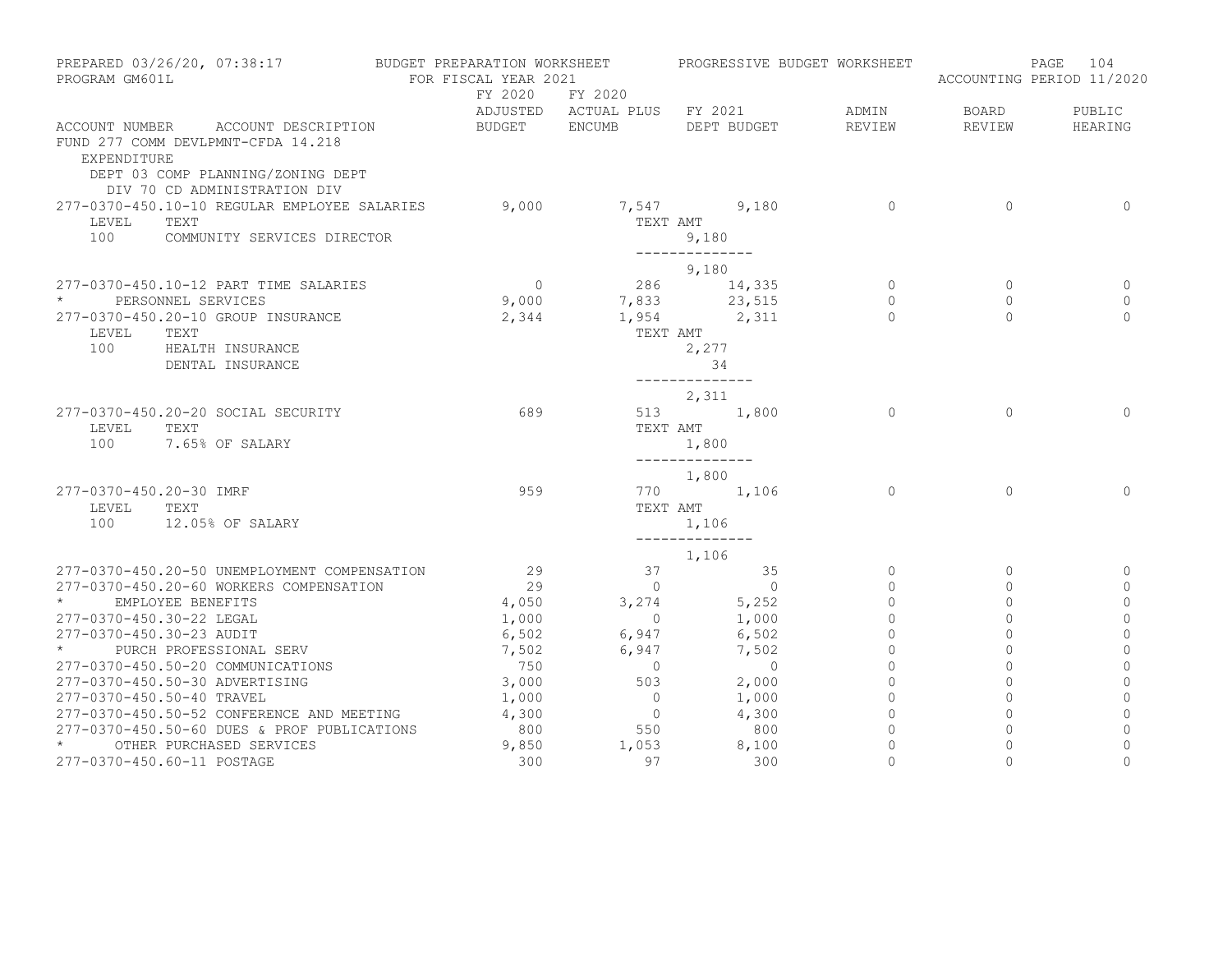| PREPARED 03/26/20, 07:38:17<br>PROGRAM GM601L |                                   | BUDGET PREPARATION WORKSHEET<br>FOR FISCAL YEAR 2021 |             |             | PROGRESSIVE BUDGET WORKSHEET |              | 105<br>PAGE<br>ACCOUNTING PERIOD 11/2020 |
|-----------------------------------------------|-----------------------------------|------------------------------------------------------|-------------|-------------|------------------------------|--------------|------------------------------------------|
|                                               |                                   | FY 2020                                              | FY 2020     |             |                              |              |                                          |
|                                               |                                   | ADJUSTED                                             | ACTUAL PLUS | FY 2021     | ADMIN                        | <b>BOARD</b> | PUBLIC                                   |
| <b>ACCOUNT NUMBER</b>                         | ACCOUNT DESCRIPTION               | <b>BUDGET</b>                                        | ENCUMB      | DEPT BUDGET | REVIEW                       | REVIEW       | HEARING                                  |
| FUND 277 COMM DEVLPMNT-CFDA 14.218            |                                   |                                                      |             |             |                              |              |                                          |
| EXPENDITURE                                   |                                   |                                                      |             |             |                              |              |                                          |
|                                               | DEPT 03 COMP PLANNING/ZONING DEPT |                                                      |             |             |                              |              |                                          |
|                                               | DIV 70 CD ADMINISTRATION DIV      |                                                      |             |             |                              |              |                                          |
| 277-0370-450.60-12 OFFICE SUPPLIES            |                                   | 500                                                  | 87          | 500         |                              |              |                                          |
| $\star$<br>SUPPLIES                           |                                   | 800                                                  | 184         | 800         |                              |              | $\Omega$                                 |
| $***$                                         | ADMINISTRATION DIV                | 31,202                                               | 19,291      | 45,169      |                              |              | 0                                        |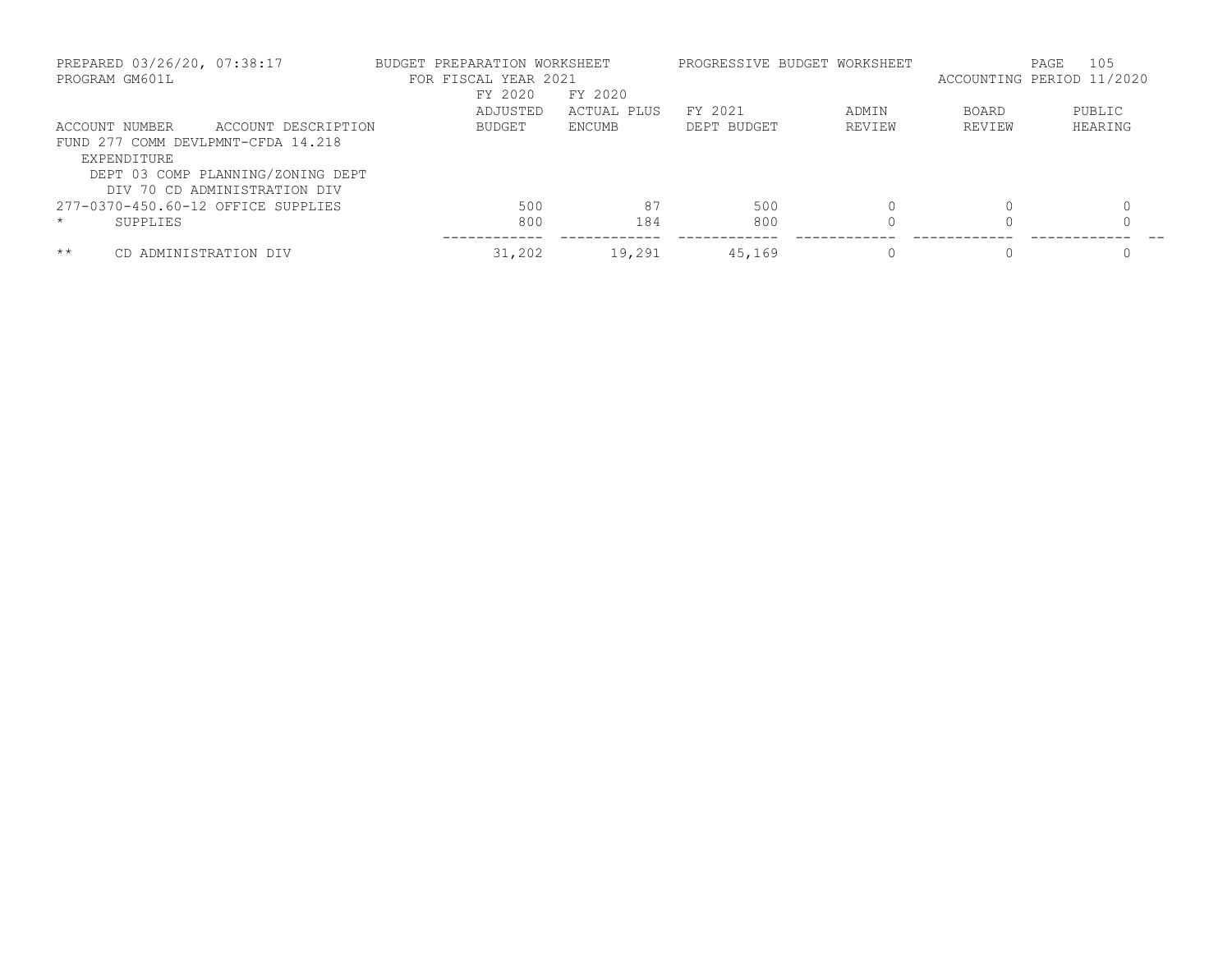|         | PREPARED 03/26/20, 07:38:17<br>PROGRAM GM601L |                                    | BUDGET PREPARATION WORKSHEET<br>FOR FISCAL YEAR 2021 |             |             | PROGRESSIVE BUDGET WORKSHEET | ACCOUNTING PERIOD 11/2020 | 106<br>PAGE |
|---------|-----------------------------------------------|------------------------------------|------------------------------------------------------|-------------|-------------|------------------------------|---------------------------|-------------|
|         |                                               |                                    | FY 2020                                              | FY 2020     |             |                              |                           |             |
|         |                                               |                                    | ADJUSTED                                             | ACTUAL PLUS | FY 2021     | ADMIN                        | <b>BOARD</b>              | PUBLIC      |
|         | ACCOUNT NUMBER                                | ACCOUNT DESCRIPTION                | <b>BUDGET</b>                                        | ENCUMB      | DEPT BUDGET | REVIEW                       | REVIEW                    | HEARING     |
|         |                                               | FUND 277 COMM DEVLPMNT-CFDA 14.218 |                                                      |             |             |                              |                           |             |
|         | EXPENDITURE                                   |                                    |                                                      |             |             |                              |                           |             |
|         |                                               | DEPT 03 COMP PLANNING/ZONING DEPT  |                                                      |             |             |                              |                           |             |
|         |                                               | DIV 73 CD-PUBLIC IMPROV DIVISION   |                                                      |             |             |                              |                           |             |
|         |                                               | 277-0373-450.75-70 INFRASTRUCTURE  | 190,462                                              | 90,962      | 100,000     | 0                            | 0                         | 0           |
| LEVEL   | TEXT                                          |                                    |                                                      | TEXT AMT    |             |                              |                           |             |
| 100     |                                               | REPAIR SIDEWALKS AND SEWER LINES   |                                                      |             | 100,000     |                              |                           |             |
|         |                                               |                                    |                                                      |             |             |                              |                           |             |
|         |                                               |                                    |                                                      |             | 100,000     |                              |                           |             |
| $\star$ |                                               | PROP & EOUIP-FIXED ASSET           | 190,462                                              | 90,962      | 100,000     | $\Omega$                     | $\Omega$                  | $\Omega$    |
| $***$   |                                               | CD-PUBLIC IMPROV DIVISION          | 190,462                                              | 90,962      | 100,000     |                              | 0                         | 0           |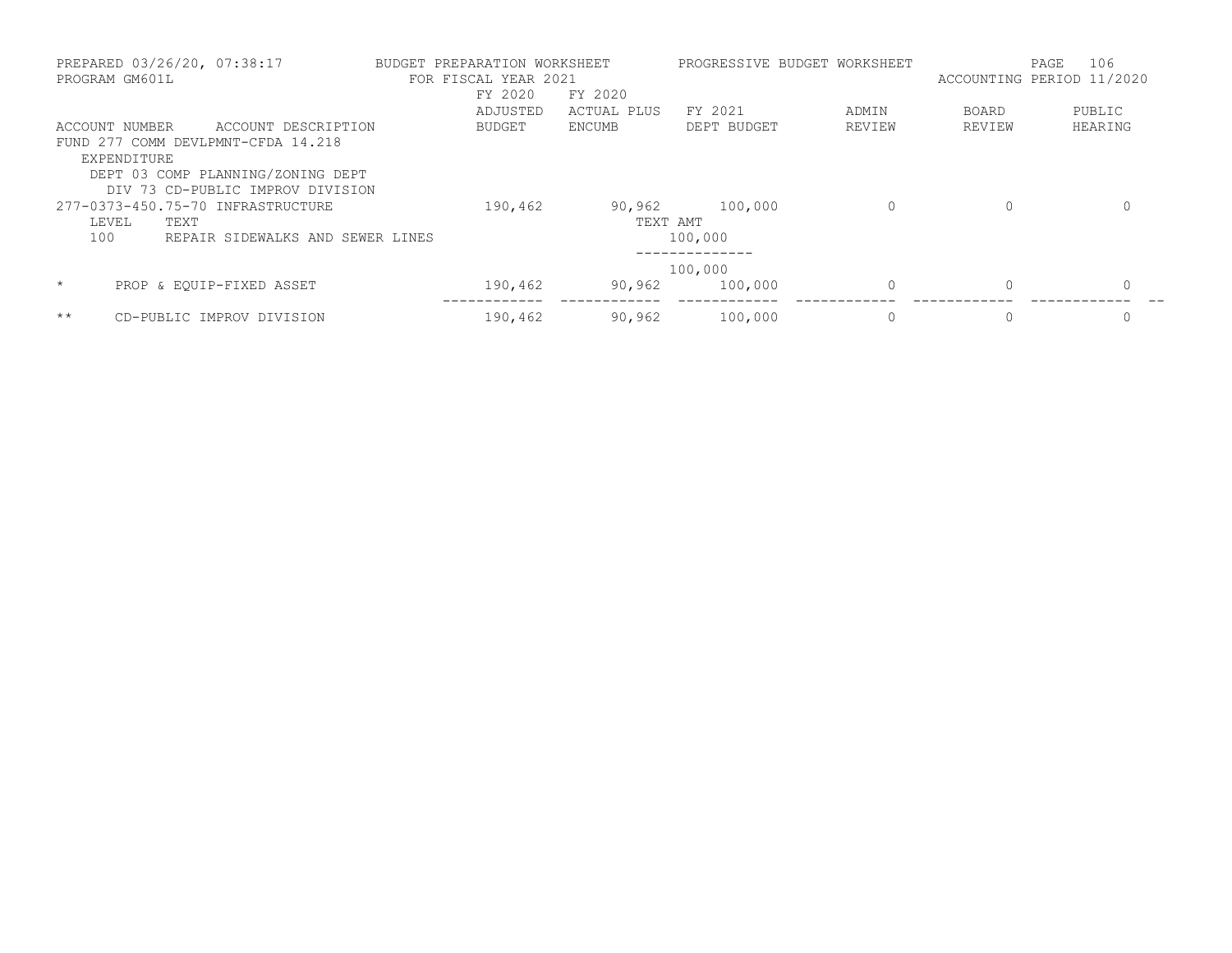| PREPARED 03/26/20, 07:38:17<br>PROGRAM GM601L          | BUDGET PREPARATION WORKSHEET<br>FOR FISCAL YEAR 2021 |                              | PROGRESSIVE BUDGET WORKSHEET |           | 107<br>PAGE<br>ACCOUNTING PERIOD 11/2020 |          |
|--------------------------------------------------------|------------------------------------------------------|------------------------------|------------------------------|-----------|------------------------------------------|----------|
|                                                        | FY 2020                                              | FY 2020                      |                              |           |                                          |          |
|                                                        |                                                      | ADJUSTED ACTUAL PLUS FY 2021 |                              | ADMIN     | BOARD                                    | PUBLIC   |
| ACCOUNT NUMBER<br>ACCOUNT DESCRIPTION                  | BUDGET ENCUMB                                        |                              | DEPT BUDGET                  | REVIEW    | REVIEW                                   | HEARING  |
| FUND 277 COMM DEVLPMNT-CFDA 14.218                     |                                                      |                              |                              |           |                                          |          |
| EXPENDITURE                                            |                                                      |                              |                              |           |                                          |          |
| DEPT 03 COMP PLANNING/ZONING DEPT                      |                                                      |                              |                              |           |                                          |          |
| DIV 74 CD-REHABILITATION                               |                                                      |                              |                              |           |                                          |          |
| 277-0374-450.10-10 REGULAR EMPLOYEE SALARIES           | 3,438                                                |                              |                              |           |                                          | $\Omega$ |
| PERSONNEL SERVICES                                     | 3,438                                                |                              | $\Omega$                     | $\Omega$  | $\Omega$                                 | $\Omega$ |
| 277-0374-450.20-10 GROUP INSURANCE                     | 700                                                  |                              | $\Omega$                     | $\Omega$  | $\Omega$                                 | $\Omega$ |
| 277-0374-450.20-20 SOCIAL SECURITY                     | 264                                                  |                              | $\Omega$                     | $\bigcap$ | $\Omega$                                 | $\Omega$ |
| 277-0374-450.20-30 IMRF                                | 367                                                  |                              |                              |           |                                          | $\Omega$ |
| 277-0374-450.20-50 UNEMPLOYMENT COMPENSATION           | 31                                                   | $\circ$                      | $\mathbf{0}$                 | $\circ$   | $\circ$                                  | $\circ$  |
| EMPLOYEE BENEFITS                                      | 1,362                                                | $\Omega$                     | $\Omega$                     | $\cap$    | $\cap$                                   | $\cap$   |
| 277-0374-450.30-29 OTHER                               | 45,181                                               | 991                          | 27,000                       |           |                                          |          |
| LEVEL<br>TEXT                                          |                                                      | TEXT AMT                     |                              |           |                                          |          |
| 100<br>TITLE INSURANCE, CREDIT REPORTS, RECORDING FEES |                                                      |                              | 27,000                       |           |                                          |          |
|                                                        |                                                      |                              | 27,000                       |           |                                          |          |
| $\star$<br>PURCH PROFESSIONAL SERV                     | 45,181                                               |                              | 991 27,000                   | $\Omega$  | $\Omega$                                 | $\Omega$ |
| 277-0374-450.40-31 REPAIR & MAINT-BUILDING             | 86,000 32,748 63,000                                 |                              |                              |           |                                          | $\cap$   |
| LEVEL<br>TEXT                                          |                                                      | TEXT AMT                     |                              |           |                                          |          |
| 100<br>OWNER OCCUPIED REHABS                           |                                                      |                              | 63,000                       |           |                                          |          |
|                                                        |                                                      |                              | ______________<br>63,000     |           |                                          |          |
| $\star$<br>PURCHASED PROPERTY SERV                     |                                                      |                              | 86,000 32,748 63,000         | $\Omega$  | $\Omega$                                 | $\Omega$ |
| 277-0374-450.80-80 CONTINGENCY EXPENSE                 | 13,535                                               | $\Omega$                     | 13,535                       | $\Omega$  |                                          | $\Omega$ |
| $\star$<br>OTHER                                       | 13,535                                               | $\circ$                      | 13,535                       |           |                                          |          |
| $\star\star$<br>CD-REHABILITATION                      | 149,516                                              |                              | 33,739 103,535               | $\circ$   | $\mathbf{0}$                             | 0        |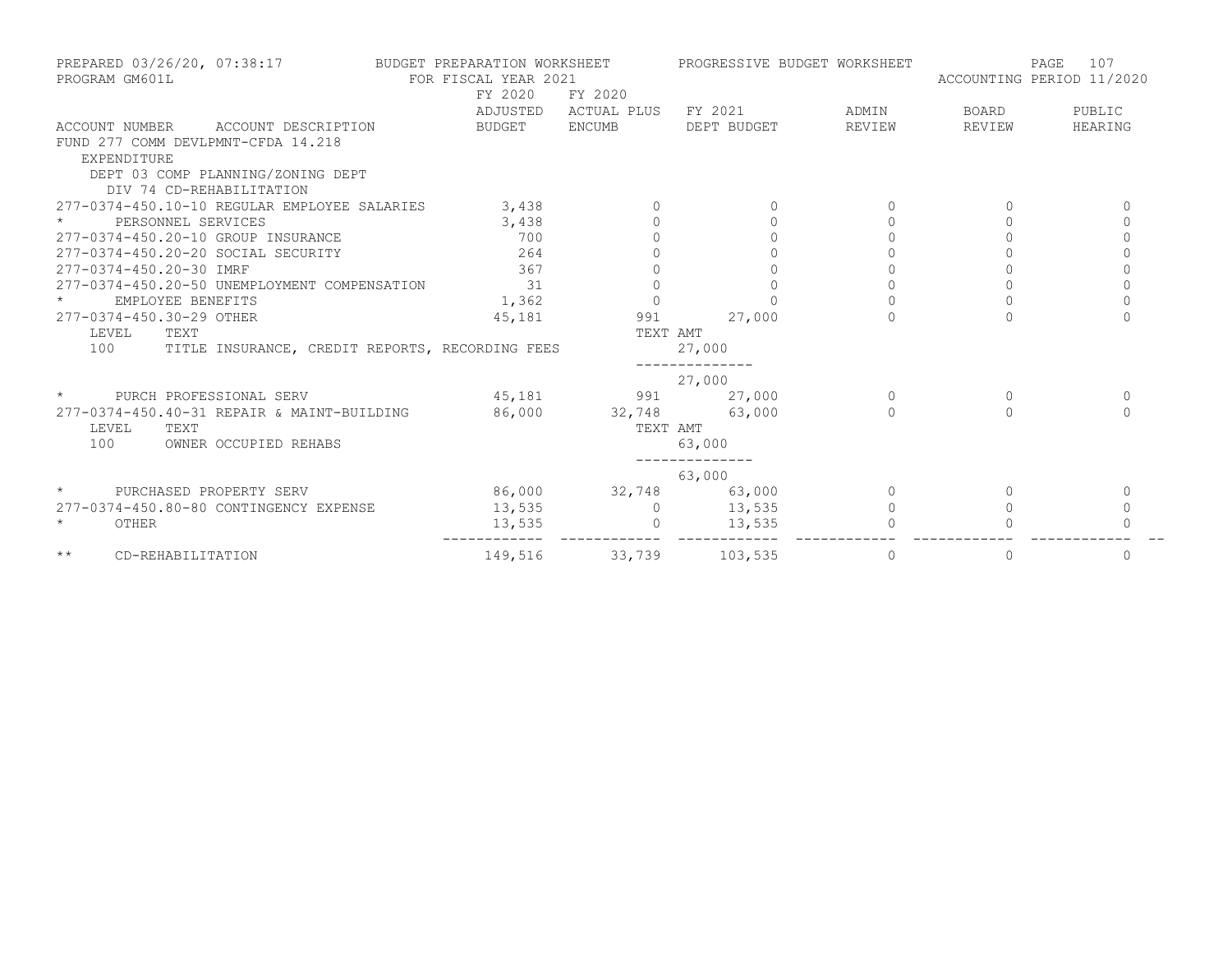| PROGRAM GM601L   | PREPARED 03/26/20, 07:38:17                  | BUDGET PREPARATION WORKSHEET<br>FOR FISCAL YEAR 2021 |             |             | PROGRESSIVE BUDGET WORKSHEET | ACCOUNTING PERIOD 11/2020 | 108<br>PAGE  |
|------------------|----------------------------------------------|------------------------------------------------------|-------------|-------------|------------------------------|---------------------------|--------------|
|                  |                                              | FY 2020                                              | FY 2020     |             |                              |                           |              |
|                  |                                              | ADJUSTED                                             | ACTUAL PLUS | FY 2021     | ADMIN                        | <b>BOARD</b>              | PUBLIC       |
| ACCOUNT NUMBER   | ACCOUNT DESCRIPTION                          | BUDGET                                               | ENCUMB      | DEPT BUDGET | REVIEW                       | REVIEW                    | HEARING      |
|                  | FUND 277 COMM DEVLPMNT-CFDA 14.218           |                                                      |             |             |                              |                           |              |
| EXPENDITURE      |                                              |                                                      |             |             |                              |                           |              |
|                  | DEPT 03 COMP PLANNING/ZONING DEPT            |                                                      |             |             |                              |                           |              |
|                  | DIV 76 PUBLIC SERVICE DIVISION               |                                                      |             |             |                              |                           |              |
|                  | 277-0376-450.80-40 CONTRIB TO OTHER AGENCIES | 87,019                                               | 49,038      | 50,574      | 0                            | 0                         | $\mathbf{0}$ |
| LEVEL            | TEXT                                         |                                                      |             | TEXT AMT    |                              |                           |              |
| 100              | SOCIAL SERVICE AGENCIES                      |                                                      |             | 50,574      |                              |                           |              |
|                  |                                              |                                                      |             | 50,574      |                              |                           |              |
| $\star$<br>OTHER |                                              | 87,019                                               | 49,038      | 50,574      | $\Omega$                     | $\Omega$                  | $\Omega$     |
| $\star\star$     | PUBLIC SERVICE DIVISION                      | 87,019                                               | 49,038      | 50,574      | 0                            | 0                         | 0            |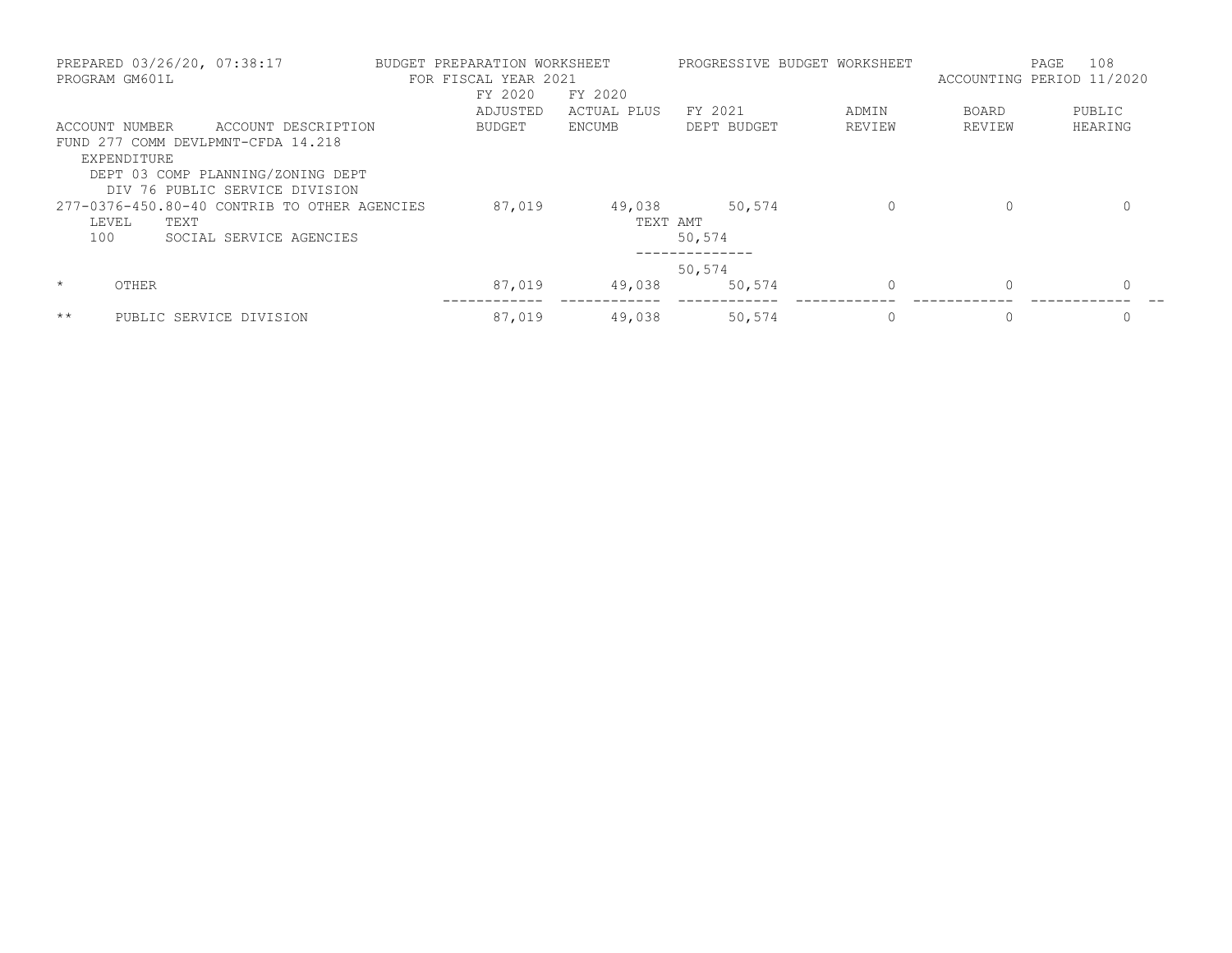|             | PREPARED 03/26/20, 07:38:17<br>PROGRAM GM601L |                                    | BUDGET PREPARATION<br>FOR FISCAL YEAR 2021 | WORKSHEET     | PROGRESSIVE BUDGET WORKSHEET |          |              | 109<br>PAGE<br>ACCOUNTING PERIOD 11/2020 |
|-------------|-----------------------------------------------|------------------------------------|--------------------------------------------|---------------|------------------------------|----------|--------------|------------------------------------------|
|             |                                               |                                    | FY 2020                                    | FY 2020       |                              |          |              |                                          |
|             |                                               |                                    | ADJUSTED                                   | ACTUAL PLUS   | FY 2021                      | ADMIN    | <b>BOARD</b> | PUBLIC                                   |
|             | ACCOUNT NUMBER                                | ACCOUNT DESCRIPTION                | <b>BUDGET</b>                              | <b>ENCUMB</b> | DEPT BUDGET                  | REVIEW   | REVIEW       | HEARING                                  |
|             |                                               | FUND 277 COMM DEVLPMNT-CFDA 14.218 |                                            |               |                              |          |              |                                          |
|             | EXPENDITURE                                   |                                    |                                            |               |                              |          |              |                                          |
|             |                                               | DEPT 03 COMP PLANNING/ZONING DEPT  |                                            |               |                              |          |              |                                          |
|             |                                               | DIV 77 ACOUISITION/DEMOLITION      |                                            |               |                              |          |              |                                          |
|             | 277-0377-450.40-52 DEMOLITION                 |                                    | 78,780                                     | $\Omega$      | 70,000                       | $\Omega$ | $\Omega$     | $\Omega$                                 |
|             | PURCHASED PROPERTY SERV                       |                                    | 78,780                                     | 0             | 70,000                       | 0        |              | $\Omega$                                 |
| $***$       | ACQUISITION/DEMOLITION                        |                                    | 78,780                                     | $\circ$       | 70,000                       | 0        | $\Omega$     | $\mathbf{0}$                             |
| $***$       |                                               | COMP PLANNING/ZONING DEPT          | 536,979                                    | 193,030       | 369,278                      | $\circ$  | $\Omega$     | $\mathbf{0}$                             |
| $***$ * * * | EXPENDITURE                                   |                                    | 536,979                                    | 193,030       | 369,278                      | $\Omega$ | $\Omega$     | $\Omega$                                 |
| $******$    |                                               | COMM DEVLPMNT-CFDA 14.218          | $64,222-$                                  | 193,030       | $445,059-$                   |          |              |                                          |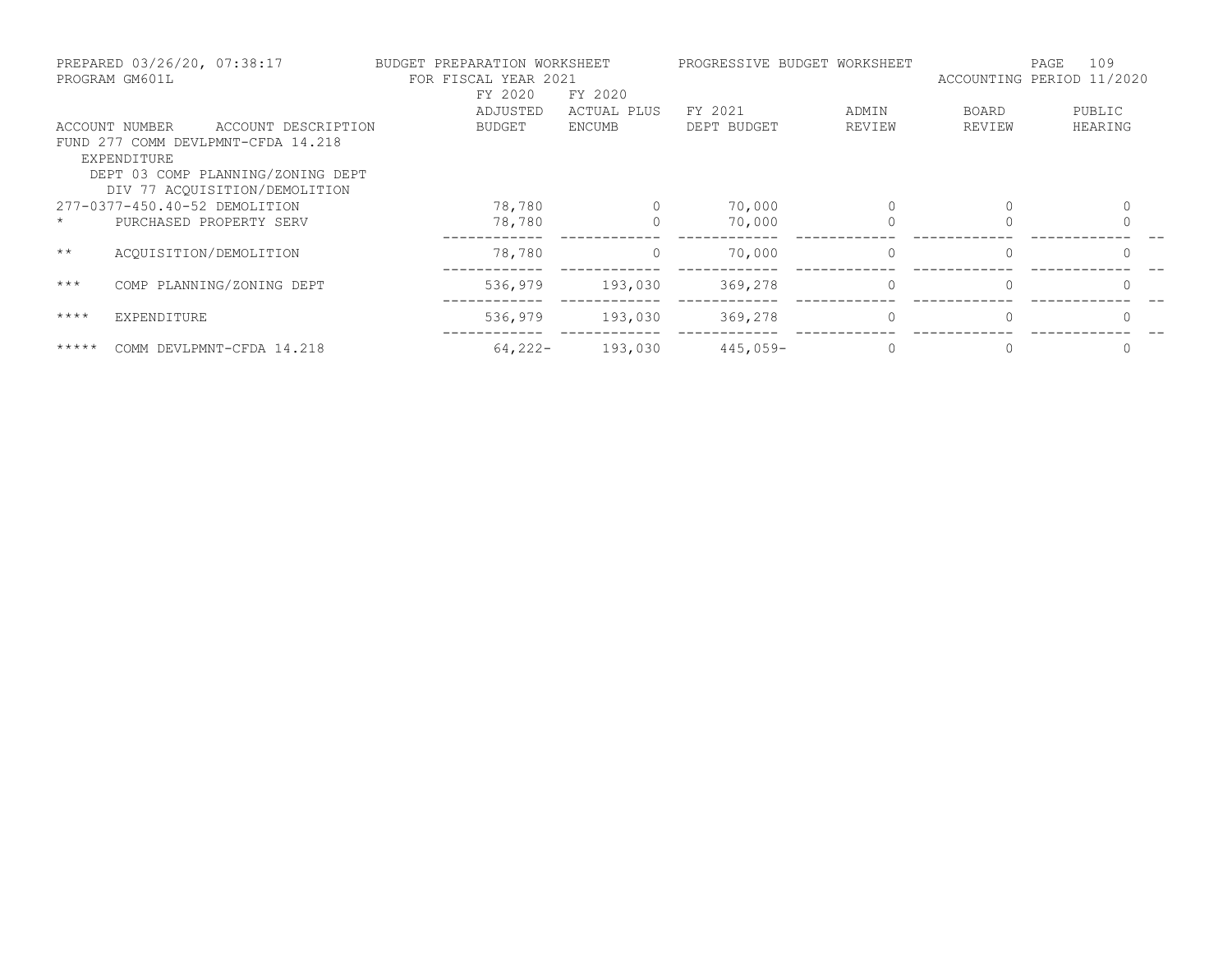|             | PREPARED 03/26/20, 07:38:17<br>PROGRAM GM601L |                                    | BUDGET PREPARATION WORKSHEET<br>FOR FISCAL YEAR 2021 |             |             | PROGRESSIVE BUDGET WORKSHEET | ACCOUNTING PERIOD 11/2020 | PAGE | 110     |
|-------------|-----------------------------------------------|------------------------------------|------------------------------------------------------|-------------|-------------|------------------------------|---------------------------|------|---------|
|             |                                               |                                    | FY 2020                                              | FY 2020     |             |                              |                           |      |         |
|             |                                               |                                    | ADJUSTED                                             | ACTUAL PLUS | FY 2021     | ADMIN                        | <b>BOARD</b>              |      | PUBLIC  |
|             | ACCOUNT NUMBER                                | ACCOUNT DESCRIPTION                | BUDGET                                               | ENCUMB      | DEPT BUDGET | REVIEW                       | REVIEW                    |      | HEARING |
|             | REVENUE                                       | FUND 307 CORPORATE RESTRICTED RESV |                                                      |             |             |                              |                           |      |         |
|             |                                               | 307-0000-371.00-00 INTEREST INCOME | $200 -$                                              | $268 -$     | $200 -$     | $\Omega$                     |                           |      |         |
| $\star$     |                                               |                                    | $200 -$                                              | $268 -$     | $200 -$     |                              |                           |      |         |
| $***$       |                                               | CORPORATE RESTRICTED RESV          | $200 -$                                              | $268-$      | $200 -$     | $\Omega$                     | $\Omega$                  |      |         |
| $***$       |                                               | CORPORATE RESTRICTED RESV          | $200 -$                                              | $268-$      | $200 -$     | $\Omega$                     |                           |      |         |
| $***$ * * * | REVENUE                                       |                                    | $200 -$                                              | $268 -$     | $200 -$     | $\Omega$                     |                           |      |         |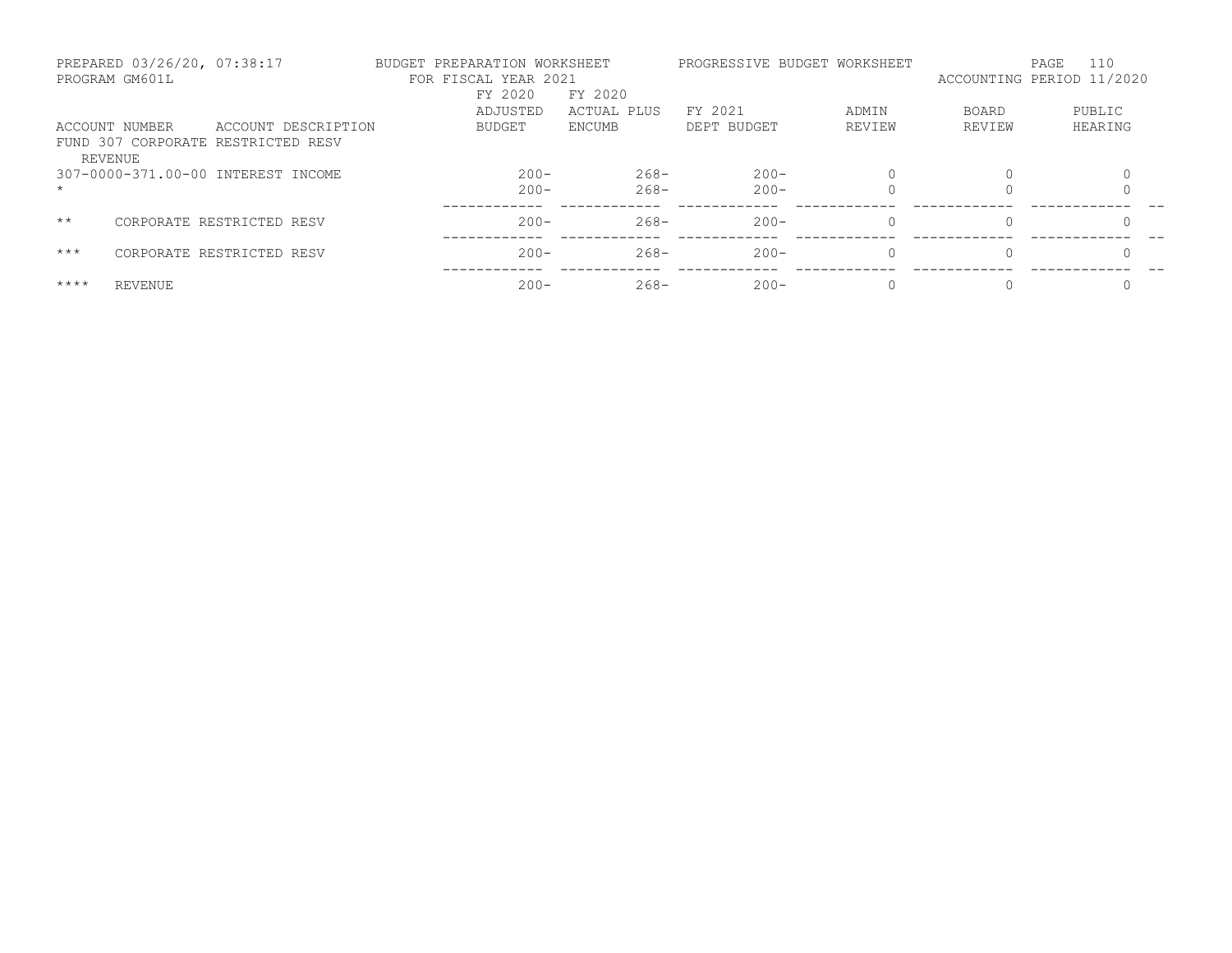| PREPARED 03/26/20, 07:38:17 BUDGET PREPARATION WORKSHEET<br>PROGRAM GM601L |                    | FOR FISCAL YEAR 2021                                                                                                                        |  | PROGRESSIVE BUDGET WORKSHEET |                                   | 111<br>PAGE<br>ACCOUNTING PERIOD 11/2020  |                |              |              |  |
|----------------------------------------------------------------------------|--------------------|---------------------------------------------------------------------------------------------------------------------------------------------|--|------------------------------|-----------------------------------|-------------------------------------------|----------------|--------------|--------------|--|
|                                                                            |                    |                                                                                                                                             |  | FY 2020                      | FY 2020                           | ADJUSTED ACTUAL PLUS FY 2021 ADMIN        |                | <b>BOARD</b> | PUBLIC       |  |
|                                                                            | <b>EXPENDITURE</b> | ACCOUNT NUMBER ACCOUNT DESCRIPTION<br>FUND 307 CORPORATE RESTRICTED RESV<br>DEPT 01 GOVERNMENT ADMIN DEPT<br>DIV 60 GENERAL GOV'T ACTIV DIV |  | BUDGET ENCUMB                |                                   | DEPT BUDGET                               | REVIEW         | REVIEW       | HEARING      |  |
|                                                                            |                    | 307-0160-410.70-20 BUILDINGS                                                                                                                |  |                              |                                   |                                           | $\circ$        |              | $\mathbf{0}$ |  |
|                                                                            |                    | 307-0160-410.70-30 IMPROV OTHER THAN BUILD                                                                                                  |  | $\overline{0}$               |                                   | $\circ$                                   | $\circ$        | $\Omega$     | $\mathbf 0$  |  |
|                                                                            |                    | PROP & EQUIP-NON FIXED                                                                                                                      |  |                              |                                   | $\Omega$                                  | $\circ$        | $\Omega$     | $\mathbf{0}$ |  |
|                                                                            |                    | 307-0160-410.75-20 BUILDINGS                                                                                                                |  | $\circ$                      | 153,570                           |                                           |                | $\Omega$     | $\Omega$     |  |
|                                                                            |                    | 307-0160-410.75-50 VEHICLES                                                                                                                 |  |                              |                                   | $0 \t 132,000$                            |                |              | $\Omega$     |  |
| 100                                                                        | TEXT<br>LEVEL      | SENIOR BUS-RECREATION<br>CD F150 TRUCK<br>USED TRUCKS (2)-RECREATION                                                                        |  |                              | TEXT AMT                          | 75,000<br>27,000<br>30,000<br>----------- |                |              |              |  |
| 100                                                                        | LEVEL<br>TEXT      | 307-0160-410.75-70 INFRASTRUCTURE<br>FORUM ROOF                                                                                             |  |                              | 50,255 51,798 200,000<br>TEXT AMT | 132,000<br>200,000                        | $\overline{0}$ | $\cap$       | $\Omega$     |  |
|                                                                            |                    |                                                                                                                                             |  |                              |                                   | 200,000                                   |                |              |              |  |
| $\star$                                                                    |                    | PROP & EQUIP-FIXED ASSET                                                                                                                    |  |                              |                                   | 50,255 205,368 332,000                    |                |              |              |  |
| $\star\star$                                                               |                    | GENERAL GOV'T ACTIV DIV                                                                                                                     |  |                              |                                   | 50,255 225,443 332,000                    | $\overline{0}$ |              | $\Omega$     |  |
| $***$                                                                      |                    | GOVERNMENT ADMIN DEPT                                                                                                                       |  | 50,255                       | 225,443 332,000                   |                                           | $\sim$ 0       |              | $\Omega$     |  |
| $***$ * * *                                                                | EXPENDITURE        |                                                                                                                                             |  |                              |                                   | 50,255 225,443 332,000                    | $\bigcirc$     |              |              |  |
| *****                                                                      |                    | CORPORATE RESTRICTED RESV                                                                                                                   |  |                              | 50,055 225,175 331,800            |                                           | $\overline{0}$ | $\Omega$     | $\Omega$     |  |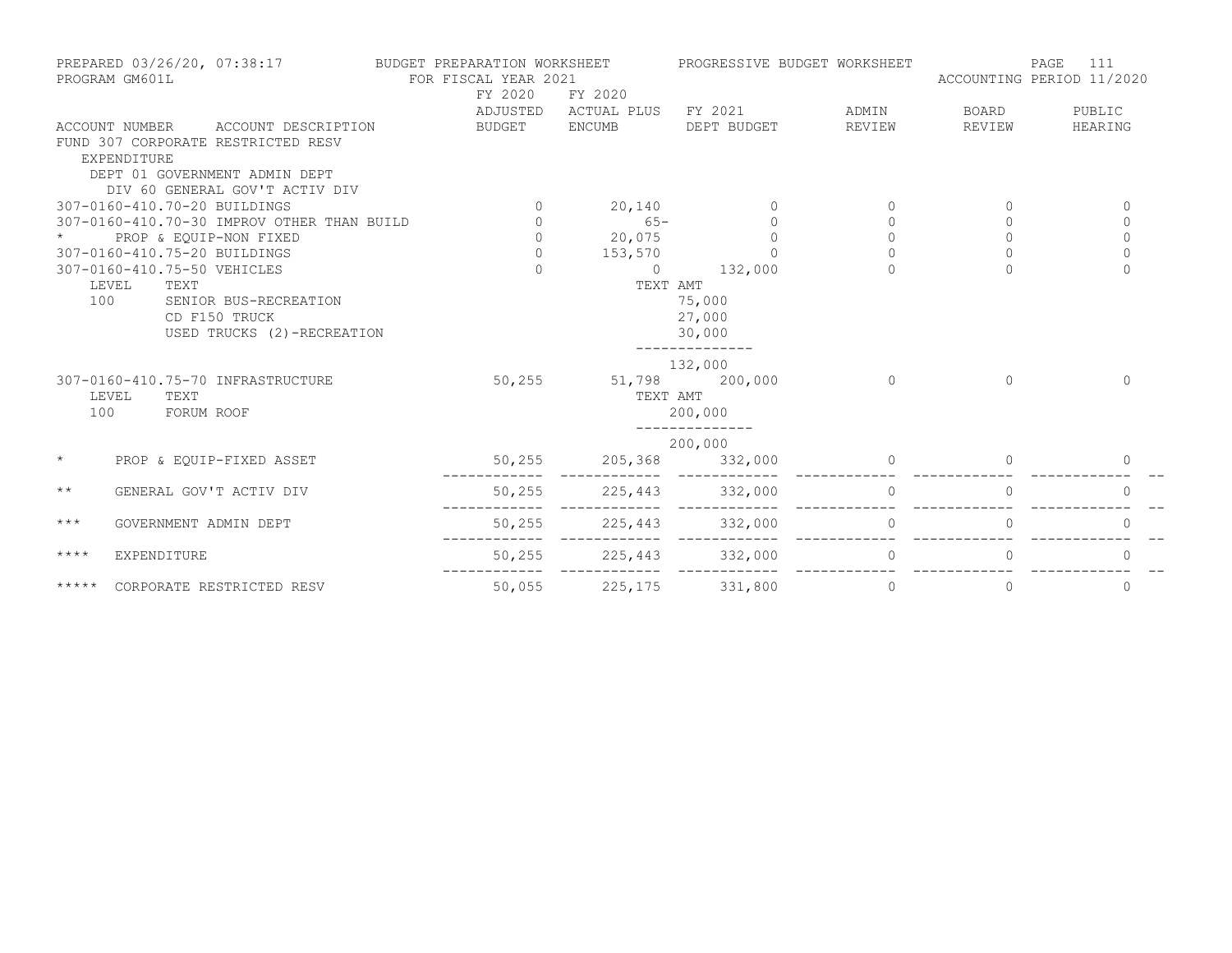|              | PREPARED 03/26/20, 07:38:17<br>PROGRAM GM601L |                                    | BUDGET PREPARATION WORKSHEET<br>FOR FISCAL YEAR 2021 |               |             | PROGRESSIVE BUDGET WORKSHEET |        | 112<br>PAGE<br>ACCOUNTING PERIOD 11/2020 |  |
|--------------|-----------------------------------------------|------------------------------------|------------------------------------------------------|---------------|-------------|------------------------------|--------|------------------------------------------|--|
|              |                                               |                                    | FY 2020                                              | FY 2020       |             |                              |        |                                          |  |
|              |                                               |                                    | ADJUSTED                                             | ACTUAL PLUS   | FY 2021     | ADMIN                        | BOARD  | PUBLIC                                   |  |
|              | ACCOUNT NUMBER                                | ACCOUNT DESCRIPTION                | BUDGET                                               | <b>ENCUMB</b> | DEPT BUDGET | REVIEW                       | REVIEW | HEARING                                  |  |
|              | REVENUE                                       | FUND 310 ILLINOIS FIRST-VETERANS P |                                                      |               |             |                              |        |                                          |  |
|              |                                               | 310-0000-371.00-00 INTEREST INCOME |                                                      | $26 -$        |             |                              |        |                                          |  |
|              |                                               |                                    |                                                      | $26 -$        |             |                              |        |                                          |  |
| $\star\star$ |                                               | ILLINOIS FIRST-VETERANS P          |                                                      | $26 -$        | $\Omega$    |                              |        |                                          |  |
| $***$        |                                               | ILLINOIS FIRST-VETERANS P          |                                                      | $26 -$        | $\Omega$    |                              |        |                                          |  |
| $***$ *      | REVENUE                                       |                                    |                                                      | $26 -$        | $\bigcap$   | $\Omega$                     |        |                                          |  |
| $******$     |                                               | ILLINOIS FIRST-VETERANS P          |                                                      | $26 -$        |             |                              |        |                                          |  |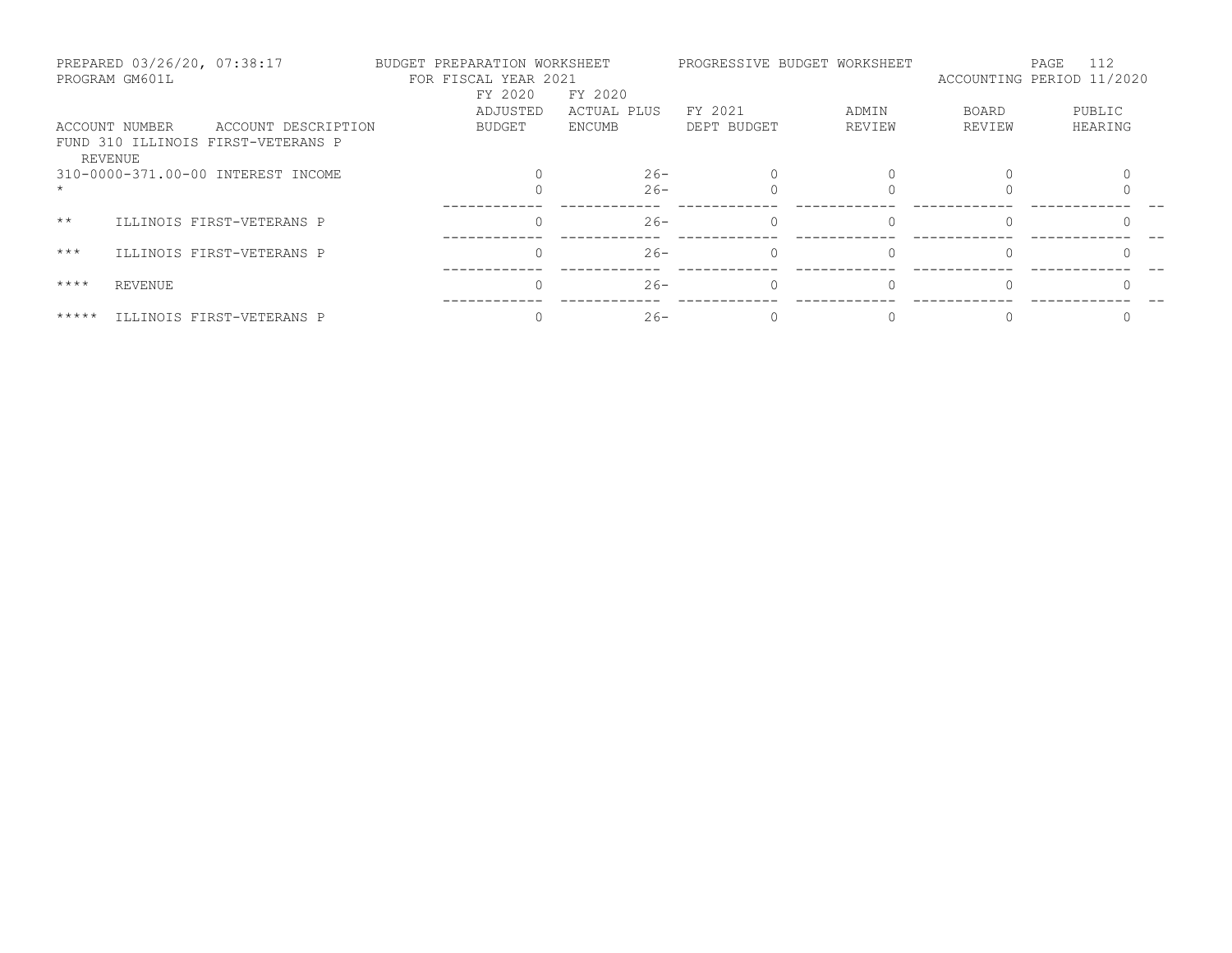| PROGRAM GM601L | PREPARED 03/26/20, 07:38:17        |                    |                                           | BUDGET PREPARATION WORKSHEET<br>FOR FISCAL YEAR 2021<br>FY 2020<br>ADJUSTED | FY 2020<br>ACTUAL PLUS  | FY 2021                           | PROGRESSIVE BUDGET WORKSHEET<br>ADMIN | BOARD    | 113<br>PAGE<br>ACCOUNTING PERIOD 11/2020<br>PUBLIC |
|----------------|------------------------------------|--------------------|-------------------------------------------|-----------------------------------------------------------------------------|-------------------------|-----------------------------------|---------------------------------------|----------|----------------------------------------------------|
| ACCOUNT NUMBER |                                    |                    | ACCOUNT DESCRIPTION                       | BUDGET                                                                      | ENCUMB                  | DEPT BUDGET                       | REVIEW                                | REVIEW   | HEARING                                            |
|                | FUND 401 DEBT SERVICE FUND         |                    |                                           |                                                                             |                         |                                   |                                       |          |                                                    |
| <b>REVENUE</b> |                                    |                    |                                           |                                                                             |                         |                                   |                                       |          |                                                    |
|                |                                    |                    | 401-0000-311.00-00 GENERAL PROPERTY TAXES | 846,450-                                                                    |                         | $875,808 - 835,544 -$             | $\Omega$                              |          |                                                    |
| LEVEL          | TEXT                               |                    |                                           |                                                                             | TEXT AMT                |                                   |                                       |          |                                                    |
| 100            |                                    | LIBRARY BOND TAXES |                                           |                                                                             |                         | 55,044                            |                                       |          |                                                    |
|                |                                    |                    | POLICE PENSION BOND TAXES                 |                                                                             |                         | 780,500                           |                                       |          |                                                    |
|                |                                    |                    |                                           |                                                                             |                         | 835,544                           |                                       |          |                                                    |
|                |                                    |                    |                                           | 846,450-                                                                    |                         | $875,808 - 835,544 -$             |                                       |          | $\Omega$                                           |
|                | 401-0000-371.00-00 INTEREST INCOME |                    |                                           |                                                                             | $53 -$                  |                                   |                                       |          | $\Omega$                                           |
| $\star$        |                                    |                    |                                           |                                                                             | $53 -$                  |                                   |                                       |          |                                                    |
|                | 401-0000-399.02-12 TFR IN TIF      |                    |                                           |                                                                             | $148, 190 - 148, 190 -$ |                                   |                                       |          |                                                    |
| $\star$        | TRANSFERS IN                       |                    |                                           |                                                                             | $148, 190 - 148, 190 -$ |                                   |                                       |          |                                                    |
| $\star\star$   | DEBT SERVICE FUND                  |                    |                                           |                                                                             |                         | $994,640 - 1,024,051 - 835,544 -$ | $\Omega$                              |          |                                                    |
| $***$          | DEBT SERVICE FUND                  |                    |                                           |                                                                             |                         | $994,640 - 1,024,051 - 835,544 -$ | $\Omega$                              |          |                                                    |
| $***$ *        | <b>REVENUE</b>                     |                    |                                           |                                                                             |                         | $994,640 - 1,024,051 - 835,544 -$ | $\Omega$                              | $\Omega$ | $\Omega$                                           |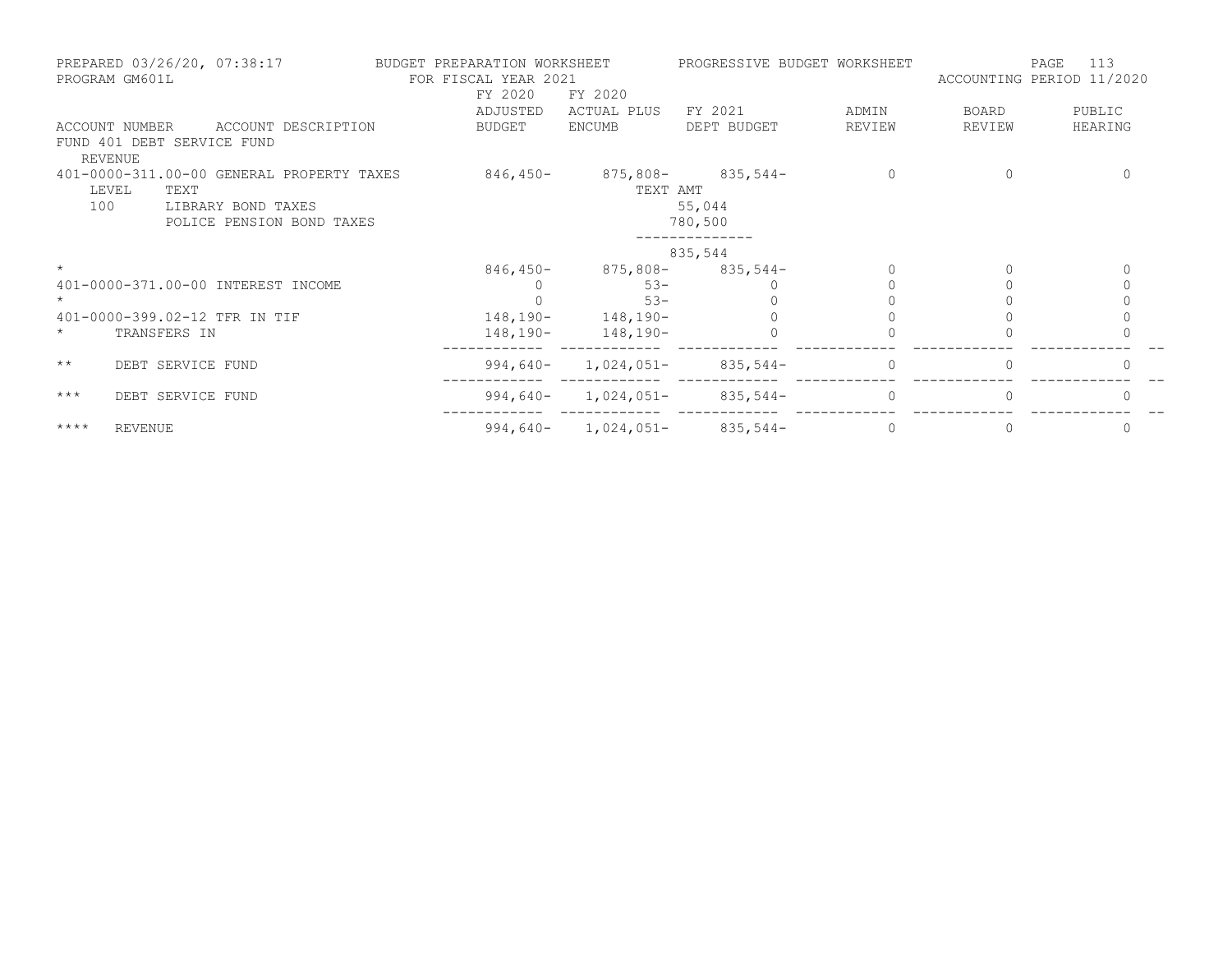|               | PREPARED 03/26/20, 07:38:17<br>PROGRAM GM601L |                                                                 | BUDGET PREPARATION WORKSHEET<br>FOR FISCAL YEAR 2021 |                           | PROGRESSIVE BUDGET WORKSHEET       |                 | ACCOUNTING PERIOD 11/2020 | 114<br>PAGE       |
|---------------|-----------------------------------------------|-----------------------------------------------------------------|------------------------------------------------------|---------------------------|------------------------------------|-----------------|---------------------------|-------------------|
|               |                                               |                                                                 | FY 2020                                              | FY 2020                   |                                    |                 |                           |                   |
|               | ACCOUNT NUMBER                                | ACCOUNT DESCRIPTION                                             | ADJUSTED<br>BUDGET                                   | ENCUMB                    | ACTUAL PLUS FY 2021<br>DEPT BUDGET | ADMIN<br>REVIEW | BOARD<br>REVIEW           | PUBLIC<br>HEARING |
|               | FUND 401 DEBT SERVICE FUND<br>EXPENDITURE     |                                                                 |                                                      |                           |                                    |                 |                           |                   |
|               |                                               | DEPT 01 GOVERNMENT ADMIN DEPT<br>DIV 60 GENERAL GOV'T ACTIV DIV |                                                      |                           |                                    |                 |                           |                   |
|               |                                               | 401-0160-410.80-31 PRINCIPAL REPAYMENTS                         |                                                      | 575,000 220,000 415,000   |                                    | 0               | $\mathbf{0}$              | $\mathbf{0}$      |
|               | LEVEL<br>TEXT                                 |                                                                 |                                                      |                           | TEXT AMT                           |                 |                           |                   |
| 100           | LIBRARY                                       |                                                                 |                                                      |                           | 55,000                             |                 |                           |                   |
|               |                                               | POLICE PENSION BOND                                             |                                                      |                           | 360,000<br>______________          |                 |                           |                   |
|               |                                               |                                                                 |                                                      |                           | 415,000                            |                 |                           |                   |
|               |                                               | 401-0160-410.80-35 INTEREST REPAYMENT                           | 426,885                                              | 216,468 413,703           |                                    | $\Omega$        | $\Omega$                  | $\Omega$          |
|               | LEVEL<br>TEXT                                 |                                                                 |                                                      |                           | TEXT AMT                           |                 |                           |                   |
| 100           | LIBRARY                                       |                                                                 |                                                      |                           | 1,210                              |                 |                           |                   |
|               |                                               | POLICE PENSION                                                  |                                                      |                           | 412,493                            |                 |                           |                   |
|               |                                               |                                                                 |                                                      |                           | 413,703                            |                 |                           |                   |
| $\star$       | OTHER                                         |                                                                 | 1,001,885                                            | 436,468 828,703           |                                    | $\Omega$        | $\Omega$                  | 0                 |
| $\star\star$  |                                               | GENERAL GOV'T ACTIV DIV                                         |                                                      | 1,001,885 436,468 828,703 |                                    | $\Omega$        | $\Omega$                  | $\Omega$          |
| $***$         | GOVERNMENT ADMIN DEPT                         |                                                                 |                                                      | 1,001,885 436,468         | 828,703                            | 0               | $\Omega$                  | $\mathbf{0}$      |
| ****          | <b>EXPENDITURE</b>                            |                                                                 |                                                      | 1,001,885 436,468 828,703 |                                    | $\Omega$        | $\Omega$                  | $\bigcap$         |
| $***$ * * * * | DEBT SERVICE FUND                             |                                                                 | 7,245                                                |                           | $587,583-$ 6,841-                  | 0               | 0                         | 0                 |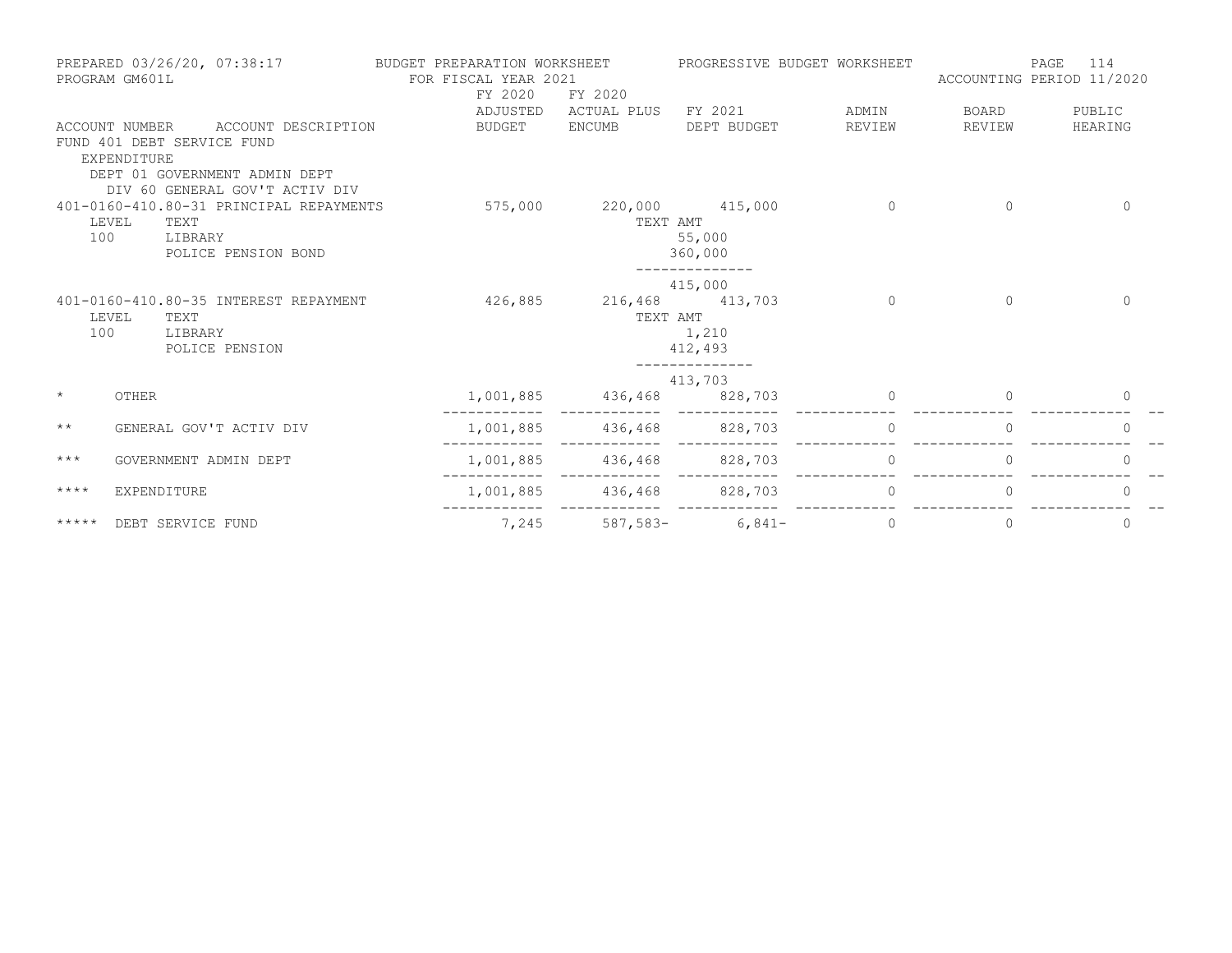|              | PREPARED 03/26/20, 07:38:17<br>PROGRAM GM601L |                                        |           | BUDGET PREPARATION WORKSHEET<br>FOR FISCAL YEAR 2021 |             | PROGRESSIVE BUDGET WORKSHEET |        | ACCOUNTING PERIOD 11/2020 | 115<br>PAGE |
|--------------|-----------------------------------------------|----------------------------------------|-----------|------------------------------------------------------|-------------|------------------------------|--------|---------------------------|-------------|
|              |                                               |                                        |           | FY 2020                                              | FY 2020     |                              |        |                           |             |
|              |                                               |                                        |           | ADJUSTED                                             | ACTUAL PLUS | FY 2021                      | ADMIN  | BOARD                     | PUBLIC      |
|              | ACCOUNT NUMBER                                | ACCOUNT DESCRIPTION                    |           | BUDGET                                               | ENCUMB      | DEPT BUDGET                  | REVIEW | REVIEW                    | HEARING     |
|              | FUND 510 SPORTS COMPLEX                       |                                        |           |                                                      |             |                              |        |                           |             |
|              | <b>REVENUE</b>                                |                                        |           |                                                      |             |                              |        |                           |             |
|              |                                               | 510-0000-347.10-00 CONCESSIONS (SALES) |           |                                                      |             | $25,000-$                    |        |                           |             |
|              | CONCESSIONS (SALES)                           |                                        |           |                                                      |             | $25,000-$                    |        |                           |             |
|              |                                               | 510-0000-347.30-00 PARTICIPATION /     | ENTRY FEE |                                                      |             | $400,000 -$                  |        |                           |             |
| $\star$      |                                               | PARTICIPATION / ENTRY FEE              |           |                                                      |             | $400,000 -$                  |        |                           |             |
| $\star\star$ | SPORTS COMPLEX                                |                                        |           |                                                      | 0           | $425,000-$                   |        | $\Omega$                  |             |
| $***$        | SPORTS COMPLEX                                |                                        |           |                                                      | $\Omega$    | $425.000 -$                  |        | $\Omega$                  |             |
| $***$ *      | <b>REVENUE</b>                                |                                        |           |                                                      |             | $425,000-$                   |        |                           |             |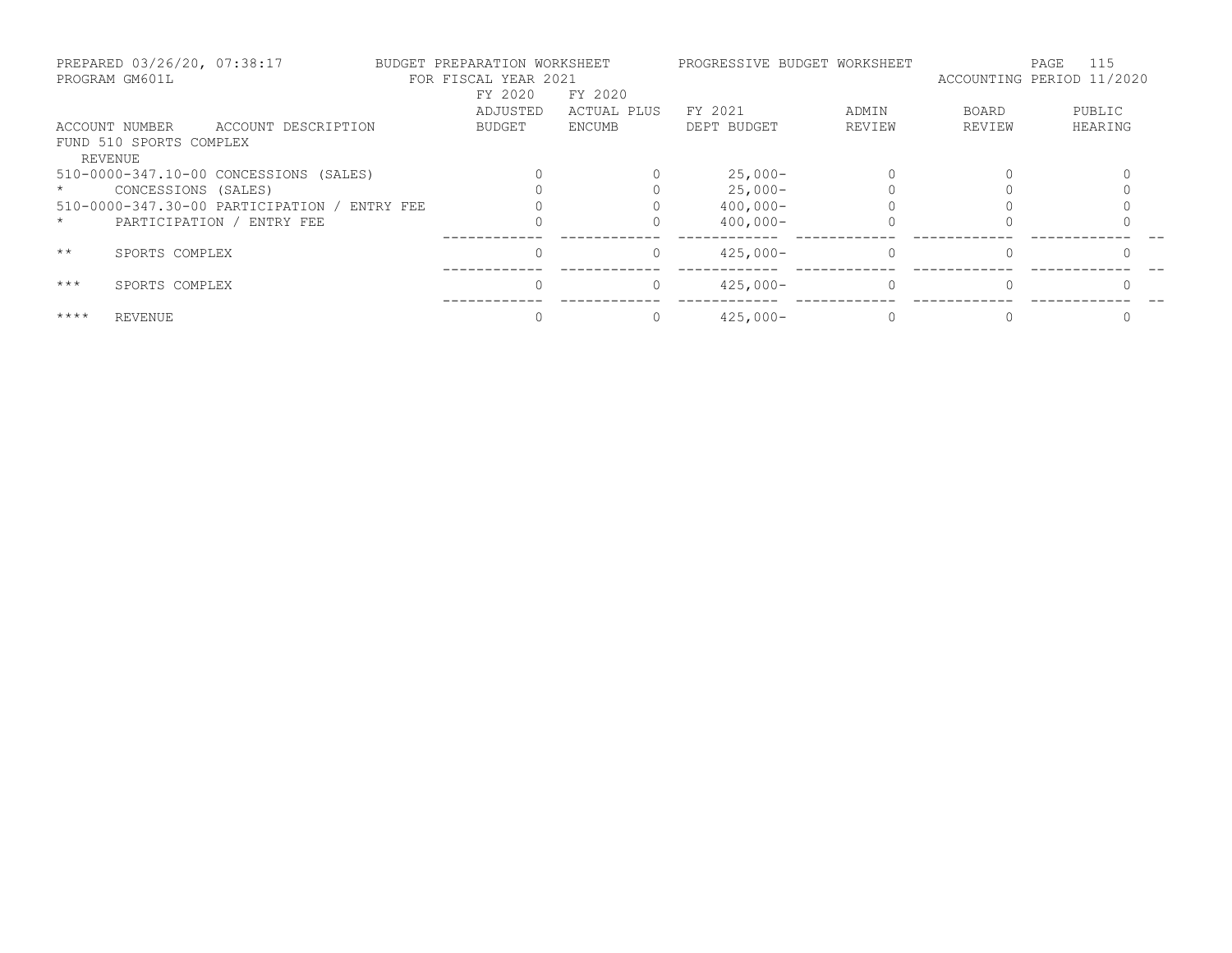| PROGRAM GM601L                         | PREPARED 03/26/20, 07:38:17 BUDGET PREPARATION WORKSHEET                                                                                                             | FOR FISCAL YEAR 2021 | FY 2020 FY 2020    |                                                           |                                                                         |                           | PROGRESSIVE BUDGET WORKSHEET |                        | PAGE<br>116<br>ACCOUNTING PERIOD 11/2020 |
|----------------------------------------|----------------------------------------------------------------------------------------------------------------------------------------------------------------------|----------------------|--------------------|-----------------------------------------------------------|-------------------------------------------------------------------------|---------------------------|------------------------------|------------------------|------------------------------------------|
|                                        | ACCOUNT NUMBER ACCOUNT DESCRIPTION                                                                                                                                   |                      |                    | ADJUSTED ACTUAL PLUS FY 2021<br>BUDGET ENCUMB DEPT BUDGET |                                                                         |                           | ADMIN<br>REVIEW              | <b>BOARD</b><br>REVIEW | PUBLIC<br>HEARING                        |
| FUND 510 SPORTS COMPLEX<br>EXPENDITURE | DEPT 02 RECREATION DEPARTMENT<br>DIV 50 PROGRAMS DIVISION                                                                                                            |                      |                    |                                                           |                                                                         |                           |                              |                        |                                          |
| LEVEL<br>100                           | 510-0250-470.10-10 REGULAR EMPLOYEE SALARIES 0<br>TEXT<br>SPORTS MARKETING & OPERATIONS DIRECTOR<br>SPORTS COMPLEX MAINT. SUPV. (4 MONTHS SALARY @ 55K)<br>GIFT CARD |                      |                    |                                                           | TEXT AMT<br>70,000<br>18,500<br>50<br>--------------                    | $0 \t 88,550$             | $\sim$ 0                     | $\sim$ 0               | $\overline{0}$                           |
| LEVEL<br>100                           | 510-0250-470.10-12 PART TIME SALARIES<br>TEXT<br>SITE SUPERVISORS (MARCH & APRIL)<br>LABORERS (MARCH & APRIL)<br>CONCESSIONS (MARCH & APRIL)                         |                      | $\Omega$           |                                                           | 88,550<br>TEXT AMT<br>3,000<br>5,000<br>4,000                           | $0 \t 12,000$             | $\Omega$                     | $\Omega$               | $\Omega$                                 |
| LEVEL TEXT                             | * PERSONNEL SERVICES<br>510-0250-470.20-10 GROUP INSURANCE<br>100 HEALTH INSURANCE<br>DENTAL INSURANCE                                                               |                      | $\circ$<br>$\circ$ |                                                           | --------------<br>12,000<br>TEXT AMT<br>20,243<br>301<br>______________ | 0 $100,550$<br>0 $20,544$ | $\circ$<br>$\Omega$          | $\circ$<br>$\Omega$    | 0<br>$\Omega$                            |
| LEVEL TEXT                             | 510-0250-470.20-20 SOCIAL SECURITY<br>100 7.65% OF SALARY                                                                                                            |                      | $\circ$            |                                                           | 20,544<br>TEXT AMT<br>7,692                                             | 0 $7,692$                 | $\Omega$                     | $\Omega$               | $\Omega$                                 |
| 510-0250-470.20-30 IMRF<br>LEVEL       | TEXT<br>100 12.05% OF SALARY                                                                                                                                         |                      | $\Omega$           |                                                           | --------------<br>7,692<br>TEXT AMT<br>10,670                           | $0 \t 10,670$             | $\circ$                      | $\Omega$               | $\Omega$                                 |
| LEVEL                                  | 510-0250-470.20-50 UNEMPLOYMENT COMPENSATION<br>TEXT                                                                                                                 |                      | $\Omega$           |                                                           | --------------<br>10,670<br>TEXT AMT                                    | $0 \t 1,000$              | $\circ$                      | $\mathbf{0}$           | $\Omega$                                 |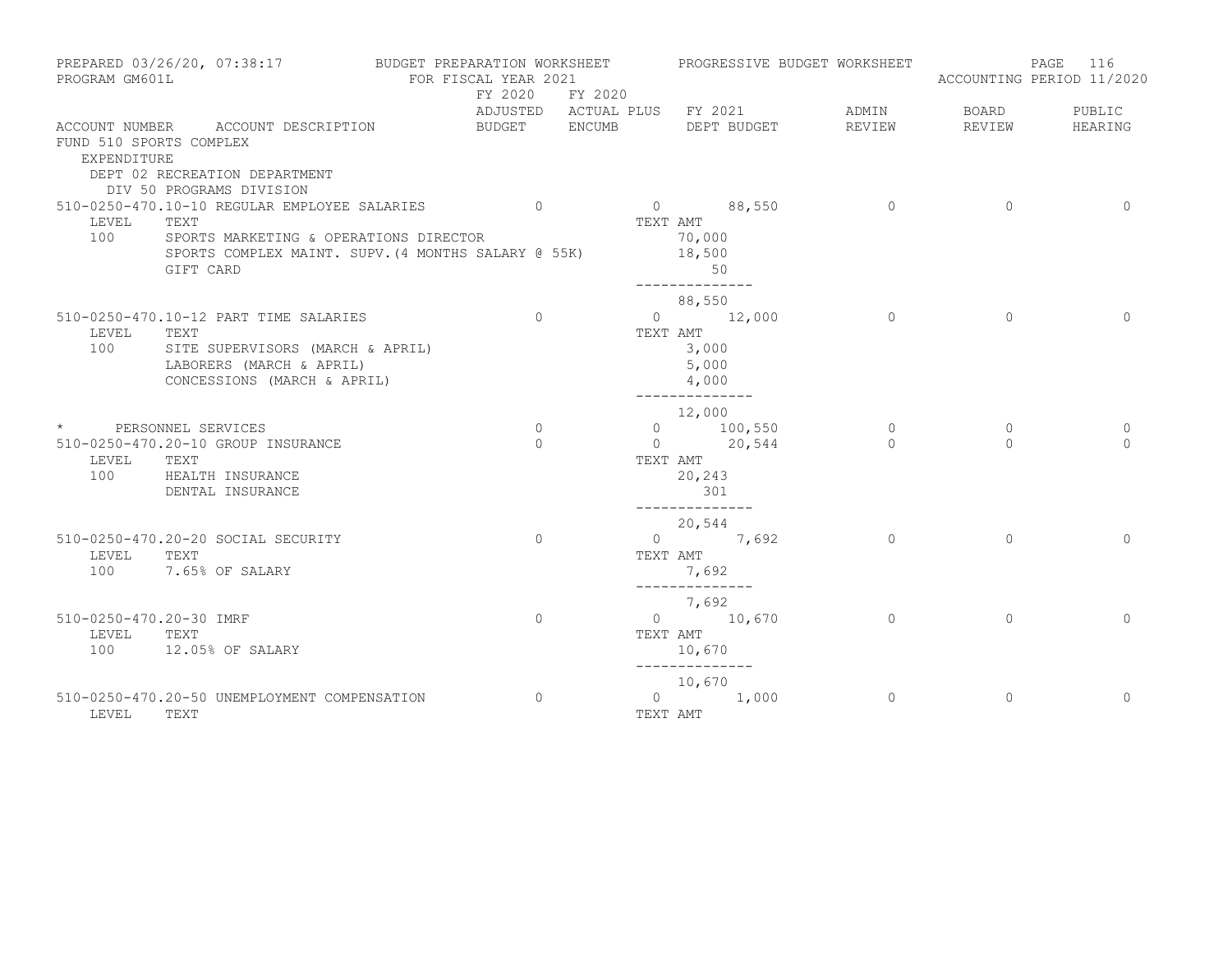| PROGRAM GM601L                         | PREPARED 03/26/20, 07:38:17                                                                     | BUDGET PREPARATION WORKSHEET PROGRESSIVE BUDGET WORKSHEET<br>FOR FISCAL YEAR 2021<br>FY 2020 | FY 2020 | ADJUSTED ACTUAL PLUS FY 2021      | ADMIN          | BOARD        | PAGE 117<br>ACCOUNTING PERIOD 11/2020<br>PUBLIC |
|----------------------------------------|-------------------------------------------------------------------------------------------------|----------------------------------------------------------------------------------------------|---------|-----------------------------------|----------------|--------------|-------------------------------------------------|
| FUND 510 SPORTS COMPLEX<br>EXPENDITURE | ACCOUNT NUMBER ACCOUNT DESCRIPTION<br>DEPT 02 RECREATION DEPARTMENT<br>DIV 50 PROGRAMS DIVISION | BUDGET ENCUMB                                                                                |         | DEPT BUDGET REVIEW                |                | REVIEW       | HEARING                                         |
|                                        | 100 2 FULL-TIME STAFF                                                                           |                                                                                              |         | 1,000                             |                |              |                                                 |
| * EMPLOYEE BENEFITS                    |                                                                                                 | $\circ$                                                                                      |         | 1,000<br>$\overline{0}$<br>39,906 | $\circ$        | $\mathbf{0}$ | $\circ$                                         |
| 510-0250-470.30-22 LEGAL               |                                                                                                 | $\circ$                                                                                      | 4,022   | $\circ$                           | $\circ$        | $\mathbf{0}$ | $\circ$                                         |
|                                        | 510-0250-470.30-24 ENGINEERING                                                                  | $\circ$                                                                                      | 783,750 | $\circ$                           | $\circ$        | $\mathbf{0}$ | $\mathbf{0}$                                    |
|                                        | PURCH PROFESSIONAL SERV                                                                         | $\Omega$                                                                                     |         |                                   | $\circ$        | $\mathbf{0}$ | $\mathbf{0}$                                    |
|                                        |                                                                                                 | $\Omega$                                                                                     |         | $787, 772$ 0<br>0 20,000          | $\Omega$       | $\Omega$     | $\Omega$                                        |
|                                        | 510-0250-470.40-10 UTILITY SERVICES                                                             |                                                                                              |         |                                   |                |              |                                                 |
| LEVEL                                  | TEXT                                                                                            |                                                                                              |         | TEXT AMT                          |                |              |                                                 |
| 100                                    | ESTIMATED (2 MONTHS)                                                                            |                                                                                              |         | 20,000<br>--------------          |                |              |                                                 |
|                                        |                                                                                                 |                                                                                              |         | 20,000                            |                |              |                                                 |
|                                        | 510-0250-470.40-40 RENTALS                                                                      | $\mathbf{0}$                                                                                 |         | 0 $1,500$                         | $\Omega$       | $\Omega$     | $\Omega$                                        |
| LEVEL                                  | TEXT                                                                                            |                                                                                              |         | TEXT AMT                          |                |              |                                                 |
| 100                                    | DUMPSTER UTILITY SERVICE                                                                        |                                                                                              |         | 1,500                             |                |              |                                                 |
|                                        |                                                                                                 |                                                                                              |         | --------------                    |                |              |                                                 |
|                                        |                                                                                                 |                                                                                              |         | 1,500                             |                |              |                                                 |
|                                        | * PURCHASED PROPERTY SERV                                                                       | $\Omega$                                                                                     |         | 0 $21,500$                        | $\circ$        | $\Omega$     | 0                                               |
|                                        | 510-0250-470.50-20 COMMUNICATIONS                                                               | $\Omega$                                                                                     |         | $0 \t 2,000$                      | $\Omega$       | $\cap$       | $\Omega$                                        |
| LEVEL                                  | TEXT                                                                                            |                                                                                              |         | TEXT AMT                          |                |              |                                                 |
| 100                                    | LAND LINES                                                                                      |                                                                                              |         | 1,000                             |                |              |                                                 |
|                                        | WIFI                                                                                            |                                                                                              |         |                                   |                |              |                                                 |
|                                        |                                                                                                 |                                                                                              |         | 1,000<br>--------------           |                |              |                                                 |
|                                        |                                                                                                 |                                                                                              |         | 2,000                             |                |              |                                                 |
|                                        | 510-0250-470.50-30 ADVERTISING                                                                  | $\overline{0}$                                                                               |         | 249 30,000                        | $\overline{0}$ | $\circ$      | $\mathbf{0}$                                    |
| LEVEL                                  | TEXT                                                                                            |                                                                                              |         | TEXT AMT                          |                |              |                                                 |
|                                        |                                                                                                 |                                                                                              |         |                                   |                |              |                                                 |
| 100                                    | MAINSTREAM MEDIA, SOCIAL MEDIA, OTHER                                                           |                                                                                              |         | 30,000<br>______________          |                |              |                                                 |
|                                        |                                                                                                 |                                                                                              |         | 30,000                            |                |              |                                                 |
|                                        | 510-0250-470.50-40 TRAVEL                                                                       | $\mathbf{0}$                                                                                 |         | 97 2,000                          | $\circ$        | $\circ$      | $\Omega$                                        |
|                                        |                                                                                                 |                                                                                              |         |                                   |                |              |                                                 |
| LEVEL                                  | TEXT                                                                                            |                                                                                              |         | TEXT AMT                          |                |              |                                                 |
| 100                                    | VENUE BOOKINGS                                                                                  |                                                                                              |         | 2,000                             |                |              |                                                 |
|                                        |                                                                                                 |                                                                                              |         |                                   |                |              |                                                 |

2,000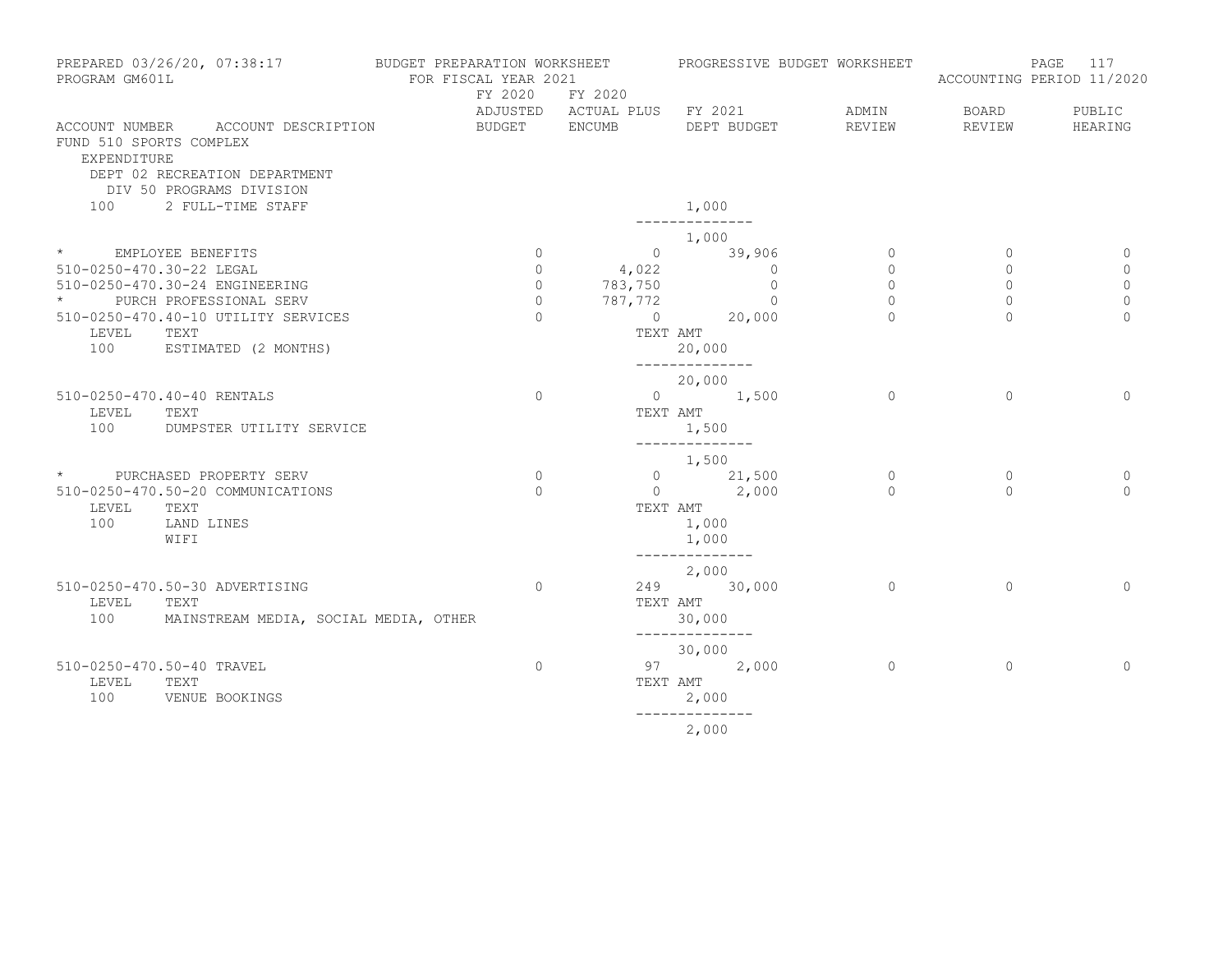|                     | PROGRAM GM601L                         | PREPARED 03/26/20, 07:38:17 BUDGET PREPARATION WORKSHEET                                        | FOR FISCAL YEAR 2021  |                                    |                         |                                      | PROGRESSIVE BUDGET WORKSHEET | ACCOUNTING PERIOD 11/2020 | 118<br>PAGE  |
|---------------------|----------------------------------------|-------------------------------------------------------------------------------------------------|-----------------------|------------------------------------|-------------------------|--------------------------------------|------------------------------|---------------------------|--------------|
|                     |                                        |                                                                                                 | FY 2020               | FY 2020                            |                         |                                      |                              |                           |              |
|                     |                                        |                                                                                                 |                       | ADJUSTED ACTUAL PLUS FY 2021 ADMIN |                         |                                      |                              | BOARD                     | PUBLIC       |
|                     | FUND 510 SPORTS COMPLEX<br>EXPENDITURE | ACCOUNT NUMBER ACCOUNT DESCRIPTION<br>DEPT 02 RECREATION DEPARTMENT<br>DIV 50 PROGRAMS DIVISION | BUDGET ENCUMB         |                                    |                         |                                      | DEPT BUDGET REVIEW           | REVIEW                    | HEARING      |
|                     |                                        | 510-0250-470.50-91 BUSINESS RELATED EXPENSES                                                    | $\sim$ 0              | 741 0                              |                         |                                      | $\circ$                      | $\mathbf{0}$              | 0            |
|                     |                                        | OTHER PURCHASED SERVICES                                                                        | $\Omega$ and $\Omega$ | $1,087$ $34,000$                   |                         |                                      | $\circ$                      | $\circ$                   | $\mathbf{0}$ |
|                     | 510-0250-470.60-10 GENERAL             |                                                                                                 | $\Omega$              |                                    | 750 2,000               |                                      | $\Omega$                     | $\Omega$                  | $\Omega$     |
|                     | LEVEL TEXT                             |                                                                                                 |                       |                                    | TEXT AMT                |                                      |                              |                           |              |
| 100                 |                                        | RESTROOMS, CONCESSIONS                                                                          |                       |                                    | 2,000                   |                                      |                              |                           |              |
|                     |                                        |                                                                                                 |                       |                                    | ______________          |                                      |                              |                           |              |
|                     |                                        |                                                                                                 |                       |                                    | 2,000                   |                                      |                              |                           |              |
|                     |                                        | 510-0250-470.60-26 GAS AND OIL                                                                  | $\Omega$              |                                    | $0 \t 1,000$            |                                      | $\Omega$                     | $\Omega$                  | $\Omega$     |
|                     | LEVEL<br>TEXT                          |                                                                                                 |                       | TEXT AMT                           |                         |                                      |                              |                           |              |
| 100                 | MAINTENANCE                            |                                                                                                 |                       |                                    | 1,000<br>-------------- |                                      |                              |                           |              |
|                     |                                        |                                                                                                 |                       |                                    | 1,000                   |                                      |                              |                           |              |
|                     |                                        | 510-0250-470.60-30 CLOTHING, UNIFORMS, ETC                                                      | $\Omega$              |                                    | $0 \t 3,000$            |                                      | $\Omega$                     | $\Omega$                  | $\mathbf{0}$ |
|                     | TEXT<br>LEVEL                          |                                                                                                 |                       | TEXT AMT                           |                         |                                      |                              |                           |              |
| 100                 |                                        | STAFF SHIRTS AND UNIFORMS                                                                       |                       |                                    | 3,000                   |                                      |                              |                           |              |
|                     |                                        |                                                                                                 |                       |                                    | --------------          |                                      |                              |                           |              |
|                     |                                        |                                                                                                 |                       |                                    | 3,000                   |                                      |                              |                           |              |
|                     | * SUPPLIES                             |                                                                                                 | $\circ$               |                                    | 750                     | 6,000                                | $\circ$                      | $\circ$                   | $\circ$      |
|                     | 510-0250-470.75-10 LAND                |                                                                                                 | $\circ$               | 10,000<br>10,000<br>973,750        |                         | $\begin{matrix} 0 \\ 0 \end{matrix}$ | $\circ$                      | $\circ$                   | 0            |
|                     |                                        | 510-0250-470.75-70 INFRASTRUCTURE                                                               | $\circ$               |                                    |                         | $\overline{0}$                       | $\Omega$                     | $\Omega$                  | $\Omega$     |
| $\star$ and $\star$ |                                        | PROP & EQUIP-FIXED ASSET                                                                        | $\overline{0}$        | 983,750                            |                         | $\Omega$                             | $\Omega$                     | $\Omega$                  | $\Omega$     |
|                     |                                        | 510-0250-470.80-71 CONCESSIONS                                                                  | $\Omega$              |                                    | $0 \t 3,000$            |                                      | $\Omega$                     | $\Omega$                  | $\Omega$     |
|                     | LEVEL TEXT<br>100 SEASON START UP      |                                                                                                 |                       | TEXT AMT                           |                         |                                      |                              |                           |              |
|                     |                                        |                                                                                                 |                       |                                    | 3,000<br>-------------- |                                      |                              |                           |              |
|                     |                                        |                                                                                                 |                       |                                    | 3,000                   |                                      |                              |                           |              |
| $\star$             | OTHER                                  |                                                                                                 | $\circ$               | $\overline{0}$                     |                         |                                      | $3,000$ 0                    | $\overline{0}$            | 0            |
|                     |                                        |                                                                                                 |                       |                                    |                         |                                      |                              |                           |              |
| $\star$ $\star$     | PROGRAMS DIVISION                      |                                                                                                 |                       |                                    |                         |                                      |                              |                           | $\circ$      |
| $***$               | RECREATION DEPARTMENT                  |                                                                                                 | $\circ$               |                                    |                         |                                      |                              | $\overline{0}$            | $\Omega$     |
| $***$ *             | EXPENDITURE                            |                                                                                                 | $\circ$               | 1,773,359 204,956                  |                         |                                      | $\circ$                      | $\circ$                   | $\mathbf{0}$ |
| $***$ * * * *       | SPORTS COMPLEX                         |                                                                                                 | $\Omega$              | 1,773,359                          | $220,044-$              |                                      | $\Omega$                     | $\Omega$                  | $\Omega$     |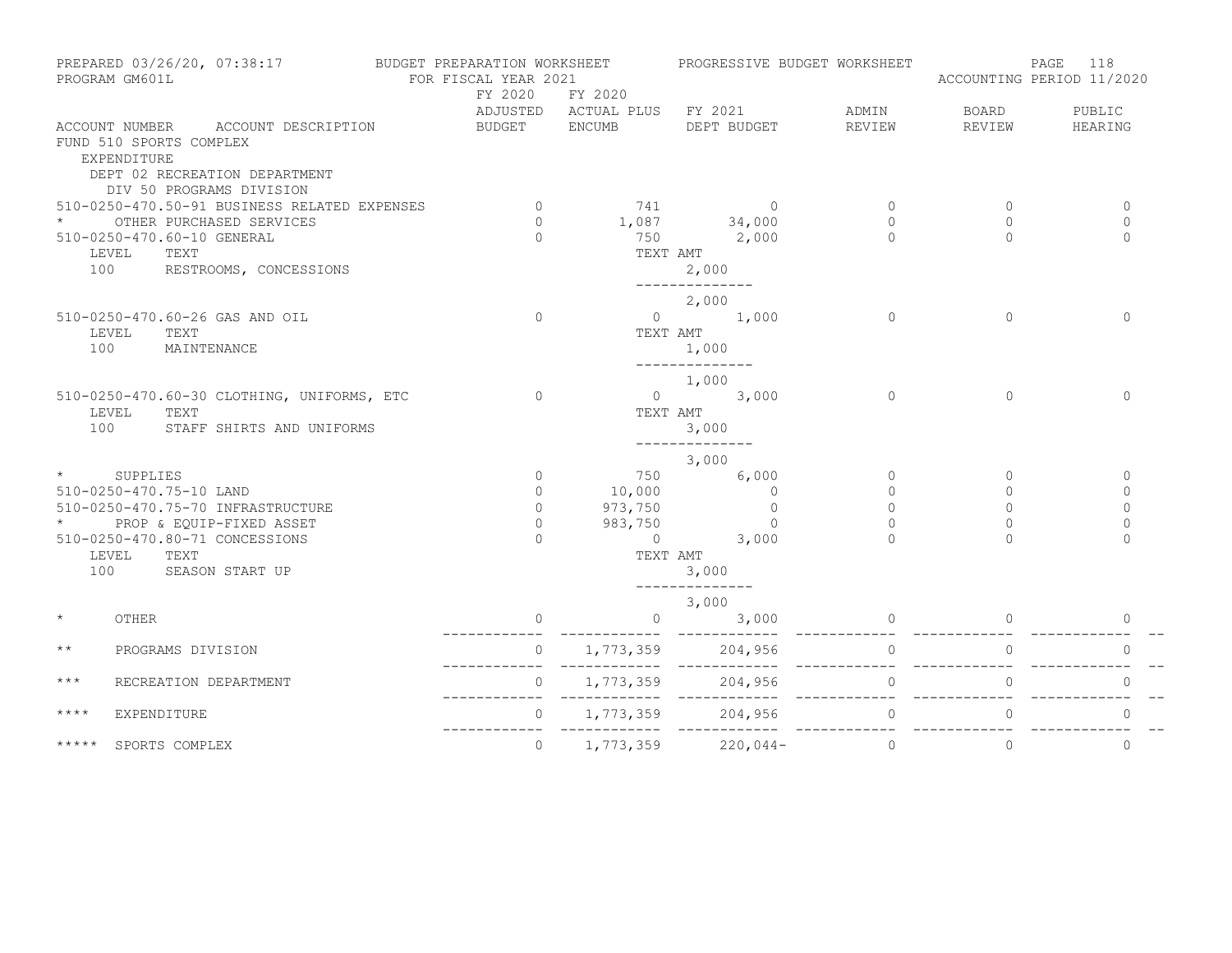|              | PREPARED 03/26/20, 07:38:17<br>PROGRAM GM601L       |                                  | BUDGET PREPARATION WORKSHEET<br>FOR FISCAL YEAR 2021<br>FY 2020 | FY 2020     |             | PROGRESSIVE BUDGET WORKSHEET |              | 119<br>PAGE<br>ACCOUNTING PERIOD 11/2020 |
|--------------|-----------------------------------------------------|----------------------------------|-----------------------------------------------------------------|-------------|-------------|------------------------------|--------------|------------------------------------------|
|              |                                                     |                                  | ADJUSTED                                                        | ACTUAL PLUS | FY 2021     | ADMIN                        | <b>BOARD</b> | PUBLIC                                   |
|              | ACCOUNT NUMBER<br>FUND 515 LANDFILL FUND<br>REVENUE | ACCOUNT DESCRIPTION              | BUDGET                                                          | ENCUMB      | DEPT BUDGET | REVIEW                       | REVIEW       | HEARING                                  |
|              |                                                     | 515-0000-381.00-00 OTHER REVENUE | $130 -$<br>$130 -$                                              |             |             |                              |              |                                          |
| $\star\star$ | LANDFILL FUND                                       |                                  | $130 -$                                                         |             |             | 0                            |              |                                          |
| $***$        | LANDFILL FUND                                       |                                  | $130 -$                                                         |             |             | $\Omega$                     |              |                                          |
| $***$ *      | REVENUE                                             |                                  | $130 -$                                                         |             |             |                              |              |                                          |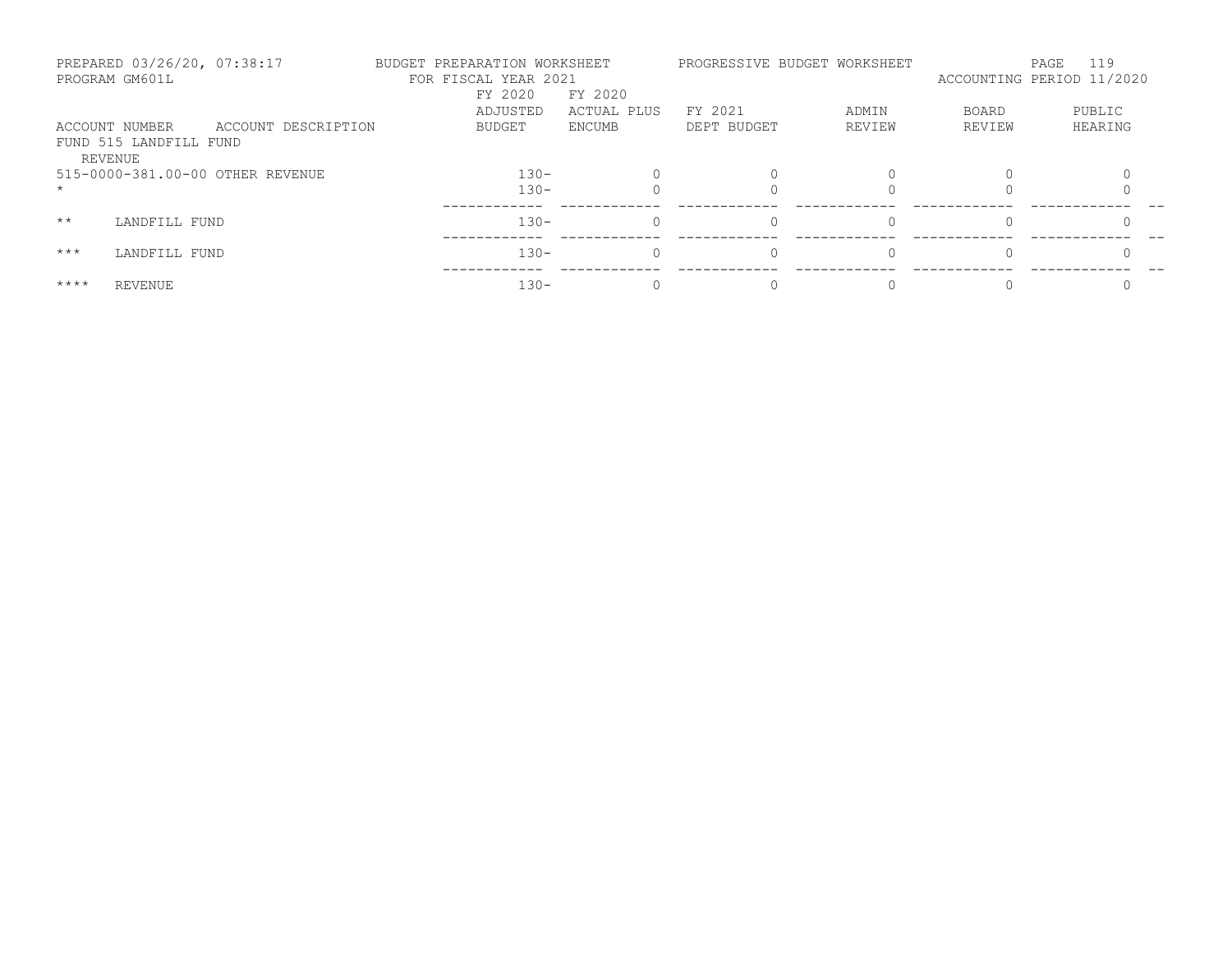|              | PREPARED 03/26/20, 07:38:17<br>PROGRAM GM601L |                                              | BUDGET PREPARATION WORKSHEET<br>FOR FISCAL YEAR 2021 |             |             | PROGRESSIVE BUDGET WORKSHEET | ACCOUNTING PERIOD 11/2020 | 120<br>PAGE |
|--------------|-----------------------------------------------|----------------------------------------------|------------------------------------------------------|-------------|-------------|------------------------------|---------------------------|-------------|
|              |                                               |                                              | FY 2020                                              | FY 2020     |             |                              |                           |             |
|              |                                               |                                              | ADJUSTED                                             | ACTUAL PLUS | FY 2021     | ADMIN                        | <b>BOARD</b>              | PUBLIC      |
|              | ACCOUNT NUMBER                                | ACCOUNT DESCRIPTION                          | BUDGET                                               | ENCUMB      | DEPT BUDGET | REVIEW                       | REVIEW                    | HEARING     |
|              | FUND 515 LANDFILL FUND                        |                                              |                                                      |             |             |                              |                           |             |
|              | EXPENDITURE                                   |                                              |                                                      |             |             |                              |                           |             |
|              | DEPT 11 PUBLIC WORKS                          |                                              |                                                      |             |             |                              |                           |             |
|              | DIV 50 LANDFILL DIVISION                      |                                              |                                                      |             |             |                              |                           |             |
|              |                                               | 515-1150-430.80-20 STORM DRAINAGE FEES/TAXES | 130                                                  | 127         | 135         |                              | $\Omega$                  |             |
|              | OTHER                                         |                                              | 130                                                  | 127         | 135         |                              |                           |             |
| $\star\star$ | LANDFILL DIVISION                             |                                              | 130                                                  | 127         | 135         | $\Omega$                     | $\Omega$                  | $\Omega$    |
|              |                                               |                                              |                                                      |             |             |                              |                           |             |
| $***$        | PUBLIC WORKS                                  |                                              | 130                                                  | 127         | 135         | $\circ$                      | $\Omega$                  | $\Omega$    |
|              |                                               |                                              |                                                      |             |             |                              |                           |             |
| $***$ *      | EXPENDITURE                                   |                                              | 130                                                  | 127         | 135         | $\Omega$                     |                           |             |
| *****        | LANDFILL FUND                                 |                                              | $\Omega$                                             | 127         | 135         |                              |                           |             |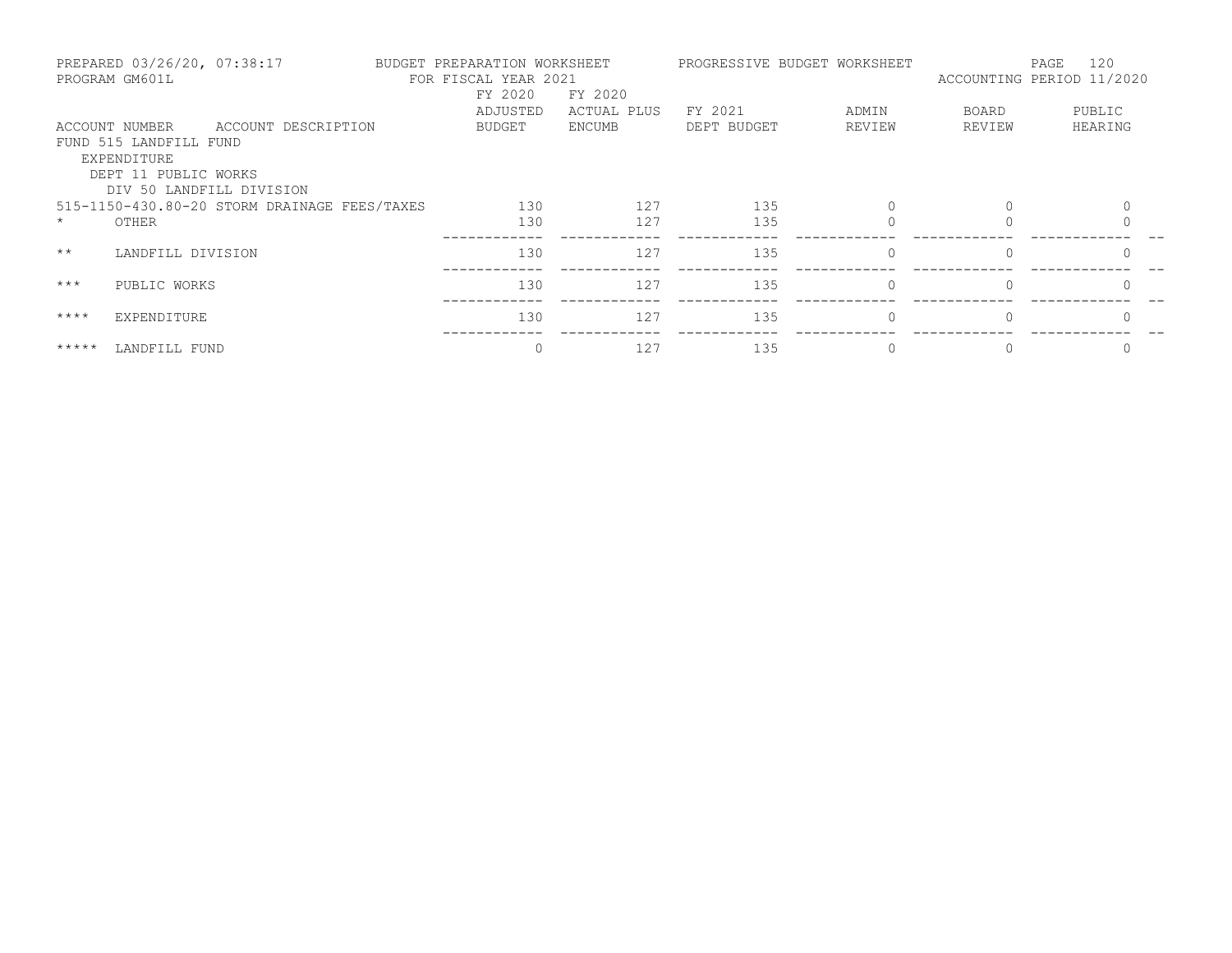|              | PREPARED 03/26/20, 07:38:17<br>PROGRAM GM601L |                                           | BUDGET PREPARATION WORKSHEET<br>FOR FISCAL YEAR 2021 |               | PROGRESSIVE BUDGET WORKSHEET |          | ACCOUNTING PERIOD 11/2020 | 121<br>PAGE |
|--------------|-----------------------------------------------|-------------------------------------------|------------------------------------------------------|---------------|------------------------------|----------|---------------------------|-------------|
|              |                                               |                                           | FY 2020                                              | FY 2020       |                              |          |                           |             |
|              |                                               |                                           | ADJUSTED                                             | ACTUAL PLUS   | FY 2021                      | ADMIN    | BOARD                     | PUBLIC      |
|              | ACCOUNT NUMBER                                | ACCOUNT DESCRIPTION                       | BUDGET                                               | <b>ENCUMB</b> | DEPT BUDGET                  | REVIEW   | REVIEW                    | HEARING     |
|              | FUND 520 GARBAGE CONTRACT FUND<br>REVENUE     |                                           |                                                      |               |                              |          |                           |             |
|              |                                               | 520-0000-345.00-00 GARBAGE COLLECTION REC | $597,985-$                                           | $537,556-$    | $617,527-$                   |          | $\Omega$                  |             |
|              |                                               |                                           | $597,985-$                                           | $537,556-$    | $617.527 -$                  |          |                           |             |
|              |                                               | 520-0000-371.00-00 INTEREST INCOME        | $120 -$                                              | 66-           | $80 -$                       |          |                           |             |
|              |                                               |                                           | $120 -$                                              | $66 -$        | $80 -$                       |          |                           |             |
| $\star\star$ | GARBAGE CONTRACT FUND                         |                                           | $598, 105 -$                                         | $537.622 -$   | $617,607-$                   | $\Omega$ | 0                         |             |
| $***$        | GARBAGE CONTRACT FUND                         |                                           | $598, 105 -$                                         | $537,622-$    | $617.607 -$                  | $\Omega$ | $\Omega$                  | $\cap$      |
| $***$ * * *  | <b>REVENUE</b>                                |                                           | $598, 105 -$                                         | $537,622-$    | $617,607-$                   |          | $\Omega$                  |             |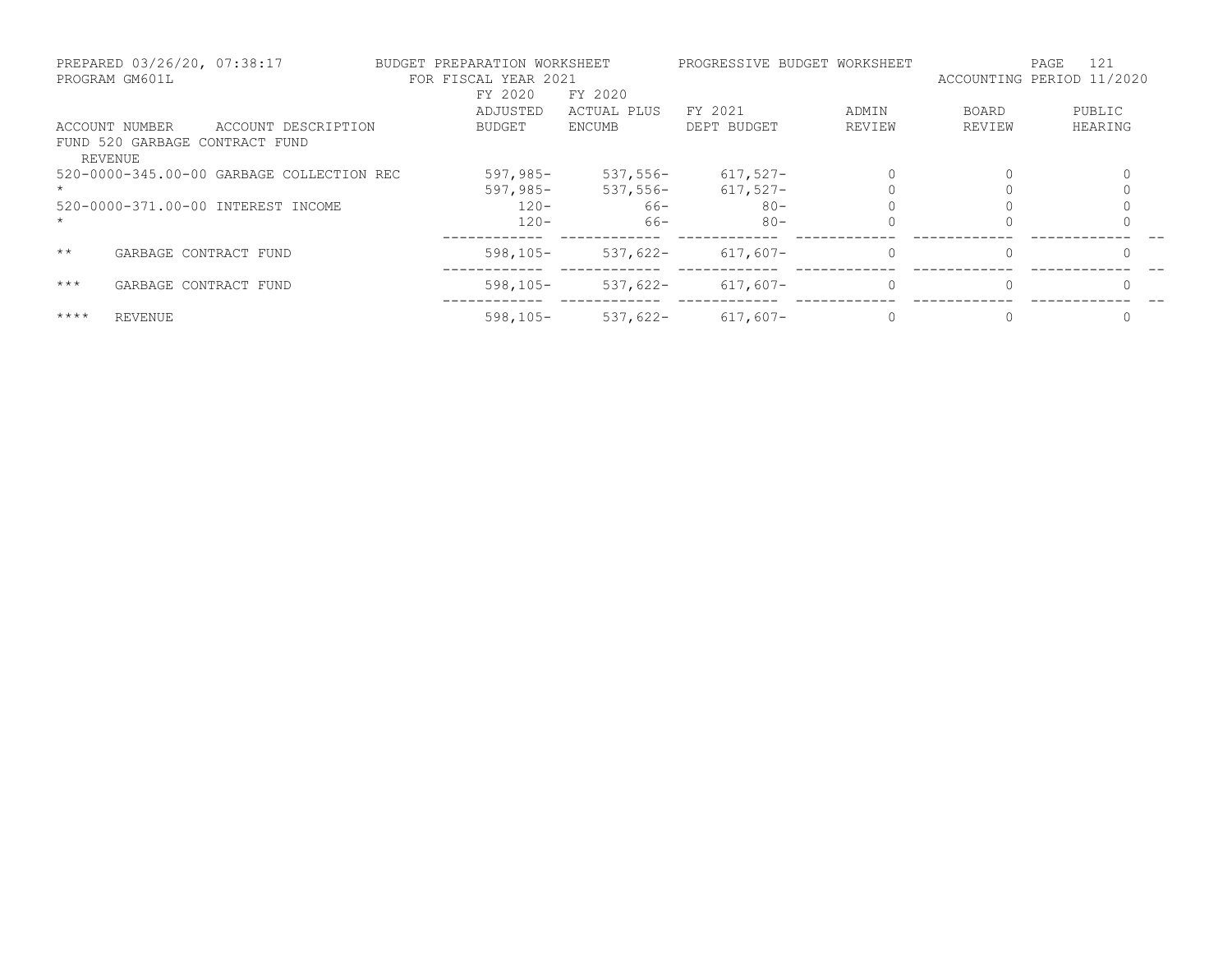| PREPARED 03/26/20, 07:38:17<br>PROGRAM GM601L                                                                  | BUDGET PREPARATION WORKSHEET<br>FOR FISCAL YEAR 2021 |               | PROGRESSIVE BUDGET WORKSHEET |               | ACCOUNTING PERIOD 11/2020 | 122<br>PAGE |
|----------------------------------------------------------------------------------------------------------------|------------------------------------------------------|---------------|------------------------------|---------------|---------------------------|-------------|
|                                                                                                                | FY 2020                                              | FY 2020       |                              |               |                           |             |
|                                                                                                                | ADJUSTED                                             | ACTUAL PLUS   | FY 2021                      | ADMIN         | BOARD                     | PUBLIC      |
| ACCOUNT DESCRIPTION<br>ACCOUNT NUMBER<br>FUND 520 GARBAGE CONTRACT FUND<br>EXPENDITURE<br>DEPT 11 PUBLIC WORKS | BUDGET                                               | <b>ENCUMB</b> | DEPT BUDGET                  | <b>REVIEW</b> | REVIEW                    | HEARING     |
| DIV 20 GARBAGE DIVISION                                                                                        |                                                      |               |                              |               |                           |             |
| 520-1120-430.30-22 LEGAL                                                                                       | 1,500                                                | $\Omega$      | 500                          | $\Omega$      | $\Omega$                  | $\Omega$    |
| 520-1120-430.30-24 ENGINEERING                                                                                 | 10,000                                               | 7,152         | 10,000                       | $\Omega$      | $\Omega$                  | $\Omega$    |
| 520-1120-430.30-28 CONTRACTED GARBAGE PICKUP                                                                   | 547,860                                              | 500,536       | 566,523                      | $\Omega$      | $\Omega$                  | $\Omega$    |
| LEVEL<br>TEXT                                                                                                  |                                                      | TEXT AMT      |                              |               |                           |             |
| 3257 CUSTOMERS<br>100                                                                                          |                                                      |               | 566,523                      |               |                           |             |
|                                                                                                                |                                                      |               | 566,523                      |               |                           |             |
| $\star$<br>PURCH PROFESSIONAL SERV                                                                             | 559,360                                              | 507,688       | 577,023                      | $\Omega$      | $\Omega$                  | $\Omega$    |
| 520-1120-430.40-34 REPAIR & MAINT-GROUNDS                                                                      | 2,000                                                | $\Omega$      | 1,000                        | $\cap$        | ∩                         | $\Omega$    |
| PURCHASED PROPERTY SERV                                                                                        | 2,000                                                |               | 1,000                        |               |                           | $\Omega$    |
| 520-1120-430.50-30 ADVERTISING                                                                                 | 1,500                                                |               | 1,000                        |               |                           | $\Omega$    |
| OTHER PURCHASED SERVICES                                                                                       | 1,500                                                | $\Omega$      | 1,000                        |               |                           |             |
| 520-1120-430.60-11 POSTAGE                                                                                     | 100                                                  | $\Omega$      | 50                           |               |                           |             |
| SUPPLIES                                                                                                       | 100                                                  | $\Omega$      | 50                           |               |                           |             |
| 520-1120-430.80-11 BAD DEBT EXPENSE                                                                            | 5,000                                                | $1,134-$      | 5,000                        |               |                           |             |
| $\star$<br>OTHER                                                                                               | 5,000                                                | $1,134-$      | 5,000                        |               |                           |             |
| 520-1120-430.90-01 INTERGOVERNMENTAL-CORP FD                                                                   | 25,000                                               | 20,833        | 30,000                       |               |                           |             |
| $\star$<br>INTERGOVERNMENTAL                                                                                   | 25,000                                               | 20,833        | 30,000                       |               |                           |             |
| $\star\star$<br>GARBAGE DIVISION                                                                               | 592,960                                              | 527,387       | 614,073                      | $\Omega$      |                           | $\Omega$    |
| $***$<br>PUBLIC WORKS                                                                                          | 592,960                                              | 527,387       | 614,073                      | $\Omega$      |                           |             |
| $***$ *<br>EXPENDITURE                                                                                         | 592,960                                              | 527,387       | 614,073                      | 0             |                           | 0           |
| *****<br>GARBAGE CONTRACT FUND                                                                                 | $5,145-$                                             | $10,235-$     | $3,534-$                     | $\circ$       | $\circ$                   | $\mathbf 0$ |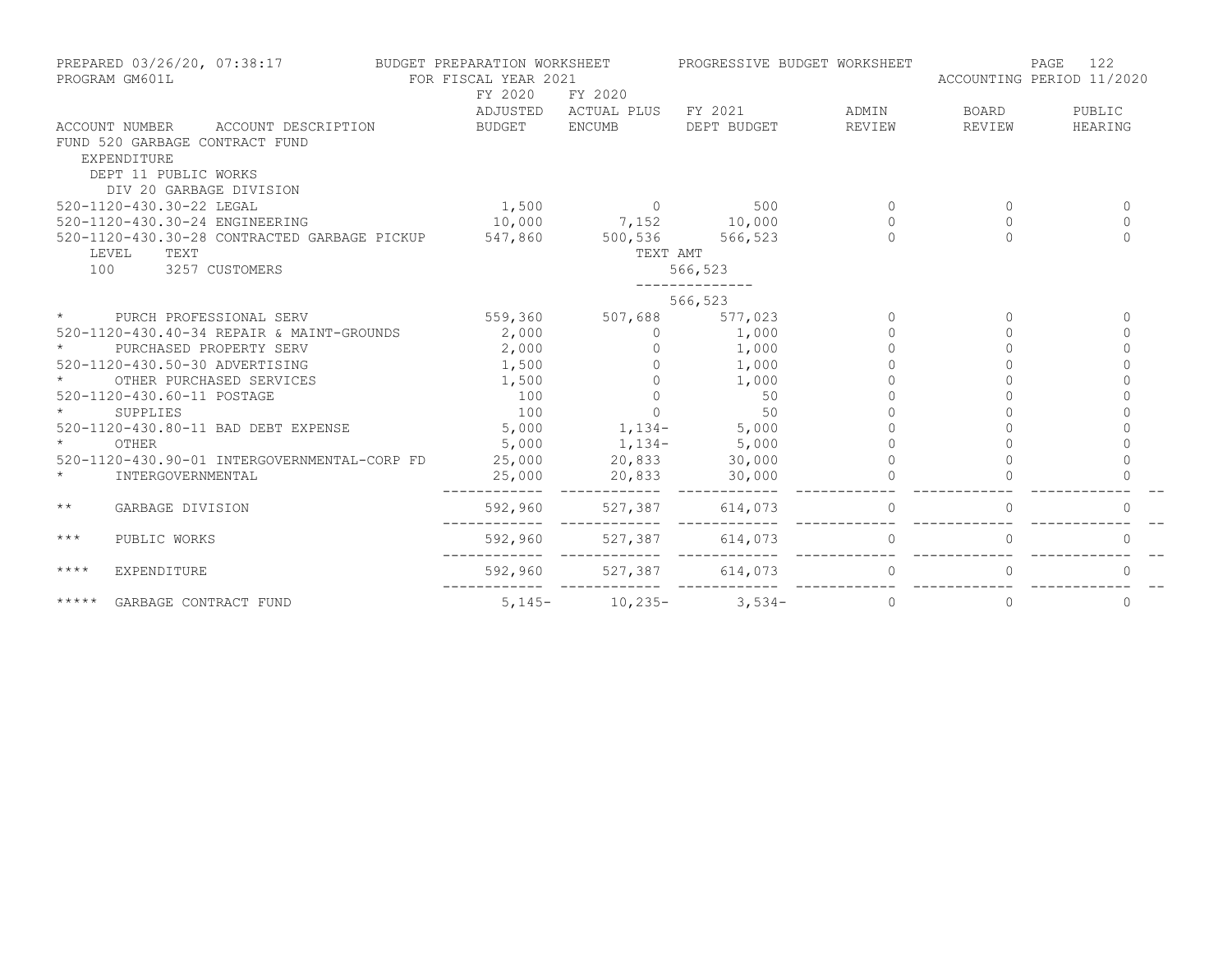| PROGRAM GM601L                         | PREPARED 03/26/20, 07:38:17                 | BUDGET PREPARATION WORKSHEET<br>FOR FISCAL YEAR 2021                               |          | PROGRESSIVE BUDGET WORKSHEET                                                                     |                          |                | PAGE<br>123<br>ACCOUNTING PERIOD 11/2020 |
|----------------------------------------|---------------------------------------------|------------------------------------------------------------------------------------|----------|--------------------------------------------------------------------------------------------------|--------------------------|----------------|------------------------------------------|
|                                        |                                             | FY 2020 FY 2020                                                                    |          |                                                                                                  |                          |                |                                          |
|                                        |                                             |                                                                                    |          | ADJUSTED ACTUAL PLUS FY 2021                                                                     | ADMIN                    | BOARD          | PUBLIC                                   |
| FUND 527 GAS FUND<br><b>REVENUE</b>    | ACCOUNT NUMBER ACCOUNT DESCRIPTION          | BUDGET ENCUMB                                                                      |          | DEPT BUDGET                                                                                      | REVIEW                   | REVIEW         | HEARING                                  |
| TEXT<br>LEVEL                          | 527-0000-344.10-00 RESIDENTIAL SALES        | $200,000 - 182,755 - 232,250 -$                                                    | TEXT AMT |                                                                                                  | $\overline{0}$           | $\overline{0}$ | $\Omega$                                 |
| 100                                    |                                             | 4.95% INCREASE BASED ON 1313 CUSTOMERS AT \$7.80                                   |          | 232,250<br>______________                                                                        |                          |                |                                          |
|                                        |                                             |                                                                                    |          | 232,250                                                                                          |                          |                |                                          |
|                                        | * RESIDENTIAL SALES                         |                                                                                    |          |                                                                                                  | $\overline{\phantom{a}}$ | $\circ$        |                                          |
| 527-0000-344.20-00 COMMERCIAL SALES    |                                             |                                                                                    |          | 200,000-<br>34,000-<br>27,993-<br>27,407-                                                        | $\overline{0}$           | $\Omega$       | $\Omega$                                 |
| LEVEL<br>TEXT                          |                                             |                                                                                    | TEXT AMT |                                                                                                  |                          |                |                                          |
| 100                                    |                                             | 2.55% INCREASE BASED ON 28 CUSTOMERS AT \$18.50                                    | 27,407   | ______________                                                                                   |                          |                |                                          |
|                                        |                                             |                                                                                    |          | 27,407                                                                                           |                          |                |                                          |
|                                        | * COMMERCIAL SALES                          | $34,000-27,993-27,407-$                                                            |          |                                                                                                  | $\circ$                  | $\Omega$       |                                          |
|                                        | 527-0000-344.30-00 INDUSTRIAL SALES         | $50,000 - 35,153 - 66,920 -$                                                       |          |                                                                                                  | $\Omega$                 | $\Omega$       | $\Omega$                                 |
| LEVEL<br>TEXT                          |                                             |                                                                                    | TEXT AMT |                                                                                                  |                          |                |                                          |
| 100                                    |                                             | 2.35% INCREASE BASED ON 12 CUSTOMERS AT \$69.00                                    | 66,920   | _______________                                                                                  |                          |                |                                          |
|                                        |                                             |                                                                                    |          | 66,920                                                                                           |                          |                |                                          |
|                                        | * INDUSTRIAL SALES                          |                                                                                    |          | $50,000-$ 35,153- 66,920-                                                                        | $\overline{0}$           | $\circ$        | 0                                        |
|                                        | 527-0000-344.50-01 VILLAGE SALES            |                                                                                    |          | $15,000 11,267 23,780-$                                                                          | $\overline{0}$           | $\Omega$       | $\Omega$                                 |
| TEXT<br>LEVEL                          |                                             |                                                                                    | TEXT AMT |                                                                                                  |                          |                |                                          |
|                                        |                                             | 100 1.87% INCREASE BASED ON 19 CUSTOMERS AT \$16.50                                |          | 23,780                                                                                           |                          |                |                                          |
|                                        |                                             |                                                                                    |          | 23,780                                                                                           |                          |                |                                          |
| * GOVERNMENT SALES                     |                                             |                                                                                    |          |                                                                                                  |                          | $\circ$        | 0                                        |
|                                        | 527-0000-344.70-00 GAS SUPPLY CHARGE        | $35,000-$<br>$872,937-$<br>$567,021-$<br>$798,072-$<br>$031-$<br>$798,072-$<br>$0$ |          |                                                                                                  |                          | $\Omega$       | $\Omega$                                 |
| LEVEL<br>TEXT                          |                                             |                                                                                    | TEXT AMT |                                                                                                  |                          |                |                                          |
| 100                                    |                                             | BASED ON 5 YEAR AVG 1,662,649 AT \$0.48 PER THERM                                  | 798,072  | ______________                                                                                   |                          |                |                                          |
|                                        |                                             |                                                                                    |          | 798,072                                                                                          |                          |                |                                          |
| * GAS SUPPLY CHARGE                    |                                             |                                                                                    |          | $872,937 - 567,031 - 798,072 -$                                                                  | $\overline{0}$           | $\circ$        |                                          |
| 527-0000-344.90-51 LATE CHARGES        |                                             |                                                                                    |          |                                                                                                  | $\circ$                  | $\circ$        | $\Omega$                                 |
| OTHER SALES/CHARGES                    |                                             |                                                                                    |          | $25,000-20,154-20,000-$<br>$25,000-20,154-20,000-$<br>$8,400-7,717$<br>$8,400-7,717$<br>$8,400-$ | $\overline{a}$           | $\circ$        | 0                                        |
|                                        | 527-0000-349.90-90 ENERGY ASSISTANCE CHARGE |                                                                                    |          |                                                                                                  | $\circ$                  | $\circ$        | $\mathbf 0$                              |
| $\star$ and $\star$<br>CONTRA REVENUES |                                             |                                                                                    |          |                                                                                                  | $\overline{0}$           | $\circ$        | $\mathbf 0$                              |
|                                        | 527-0000-351.30-00 MATERIALS CHARGES        | $140,000 - 116,667 - 147,000 -$                                                    |          |                                                                                                  | $\Omega$                 | $\Omega$       | $\Omega$                                 |
| LEVEL TEXT                             |                                             |                                                                                    | TEXT AMT |                                                                                                  |                          |                |                                          |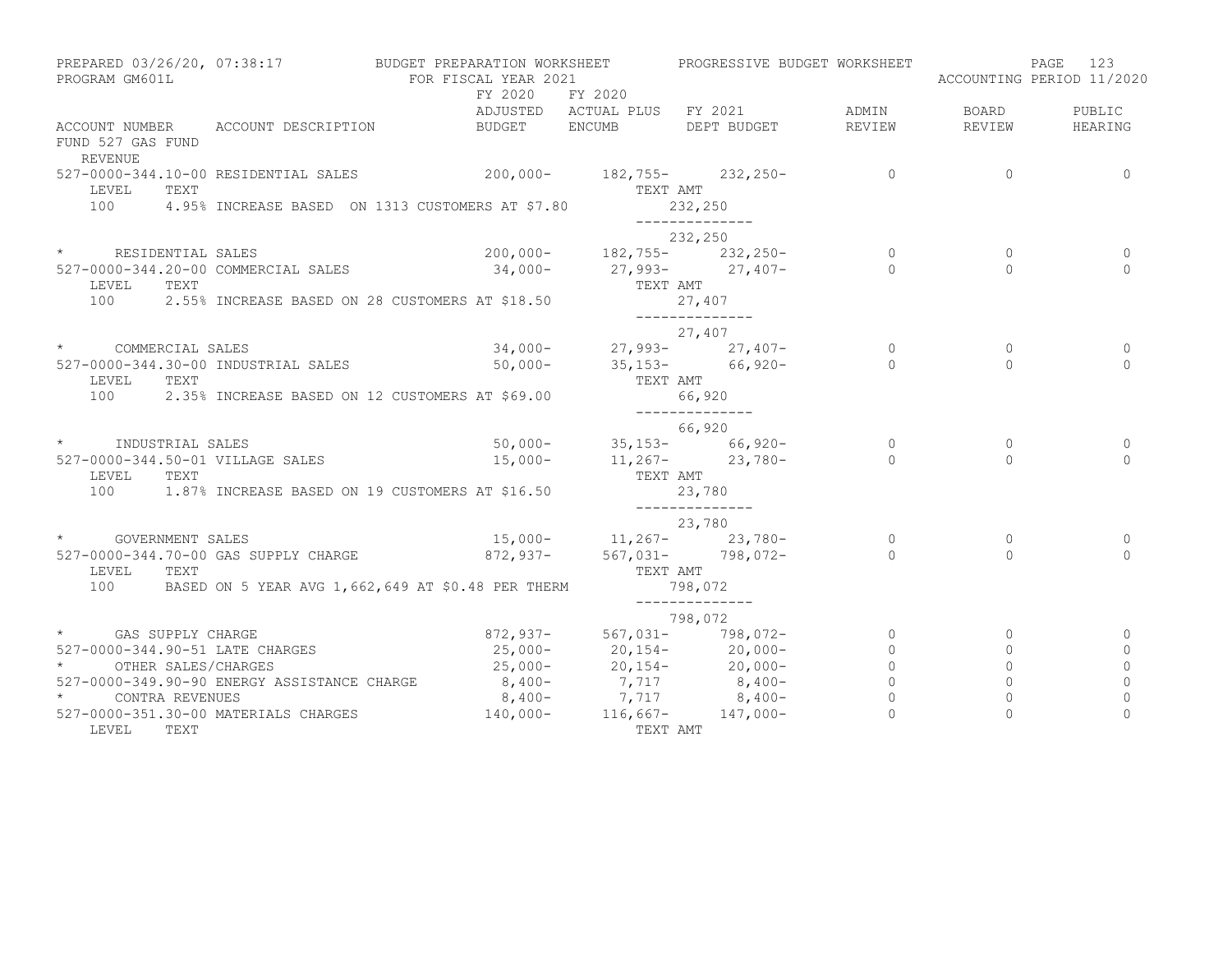|              | PREPARED 03/26/20, 07:38:17<br>PROGRAM GM601L |                                            | BUDGET PREPARATION WORKSHEET<br>FOR FISCAL YEAR 2021<br>FY 2020 | FY 2020                           | PROGRESSIVE BUDGET WORKSHEET        |          | ACCOUNTING PERIOD 11/2020 | 124<br>PAGE |
|--------------|-----------------------------------------------|--------------------------------------------|-----------------------------------------------------------------|-----------------------------------|-------------------------------------|----------|---------------------------|-------------|
|              |                                               |                                            |                                                                 |                                   | ADJUSTED ACTUAL PLUS FY 2021 ADMIN  |          | BOARD                     | PUBLIC      |
|              | FUND 527 GAS FUND<br><b>REVENUE</b>           | ACCOUNT NUMBER ACCOUNT DESCRIPTION         | BUDGET ENCUMB                                                   |                                   | DEPT BUDGET                         | REVIEW   | REVIEW                    | HEARING     |
| 100          |                                               |                                            | ALLOCATION FOR HVAC INTERNAL SERVICES, INCREASE 5% 147,000      |                                   | ______________                      |          |                           |             |
|              |                                               |                                            |                                                                 |                                   | 147,000                             |          |                           |             |
| $\star$      | MATERIALS CHARGES                             |                                            |                                                                 |                                   | $140,000 - 116,667 - 147,000 -$     | $\Omega$ | $\Omega$                  | $\Omega$    |
|              | 527-0000-352.20-00 LABOR CHARGES              |                                            |                                                                 |                                   | $30,000-12,713-15,000-$             | $\cap$   | $\bigcap$                 | $\cap$      |
|              | LEVEL<br>TEXT                                 |                                            |                                                                 | TEXT AMT                          |                                     |          |                           |             |
| 100          |                                               | LABOR CHARGES FOR EXTERNAL SERVICES        |                                                                 |                                   | 15,000                              |          |                           |             |
|              |                                               |                                            |                                                                 |                                   | 15,000                              |          |                           |             |
| $\star$      | LABOR CHARGES                                 |                                            |                                                                 |                                   | $30,000-12,713-15,000-$             | $\Omega$ | $\Omega$                  | 0           |
|              |                                               | 527-0000-352.30-00 MATERIALS CHARGES       |                                                                 |                                   | $15,000-$ 3,936- $10,000-$          | $\Omega$ | $\Omega$                  | $\Omega$    |
|              | TEXT<br>LEVEL                                 |                                            |                                                                 | TEXT AMT                          |                                     |          |                           |             |
|              |                                               | 100 MATERIAL CHARGES FOR EXTERNAL SERVICES |                                                                 |                                   | 10,000                              |          |                           |             |
|              |                                               |                                            |                                                                 |                                   | 10,000                              |          |                           |             |
| $\star$      | MATERIALS CHARGES                             |                                            |                                                                 |                                   | $15,000-$ 3,936- $10,000-$          | $\Omega$ | $\Omega$                  | 0           |
|              |                                               | 527-0000-371.00-00 INTEREST INCOME         |                                                                 |                                   | $200 - 58 - 120 -$                  |          |                           | 0           |
| $\star$      | MATERIALS CHARGES                             |                                            |                                                                 |                                   | $200 - 58 - 120 -$                  |          |                           | $\mathbf 0$ |
|              | 527-0000-381.00-00 OTHER REVENUE              |                                            | $\bigcirc$                                                      | 210                               | $\overline{0}$                      |          |                           | $\mathbf 0$ |
|              | MATERIALS CHARGES                             |                                            | $\Omega$                                                        | 210                               | $\Omega$                            |          |                           |             |
| $\star\star$ | GAS FUND                                      |                                            |                                                                 | ____________ _____________ ______ | $1,390,537$ - 969,800- 1,348,949-   | $\Omega$ | $\Omega$                  | $\Omega$    |
| $***$        | GAS FUND                                      |                                            |                                                                 |                                   | $1,390,537-$ 969,800- 1,348,949-    | $\Omega$ |                           | $\Omega$    |
| $***$ *      | <b>REVENUE</b>                                |                                            |                                                                 |                                   | $1,390,537 - 969,800 - 1,348,949 -$ | $\Omega$ | $\Omega$                  | $\mathbf 0$ |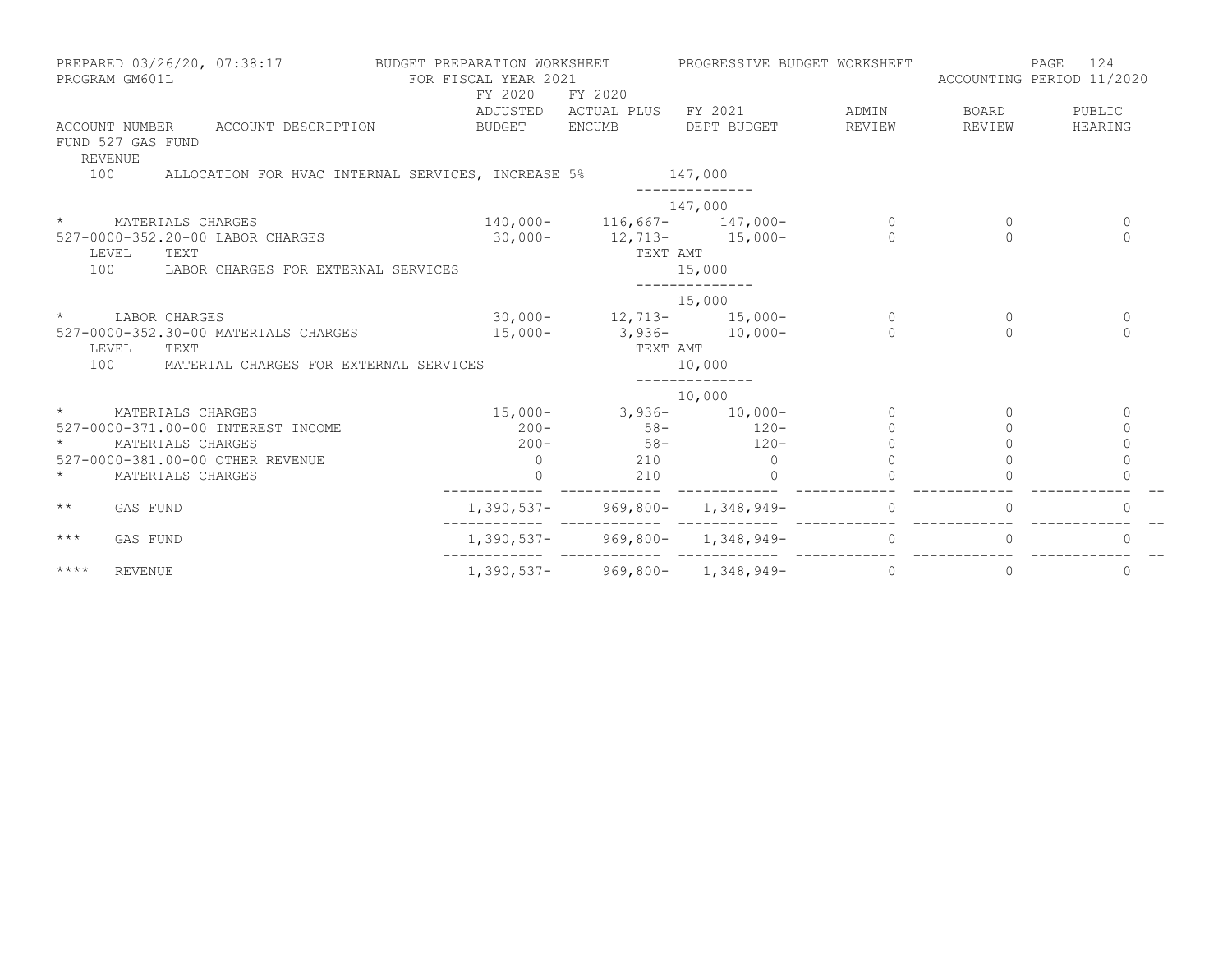| PROGRAM GM601L                               | PREPARED 03/26/20, 07:38:17                                                                                                                                                                                  | BUDGET PREPARATION WORKSHEET<br>FOR FISCAL YEAR 2021 |                                                                                              | PROGRESSIVE BUDGET WORKSHEET                                                           |                                       |                                | 125<br>PAGE<br>ACCOUNTING PERIOD 11/2020 |
|----------------------------------------------|--------------------------------------------------------------------------------------------------------------------------------------------------------------------------------------------------------------|------------------------------------------------------|----------------------------------------------------------------------------------------------|----------------------------------------------------------------------------------------|---------------------------------------|--------------------------------|------------------------------------------|
|                                              |                                                                                                                                                                                                              |                                                      | FY 2020 FY 2020                                                                              | ADJUSTED ACTUAL PLUS FY 2021                                                           | ADMIN                                 | <b>BOARD</b>                   | PUBLIC                                   |
| FUND 527 GAS FUND<br>EXPENDITURE             | ACCOUNT NUMBER ACCOUNT DESCRIPTION<br>DEPT 11 PUBLIC WORKS<br>DIV 27 GAS DIVISION                                                                                                                            | BUDGET ENCUMB DEPT BUDGET                            |                                                                                              |                                                                                        | REVIEW                                |                                | REVIEW HEARING                           |
| LEVEL<br>100                                 | 527-1127-430.10-10 REGULAR EMPLOYEE SALARIES 162,095 135,879 169,180<br>TEXT<br>GAS TECH<br>GAS TECH<br>CHIEF OF OPERATIONS<br>CELL PHONE STIPEND<br>CERTIFICATION<br>HEALTH INSURANCE OPT-OUT<br>GIFT CARDS |                                                      |                                                                                              | TEXT AMT<br>49,030<br>50,638<br>65,917<br>780<br>915<br>1,750<br>150<br>______________ | $\sim$ 0                              | $\overline{0}$                 | $\circ$                                  |
|                                              | 527-1127-430.10-15 STAND-BY SALARIES                                                                                                                                                                         |                                                      |                                                                                              | 169,180                                                                                | $\overline{0}$                        | $\circ$                        | 0                                        |
| * PERSONNEL SERVICES<br>LEVEL TEXT           | 527-1127-430.10-30 OVERTIME SALARIES<br>527-1127-430.20-10 GROUP INSURANCE<br>100 HEALTH INSURANCE<br>DENTAL INSURANCE                                                                                       |                                                      | 16,500 14,884 17,000<br>4,000 1,319 2,000<br>182,595 152,082 188,180<br>22,770 18,780 21,976 | TEXT AMT<br>21,524<br>452<br>--------------                                            | $\circ$<br>$\overline{0}$<br>$\Omega$ | $\circ$<br>$\circ$<br>$\Omega$ | $\mathbf 0$<br>$\mathbf 0$<br>$\Omega$   |
| LEVEL                                        | 527-1127-430.20-20 SOCIAL SECURITY<br>TEXT<br>100 7.65% OF SALARY                                                                                                                                            |                                                      | 13,969 11,109 14,396                                                                         | 21,976<br>TEXT AMT<br>14,396<br>______________                                         | $\Omega$                              | $\Omega$                       | $\Omega$                                 |
| 527-1127-430.20-30 IMRF<br>LEVEL TEXT<br>100 | 12.05% OF SALARY                                                                                                                                                                                             |                                                      | 19,312 15,471 22,582                                                                         | 14,396<br>TEXT AMT<br>22,582                                                           | $\Omega$                              | $\Omega$                       | $\Omega$                                 |
| 527-1127-430.20-90 OTHER<br>LEVEL<br>100     | 527-1127-430.20-50 UNEMPLOYMENT COMPENSATION<br>TEXT<br>ARAMARK UNIFORMS                                                                                                                                     |                                                      | 600 624 705<br>2,500 1,404 1,740<br>TEXT AMT                                                 | --------------<br>22,582<br>1,740<br>--------------                                    | $\circ$<br>$\Omega$                   | $\circ$<br>$\Omega$            | 0<br>$\Omega$                            |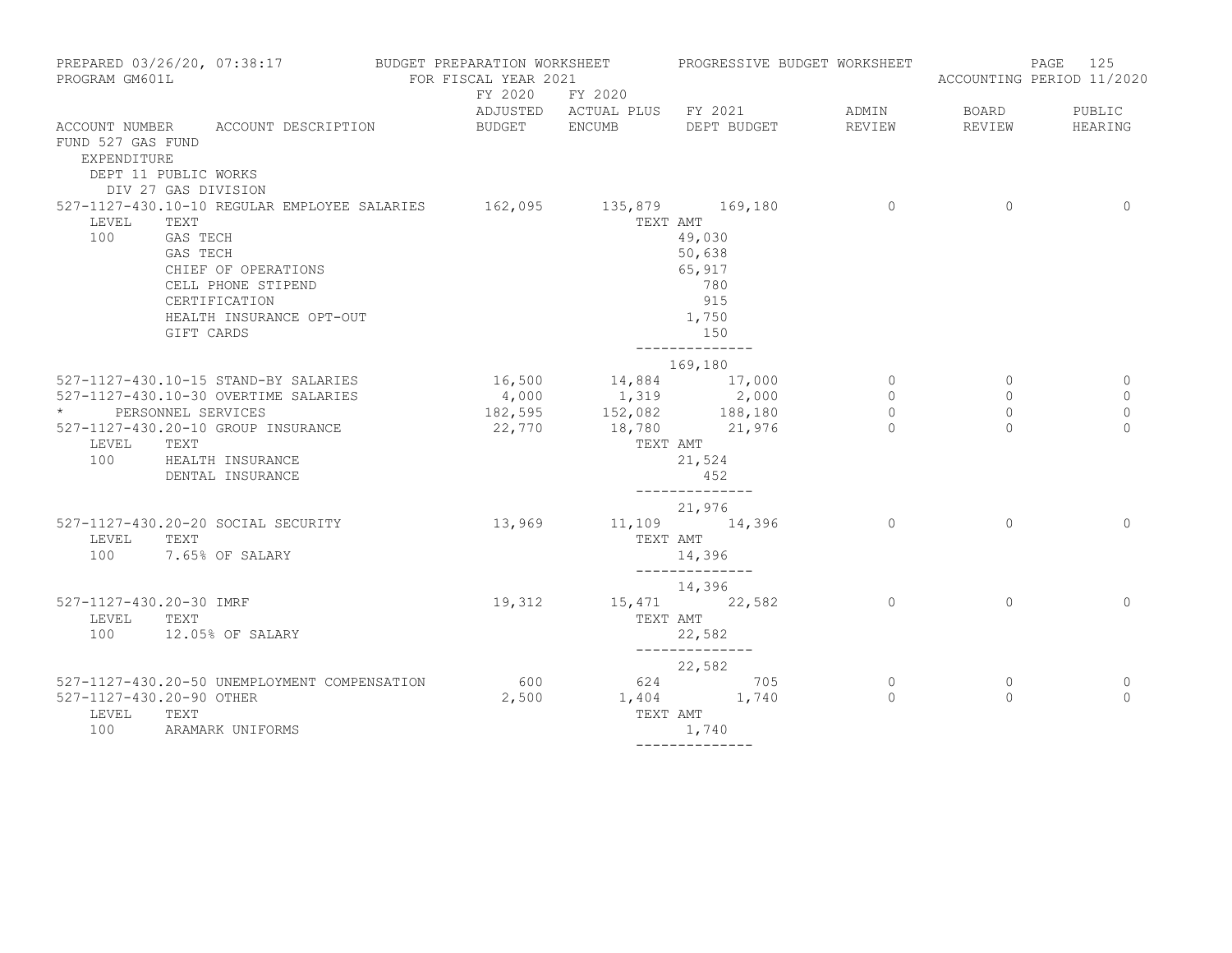| PREPARED 03/26/20, 07:38:17 BUDGET PREPARATION WORKSHEET<br>PROGRAM GM601L                                                                                                                                                                                                                                                                                                                                                          | FOR FISCAL YEAR 2021              |                                                           | PROGRESSIVE BUDGET WORKSHEET                                     |          | ACCOUNTING PERIOD 11/2020 | 126<br>PAGE       |
|-------------------------------------------------------------------------------------------------------------------------------------------------------------------------------------------------------------------------------------------------------------------------------------------------------------------------------------------------------------------------------------------------------------------------------------|-----------------------------------|-----------------------------------------------------------|------------------------------------------------------------------|----------|---------------------------|-------------------|
| ACCOUNT NUMBER ACCOUNT DESCRIPTION                                                                                                                                                                                                                                                                                                                                                                                                  | FY 2020 FY 2020<br>BUDGET ENCUMB  |                                                           | ADJUSTED ACTUAL PLUS FY 2021 ADMIN BOARD<br>DEPT BUDGET REVIEW   |          | REVIEW                    | PUBLIC<br>HEARING |
| FUND 527 GAS FUND<br>EXPENDITURE<br>DEPT 11 PUBLIC WORKS<br>DIV 27 GAS DIVISION                                                                                                                                                                                                                                                                                                                                                     |                                   |                                                           |                                                                  |          |                           |                   |
|                                                                                                                                                                                                                                                                                                                                                                                                                                     |                                   |                                                           | 1,740                                                            |          |                           |                   |
| * EMPLOYEE BENEFITS                                                                                                                                                                                                                                                                                                                                                                                                                 |                                   |                                                           | $59,151$ $47,388$<br>$2,800$ $2,800$ 0<br>$2,800$ 0<br>$2,800$ 0 |          | $\Omega$                  | $\mathbf{0}$      |
| 527-1127-430.30-29 OTHER                                                                                                                                                                                                                                                                                                                                                                                                            |                                   |                                                           |                                                                  |          | $\Omega$                  | $\Omega$          |
| PURCH PROFESSIONAL SERV                                                                                                                                                                                                                                                                                                                                                                                                             |                                   |                                                           |                                                                  | $\Omega$ | $\Omega$                  | $\Omega$          |
| 527-1127-430.40-31 REPAIR & MAINT-BUILDING                                                                                                                                                                                                                                                                                                                                                                                          |                                   | 2,800<br>500 0 2,800<br>500 113 12,000<br>TEXT AMT        |                                                                  | $\Omega$ | $\Omega$                  | $\Omega$          |
| LEVEL TEXT                                                                                                                                                                                                                                                                                                                                                                                                                          |                                   |                                                           |                                                                  |          |                           |                   |
| 100 HVAC SHOP ROOF                                                                                                                                                                                                                                                                                                                                                                                                                  |                                   |                                                           | 12,000                                                           |          |                           |                   |
|                                                                                                                                                                                                                                                                                                                                                                                                                                     |                                   |                                                           | ______________                                                   |          |                           |                   |
|                                                                                                                                                                                                                                                                                                                                                                                                                                     |                                   |                                                           | 12,000                                                           |          |                           |                   |
| 527-1127-430.40-33 REPAIR & MAINT-VEHICLE 1,000 0 0 1,000<br>527-1127-430.40-36 ALLOCATED FLEET COSTS 23,364 19,470 7,875                                                                                                                                                                                                                                                                                                           |                                   |                                                           |                                                                  | $\circ$  | $\Omega$                  | $\mathbf{0}$      |
|                                                                                                                                                                                                                                                                                                                                                                                                                                     |                                   |                                                           |                                                                  | $\Omega$ | $\Omega$                  | $\Omega$          |
| $\star$ and $\star$<br>PURCHASED PROPERTY SERV                                                                                                                                                                                                                                                                                                                                                                                      |                                   |                                                           |                                                                  | $\Omega$ | $\Omega$                  | $\Omega$          |
| 527-1127-430.60-21 NATURAL GAS                                                                                                                                                                                                                                                                                                                                                                                                      | 24,864<br>744,860 384,178 681,686 |                                                           |                                                                  | $\Omega$ | $\Omega$                  | $\mathbf 0$       |
| LEVEL TEXT                                                                                                                                                                                                                                                                                                                                                                                                                          |                                   | TEXT AMT                                                  |                                                                  |          |                           |                   |
| 100<br>BASED ON 5 YEAR AVG 1,662,649 AT \$0.41 PER THERM 681,686                                                                                                                                                                                                                                                                                                                                                                    |                                   |                                                           | --------------                                                   |          |                           |                   |
|                                                                                                                                                                                                                                                                                                                                                                                                                                     |                                   |                                                           | 681,686                                                          |          |                           |                   |
| 527-1127-430.60-26 GAS AND OIL<br>527-1127-430.60-70 PLANT OPER/SYS MAINT SUPP $\begin{array}{@{}c@{\thinspace}c@{\thinspace}c@{\thinspace}c@{\thinspace}c@{\thinspace}c@{\thinspace}c@{\thinspace}c@{\thinspace}c@{\thinspace}c@{\thinspace}c@{\thinspace}c@{\thinspace}c@{\thinspace}c@{\thinspace}c@{\thinspace}c@{\thinspace}c@{\thinspace}c@{\thinspace}c@{\thinspace}c@{\thinspace}c@{\thinspace}c@{\thinspace}c@{\thinspace$ |                                   |                                                           |                                                                  | $\circ$  | $\Omega$                  | $\mathbf{0}$      |
|                                                                                                                                                                                                                                                                                                                                                                                                                                     |                                   |                                                           |                                                                  | $\circ$  |                           | $\Omega$          |
|                                                                                                                                                                                                                                                                                                                                                                                                                                     |                                   |                                                           |                                                                  | $\Omega$ | $\Omega$                  | $\Omega$          |
|                                                                                                                                                                                                                                                                                                                                                                                                                                     |                                   |                                                           |                                                                  | $\Omega$ | $\Omega$                  | $\Omega$          |
| 527-1127-430.75-40 MACHINERY AND EQUIP $\begin{array}{cccc} 135,000 & 0 & 45,000 \\ * & PROP & \text{EQUIP-FIXED ASSET} & 135,000 & 0 & 45,000 \end{array}$<br>PROP & EQUIP-FIXED ASSET                                                                                                                                                                                                                                             |                                   |                                                           |                                                                  | $\Omega$ |                           | $\Omega$          |
| 527-1127-430.80-11 BAD DEBT EXPENSE<br>527-1127-430.80-11 BAD DEBT EAFENOE<br>527-1127-430.80-14 INVENTORY ADJUSTMENT<br>527-1127-430.80-50 SUNDRY EXPENSES                                                                                                                                                                                                                                                                         |                                   | $135,000$ 0 $45,000$<br>5,000 4,479- 5,000                | $45,000$<br>$45,000$<br>$5,000$<br>0<br>0                        | $\circ$  |                           | $\Omega$          |
|                                                                                                                                                                                                                                                                                                                                                                                                                                     |                                   |                                                           |                                                                  | $\circ$  | $\Omega$                  | $\circ$           |
|                                                                                                                                                                                                                                                                                                                                                                                                                                     |                                   | $\begin{array}{ccc} & 0 & 126 \\ 150 & & 150 \end{array}$ |                                                                  | $\Omega$ |                           | $\Omega$          |
|                                                                                                                                                                                                                                                                                                                                                                                                                                     |                                   |                                                           | $5,150$ $4,455 5,000$                                            | $\Omega$ |                           | $\Omega$          |
|                                                                                                                                                                                                                                                                                                                                                                                                                                     |                                   |                                                           |                                                                  | $\cap$   | $\bigcap$                 | $\Omega$          |
| 527-1127-430.90-01 INTERGOVERNMENTAL-CORP FD 77,900 64,917 77,900<br>LEVEL<br>TEXT                                                                                                                                                                                                                                                                                                                                                  |                                   | TEXT AMT                                                  |                                                                  |          |                           |                   |
| 100<br>PERSONNEL, ADMIN, AND UTILITIES                                                                                                                                                                                                                                                                                                                                                                                              |                                   |                                                           | 77,900                                                           |          |                           |                   |
|                                                                                                                                                                                                                                                                                                                                                                                                                                     |                                   |                                                           | --------------                                                   |          |                           |                   |
|                                                                                                                                                                                                                                                                                                                                                                                                                                     |                                   |                                                           | 77,900                                                           |          |                           |                   |
| $\star$ and $\star$<br>INTERGOVERNMENTAL                                                                                                                                                                                                                                                                                                                                                                                            |                                   |                                                           |                                                                  |          | $\circ$                   | $\mathbf{0}$      |
| 527-1127-430.96-04 INTERGOVERNMENTAL-PW ADM                                                                                                                                                                                                                                                                                                                                                                                         |                                   |                                                           |                                                                  |          | $\circ$                   | $\mathbf 0$       |
| $\star$<br>INTERGOVERNMENTAL                                                                                                                                                                                                                                                                                                                                                                                                        |                                   |                                                           |                                                                  |          |                           | $\Omega$          |
| $\star\star$<br>GAS DIVISION                                                                                                                                                                                                                                                                                                                                                                                                        |                                   | 1, 351, 427 785, 498 1, 220, 722                          |                                                                  | $\Omega$ | $\Omega$                  | $\Omega$          |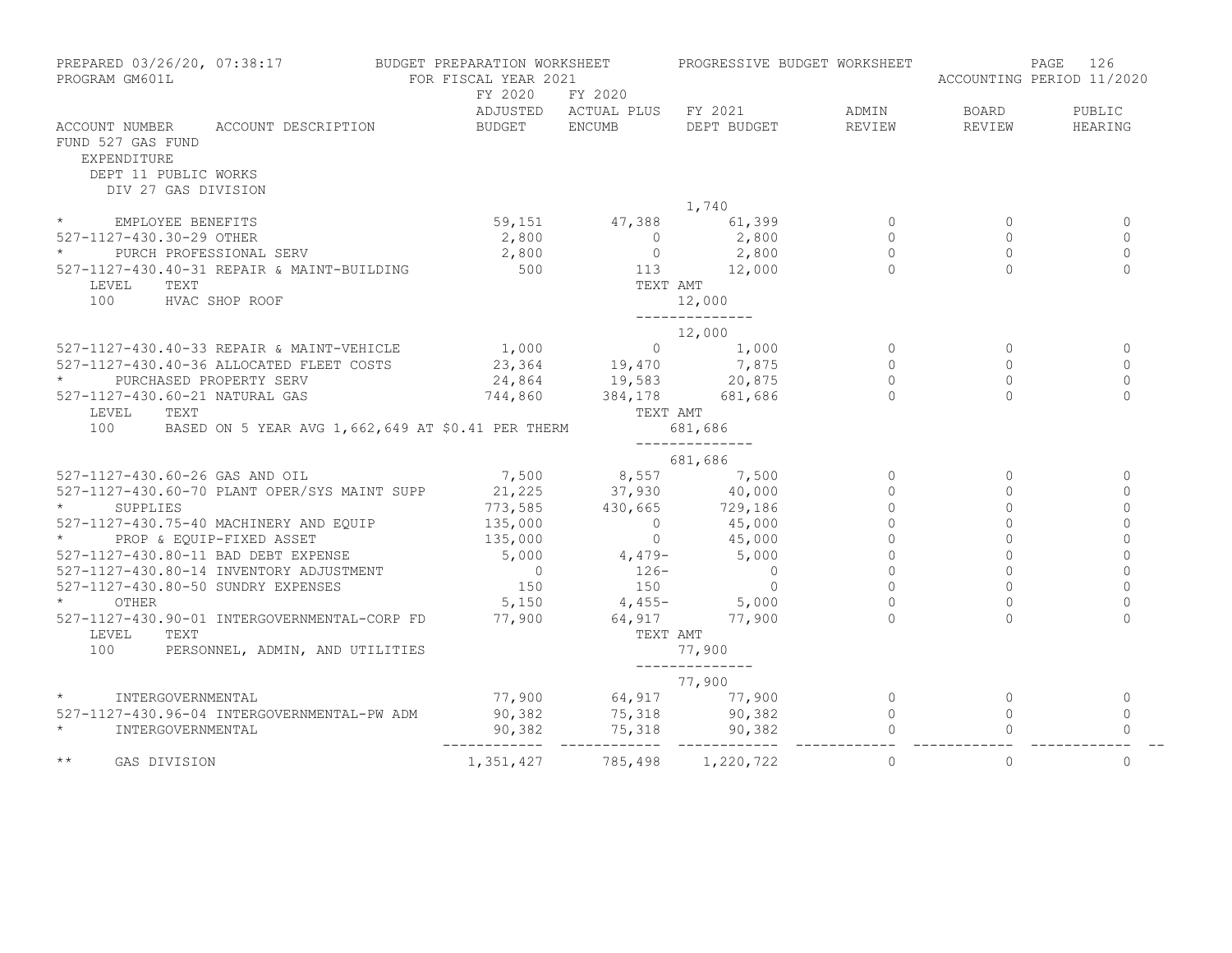| PREPARED 03/26/20, 07:38:17<br>PROGRAM GM601L            |                                                                                                                                 | BUDGET PREPARATION WORKSHEET<br>FOR FISCAL YEAR 2021 |                 | PROGRESSIVE BUDGET WORKSHEET                     |              |                | 127<br>PAGE<br>ACCOUNTING PERIOD 11/2020 |
|----------------------------------------------------------|---------------------------------------------------------------------------------------------------------------------------------|------------------------------------------------------|-----------------|--------------------------------------------------|--------------|----------------|------------------------------------------|
|                                                          |                                                                                                                                 |                                                      | FY 2020 FY 2020 | ADJUSTED ACTUAL PLUS FY 2021                     | ADMIN        | BOARD          | PUBLIC                                   |
| FUND 527 GAS FUND<br>EXPENDITURE<br>DEPT 11 PUBLIC WORKS | ACCOUNT NUMBER ACCOUNT DESCRIPTION<br>DIV 60 INTERNAL BUILD MAINT DIV                                                           | BUDGET ENCUMB                                        |                 | DEPT BUDGET                                      | REVIEW       | REVIEW         | HEARING                                  |
| LEVEL TEXT<br>100                                        | 527-1160-410.10-10 REGULAR EMPLOYEE SALARIES 87,855 37,353 66,086<br>HVAC TECH<br>HVAC TECH<br>CELL PHONE STIPEND<br>GIFT CARDS |                                                      | TEXT AMT        | 44,060<br>21,746<br>180<br>100<br>-------------- | $\sim$ 0     | $\overline{0}$ | $\Omega$                                 |
|                                                          | 527-1160-410.10-30 OVERTIME SALARIES                                                                                            | 1,250                                                |                 | 66,086<br>374 1,250                              | $\Omega$     | $\Omega$       |                                          |
| * PERSONNEL SERVICES                                     |                                                                                                                                 |                                                      |                 | 89,105 37,727 67,336                             | $\circ$      | $\mathbf{0}$   | $\Omega$<br>$\mathbf{0}$                 |
|                                                          | 527-1160-410.20-10 GROUP INSURANCE                                                                                              | 17,962                                               |                 | 7,406 18,050                                     | $\Omega$     | $\Omega$       | $\Omega$                                 |
| LEVEL                                                    | TEXT<br>100 HEALTH INSURANCE<br>DENTAL INSURANCE                                                                                |                                                      | TEXT AMT        | 17,711<br>339<br><u>______________</u>           |              |                |                                          |
|                                                          |                                                                                                                                 |                                                      |                 | 18,050                                           |              |                |                                          |
| LEVEL<br>100                                             | 527-1160-410.20-20 SOCIAL SECURITY<br>TEXT<br>7.65% OF SALARY                                                                   |                                                      | 6,817           | 2,785 5,151<br>TEXT AMT<br>5,151                 | $\Omega$     | $\Omega$       | $\Omega$                                 |
|                                                          |                                                                                                                                 |                                                      |                 | --------------<br>5,151                          |              |                |                                          |
| 527-1160-410.20-30 IMRF<br>LEVEL                         | TEXT                                                                                                                            | 9,451                                                |                 | 3,832 8,092<br>TEXT AMT                          | $\Omega$     | $\Omega$       | $\Omega$                                 |
| 100                                                      | 12.05% OF SALARY                                                                                                                |                                                      |                 | 8,092<br>--------------                          |              |                |                                          |
|                                                          |                                                                                                                                 |                                                      |                 | 8,092                                            |              |                |                                          |
|                                                          | 527-1160-410.20-50 UNEMPLOYMENT COMPENSATION                                                                                    | 400                                                  |                 | 153 470<br>84 1,365                              | $\circ$      | $\circ$        | $\mathbf 0$<br>$\Omega$                  |
| 527-1160-410.20-90 OTHER<br>LEVEL                        | TEXT                                                                                                                            | 1,087                                                |                 | TEXT AMT                                         | $\Omega$     | $\Omega$       |                                          |
| 100                                                      | ARAMARK UNIFORMS                                                                                                                |                                                      |                 | 1,365                                            |              |                |                                          |
|                                                          |                                                                                                                                 |                                                      |                 | 1,365                                            |              |                |                                          |
| * EMPLOYEE BENEFITS                                      |                                                                                                                                 | 35,717                                               |                 | 14,260 33,128                                    | $\mathbf{0}$ | $\mathbf{0}$   | 0                                        |
|                                                          | 527-1160-410.40-32 REPAIR & MAINT-EOUIP                                                                                         | 250                                                  | $\Omega$        | 250                                              | $\circ$      | $\Omega$       | $\circ$                                  |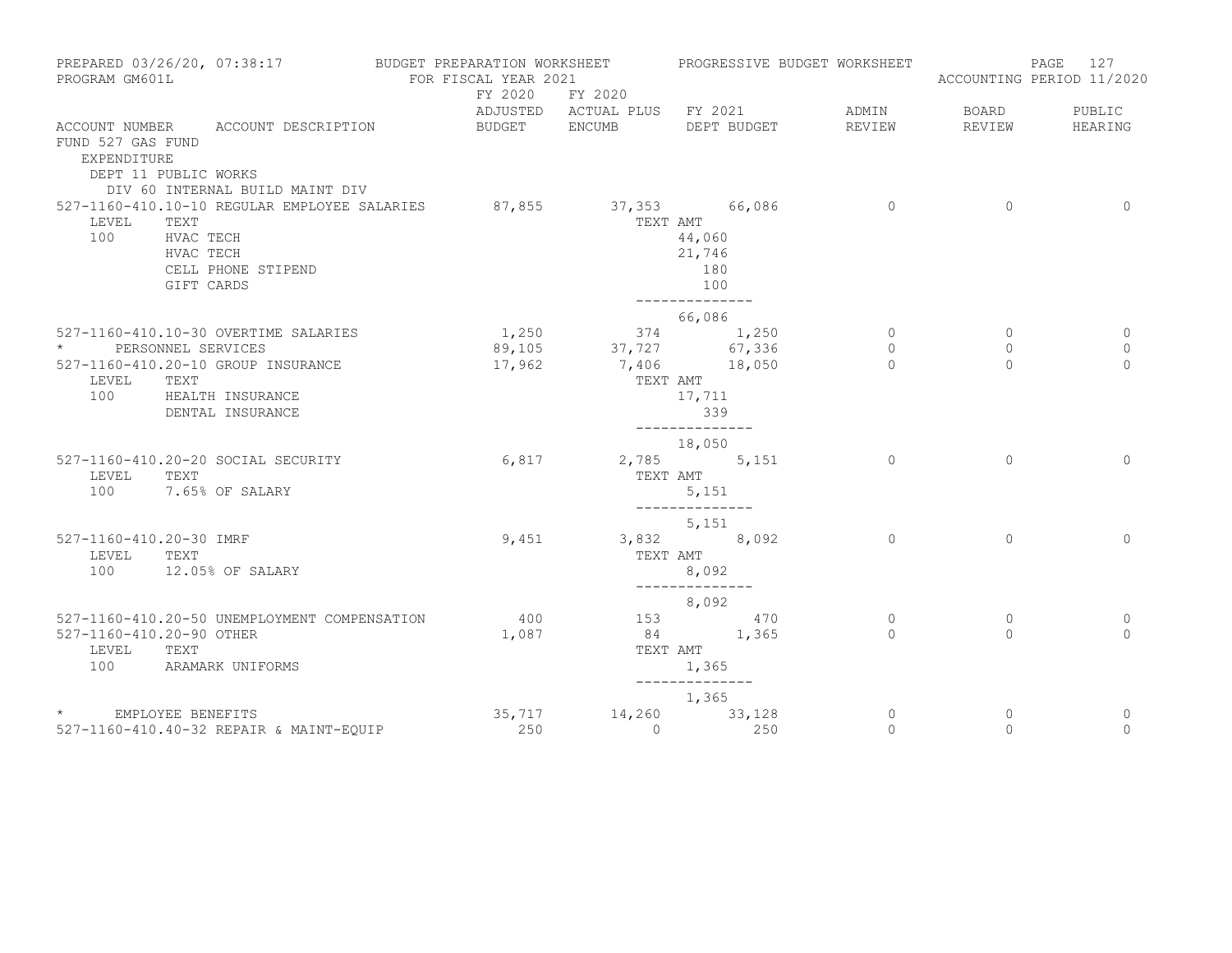|                     | PREPARED 03/26/20, 07:38:17<br>PROGRAM GM601L |                                              | BUDGET PREPARATION WORKSHEET<br>FOR FISCAL YEAR 2021<br>FY 2020 | FY 2020                     |             | PROGRESSIVE BUDGET WORKSHEET | ACCOUNTING PERIOD 11/2020 | 128<br>PAGE  |
|---------------------|-----------------------------------------------|----------------------------------------------|-----------------------------------------------------------------|-----------------------------|-------------|------------------------------|---------------------------|--------------|
|                     |                                               |                                              | ADJUSTED                                                        | ACTUAL PLUS                 | FY 2021     | ADMIN                        | BOARD                     | PUBLIC       |
|                     | FUND 527 GAS FUND<br>EXPENDITURE              | ACCOUNT NUMBER ACCOUNT DESCRIPTION           | BUDGET ENCUMB                                                   |                             | DEPT BUDGET | REVIEW                       | REVIEW                    | HEARING      |
|                     | DEPT 11 PUBLIC WORKS                          | DIV 60 INTERNAL BUILD MAINT DIV              |                                                                 |                             |             |                              |                           |              |
|                     |                                               | 527-1160-410.40-33 REPAIR & MAINT-VEHICLE    | $\overline{0}$                                                  | $\Omega$                    | 250         | 0                            | 0                         | $\mathbf{0}$ |
|                     |                                               | PURCHASED PROPERTY SERV                      | 250                                                             |                             | 500         | $\Omega$                     | $\Omega$                  | $\Omega$     |
|                     | LEVEL<br>TEXT                                 | 527-1160-410.60-70 PLANT OPER/SYS MAINT SUPP | 49,850                                                          | 40,925 50,000<br>TEXT AMT   |             |                              |                           | $\Omega$     |
| 100                 | HVAC SYSTEM                                   |                                              |                                                                 |                             | 50,000      |                              |                           |              |
|                     |                                               |                                              |                                                                 |                             | 50,000      |                              |                           |              |
| $\star$ and $\star$ | SUPPLIES                                      |                                              |                                                                 | 49,850 40,925 50,000        |             |                              |                           | $\bigcap$    |
|                     |                                               | 527-1160-410.80-14 INVENTORY ADJUSTMENT      | $\sim$ 0                                                        | $3,134-$                    |             |                              |                           |              |
|                     |                                               | 527-1160-410.80-50 SUNDRY EXPENSES           | 100                                                             | 50                          |             |                              |                           |              |
|                     | OTHER                                         |                                              | 100                                                             | $3,084-$                    |             |                              |                           |              |
| $\star\star$        |                                               | INTERNAL BUILD MAINT DIV                     | 175,022                                                         | 89,828                      | 150,964     | $\Omega$                     | $\Omega$                  | 0            |
| $***$               | PUBLIC WORKS                                  |                                              |                                                                 | 1,526,449 875,326 1,371,686 |             |                              |                           |              |
| $***$ * * *         | EXPENDITURE                                   |                                              |                                                                 | 1,526,449 875,326 1,371,686 |             | $\Omega$                     | $\Omega$                  | $\bigcap$    |
|                     | ***** GAS FUND                                |                                              | 135,912                                                         | $94,474-22,737$             |             | 0                            | 0                         | 0            |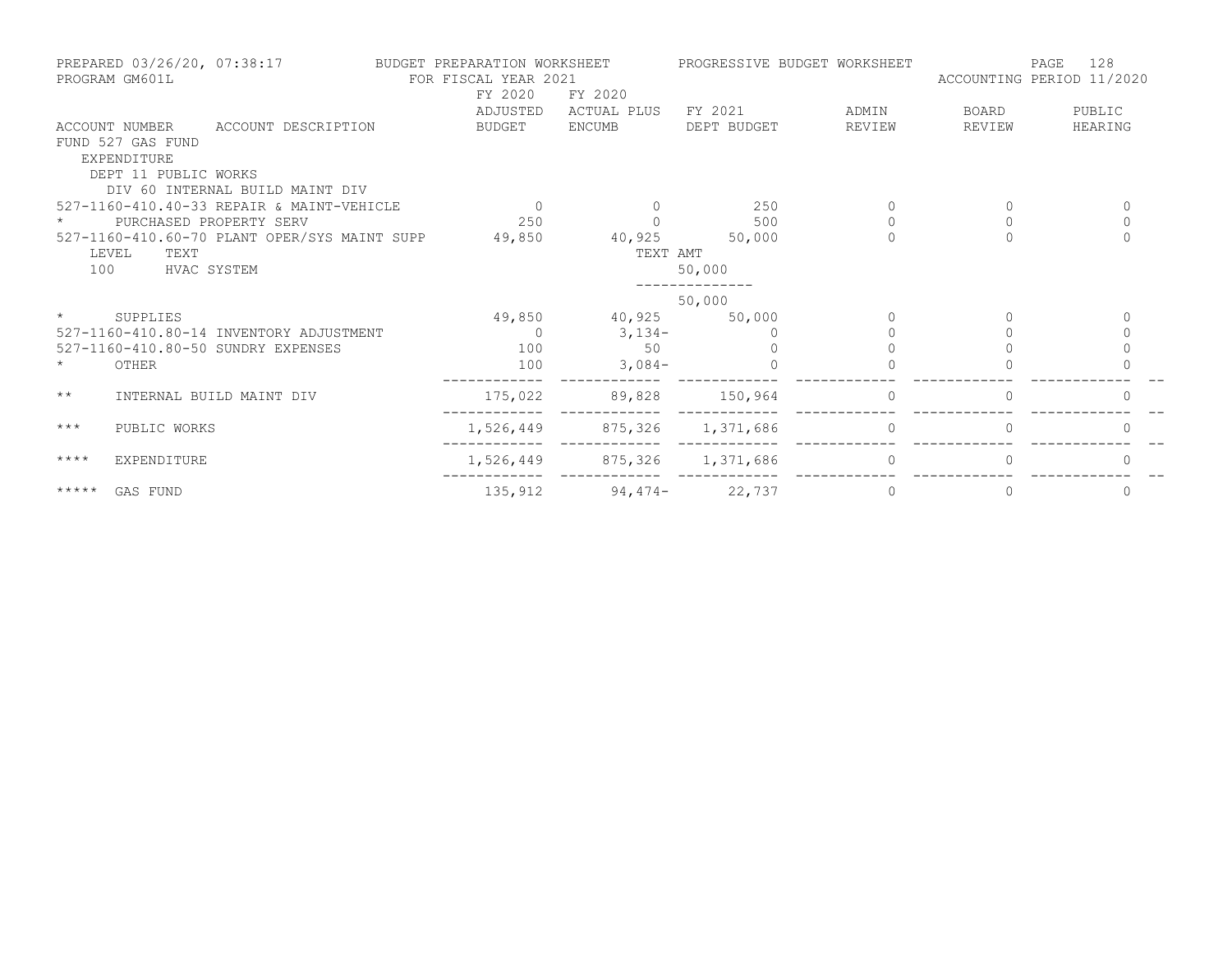| PROGRAM GM601L                        |                                  | PREPARED 03/26/20, 07:38:17 BUDGET PREPARATION WORKSHEET PROGRESSIVE BUDGET WORKSHEET<br>FOR FISCAL YEAR 2021                                                                                                                                                                                                                                                                                                                                                                      |                 |                                                                                            |                            |                            | 129<br>PAGE<br>ACCOUNTING PERIOD 11/2020 |
|---------------------------------------|----------------------------------|------------------------------------------------------------------------------------------------------------------------------------------------------------------------------------------------------------------------------------------------------------------------------------------------------------------------------------------------------------------------------------------------------------------------------------------------------------------------------------|-----------------|--------------------------------------------------------------------------------------------|----------------------------|----------------------------|------------------------------------------|
|                                       |                                  |                                                                                                                                                                                                                                                                                                                                                                                                                                                                                    | FY 2020 FY 2020 | ADJUSTED ACTUAL PLUS FY 2021 ADMIN                                                         |                            | <b>BOARD</b>               | PUBLIC                                   |
| FUND 535 WATER FUND<br><b>REVENUE</b> |                                  | ACCOUNT NUMBER ACCOUNT DESCRIPTION BUDGET ENCUMB DEPT BUDGET                                                                                                                                                                                                                                                                                                                                                                                                                       |                 |                                                                                            |                            | REVIEW REVIEW              | HEARING                                  |
| LEVEL                                 | TEXT                             | 535-0000-342.10-00 RESIDENTIAL SALES 1,268,636- 1,063,103- 1,376,686- 0<br>100 0.75" CUST. CHARGE BASED ON 4518 AT \$7.75/MON 420,174                                                                                                                                                                                                                                                                                                                                              | TEXT AMT        |                                                                                            |                            |                            | $\overline{0}$                           |
|                                       |                                  | 1" CUST. CHARGE BASED ON 144 AT \$9.75/MON<br>1.5" CUST. CHARGE BASED ON 1 AT \$13.25/MON<br>VOLUME CHARGE BASED ON 217,478 KGAL AT \$4.32 PER                                                                                                                                                                                                                                                                                                                                     |                 | 16,848<br>159<br>939,505                                                                   |                            |                            |                                          |
|                                       |                                  |                                                                                                                                                                                                                                                                                                                                                                                                                                                                                    |                 | 1,376,686                                                                                  |                            |                            |                                          |
|                                       |                                  | $1,268,636-1,063,103-1,376,686-$<br>* RESIDENTIAL SALES 1,268,636- 1,063,103- 1,376,686- 0<br>535-0000-342.20-00 COMMERCIAL SALES 503,558- 406,240- 549,217- 0                                                                                                                                                                                                                                                                                                                     |                 |                                                                                            |                            | $\overline{0}$<br>$\Omega$ | $\Omega$<br>$\Omega$                     |
|                                       |                                  | LEVEL TEXT<br>100 0.75" CUST. CHARGE BASED ON 223 AT \$16.89/MON TEXT AMT<br>100 0.75" CUST. CHARGE BASED ON 101 AT \$17.69/MON 21,440<br>1.5" CUST. CHARGE BASED ON 47 AT \$36.2/MON 20,417<br>2" CUST. CHARGE BASED ON 38 AT \$67.15/MON 30,620<br>VOLUME CHARGE BASED ON 99,894 KGAL AT \$4.32 PER GA 431,542                                                                                                                                                                   | TEXT AMT        |                                                                                            |                            |                            |                                          |
|                                       |                                  |                                                                                                                                                                                                                                                                                                                                                                                                                                                                                    |                 | --------------<br>549,217                                                                  |                            |                            |                                          |
| LEVEL<br>100                          | * COMMERCIAL SALES               | $503,558-$ 406,240-<br>549,217- 503,558- 406,240- 549,217- 0<br>535-0000-342.30-00 INDUSTRIAL SALES 780,252- 741,941- 777,414- 0<br>TEXT<br>3" CUST. CHARGE BASED ON 19 CUST. AT \$150.0/MON<br>4" CUST. CHARGE BASED ON 12 CUST. AT \$150.0/MON<br>4" CUST. CHARGE BASED ON 12 CUST. 17 ASSA (1)<br>4" CUST. CHARGE BASED ON 13 CUST. AT \$292.43/MON 45,619<br>6" CUST. CHARGE BASED ON 5 CUST. AT \$649.82/MON 38,989<br>VOLUME CHARGE BASED ON 152,455 KGAL SAT \$4.32 658,606 |                 | _______________                                                                            |                            | $\overline{0}$<br>$\Omega$ | 0<br>$\Omega$                            |
| $\star$                               | INDUSTRIAL SALES                 |                                                                                                                                                                                                                                                                                                                                                                                                                                                                                    |                 | 777,414                                                                                    | $\overline{0}$             | $\circ$                    | $\mathbf{0}$                             |
| LEVEL TEXT<br>100                     | 535-0000-342.50-01 VILLAGE SALES | TEXT<br>CUST. CHARGE BASED ON 26 AT VARIOUS METER SIZES<br>VOLUME CHARGE BASED ON 2820 KGAL AT \$4.32 PER GAL 12,182                                                                                                                                                                                                                                                                                                                                                               |                 | $780, 252 - 741, 941 - 777, 414 - 0$<br>25, 745 - 10, 679 - 38, 162 - 0<br>_______________ |                            | $\Omega$                   | $\Omega$                                 |
|                                       |                                  |                                                                                                                                                                                                                                                                                                                                                                                                                                                                                    |                 | 38,162                                                                                     |                            |                            |                                          |
| * GOVERNMENT SALES<br>LEVEL           | TEXT                             | $25,745 - 10,679 - 38,162 -$<br>535-0000-342.90-00 OTHER SALES/CHARGES 20,000- 19,160- 25,000-                                                                                                                                                                                                                                                                                                                                                                                     | TEXT AMT        |                                                                                            | $\overline{0}$<br>$\Omega$ | $\circ$<br>$\Omega$        | 0<br>$\Omega$                            |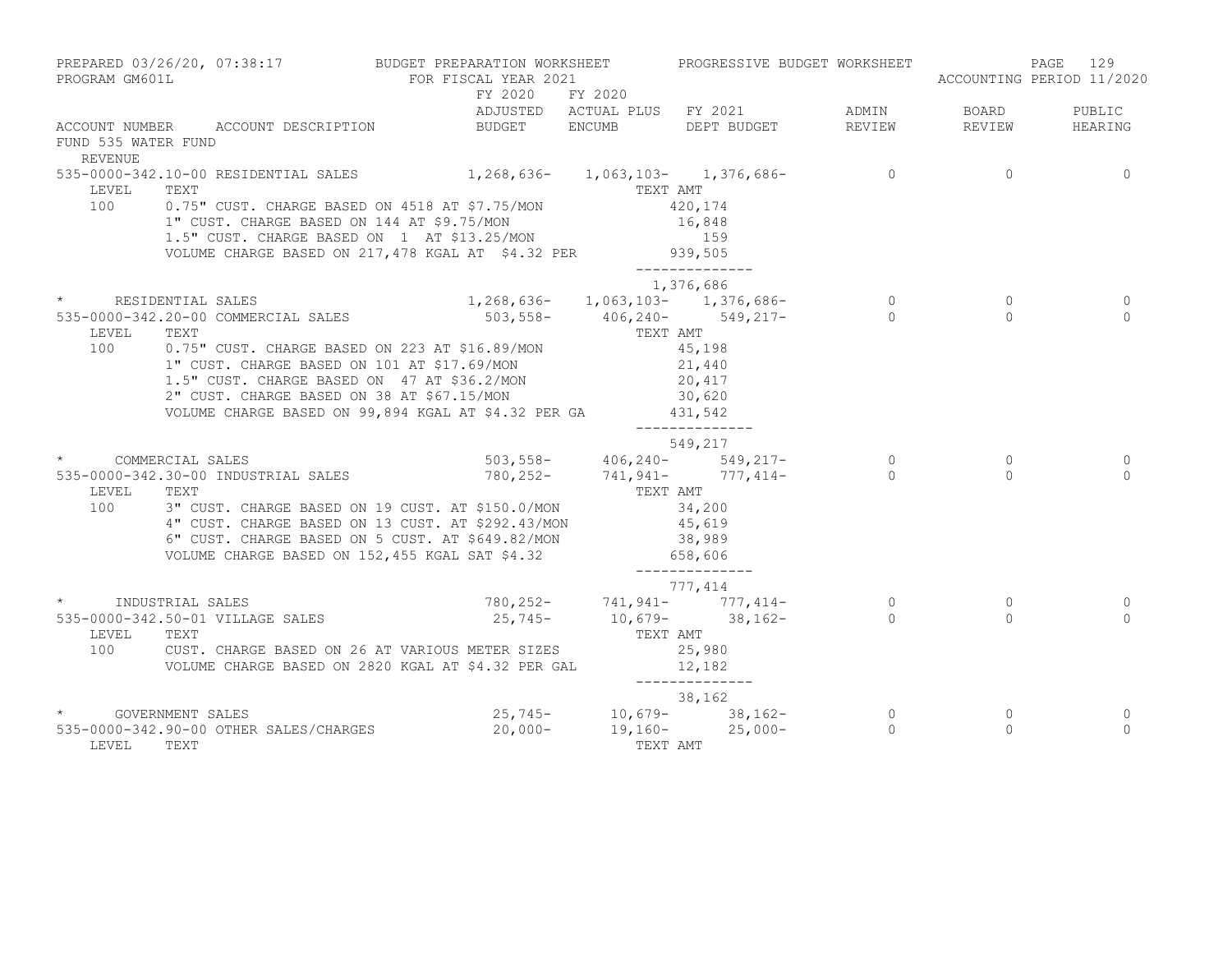| PREPARED 03/26/20, 07:38:17<br>PROGRAM GM601L |              | BUDGET PREPARATION WORKSHEET<br>FOR FISCAL YEAR 2021<br>FY 2020<br>FY 2020 |                                       | PROGRESSIVE BUDGET WORKSHEET | 130<br>PAGE<br>ACCOUNTING PERIOD 11/2020 |              |  |
|-----------------------------------------------|--------------|----------------------------------------------------------------------------|---------------------------------------|------------------------------|------------------------------------------|--------------|--|
|                                               | ADJUSTED     | ACTUAL PLUS                                                                | FY 2021                               | ADMIN                        | BOARD                                    | PUBLIC       |  |
| ACCOUNT DESCRIPTION<br>ACCOUNT NUMBER         | BUDGET       | <b>ENCUMB</b>                                                              | DEPT BUDGET                           | REVIEW                       | REVIEW                                   | HEARING      |  |
| FUND 535 WATER FUND<br>REVENUE                |              |                                                                            |                                       |                              |                                          |              |  |
| 100<br>SPRINKLERS                             |              |                                                                            | 25,000                                |                              |                                          |              |  |
|                                               |              |                                                                            | 25,000                                |                              |                                          |              |  |
| 535-0000-342.90-51 LATE CHARGES               | $35,000-$    |                                                                            | $43,421 - 44,000 -$                   | $\Omega$                     | $\Omega$                                 | $\Omega$     |  |
| OTHER SALES/CHARGES                           | $55,000-$    |                                                                            | $62,581 -$ 69,000-                    | $\Omega$                     | $\Omega$                                 | $\mathbf 0$  |  |
| 535-0000-349.00-00 OTHER SALES                |              |                                                                            | $2,500-1,128-2,500-$                  |                              |                                          | $\mathbf 0$  |  |
| OTHER SALES/CHARGES                           |              |                                                                            | $2,500-1,128-2,500-$                  | $\overline{0}$               |                                          | $\mathbb O$  |  |
| 535-0000-371.00-00 INTEREST INCOME            |              |                                                                            | $62,500 - 38,736 - 20,000 -$          |                              |                                          | $\Omega$     |  |
| OTHER SALES/CHARGES                           |              |                                                                            | $62,500-$ 38,736- 20,000-             | $\Omega$                     | $\circ$                                  | $\circ$      |  |
| 535-0000-381.00-00 OTHER REVENUE              | $10,000-$    | $5,906-$                                                                   | $8,000-$                              | $\Omega$                     |                                          | $\Omega$     |  |
| LEVEL<br>TEXT                                 |              | TEXT AMT                                                                   |                                       |                              |                                          |              |  |
| 100<br>METERED HYDRANT SALES                  |              |                                                                            | 8,000                                 |                              |                                          |              |  |
|                                               |              |                                                                            | 8,000                                 |                              |                                          |              |  |
| OTHER SALES/CHARGES<br>$\star$                |              |                                                                            | $10,000-$ 5,906- 8,000-               | $\Omega$                     |                                          | $\mathbf{0}$ |  |
| 535-0000-399.02-16 TRANSFERS IN-TIF III       |              |                                                                            | $226,317 - 226,317 - 226,317 -$       |                              |                                          | $\Omega$     |  |
| $\star$<br>TRANSFERS IN                       |              |                                                                            | $226,317 - 226,317 - 226,317 -$       |                              |                                          |              |  |
| $\star\star$<br>WATER FUND                    |              |                                                                            | $2,934,508 - 2,556,631 - 3,067,296 -$ | $\Omega$                     | $\Omega$                                 | $\mathbf 0$  |  |
| $***$<br>WATER FUND                           |              |                                                                            | $2,934,508 - 2,556,631 - 3,067,296 -$ | $\Omega$                     |                                          | $\Omega$     |  |
| $***$ * * *<br><b>REVENUE</b>                 | $2,934,508-$ |                                                                            | $2,556,631 - 3,067,296 -$             | $\mathbf{0}$                 | 0                                        | $\mathbf 0$  |  |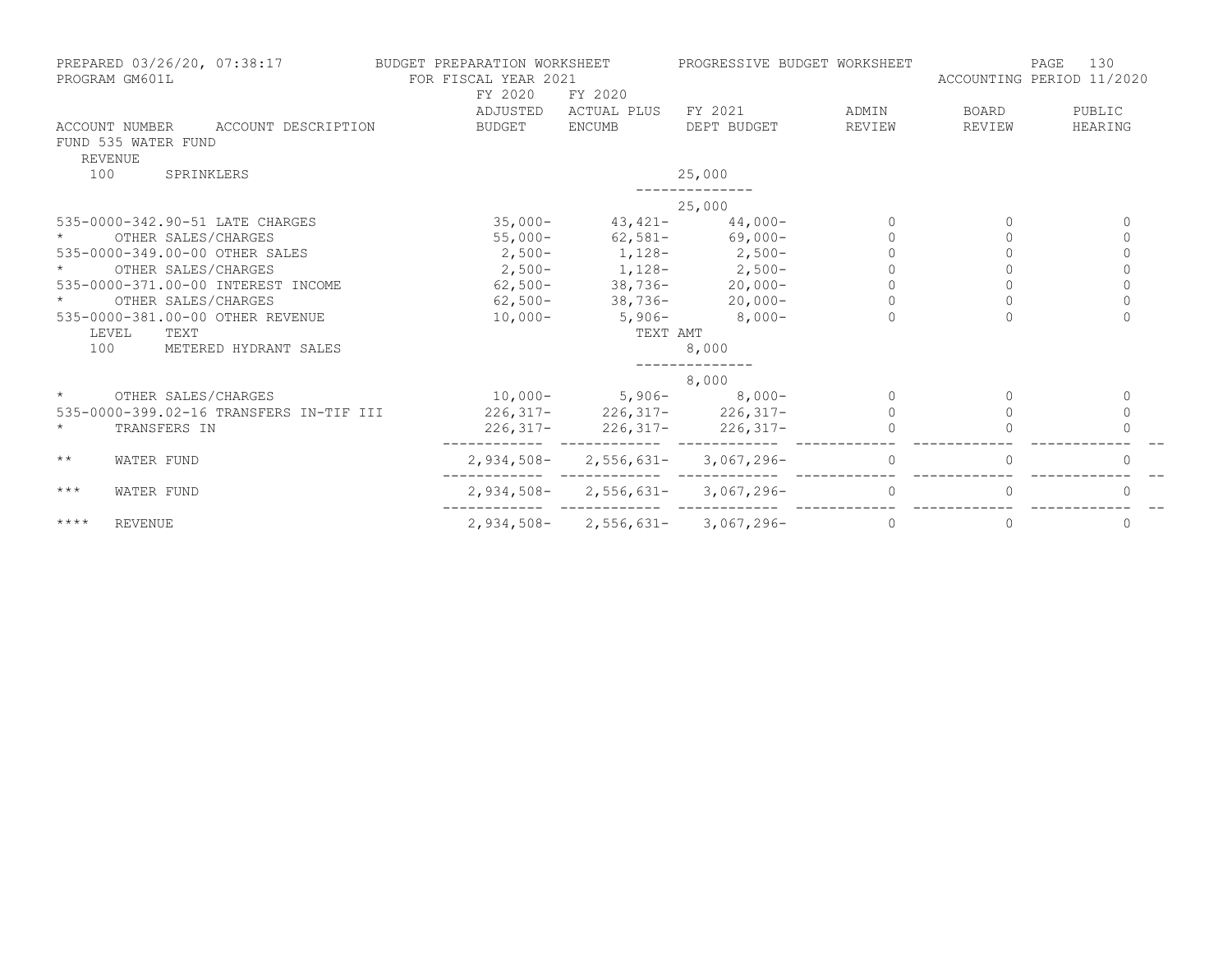| PREPARED 03/26/20, 07:38:17 BUDGET PREPARATION WORKSHEET PROGRESSIVE BUDGET WORKSHEET<br>PROGRAM GM601L | FOR FISCAL YEAR 2021 |                        |                                              |                |                | PAGE<br>131<br>ACCOUNTING PERIOD 11/2020 |
|---------------------------------------------------------------------------------------------------------|----------------------|------------------------|----------------------------------------------|----------------|----------------|------------------------------------------|
|                                                                                                         |                      | FY 2020 FY 2020        | ADJUSTED ACTUAL PLUS FY 2021 ADMIN           |                | <b>BOARD</b>   | PUBLIC                                   |
| ACCOUNT NUMBER ACCOUNT DESCRIPTION                                                                      |                      |                        | BUDGET ENCUMB DEPT BUDGET                    | REVIEW         | REVIEW         | HEARING                                  |
| FUND 535 WATER FUND                                                                                     |                      |                        |                                              |                |                |                                          |
| EXPENDITURE                                                                                             |                      |                        |                                              |                |                |                                          |
| DEPT 11 PUBLIC WORKS                                                                                    |                      |                        |                                              |                |                |                                          |
| DIV 35 WATER TREATMENT DIVISION<br>535-1135-430.10-10 REGULAR EMPLOYEE SALARIES 390,452 311,593 446,276 |                      |                        |                                              | $\overline{0}$ | $\overline{0}$ | $\Omega$                                 |
| TEXT<br>LEVEL                                                                                           |                      |                        | TEXT AMT                                     |                |                |                                          |
| 100<br>OPERATOR/MAINTENANCE                                                                             |                      |                        | 45,834                                       |                |                |                                          |
| OPERATOR/MAINTENANCE                                                                                    |                      |                        | 54,101                                       |                |                |                                          |
| OPERATOR/MAINTENANCE                                                                                    |                      |                        | 44,363                                       |                |                |                                          |
| OPERATOR/MAINTENANCE                                                                                    |                      |                        | 44,363                                       |                |                |                                          |
| OPERATOR/MAINTENANCE                                                                                    |                      |                        | 45,233                                       |                |                |                                          |
| OPERATOR/MAINTENANCE                                                                                    |                      |                        | 54,036                                       |                |                |                                          |
| CHIEF OF OPERATIONS                                                                                     |                      |                        | 74,032                                       |                |                |                                          |
| RETIREMENT PAYOUT                                                                                       |                      |                        | 70,000                                       |                |                |                                          |
| CELL PHONE STIPEND                                                                                      |                      |                        | 420                                          |                |                |                                          |
| CERTIFICATION PAY                                                                                       |                      |                        | 11,794                                       |                |                |                                          |
| GIFT CARDS                                                                                              |                      |                        | 350                                          |                |                |                                          |
| HEALTH INS OPT-OUT                                                                                      |                      |                        | 1,750<br>---------------                     |                |                |                                          |
|                                                                                                         |                      |                        | 446,276                                      |                |                |                                          |
| 535-1135-430.10-15 STAND-BY SALARIES                                                                    | 500                  |                        | $0 \qquad \qquad 500$                        | $\overline{0}$ | $\circ$        | 0                                        |
| 535-1135-430.10-30 OVERTIME SALARIES 27,500 12,873 27,500                                               |                      |                        |                                              | $\overline{0}$ | $\Omega$       | $\mathbf{0}$                             |
| 535-1135-430.10-35 HOLIDAY PAY WORKED                                                                   |                      |                        | 5,000 5,763 5,000<br>423,452 330,229 479,276 | $\circ$        | $\circ$        | $\mathbf 0$                              |
| * PERSONNEL SERVICES                                                                                    |                      |                        |                                              | $\overline{0}$ | $\circ$        | $\mathbf{0}$                             |
| 535-1135-430.20-10 GROUP INSURANCE                                                                      |                      | $67,397$ 54,736 67,951 |                                              | $\bigcap$      | $\cap$         | $\cap$                                   |
| LEVEL<br>TEXT                                                                                           |                      |                        | TEXT AMT                                     |                |                |                                          |
| 100<br>HEALTH INSURANCE                                                                                 |                      |                        | 66,595                                       |                |                |                                          |
| DENTAL INSURANCE                                                                                        |                      |                        | 1,356<br>--------------                      |                |                |                                          |
|                                                                                                         |                      |                        | 67,951                                       |                |                |                                          |
| 535-1135-430.20-20 SOCIAL SECURITY                                                                      | 32, 394              |                        | 24, 111 36, 665                              | $\overline{a}$ | $\Omega$       | $\Omega$                                 |
| LEVEL<br>TEXT                                                                                           |                      |                        | TEXT AMT                                     |                |                |                                          |
| 100<br>7.65% OF SALARY                                                                                  |                      |                        | 36,665<br>--------------                     |                |                |                                          |
|                                                                                                         |                      |                        | 36,665                                       |                |                |                                          |
| 535-1135-430.20-30 IMRF                                                                                 | 45,035               |                        | 33,705 57,702                                | $\overline{0}$ | $\circ$        | $\mathbf{0}$                             |
| LEVEL<br>TEXT                                                                                           |                      |                        | TEXT AMT                                     |                |                |                                          |
| 100<br>12.05% OF SALARY                                                                                 |                      |                        | 57,702                                       |                |                |                                          |
|                                                                                                         |                      |                        | ______________<br>57,702                     |                |                |                                          |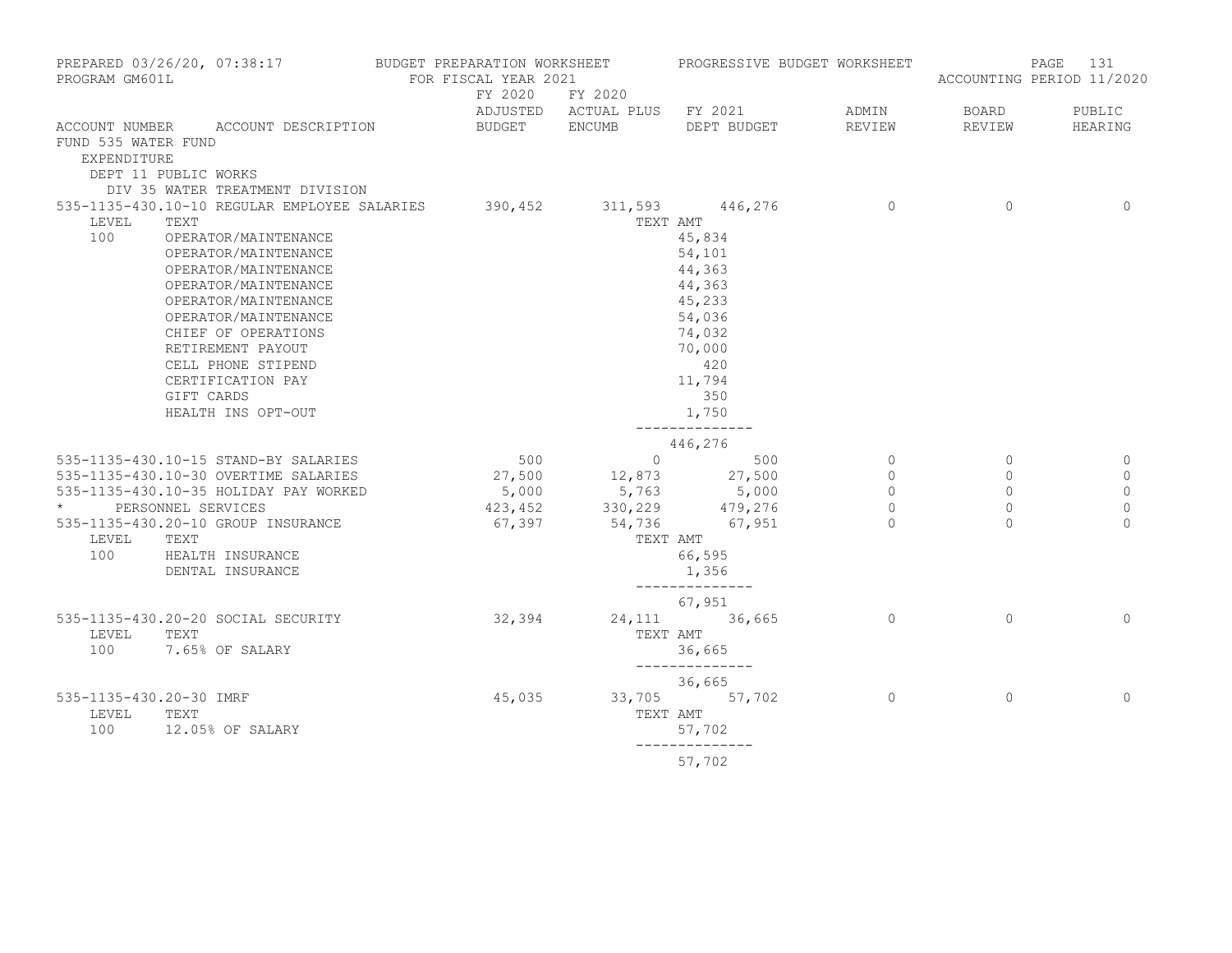| PROGRAM GM601L                     | PREPARED 03/26/20, 07:38:17                                | BUDGET PREPARATION WORKSHEET<br>FOR FISCAL YEAR 2021 |                                                                                            | PROGRESSIVE BUDGET WORKSHEET                    |                            |                     | 132<br>PAGE<br>ACCOUNTING PERIOD 11/2020 |
|------------------------------------|------------------------------------------------------------|------------------------------------------------------|--------------------------------------------------------------------------------------------|-------------------------------------------------|----------------------------|---------------------|------------------------------------------|
|                                    |                                                            | FY 2020                                              | FY 2020                                                                                    |                                                 |                            |                     |                                          |
|                                    |                                                            |                                                      |                                                                                            | ADJUSTED ACTUAL PLUS FY 2021                    | ADMIN                      | BOARD               | PUBLIC                                   |
| FUND 535 WATER FUND<br>EXPENDITURE | ACCOUNT NUMBER ACCOUNT DESCRIPTION<br>DEPT 11 PUBLIC WORKS | BUDGET ENCUMB                                        |                                                                                            | DEPT BUDGET                                     | REVIEW                     | REVIEW              | HEARING                                  |
|                                    | DIV 35 WATER TREATMENT DIVISION                            |                                                      |                                                                                            |                                                 |                            |                     |                                          |
|                                    | 535-1135-430.20-50 UNEMPLOYMENT COMPENSATION               |                                                      |                                                                                            | 1,400 1,728 1,645                               | $\overline{0}$<br>$\Omega$ | $\circ$<br>$\Omega$ | 0<br>$\Omega$                            |
| 535-1135-430.20-90 OTHER<br>LEVEL  | TEXT                                                       | 3,500                                                | TEXT AMT                                                                                   | 2,729 3,112                                     |                            |                     |                                          |
| 100                                | ARAMARK UNIFORMS                                           |                                                      |                                                                                            | 3,112                                           |                            |                     |                                          |
|                                    |                                                            |                                                      |                                                                                            | ______________                                  |                            |                     |                                          |
|                                    |                                                            |                                                      |                                                                                            | 3,112                                           |                            |                     |                                          |
| * EMPLOYEE BENEFITS                |                                                            |                                                      |                                                                                            |                                                 | $\overline{0}$             | $\circ$             | 0                                        |
|                                    | 535-1135-430.30-24 ENGINEERING                             |                                                      |                                                                                            | 149,726 117,009 167,075<br>40,185 40,185 0      | $\circ$                    | $\Omega$            | $\mathbf{0}$                             |
| 535-1135-430.30-29 OTHER           |                                                            | 1,500                                                |                                                                                            | $0 \t 1,500$                                    | $\bigcap$                  | $\Omega$            | $\Omega$                                 |
| LEVEL                              | TEXT                                                       |                                                      |                                                                                            | TEXT AMT                                        |                            |                     |                                          |
| 100                                | EAP                                                        |                                                      |                                                                                            | 1,500                                           |                            |                     |                                          |
|                                    |                                                            |                                                      |                                                                                            | ______________                                  |                            |                     |                                          |
|                                    |                                                            |                                                      |                                                                                            | 1,500                                           |                            |                     |                                          |
|                                    | 535-1135-430.30-30 TECHNICAL                               | 5,000                                                | 15,520 10,000                                                                              |                                                 | $\overline{0}$             | $\Omega$            | $\Omega$                                 |
| LEVEL                              | TEXT                                                       |                                                      | TEXT AMT                                                                                   |                                                 |                            |                     |                                          |
| 100                                | LAB TESTING                                                |                                                      |                                                                                            | 10,000                                          |                            |                     |                                          |
|                                    |                                                            |                                                      |                                                                                            | ______________                                  |                            |                     |                                          |
|                                    | * PURCH PROFESSIONAL SERV                                  |                                                      | 10,000                                                                                     |                                                 | $\circ$                    | $\circ$             |                                          |
|                                    | 535-1135-430.40-10 UTILITY SERVICES                        |                                                      |                                                                                            | 46,685 55,705 11,500<br>175,000 132,041 175,000 | $\circ$                    | $\circ$             | $\circ$                                  |
|                                    | 535-1135-430.40-31 REPAIR & MAINT-BUILDING                 |                                                      |                                                                                            |                                                 | $\Omega$                   | $\Omega$            | $\circ$                                  |
|                                    | 535-1135-430.40-32 REPAIR & MAINT-EOUIP                    | 2,000<br>15,000                                      |                                                                                            | 1,814 10,000<br>20,000                          | $\circ$                    | $\circ$             | $\mathbf 0$                              |
|                                    | 535-1135-430.40-33 REPAIR & MAINT-VEHICLE 2,500            |                                                      | 17,218                                                                                     | 2,500                                           | $\mathbf 0$                | $\circ$             | $\mathbb O$                              |
|                                    | 535-1135-430.40-35 REPAIR & MAINT-PLANT/INFR               |                                                      | $2,500$<br>$0$<br>$5,117$<br>$35,568$<br>$210$<br>$175$<br>$230,278$<br>$4,250$<br>$2,877$ | $\overline{0}$                                  | $\circ$                    | $\circ$             | $\circ$                                  |
|                                    | 535-1135-430.40-36 ALLOCATED FLEET COSTS                   |                                                      |                                                                                            | 3,515                                           | $\mathbf{0}$               | $\Omega$            | $\overline{0}$                           |
|                                    | 535-1135-430.40-37 ALLOCATED HVAC MAINT                    |                                                      |                                                                                            | 225                                             | $\overline{0}$             | $\Omega$            | $\circ$                                  |
|                                    | PURCHASED PROPERTY SERV                                    |                                                      |                                                                                            | 211, 240                                        | $\circ$                    | $\circ$             | $\mathbf{0}$                             |
|                                    | 535-1135-430.60-26 GAS AND OIL                             |                                                      |                                                                                            | 4,250                                           | $\circ$                    | $\circ$             | $\mathbf 0$                              |
|                                    | 535-1135-430.60-70 PLANT OPER/SYS MAINT SUPP               | 175,000                                              | 180,830                                                                                    | 175,000                                         | $\cap$                     | $\cap$              | $\Omega$                                 |
| LEVEL                              | TEXT                                                       |                                                      | TEXT AMT                                                                                   |                                                 |                            |                     |                                          |
| 100                                | WTP CHEMICALS AND SUPPLIES                                 |                                                      |                                                                                            | 175,000                                         |                            |                     |                                          |
|                                    |                                                            |                                                      |                                                                                            | --------------                                  |                            |                     |                                          |
|                                    |                                                            |                                                      |                                                                                            | 175,000                                         |                            |                     |                                          |
|                                    | 535-1135-430.60-80 INVENTORY HOLDING                       | $\overline{0}$                                       |                                                                                            | $1,126$ 0                                       | $\overline{0}$             | $\circ$             | 0                                        |
| $\star$<br>SUPPLIES                |                                                            |                                                      | 179,250 184,833 179,250                                                                    |                                                 | $\circ$                    | $\circ$             | $\circ$                                  |
|                                    | 535-1135-430.80-11 BAD DEBT EXPENSE                        | 30,000                                               |                                                                                            | $5,603-30,000$                                  | $\Omega$                   | $\Omega$            | $\Omega$                                 |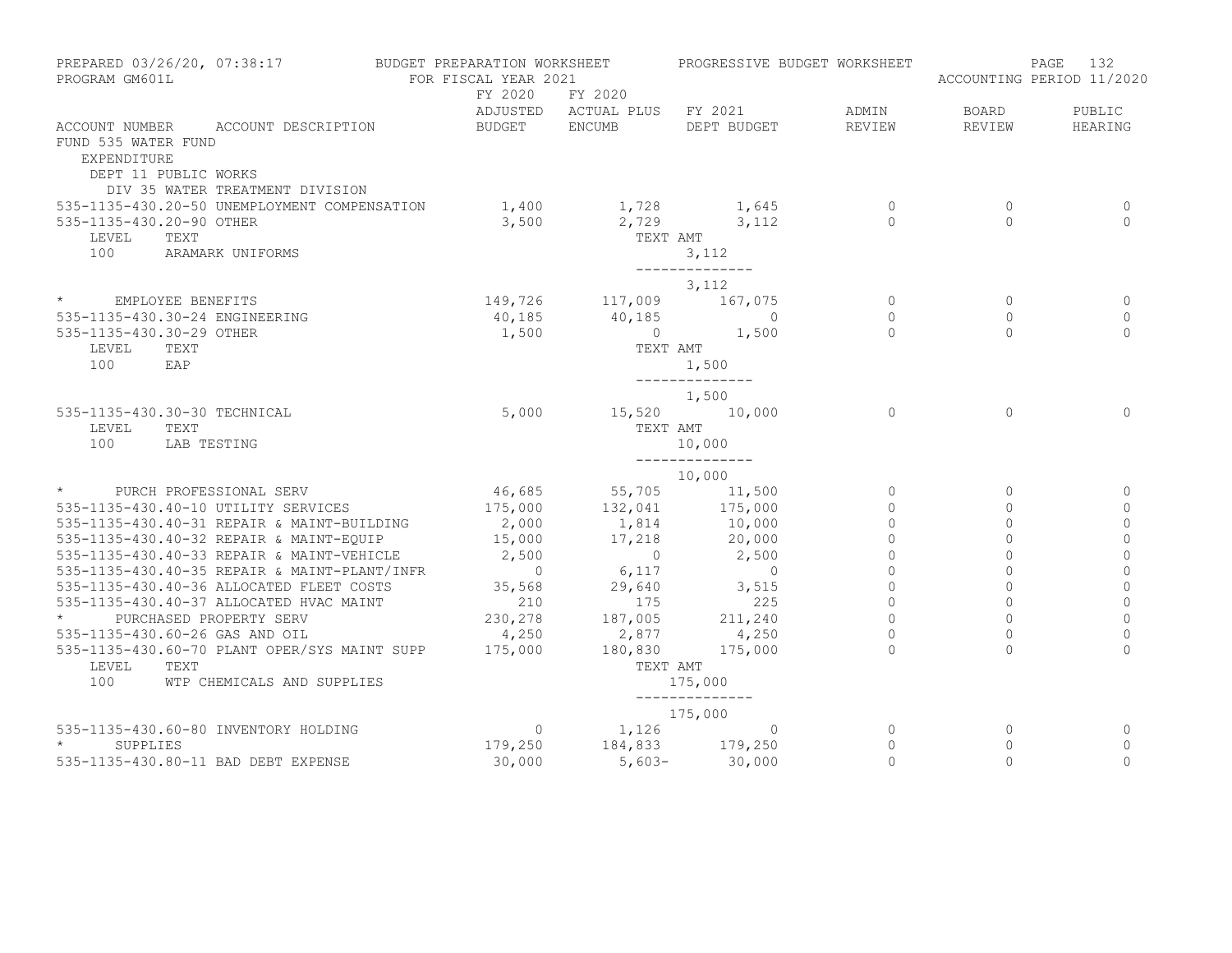| PREPARED 03/26/20, 07:38:17<br>PROGRAM GM601L                | BUDGET PREPARATION WORKSHEET<br>FOR FISCAL YEAR 2021                                                        |                                                                                                  | PROGRESSIVE BUDGET WORKSHEET       |             | 133<br>PAGE<br>ACCOUNTING PERIOD 11/2020 |                |
|--------------------------------------------------------------|-------------------------------------------------------------------------------------------------------------|--------------------------------------------------------------------------------------------------|------------------------------------|-------------|------------------------------------------|----------------|
|                                                              | FY 2020                                                                                                     | FY 2020                                                                                          |                                    |             |                                          |                |
|                                                              |                                                                                                             |                                                                                                  | ADJUSTED ACTUAL PLUS FY 2021 ADMIN |             | BOARD                                    | PUBLIC         |
| ACCOUNT NUMBER ACCOUNT DESCRIPTION                           | BUDGET ENCUMB                                                                                               |                                                                                                  | DEPT BUDGET                        | REVIEW      | REVIEW                                   | HEARING        |
| FUND 535 WATER FUND                                          |                                                                                                             |                                                                                                  |                                    |             |                                          |                |
| EXPENDITURE                                                  |                                                                                                             |                                                                                                  |                                    |             |                                          |                |
| DEPT 11 PUBLIC WORKS                                         |                                                                                                             |                                                                                                  |                                    |             |                                          |                |
| DIV 35 WATER TREATMENT DIVISION                              |                                                                                                             |                                                                                                  |                                    |             |                                          |                |
| 535-1135-430.80-14 INVENTORY ADJUSTMENT                      |                                                                                                             | $\sim$ 0 $\sim$ 191-                                                                             | $\sim$ 0                           | $\circ$     | $\Omega$                                 | $\mathbf{0}$   |
| 535-1135-430.80-20 STORM DRAINAGE FEES/TAXES 158 158 748 786 |                                                                                                             |                                                                                                  |                                    | $\Omega$    | $\Omega$                                 | $\Omega$       |
| 535-1135-430.80-31 PRINCIPAL REPAYMENTS                      | 335,403 122,580 343,060                                                                                     |                                                                                                  |                                    | $\cap$      | $\cap$                                   | $\Omega$       |
| LEVEL<br>TEXT                                                |                                                                                                             | TEXT AMT                                                                                         |                                    |             |                                          |                |
| 100<br>PRINCIPAL SERIES 2015                                 |                                                                                                             |                                                                                                  | 216,461                            |             |                                          |                |
| PRINCIPAL SERIES 2016                                        |                                                                                                             |                                                                                                  | 126,599                            |             |                                          |                |
|                                                              |                                                                                                             |                                                                                                  | ______________                     |             |                                          |                |
|                                                              |                                                                                                             |                                                                                                  | 343,060                            |             |                                          |                |
| 535-1135-430.80-35 INTEREST REPAYMENT                        |                                                                                                             | 161, 154 161, 154 153, 381                                                                       |                                    | $\Omega$    | $\Omega$                                 | $\Omega$       |
| LEVEL<br>TEXT                                                |                                                                                                             | TEXT AMT                                                                                         |                                    |             |                                          |                |
| 100<br>INTEREST SERIES 2015                                  |                                                                                                             |                                                                                                  | 65,502                             |             |                                          |                |
| INTEREST SERIES 2016                                         |                                                                                                             |                                                                                                  | 87,879                             |             |                                          |                |
|                                                              |                                                                                                             |                                                                                                  | --------------                     |             |                                          |                |
|                                                              |                                                                                                             |                                                                                                  | 153,381                            |             |                                          |                |
| 535-1135-430.80-50 SUNDRY EXPENSES                           | 350                                                                                                         | 350                                                                                              | $\Omega$                           | $\circ$     | $\Omega$                                 | $\mathbf{0}$   |
| $\star$<br>OTHER                                             | 527,065                                                                                                     |                                                                                                  |                                    | $\circ$     | $\circ$                                  | $\circ$        |
| 535-1135-430.90-01 INTERGOVERNMENTAL-CORP FD                 | 300,000                                                                                                     |                                                                                                  |                                    | $\circ$     | $\circ$                                  | $\mathbb O$    |
| INTERGOVERNMENTAL                                            | 300,000                                                                                                     |                                                                                                  |                                    | $\mathbb O$ | $\Omega$                                 | $\circ$        |
| 535-1135-430.92-08 INTERGOVENMENTAL ECON DEV                 | 40,000                                                                                                      |                                                                                                  |                                    | $\circ$     | $\Omega$                                 | $\Omega$       |
| $\star$<br>INTERGOVENMENTAL                                  | 40,000                                                                                                      | $279,038$<br>$250,000$<br>$250,000$<br>$300,000$<br>$33,333$<br>$40,000$<br>$33,333$<br>$40,000$ |                                    | $\Omega$    |                                          | $\Omega$       |
| 535-1135-430.95-36 INTERGOVERNMENTAL-WW FUND                 | 45,803                                                                                                      | $38,169$ $45,803$                                                                                |                                    | $\cap$      |                                          | $\Omega$       |
| TEXT<br>LEVEL                                                |                                                                                                             | TEXT AMT                                                                                         |                                    |             |                                          |                |
| 100<br>WASTE WATER BOND                                      |                                                                                                             |                                                                                                  | 45,803                             |             |                                          |                |
|                                                              |                                                                                                             |                                                                                                  | --------------                     |             |                                          |                |
|                                                              |                                                                                                             |                                                                                                  | 45,803                             |             |                                          |                |
| $\star$<br>INTERGOVERNMENTAL                                 |                                                                                                             | 45,803 38,169 45,803                                                                             |                                    | $\circ$     | $\mathbf{0}$                             | 0              |
| 535-1135-430.96-04 INTERGOVERNMENTAL-PW ADM                  |                                                                                                             |                                                                                                  |                                    | $\circ$     | $\circ$                                  | $\mathbf 0$    |
| $\star$<br>INTERGOVERNMENTAL                                 | 379,025               315,854                379,025<br>379,025               315,854               379,025 |                                                                                                  |                                    |             |                                          | $\Omega$       |
| $\star\star$<br>WATER TREATMENT DIVISION                     |                                                                                                             | 2, 321, 284 1, 791, 175 2, 340, 396                                                              |                                    | $\circ$     | $\mathbf{0}$                             | $\overline{0}$ |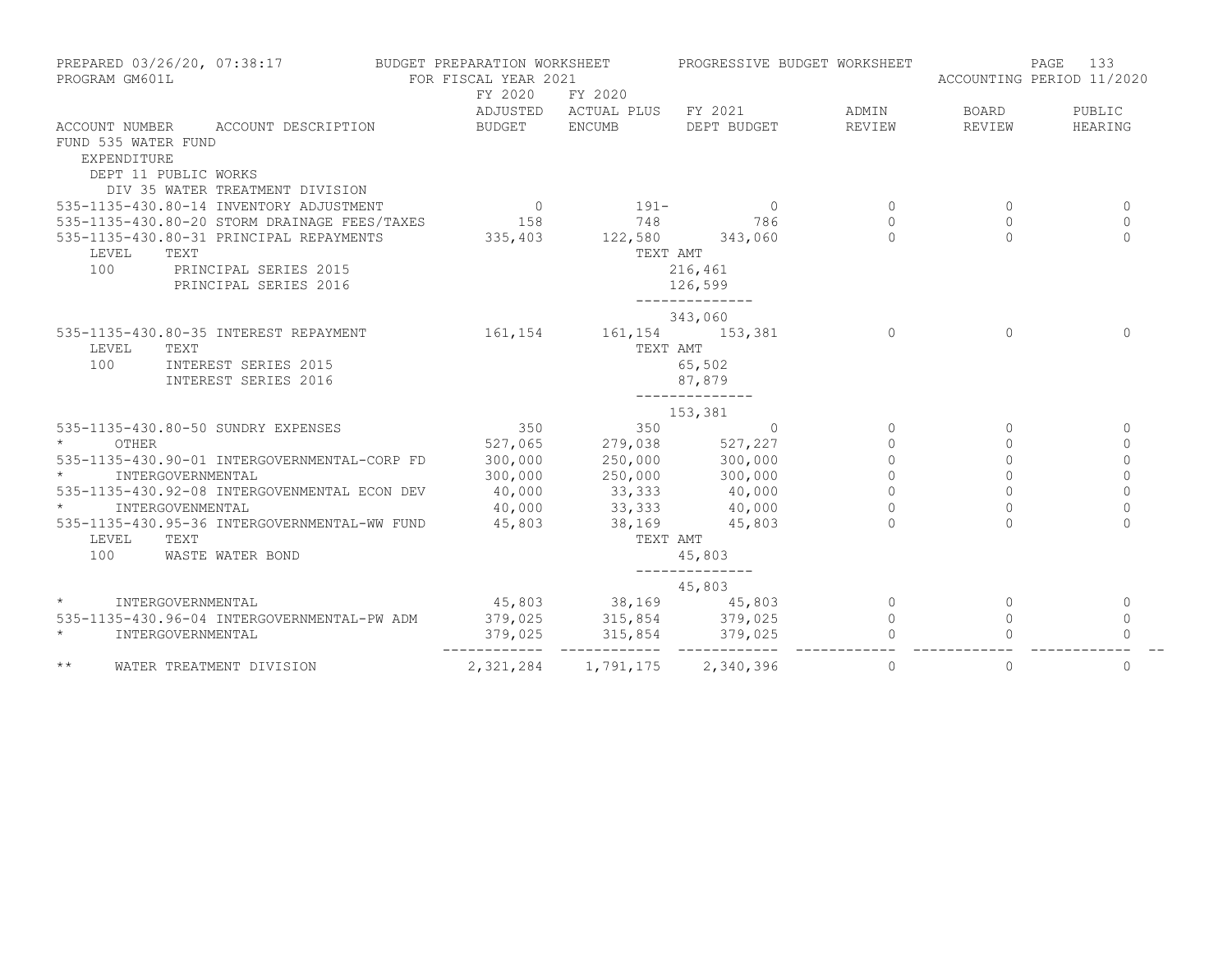| PREPARED 03/26/20, 07:38:17<br>PROGRAM GM601L |                      | BUDGET PREPARATION WORKSHEET<br>FOR FISCAL YEAR 2021<br>FY 2020<br>FY 2020 |          | PROGRESSIVE BUDGET WORKSHEET  |                  | 134<br>PAGE<br>ACCOUNTING PERIOD 11/2020 |              |              |
|-----------------------------------------------|----------------------|----------------------------------------------------------------------------|----------|-------------------------------|------------------|------------------------------------------|--------------|--------------|
|                                               |                      |                                                                            | ADJUSTED | ACTUAL PLUS                   | FY 2021          | ADMIN                                    | BOARD        | PUBLIC       |
|                                               |                      | ACCOUNT NUMBER ACCOUNT DESCRIPTION                                         | BUDGET   | <b>ENCUMB</b>                 | DEPT BUDGET      | REVIEW                                   | REVIEW       | HEARING      |
|                                               | FUND 535 WATER FUND  |                                                                            |          |                               |                  |                                          |              |              |
|                                               | EXPENDITURE          |                                                                            |          |                               |                  |                                          |              |              |
|                                               | DEPT 11 PUBLIC WORKS |                                                                            |          |                               |                  |                                          |              |              |
|                                               | DIV 80 RESERVES      |                                                                            |          |                               |                  |                                          |              |              |
|                                               |                      | 535-1180-430.30-24 ENGINEERING                                             | 733      | 671                           | 0                | 0                                        | $\mathbf{0}$ | $\mathbf{0}$ |
|                                               |                      | PURCH PROFESSIONAL SERV                                                    | 733      | 671                           | $\Omega$         | $\Omega$                                 | $\Omega$     | $\mathbf 0$  |
|                                               |                      | 535-1180-430.75-70 INFRASTRUCTURE                                          | 718,092  |                               | 53,309 1,550,000 | $\Omega$                                 | $\Omega$     | $\Omega$     |
|                                               | LEVEL<br>TEXT        |                                                                            |          | TEXT AMT                      |                  |                                          |              |              |
| 100                                           |                      | WEST PLANT ROOF REPAIR                                                     |          |                               | 550,000          |                                          |              |              |
|                                               |                      | FILTER UNDER DRAINS                                                        |          |                               | 200,000          |                                          |              |              |
|                                               |                      | BOND SPORTS COMPLEX WATER MAIN LOOP                                        |          |                               | 500,000          |                                          |              |              |
|                                               |                      | HVAC-UPRADGE WATER PLANT                                                   |          |                               | 300,000          |                                          |              |              |
|                                               |                      |                                                                            |          |                               | 1,550,000        |                                          |              |              |
|                                               |                      | 535-1180-430.75-91 SOFTWARE                                                |          | 16,529 29,652                 | $\cap$           | $\Omega$                                 | $\Omega$     | $\Omega$     |
| $\star$                                       |                      | PROP & EQUIP-FIXED ASSET                                                   | 734,621  | 82,961 1,550,000              |                  |                                          |              | $\Omega$     |
| $\star\star$                                  | <b>RESERVES</b>      |                                                                            | 735,354  | 83,632 1,550,000              |                  | $\circ$                                  | $\Omega$     | $\Omega$     |
| $***$                                         | PUBLIC WORKS         |                                                                            |          | 3,056,638 1,874,807 3,890,396 |                  | $\circ$                                  |              |              |
| $***$ *                                       | EXPENDITURE          |                                                                            |          | 3,056,638 1,874,807 3,890,396 |                  | $\Omega$                                 | $\bigcap$    | $\cup$       |
| *****                                         | WATER FUND           |                                                                            | 122,130  | $681,824-$ 823,100            |                  | 0                                        | 0            | 0            |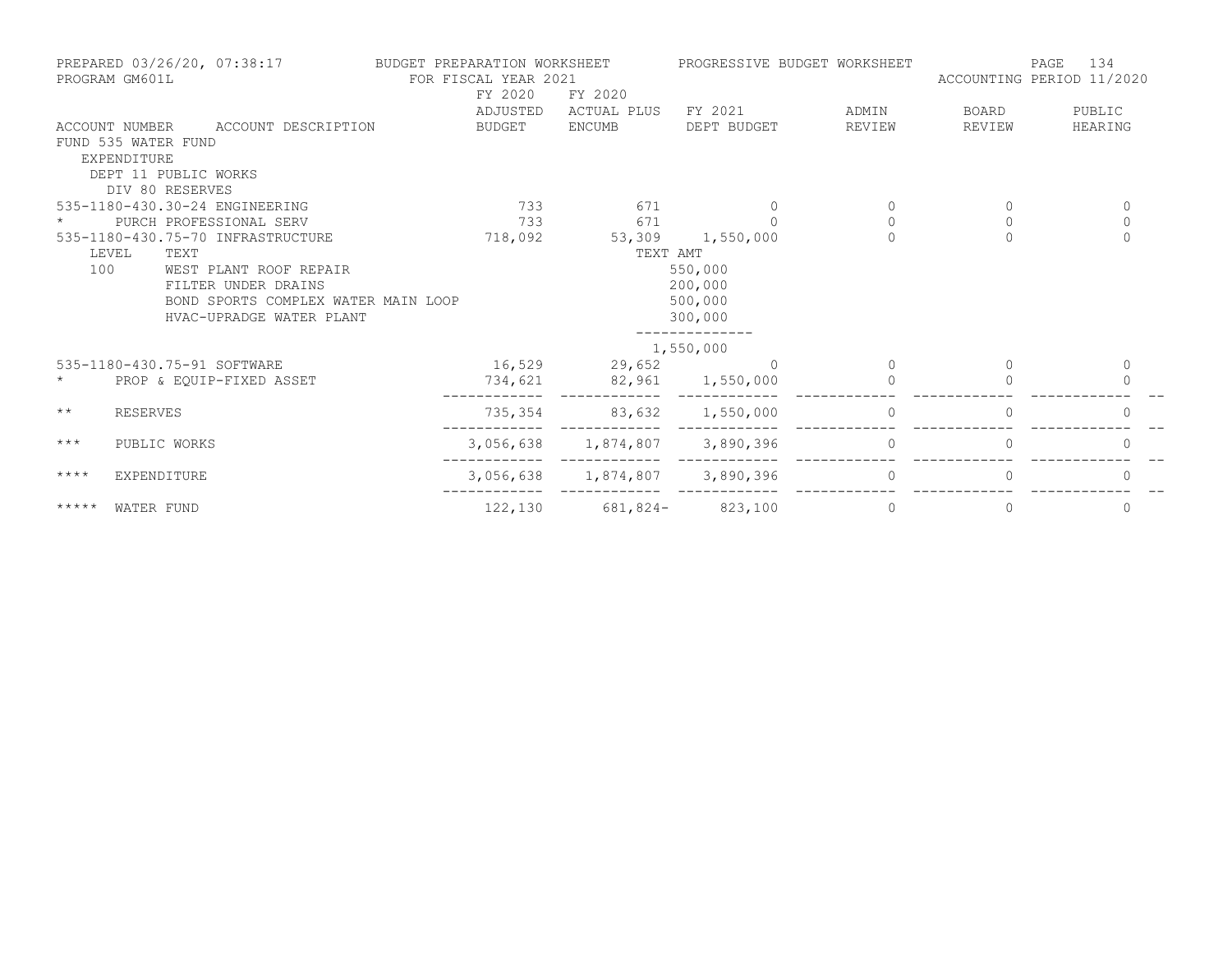| PROGRAM GM601L           | PREPARED 03/26/20, 07:38:17 BUDGET PREPARATION WORKSHEET PROGRESSIVE BUDGET WORKSHEET                                                                                                                                                                                                                                                                                                                                             | FOR FISCAL YEAR 2021              |          |                                                                                           |                                                         | 135<br>PAGE<br>ACCOUNTING PERIOD 11/2020 |
|--------------------------|-----------------------------------------------------------------------------------------------------------------------------------------------------------------------------------------------------------------------------------------------------------------------------------------------------------------------------------------------------------------------------------------------------------------------------------|-----------------------------------|----------|-------------------------------------------------------------------------------------------|---------------------------------------------------------|------------------------------------------|
| FUND 536 WASTEWATER FUND | ACCOUNT NUMBER ACCOUNT DESCRIPTION                                                                                                                                                                                                                                                                                                                                                                                                | FY 2020 FY 2020                   |          |                                                                                           |                                                         |                                          |
| REVENUE                  |                                                                                                                                                                                                                                                                                                                                                                                                                                   |                                   |          |                                                                                           |                                                         |                                          |
|                          | 536-0000-343.10-00 RESIDENTIAL SALES 1,324,742- 1,098,717- 1,412,183- 0<br>LEVEL TEXT TEXT<br>100 0.75" CUST CHARGE BASED ON 4518 AT \$7.20/MON<br>1" CUST CHARGE BASED ON 144 AT \$9.1/MON<br>1.5" CUST CHARGE BASED ON 1 AT \$13.10/MON<br>VOLUME CHARGE BASED ON 204,877 KGAL AT $$4.91$ PER 1,005,946                                                                                                                         |                                   |          | 390,355<br>15,725<br>157<br>______________                                                |                                                         | $\overline{0}$                           |
|                          |                                                                                                                                                                                                                                                                                                                                                                                                                                   |                                   |          | 1,412,183                                                                                 |                                                         |                                          |
| LEVEL<br>100             | * RESIDENTIAL SALES<br>536-0000-343.20-00 COMMERCIAL SALES<br>TEXT<br>0.75" CUST CHARGE BASED ON 223 AT \$16.54/MON 44,261<br>1" CUST CHARGE BASED ON 101 AT \$18.06/MON 21,889<br>1.5" CUST CHARGE BASED ON 47 AT \$38.27/MON<br>21,584<br>2" CUST CHARGE BASED ON 38 AT \$65.30/MON 29,777<br>29,777<br>29,777<br>29,777<br>29,777<br>29,777<br>29,777<br>29,777                                                                |                                   |          | 1,324,742-<br>560,977-<br>448,049-<br>TEXT AMT<br>574,077-<br>574,077-<br>_______________ | $\overline{0}$<br>$\begin{array}{c} 0 \\ 0 \end{array}$ | $\circ$<br>$\Omega$                      |
|                          |                                                                                                                                                                                                                                                                                                                                                                                                                                   |                                   |          | 574,077                                                                                   |                                                         |                                          |
| LEVEL TEXT               | * COMMERCIAL SALES<br>536-0000-343.30-00 INDUSTRIAL SALES 1,112,219- 2,203,856- 1,188,919- 0<br>100 3" CUSTOMER CHARGE BASED ON 19 AT \$119.00/MON<br>4" CUSTOMER CHARGE BASED ON 13 AT \$219.00/MON 34,164<br>6" CUSTOMER CHARGE BASED ON 5 AT \$357.36/MON 21,442<br>SURCHARGE RANTOUL FOODS USE 250K AS FAIR BUDGET 250,000<br>CONAIR \$17.22 PER 1000 GAL FY19 156K USE 150K<br>VOLUME CHARGE BASED ON 143825 KGAL SAT \$4.91 | $560,977 - 448,049 - 574,077 - 0$ | TEXT AMT | 27,132<br>150,000<br>706,181<br>______________                                            | $\overline{0}$<br>$\overline{0}$                        | $\circ$<br>$\bigcap$                     |
|                          | 1,188,919<br>1,112,219-2,203,856-1,188,919-0<br>16,548-10,348-33,441-33,441-0 10,348-33,441-0<br>LEVEL TEXT<br>100 CUST CHARGE BASED ON 26 AT VARIOUS SIZE METERS<br>19,595 VOLUME CHARGE BASED ON 2820 KGAL AT \$4.91 PER GA 13,846                                                                                                                                                                                              |                                   |          | 1,188,919<br>_______________                                                              | $\overline{0}$<br>$\bigcap$                             | $\circ$<br>$\cap$                        |
| LEVEL                    | 536-0000-343.50-02 GOVERNMENTAL INST SALES 115,200- 76,173- 114,000- 0<br>TEXT                                                                                                                                                                                                                                                                                                                                                    |                                   |          | 33,441<br>TEXT AMT                                                                        | $\circ$                                                 | $\mathbf 0$                              |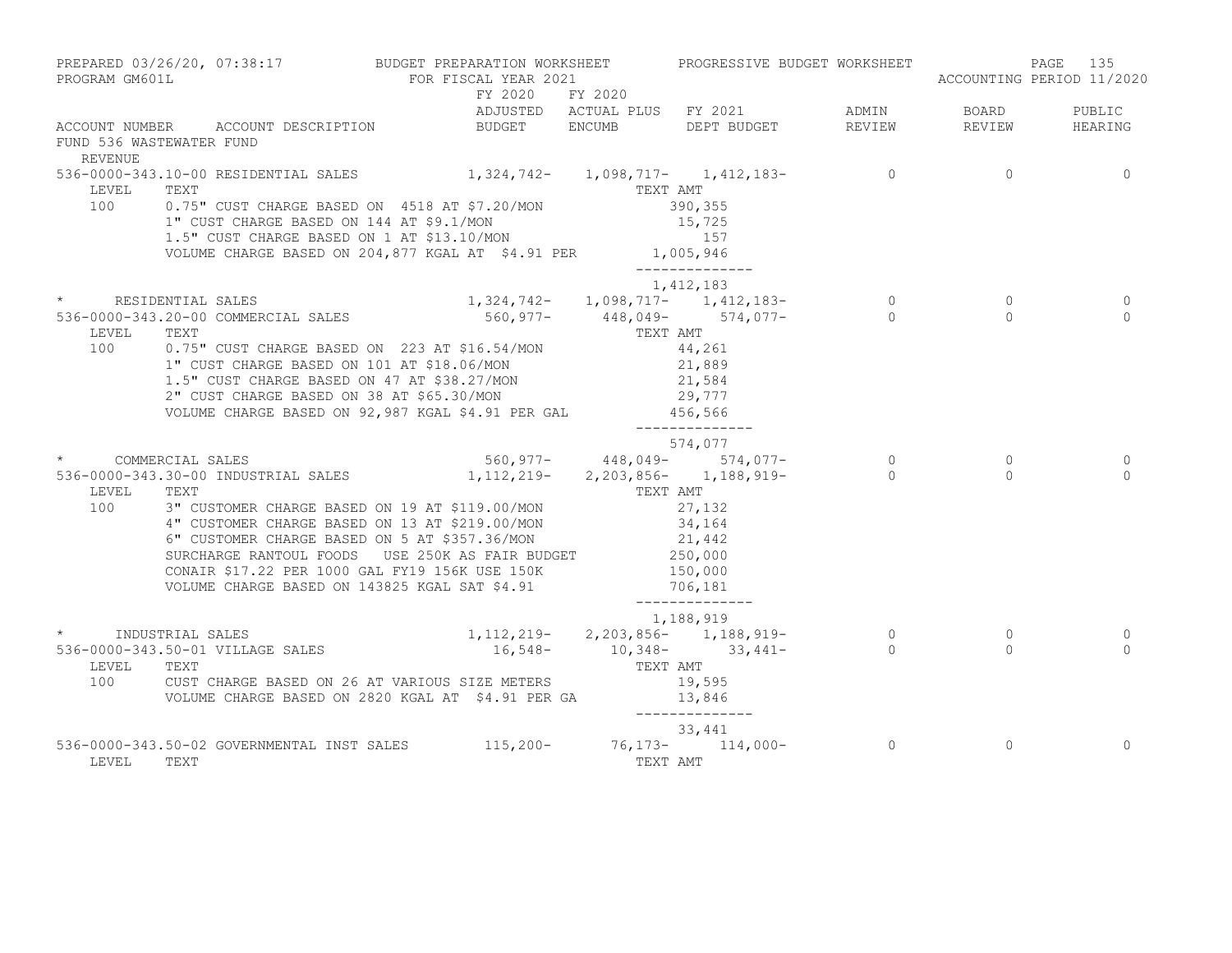| PREPARED 03/26/20, 07:38:17<br>PROGRAM GM601L                                | BUDGET PREPARATION WORKSHEET<br>FOR FISCAL YEAR 2021<br>FY 2020<br>FY 2020 |                   | PROGRESSIVE BUDGET WORKSHEET                |              | 136<br>PAGE<br>ACCOUNTING PERIOD 11/2020 |         |  |
|------------------------------------------------------------------------------|----------------------------------------------------------------------------|-------------------|---------------------------------------------|--------------|------------------------------------------|---------|--|
|                                                                              | ADJUSTED                                                                   | ACTUAL PLUS       | FY 2021                                     | ADMIN        | BOARD                                    | PUBLIC  |  |
| ACCOUNT DESCRIPTION<br>ACCOUNT NUMBER<br>FUND 536 WASTEWATER FUND<br>REVENUE | BUDGET                                                                     | ENCUMB            | DEPT BUDGET                                 | REVIEW       | REVIEW                                   | HEARING |  |
| 100<br>SALES TO THOMASBORO                                                   |                                                                            |                   | 114,000                                     |              |                                          |         |  |
|                                                                              |                                                                            |                   | 114,000                                     |              |                                          |         |  |
| $\star$<br>GOVERNMENT SALES                                                  | 131,748-                                                                   |                   | $86,521 - 147,441 -$                        |              |                                          |         |  |
| 536-0000-359.20-00 HOOK UP CHARGES                                           | $500 -$                                                                    | $\Omega$          | $500 -$                                     |              |                                          |         |  |
| HOOK UP CHARGES                                                              | $500 -$                                                                    | $\cap$            | $500 -$                                     |              |                                          |         |  |
| 536-0000-371.00-00 INTEREST INCOME                                           | $26, 200 -$                                                                |                   | $18,076-$ 8,000-                            |              |                                          |         |  |
| HOOK UP CHARGES                                                              | 26,200-                                                                    |                   | $18,076-$ 8,000-                            |              |                                          |         |  |
| 536-0000-381.00-00 OTHER REVENUE                                             | $30,000 -$                                                                 |                   | $6,124-$ 30,000-                            |              |                                          |         |  |
| HOOK UP CHARGES                                                              | $30,000 -$                                                                 |                   | $6,124-30,000-$                             |              |                                          |         |  |
| 536-0000-383.00-00 PROCEEDS FROM BONDS                                       |                                                                            | $1,368-$          |                                             |              |                                          |         |  |
| HOOK UP CHARGES                                                              |                                                                            | $1,368-$          |                                             |              |                                          |         |  |
| 536-0000-399.05-35 TFR IN WATER                                              |                                                                            |                   | $45,803-$ 38,169- $45,803-$                 |              |                                          |         |  |
| 536-0000-399.05-41 TFR IN ELECTRIC                                           |                                                                            | $1,826-1,522-$    |                                             |              |                                          |         |  |
| $\star$<br>TRANSFERS IN                                                      |                                                                            | $47,629-$ 39,691- | $45,803-$                                   |              |                                          |         |  |
| $\star\star$<br>WASTEWATER FUND                                              | $3,234,015-$                                                               | 3,902,402-        | $3,406,923-$                                | 0            | $\Omega$                                 |         |  |
| $***$<br>WASTEWATER FUND                                                     |                                                                            |                   | $3,234,015 - 3,902,402 - 3,406,923 -$       | $\mathbf{0}$ |                                          |         |  |
| $***$ * * *<br>REVENUE                                                       |                                                                            |                   | $3, 234, 015 - 3, 902, 402 - 3, 406, 923 -$ | $\Omega$     |                                          |         |  |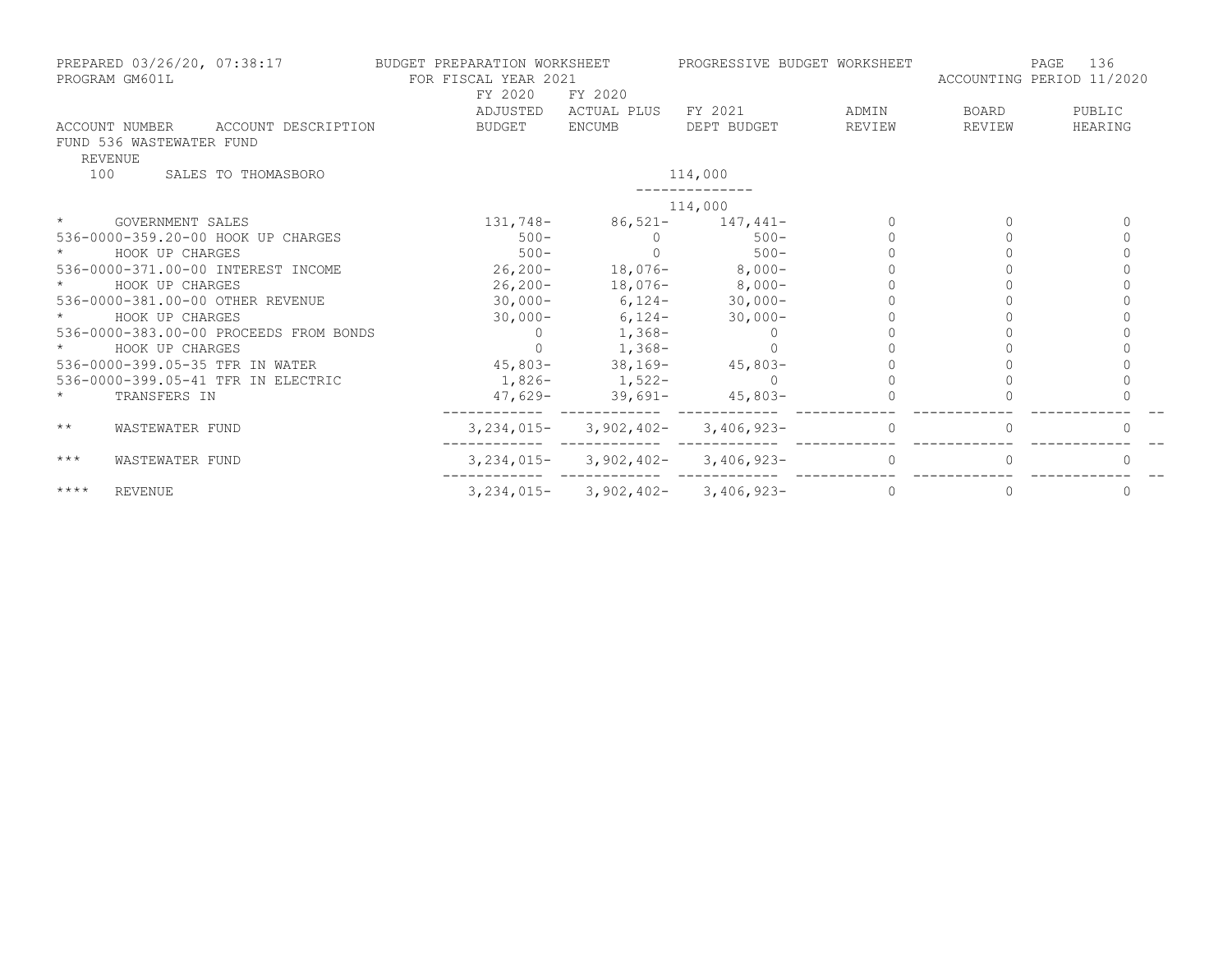| PROGRAM GM601L                          | PREPARED 03/26/20, 07:38:17 BUDGET PREPARATION WORKSHEET PROGRESSIVE BUDGET WORKSHEET                                                                                                                                                                                                                                                                                    | FOR FISCAL YEAR 2021 |                                      |                                                                                                                                                       |                                                  |                                                  | PAGE<br>137<br>ACCOUNTING PERIOD 11/2020     |
|-----------------------------------------|--------------------------------------------------------------------------------------------------------------------------------------------------------------------------------------------------------------------------------------------------------------------------------------------------------------------------------------------------------------------------|----------------------|--------------------------------------|-------------------------------------------------------------------------------------------------------------------------------------------------------|--------------------------------------------------|--------------------------------------------------|----------------------------------------------|
|                                         |                                                                                                                                                                                                                                                                                                                                                                          |                      | FY 2020 FY 2020                      | ADJUSTED ACTUAL PLUS FY 2021 ADMIN                                                                                                                    |                                                  | BOARD                                            | PUBLIC                                       |
| FUND 536 WASTEWATER FUND<br>EXPENDITURE | ACCOUNT NUMBER ACCOUNT DESCRIPTION<br>DEPT 11 PUBLIC WORKS<br>DIV 36 WASTEWATER PLANT DIVISION                                                                                                                                                                                                                                                                           |                      |                                      | BUDGET ENCUMB DEPT BUDGET                                                                                                                             | REVIEW                                           | REVIEW                                           | HEARING                                      |
| LEVEL<br>100                            | 536-1136-430.10-10 REGULAR EMPLOYEE SALARIES 431,402 363,329 516,599<br>TEXT<br>OPERATOR/MAINTENANCE<br>OPERATOR/MAINTENANCE<br>OPERATOR/MAINTENANCE<br>OPERATOR/MAINTENANCE<br>OPERATOR/MAINTENANCE<br>OPERATOR/MAINTENANCE<br>LAB TECH<br>LAB TECH<br>CHIEF OF OPERATIONS<br>RETIREE PAYOUT<br>CERTIFICATION PAY<br>HEALTH INS OPT-OUT<br>GIFT CARDS<br>RETIREE PAYOUT |                      | TEXT AMT                             | 44,168<br>44,190<br>54,101<br>52,672<br>54,642<br>45,683<br>56,741<br>24,960<br>77,819<br>12,000<br>9,818<br>1,750<br>450<br>37,605<br>-------------- | $\overline{0}$                                   | $\overline{0}$                                   | $\mathbf{0}$                                 |
| LEVEL TEXT<br>100                       | 536-1136-430.10-30 OVERTIME SALARIES<br>536-1136-430.10-35 HOLIDAY PAY WORKED<br>* PERSONNEL SERVICES<br>536-1136-430.20-10 GROUP INSURANCE<br>HEALTH INSURANCE<br>DENTAL INSURANCE                                                                                                                                                                                      | 500<br>76,428        | 432,902 363,531 518,099<br>TEXT AMT  | 516,599<br>$\begin{array}{cccc} 500 & & 86 & & 500 \\ 1,000 & & & 116 & & 1,000 \end{array}$<br>60,717 79,792<br>77,758<br>2,034<br>--------------    | $\overline{0}$<br>$\circ$<br>$\circ$<br>$\Omega$ | $\circ$<br>$\overline{0}$<br>$\circ$<br>$\Omega$ | 0<br>$\mathbf 0$<br>$\mathbf{0}$<br>$\Omega$ |
| LEVEL<br>100                            | 536-1136-430.20-20 SOCIAL SECURITY<br>TEXT<br>7.65% OF SALARY                                                                                                                                                                                                                                                                                                            | 33, 117              |                                      | 79,792<br>26,558 39,635<br>TEXT AMT<br>39,635<br>--------------                                                                                       | $\overline{0}$                                   | $\Omega$                                         | $\mathbf{0}$                                 |
| 536-1136-430.20-30 IMRF<br>LEVEL<br>100 | TEXT<br>12.05% OF SALARY<br>ADDITIONAL IMRF CHARGE FOR RETIREE                                                                                                                                                                                                                                                                                                           |                      | 46, 104 37, 112 112, 431<br>TEXT AMT | 39,635<br>62,431<br>50,000                                                                                                                            | $\sim$ 0                                         | $\Omega$                                         | $\mathbf{0}$                                 |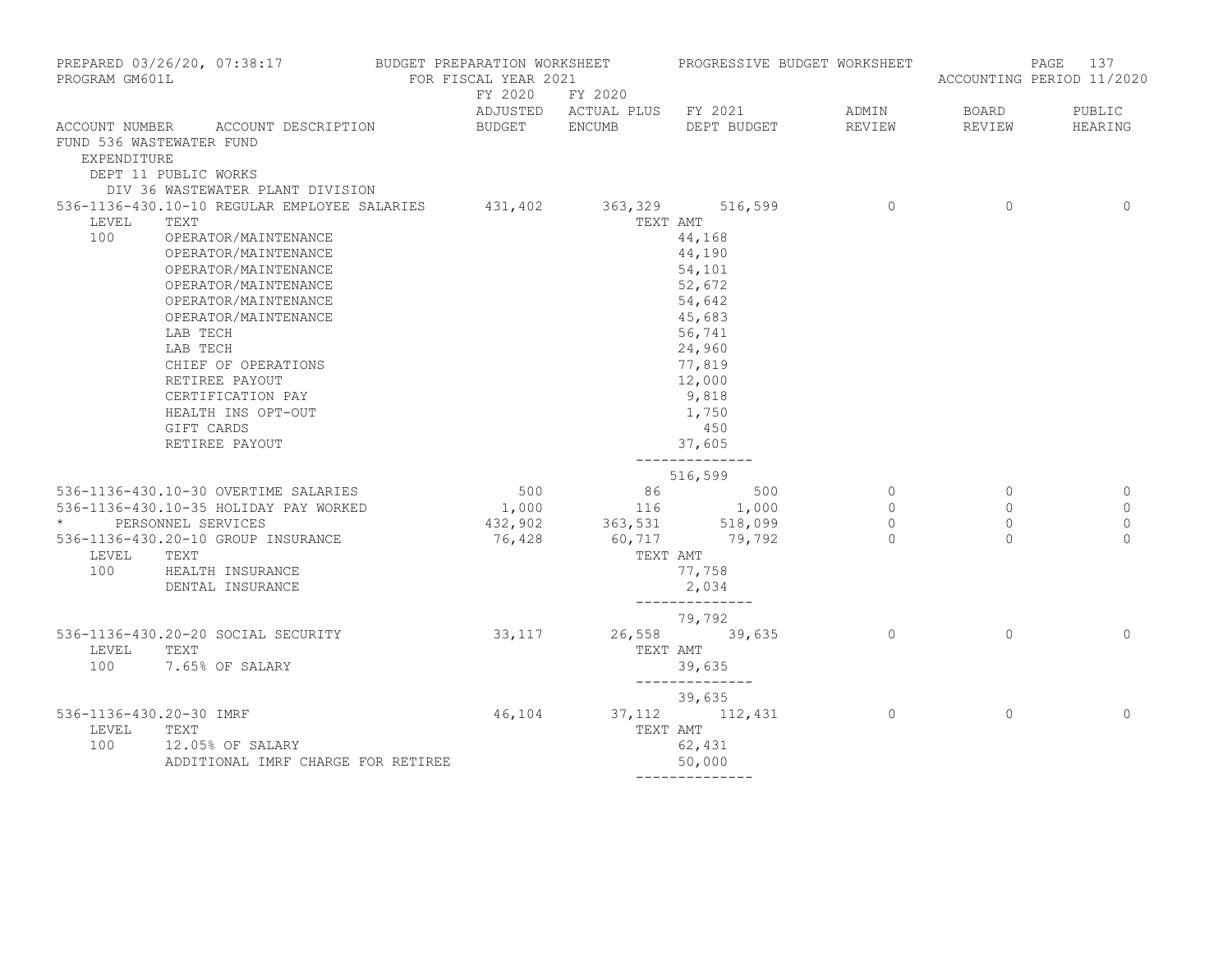| PROGRAM GM601L                          | PREPARED 03/26/20, 07:38:17                                | BUDGET PREPARATION WORKSHEET<br>FOR FISCAL YEAR 2021 |                            | PROGRESSIVE BUDGET WORKSHEET                                      |             |              | 138<br>PAGE<br>ACCOUNTING PERIOD 11/2020 |
|-----------------------------------------|------------------------------------------------------------|------------------------------------------------------|----------------------------|-------------------------------------------------------------------|-------------|--------------|------------------------------------------|
|                                         |                                                            | FY 2020                                              | FY 2020                    |                                                                   |             |              |                                          |
|                                         |                                                            |                                                      |                            | ADJUSTED ACTUAL PLUS FY 2021                                      | ADMIN       | <b>BOARD</b> | PUBLIC                                   |
| FUND 536 WASTEWATER FUND<br>EXPENDITURE | ACCOUNT NUMBER ACCOUNT DESCRIPTION<br>DEPT 11 PUBLIC WORKS | BUDGET ENCUMB                                        |                            | DEPT BUDGET                                                       | REVIEW      | REVIEW       | HEARING                                  |
|                                         | DIV 36 WASTEWATER PLANT DIVISION                           |                                                      |                            |                                                                   |             |              |                                          |
|                                         |                                                            |                                                      |                            | 112,431                                                           |             |              |                                          |
|                                         | 536-1136-430.20-40 TUITION REIMBURSEMENT                   | $\overline{0}$                                       |                            | $\begin{array}{ccc} & 0 & & 1,880 \\ 1,463 & & 1,998 \end{array}$ | $\circ$     | $\circ$      | 0                                        |
|                                         | 536-1136-430.20-50 UNEMPLOYMENT COMPENSATION               | 1,600                                                |                            |                                                                   | $\circ$     | $\circ$      | $\mathbf{0}$                             |
| 536-1136-430.20-90 OTHER                |                                                            | 3,000                                                |                            | 8,021 3,478                                                       | $\cap$      | $\Omega$     | $\Omega$                                 |
| LEVEL                                   | TEXT                                                       |                                                      |                            | TEXT AMT                                                          |             |              |                                          |
| 100                                     | ARAMARK UNIFORMS                                           |                                                      |                            | 3,478<br>______________                                           |             |              |                                          |
|                                         |                                                            |                                                      |                            | 3,478                                                             |             |              |                                          |
| * EMPLOYEE BENEFITS                     |                                                            |                                                      | 160, 249 133, 871 239, 214 |                                                                   | $\circ$     | $\circ$      | 0                                        |
|                                         | 536-1136-430.30-24 ENGINEERING                             | 81,017                                               |                            | 63,679 75,000                                                     | $\Omega$    | $\Omega$     | $\Omega$                                 |
| LEVEL                                   | TEXT                                                       |                                                      |                            | TEXT AMT                                                          |             |              |                                          |
| 100                                     | WWTP STUDIES                                               |                                                      |                            | 75,000                                                            |             |              |                                          |
|                                         |                                                            |                                                      |                            | ______________                                                    |             |              |                                          |
|                                         |                                                            |                                                      |                            | 75,000                                                            |             |              |                                          |
| 536-1136-430.30-29 OTHER                |                                                            | 256                                                  |                            | $0 \qquad \qquad 256$                                             | $\Omega$    | $\circ$      | $\Omega$                                 |
| LEVEL                                   | TEXT                                                       |                                                      |                            | TEXT AMT                                                          |             |              |                                          |
| 100                                     | OTHER EAP                                                  |                                                      |                            | 256<br>--------------                                             |             |              |                                          |
|                                         |                                                            |                                                      |                            | 256                                                               |             |              |                                          |
|                                         | 536-1136-430.30-30 TECHNICAL                               | 20,000                                               |                            | 18,000 20,000                                                     | $\Omega$    | $\Omega$     | $\Omega$                                 |
| LEVEL                                   | TEXT                                                       |                                                      | TEXT AMT                   |                                                                   |             |              |                                          |
| 100                                     | NPDES, STORM, SLUDGE PERMITS                               |                                                      |                            | 20,000                                                            |             |              |                                          |
|                                         |                                                            |                                                      |                            | --------------                                                    |             |              |                                          |
|                                         | * PURCH PROFESSIONAL SERV                                  |                                                      | 101,273 81,679 95,256      | 20,000                                                            | $\circ$     | $\mathbf{0}$ | 0                                        |
|                                         | 536-1136-430.40-10 UTILITY SERVICES                        | 380,000                                              |                            | $347,615$ $405,000$                                               | $\mathbf 0$ | $\circ$      | $\mathbf{0}$                             |
|                                         | 536-1136-430.40-31 REPAIR & MAINT-BUILDING                 | 2,500                                                |                            | 4,825 3,000                                                       | $\Omega$    | $\Omega$     | $\Omega$                                 |
| LEVEL                                   | TEXT                                                       |                                                      | TEXT AMT                   |                                                                   |             |              |                                          |
| 100                                     | ALARMS & MONITORING                                        |                                                      |                            | 3,000                                                             |             |              |                                          |
|                                         |                                                            |                                                      |                            |                                                                   |             |              |                                          |
|                                         |                                                            |                                                      |                            | 3,000                                                             |             |              |                                          |
|                                         | 536-1136-430.40-32 REPAIR & MAINT-EQUIP                    | 50,000                                               | $37,154$ 60,000            |                                                                   | $\circ$     | $\circ$      | 0                                        |
|                                         | 536-1136-430.40-33 REPAIR & MAINT-VEHICLE                  | 2,500                                                | 113                        | 1,000                                                             | $\circ$     | $\circ$      | $\circ$                                  |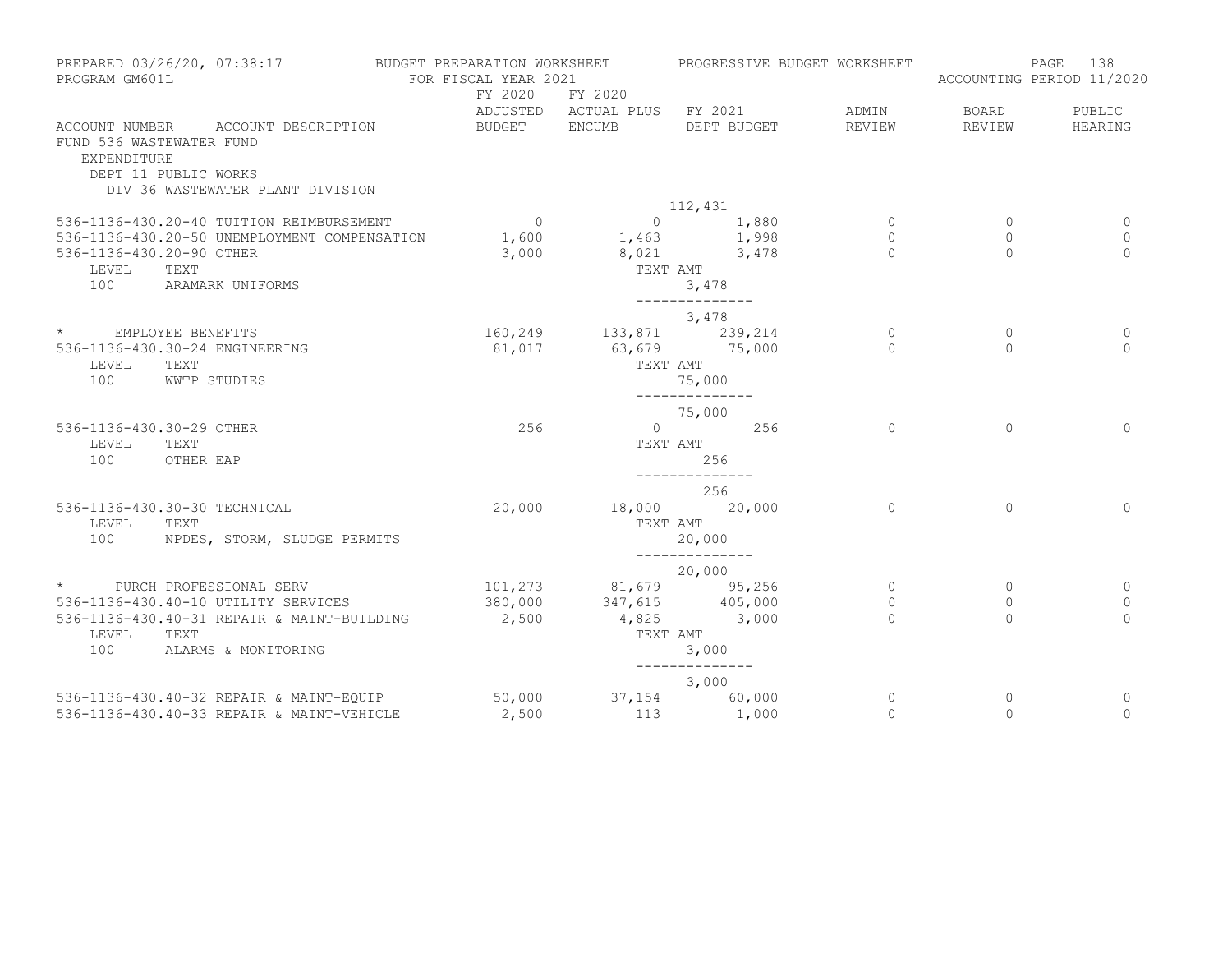| PROGRAM GM601L                          | PREPARED 03/26/20, 07:38:17                                                                    | BUDGET PREPARATION WORKSHEET<br>FOR FISCAL YEAR 2021 |                         | PROGRESSIVE BUDGET WORKSHEET |             |              | 139<br>PAGE<br>ACCOUNTING PERIOD 11/2020 |
|-----------------------------------------|------------------------------------------------------------------------------------------------|------------------------------------------------------|-------------------------|------------------------------|-------------|--------------|------------------------------------------|
|                                         |                                                                                                | FY 2020                                              | FY 2020                 | ADJUSTED ACTUAL PLUS FY 2021 | ADMIN       | BOARD        | PUBLIC                                   |
| FUND 536 WASTEWATER FUND<br>EXPENDITURE | ACCOUNT NUMBER ACCOUNT DESCRIPTION<br>DEPT 11 PUBLIC WORKS<br>DIV 36 WASTEWATER PLANT DIVISION | <b>BUDGET</b>                                        | ENCUMB                  | DEPT BUDGET                  | REVIEW      | REVIEW       | HEARING                                  |
|                                         | 536-1136-430.40-34 REPAIR & MAINT-GROUNDS 3,000 150 3,000                                      |                                                      |                         |                              | 0           | 0            | 0                                        |
|                                         | 536-1136-430.40-35 REPAIR & MAINT-PLANT/INFR                                                   | 250,000                                              | 250,000 200,000         |                              | $\Omega$    | $\Omega$     | $\bigcap$                                |
| LEVEL<br>100                            | TEXT<br>ROOF & FACILITY REPAIRS                                                                |                                                      |                         | TEXT AMT<br>200,000          |             |              |                                          |
|                                         |                                                                                                |                                                      |                         | --------------<br>200,000    |             |              |                                          |
|                                         | 536-1136-430.40-36 ALLOCATED FLEET COSTS 60,626                                                |                                                      |                         | 50,522 77,445                | $\circ$     | $\mathbf{0}$ | 0                                        |
|                                         | 536-1136-430.40-50 CONSTRUCTION SERVICES                                                       | $\overline{0}$                                       |                         | 0 56,000                     | $\Omega$    | $\Omega$     | $\Omega$                                 |
| LEVEL                                   | TEXT                                                                                           |                                                      | TEXT AMT                |                              |             |              |                                          |
| 100                                     | HAULING SLUDGE TO LANDFILL 800 TON AT \$70 PER TON                                             |                                                      |                         | 56,000<br>--------------     |             |              |                                          |
|                                         |                                                                                                |                                                      |                         | 56,000                       |             |              |                                          |
|                                         | * PURCHASED PROPERTY SERV                                                                      | 748,626                                              |                         | 690,379 805,445              | $\circ$     | $\circ$      | $\mathbf{0}$                             |
|                                         | 536-1136-430.50-20 COMMUNICATIONS                                                              | 420                                                  |                         | 663 792                      | $\Omega$    | $\Omega$     | $\Omega$                                 |
| LEVEL<br>100                            | TEXT<br>VERIZON                                                                                |                                                      | TEXT AMT                | 792                          |             |              |                                          |
|                                         |                                                                                                |                                                      |                         | ______________<br>792        |             |              |                                          |
|                                         | * OTHER PURCHASED SERVICES                                                                     | 420                                                  |                         | $663$ $792$                  | $\circ$     | $\circ$      | 0                                        |
|                                         | 536-1136-430.60-26 GAS AND OIL                                                                 |                                                      | 7,500 11,109 10,000     |                              | $\Omega$    | $\Omega$     | $\mathbf{0}$                             |
|                                         | 536-1136-430.60-70 PLANT OPER/SYS MAINT SUPP 240,000                                           |                                                      |                         | 224,300 260,000              | $\Omega$    | $\Omega$     | $\Omega$                                 |
| LEVEL                                   | TEXT                                                                                           |                                                      | TEXT AMT                |                              |             |              |                                          |
| 100 - 100                               | WWTP CHEMICALS & SUPPLIES                                                                      |                                                      |                         | 260,000                      |             |              |                                          |
|                                         |                                                                                                |                                                      |                         | --------------<br>260,000    |             |              |                                          |
| $\star$ and $\star$<br>SUPPLIES         |                                                                                                | 247,500                                              | 235,409                 | 270,000                      | $\circ$     | $\circ$      | $\Omega$                                 |
|                                         | 536-1136-430.75-70 INFRASTRUCTURE                                                              | $\overline{0}$                                       | 91,250                  | $\overline{0}$               | $\mathbf 0$ | $\circ$      | $\mathbf{0}$                             |
| $\star$ and $\star$                     | PROP & EQUIP-FIXED ASSET                                                                       | $\overline{0}$                                       | 91,250                  | $\sim$ 0                     | $\mathbf 0$ | $\mathbf 0$  | 0                                        |
|                                         | 536-1136-430.80-11 BAD DEBT EXPENSE                                                            |                                                      | $30,000$ $7,613 30,000$ |                              | $\Omega$    | $\Omega$     | $\circ$                                  |
|                                         | 536-1136-430.80-20 STORM DRAINAGE FEES/TAXES                                                   | 20,265                                               |                         | 21,673 21,278                | $\Omega$    | $\Omega$     | $\Omega$                                 |
|                                         | 536-1136-430.80-31 PRINCIPAL REPAYMENTS                                                        | 475,941                                              | $\overline{0}$          | 535,487                      |             | $\Omega$     | $\Omega$                                 |
| LEVEL                                   | TEXT                                                                                           |                                                      | TEXT AMT                |                              |             |              |                                          |
| 100                                     | PRINCIPAL SERIES 2013A                                                                         |                                                      |                         | 225,000                      |             |              |                                          |
|                                         | PRINCIPAL SERIES 2015                                                                          |                                                      |                         | 270,487                      |             |              |                                          |
|                                         | PRINCIPAL SERIES 2019                                                                          |                                                      |                         | 40,000                       |             |              |                                          |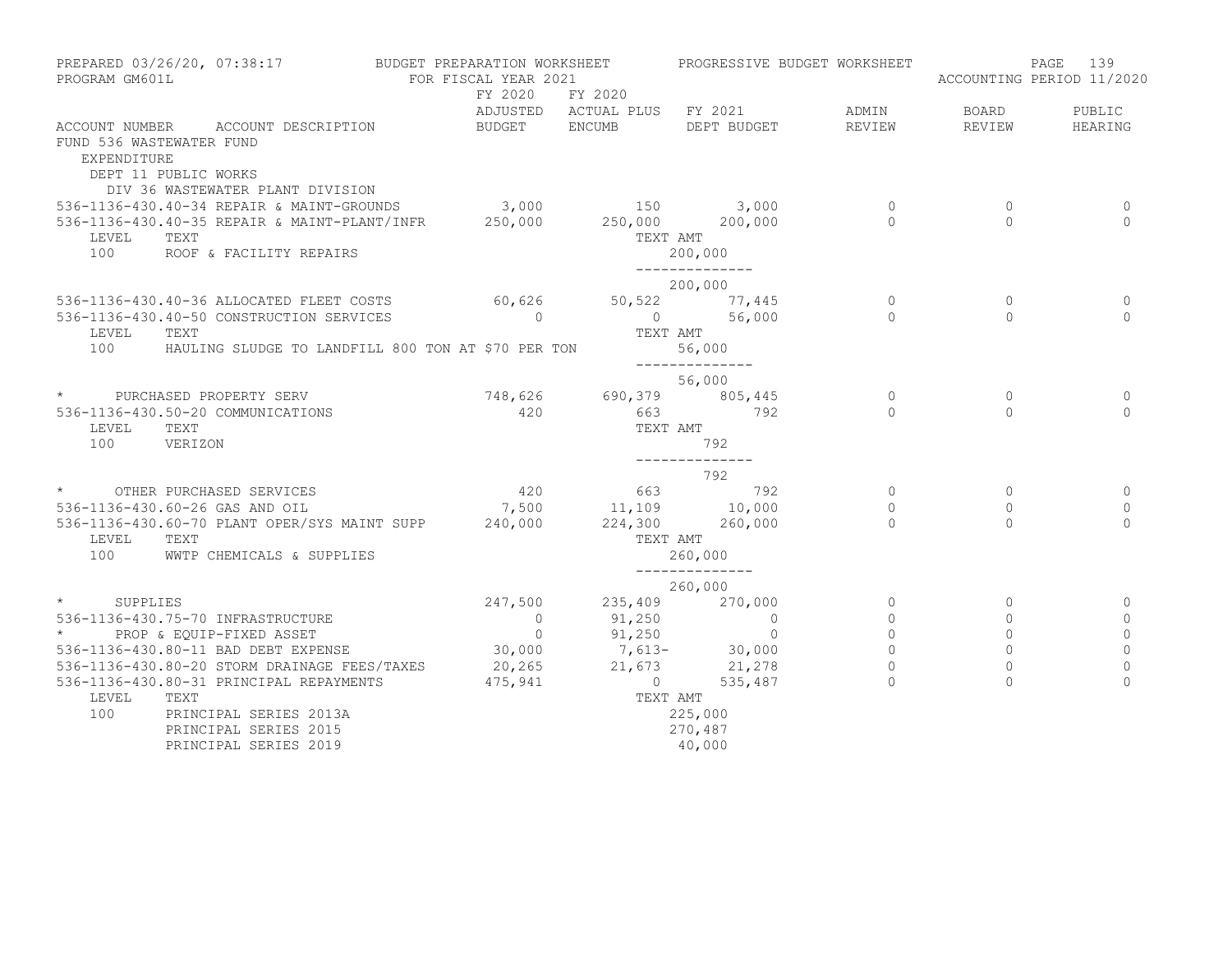| PROGRAM GM601L                | PREPARED 03/26/20, 07:38:17                                                                                            | BUDGET PREPARATION WORKSHEET<br>FOR FISCAL YEAR 2021<br>FY 2020 | FY 2020                     | PROGRESSIVE BUDGET WORKSHEET |                 | PAGE<br>ACCOUNTING PERIOD 11/2020 | 140               |
|-------------------------------|------------------------------------------------------------------------------------------------------------------------|-----------------------------------------------------------------|-----------------------------|------------------------------|-----------------|-----------------------------------|-------------------|
| ACCOUNT NUMBER<br>EXPENDITURE | ACCOUNT DESCRIPTION<br>FUND 536 WASTEWATER FUND<br>DEPT 11 PUBLIC WORKS<br>DIV 36 WASTEWATER PLANT DIVISION            | ADJUSTED<br>BUDGET                                              | ACTUAL PLUS<br>ENCUMB       | FY 2021<br>DEPT BUDGET       | ADMIN<br>REVIEW | BOARD<br>REVIEW                   | PUBLIC<br>HEARING |
|                               |                                                                                                                        |                                                                 |                             | 535,487                      |                 |                                   |                   |
| LEVEL<br>100                  | 536-1136-430.80-35 INTEREST REPAYMENT<br>TEXT<br>INTEREST SERIES 2013A<br>INTEREST SERIES 2015<br>INTEREST SERIES 2019 | 278,752                                                         | 227,800 208,604<br>TEXT AMT | 52,295<br>81,851<br>74,458   | $\Omega$        | $\Omega$                          | $\Omega$          |
|                               |                                                                                                                        |                                                                 |                             | 208,604                      |                 |                                   |                   |
|                               | 536-1136-430.80-50 SUNDRY EXPENSES                                                                                     | 400                                                             | 400                         | $\Omega$                     | $\Omega$        | $\Omega$                          | $\mathbf{0}$      |
| OTHER                         |                                                                                                                        | 805,358                                                         | 242,260 795,369             |                              |                 | $\bigcap$                         | $\Omega$          |
|                               | 536-1136-430.90-01 INTERGOVERNMENTAL-CORP FD                                                                           | 195,000                                                         | 162,500 195,000             |                              |                 |                                   |                   |
|                               | INTERGOVERNMENTAL                                                                                                      | 195,000                                                         | 162,500 195,000             |                              |                 |                                   | $\circ$           |
|                               | 536-1136-430.92-08 INTERGOVENMENTAL ECON DEV                                                                           | 40,000                                                          | 33,333 40,000               |                              |                 |                                   | $\Omega$          |
|                               | INTERGOVENMENTAL                                                                                                       | 40,000                                                          | $33,333$ 40,000             |                              |                 |                                   | $\circ$           |
|                               | 536-1136-430.96-04 INTERGOVERNMENTAL-PW ADM                                                                            |                                                                 | 480,877 400,731 480,877     |                              |                 |                                   | $\circ$           |
| $\star$                       | INTERGOVERNMENTAL                                                                                                      | 480,877                                                         | 400,731                     | 480,877                      |                 |                                   | $\Omega$          |
| $\star\star$                  | WASTEWATER PLANT DIVISION                                                                                              | 3, 212, 205                                                     | 2,435,606                   | 3,440,052                    | 0               | $\mathbf{0}$                      | $\mathbf{0}$      |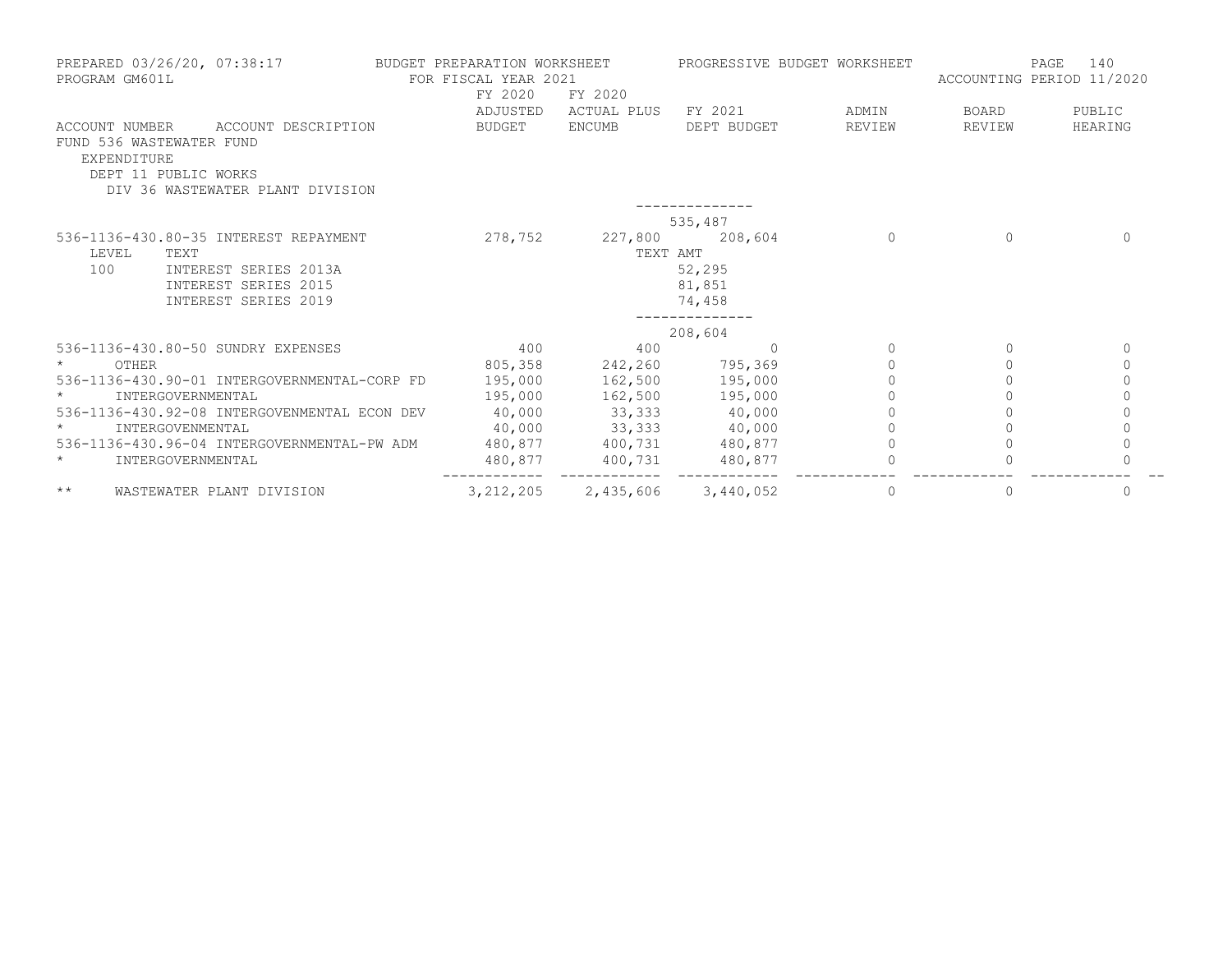|              | PROGRAM GM601L                                                                     | PREPARED 03/26/20, 07:38:17 BUDGET PREPARATION WORKSHEET                                                                                                        | FOR FISCAL YEAR 2021<br>FY 2020 | FY 2020                               |                                                                        | PROGRESSIVE BUDGET WORKSHEET                 | ACCOUNTING PERIOD 11/2020 | PAGE<br>141          |
|--------------|------------------------------------------------------------------------------------|-----------------------------------------------------------------------------------------------------------------------------------------------------------------|---------------------------------|---------------------------------------|------------------------------------------------------------------------|----------------------------------------------|---------------------------|----------------------|
|              | FUND 536 WASTEWATER FUND<br>EXPENDITURE<br>DEPT 11 PUBLIC WORKS<br>DIV 80 RESERVES | ACCOUNT NUMBER ACCOUNT DESCRIPTION                                                                                                                              |                                 |                                       | BUDGET ENCUMB DEPT BUDGET                                              | ADJUSTED ACTUAL PLUS FY 2021 ADMIN<br>REVIEW | BOARD<br>REVIEW           | PUBLIC<br>HEARING    |
|              | 536-1180-430.75-50 VEHICLES                                                        | 536-1180-430.75-30 IMPROV OTHER THAN BUILD 50,000                                                                                                               | $\overline{a}$                  |                                       | $0 \t 115,000$                                                         | $\Omega$<br>$\cap$                           | $\Omega$<br>$\cap$        | $\Omega$<br>$\Omega$ |
| 100          | LEVEL<br>TEXT                                                                      | WASTE WATER SYSTEMS 3/4 TON TRUCK<br>WASTE WATER PLANT 1/2 TON TRUCK<br>WASTE WATER PLANT UTILITY VEHICLE                                                       |                                 | TEXT AMT                              | 55,000<br>35,000<br>25,000                                             |                                              |                           |                      |
| 100          | LEVEL<br>TEXT                                                                      | 536-1180-430.75-70 INFRASTRUCTURE<br>WASTE WATER PLANT TRAVELING BRIDGE BUILDING ROOF<br>FORCE MAIN IMPROVEMENTS<br>PUMP STATION REPAIRS<br>MANHOLE REPLACEMENT |                                 | 723,624 430,957 1,620,000<br>TEXT AMT | 115,000<br>350,000<br>1,020,000<br>200,000<br>50,000<br>______________ | $\Omega$                                     | $\Omega$                  | $\Omega$             |
| $\star$      |                                                                                    | PROP & EQUIP-FIXED ASSET                                                                                                                                        |                                 | 773,624 430,957 1,735,000             | 1,620,000                                                              |                                              |                           | $\Omega$             |
| $\star\star$ | <b>RESERVES</b>                                                                    |                                                                                                                                                                 |                                 | 773,624 430,957 1,735,000             |                                                                        | $\circ$                                      | $\circ$                   | $\Omega$             |
| $***$        | PUBLIC WORKS                                                                       |                                                                                                                                                                 |                                 | 3,985,829 2,866,563 5,175,052         |                                                                        | $\Omega$                                     | $\Omega$                  | $\Omega$             |
| $***$ * * *  | EXPENDITURE                                                                        |                                                                                                                                                                 |                                 |                                       | 3,985,829 2,866,563 5,175,052                                          | $\overline{a}$                               | $\Omega$                  | $\Omega$             |
| *****        | WASTEWATER FUND                                                                    |                                                                                                                                                                 |                                 | 751,814 1,035,839- 1,768,129          |                                                                        | $\circ$                                      | $\circ$                   | $\mathbf 0$          |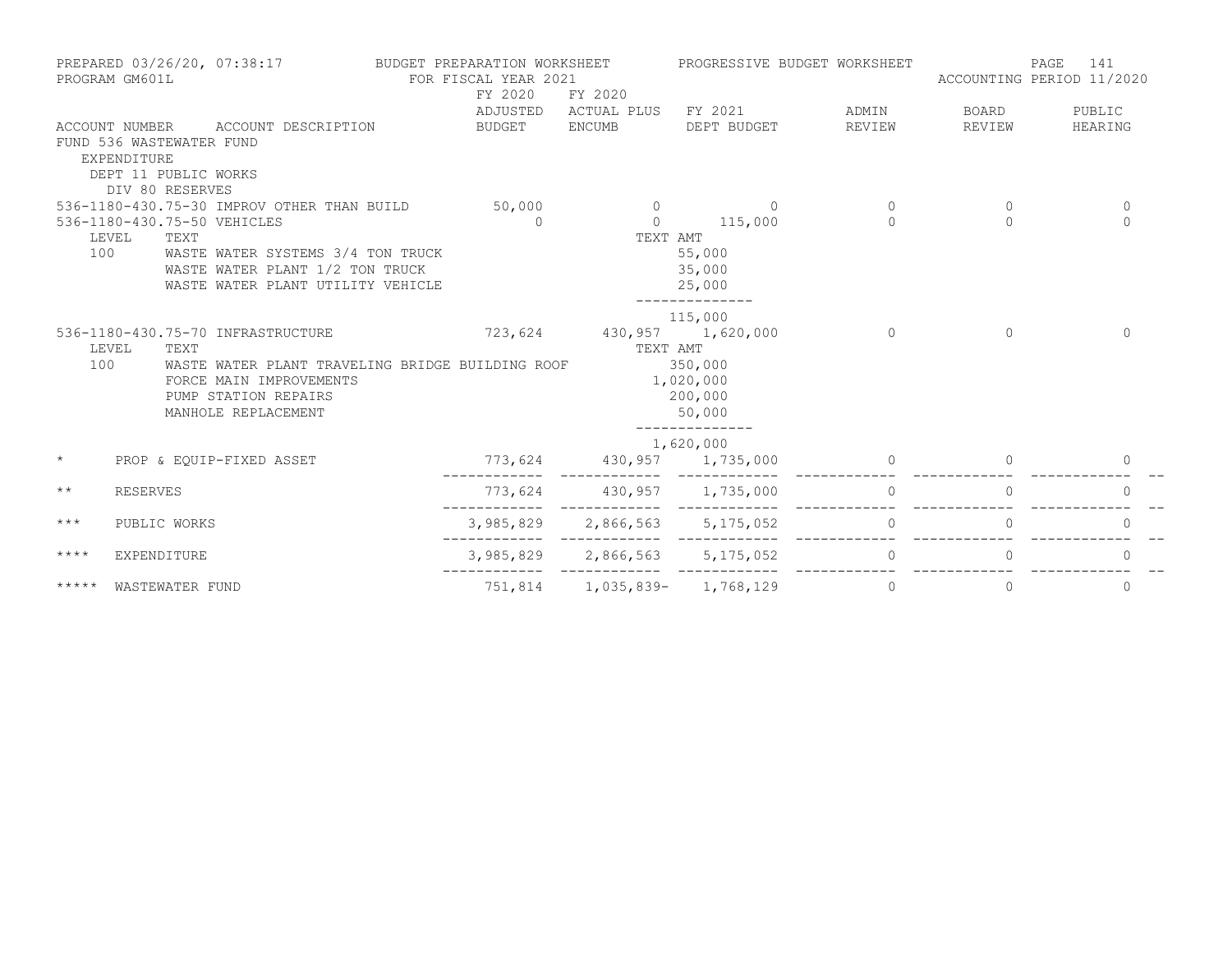| PROGRAM GM601L                    |                                         |                                                                                                                                                            | PREPARED 03/26/20, 07:38:17 BUDGET PREPARATION WORKSHEET PROGRESSIVE BUDGET WORKSHEET<br>FOR FISCAL YEAR 2021 |                                       |                |                | 142<br>PAGE<br>ACCOUNTING PERIOD 11/2020 |
|-----------------------------------|-----------------------------------------|------------------------------------------------------------------------------------------------------------------------------------------------------------|---------------------------------------------------------------------------------------------------------------|---------------------------------------|----------------|----------------|------------------------------------------|
|                                   |                                         |                                                                                                                                                            | FY 2020 FY 2020                                                                                               | ADJUSTED ACTUAL PLUS FY 2021          | ADMIN          | <b>BOARD</b>   | PUBLIC                                   |
| FUND 541 ELECTRIC FUND<br>REVENUE | ACCOUNT NUMBER ACCOUNT DESCRIPTION      | BUDGET ENCUMB                                                                                                                                              |                                                                                                               | DEPT BUDGET                           | REVIEW         | REVIEW         | HEARING                                  |
| LEVEL                             | TEXT                                    | 541-0000-341.10-00 RESIDENTIAL SALES 5, 912, 529-5, 350, 703-5, 937, 963-                                                                                  | TEXT AMT                                                                                                      |                                       | $\overline{0}$ | $\overline{0}$ | $\Omega$                                 |
| 100                               | TOTAL RETAIL SALES OF \$156,082,126     | CUSTOMER CHARGE 5661 METERS AT \$13.70<br>BASED ON IMEA 164, 643, 593 KWH A 5.2% ENERGY LOSS 5, 007, 295<br>RES. SALES OF TOTAL 40,074,387 KWH AT \$0.1249 |                                                                                                               | 930,668                               |                |                |                                          |
|                                   |                                         |                                                                                                                                                            |                                                                                                               | 5,937,963                             |                |                |                                          |
|                                   | * RESIDENTIAL SALES                     |                                                                                                                                                            |                                                                                                               | $5,912,529 - 5,350,703 - 5,937,963 -$ | $\overline{0}$ | $\circ$        | 0                                        |
|                                   |                                         | 541-0000-341.20-00 COMMERCIAL SALES 1,625,000- 1,351,718- 1,505,830-                                                                                       |                                                                                                               |                                       | $\bigcap$      | $\Omega$       | $\cap$                                   |
| LEVEL TEXT                        |                                         | 100 CUSTOMER CHARGE 455 METERS AT \$28.50<br>COMMERCIAL SALES OF TOTAL 9, 279, 863 KWH AT \$0.1455 1, 350, 220                                             | TEXT AMT                                                                                                      | 155,610                               |                |                |                                          |
|                                   |                                         |                                                                                                                                                            |                                                                                                               | ______________<br>1,505,830           |                |                |                                          |
| * COMMERCIAL SALES                |                                         |                                                                                                                                                            |                                                                                                               | $1,625,000-1,351,718-1,505,830-$      | $\overline{0}$ | $\circ$        | 0                                        |
| LEVEL TEXT                        |                                         | 541-0000-341.30-00 INDUSTRIAL SALES 9,349,632- 8,477,165- 9,247,169-                                                                                       | TEXT AMT                                                                                                      |                                       | $\sim$ 0       | $\Omega$       | $\Omega$                                 |
|                                   | PEAK DEMAND                             | 100 CUSTOMER CHARGE 71 METERS AT \$130.00<br>INDUST SALES OF TOTAL 106, 727, 876 KWH AT \$0.0614 6, 418, 614                                               |                                                                                                               | 110,760<br>2,717,795                  |                |                |                                          |
|                                   |                                         |                                                                                                                                                            |                                                                                                               | ______________<br>9,247,169           |                |                |                                          |
| * INDUSTRIAL SALES                |                                         |                                                                                                                                                            |                                                                                                               | $9,349,632 - 8,477,165 - 9,247,169 -$ | $\overline{0}$ | $\circ$        | 0                                        |
|                                   | 541-0000-341.50-01 VILLAGE SALES        |                                                                                                                                                            | $1, 126, 415 - 861, 351 - 1, 147, 704 -$                                                                      |                                       | $\bigcap$      | $\Omega$       | $\Omega$                                 |
| LEVEL TEXT                        | 100 1.89% INCREASE                      |                                                                                                                                                            |                                                                                                               | TEXT AMT<br>1,147,704                 |                |                |                                          |
|                                   |                                         |                                                                                                                                                            |                                                                                                               | --------------<br>1,147,704           |                |                |                                          |
|                                   | * GOVERNMENT SALES                      |                                                                                                                                                            | $1, 126, 415 - 861, 351 - 1, 147, 704 -$                                                                      |                                       | $\overline{0}$ | $\circ$        | 0                                        |
|                                   | 541-0000-341.70-00 SECURITY LIGHT SALES |                                                                                                                                                            | $97,174 - 83,881 - 97,174 -$                                                                                  |                                       | $\sim$ 0       | $\Omega$       | $\cap$                                   |
| LEVEL TEXT                        | 100 SAME AS LAST YEAR                   |                                                                                                                                                            | TEXT AMT                                                                                                      | 97,174<br>______________              |                |                |                                          |
|                                   |                                         |                                                                                                                                                            |                                                                                                               | 97,174                                |                |                |                                          |
|                                   | SECURITY LIGHT SALES                    |                                                                                                                                                            | $97,174 - 83,881 - 97,174 -$                                                                                  |                                       | $\overline{0}$ | $\circ$        | $\circ$                                  |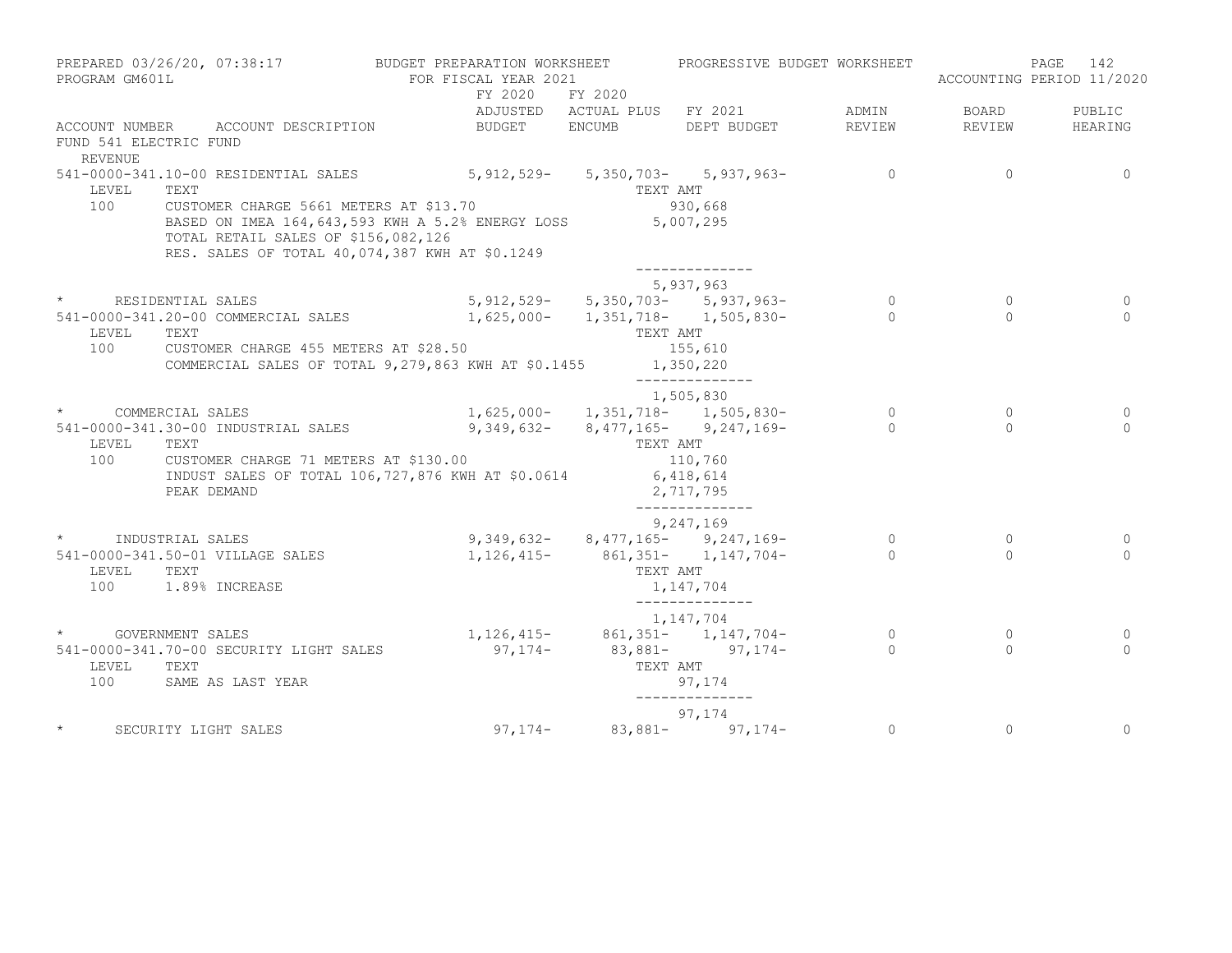| PREPARED 03/26/20, 07:38:17 BUDGET PREPARATION WORKSHEET<br>PROGRAM GM601L |                                                                                                                                                                                                                                                      | FOR FISCAL YEAR 2021                       |          | PROGRESSIVE BUDGET WORKSHEET                                |                     | 143<br>PAGE<br>ACCOUNTING PERIOD 11/2020 |              |
|----------------------------------------------------------------------------|------------------------------------------------------------------------------------------------------------------------------------------------------------------------------------------------------------------------------------------------------|--------------------------------------------|----------|-------------------------------------------------------------|---------------------|------------------------------------------|--------------|
|                                                                            |                                                                                                                                                                                                                                                      | FY 2020                                    | FY 2020  |                                                             |                     |                                          |              |
|                                                                            |                                                                                                                                                                                                                                                      |                                            |          | ADJUSTED ACTUAL PLUS FY 2021 ADMIN                          |                     | <b>BOARD</b>                             | PUBLIC       |
|                                                                            | ACCOUNT NUMBER ACCOUNT DESCRIPTION BUDGET ENCUMB                                                                                                                                                                                                     |                                            |          | DEPT BUDGET REVIEW                                          |                     | REVIEW                                   | HEARING      |
| FUND 541 ELECTRIC FUND                                                     |                                                                                                                                                                                                                                                      |                                            |          |                                                             |                     |                                          |              |
| REVENUE                                                                    |                                                                                                                                                                                                                                                      |                                            |          |                                                             |                     |                                          |              |
| LEVEL                                                                      | 541-0000-341.80-00 PURCHASED POWER ADJUST 387,739- 240,361- 268,705- 0                                                                                                                                                                               |                                            | TEXT AMT |                                                             |                     | $\Omega$                                 | $\Omega$     |
| 100                                                                        | BASED OFF AVERAGE COST \$0.7720 kwh<br>TOTAL RETAIL SALES OF \$156,082,126<br>AVG PPAR 0.002203                                                                                                                                                      |                                            |          | 268,705                                                     |                     |                                          |              |
|                                                                            |                                                                                                                                                                                                                                                      |                                            |          | 268,705                                                     |                     |                                          |              |
| $\star$ and $\star$                                                        | PURCHASED POWER ADJUST 387,739-240,361-268,705-                                                                                                                                                                                                      |                                            |          |                                                             | $\circ$             | $\Omega$                                 | $\Omega$     |
|                                                                            | 541-0000-341.90-51 LATE CHARGES 250,000- 199,312- 250,000-                                                                                                                                                                                           |                                            |          |                                                             | $\Omega$            | $\Omega$                                 | $\Omega$     |
|                                                                            | 541-0000-341.90-52 NSF CHARGES                                                                                                                                                                                                                       |                                            |          |                                                             | $\circ$             | $\Omega$                                 | $\mathbf 0$  |
|                                                                            | 541-0000-341.90-53 TURN OFF CHARGES<br>* 0THER SALES/CHARGES 51,000-<br>* 0THER SALES/CHARGES<br>* 51,000-<br>551,000-<br>55.000-                                                                                                                    |                                            |          |                                                             | $\Omega$            |                                          | $\cap$       |
|                                                                            |                                                                                                                                                                                                                                                      |                                            |          |                                                             |                     |                                          | $\Omega$     |
|                                                                            |                                                                                                                                                                                                                                                      |                                            |          |                                                             | $\circ$             | $\Omega$                                 | $\Omega$     |
|                                                                            |                                                                                                                                                                                                                                                      |                                            |          |                                                             | $\mathsf{O}\xspace$ |                                          | $\Omega$     |
|                                                                            |                                                                                                                                                                                                                                                      |                                            |          |                                                             | $\Omega$            |                                          | $\cap$       |
|                                                                            |                                                                                                                                                                                                                                                      |                                            |          |                                                             | $\Omega$            | $\Omega$                                 | $\Omega$     |
|                                                                            |                                                                                                                                                                                                                                                      |                                            |          |                                                             | $\Omega$            | $\Omega$                                 | $\Omega$     |
| LEVEL TEXT                                                                 |                                                                                                                                                                                                                                                      |                                            | TEXT AMT |                                                             |                     |                                          |              |
| 100                                                                        | RENTS, OTHER FIBER LEASES                                                                                                                                                                                                                            |                                            |          | 28,000                                                      |                     |                                          |              |
|                                                                            |                                                                                                                                                                                                                                                      |                                            |          | 28,000                                                      |                     |                                          |              |
| $\star$ RENTS - OTHER                                                      |                                                                                                                                                                                                                                                      | $30,000 - 21,377 - 28,000 - 0$             |          |                                                             |                     | $\Omega$                                 | $\mathbf{0}$ |
|                                                                            | 541-0000-376.00-00 LOAN PRINCIPAL RECEIPTS<br>$+$ RENTS - OTHER<br>$+$ RENTS - OTHER REVENUE<br>541-0000-381.00-00 OTHER REVENUE<br>$+$ RENTS - OTHER REVENUE<br>$+$ RENTS - OTHER<br>$+$ 196,968-<br>50,000-<br>57,232-<br>50,000-<br>57,232-<br>50 |                                            |          |                                                             | $\Omega$            |                                          | $\Omega$     |
|                                                                            |                                                                                                                                                                                                                                                      |                                            |          |                                                             | $\circ$             | $\Omega$                                 | $\Omega$     |
|                                                                            |                                                                                                                                                                                                                                                      |                                            |          |                                                             | $\circ$             |                                          | $\Omega$     |
|                                                                            |                                                                                                                                                                                                                                                      |                                            |          |                                                             | $\overline{0}$      |                                          | $\Omega$     |
|                                                                            |                                                                                                                                                                                                                                                      |                                            |          |                                                             |                     |                                          | $\Omega$     |
|                                                                            | STATE TRAFFIC LIGHT MAINT                                                                                                                                                                                                                            |                                            |          |                                                             | $\overline{0}$      |                                          | $\mathbf 0$  |
|                                                                            | 541-0000-382.10-00 PROC FROM SALE OF PROP                                                                                                                                                                                                            |                                            |          | $2,500-$<br>$5,000-$<br>$5,000-$<br>$0$<br>$100-$<br>$100-$ |                     |                                          | $\Omega$     |
| $\star$                                                                    | PROC FROM SALE OF PROP                                                                                                                                                                                                                               |                                            |          |                                                             |                     |                                          |              |
| $\star\star$                                                               | ELECTRIC FUND                                                                                                                                                                                                                                        |                                            |          |                                                             |                     |                                          |              |
| $***$                                                                      | ELECTRIC FUND                                                                                                                                                                                                                                        | $19,206,957 - 16,741,663 - 18,805,069 - 0$ |          |                                                             |                     |                                          | $\Omega$     |
| $***$ *<br>REVENUE                                                         |                                                                                                                                                                                                                                                      |                                            |          | $19,206,957 - 16,741,663 - 18,805,069 -$                    | $\circ$             | $\circ$                                  | $\mathbf{0}$ |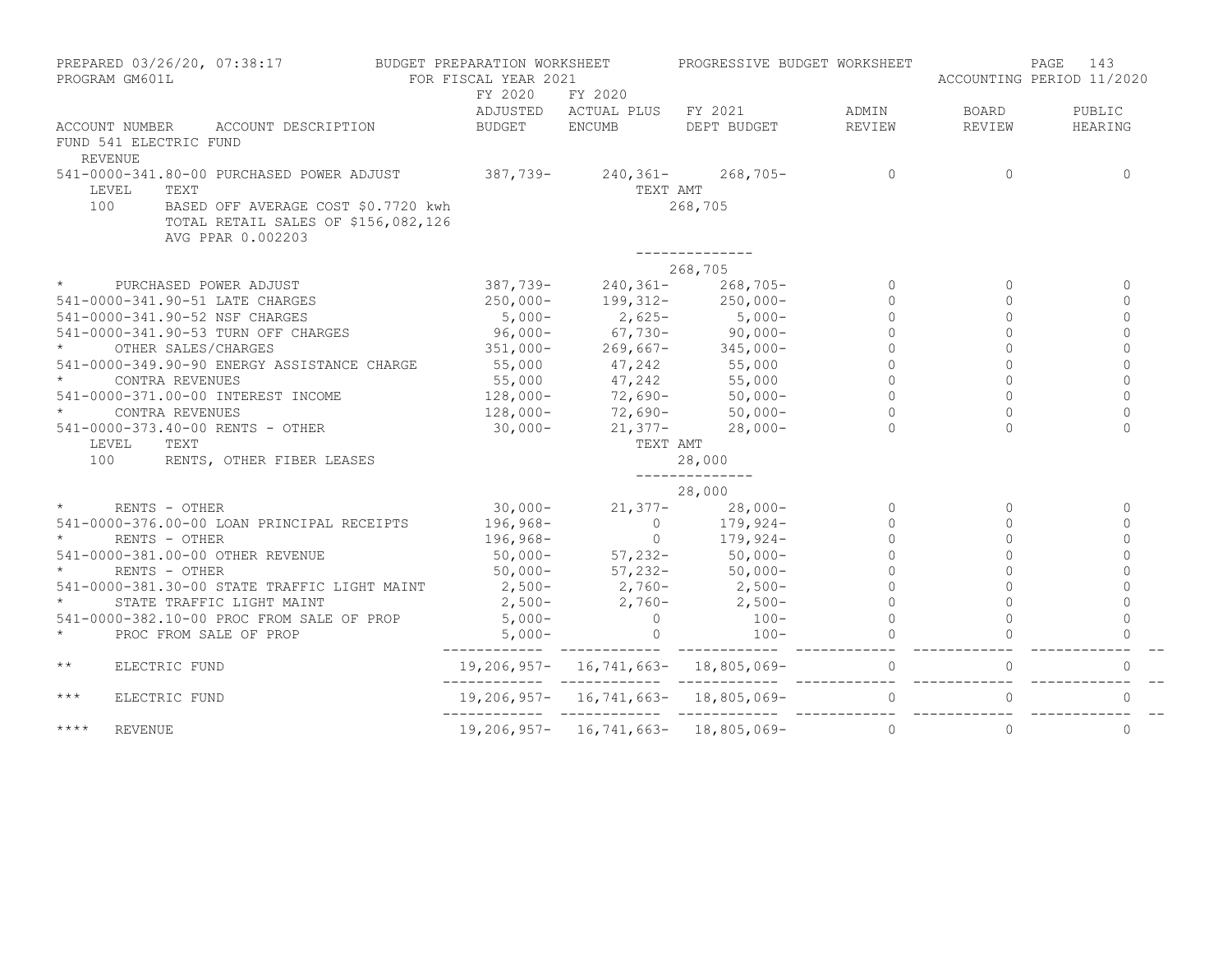| PROGRAM GM601L                                                | PREPARED 03/26/20, 07:38:17 BUDGET PREPARATION WORKSHEET PROGRESSIVE BUDGET WORKSHEET                                                                                                                                                                                                                            | FOR FISCAL YEAR 2021 |                                                                         |                                                                                                                            |                                                          |                                                   | 144<br>PAGE<br>ACCOUNTING PERIOD 11/2020 |
|---------------------------------------------------------------|------------------------------------------------------------------------------------------------------------------------------------------------------------------------------------------------------------------------------------------------------------------------------------------------------------------|----------------------|-------------------------------------------------------------------------|----------------------------------------------------------------------------------------------------------------------------|----------------------------------------------------------|---------------------------------------------------|------------------------------------------|
|                                                               |                                                                                                                                                                                                                                                                                                                  |                      | FY 2020 FY 2020                                                         | ADJUSTED ACTUAL PLUS FY 2021 ADMIN                                                                                         |                                                          | BOARD                                             | PUBLIC                                   |
| FUND 541 ELECTRIC FUND<br>EXPENDITURE<br>DEPT 11 PUBLIC WORKS | ACCOUNT NUMBER ACCOUNT DESCRIPTION<br>DIV 40 ELECTRIC DISTRIB DIVISION                                                                                                                                                                                                                                           |                      | BUDGET ENCUMB DEPT BUDGET                                               |                                                                                                                            | REVIEW                                                   | REVIEW                                            | HEARING                                  |
| LEVEL<br>100                                                  | 541-1140-430.10-10 REGULAR EMPLOYEE SALARIES 564,670 471,721 616,889<br>TEXT<br>LINEMAN ELECTRIC<br>LINEMAN ELECTRIC<br>LINEMAN ELECTRIC<br>LINEMAN ELECTRIC<br>APPRENTICE LINEMAN ELECTRIC<br>APPRENTICE LINEMAN ELECTRIC<br>APPRENTICE LINEMAN ELECTRIC<br>LINEMAN FOREMAN<br>HEALTH INS OPT-OUT<br>GIFT CARDS |                      |                                                                         | TEXT AMT<br>81,359<br>81,359<br>81,359<br>81,359<br>66,994<br>66,994<br>68,267<br>87,048<br>1,750<br>400<br>-------------- | $\overline{0}$                                           | $\circ$                                           | $\mathbf{0}$                             |
|                                                               |                                                                                                                                                                                                                                                                                                                  |                      |                                                                         | 616,889                                                                                                                    |                                                          |                                                   |                                          |
| * PERSONNEL SERVICES                                          | 541-1140-430.10-15 STAND-BY SALARIES<br>541-1140-430.10-30 OVERTIME SALARIES<br>541-1140-430.20-10 GROUP INSURANCE                                                                                                                                                                                               | 76,378               | 25,000 20,130 25,000<br>25,000 25,422 25,000<br>614,670 517,273 666,889 | 61,173 73,772                                                                                                              | $\overline{0}$<br>$\overline{0}$<br>$\Omega$<br>$\Omega$ | $\overline{0}$<br>$\circ$<br>$\Omega$<br>$\Omega$ | 0<br>$\mathbf 0$<br>$\circ$<br>$\Omega$  |
| LEVEL                                                         | TEXT<br>100 HEALTH INSURANCE<br>DENTAL INSURANCE                                                                                                                                                                                                                                                                 |                      | TEXT AMT                                                                | 72,190<br>1,582<br>______________                                                                                          |                                                          |                                                   |                                          |
| LEVEL                                                         | 541-1140-430.20-20 SOCIAL SECURITY<br>TEXT<br>100 7.65% OF SALARY                                                                                                                                                                                                                                                | 47,022               |                                                                         | 73,772<br>38, 347 51, 017<br>TEXT AMT<br>51,017<br>______________                                                          | $\overline{0}$                                           | $\circ$                                           | $\overline{0}$                           |
| 541-1140-430.20-30 IMRF<br>LEVEL                              | TEXT<br>100 12.05% OF SALARY                                                                                                                                                                                                                                                                                     | 65,463               |                                                                         | 51,017<br>52,890 80,360<br>TEXT AMT<br>80,360<br>_______________                                                           | $\Omega$                                                 | $\Omega$                                          | $\Omega$                                 |
| 541-1140-430.20-90 OTHER<br>LEVEL                             | 541-1140-430.20-50 UNEMPLOYMENT COMPENSATION<br>TEXT                                                                                                                                                                                                                                                             | 7,255                | TEXT AMT                                                                | 80,360<br>1,600 2,004 1,880<br>5,764 6,910                                                                                 | $\circ$<br>$\Omega$                                      | $\circ$<br>$\Omega$                               | 0<br>$\Omega$                            |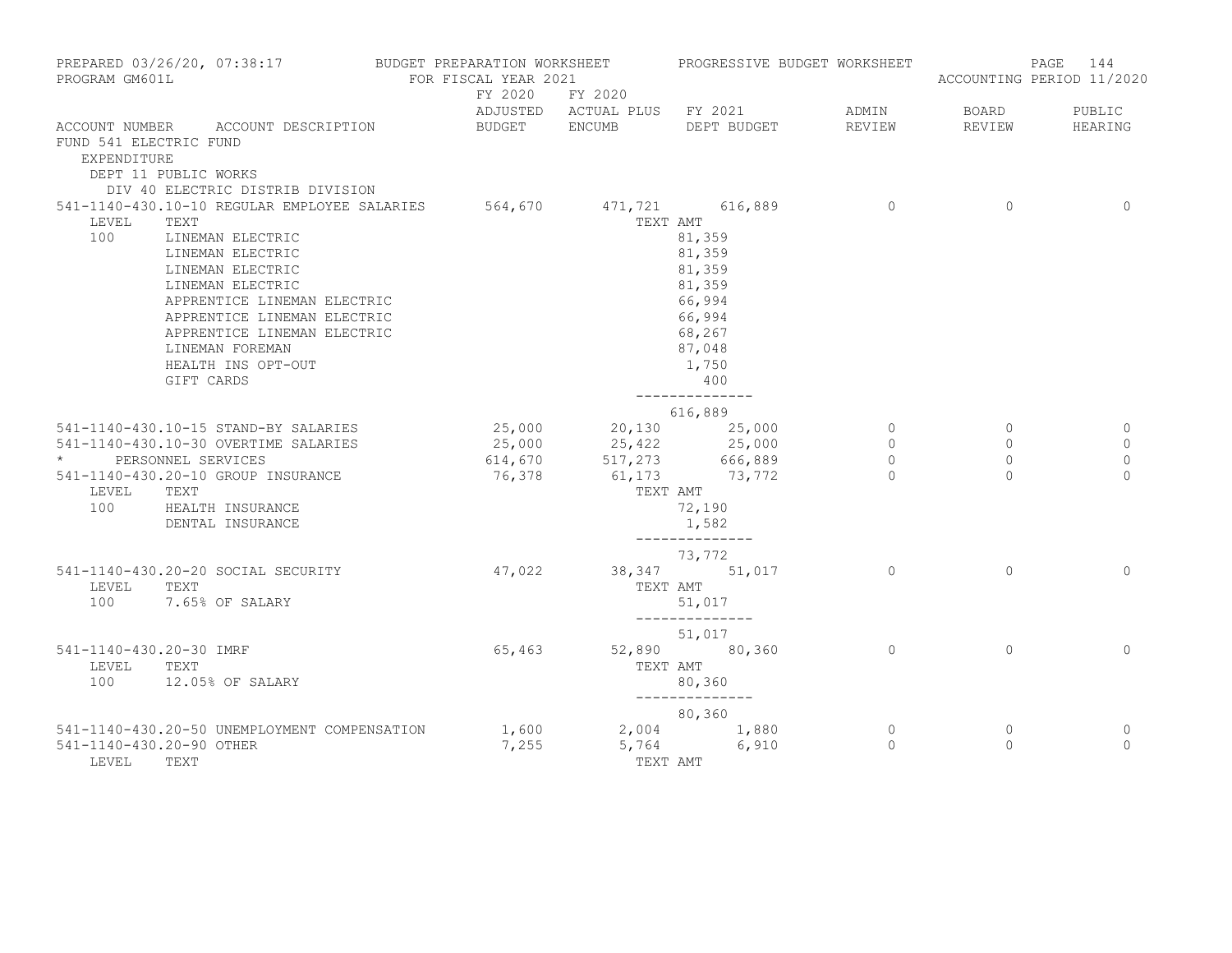| PROGRAM GM601L                                                       | PREPARED 03/26/20, 07:38:17                                                                                                                                                                                                              | BUDGET PREPARATION WORKSHEET<br>FOR FISCAL YEAR 2021<br>FY 2020 FY 2020 |                            | PROGRESSIVE BUDGET WORKSHEET                                                                                    |                 |                        | 145<br>PAGE<br>ACCOUNTING PERIOD 11/2020 |
|----------------------------------------------------------------------|------------------------------------------------------------------------------------------------------------------------------------------------------------------------------------------------------------------------------------------|-------------------------------------------------------------------------|----------------------------|-----------------------------------------------------------------------------------------------------------------|-----------------|------------------------|------------------------------------------|
|                                                                      | ACCOUNT NUMBER ACCOUNT DESCRIPTION                                                                                                                                                                                                       | BUDGET ENCUMB                                                           |                            | ADJUSTED ACTUAL PLUS FY 2021<br>DEPT BUDGET                                                                     | ADMIN<br>REVIEW | <b>BOARD</b><br>REVIEW | PUBLIC<br>HEARING                        |
| FUND 541 ELECTRIC FUND<br><b>EXPENDITURE</b><br>DEPT 11 PUBLIC WORKS | DIV 40 ELECTRIC DISTRIB DIVISION                                                                                                                                                                                                         |                                                                         |                            |                                                                                                                 |                 |                        |                                          |
| 100                                                                  | ARAMARK UNIFORMS                                                                                                                                                                                                                         |                                                                         |                            | 6,910                                                                                                           |                 |                        |                                          |
|                                                                      |                                                                                                                                                                                                                                          |                                                                         |                            | ______________<br>6,910                                                                                         |                 |                        |                                          |
|                                                                      | * EMPLOYEE BENEFITS                                                                                                                                                                                                                      |                                                                         |                            |                                                                                                                 |                 | $\overline{0}$         | 0                                        |
|                                                                      | 541-1140-430.30-24 ENGINEERING                                                                                                                                                                                                           |                                                                         |                            | $197, 718$ $160, 178$ $213, 939$ 0<br>$214, 773$ $55, 400$ $50, 000$ 0<br>$416$ 0<br>146                        |                 | $\Omega$               | $\mathbf 0$                              |
| 541-1140-430.30-29 OTHER                                             |                                                                                                                                                                                                                                          | 416                                                                     |                            |                                                                                                                 |                 | $\cap$                 | $\Omega$                                 |
| LEVEL                                                                | TEXT                                                                                                                                                                                                                                     |                                                                         | TEXT AMT                   |                                                                                                                 |                 |                        |                                          |
| 100                                                                  | OTHER EAP                                                                                                                                                                                                                                |                                                                         |                            | 416                                                                                                             |                 |                        |                                          |
|                                                                      |                                                                                                                                                                                                                                          |                                                                         |                            | ______________<br>416                                                                                           |                 |                        |                                          |
|                                                                      | * PURCH PROFESSIONAL SERV                                                                                                                                                                                                                |                                                                         |                            | 215,189 55,400 50,416                                                                                           | $\overline{0}$  | $\mathbf{0}$           | 0                                        |
|                                                                      | 541-1140-430.40-10 UTILITY SERVICES                                                                                                                                                                                                      | 32,000                                                                  |                            | 24,104 32,000                                                                                                   | $\mathbf{0}$    | $\Omega$               | $\mathbf{0}$                             |
|                                                                      |                                                                                                                                                                                                                                          |                                                                         |                            |                                                                                                                 | $\circ$         | $\circ$                | $\mathbf 0$                              |
|                                                                      | 341-1140-430.40-31 REPAIR & MAINT-BUILDING<br>341-1140-430.40-32 REPAIR & MAINT-BUILDING<br>341-1140-430.40-32 REPAIR & MAINT-EQUIP<br>341-1140-430.40-33 REPAIR & MAINT-VEHICLE<br>341-1140-430.40-33 REPAIR & MAINT-GROUNDS<br>341-114 |                                                                         |                            |                                                                                                                 | $\Omega$        | $\Omega$               | $\overline{0}$                           |
|                                                                      |                                                                                                                                                                                                                                          |                                                                         |                            |                                                                                                                 | $\Omega$        | $\Omega$               | $\Omega$                                 |
|                                                                      |                                                                                                                                                                                                                                          |                                                                         |                            |                                                                                                                 | $\circ$         | $\circ$                | $\mathbb O$                              |
|                                                                      |                                                                                                                                                                                                                                          |                                                                         |                            |                                                                                                                 | $\Omega$        | $\Omega$               | $\overline{0}$                           |
| 541-1140-430.40-40 RENTALS                                           |                                                                                                                                                                                                                                          |                                                                         | $61,200$ $51,000$ $61,200$ |                                                                                                                 |                 |                        | $\Omega$                                 |
| LEVEL                                                                | TEXT                                                                                                                                                                                                                                     |                                                                         |                            | TEXT AMT                                                                                                        |                 |                        |                                          |
| 100                                                                  | BUILDING 729, 730, 739 RENTS PAID TO CHANUTE EDC                                                                                                                                                                                         |                                                                         |                            | 61,200                                                                                                          |                 |                        |                                          |
|                                                                      |                                                                                                                                                                                                                                          |                                                                         |                            | ______________<br>61,200                                                                                        |                 |                        |                                          |
|                                                                      | * PURCHASED PROPERTY SERV                                                                                                                                                                                                                |                                                                         |                            | 192,619 142,343 195,825                                                                                         | $\overline{0}$  | $\Omega$               | 0                                        |
|                                                                      | 541-1140-430.50-20 COMMUNICATIONS                                                                                                                                                                                                        |                                                                         |                            | $3,000$ $2,178$ $2,614$ 0                                                                                       |                 | $\Omega$               | $\Omega$                                 |
| LEVEL TEXT                                                           |                                                                                                                                                                                                                                          |                                                                         |                            | TEXT AMT                                                                                                        |                 |                        |                                          |
| 100                                                                  | VERIZON                                                                                                                                                                                                                                  |                                                                         |                            | 2,614                                                                                                           |                 |                        |                                          |
|                                                                      |                                                                                                                                                                                                                                          |                                                                         |                            | ______________<br>2,614                                                                                         |                 |                        |                                          |
| $\star$                                                              | OTHER PURCHASED SERVICES                                                                                                                                                                                                                 |                                                                         |                            | $3,000$ $2,178$ $2,614$                                                                                         | $\circ$         | $\circ$                | 0                                        |
|                                                                      | 541-1140-430.60-26 GAS AND OIL                                                                                                                                                                                                           |                                                                         |                            |                                                                                                                 | $\circ$         | $\circ$                | $\mathbf 0$                              |
|                                                                      | 541-1140-430.60-75 STR LIGHT MAINT SUPPLIES                                                                                                                                                                                              |                                                                         |                            | $\begin{array}{cccc} 33,000 & 20,417 & 28,000 \ 25,033 & 29,066 & 25,000 \ 18,000 & 9,312 & 18,000 \end{array}$ | $\Omega$        | $\Omega$               | $\mathbb O$                              |
|                                                                      | 541-1140-430.60-77 SECURITY LIGHT SUPPLIES                                                                                                                                                                                               | 18,000                                                                  |                            |                                                                                                                 | $\Omega$        | $\Omega$               | $\circ$                                  |
| SUPPLIES                                                             |                                                                                                                                                                                                                                          | 76,033                                                                  |                            | 58,795 71,000<br>268,647 300,000                                                                                | $\Omega$        | $\Omega$               | $\mathbf 0$                              |
|                                                                      | 541-1140-430.70-30 IMPROV OTHER THAN BUILD                                                                                                                                                                                               | 280,000                                                                 |                            |                                                                                                                 | $\Omega$        | $\Omega$               | $\Omega$                                 |
| LEVEL                                                                | TEXT                                                                                                                                                                                                                                     |                                                                         | TEXT AMT                   |                                                                                                                 |                 |                        |                                          |
| 100                                                                  | ELECTRIC DISTRIBUTION MATERIALS & SUPPLIES                                                                                                                                                                                               |                                                                         |                            | 300,000                                                                                                         |                 |                        |                                          |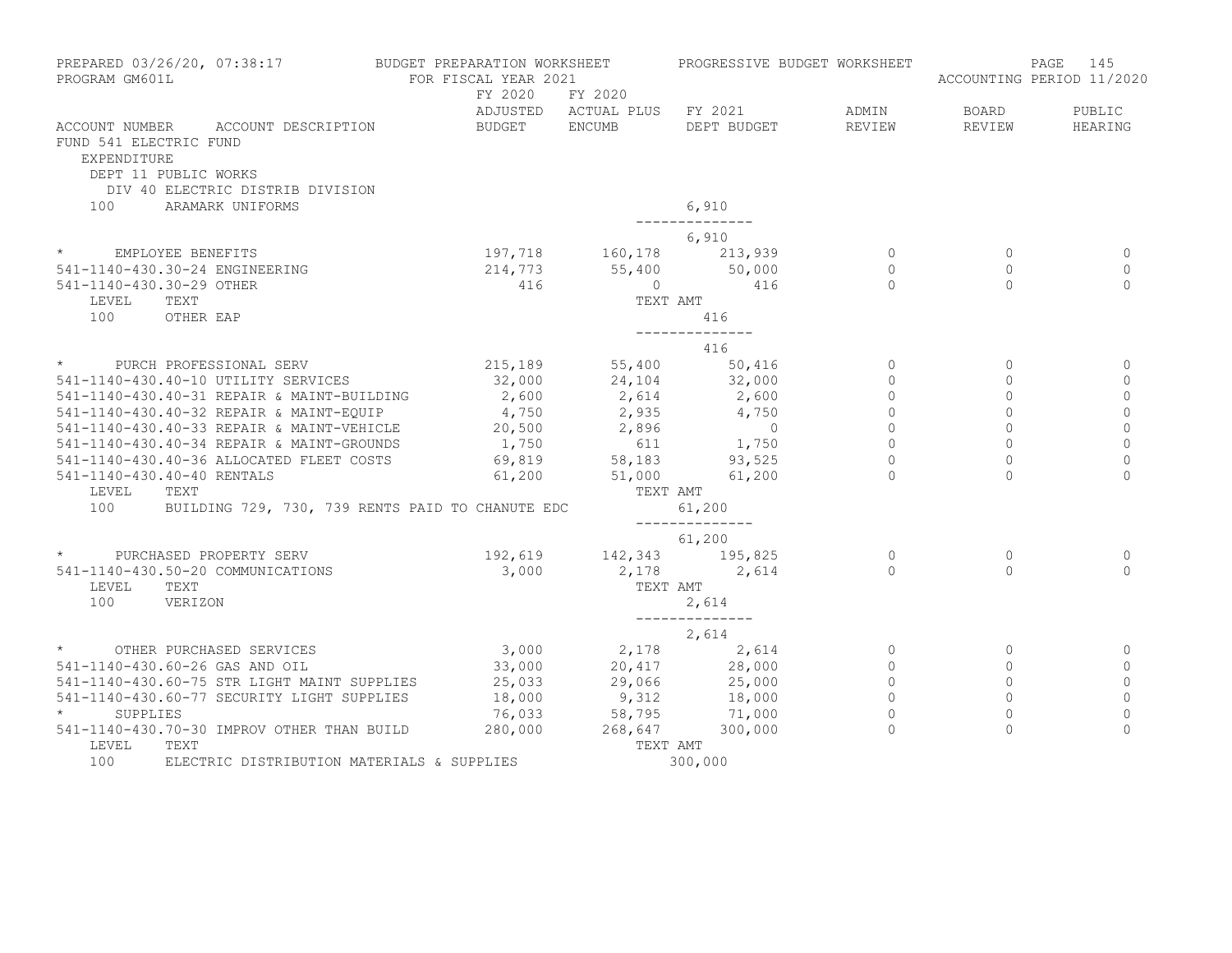| PREPARED 03/26/20, 07:38:17<br>PROGRAM GM601L                                   | BUDGET PREPARATION WORKSHEET<br>FOR FISCAL YEAR 2021    |           | PROGRESSIVE BUDGET WORKSHEET |             | 146<br>PAGE<br>ACCOUNTING PERIOD 11/2020 |              |          |
|---------------------------------------------------------------------------------|---------------------------------------------------------|-----------|------------------------------|-------------|------------------------------------------|--------------|----------|
|                                                                                 |                                                         | FY 2020   | FY 2020                      |             |                                          |              |          |
|                                                                                 |                                                         | ADJUSTED  | ACTUAL PLUS                  | FY 2021     | ADMIN                                    | <b>BOARD</b> | PUBLIC   |
| ACCOUNT NUMBER<br>FUND 541 ELECTRIC FUND<br>EXPENDITURE<br>DEPT 11 PUBLIC WORKS | ACCOUNT DESCRIPTION<br>DIV 40 ELECTRIC DISTRIB DIVISION | BUDGET    | <b>ENCUMB</b>                | DEPT BUDGET | REVIEW                                   | REVIEW       | HEARING  |
|                                                                                 |                                                         |           |                              |             |                                          |              |          |
|                                                                                 |                                                         |           |                              | 300,000     |                                          |              |          |
| $\star$                                                                         | PROP & EQUIP-NON FIXED                                  | 280,000   | 268,647                      | 300,000     |                                          |              | $\Omega$ |
| 541-1140-430.80-11 BAD DEBT EXPENSE                                             |                                                         | 65,000    | $40,043-$                    | 65,000      |                                          |              |          |
|                                                                                 | 541-1140-430.80-12 CONTR OF STREETLIGHTS ETC            | 125,000   | 62,723                       | 125,000     |                                          |              |          |
|                                                                                 | 541-1140-430.80-14 INVENTORY ADJUSTMENT                 |           | $8,469-$                     |             |                                          |              |          |
| 541-1140-430.80-50 SUNDRY EXPENSES                                              |                                                         | 400       | 400                          |             |                                          |              |          |
| OTHER<br>$\star$                                                                |                                                         | 190,400   | 14,611                       | 190,000     |                                          |              |          |
| $***$                                                                           | ELECTRIC DISTRIB DIVISION                               | 1,769,629 | 1,219,425                    | 1,690,683   |                                          |              |          |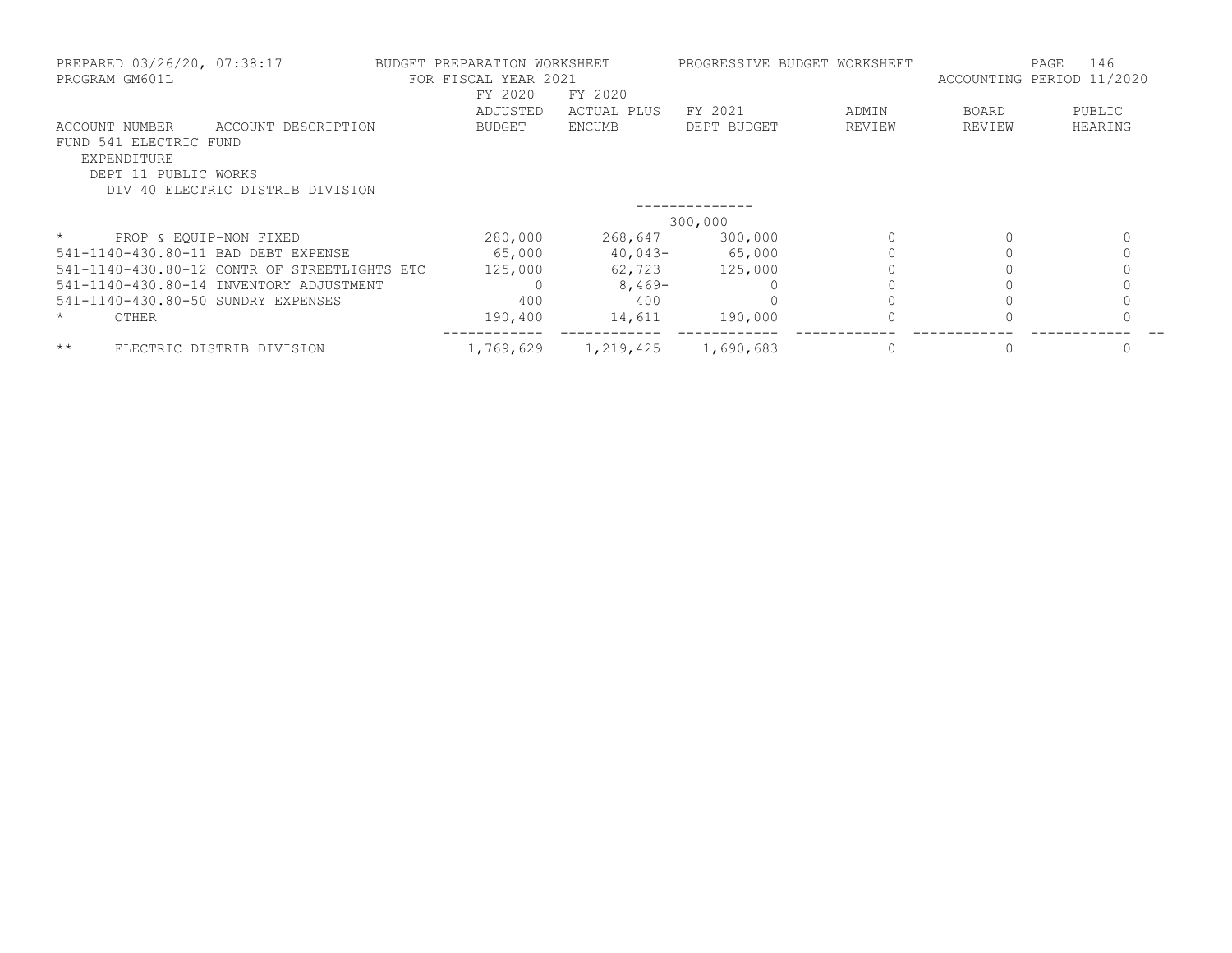| PROGRAM GM601L                               | PREPARED 03/26/20, 07:38:17 BUDGET PREPARATION WORKSHEET PROGRESSIVE BUDGET WORKSHEET                                                                                                                                                                       | FOR FISCAL YEAR 2021 |                                  |                                                                                                                        |                                                  |                                           | PAGE 147<br>ACCOUNTING PERIOD 11/2020   |
|----------------------------------------------|-------------------------------------------------------------------------------------------------------------------------------------------------------------------------------------------------------------------------------------------------------------|----------------------|----------------------------------|------------------------------------------------------------------------------------------------------------------------|--------------------------------------------------|-------------------------------------------|-----------------------------------------|
|                                              |                                                                                                                                                                                                                                                             | FY 2020 FY 2020      |                                  | ADJUSTED ACTUAL PLUS FY 2021                                                                                           | ADMIN                                            | <b>BOARD</b>                              | PUBLIC                                  |
| FUND 541 ELECTRIC FUND<br>EXPENDITURE        | ACCOUNT NUMBER ACCOUNT DESCRIPTION<br>DEPT 11 PUBLIC WORKS<br>DIV 42 ELECT TECH SERV DIVISION                                                                                                                                                               |                      |                                  | BUDGET ENCUMB DEPT BUDGET                                                                                              | REVIEW                                           | REVIEW                                    | HEARING                                 |
| LEVEL<br>100                                 | 541-1142-430.10-10 REGULAR EMPLOYEE SALARIES 386,718 323,078 413,785<br>TEXT<br>APPRENTICE ELECTRIC TECH<br>APPRENTICE ELECTRIC TECH<br>SYSTEMS ELECTRIC TECH<br>SYSTEMS ELECTRIC TECH<br>SYSTEMS ELECTRIC TECH FOREMAN<br>HEALTH INS OPT-OUT<br>GIFT CARDS |                      | TEXT AMT                         | 80,645<br>79,624<br>81,359<br>81,359<br>87,048<br>3,500<br>250                                                         | $\sim$ 0                                         | $\circ$                                   | $\overline{0}$                          |
|                                              |                                                                                                                                                                                                                                                             |                      |                                  | 413,785                                                                                                                |                                                  |                                           |                                         |
| * PERSONNEL SERVICES<br>LEVEL TEXT           | 541-1142-430.10-15 STAND-BY SALARIES<br>541-1142-430.10-30 OVERTIME SALARIES<br>541-1142-430.20-10 GROUP INSURANCE<br>100 HEALTH INSURANCE<br>DENTAL INSURANCE                                                                                              |                      | 27,394 28,256 32,816             | 29,000 27,265 29,000<br>17,500 20,546 17,500<br>433,218 370,889 460,285<br>TEXT AMT<br>31,912<br>904<br>______________ | $\overline{0}$<br>$\circ$<br>$\circ$<br>$\Omega$ | $\circ$<br>$\circ$<br>$\circ$<br>$\Omega$ | 0<br>$\mathbf 0$<br>$\circ$<br>$\Omega$ |
| LEVEL TEXT                                   | 541-1142-430.20-20 SOCIAL SECURITY<br>100 7.65% OF SALARY                                                                                                                                                                                                   |                      | 33, 141 27, 510 35, 212          | 32,816<br>TEXT AMT<br>35,212<br>--------------                                                                         | $\Omega$                                         | $\Omega$                                  | $\Omega$                                |
| 541-1142-430.20-30 IMRF<br>LEVEL TEXT<br>100 | 12.05% OF SALARY                                                                                                                                                                                                                                            |                      | 46,138 37,921 55,464<br>TEXT AMT | 35,212<br>55,464                                                                                                       | $\Omega$                                         | $\Omega$                                  | $\Omega$                                |
| 541-1142-430.20-90 OTHER<br>LEVEL<br>100     | 541-1142-430.20-50 UNEMPLOYMENT COMPENSATION<br>TEXT<br>ARAMARK UNIFORMS                                                                                                                                                                                    | 4,535                |                                  | --------------<br>55,464<br>$1,000$ $1,163$ $1,175$<br>$3,654$ $4,318$<br>TEXT AMT<br>4,318<br>--------------          | $\circ$<br>$\Omega$                              | $\circ$<br>$\Omega$                       | 0<br>$\Omega$                           |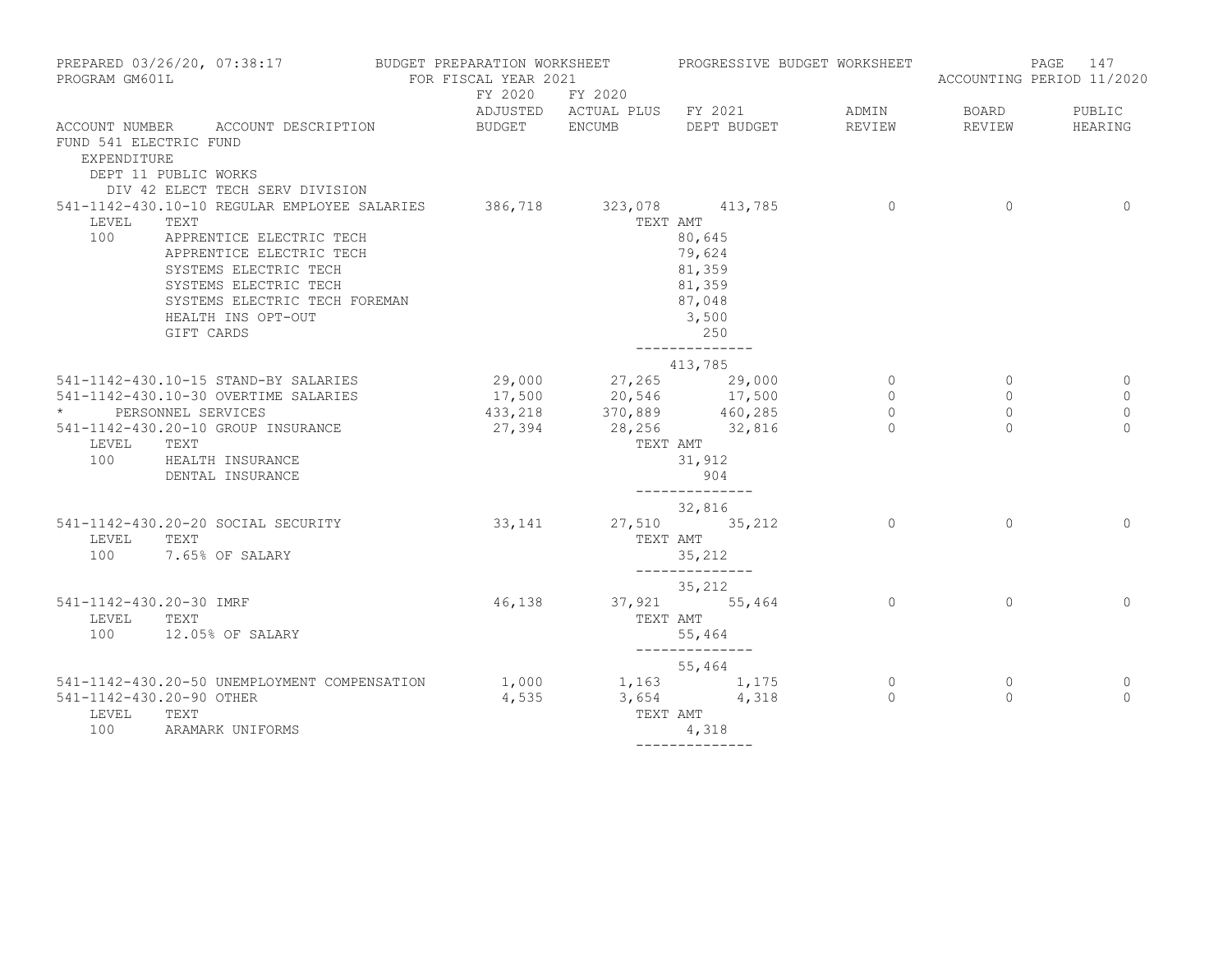| PROGRAM GM601L                        | PREPARED 03/26/20, 07:38:17                                                                   | BUDGET PREPARATION WORKSHEET<br>FOR FISCAL YEAR 2021                                                                   |          | PROGRESSIVE BUDGET WORKSHEET       |                     |                     | 148<br>PAGE<br>ACCOUNTING PERIOD 11/2020 |
|---------------------------------------|-----------------------------------------------------------------------------------------------|------------------------------------------------------------------------------------------------------------------------|----------|------------------------------------|---------------------|---------------------|------------------------------------------|
|                                       |                                                                                               | FY 2020 FY 2020                                                                                                        |          | ADJUSTED ACTUAL PLUS FY 2021       | ADMIN               | BOARD               | PUBLIC                                   |
| FUND 541 ELECTRIC FUND<br>EXPENDITURE | ACCOUNT NUMBER ACCOUNT DESCRIPTION<br>DEPT 11 PUBLIC WORKS<br>DIV 42 ELECT TECH SERV DIVISION | BUDGET ENCUMB                                                                                                          |          | DEPT BUDGET                        | REVIEW              | REVIEW              | HEARING                                  |
|                                       |                                                                                               |                                                                                                                        |          | 4,318                              |                     |                     |                                          |
|                                       | * EMPLOYEE BENEFITS                                                                           |                                                                                                                        |          | 112,208 98,504 128,985             | $\overline{0}$      | $\circ$             |                                          |
|                                       | 541-1142-430.30-24 ENGINEERING                                                                |                                                                                                                        |          |                                    | $\overline{0}$      | $\circ$             | $\overline{0}$                           |
|                                       | 541-1142-430.30-30 TECHNICAL                                                                  |                                                                                                                        |          |                                    | $\overline{0}$      | $\Omega$            | $\Omega$                                 |
| LEVEL                                 | TEXT                                                                                          |                                                                                                                        | TEXT AMT |                                    |                     |                     |                                          |
| 100                                   | AIR PERMIT FEE. RELAY TESTING PURCH PROF<br>SEV/TECHN                                         |                                                                                                                        |          | 50,000                             |                     |                     |                                          |
|                                       |                                                                                               |                                                                                                                        |          |                                    |                     |                     |                                          |
|                                       |                                                                                               |                                                                                                                        |          | 50,000                             |                     |                     |                                          |
|                                       | * PURCH PROFESSIONAL SERV<br>541-1142-430.40-10 UTILITY SERVICES                              |                                                                                                                        |          |                                    | $\circ$<br>$\Omega$ | $\circ$<br>$\Omega$ | 0<br>$\Omega$                            |
|                                       | 541-1142-430.40-31 REPAIR & MAINT-BUILDING 2,373                                              |                                                                                                                        |          | 42 10,000                          | $\bigcap$           | $\Omega$            | $\Omega$                                 |
| LEVEL                                 | TEXT                                                                                          |                                                                                                                        |          | TEXT AMT                           |                     |                     |                                          |
| 100                                   | POWER PLANT                                                                                   |                                                                                                                        |          | 10,000<br>______________           |                     |                     |                                          |
|                                       |                                                                                               |                                                                                                                        |          | 10,000                             |                     |                     |                                          |
|                                       | 541-1142-430.40-34 REPAIR & MAINT-GROUNDS 20,164 3,616 1,000                                  |                                                                                                                        |          |                                    | $\overline{0}$      | $\Omega$            | 0                                        |
|                                       | 541-1142-430.40-35 REPAIR & MAINT-PLANT/INFR 41,328 4,328 42,000                              |                                                                                                                        |          |                                    | $\Omega$            | $\Omega$            | $\Omega$                                 |
| LEVEL                                 | TEXT                                                                                          |                                                                                                                        | TEXT AMT |                                    |                     |                     |                                          |
| 100                                   | GENERATOR REPAIRS                                                                             |                                                                                                                        |          | 42,000<br>______________           |                     |                     |                                          |
|                                       |                                                                                               |                                                                                                                        |          |                                    |                     |                     |                                          |
|                                       | 541-1142-430.40-37 ALLOCATED HVAC MAINT                                                       | $\begin{array}{cccc} & & & & 42,000 \ 3,395 & & & 2,829 & & 3,565 \ \hline 75,760 & & & 19,029 & & 65,565 \end{array}$ |          |                                    | $\circ$             | $\circ$             | 0                                        |
|                                       | PURCHASED PROPERTY SERV                                                                       |                                                                                                                        |          |                                    | $\Omega$            | $\Omega$            | $\mathbf{0}$                             |
|                                       | 541-1142-430.60-13 BUILDING MAINT SUPPLIES 1,000 0 1,000                                      |                                                                                                                        |          |                                    | $\Omega$            | $\Omega$            | $\mathbf{0}$                             |
|                                       | 541-1142-430.60-22 ELECTRICITY                                                                | 12,963,839  10,349,603  12,710,485                                                                                     |          |                                    |                     | $\cap$              | $\cap$                                   |
| LEVEL TEXT                            |                                                                                               |                                                                                                                        | TEXT AMT |                                    |                     |                     |                                          |
| 100                                   | 164,643,593 kwh AT AN AVERAGE COST OF \$0.07720                                               |                                                                                                                        |          | 12,710,485<br>--------------       |                     |                     |                                          |
|                                       |                                                                                               |                                                                                                                        |          | 12,710,485                         |                     |                     |                                          |
|                                       | 541-1142-430.60-24 FUEL OIL                                                                   | 40,000 17,065 35,000                                                                                                   |          |                                    | $\overline{0}$      | $\circ$             | 0                                        |
|                                       | 541-1142-430.60-76 TRAFFIC LGHT MAINT SUPPLY 10,000 9,174 10,000                              |                                                                                                                        |          |                                    | $\circledcirc$      | $\circledcirc$      | 0                                        |
| SUPPLIES                              |                                                                                               |                                                                                                                        |          | 13,014,839  10,375,842  12,756,485 | $\overline{0}$      | $\circ$             | $\mathbb O$                              |
|                                       | 541-1142-430.80-20 STORM DRAINAGE FEES/TAXES                                                  | $1,346$ $1,355$ $1,422$                                                                                                |          |                                    | $\Omega$            | $\Omega$            | $\Omega$                                 |
|                                       | 541-1142-430.80-50 SUNDRY EXPENSES                                                            | 2.50                                                                                                                   | 2.50     | $\overline{0}$                     | $\Omega$            | $\Omega$            | $\Omega$                                 |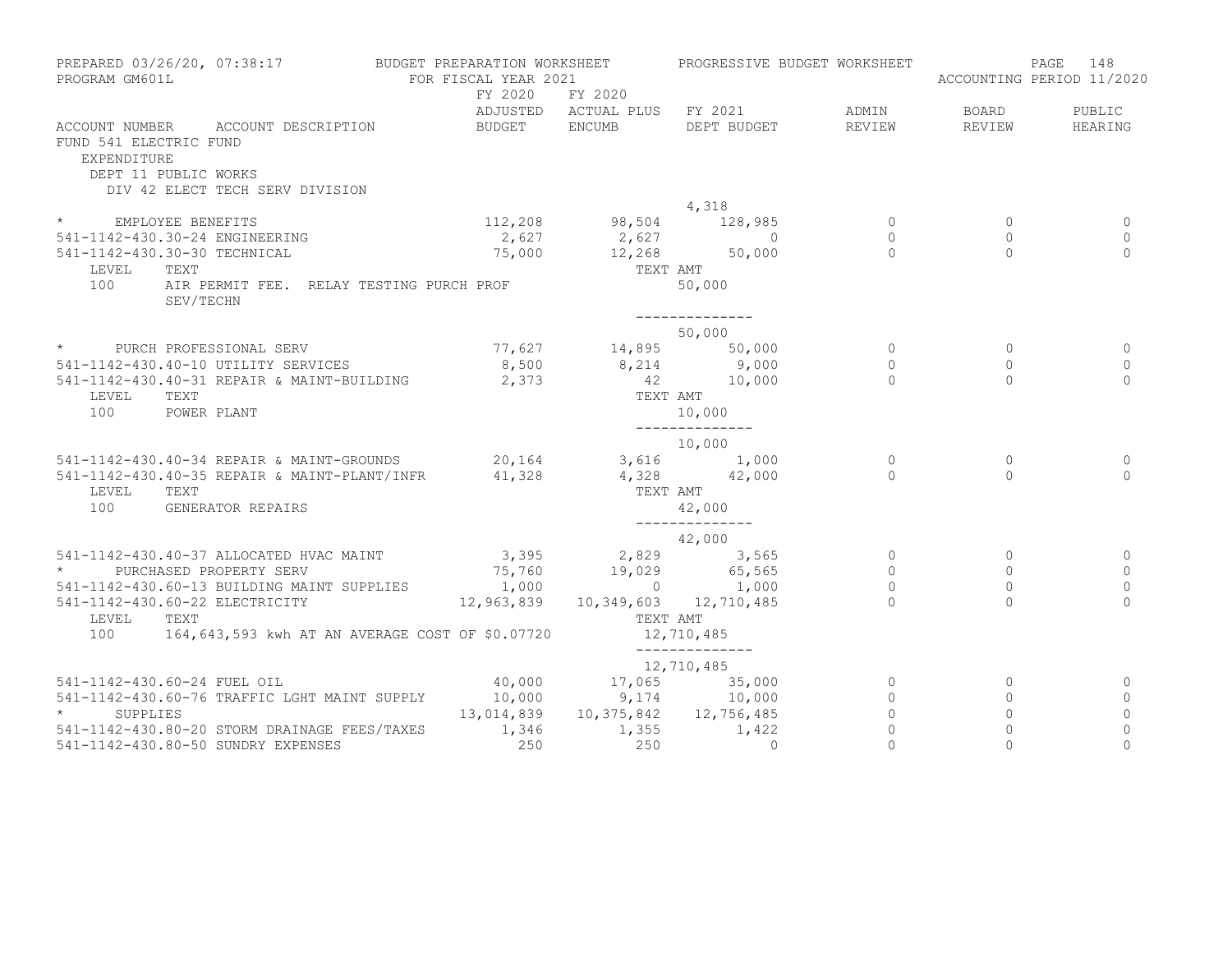| PREPARED 03/26/20, 07:38:17<br>PROGRAM GM601L |                                              | BUDGET PREPARATION WORKSHEET<br>FOR FISCAL YEAR 2021 |                     | PROGRESSIVE BUDGET WORKSHEET |        | PAGE<br>ACCOUNTING PERIOD 11/2020 | 149     |
|-----------------------------------------------|----------------------------------------------|------------------------------------------------------|---------------------|------------------------------|--------|-----------------------------------|---------|
|                                               |                                              | FY 2020                                              | FY 2020             |                              |        |                                   |         |
|                                               |                                              | ADJUSTED                                             | ACTUAL PLUS         | FY 2021                      | ADMIN  | BOARD                             | PUBLIC  |
| ACCOUNT NUMBER                                | ACCOUNT DESCRIPTION                          | BUDGET                                               | ENCUMB              | DEPT BUDGET                  | REVIEW | REVIEW                            | HEARING |
| FUND 541 ELECTRIC FUND                        |                                              |                                                      |                     |                              |        |                                   |         |
| EXPENDITURE                                   |                                              |                                                      |                     |                              |        |                                   |         |
| DEPT 11 PUBLIC WORKS                          |                                              |                                                      |                     |                              |        |                                   |         |
|                                               | DIV 42 ELECT TECH SERV DIVISION              |                                                      |                     |                              |        |                                   |         |
| $\star$<br>OTHER                              |                                              | 1,596                                                | 1,605               | 1,422                        |        |                                   |         |
|                                               | 541-1142-430.90-01 INTERGOVERNMENTAL-CORP FD | 620,000                                              | 516,667             | 620,000                      |        |                                   |         |
| $\star$<br>INTERGOVERNMENTAL                  |                                              | 620,000                                              | 516,667             | 620,000                      |        |                                   |         |
|                                               | 541-1142-430.92-08 INTERGOVENMENTAL ECON DEV | 120,000                                              | 100,000             | 120,000                      |        |                                   |         |
| INTERGOVENMENTAL<br>$\star$                   |                                              | 120,000                                              | 100,000             | 120,000                      |        |                                   |         |
|                                               | 541-1142-430.95-36 INTERGOVERNMENTAL-WW FUND | 1,826                                                | 1,522               |                              |        |                                   |         |
|                                               | 541-1142-430.95-51 INTERGOVERNMENTAL-STORM D | 16,979                                               | 14,149              | 16,979                       |        |                                   |         |
| $\star$<br>INTERGOVERNMENTAL                  |                                              | 18,805                                               | 15,671              | 16,979                       |        |                                   |         |
|                                               | 541-1142-430.96-04 INTERGOVERNMENTAL-PW ADM  |                                                      | 2,138,550 1,782,125 | 2,138,550                    |        |                                   |         |
| $\star$<br>INTERGOVERNMENTAL                  |                                              | 2,138,550                                            | 1,782,125           | 2,138,550                    |        |                                   |         |
| $***$                                         | ELECT TECH SERV DIVISION                     | 16,612,603                                           | 13,295,227          | 16,358,271                   |        |                                   |         |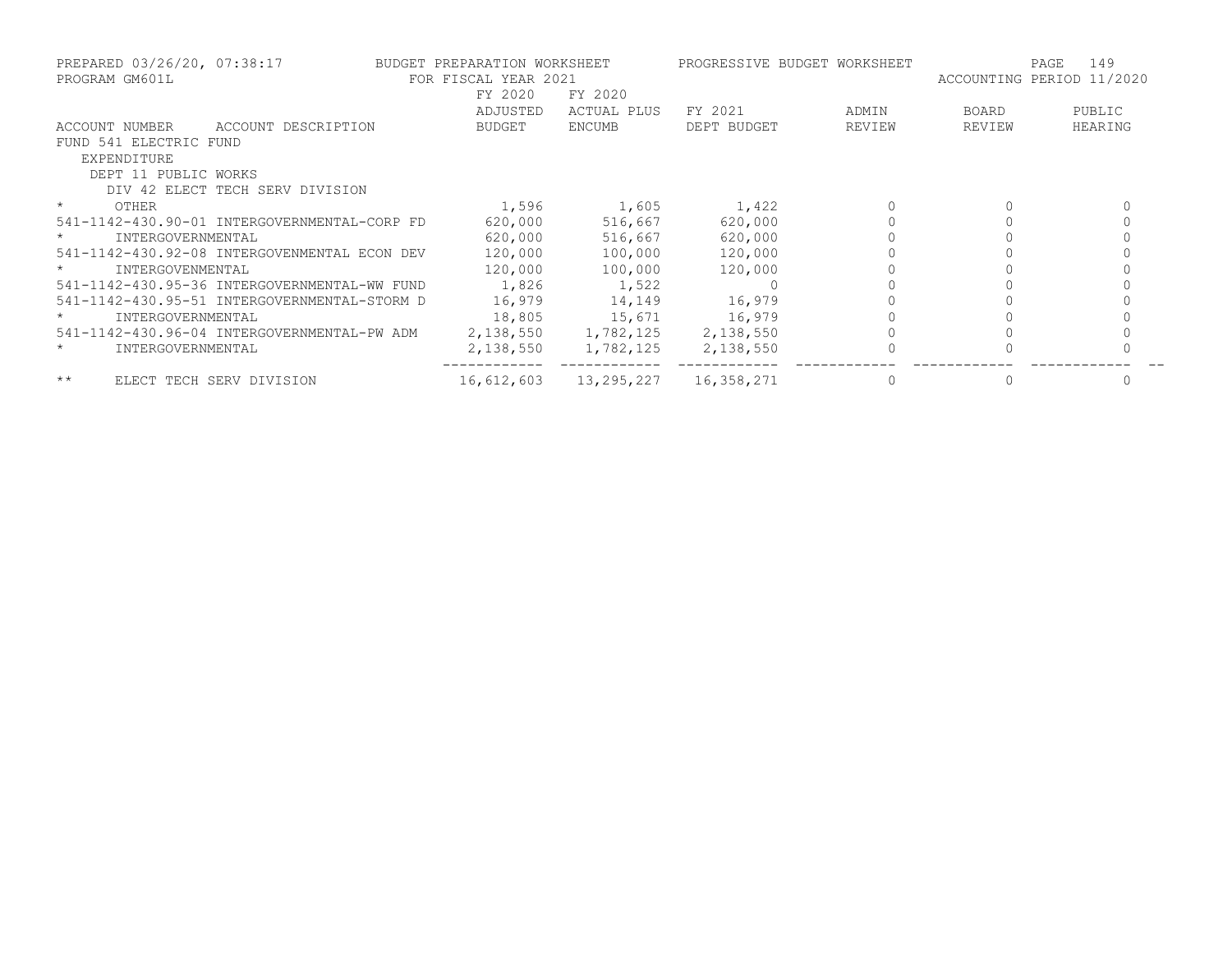|              | PREPARED 03/26/20, 07:38:17<br>PROGRAM GM601L           |                                                                                                                                                                     | BUDGET PREPARATION WORKSHEET<br>FOR FISCAL YEAR 2021 |                              | PROGRESSIVE BUDGET WORKSHEET                      |              | ACCOUNTING PERIOD 11/2020 | 150<br>PAGE  |
|--------------|---------------------------------------------------------|---------------------------------------------------------------------------------------------------------------------------------------------------------------------|------------------------------------------------------|------------------------------|---------------------------------------------------|--------------|---------------------------|--------------|
|              |                                                         |                                                                                                                                                                     | FY 2020                                              | FY 2020                      |                                                   |              |                           |              |
|              |                                                         |                                                                                                                                                                     |                                                      | ADJUSTED ACTUAL PLUS FY 2021 |                                                   | ADMIN        | BOARD                     | PUBLIC       |
|              | ACCOUNT NUMBER<br>FUND 541 ELECTRIC FUND<br>EXPENDITURE | ACCOUNT DESCRIPTION                                                                                                                                                 | <b>BUDGET</b>                                        | <b>ENCUMB</b>                | DEPT BUDGET                                       | REVIEW       | REVIEW                    | HEARING      |
|              | DEPT 11 PUBLIC WORKS<br>DIV 80 RESERVES                 |                                                                                                                                                                     |                                                      |                              |                                                   |              |                           |              |
|              |                                                         | 541-1180-430.75-40 MACHINERY AND EQUIP                                                                                                                              | 25,000                                               | 5,853                        | $\circ$                                           | $\circ$      | $\circ$                   | $\mathbf 0$  |
|              | 541-1180-430.75-50 VEHICLES                             |                                                                                                                                                                     | 30,000                                               | 87,623                       | $\Omega$                                          | $\circ$      | $\circ$                   | $\mathbf{0}$ |
|              |                                                         | 541-1180-430.75-70 INFRASTRUCTURE                                                                                                                                   | 763,267                                              | 362,067 1,045,000            |                                                   | $\Omega$     | $\Omega$                  | $\Omega$     |
|              | LEVEL<br>TEXT                                           |                                                                                                                                                                     |                                                      | TEXT AMT                     |                                                   |              |                           |              |
| 100          |                                                         | NEW INDUSTRIAL COMMERCIAL SUBSTATION<br>OVERHEAD/UNDERGROUND IMPROVEMENTS<br>BUCKET AND SERVICE TRUCK REPLACEMENT<br>AMI/AMR PROGRAM<br>ELECTRIC PLANT ROOF REPAIRS |                                                      |                              | 200,000<br>200,000<br>150,000<br>20,000<br>55,000 |              |                           |              |
|              |                                                         | STREET LIGHTS                                                                                                                                                       |                                                      |                              | 30,000                                            |              |                           |              |
|              |                                                         | BREAKER MAINTENANCE                                                                                                                                                 |                                                      |                              | 30,000                                            |              |                           |              |
|              |                                                         | CAT GENERATOR CATALYST UPGRADE                                                                                                                                      |                                                      |                              | 50,000                                            |              |                           |              |
|              |                                                         | ARC FLASH RATING                                                                                                                                                    |                                                      |                              | 20,000                                            |              |                           |              |
|              |                                                         | RELAY TESTING                                                                                                                                                       |                                                      |                              | 40,000                                            |              |                           |              |
|              |                                                         | RANTOUL FOODS                                                                                                                                                       |                                                      |                              | 125,000                                           |              |                           |              |
|              |                                                         | RANTOUL SPORTS COMPLEX                                                                                                                                              |                                                      |                              | 125,000                                           |              |                           |              |
|              |                                                         |                                                                                                                                                                     |                                                      |                              | 1,045,000                                         |              |                           |              |
| $\star$      |                                                         | PROP & EOUIP-FIXED ASSET                                                                                                                                            | 818,267                                              | 455,543 1,045,000            |                                                   |              |                           | 0            |
| $\star\star$ | <b>RESERVES</b>                                         |                                                                                                                                                                     | 818,267                                              | 455,543                      | 1,045,000                                         | 0            |                           | 0            |
| $***$        | PUBLIC WORKS                                            |                                                                                                                                                                     | 19,200,499                                           | 14,970,195                   | 19,093,954                                        | 0            | 0                         | 0            |
| $***$ *      | <b>EXPENDITURE</b>                                      |                                                                                                                                                                     |                                                      | 19,200,499 14,970,195        | 19,093,954                                        | $\mathbf{0}$ | $\circ$                   | $\circ$      |
| *****        | ELECTRIC FUND                                           |                                                                                                                                                                     | $6,458-$                                             | 1,771,468-                   | 288,885                                           | $\mathbf{0}$ | $\circ$                   | $\circ$      |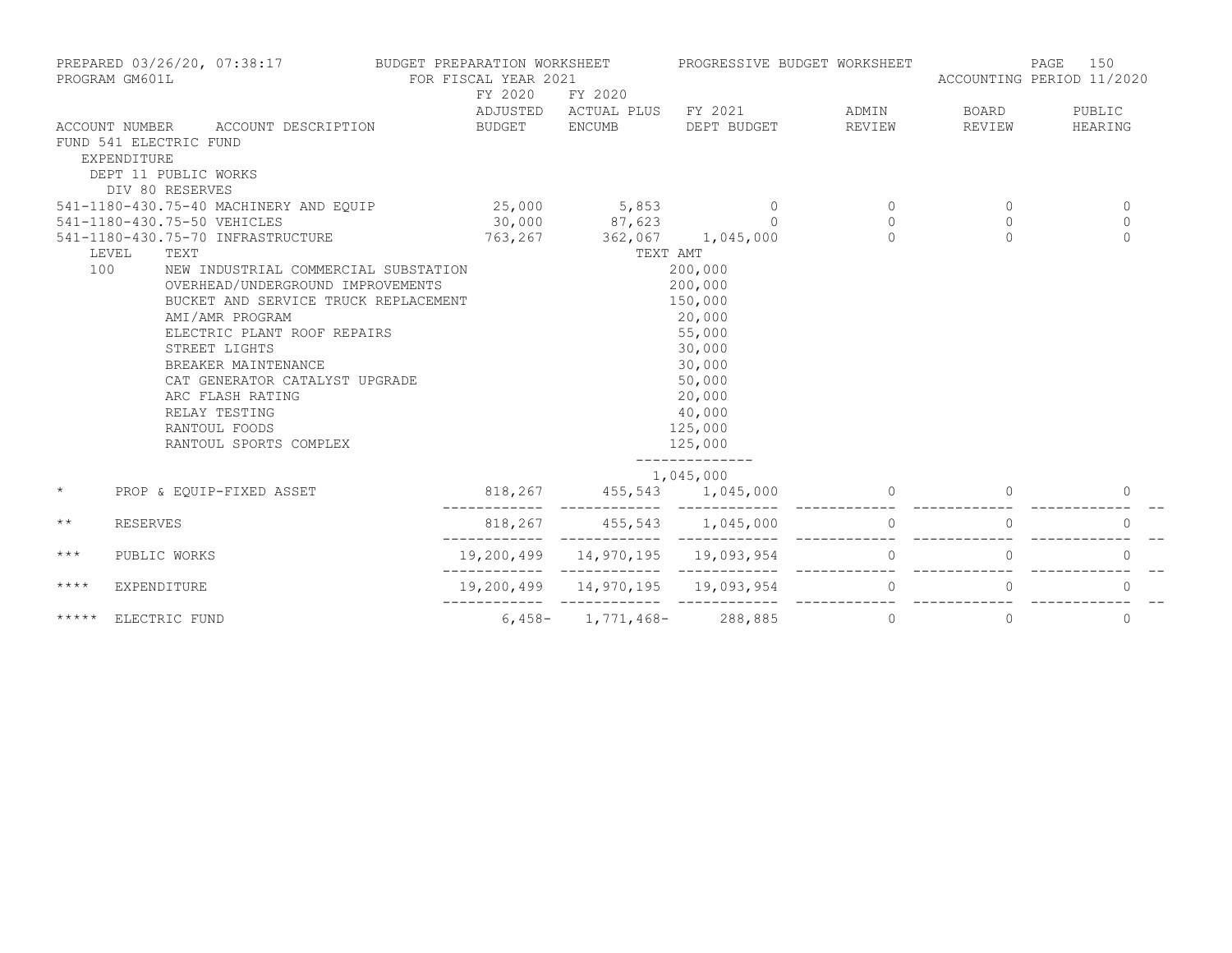|              | PREPARED 03/26/20, 07:38:17<br>PROGRAM GM601L | BUDGET PREPARATION WORKSHEET<br>FOR FISCAL YEAR 2021 |                     | PROGRESSIVE BUDGET WORKSHEET |                                 | 151<br>PAGE<br>ACCOUNTING PERIOD 11/2020 |        |         |
|--------------|-----------------------------------------------|------------------------------------------------------|---------------------|------------------------------|---------------------------------|------------------------------------------|--------|---------|
|              |                                               |                                                      | FY 2020             | FY 2020                      |                                 |                                          |        |         |
|              |                                               |                                                      | ADJUSTED            | ACTUAL PLUS                  | FY 2021                         | ADMIN                                    | BOARD  | PUBLIC  |
|              | ACCOUNT NUMBER                                | ACCOUNT DESCRIPTION                                  | BUDGET              | <b>ENCUMB</b>                | DEPT BUDGET                     | REVIEW                                   | REVIEW | HEARING |
| REVENUE      |                                               | FUND 551 STORM WATER DRAINAGE FUND                   |                     |                              |                                 |                                          |        |         |
|              |                                               | 551-0000-318.00-00 OTHER TAXES                       | 822,465-            | $750,757-$                   | 788,294-                        |                                          |        |         |
|              |                                               |                                                      |                     |                              | $822,465 - 750,757 - 788,294 -$ |                                          |        |         |
|              |                                               | 551-0000-318.90-51 LATE CHARGES                      |                     |                              | $5,500-$ 6,215- 5,500-          |                                          |        |         |
|              | OTHER CHARGES                                 |                                                      |                     | $5,500-$ 6,215-              | $5,500-$                        |                                          |        |         |
|              |                                               | 551-0000-352.10-00 ADMINISTRATIVE CHARGES            |                     | $7,500-498$                  | $7,500-$                        |                                          |        |         |
|              | ADMINISTRATIVE CHARGES                        |                                                      |                     |                              | 7,500 - 498 7,500 -             |                                          |        |         |
|              |                                               | 551-0000-371.00-00 INTEREST INCOME                   | $40,000-4,760-500-$ |                              |                                 |                                          |        |         |
|              | ADMINISTRATIVE CHARGES                        |                                                      | 40,000-             | $4,760-$                     | $500 -$                         |                                          |        |         |
|              |                                               | 551-0000-381.00-00 OTHER REVENUE                     | $\overline{0}$      | $9,815-$                     | $\Omega$                        |                                          |        |         |
| $\star$      | ADMINISTRATIVE CHARGES                        |                                                      |                     | $9,815-$                     |                                 |                                          |        |         |
|              |                                               | 551-0000-399.05-41 TFR IN ELECTRIC                   |                     |                              | $16,979-14,149-16,979-$         |                                          |        |         |
| $\star$      | TRANSFERS IN                                  |                                                      |                     |                              | $16,979-14,149-16,979-$         |                                          |        |         |
| $\star\star$ |                                               | STORM WATER DRAINAGE FUND                            | 892,444-            |                              | 785,198-818,773-                |                                          |        |         |
| $***$        |                                               | STORM WATER DRAINAGE FUND                            |                     |                              | $892,444-785,198-818,773-$      | $\Omega$                                 |        |         |
| $***$ *      | <b>REVENUE</b>                                |                                                      |                     |                              | $892,444-785,198-818,773-$      | $\Omega$                                 |        |         |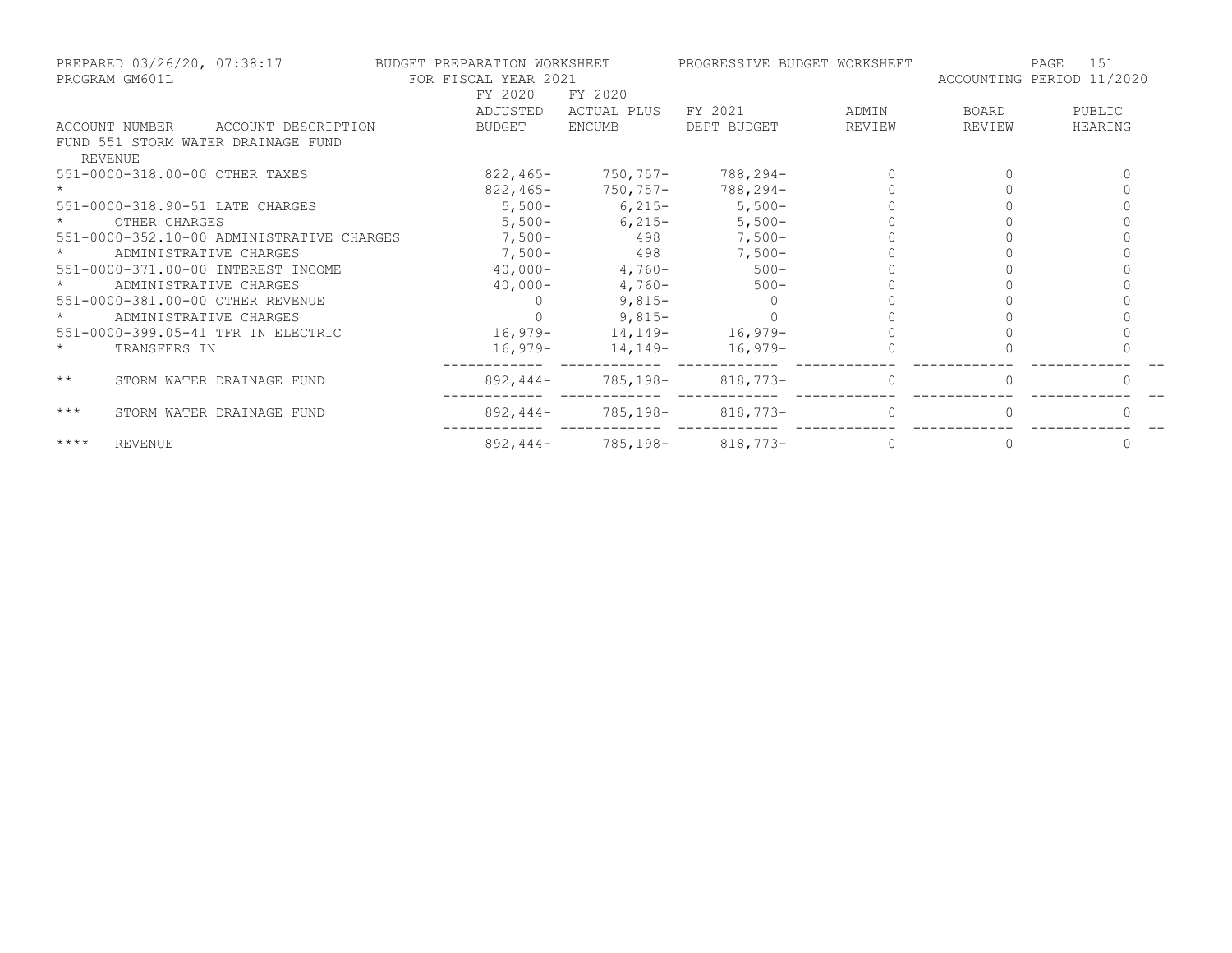| PROGRAM GM601L                                  | PREPARED 03/26/20, 07:38:17 BUDGET PREPARATION WORKSHEET                 | FOR FISCAL YEAR 2021 |                                          | PROGRESSIVE BUDGET WORKSHEET                |                 |                        | PAGE<br>152<br>ACCOUNTING PERIOD 11/2020 |
|-------------------------------------------------|--------------------------------------------------------------------------|----------------------|------------------------------------------|---------------------------------------------|-----------------|------------------------|------------------------------------------|
|                                                 |                                                                          | FY 2020 FY 2020      |                                          |                                             |                 |                        |                                          |
| EXPENDITURE<br>DEPT 11 PUBLIC WORKS             | ACCOUNT NUMBER ACCOUNT DESCRIPTION<br>FUND 551 STORM WATER DRAINAGE FUND | BUDGET ENCUMB        |                                          | ADJUSTED ACTUAL PLUS FY 2021<br>DEPT BUDGET | ADMIN<br>REVIEW | <b>BOARD</b><br>REVIEW | PUBLIC<br>HEARING                        |
| DIV 51 STORM WATER                              |                                                                          |                      |                                          |                                             |                 |                        |                                          |
| 551-1151-430.30-24 ENGINEERING<br>TEXT<br>LEVEL |                                                                          | 50,000               |                                          | $0 \t 10,000$<br>TEXT AMT                   | $\sim$ 0        | $\circ$                | $\Omega$                                 |
|                                                 | 100 IL DRIVE DRAINAGE DESIGN PHASE                                       |                      |                                          | 10,000<br>______________                    |                 |                        |                                          |
|                                                 |                                                                          |                      |                                          | 10,000                                      |                 |                        |                                          |
| 551-1151-430.30-29 OTHER                        |                                                                          | 8,000                |                                          | $9,000$ $10,000$<br>0 $1,500$               | $\overline{0}$  | $\circ$                | 0                                        |
| 551-1151-430.30-30 TECHNICAL                    |                                                                          | 1,500                | TEXT AMT                                 |                                             | $\bigcap$       | $\Omega$               | $\Omega$                                 |
| LEVEL<br>TEXT                                   | 100 PROGRAM BILLING SUPPORT                                              |                      |                                          | 1,500<br>______________                     |                 |                        |                                          |
|                                                 |                                                                          |                      |                                          | 1,500                                       |                 |                        |                                          |
| * PURCH PROFESSIONAL SERV                       |                                                                          | 59,500               |                                          | $9,000$ 21,500                              | $\circ$         | $\circ$                | 0                                        |
| 551-1151-430.60-10 GENERAL                      |                                                                          | $\circ$              | $\begin{array}{c} 30 \\ 259 \end{array}$ | $\begin{matrix} 0 \\ 0 \end{matrix}$        | $\circ$         | 0                      | 0                                        |
|                                                 | 551-1151-430.60-13 BUILDING MAINT SUPPLIES                               | $\circ$              |                                          |                                             | $\circ$         | $\circ$                | $\mathbf 0$                              |
| SUPPLIES                                        |                                                                          | $\overline{0}$       | 289                                      | $\overline{0}$<br>$0$ 70,000                | $\circ$         | $\circ$                | $\mathbf 0$                              |
| LEVEL TEXT                                      | 551-1151-430.70-70 INFRASTRUCTURE<100,000                                | $\overline{0}$       | TEXT AMT                                 |                                             |                 | $\Omega$               | $\Omega$                                 |
|                                                 | 100 MISC DRAINAGE PROJECTS                                               |                      |                                          | 70,000                                      |                 |                        |                                          |
|                                                 |                                                                          |                      |                                          | ______________<br>70,000                    |                 |                        |                                          |
| * PROP & EQUIP-NON FIXED                        |                                                                          |                      |                                          |                                             | $\circ$         | $\circ$                |                                          |
| 551-1151-430.75-20 BUILDINGS                    |                                                                          |                      |                                          |                                             | $\overline{0}$  | $\circ$                | 0                                        |
|                                                 | 551-1151-430.75-70 INFRASTRUCTURE                                        |                      |                                          |                                             | $\circ$         | $\mathbf 0$            | $\mathbf 0$                              |
|                                                 | * PROP & EQUIP-FIXED ASSET                                               |                      |                                          | $\overline{0}$                              | $\circ$         | $\mathbf{0}$           | $\mathbb O$                              |
|                                                 | 551-1151-430.80-20 STORM DRAINAGE FEES/TAXES                             |                      |                                          | $\overline{0}$                              | $\overline{0}$  | $\Omega$               | $\circ$                                  |
|                                                 | 551-1151-430.80-30 DEBT SERVICE                                          |                      |                                          | $0$ 179,924<br>TEXT AMT                     |                 | $\Omega$               | $\Omega$                                 |
| LEVEL<br>TEXT<br>100                            | INTERNAL BORROW FROM ELECT FUND PAY BACK                                 |                      |                                          | 179,924                                     |                 |                        |                                          |
|                                                 |                                                                          |                      | 179,924                                  | ______________                              |                 |                        |                                          |
|                                                 | 551-1151-430.80-31 PRINCIPAL REPAYMENTS 168,792 168,792 172,659          |                      |                                          |                                             | $\overline{0}$  | $\Omega$               | $\Omega$                                 |
| LEVEL<br>TEXT                                   |                                                                          |                      | TEXT AMT                                 |                                             |                 |                        |                                          |
| 100                                             | PRINCIPAL SERIES 2015<br>PRINCIPAL SERIES 2016                           |                      |                                          | 108,052<br>64,607                           |                 |                        |                                          |
|                                                 |                                                                          |                      |                                          | --------------                              |                 |                        |                                          |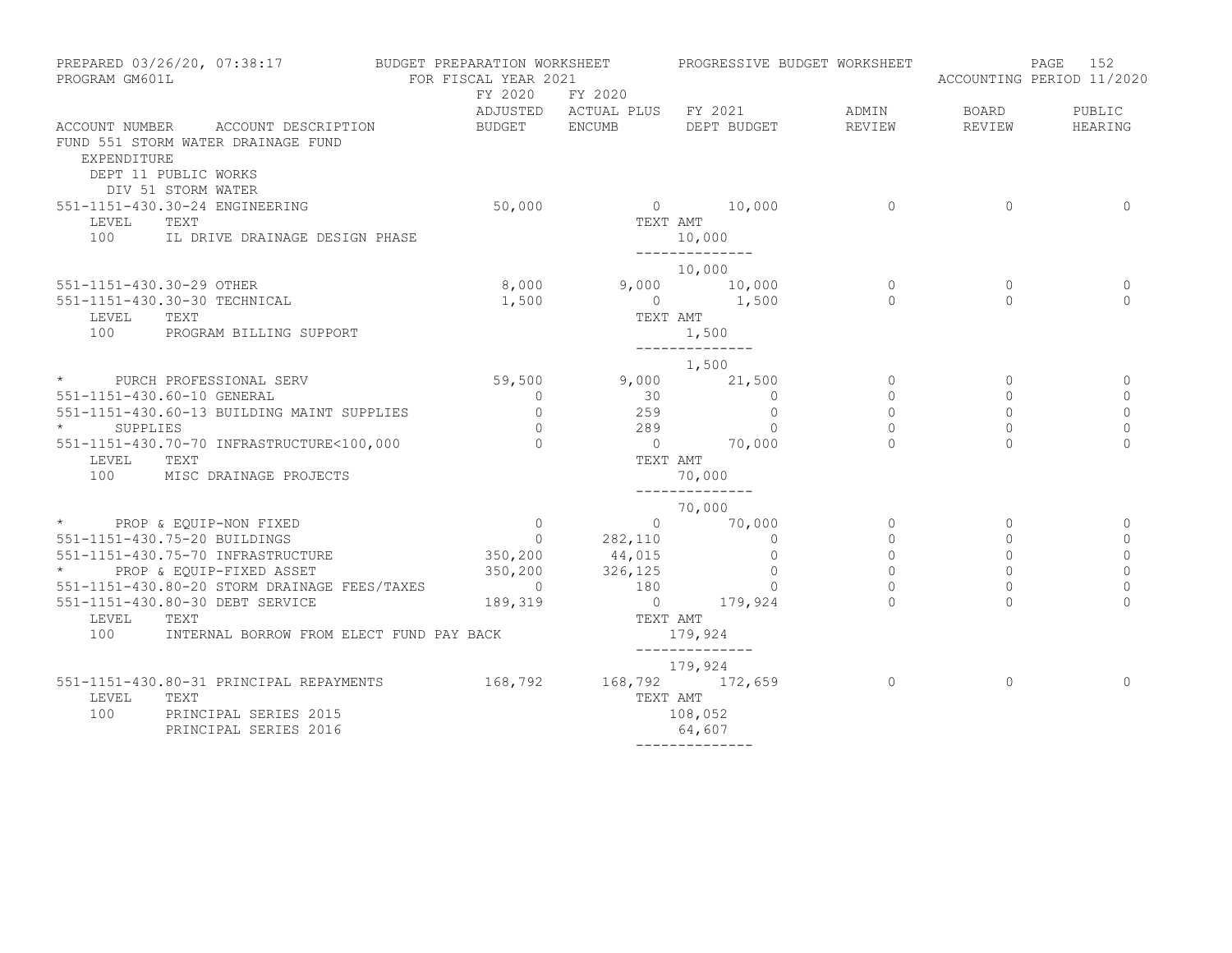|                 | PREPARED 03/26/20, 07:38:17<br>PROGRAM GM601L                                                                                            | BUDGET PREPARATION WORKSHEET<br>FOR FISCAL YEAR 2021<br>FY 2020 | FY 2020                                         | PROGRESSIVE BUDGET WORKSHEET                      |                          | PAGE<br>ACCOUNTING PERIOD 11/2020 | 153                     |
|-----------------|------------------------------------------------------------------------------------------------------------------------------------------|-----------------------------------------------------------------|-------------------------------------------------|---------------------------------------------------|--------------------------|-----------------------------------|-------------------------|
|                 | ACCOUNT DESCRIPTION<br>ACCOUNT NUMBER<br>FUND 551 STORM WATER DRAINAGE FUND<br>EXPENDITURE<br>DEPT 11 PUBLIC WORKS<br>DIV 51 STORM WATER | BUDGET                                                          | <b>ENCUMB</b>                                   | ADJUSTED ACTUAL PLUS FY 2021 ADMIN<br>DEPT BUDGET | REVIEW                   | BOARD<br>REVIEW                   | PUBLIC<br>HEARING       |
|                 |                                                                                                                                          |                                                                 |                                                 | 172,659                                           |                          |                                   |                         |
| 100             | 551-1151-430.80-35 INTEREST REPAYMENT<br>LEVEL<br>TEXT<br>INTEREST SERIES 2015<br>INTEREST SERIES 2016                                   | 89,100                                                          | 81,451 77,544<br>TEXT AMT                       | 32,697<br>44,847<br>______________                | $\overline{0}$           | $\Omega$                          | $\mathbf{0}$            |
|                 |                                                                                                                                          |                                                                 |                                                 | 77,544                                            |                          |                                   |                         |
| $\star$ OTHER   | 551-1151-430.90-01 INTERGOVERNMENTAL-CORP FD                                                                                             | 15,000                                                          | 447, 211 250, 423 430, 127<br>$12,500$ $15,000$ |                                                   | $\overline{0}$<br>$\cap$ | $\mathbf{0}$                      | $\circ$<br>$\Omega$     |
| 100             | TEXT<br>LEVEL<br>CORP FUND MOWING ROW                                                                                                    |                                                                 |                                                 | TEXT AMT<br>15,000<br>______________              |                          |                                   |                         |
|                 |                                                                                                                                          |                                                                 |                                                 | 15,000                                            |                          |                                   |                         |
| $\star$         | INTERGOVERNMENTAL                                                                                                                        |                                                                 | 15,000 12,500 15,000<br>275,000 229,167 275,000 |                                                   | $\overline{0}$<br>$\cap$ | $\circ$<br>$\cap$                 | $\mathbf 0$<br>$\Omega$ |
|                 | 551-1151-430.96-04 INTERGOVERNMENTAL-PW ADM<br>LEVEL TEXT                                                                                |                                                                 | TEXT AMT                                        |                                                   |                          |                                   |                         |
| 100             | FOR WATER SEWER REPAIRS AND MAINTENANCE<br>STREET SWEEPING AND LEAF MANAGEMENT<br>STORM PUMP STATION OPERATION AND MAINTENANCE           |                                                                 |                                                 | 275,000<br>--------------                         |                          |                                   |                         |
|                 |                                                                                                                                          |                                                                 |                                                 | 275,000                                           |                          |                                   |                         |
| $\star$         | INTERGOVERNMENTAL                                                                                                                        | 275,000                                                         | 229,167                                         | 275,000                                           | $\bigcap$                |                                   | $\Omega$                |
| $\star$ $\star$ | STORM WATER                                                                                                                              |                                                                 | 1, 146, 911 827, 504 811, 627                   |                                                   | $\Omega$                 |                                   | $\Omega$                |
| $***$           | PUBLIC WORKS                                                                                                                             |                                                                 |                                                 | 1, 146, 911 827, 504 811, 627                     | $\Omega$                 |                                   | $\Omega$                |
| $***$ *         | <b>EXPENDITURE</b>                                                                                                                       |                                                                 |                                                 | 1, 146, 911 827, 504 811, 627                     | $\overline{0}$           |                                   |                         |
| *****           | STORM WATER DRAINAGE FUND                                                                                                                |                                                                 |                                                 | $254,467$ $42,306$ $7,146$ - 0                    |                          | $\circ$                           | $\mathbf{0}$            |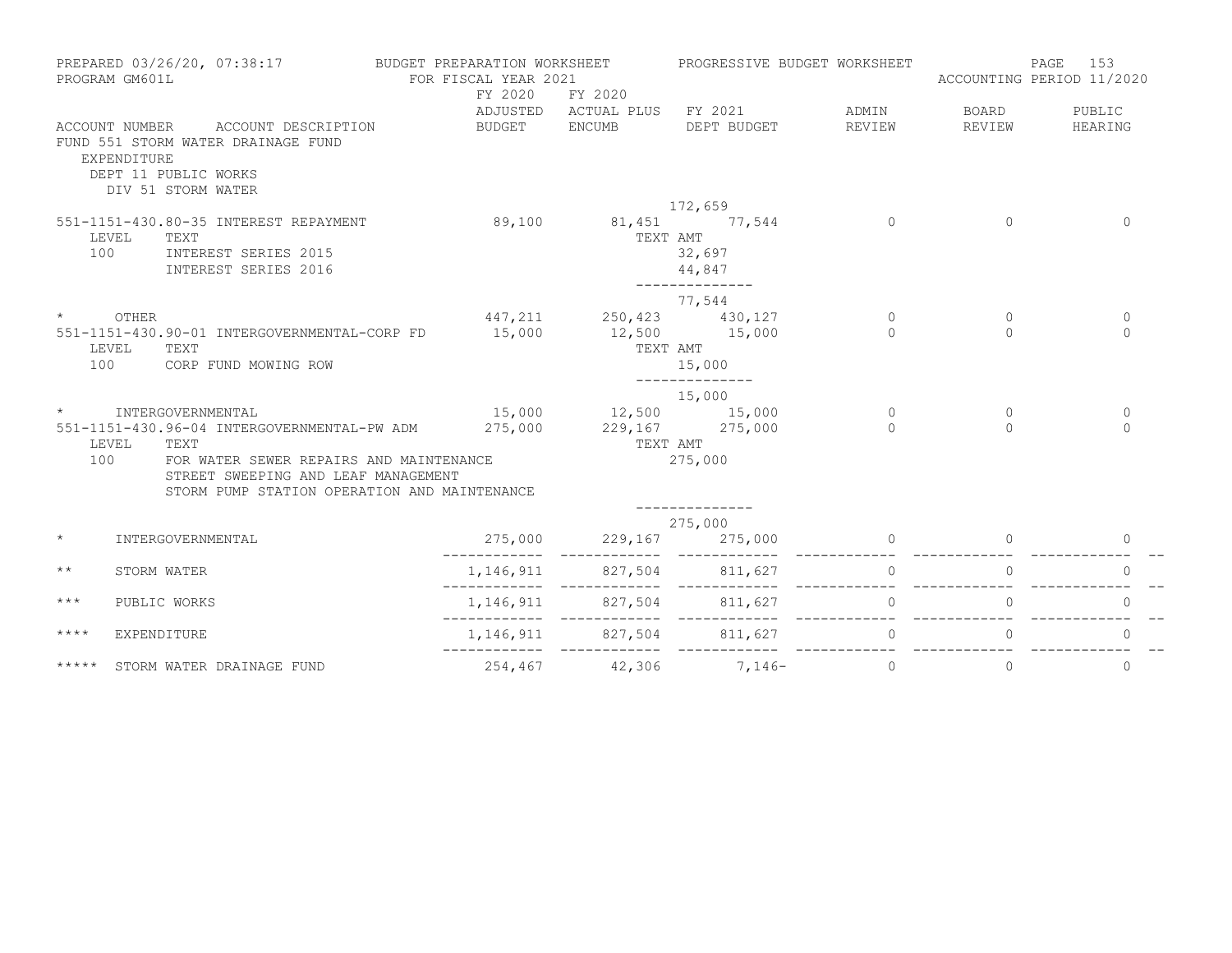| FY 2020 FY 2020<br>ADJUSTED ACTUAL PLUS FY 2021 ADMIN<br>BOARD<br>PUBLIC<br>$\begin{minipage}{0.9\linewidth} ACCOUNT NUMBER \end{minipage} \begin{minipage}{0.9\linewidth} ACCOUNT DESCRIPTION \end{minipage} \begin{minipage}{0.9\linewidth} BUDGET \end{minipage} \begin{minipage}{0.9\linewidth} EMCUMB \end{minipage}$<br>DEPT BUDGET<br>REVIEW<br>REVIEW<br>HEARING<br>FUND 582 AIRPORT FUND<br>REVENUE<br>$\overline{0}$<br>582-0000-334.00-00 STATE GOVERNMENT GRANTS<br>$147,714-$<br>$\circ$<br>$\mathbf 0$<br>0<br>$\begin{bmatrix} 0 \\ 0 \\ 0 \end{bmatrix}$<br>147,714-<br>$\overline{0}$<br>$\circ$<br>$\Omega$<br>$\mathbf 0$<br>$816-$<br>$816-$<br>$1,000-$<br>$1,000-$<br>$\overline{0}$<br>582-0000-349.10-00 FUEL SALES<br>$\circ$<br>$\circ$<br>$\frac{1}{2}$<br>$\star$<br>$\circ$<br>$\mathbf 0$<br>FUEL SALES<br>$500 -$<br>$\begin{array}{c} 0 \\ 0 \end{array}$<br>$\circ$<br>582-0000-371.00-00 INTEREST INCOME<br>$9 -$<br>$50 -$<br>$50 -$<br>$\circ$<br>$\star$ $\qquad$ FUEL SALES<br>$\circ$<br>$9 -$<br>$\mathbf{0}$<br>$500 -$<br>582-0000-373.10-00 RENTS - LAND 67,845-<br>$\Omega$<br>$61,565 - 96,355 -$<br>$\cap$<br>$\Omega$<br>LEVEL<br>TEXT<br>TEXT AMT<br>100<br>76,435<br>FARM LEASE I&I<br>9,600<br>FLYING ILLINI<br>EHLER BROTHER<br>4,320<br>CAMPGROUND<br>6,000<br>______________<br>96,355<br>*<br>RENTS – LAND<br>582-0000-373.20-00 RENTS – BUILDING<br>7,845-<br>409,983-<br>445,024-<br>434,619-<br>0<br>$\Omega$<br>0<br>$\Omega$<br>$\Omega$<br>LEVEL<br>TEXT AMT<br>100<br>286,801<br>1,920<br>O-OO AL<br>REXT<br>AT&T BUILDING<br>I&I HANGER 2<br>R&R RENTALS BLDG 23,24,25<br>HANGAR RENT FBO AND T HANGARS<br>"ANGAR 1 HEARTLAND HEMP<br>10,800<br>38,100<br>12,000<br>$42,518$<br>6,480<br>12,000<br>12,000<br>BLDG 718 SUITE B<br>BLDG 718 SUITE C<br>(NEW TENANT) GRISSOM-NEWS GAZETTE<br>12,000<br>--------------<br>434,619<br>$409,983 - 445,024 - 434,619 -$<br>$\circ$<br>$\star$<br>$\circ$<br>RENTS - BUILDING<br>0<br>$3,220-$<br>$\begin{matrix} 0 \\ 0 \end{matrix}$<br>$\sim$ 0<br>$\circ$<br>$\circ$<br>582-0000-373.30-00 RENTS - EQUIPMENT<br>$\mathbf 0$<br>* RENTS - EQUIPMENT<br>$\sim$ 0<br>$\circ$<br>$3,220-$<br>$\circ$<br>0<br>$60,000 - 83,480 - 10,000 -$<br>$\circ$<br>582-0000-373.50-00 AIRPORT USE FEE<br>$\Omega$<br>$\mathbb O$<br>$60,000-$<br>2,000-<br>$\circ$<br>$\star$<br>$83,480-$<br>$474-$<br>$2,000-$<br>$\begin{array}{c} 0 \\ 0 \end{array}$<br>$\mathbb O$<br>AIRPORT USE FEE<br>$2,000-$<br>$2,000-$<br>$136,000-$<br>$23,252-$<br>$175,900-$<br>$\Omega$<br>$\mathbb O$<br>582-0000-373.90-51 LATE PAYMENT PENALTY<br>$\overline{a}$<br>$\circ$<br>$\star$ and the set of $\star$<br>$\circ$<br>RENTS - GENERAL<br>$\Omega$<br>582-0000-381.00-00 OTHER REVENUE<br>$\Omega$<br>TEXT AMT<br>LEVEL<br>TEXT<br>100<br>ENGINEERING FEE REIMBURSEMENT FUEL FARM<br>39,900<br>27,500<br>REAL ESTATE SALE 821 VETERANS PKWY | PREPARED 03/26/20, 07:38:17 BUDGET PREPARATION WORKSHEET<br>PROGRAM GM601L |                                   | FOR FISCAL YEAR 2021 | PROGRESSIVE BUDGET WORKSHEET |  | 154<br>PAGE<br>ACCOUNTING PERIOD 11/2020 |  |
|---------------------------------------------------------------------------------------------------------------------------------------------------------------------------------------------------------------------------------------------------------------------------------------------------------------------------------------------------------------------------------------------------------------------------------------------------------------------------------------------------------------------------------------------------------------------------------------------------------------------------------------------------------------------------------------------------------------------------------------------------------------------------------------------------------------------------------------------------------------------------------------------------------------------------------------------------------------------------------------------------------------------------------------------------------------------------------------------------------------------------------------------------------------------------------------------------------------------------------------------------------------------------------------------------------------------------------------------------------------------------------------------------------------------------------------------------------------------------------------------------------------------------------------------------------------------------------------------------------------------------------------------------------------------------------------------------------------------------------------------------------------------------------------------------------------------------------------------------------------------------------------------------------------------------------------------------------------------------------------------------------------------------------------------------------------------------------------------------------------------------------------------------------------------------------------------------------------------------------------------------------------------------------------------------------------------------------------------------------------------------------------------------------------------------------------------------------------------------------------------------------------------------------------------------------------------------------------------------------------------------------------------------------------------------------------------------------------------------------------------------------------------------------------------------------------------------------------------------------------------------------------------------------------------------------|----------------------------------------------------------------------------|-----------------------------------|----------------------|------------------------------|--|------------------------------------------|--|
|                                                                                                                                                                                                                                                                                                                                                                                                                                                                                                                                                                                                                                                                                                                                                                                                                                                                                                                                                                                                                                                                                                                                                                                                                                                                                                                                                                                                                                                                                                                                                                                                                                                                                                                                                                                                                                                                                                                                                                                                                                                                                                                                                                                                                                                                                                                                                                                                                                                                                                                                                                                                                                                                                                                                                                                                                                                                                                                                 |                                                                            |                                   |                      |                              |  |                                          |  |
|                                                                                                                                                                                                                                                                                                                                                                                                                                                                                                                                                                                                                                                                                                                                                                                                                                                                                                                                                                                                                                                                                                                                                                                                                                                                                                                                                                                                                                                                                                                                                                                                                                                                                                                                                                                                                                                                                                                                                                                                                                                                                                                                                                                                                                                                                                                                                                                                                                                                                                                                                                                                                                                                                                                                                                                                                                                                                                                                 |                                                                            |                                   |                      |                              |  |                                          |  |
|                                                                                                                                                                                                                                                                                                                                                                                                                                                                                                                                                                                                                                                                                                                                                                                                                                                                                                                                                                                                                                                                                                                                                                                                                                                                                                                                                                                                                                                                                                                                                                                                                                                                                                                                                                                                                                                                                                                                                                                                                                                                                                                                                                                                                                                                                                                                                                                                                                                                                                                                                                                                                                                                                                                                                                                                                                                                                                                                 |                                                                            |                                   |                      |                              |  |                                          |  |
|                                                                                                                                                                                                                                                                                                                                                                                                                                                                                                                                                                                                                                                                                                                                                                                                                                                                                                                                                                                                                                                                                                                                                                                                                                                                                                                                                                                                                                                                                                                                                                                                                                                                                                                                                                                                                                                                                                                                                                                                                                                                                                                                                                                                                                                                                                                                                                                                                                                                                                                                                                                                                                                                                                                                                                                                                                                                                                                                 |                                                                            |                                   |                      |                              |  |                                          |  |
|                                                                                                                                                                                                                                                                                                                                                                                                                                                                                                                                                                                                                                                                                                                                                                                                                                                                                                                                                                                                                                                                                                                                                                                                                                                                                                                                                                                                                                                                                                                                                                                                                                                                                                                                                                                                                                                                                                                                                                                                                                                                                                                                                                                                                                                                                                                                                                                                                                                                                                                                                                                                                                                                                                                                                                                                                                                                                                                                 |                                                                            |                                   |                      |                              |  |                                          |  |
|                                                                                                                                                                                                                                                                                                                                                                                                                                                                                                                                                                                                                                                                                                                                                                                                                                                                                                                                                                                                                                                                                                                                                                                                                                                                                                                                                                                                                                                                                                                                                                                                                                                                                                                                                                                                                                                                                                                                                                                                                                                                                                                                                                                                                                                                                                                                                                                                                                                                                                                                                                                                                                                                                                                                                                                                                                                                                                                                 |                                                                            |                                   |                      |                              |  |                                          |  |
|                                                                                                                                                                                                                                                                                                                                                                                                                                                                                                                                                                                                                                                                                                                                                                                                                                                                                                                                                                                                                                                                                                                                                                                                                                                                                                                                                                                                                                                                                                                                                                                                                                                                                                                                                                                                                                                                                                                                                                                                                                                                                                                                                                                                                                                                                                                                                                                                                                                                                                                                                                                                                                                                                                                                                                                                                                                                                                                                 |                                                                            |                                   |                      |                              |  |                                          |  |
|                                                                                                                                                                                                                                                                                                                                                                                                                                                                                                                                                                                                                                                                                                                                                                                                                                                                                                                                                                                                                                                                                                                                                                                                                                                                                                                                                                                                                                                                                                                                                                                                                                                                                                                                                                                                                                                                                                                                                                                                                                                                                                                                                                                                                                                                                                                                                                                                                                                                                                                                                                                                                                                                                                                                                                                                                                                                                                                                 |                                                                            |                                   |                      |                              |  |                                          |  |
|                                                                                                                                                                                                                                                                                                                                                                                                                                                                                                                                                                                                                                                                                                                                                                                                                                                                                                                                                                                                                                                                                                                                                                                                                                                                                                                                                                                                                                                                                                                                                                                                                                                                                                                                                                                                                                                                                                                                                                                                                                                                                                                                                                                                                                                                                                                                                                                                                                                                                                                                                                                                                                                                                                                                                                                                                                                                                                                                 |                                                                            |                                   |                      |                              |  |                                          |  |
|                                                                                                                                                                                                                                                                                                                                                                                                                                                                                                                                                                                                                                                                                                                                                                                                                                                                                                                                                                                                                                                                                                                                                                                                                                                                                                                                                                                                                                                                                                                                                                                                                                                                                                                                                                                                                                                                                                                                                                                                                                                                                                                                                                                                                                                                                                                                                                                                                                                                                                                                                                                                                                                                                                                                                                                                                                                                                                                                 |                                                                            |                                   |                      |                              |  |                                          |  |
|                                                                                                                                                                                                                                                                                                                                                                                                                                                                                                                                                                                                                                                                                                                                                                                                                                                                                                                                                                                                                                                                                                                                                                                                                                                                                                                                                                                                                                                                                                                                                                                                                                                                                                                                                                                                                                                                                                                                                                                                                                                                                                                                                                                                                                                                                                                                                                                                                                                                                                                                                                                                                                                                                                                                                                                                                                                                                                                                 |                                                                            |                                   |                      |                              |  |                                          |  |
|                                                                                                                                                                                                                                                                                                                                                                                                                                                                                                                                                                                                                                                                                                                                                                                                                                                                                                                                                                                                                                                                                                                                                                                                                                                                                                                                                                                                                                                                                                                                                                                                                                                                                                                                                                                                                                                                                                                                                                                                                                                                                                                                                                                                                                                                                                                                                                                                                                                                                                                                                                                                                                                                                                                                                                                                                                                                                                                                 |                                                                            |                                   |                      |                              |  |                                          |  |
|                                                                                                                                                                                                                                                                                                                                                                                                                                                                                                                                                                                                                                                                                                                                                                                                                                                                                                                                                                                                                                                                                                                                                                                                                                                                                                                                                                                                                                                                                                                                                                                                                                                                                                                                                                                                                                                                                                                                                                                                                                                                                                                                                                                                                                                                                                                                                                                                                                                                                                                                                                                                                                                                                                                                                                                                                                                                                                                                 |                                                                            |                                   |                      |                              |  |                                          |  |
|                                                                                                                                                                                                                                                                                                                                                                                                                                                                                                                                                                                                                                                                                                                                                                                                                                                                                                                                                                                                                                                                                                                                                                                                                                                                                                                                                                                                                                                                                                                                                                                                                                                                                                                                                                                                                                                                                                                                                                                                                                                                                                                                                                                                                                                                                                                                                                                                                                                                                                                                                                                                                                                                                                                                                                                                                                                                                                                                 |                                                                            |                                   |                      |                              |  |                                          |  |
|                                                                                                                                                                                                                                                                                                                                                                                                                                                                                                                                                                                                                                                                                                                                                                                                                                                                                                                                                                                                                                                                                                                                                                                                                                                                                                                                                                                                                                                                                                                                                                                                                                                                                                                                                                                                                                                                                                                                                                                                                                                                                                                                                                                                                                                                                                                                                                                                                                                                                                                                                                                                                                                                                                                                                                                                                                                                                                                                 |                                                                            |                                   |                      |                              |  |                                          |  |
|                                                                                                                                                                                                                                                                                                                                                                                                                                                                                                                                                                                                                                                                                                                                                                                                                                                                                                                                                                                                                                                                                                                                                                                                                                                                                                                                                                                                                                                                                                                                                                                                                                                                                                                                                                                                                                                                                                                                                                                                                                                                                                                                                                                                                                                                                                                                                                                                                                                                                                                                                                                                                                                                                                                                                                                                                                                                                                                                 |                                                                            |                                   |                      |                              |  |                                          |  |
|                                                                                                                                                                                                                                                                                                                                                                                                                                                                                                                                                                                                                                                                                                                                                                                                                                                                                                                                                                                                                                                                                                                                                                                                                                                                                                                                                                                                                                                                                                                                                                                                                                                                                                                                                                                                                                                                                                                                                                                                                                                                                                                                                                                                                                                                                                                                                                                                                                                                                                                                                                                                                                                                                                                                                                                                                                                                                                                                 |                                                                            |                                   |                      |                              |  |                                          |  |
|                                                                                                                                                                                                                                                                                                                                                                                                                                                                                                                                                                                                                                                                                                                                                                                                                                                                                                                                                                                                                                                                                                                                                                                                                                                                                                                                                                                                                                                                                                                                                                                                                                                                                                                                                                                                                                                                                                                                                                                                                                                                                                                                                                                                                                                                                                                                                                                                                                                                                                                                                                                                                                                                                                                                                                                                                                                                                                                                 |                                                                            |                                   |                      |                              |  |                                          |  |
|                                                                                                                                                                                                                                                                                                                                                                                                                                                                                                                                                                                                                                                                                                                                                                                                                                                                                                                                                                                                                                                                                                                                                                                                                                                                                                                                                                                                                                                                                                                                                                                                                                                                                                                                                                                                                                                                                                                                                                                                                                                                                                                                                                                                                                                                                                                                                                                                                                                                                                                                                                                                                                                                                                                                                                                                                                                                                                                                 |                                                                            |                                   |                      |                              |  |                                          |  |
|                                                                                                                                                                                                                                                                                                                                                                                                                                                                                                                                                                                                                                                                                                                                                                                                                                                                                                                                                                                                                                                                                                                                                                                                                                                                                                                                                                                                                                                                                                                                                                                                                                                                                                                                                                                                                                                                                                                                                                                                                                                                                                                                                                                                                                                                                                                                                                                                                                                                                                                                                                                                                                                                                                                                                                                                                                                                                                                                 |                                                                            |                                   |                      |                              |  |                                          |  |
|                                                                                                                                                                                                                                                                                                                                                                                                                                                                                                                                                                                                                                                                                                                                                                                                                                                                                                                                                                                                                                                                                                                                                                                                                                                                                                                                                                                                                                                                                                                                                                                                                                                                                                                                                                                                                                                                                                                                                                                                                                                                                                                                                                                                                                                                                                                                                                                                                                                                                                                                                                                                                                                                                                                                                                                                                                                                                                                                 |                                                                            |                                   |                      |                              |  |                                          |  |
|                                                                                                                                                                                                                                                                                                                                                                                                                                                                                                                                                                                                                                                                                                                                                                                                                                                                                                                                                                                                                                                                                                                                                                                                                                                                                                                                                                                                                                                                                                                                                                                                                                                                                                                                                                                                                                                                                                                                                                                                                                                                                                                                                                                                                                                                                                                                                                                                                                                                                                                                                                                                                                                                                                                                                                                                                                                                                                                                 |                                                                            |                                   |                      |                              |  |                                          |  |
|                                                                                                                                                                                                                                                                                                                                                                                                                                                                                                                                                                                                                                                                                                                                                                                                                                                                                                                                                                                                                                                                                                                                                                                                                                                                                                                                                                                                                                                                                                                                                                                                                                                                                                                                                                                                                                                                                                                                                                                                                                                                                                                                                                                                                                                                                                                                                                                                                                                                                                                                                                                                                                                                                                                                                                                                                                                                                                                                 |                                                                            |                                   |                      |                              |  |                                          |  |
|                                                                                                                                                                                                                                                                                                                                                                                                                                                                                                                                                                                                                                                                                                                                                                                                                                                                                                                                                                                                                                                                                                                                                                                                                                                                                                                                                                                                                                                                                                                                                                                                                                                                                                                                                                                                                                                                                                                                                                                                                                                                                                                                                                                                                                                                                                                                                                                                                                                                                                                                                                                                                                                                                                                                                                                                                                                                                                                                 |                                                                            |                                   |                      |                              |  |                                          |  |
|                                                                                                                                                                                                                                                                                                                                                                                                                                                                                                                                                                                                                                                                                                                                                                                                                                                                                                                                                                                                                                                                                                                                                                                                                                                                                                                                                                                                                                                                                                                                                                                                                                                                                                                                                                                                                                                                                                                                                                                                                                                                                                                                                                                                                                                                                                                                                                                                                                                                                                                                                                                                                                                                                                                                                                                                                                                                                                                                 |                                                                            |                                   |                      |                              |  |                                          |  |
|                                                                                                                                                                                                                                                                                                                                                                                                                                                                                                                                                                                                                                                                                                                                                                                                                                                                                                                                                                                                                                                                                                                                                                                                                                                                                                                                                                                                                                                                                                                                                                                                                                                                                                                                                                                                                                                                                                                                                                                                                                                                                                                                                                                                                                                                                                                                                                                                                                                                                                                                                                                                                                                                                                                                                                                                                                                                                                                                 |                                                                            |                                   |                      |                              |  |                                          |  |
|                                                                                                                                                                                                                                                                                                                                                                                                                                                                                                                                                                                                                                                                                                                                                                                                                                                                                                                                                                                                                                                                                                                                                                                                                                                                                                                                                                                                                                                                                                                                                                                                                                                                                                                                                                                                                                                                                                                                                                                                                                                                                                                                                                                                                                                                                                                                                                                                                                                                                                                                                                                                                                                                                                                                                                                                                                                                                                                                 |                                                                            |                                   |                      |                              |  |                                          |  |
|                                                                                                                                                                                                                                                                                                                                                                                                                                                                                                                                                                                                                                                                                                                                                                                                                                                                                                                                                                                                                                                                                                                                                                                                                                                                                                                                                                                                                                                                                                                                                                                                                                                                                                                                                                                                                                                                                                                                                                                                                                                                                                                                                                                                                                                                                                                                                                                                                                                                                                                                                                                                                                                                                                                                                                                                                                                                                                                                 |                                                                            |                                   |                      |                              |  |                                          |  |
|                                                                                                                                                                                                                                                                                                                                                                                                                                                                                                                                                                                                                                                                                                                                                                                                                                                                                                                                                                                                                                                                                                                                                                                                                                                                                                                                                                                                                                                                                                                                                                                                                                                                                                                                                                                                                                                                                                                                                                                                                                                                                                                                                                                                                                                                                                                                                                                                                                                                                                                                                                                                                                                                                                                                                                                                                                                                                                                                 |                                                                            |                                   |                      |                              |  |                                          |  |
|                                                                                                                                                                                                                                                                                                                                                                                                                                                                                                                                                                                                                                                                                                                                                                                                                                                                                                                                                                                                                                                                                                                                                                                                                                                                                                                                                                                                                                                                                                                                                                                                                                                                                                                                                                                                                                                                                                                                                                                                                                                                                                                                                                                                                                                                                                                                                                                                                                                                                                                                                                                                                                                                                                                                                                                                                                                                                                                                 |                                                                            |                                   |                      |                              |  |                                          |  |
|                                                                                                                                                                                                                                                                                                                                                                                                                                                                                                                                                                                                                                                                                                                                                                                                                                                                                                                                                                                                                                                                                                                                                                                                                                                                                                                                                                                                                                                                                                                                                                                                                                                                                                                                                                                                                                                                                                                                                                                                                                                                                                                                                                                                                                                                                                                                                                                                                                                                                                                                                                                                                                                                                                                                                                                                                                                                                                                                 |                                                                            |                                   |                      |                              |  |                                          |  |
|                                                                                                                                                                                                                                                                                                                                                                                                                                                                                                                                                                                                                                                                                                                                                                                                                                                                                                                                                                                                                                                                                                                                                                                                                                                                                                                                                                                                                                                                                                                                                                                                                                                                                                                                                                                                                                                                                                                                                                                                                                                                                                                                                                                                                                                                                                                                                                                                                                                                                                                                                                                                                                                                                                                                                                                                                                                                                                                                 |                                                                            |                                   |                      |                              |  |                                          |  |
|                                                                                                                                                                                                                                                                                                                                                                                                                                                                                                                                                                                                                                                                                                                                                                                                                                                                                                                                                                                                                                                                                                                                                                                                                                                                                                                                                                                                                                                                                                                                                                                                                                                                                                                                                                                                                                                                                                                                                                                                                                                                                                                                                                                                                                                                                                                                                                                                                                                                                                                                                                                                                                                                                                                                                                                                                                                                                                                                 |                                                                            |                                   |                      |                              |  |                                          |  |
|                                                                                                                                                                                                                                                                                                                                                                                                                                                                                                                                                                                                                                                                                                                                                                                                                                                                                                                                                                                                                                                                                                                                                                                                                                                                                                                                                                                                                                                                                                                                                                                                                                                                                                                                                                                                                                                                                                                                                                                                                                                                                                                                                                                                                                                                                                                                                                                                                                                                                                                                                                                                                                                                                                                                                                                                                                                                                                                                 |                                                                            |                                   |                      |                              |  |                                          |  |
|                                                                                                                                                                                                                                                                                                                                                                                                                                                                                                                                                                                                                                                                                                                                                                                                                                                                                                                                                                                                                                                                                                                                                                                                                                                                                                                                                                                                                                                                                                                                                                                                                                                                                                                                                                                                                                                                                                                                                                                                                                                                                                                                                                                                                                                                                                                                                                                                                                                                                                                                                                                                                                                                                                                                                                                                                                                                                                                                 |                                                                            |                                   |                      |                              |  |                                          |  |
|                                                                                                                                                                                                                                                                                                                                                                                                                                                                                                                                                                                                                                                                                                                                                                                                                                                                                                                                                                                                                                                                                                                                                                                                                                                                                                                                                                                                                                                                                                                                                                                                                                                                                                                                                                                                                                                                                                                                                                                                                                                                                                                                                                                                                                                                                                                                                                                                                                                                                                                                                                                                                                                                                                                                                                                                                                                                                                                                 |                                                                            |                                   |                      |                              |  |                                          |  |
|                                                                                                                                                                                                                                                                                                                                                                                                                                                                                                                                                                                                                                                                                                                                                                                                                                                                                                                                                                                                                                                                                                                                                                                                                                                                                                                                                                                                                                                                                                                                                                                                                                                                                                                                                                                                                                                                                                                                                                                                                                                                                                                                                                                                                                                                                                                                                                                                                                                                                                                                                                                                                                                                                                                                                                                                                                                                                                                                 |                                                                            |                                   |                      |                              |  |                                          |  |
|                                                                                                                                                                                                                                                                                                                                                                                                                                                                                                                                                                                                                                                                                                                                                                                                                                                                                                                                                                                                                                                                                                                                                                                                                                                                                                                                                                                                                                                                                                                                                                                                                                                                                                                                                                                                                                                                                                                                                                                                                                                                                                                                                                                                                                                                                                                                                                                                                                                                                                                                                                                                                                                                                                                                                                                                                                                                                                                                 |                                                                            |                                   |                      |                              |  |                                          |  |
|                                                                                                                                                                                                                                                                                                                                                                                                                                                                                                                                                                                                                                                                                                                                                                                                                                                                                                                                                                                                                                                                                                                                                                                                                                                                                                                                                                                                                                                                                                                                                                                                                                                                                                                                                                                                                                                                                                                                                                                                                                                                                                                                                                                                                                                                                                                                                                                                                                                                                                                                                                                                                                                                                                                                                                                                                                                                                                                                 |                                                                            |                                   |                      |                              |  |                                          |  |
|                                                                                                                                                                                                                                                                                                                                                                                                                                                                                                                                                                                                                                                                                                                                                                                                                                                                                                                                                                                                                                                                                                                                                                                                                                                                                                                                                                                                                                                                                                                                                                                                                                                                                                                                                                                                                                                                                                                                                                                                                                                                                                                                                                                                                                                                                                                                                                                                                                                                                                                                                                                                                                                                                                                                                                                                                                                                                                                                 |                                                                            |                                   |                      |                              |  |                                          |  |
|                                                                                                                                                                                                                                                                                                                                                                                                                                                                                                                                                                                                                                                                                                                                                                                                                                                                                                                                                                                                                                                                                                                                                                                                                                                                                                                                                                                                                                                                                                                                                                                                                                                                                                                                                                                                                                                                                                                                                                                                                                                                                                                                                                                                                                                                                                                                                                                                                                                                                                                                                                                                                                                                                                                                                                                                                                                                                                                                 |                                                                            | REAL ESTATE SALE 1008 AVIATION RD |                      | 20,000                       |  |                                          |  |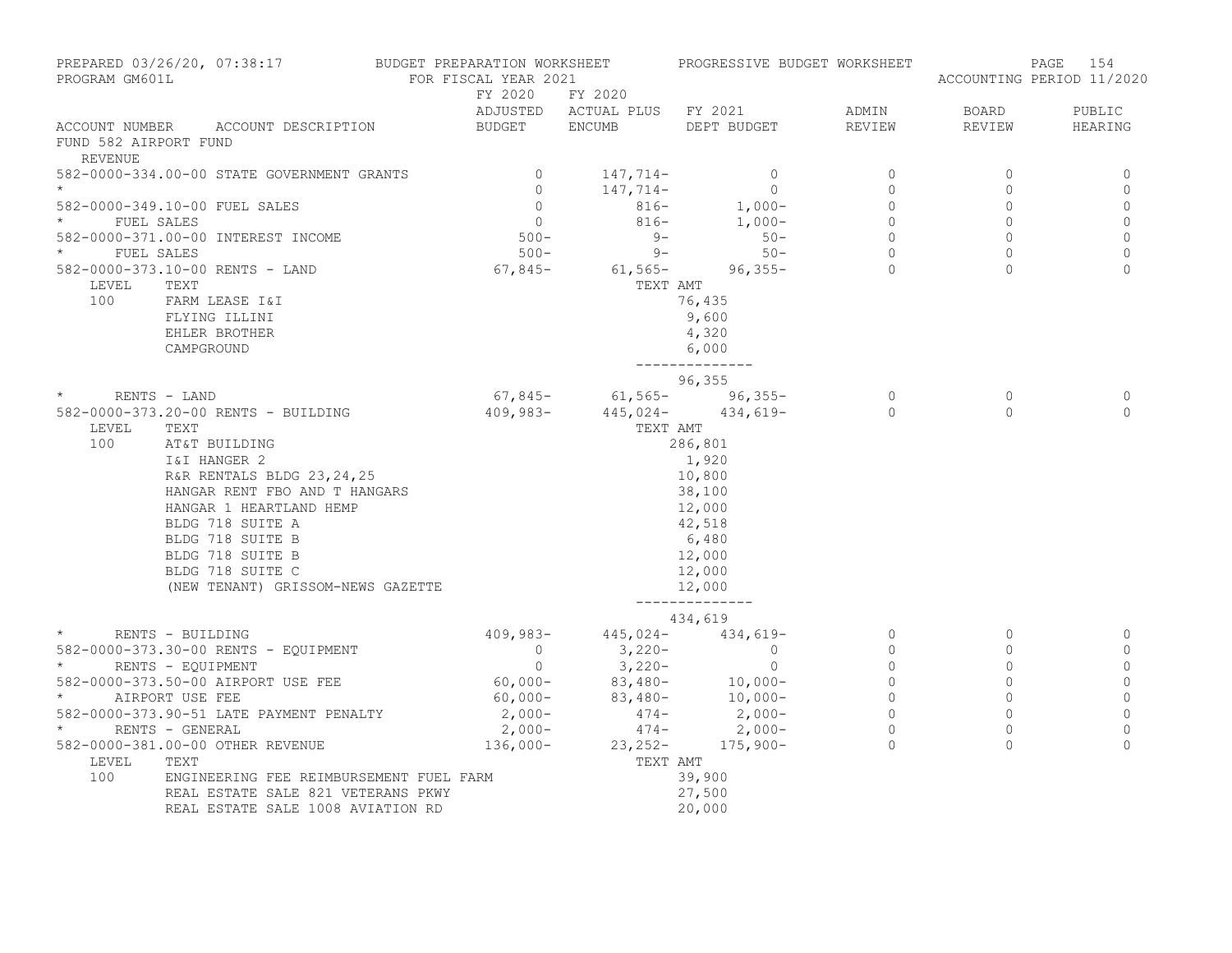|                | PREPARED 03/26/20, 07:38:17<br>PROGRAM GM601L                  | BUDGET PREPARATION WORKSHEET | FOR FISCAL YEAR 2021<br>FY 2020 | FY 2020     | PROGRESSIVE BUDGET WORKSHEET |          | ACCOUNTING PERIOD 11/2020 | 155<br>PAGE |
|----------------|----------------------------------------------------------------|------------------------------|---------------------------------|-------------|------------------------------|----------|---------------------------|-------------|
|                |                                                                |                              | ADJUSTED                        | ACTUAL PLUS | FY 2021                      | ADMIN    | BOARD                     | PUBLIC      |
| <b>REVENUE</b> | ACCOUNT NUMBER<br>ACCOUNT DESCRIPTION<br>FUND 582 AIRPORT FUND |                              | <b>BUDGET</b>                   | ENCUMB      | DEPT BUDGET                  | REVIEW   | REVIEW                    | HEARING     |
|                | REAL ESTATE SALE 707 VETERANS PKWY                             |                              |                                 |             | 88,500                       |          |                           |             |
|                |                                                                |                              |                                 |             | 175,900                      |          |                           |             |
| $\star$        |                                                                |                              | $136,000-$                      | $23,252-$   | $175,900-$                   |          | 0                         |             |
|                | 582-0000-381.40-00 FBO RECEIPTS                                |                              | 140,000-                        |             | $77,647-111,000-$            |          |                           |             |
| $\star$        | FBO RECEIPTS                                                   |                              | $140,000-$                      | 77,647-     | $111,000-$                   |          |                           |             |
| $\star\star$   | AIRPORT FUND                                                   |                              | $816,328-$                      | $843,201 -$ | $830, 924 -$                 | $\Omega$ | $\Omega$                  | $\Omega$    |
| $***$          | AIRPORT FUND                                                   |                              | $816,328-$                      | $843,201 -$ | $830, 924 -$                 | $\Omega$ | $\Omega$                  |             |
| $***$ *        | <b>REVENUE</b>                                                 |                              | $816,328-$                      | 843,201-    | $830,924-$                   | $\Omega$ | $\Omega$                  |             |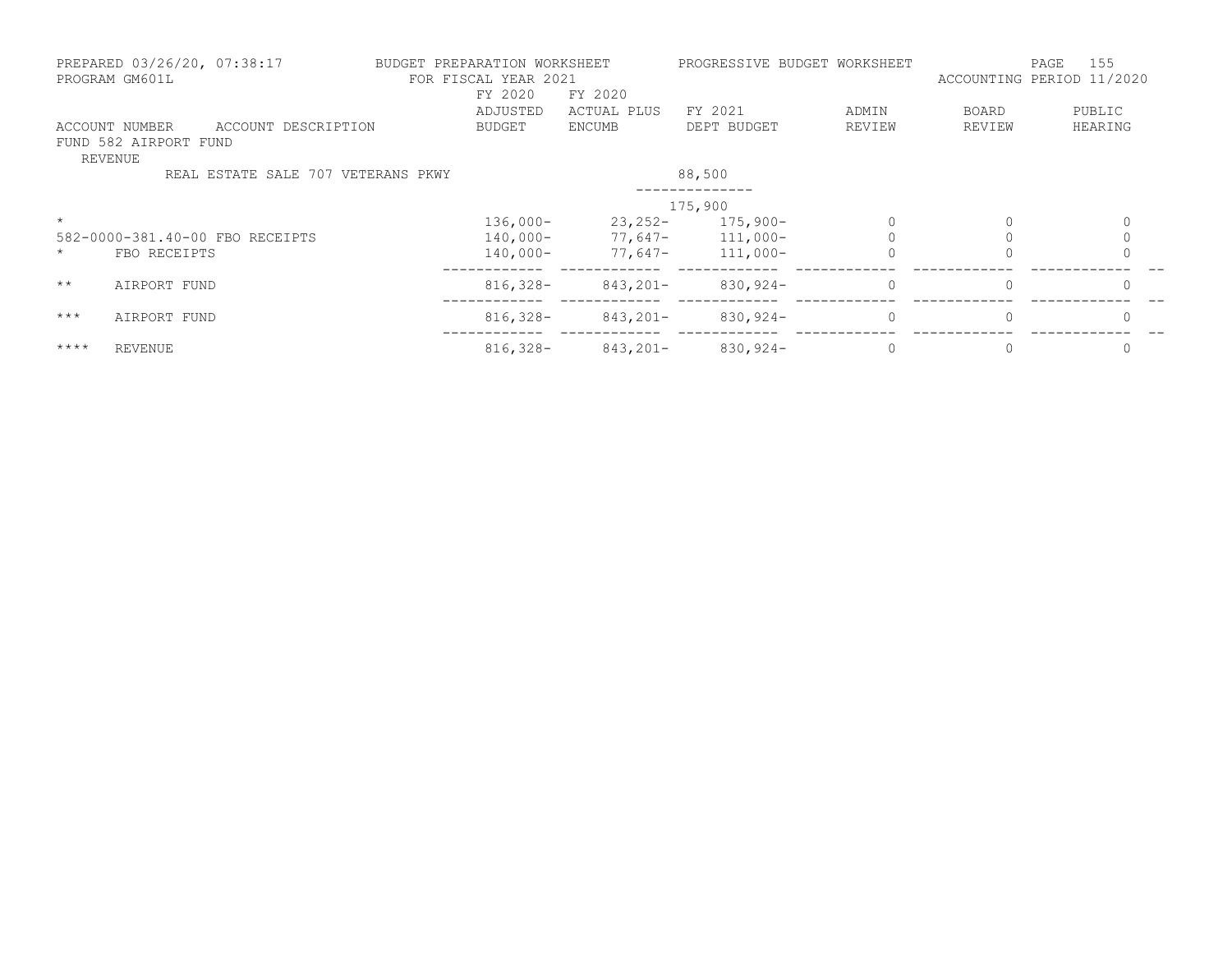| PROGRAM GM601L                          | PREPARED 03/26/20, 07:38:17                                                                                                                   | BUDGET PREPARATION WORKSHEET<br>FOR FISCAL YEAR 2021 |                                  | PROGRESSIVE BUDGET WORKSHEET                                            |                |          | 156<br>PAGE<br>ACCOUNTING PERIOD 11/2020 |
|-----------------------------------------|-----------------------------------------------------------------------------------------------------------------------------------------------|------------------------------------------------------|----------------------------------|-------------------------------------------------------------------------|----------------|----------|------------------------------------------|
|                                         |                                                                                                                                               | FY 2020                                              | FY 2020                          |                                                                         |                |          |                                          |
|                                         |                                                                                                                                               |                                                      |                                  | ADJUSTED ACTUAL PLUS FY 2021                                            | ADMIN          | BOARD    | PUBLIC                                   |
| FUND 582 AIRPORT FUND<br>EXPENDITURE    | ACCOUNT NUMBER ACCOUNT DESCRIPTION<br>DEPT 18 AVIATION DEPARTMENT                                                                             | BUDGET ENCUMB                                        |                                  | DEPT BUDGET                                                             | REVIEW         | REVIEW   | HEARING                                  |
|                                         | DIV 10 AVIATION ADMIN DIVISION                                                                                                                |                                                      |                                  |                                                                         | $\overline{0}$ | $\Omega$ | $\Omega$                                 |
| LEVEL<br>100                            | 582-1810-450.10-10 REGULAR EMPLOYEE SALARIES<br>TEXT<br>AVIATION LINE SERVICE TECH<br>1/2 AIRPORT MANAGER<br>CELL PHONE STIPEND<br>GIFT CARDS |                                                      | TEXT AMT                         | 77,866 65,278 79,486<br>44,124<br>34,657<br>630<br>75<br>-------------- |                |          |                                          |
|                                         |                                                                                                                                               |                                                      |                                  | 79,486                                                                  |                |          |                                          |
| LEVEL<br>100                            | 582-1810-450.10-12 PART TIME SALARIES<br>TEXT<br>MAINT MECHANIC                                                                               | 12,000                                               | TEXT AMT                         | 1,138 3,000<br>12,000<br>______________                                 | $\Omega$       | $\Omega$ | $\Omega$                                 |
|                                         |                                                                                                                                               |                                                      |                                  | 12,000                                                                  |                |          |                                          |
|                                         | 582-1810-450.10-30 OVERTIME SALARIES                                                                                                          |                                                      | $4,750$ $3,026$ $4,750$          |                                                                         | $\circ$        | $\circ$  | $\overline{0}$                           |
|                                         | PERSONNEL SERVICES                                                                                                                            | 94,616                                               | $69,442$<br>$10,931$<br>$12,887$ |                                                                         | $\circ$        | $\circ$  | $\mathbf{0}$                             |
| LEVEL<br>100                            | 582-1810-450.20-10 GROUP INSURANCE<br>TEXT<br>HEALTH INSURANCE<br>DENTAL INSURANCE                                                            | 18,053                                               | TEXT AMT                         | 12,548<br>339<br>______________                                         | $\Omega$       | $\Omega$ | $\Omega$                                 |
|                                         |                                                                                                                                               |                                                      |                                  | 12,887                                                                  |                |          |                                          |
| LEVEL<br>100                            | 582-1810-450.20-20 SOCIAL SECURITY<br>TEXT<br>7.65% OF SALARY                                                                                 | 7,238                                                | TEXT AMT                         | 5,190 6,674<br>6,674                                                    | $\circ$        | $\Omega$ | $\mathbf 0$                              |
|                                         |                                                                                                                                               |                                                      |                                  | --------------<br>6,674                                                 |                |          |                                          |
| 582-1810-450.20-30 IMRF<br>LEVEL<br>100 | TEXT<br>12.05% OF SALARY                                                                                                                      | 8,732                                                | TEXT AMT                         | 6,899 10,075<br>10,075<br>--------------                                | $\overline{0}$ | $\circ$  | $\Omega$                                 |
|                                         |                                                                                                                                               |                                                      |                                  | 10,075                                                                  |                |          |                                          |
|                                         | 582-1810-450.20-50 UNEMPLOYMENT COMPENSATION                                                                                                  | 600                                                  |                                  | 289 and $\sim$<br>353                                                   | $\circ$        | 0        | 0                                        |
| 582-1810-450.20-90 OTHER<br>LEVEL       | TEXT                                                                                                                                          | 523                                                  | TEXT AMT                         | 600<br>595 700                                                          | $\Omega$       | $\Omega$ | $\Omega$                                 |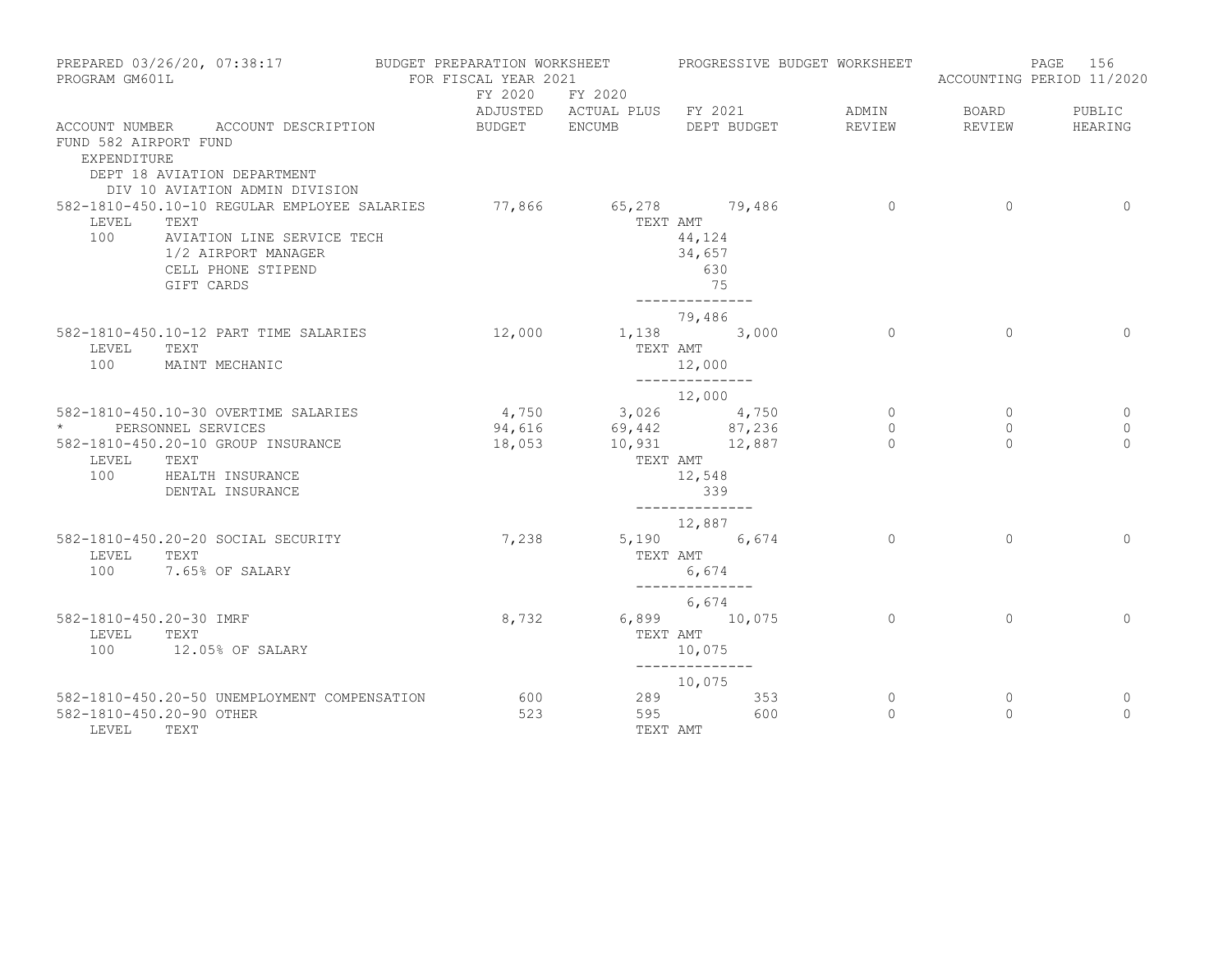| PROGRAM GM601L                              | PREPARED 03/26/20, 07:38:17 BUDGET PREPARATION WORKSHEET                                                                                                                                                                                 | FOR FISCAL YEAR 2021 |          | PROGRESSIVE BUDGET WORKSHEET                                                                                                                                              |                |                | 157<br>PAGE<br>ACCOUNTING PERIOD 11/2020 |
|---------------------------------------------|------------------------------------------------------------------------------------------------------------------------------------------------------------------------------------------------------------------------------------------|----------------------|----------|---------------------------------------------------------------------------------------------------------------------------------------------------------------------------|----------------|----------------|------------------------------------------|
|                                             |                                                                                                                                                                                                                                          | FY 2020 FY 2020      |          | ADJUSTED ACTUAL PLUS FY 2021                                                                                                                                              | ADMIN          | <b>BOARD</b>   | PUBLIC                                   |
| FUND 582 AIRPORT FUND<br><b>EXPENDITURE</b> | ACCOUNT NUMBER ACCOUNT DESCRIPTION<br>DEPT 18 AVIATION DEPARTMENT                                                                                                                                                                        | BUDGET ENCUMB        |          | DEPT BUDGET                                                                                                                                                               | REVIEW         | REVIEW         | HEARING                                  |
|                                             | DIV 10 AVIATION ADMIN DIVISION                                                                                                                                                                                                           |                      |          |                                                                                                                                                                           |                |                |                                          |
| 100                                         | ARAMARK UNIFORMS                                                                                                                                                                                                                         |                      |          | 600                                                                                                                                                                       |                |                |                                          |
|                                             |                                                                                                                                                                                                                                          |                      |          | -------------                                                                                                                                                             |                |                |                                          |
|                                             |                                                                                                                                                                                                                                          |                      |          | 600                                                                                                                                                                       |                |                |                                          |
| * EMPLOYEE BENEFITS                         |                                                                                                                                                                                                                                          |                      |          |                                                                                                                                                                           |                | $\overline{0}$ | $\Omega$                                 |
|                                             | 582-1810-450.30-22 LEGAL                                                                                                                                                                                                                 |                      |          |                                                                                                                                                                           |                | $\circ$        | $\mathbf{0}$                             |
|                                             | $582 - 1810 - 450.30 - 23$ AUDIT                                                                                                                                                                                                         |                      |          |                                                                                                                                                                           |                | $\circ$        | $\mathbf{0}$                             |
|                                             | 582-1810-450.30-24 ENGINEERING                                                                                                                                                                                                           |                      |          | 106,931 212,513 10,000<br>9,000 35,410 34,660                                                                                                                             | $\overline{0}$ | $\circ$        | $\mathbf{0}$                             |
| 582-1810-450.30-29 OTHER                    |                                                                                                                                                                                                                                          |                      |          |                                                                                                                                                                           | $\Omega$       | $\Omega$       | $\Omega$                                 |
| LEVEL                                       | TEXT                                                                                                                                                                                                                                     |                      | TEXT AMT |                                                                                                                                                                           |                |                |                                          |
| 100                                         | OTHER PLAT \$7K AND REALTOR COMMISSION                                                                                                                                                                                                   |                      |          | 34,660<br>______________                                                                                                                                                  |                |                |                                          |
|                                             |                                                                                                                                                                                                                                          |                      |          | 34,660                                                                                                                                                                    |                |                |                                          |
|                                             | 382-1810-450.30-40 ALLOCATED MIS COSTS<br>* PURCH PROFESSIONAL SERV<br>582-1810-450.40-10 UTILITY SERVICES<br>582-1810-450.40-10 UTILITY SERVICES<br>582-1810-450.40-31 REPAIR & MAINT-BUILDING<br>582-1810-450.40-32 REPAIR & MAINT-EQU |                      |          |                                                                                                                                                                           | $\overline{0}$ | $\overline{0}$ | 0                                        |
|                                             |                                                                                                                                                                                                                                          |                      |          |                                                                                                                                                                           | $\Omega$       | $\Omega$       | $\mathbf{0}$                             |
|                                             |                                                                                                                                                                                                                                          |                      |          |                                                                                                                                                                           | $\circ$        | $\Omega$       | $\mathbf 0$                              |
|                                             |                                                                                                                                                                                                                                          |                      |          |                                                                                                                                                                           | $\circ$        | $\circ$        | $\circ$                                  |
|                                             |                                                                                                                                                                                                                                          |                      |          |                                                                                                                                                                           | $\overline{0}$ | $\Omega$       | $\overline{0}$                           |
|                                             |                                                                                                                                                                                                                                          |                      |          |                                                                                                                                                                           | $\circ$        | $\overline{0}$ | $\mathbf 0$                              |
|                                             | 582-1810-450.40-34 REPAIR & MAINT-GROUNDS                                                                                                                                                                                                | 66,000 55,433        |          | 66,000                                                                                                                                                                    | $\Omega$       | $\Omega$       | $\Omega$                                 |
| LEVEL                                       | TEXT                                                                                                                                                                                                                                     |                      | TEXT AMT |                                                                                                                                                                           |                |                |                                          |
| 100                                         | ALLOCATION FOR RECREATION MOWING                                                                                                                                                                                                         |                      |          | 66,000                                                                                                                                                                    |                |                |                                          |
|                                             |                                                                                                                                                                                                                                          |                      |          | _______________<br>66,000                                                                                                                                                 |                |                |                                          |
|                                             | 582-1810-450.40-35 REPAIR & MAINT-PLANT/INFR                                                                                                                                                                                             |                      |          | $\begin{array}{cccc} 5,000 & 30,407 & 2,000 \\ 10,288 & 7,716 & 6,770 \\ 51,460 & 42,883 & 54,035 \\ 345,748 & 359,320 & 383,805 \\ 57,500 & 54,563 & 59,048 \end{array}$ | $\circ$        | $\Omega$       | 0                                        |
|                                             | 582-1810-450.40-36 ALLOCATED FLEET COSTS                                                                                                                                                                                                 |                      |          |                                                                                                                                                                           | $\circ$        | $\mathbf 0$    | $\mathbf 0$                              |
|                                             | 582-1810-450.40-37 ALLOCATED HVAC MAINT                                                                                                                                                                                                  |                      |          |                                                                                                                                                                           | $\Omega$       | $\Omega$       | $\mathbf{0}$                             |
|                                             | PURCHASED PROPERTY SERV                                                                                                                                                                                                                  |                      |          |                                                                                                                                                                           | $\Omega$       | $\Omega$       | $\mathbf 0$                              |
|                                             | 582-1810-450.50-10 INSURANCE                                                                                                                                                                                                             |                      |          |                                                                                                                                                                           |                |                | $\Omega$                                 |
| LEVEL                                       | TEXT                                                                                                                                                                                                                                     |                      | TEXT AMT |                                                                                                                                                                           |                |                |                                          |
| 100                                         | IPRF & GALLAGHER                                                                                                                                                                                                                         |                      |          | 49,880                                                                                                                                                                    |                |                |                                          |
|                                             | AIRPORT INSURANCE-IPRF                                                                                                                                                                                                                   |                      |          | 9,168                                                                                                                                                                     |                |                |                                          |
|                                             |                                                                                                                                                                                                                                          |                      |          | ______________<br>59,048                                                                                                                                                  |                |                |                                          |
|                                             | 582-1810-450.50-20 COMMUNICATIONS                                                                                                                                                                                                        | 2,670                |          | 1,726 2,670                                                                                                                                                               | $\Omega$       | $\Omega$       | $\Omega$                                 |
| LEVEL                                       | TEXT                                                                                                                                                                                                                                     |                      | TEXT AMT |                                                                                                                                                                           |                |                |                                          |
| 100                                         | WEATHER RADIO                                                                                                                                                                                                                            |                      |          | 2,670                                                                                                                                                                     |                |                |                                          |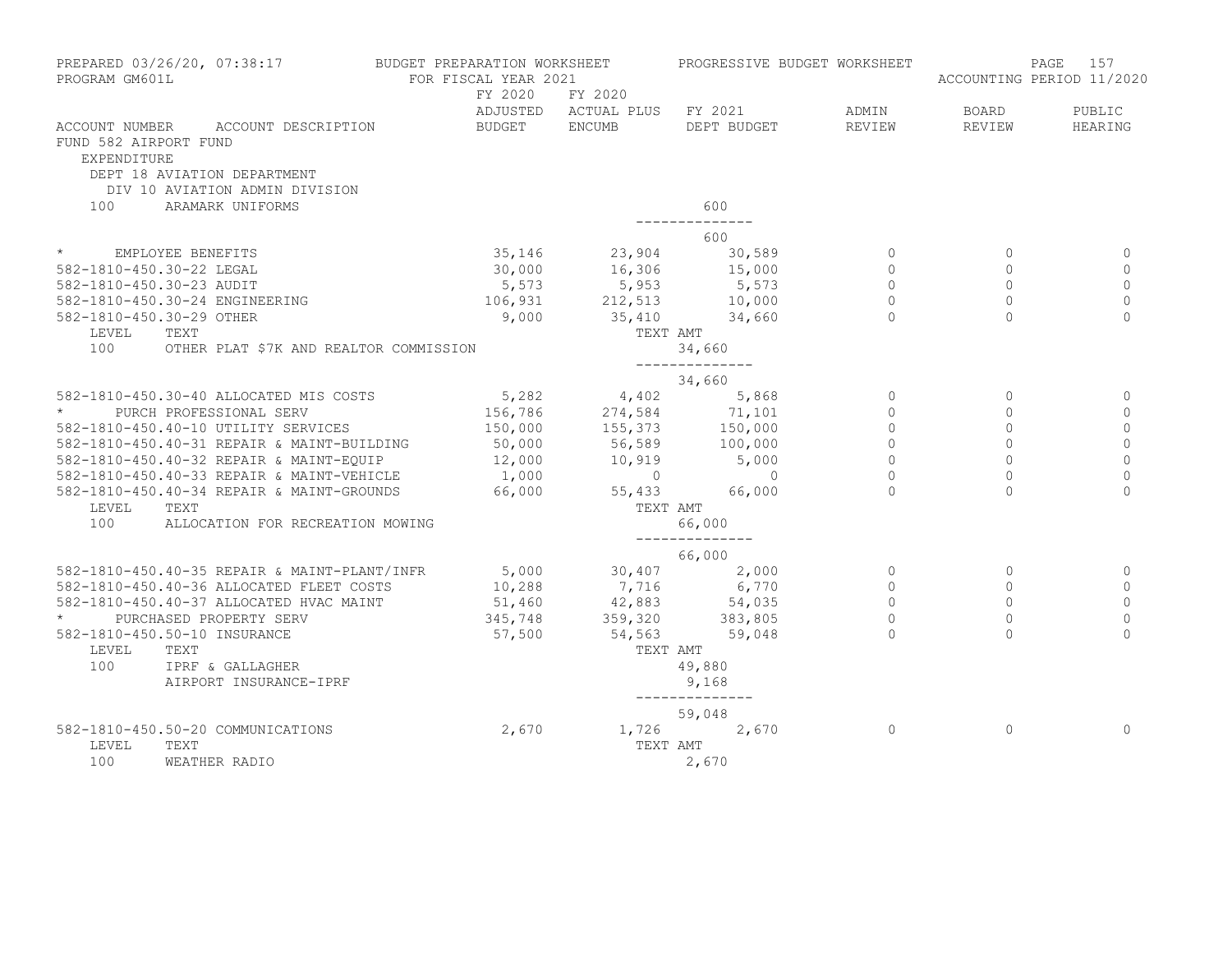| PROGRAM GM601L                       | PREPARED 03/26/20, 07:38:17                                                                         | BUDGET PREPARATION WORKSHEET<br>FOR FISCAL YEAR 2021<br>FY 2020                                                                                      | FY 2020                      | PROGRESSIVE BUDGET WORKSHEET |                     |              | 158<br>PAGE<br>ACCOUNTING PERIOD 11/2020 |
|--------------------------------------|-----------------------------------------------------------------------------------------------------|------------------------------------------------------------------------------------------------------------------------------------------------------|------------------------------|------------------------------|---------------------|--------------|------------------------------------------|
|                                      |                                                                                                     |                                                                                                                                                      | ADJUSTED ACTUAL PLUS FY 2021 |                              | ADMIN               | BOARD        | PUBLIC                                   |
| FUND 582 AIRPORT FUND<br>EXPENDITURE | ACCOUNT NUMBER ACCOUNT DESCRIPTION<br>DEPT 18 AVIATION DEPARTMENT<br>DIV 10 AVIATION ADMIN DIVISION | BUDGET ENCUMB                                                                                                                                        |                              | DEPT BUDGET                  | REVIEW              | REVIEW       | HEARING                                  |
|                                      |                                                                                                     |                                                                                                                                                      |                              | 2,670                        |                     |              |                                          |
|                                      | 582-1810-450.50-30 ADVERTISING                                                                      |                                                                                                                                                      | $1,500$ $1,358$              | 1,500                        | $\Omega$            | $\Omega$     | $\Omega$                                 |
| $\star$                              | OTHER PURCHASED SERVICES                                                                            |                                                                                                                                                      | 61,670 57,647                | 63,218                       | $\Omega$            | $\Omega$     | $\Omega$                                 |
| 582-1810-450.60-11 POSTAGE           |                                                                                                     | 25                                                                                                                                                   | $\overline{31}$              | 50                           | $\Omega$            | $\Omega$     | $\Omega$                                 |
|                                      | 582-1810-450.60-12 OFFICE SUPPLIES                                                                  | 250                                                                                                                                                  |                              | 31<br>250                    | $\Omega$            | $\Omega$     | $\Omega$                                 |
|                                      | 582-1810-450.60-13 BUILDING MAINT SUPPLIES                                                          | 500                                                                                                                                                  | $\overline{7}$               | 500                          | $\circ$             | $\circ$      | $\Omega$                                 |
|                                      | 582-1810-450.60-26 GAS AND OIL                                                                      | $1,500$<br>80.000                                                                                                                                    |                              |                              | $\mathsf{O}\xspace$ | $\circ$      | $\circ$                                  |
|                                      | 582-1810-450.60-27 AVIATION FUEL                                                                    |                                                                                                                                                      |                              |                              | $\Omega$            | $\Omega$     | $\Omega$                                 |
| $\star$<br>SUPPLIES                  |                                                                                                     | 82,275                                                                                                                                               |                              |                              | $\Omega$            | $\Omega$     | $\Omega$                                 |
|                                      | 582-1810-450.75-30 IMPROV OTHER THAN BUILD                                                          |                                                                                                                                                      | $10,000$ 24,637              | 56,000                       |                     |              | $\Omega$                                 |
| LEVEL                                | TEXT                                                                                                |                                                                                                                                                      |                              | TEXT AMT                     |                     |              |                                          |
| 100                                  | FUEL FARM \$280,000 TOTAL WITH A 5% MATCH \$14,000                                                  |                                                                                                                                                      |                              | 14,000                       |                     |              |                                          |
|                                      | AND ENGINEERING COSTS                                                                               |                                                                                                                                                      |                              | 42,000<br>--------------     |                     |              |                                          |
|                                      |                                                                                                     |                                                                                                                                                      |                              | 56,000                       |                     |              |                                          |
|                                      | * PROP & EQUIP-FIXED ASSET 40,000 24,637 56,000                                                     |                                                                                                                                                      |                              |                              | $\Omega$            | $\Omega$     | $\Omega$                                 |
|                                      | 582-1810-450.80-20 STORM DRAINAGE FEES/TAXES                                                        | 87,150 71,911 75,506                                                                                                                                 |                              |                              | $\Omega$            | $\Omega$     | $\Omega$                                 |
|                                      | 582-1810-450.80-50 SUNDRY EXPENSES                                                                  | 75                                                                                                                                                   | $\overline{0}$               | $\overline{0}$               | $\Omega$            | $\Omega$     | $\Omega$                                 |
| OTHER                                |                                                                                                     |                                                                                                                                                      |                              |                              | $\circ$             | $\Omega$     | $\Omega$                                 |
|                                      | 582-1810-450.90-01 INTERGOVERNMENTAL-CORP FD                                                        |                                                                                                                                                      |                              |                              | $\circ$             | $\circ$      | $\Omega$                                 |
|                                      | INTERGOVERNMENTAL                                                                                   |                                                                                                                                                      |                              |                              | $\Omega$            | $\Omega$     | $\Omega$                                 |
|                                      | 582-1810-450.96-04 INTERGOVERNMENTAL-PW ADM                                                         | $\begin{array}{cccc} 87,225 & 71,911 & 75,506 \\ 157,000 & 130,833 & 157,000 \\ 157,000 & 130,833 & 157,000 \\ 17,500 & 14,583 & 17,500 \end{array}$ |                              |                              | $\Omega$            |              | $\Omega$                                 |
| LEVEL TEXT                           |                                                                                                     |                                                                                                                                                      |                              | TEXT AMT                     |                     |              |                                          |
| 100                                  | SUPPORT ADDITIONAL AMOUNT FOR PW SUPPORT<br>AND TRAVEL                                              |                                                                                                                                                      |                              | 17,500                       |                     |              |                                          |
|                                      |                                                                                                     |                                                                                                                                                      |                              | -------------<br>17,500      |                     |              |                                          |
| $\star$                              | INTERGOVERNMENTAL                                                                                   | $17,500$ 14,583 17,500                                                                                                                               |                              |                              | $\Omega$            | $\mathbf{0}$ | $\Omega$                                 |
| $\star\star$                         | AVIATION ADMIN DIVISION                                                                             |                                                                                                                                                      |                              | 1,047,966 1,049,273 999,255  | $\circ$             | $\circ$      | $\mathbf 0$                              |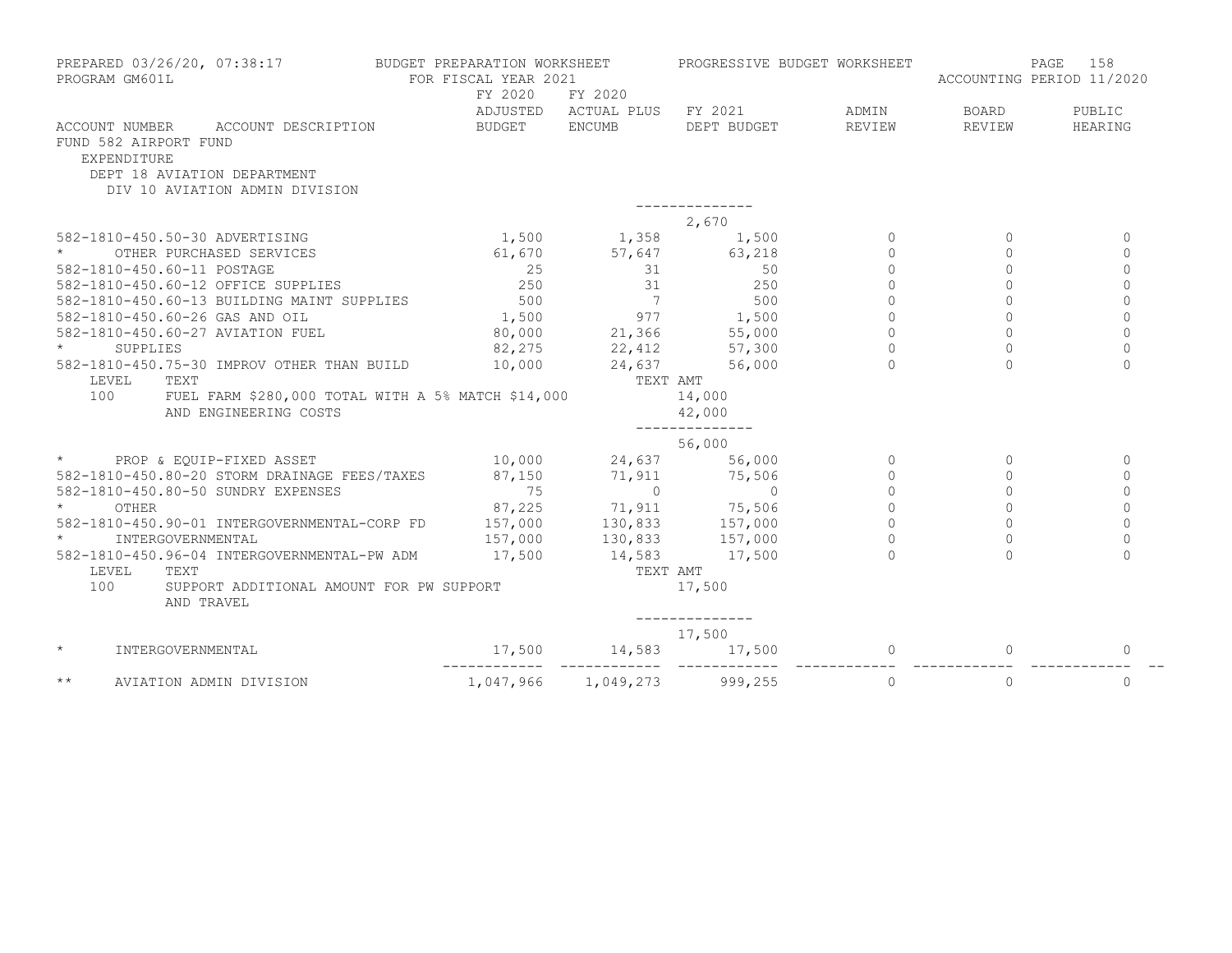|              | PREPARED 03/26/20, 07:38:17<br>PROGRAM GM601L |                                              | BUDGET PREPARATION WORKSHEET<br>FOR FISCAL YEAR 2021 |                     |             | PROGRESSIVE BUDGET WORKSHEET      | ACCOUNTING PERIOD 11/2020 | 159<br>PAGE  |
|--------------|-----------------------------------------------|----------------------------------------------|------------------------------------------------------|---------------------|-------------|-----------------------------------|---------------------------|--------------|
|              |                                               |                                              | FY 2020                                              | FY 2020             |             |                                   |                           |              |
|              |                                               |                                              | ADJUSTED                                             | ACTUAL PLUS         | FY 2021     | <b>EXAMPLE THE PROPERTY ADMIN</b> | BOARD                     | PUBLIC       |
|              |                                               | ACCOUNT NUMBER ACCOUNT DESCRIPTION           | BUDGET                                               | ENCUMB              | DEPT BUDGET | REVIEW                            | REVIEW                    | HEARING      |
|              | FUND 582 AIRPORT FUND                         |                                              |                                                      |                     |             |                                   |                           |              |
|              | EXPENDITURE                                   |                                              |                                                      |                     |             |                                   |                           |              |
|              |                                               | DEPT 18 AVIATION DEPARTMENT                  |                                                      |                     |             |                                   |                           |              |
|              |                                               | DIV 20 AIRPORT OPS & MAINT DIV               |                                                      |                     |             |                                   |                           |              |
|              |                                               | 582-1820-480.10-10 REGULAR EMPLOYEE SALARIES |                                                      |                     |             |                                   |                           |              |
|              | PERSONNEL SERVICES                            |                                              |                                                      |                     |             |                                   |                           |              |
|              |                                               | 582-1820-480.20-10 GROUP INSURANCE           |                                                      | 14                  |             |                                   |                           |              |
|              |                                               | 582-1820-480.20-20 SOCIAL SECURITY           |                                                      |                     |             |                                   |                           |              |
|              | 582-1820-480.20-30 IMRF                       |                                              |                                                      |                     |             |                                   |                           |              |
|              | EMPLOYEE BENEFITS                             |                                              |                                                      | 27                  |             |                                   |                           |              |
|              |                                               | 582-1820-480.40-36 ALLOCATED FLEET COSTS     |                                                      | 857                 |             |                                   |                           |              |
|              |                                               | PURCHASED PROPERTY SERV                      |                                                      | 857                 |             |                                   |                           |              |
|              |                                               | 582-1820-480.70-30 IMPROV OTHER THAN BUILD   | 1,787 1,787                                          |                     |             |                                   |                           |              |
|              | PROP & EOUIP-NON FIXED                        |                                              | 1,787                                                | 1,787               |             |                                   |                           |              |
|              |                                               | 582-1820-480.80-50 SUNDRY EXPENSES           | $\Box$                                               | 75                  |             |                                   |                           |              |
| $\star$      | OTHER                                         |                                              |                                                      | 75                  |             |                                   |                           |              |
| $\star\star$ |                                               | AIRPORT OPS & MAINT DIV                      | 1,787                                                | 2,747               | $\Omega$    | $\Omega$                          | $\Omega$                  |              |
| $***$        | AVIATION DEPARTMENT                           |                                              |                                                      | 1,049,753 1,052,020 | 999,255     |                                   |                           |              |
| ****         | EXPENDITURE                                   |                                              |                                                      | 1,049,753 1,052,020 | 999, 255    | $\Omega$                          |                           |              |
| *****        | AIRPORT FUND                                  |                                              | 233,425                                              | 208,819             | 168,331     | 0                                 | $\Omega$                  | $\mathbf{0}$ |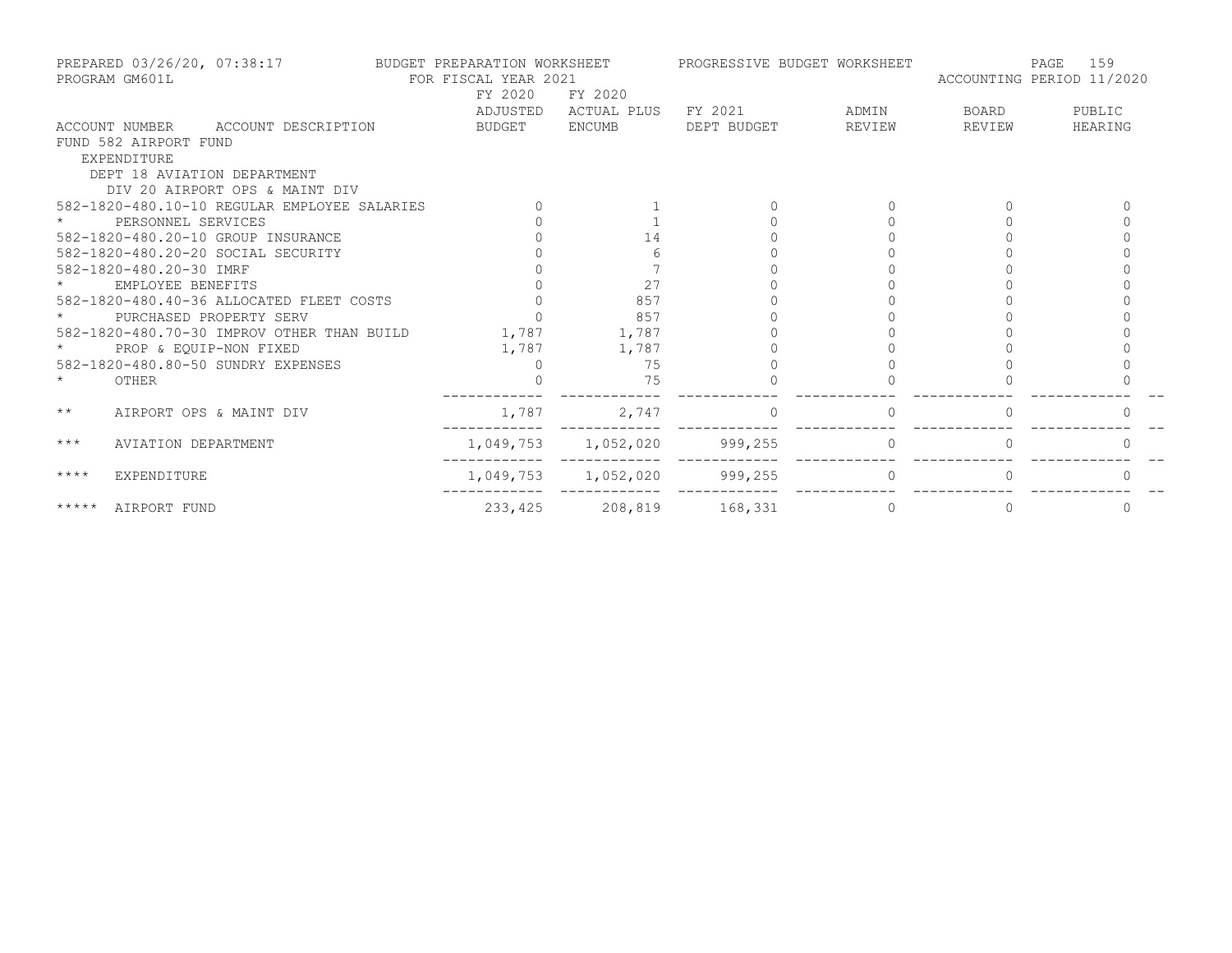|                     | PROGRAM GM601L                               | PREPARED 03/26/20, 07:38:17 BUDGET PREPARATION WORKSHEET                                                            |  | FOR FISCAL YEAR 2021                  |          |                                                                                                                               | PROGRESSIVE BUDGET WORKSHEET                    | ACCOUNTING PERIOD 11/2020 | 160<br>PAGE                |
|---------------------|----------------------------------------------|---------------------------------------------------------------------------------------------------------------------|--|---------------------------------------|----------|-------------------------------------------------------------------------------------------------------------------------------|-------------------------------------------------|---------------------------|----------------------------|
|                     |                                              |                                                                                                                     |  | FY 2020 FY 2020                       |          |                                                                                                                               | ADJUSTED ACTUAL PLUS FY 2021 ADMIN BOARD PUBLIC |                           |                            |
|                     | FUND 585 CHANUTE EDC<br><b>REVENUE</b>       | ACCOUNT NUMBER ACCOUNT DESCRIPTION                                                                                  |  |                                       |          | BUDGET ENCUMB DEPT BUDGET REVIEW                                                                                              |                                                 | REVIEW                    | HEARING                    |
|                     |                                              | 585-0000-349.00-00 OTHER SALES                                                                                      |  | $\circ$                               |          |                                                                                                                               | $0 \t 48,000-$ 0                                | 0                         | $\mathbf 0$                |
|                     | LEVEL<br>TEXT                                |                                                                                                                     |  |                                       | TEXT AMT |                                                                                                                               |                                                 |                           |                            |
|                     |                                              | 100 SALE OF 1221 ENTERPRISE \$250,000 EDA LOAN PROCEEDS<br>SALE OF 508 EAGLE SALE PRICE \$23,775                    |  |                                       |          | 30,000<br>18,000<br>--------------                                                                                            |                                                 |                           |                            |
|                     |                                              |                                                                                                                     |  |                                       |          | 48,000                                                                                                                        |                                                 |                           |                            |
|                     |                                              |                                                                                                                     |  | $\Omega$                              |          | 0 $48,000 -$                                                                                                                  | $\circ$                                         | $\Omega$                  | $\mathbf{0}$               |
|                     |                                              | 585-0000-363.00-00 NSF FEES                                                                                         |  |                                       |          | $25 -$                                                                                                                        | $\Omega$                                        | $\Omega$                  | $\Omega$                   |
|                     |                                              |                                                                                                                     |  | $\begin{array}{c} 0 \\ 0 \end{array}$ |          | $\begin{array}{cccc} 0 & \quad & 25- & \quad & 0 \\ 0 & \quad & 134- & \quad & 0 \\ 0 & \quad & 134- & \quad & 0 \end{array}$ | $\Omega$                                        | $\Omega$                  | $\Omega$                   |
|                     |                                              | 585-0000-371.00-00 INTEREST INCOME                                                                                  |  |                                       |          |                                                                                                                               | $\mathbf{0}$                                    | 0                         | $\Omega$                   |
|                     |                                              |                                                                                                                     |  |                                       |          |                                                                                                                               | $\Omega$                                        |                           | $\Omega$                   |
|                     |                                              | 585-0000-373.20-00 RENTS - BUILDING 506,960- 437,413- 471,222-                                                      |  |                                       |          |                                                                                                                               |                                                 |                           | $\Omega$                   |
|                     | LEVEL TEXT<br>100<br>RANTOUL BUSINESS CENTER |                                                                                                                     |  |                                       | TEXT AMT |                                                                                                                               |                                                 |                           |                            |
|                     |                                              | (MOVED OUT) BLDG 53 MIDWEST PREP<br>BLDG 749 BIRKEYS FARM STORE/ARROW EDM                                           |  |                                       |          | 137,276                                                                                                                       |                                                 |                           |                            |
|                     |                                              | BLDG 850 CHAMPAIGN COUNTY RPC/HEADSTART<br>BLDG 919 HOV SERVICES<br>BLDG 923 C&S SANITATION<br>BLDG 978 DEWEY'S INC |  |                                       |          | 5,017<br>267,729                                                                                                              |                                                 |                           |                            |
|                     |                                              | BLDG 729,730, 739 ELECTRIC WAREHOUSE                                                                                |  |                                       |          | 61,200                                                                                                                        |                                                 |                           |                            |
|                     |                                              |                                                                                                                     |  |                                       |          | 471,222                                                                                                                       |                                                 |                           |                            |
| $\star$ and $\star$ |                                              | RENTS - BUILDING                                                                                                    |  |                                       |          |                                                                                                                               | $\overline{0}$                                  | $\Omega$                  | $\Omega$                   |
|                     |                                              | 585-0000-373.50-00 AIRPORT USE FEE                                                                                  |  |                                       |          |                                                                                                                               | $\overline{0}$                                  | 0                         | 0                          |
| $\star$ and $\star$ | AIRPORT USE FEE                              |                                                                                                                     |  |                                       |          |                                                                                                                               | $\Omega$                                        | $\Omega$                  | $\Omega$                   |
|                     |                                              | 585-0000-381.00-00 OTHER REVENUE<br>* AIRPORT USE FEE                                                               |  |                                       |          |                                                                                                                               | $\Omega$                                        |                           | $\Omega$                   |
|                     |                                              |                                                                                                                     |  |                                       |          |                                                                                                                               | $\Omega$                                        |                           | $\Omega$                   |
|                     |                                              | 585-0000-382.10-00 PROC FROM SALE OF PROP                                                                           |  |                                       |          |                                                                                                                               |                                                 |                           |                            |
| $\star$             |                                              | PROC FROM SALE OF PROP                                                                                              |  |                                       |          | 506, 960-<br>0 1, 21, 222-<br>0 75-<br>0 1, 280-<br>0 1, 280-<br>0 161, 855-<br>0 161, 855-                                   |                                                 |                           |                            |
| $\star\star$        | CHANUTE EDC                                  |                                                                                                                     |  |                                       |          |                                                                                                                               |                                                 |                           | $\mathbf{0}$               |
| $***$               | CHANUTE EDC                                  |                                                                                                                     |  |                                       |          | $506,960 - 600,782 - 519,222 -$                                                                                               | $\overline{0}$                                  |                           | $\overline{0}$<br>$\Omega$ |
| $***$ *             | REVENUE                                      |                                                                                                                     |  |                                       |          | $506, 960 - 600, 782 - 519, 222 -$                                                                                            | $\circ$                                         | $\circ$                   | $\mathbf{0}$               |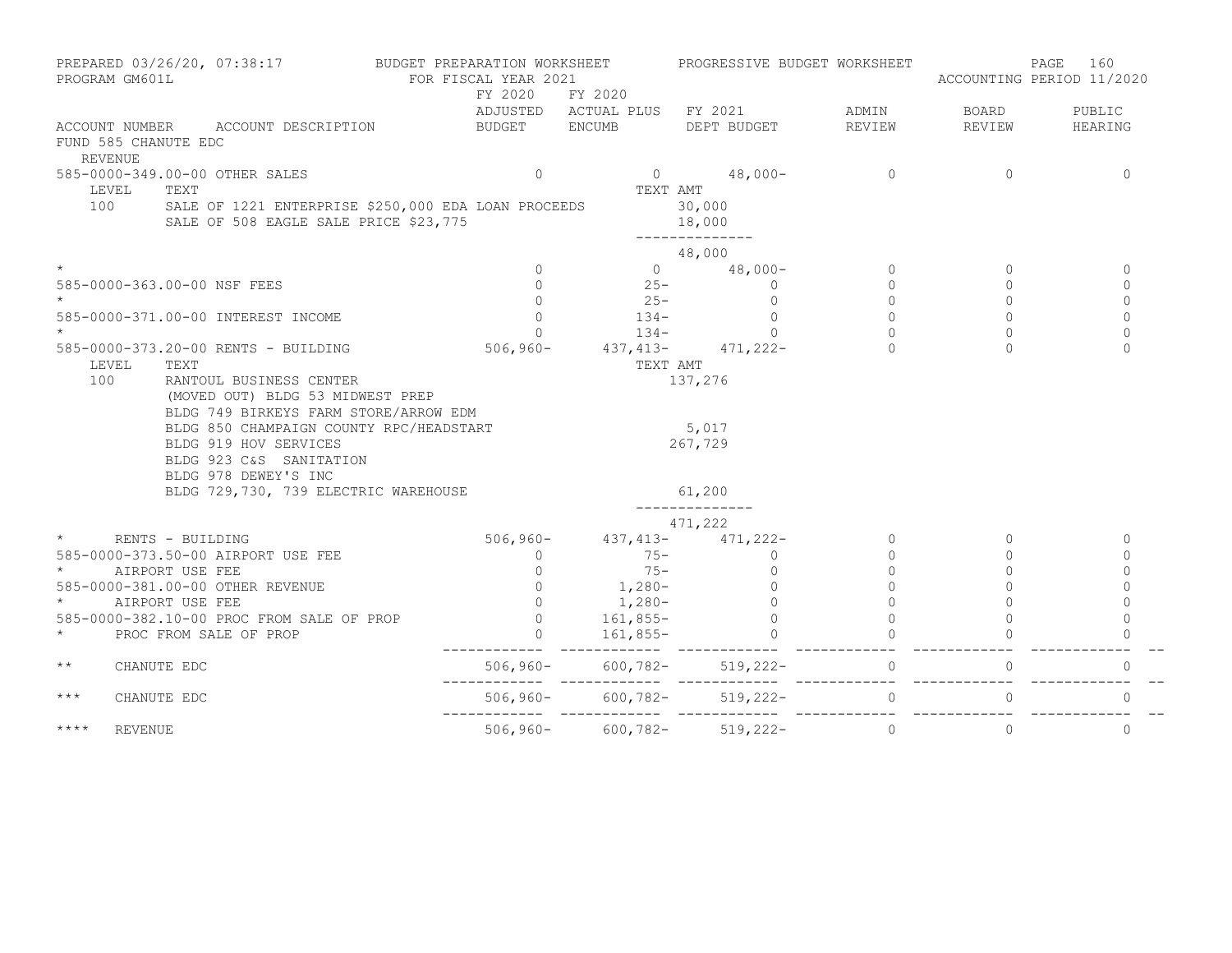| PROGRAM GM601L                      | PREPARED 03/26/20, 07:38:17 BUDGET PREPARATION WORKSHEET | FOR FISCAL YEAR 2021 |                        | PROGRESSIVE BUDGET WORKSHEET          |                |          | PAGE<br>161<br>ACCOUNTING PERIOD 11/2020 |
|-------------------------------------|----------------------------------------------------------|----------------------|------------------------|---------------------------------------|----------------|----------|------------------------------------------|
|                                     |                                                          |                      | FY 2020 FY 2020        |                                       |                |          |                                          |
|                                     |                                                          |                      |                        | ADJUSTED ACTUAL PLUS FY 2021          | ADMIN          | BOARD    | PUBLIC                                   |
|                                     | ACCOUNT NUMBER ACCOUNT DESCRIPTION                       | BUDGET ENCUMB        |                        | DEPT BUDGET                           | REVIEW         | REVIEW   | HEARING                                  |
| FUND 585 CHANUTE EDC<br>EXPENDITURE | DEPT 01 GOVERNMENT ADMIN DEPT                            |                      |                        |                                       |                |          |                                          |
|                                     | DIV 40 ECONOMIC DEVELOPMENT DIV                          |                      |                        |                                       |                |          |                                          |
|                                     | 585-0140-450.10-10 REGULAR EMPLOYEE SALARIES             |                      | $34,187$ 28,662 34,892 |                                       | $\overline{0}$ | $\Omega$ | $\Omega$                                 |
| LEVEL<br>100                        | TEXT<br>CHANUTE EDC 1/2 EMPLOYEE                         |                      |                        | TEXT AMT<br>34,657                    |                |          |                                          |
|                                     | CELL PHONE STIPEND                                       |                      |                        | 210                                   |                |          |                                          |
|                                     | GIFT CARD                                                |                      |                        | 25                                    |                |          |                                          |
|                                     |                                                          |                      |                        | --------------                        |                |          |                                          |
|                                     |                                                          |                      |                        | 34,892                                |                |          |                                          |
|                                     | * PERSONNEL SERVICES                                     |                      | $34,187$ 28,662 34,892 |                                       | $\circ$        | $\circ$  | 0                                        |
|                                     | 585-0140-450.20-10 GROUP INSURANCE                       | 4,490                |                        | 3,701 4,296                           | $\Omega$       | $\Omega$ | $\Omega$                                 |
| LEVEL                               | TEXT                                                     |                      | TEXT AMT               |                                       |                |          |                                          |
|                                     | 100 HEALTH INSURANCE                                     |                      |                        | 4,183                                 |                |          |                                          |
|                                     | DENTAL INSURANCE                                         |                      |                        | 113                                   |                |          |                                          |
|                                     |                                                          |                      |                        | ______________                        |                |          |                                          |
|                                     |                                                          |                      |                        | 4,296                                 |                |          |                                          |
|                                     | 585-0140-450.20-20 SOCIAL SECURITY                       | 2,615                |                        | 2,148 2,669                           | $\Omega$       | $\Omega$ | $\Omega$                                 |
| LEVEL                               | TEXT<br>100 7.65% OF SALARY                              |                      |                        | TEXT AMT                              |                |          |                                          |
|                                     |                                                          |                      |                        | 2,669<br>______________               |                |          |                                          |
|                                     |                                                          |                      |                        | 2,669                                 |                |          |                                          |
| 585-0140-450.20-30 IMRF             |                                                          | 3,619                |                        | 2,908 4,179                           | $\bigcap$      | $\Omega$ | $\Omega$                                 |
| LEVEL TEXT                          |                                                          |                      | TEXT AMT               |                                       |                |          |                                          |
|                                     | 100 12.05% OF SALARY                                     |                      |                        | 4,179                                 |                |          |                                          |
|                                     |                                                          |                      |                        | ______________                        |                |          |                                          |
|                                     | 585-0140-450.20-50 UNEMPLOYMENT COMPENSATION             | 100                  |                        | 4,179<br>116 118                      | $\circ$        | $\circ$  | 0                                        |
| $\star$ and $\star$                 | EMPLOYEE BENEFITS                                        | 10,824               |                        |                                       | $\mathbf{0}$   | $\circ$  | $\mathbf 0$                              |
| 585-0140-450.30-22 LEGAL            |                                                          | 50,000               |                        | 8,873 11,262<br>26,526 25,000         | $\Omega$       | $\Omega$ | $\mathbb O$                              |
| 585-0140-450.30-23 AUDIT            |                                                          | 5,573                | 5,953                  | 5,573                                 | $\Omega$       | $\Omega$ | $\circ$                                  |
|                                     | 585-0140-450.30-24 ENGINEERING                           | $\overline{0}$       |                        |                                       | $\circ$        | $\circ$  | $\circ$                                  |
| 585-0140-450.30-29 OTHER            |                                                          | 7,500                |                        | $33,471$<br>10,184<br>15,000<br>0 112 | $\bigcap$      | $\Omega$ | $\Omega$                                 |
|                                     | 585-0140-450.30-40 ALLOCATED MIS COSTS                   | 24,201               | $3,501$ $8,112$        |                                       |                | $\cap$   | $\Omega$                                 |
| LEVEL                               | TEXT                                                     |                      |                        | TEXT AMT                              |                |          |                                          |
| 100                                 | IT COSTS                                                 |                      |                        | 3,912                                 |                |          |                                          |
|                                     | LEASE SOFTWARE                                           |                      |                        | 4,200                                 |                |          |                                          |
|                                     |                                                          |                      |                        | --------------                        |                |          |                                          |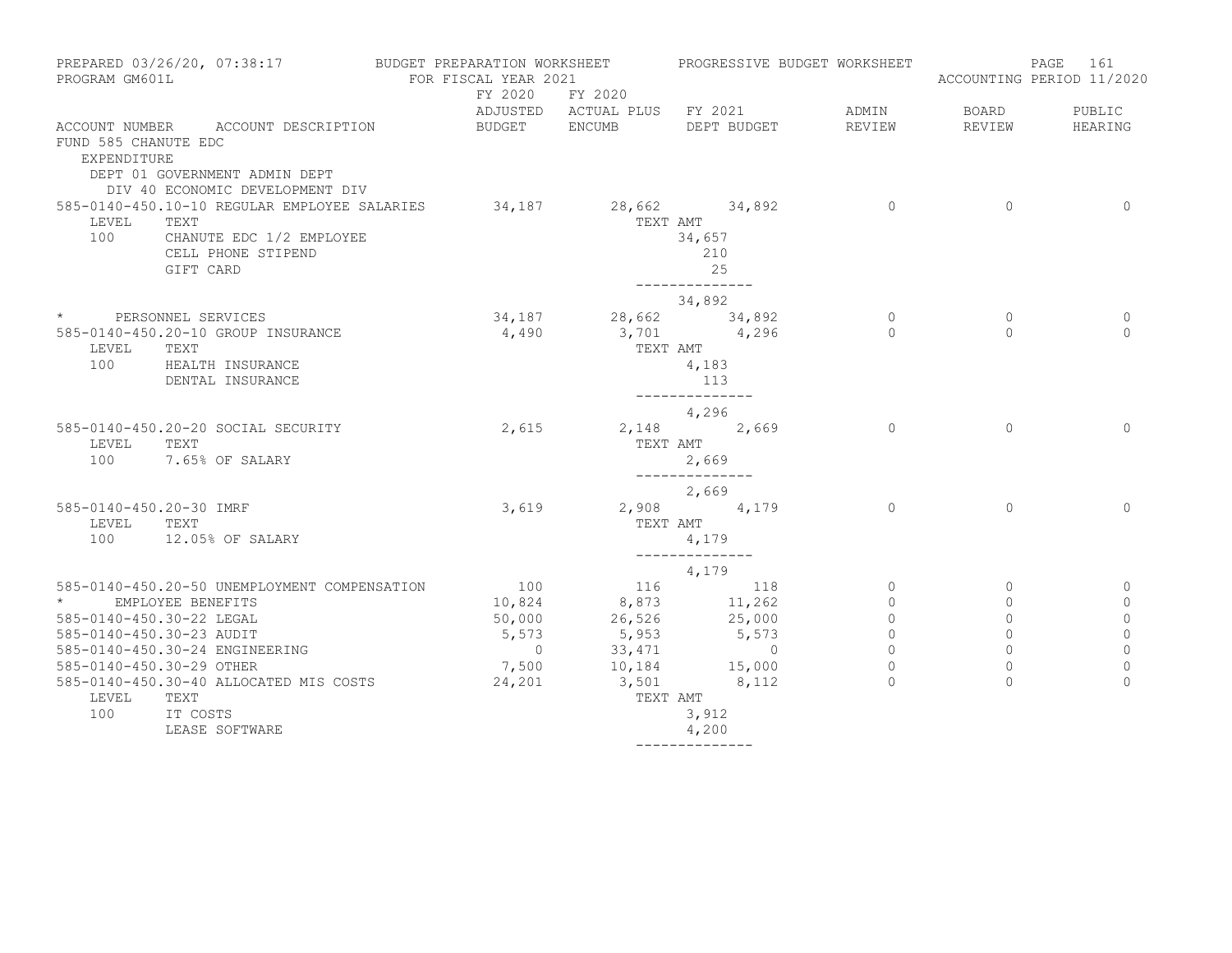| PREPARED 03/26/20, 07:38:17<br>PROGRAM GM601L                                                                                                    | BUDGET PREPARATION WORKSHEET<br>FOR FISCAL YEAR 2021 |                                                          | PROGRESSIVE BUDGET WORKSHEET      |                | ACCOUNTING PERIOD 11/2020 | 162<br>PAGE  |
|--------------------------------------------------------------------------------------------------------------------------------------------------|------------------------------------------------------|----------------------------------------------------------|-----------------------------------|----------------|---------------------------|--------------|
|                                                                                                                                                  | FY 2020                                              | FY 2020                                                  |                                   |                |                           |              |
|                                                                                                                                                  |                                                      |                                                          | ADJUSTED ACTUAL PLUS FY 2021      | ADMIN          | BOARD                     | PUBLIC       |
| ACCOUNT NUMBER<br>ACCOUNT DESCRIPTION<br>FUND 585 CHANUTE EDC<br>EXPENDITURE<br>DEPT 01 GOVERNMENT ADMIN DEPT<br>DIV 40 ECONOMIC DEVELOPMENT DIV | BUDGET ENCUMB                                        |                                                          | DEPT BUDGET                       | REVIEW         | REVIEW                    | HEARING      |
|                                                                                                                                                  |                                                      |                                                          | 8,112                             |                |                           |              |
| * PURCH PROFESSIONAL SERV                                                                                                                        | 87,274                                               |                                                          | $79,635$ 53,685<br>92,144 150,000 | $\circ$        | $\mathbf{0}$              | $\circ$      |
| 585-0140-450.40-10 UTILITY SERVICES                                                                                                              | 140,000                                              |                                                          |                                   | $\circ$        | $\Omega$                  | $\Omega$     |
| 585-0140-450.40-20 CLEANING SERVICES                                                                                                             | 20,000                                               | $16,616$<br>$21,636$<br>$33,758$<br>$33,758$<br>$40,000$ |                                   | $\circ$        | $\Omega$                  | $\Omega$     |
| 585-0140-450.40-31 REPAIR & MAINT-BUILDING                                                                                                       | 40,000                                               |                                                          |                                   | $\overline{0}$ | $\Omega$                  | $\mathbf{0}$ |
| 585-0140-450.40-34 REPAIR & MAINT-GROUNDS                                                                                                        | 40,000                                               |                                                          |                                   | $\Omega$       | $\cap$                    | $\Omega$     |
| LEVEL<br>TEXT                                                                                                                                    |                                                      | TEXT AMT                                                 |                                   |                |                           |              |
| 100<br>ALLOCATION TO REC FOR MOWING                                                                                                              |                                                      |                                                          | 40,000<br>--------------          |                |                           |              |
|                                                                                                                                                  |                                                      |                                                          | 40,000                            |                |                           |              |
| 585-0140-450.40-37 ALLOCATED HVAC MAINT                                                                                                          |                                                      | $46,080$ 38,400 48,380                                   |                                   | $\Omega$       | $\Omega$                  | $\Omega$     |
| $\star$<br>PURCHASED PROPERTY SERV                                                                                                               | 286,080                                              |                                                          |                                   | $\circ$        | $\circ$                   | $\circ$      |
| 585-0140-450.50-10 INSURANCE                                                                                                                     | 13,800                                               | 202,554 265,800<br>12,670 198,670                        |                                   | $\Omega$       | $\Omega$                  | $\Omega$     |
| LEVEL                                                                                                                                            |                                                      |                                                          | TEXT AMT                          |                |                           |              |
| TEXT<br>100                                                                                                                                      |                                                      |                                                          |                                   |                |                           |              |
| IPRF & GALLAGHER<br>POLLUTION LIABILITY COVERAGE                                                                                                 |                                                      |                                                          | 13,670                            |                |                           |              |
|                                                                                                                                                  |                                                      |                                                          | 185,000<br>--------------         |                |                           |              |
|                                                                                                                                                  |                                                      |                                                          | 198,670                           |                |                           |              |
| 585-0140-450.50-20 COMMUNICATIONS                                                                                                                | 1,000                                                | 1,330                                                    | 1,000                             | $\Omega$       | $\Omega$                  | $\Omega$     |
| 585-0140-450.50-30 ADVERTISING                                                                                                                   | 500                                                  | 420                                                      | 500                               | $\Omega$       | $\Omega$                  | $\Omega$     |
| 585-0140-450.50-90 OTHER                                                                                                                         |                                                      |                                                          |                                   | $\Omega$       | $\Omega$                  | $\Omega$     |
| OTHER PURCHASED SERVICES                                                                                                                         |                                                      | $0$ 1,278 0<br>15,300 15,698 200,170                     |                                   | $\mathbf{0}$   | $\Omega$                  | $\Omega$     |
| 585-0140-450.60-13 BUILDING MAINT SUPPLIES                                                                                                       | 500                                                  | 198                                                      | 500                               | $\Omega$       | $\Omega$                  | $\cap$       |
| $\star$ and $\star$<br>SUPPLIES                                                                                                                  | 500                                                  | 198                                                      | 500                               | $\mathbf 0$    | $\Omega$                  | $\Omega$     |
| 585-0140-450.75-20 BUILDINGS                                                                                                                     | $\bigcap$                                            | $\overline{0}$                                           | 400,000                           | $\Omega$       | $\Omega$                  | $\Omega$     |
| LEVEL<br>TEXT                                                                                                                                    |                                                      | TEXT AMT                                                 |                                   |                |                           |              |
| 100<br>RBC ROOF                                                                                                                                  |                                                      |                                                          | 400,000                           |                |                           |              |
|                                                                                                                                                  |                                                      |                                                          | --------------<br>400,000         |                |                           |              |
| $\star$<br>PROP & EQUIP-FIXED ASSET                                                                                                              | $\overline{0}$                                       | $\overline{0}$                                           | 400,000                           | $\circ$        | $\Omega$                  | $\mathbf{0}$ |
| 585-0140-450.80-20 STORM DRAINAGE FEES/TAXES 44,625                                                                                              |                                                      |                                                          | 85,404                            | $\circ$        | $\circ$                   | $\circ$      |
| 585-0140-450.80-31 PRINCIPAL REPAYMENTS                                                                                                          | 5,216                                                | 81,338<br>5,216                                          | 5,387                             | $\circ$        | $\circ$                   | $\Omega$     |
| 585-0140-450.80-35 INTEREST REPAYMENT                                                                                                            | 3,843                                                | 3,843                                                    | 3,739                             | $\Omega$       | $\Omega$                  | $\Omega$     |
| 585-0140-450.80-50 SUNDRY EXPENSES                                                                                                               | 25                                                   | 25                                                       | $\overline{0}$                    | $\circ$        | $\Omega$                  | $\Omega$     |
| $\star$                                                                                                                                          | 53,709                                               |                                                          |                                   | $\circ$        | $\Omega$                  | $\Omega$     |
| OTHER                                                                                                                                            |                                                      | 90,422                                                   | 94,530                            |                |                           |              |
| 585-0140-450.90-01 INTERGOVERNMENTAL-CORP FD<br>$\star$                                                                                          | 24,000                                               | 20,000                                                   | 24,000                            | $\circ$        | $\circ$                   | $\mathbf{0}$ |
| INTERGOVERNMENTAL                                                                                                                                | 24,000                                               | 20,000                                                   | 24,000                            | $\Omega$       | $\Omega$                  | $\Omega$     |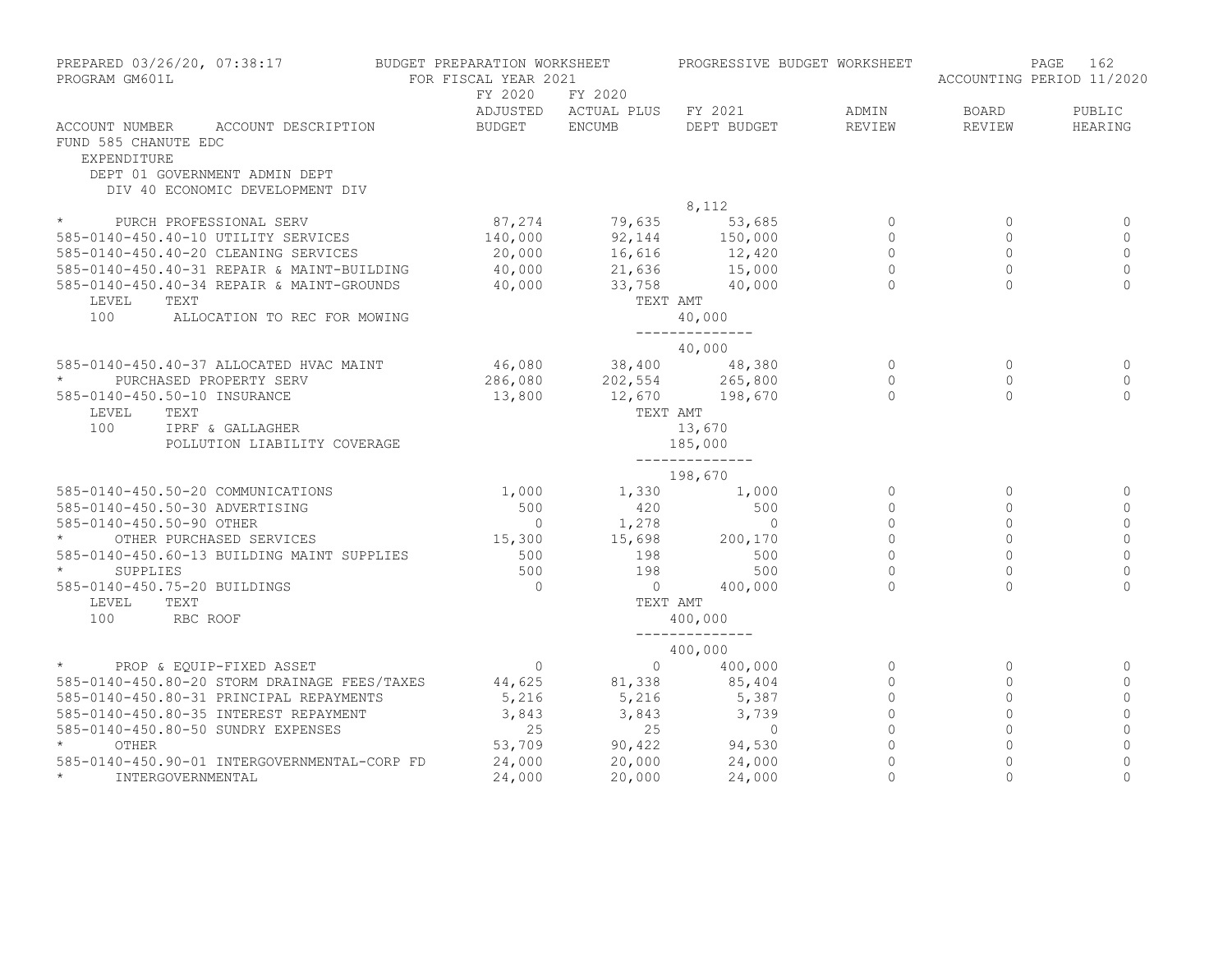|               | PREPARED 03/26/20, 07:38:17<br>PROGRAM GM601L                                                           | BUDGET PREPARATION WORKSHEET | FOR FISCAL YEAR 2021<br>FY 2020 | FY 2020     |             | PROGRESSIVE BUDGET WORKSHEET | ACCOUNTING PERIOD 11/2020 | 163<br>PAGE |
|---------------|---------------------------------------------------------------------------------------------------------|------------------------------|---------------------------------|-------------|-------------|------------------------------|---------------------------|-------------|
|               |                                                                                                         |                              | ADJUSTED                        | ACTUAL PLUS | FY 2021     | ADMIN                        | BOARD                     | PUBLIC      |
|               | ACCOUNT DESCRIPTION<br>ACCOUNT NUMBER                                                                   |                              | <b>BUDGET</b>                   | ENCUMB      | DEPT BUDGET | REVIEW                       | REVIEW                    | HEARING     |
|               | FUND 585 CHANUTE EDC<br>EXPENDITURE<br>DEPT 01 GOVERNMENT ADMIN DEPT<br>DIV 40 ECONOMIC DEVELOPMENT DIV |                              |                                 |             |             |                              |                           |             |
| $\star\star$  | ECONOMIC DEVELOPMENT DIV                                                                                |                              | 511,874                         | 446,042     | 1,084,839   | $\Omega$                     | $\Omega$                  |             |
| $***$         | GOVERNMENT ADMIN DEPT                                                                                   |                              | 511,874                         | 446,042     | 1,084,839   | 0                            | 0                         |             |
| $***$ *       | EXPENDITURE                                                                                             |                              | 511,874                         | 446,042     | 1,084,839   | $\Omega$                     | $\Omega$                  | $\Omega$    |
| $***$ * * * * | CHANUTE EDC                                                                                             |                              | 4,914                           | $154,740-$  | 565,617     |                              | 0                         | 0           |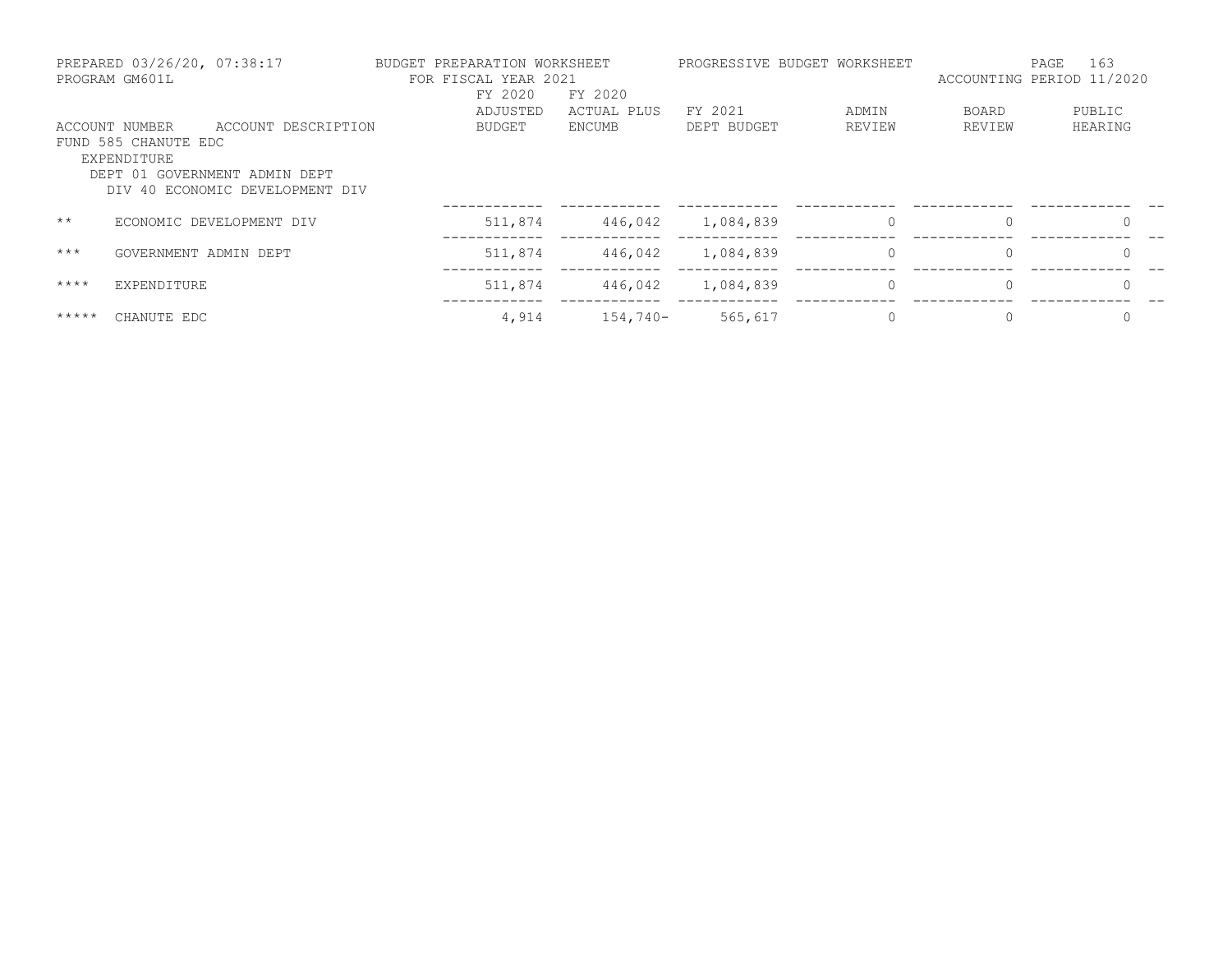| PROGRAM GM601L      | PREPARED 03/26/20, 07:38:17 BUDGET PREPARATION WORKSHEET PROGRESSIVE BUDGET WORKSHEET                                                                                                            | FOR FISCAL YEAR 2021            |          |                                                                                                                                                              |                |                | PAGE 164<br>ACCOUNTING PERIOD 11/2020 |
|---------------------|--------------------------------------------------------------------------------------------------------------------------------------------------------------------------------------------------|---------------------------------|----------|--------------------------------------------------------------------------------------------------------------------------------------------------------------|----------------|----------------|---------------------------------------|
|                     |                                                                                                                                                                                                  | FY 2020 FY 2020                 |          |                                                                                                                                                              |                |                |                                       |
|                     |                                                                                                                                                                                                  |                                 |          |                                                                                                                                                              |                |                | PUBLIC                                |
|                     | ACCOUNT NUMBER ACCOUNT DESCRIPTION                                                                                                                                                               |                                 |          | BUDGET ENCUMB DEPT BUDGET REVIEW REVIEW REVIEW HEARING                                                                                                       |                |                |                                       |
| REVENUE             | FUND 604 PUBLIC WORKS ADMIN FUND                                                                                                                                                                 |                                 |          |                                                                                                                                                              |                |                |                                       |
|                     | 604-0000-371.00-00 INTEREST INCOME                                                                                                                                                               | $350 -$                         | 645-     | $900 -$                                                                                                                                                      | $\overline{0}$ | $\circ$        | 0                                     |
| $\star$             |                                                                                                                                                                                                  | $350 -$                         | $645-$   | $900 -$                                                                                                                                                      | $\mathbf 0$    | $\circ$        | 0                                     |
|                     | 604-0000-373.30-00 RENTS - EQUIPMENT                                                                                                                                                             |                                 |          | 0 $2,148-2,147-$                                                                                                                                             | $\mathbf 0$    | $\circ$        | $\mathbf{0}$                          |
|                     | * RENTS - EQUIPMENT                                                                                                                                                                              |                                 |          | $\begin{array}{ccccccccc}\n0 & & & 2,148 & & & 2,147 & & & 0 \\ 500 & & & 8,295 & & & 7,000 & & & 0 \\ 500 & & & & 8,295 & & & 7,000 & & & & 0\n\end{array}$ |                | $\circ$        | $\circ$                               |
|                     | 604-0000-381.00-00 OTHER REVENUE                                                                                                                                                                 |                                 |          |                                                                                                                                                              |                | $\mathbf{0}$   | 0                                     |
| * RENTS - EQUIPMENT |                                                                                                                                                                                                  |                                 |          |                                                                                                                                                              |                | $\circ$        | $\mathbf{0}$                          |
|                     |                                                                                                                                                                                                  |                                 |          |                                                                                                                                                              |                | $\circ$        | $\mathbf{0}$                          |
|                     | 604-0000-382.10-00 PROC FROM SALE OF PROP<br>+ PROC FROM SALE OF PROP<br>604-0000-399.02-05 TFR IN MFT FUND<br>0225,000-<br>225,000-<br>225,000-<br>225,000-<br>225,000-<br>225,000-<br>225,000- |                                 |          |                                                                                                                                                              |                | $\circ$        | 0                                     |
|                     |                                                                                                                                                                                                  |                                 |          |                                                                                                                                                              |                | $\Omega$       | $\Omega$                              |
| LEVEL TEXT          |                                                                                                                                                                                                  |                                 |          | TEXT AMT                                                                                                                                                     |                |                |                                       |
|                     | 100 TRANSFER IN FROM MFT FOR STREET DAY LABOR AND EQ                                                                                                                                             |                                 |          | 225,000<br>______________                                                                                                                                    |                |                |                                       |
|                     |                                                                                                                                                                                                  |                                 |          | 225,000                                                                                                                                                      |                |                |                                       |
| LEVEL               | 604-0000-399.02-06 TRANS IN LOCAL MFT<br>TEXT                                                                                                                                                    | $0 \t 41,667-50,000-$           |          | TEXT AMT                                                                                                                                                     | $\overline{0}$ | $\Omega$       | $\Omega$                              |
|                     | 100 TRANSFER IN FROM LMFT FOR STREET DAY LABOR AND EQ                                                                                                                                            |                                 |          | 50,000                                                                                                                                                       |                |                |                                       |
|                     |                                                                                                                                                                                                  |                                 |          | --------------<br>50,000                                                                                                                                     |                |                |                                       |
|                     | 604-0000-399.02-12 TFR IN TIF                                                                                                                                                                    |                                 |          | $15,000-12,500-0$ 0                                                                                                                                          |                | $\overline{0}$ |                                       |
|                     | * TRANSFERS IN                                                                                                                                                                                   |                                 |          |                                                                                                                                                              |                | $\Omega$       | $\Omega$                              |
|                     | 604-0000-399.05-27 TFR IN GAS                                                                                                                                                                    |                                 |          | $240,000 279,167 275,000-$ 0<br>90,382- $75,318-$ 90,382- 0                                                                                                  |                | $\Omega$       | $\Omega$                              |
| LEVEL TEXT          |                                                                                                                                                                                                  |                                 | TEXT AMT |                                                                                                                                                              |                |                |                                       |
|                     | 100 TRANSFER IN GAS SHARE OF COST SAME AS LAST YEAR                                                                                                                                              |                                 |          | 90,382                                                                                                                                                       |                |                |                                       |
|                     |                                                                                                                                                                                                  |                                 | 90,382   | --------------                                                                                                                                               |                |                |                                       |
|                     | 604-0000-399.05-35 TFR IN WATER                                                                                                                                                                  | $379,025 - 315,854 - 379,025 -$ |          |                                                                                                                                                              | $\overline{0}$ | $\Omega$       | $\Omega$                              |
| LEVEL               | TEXT                                                                                                                                                                                             |                                 | TEXT AMT |                                                                                                                                                              |                |                |                                       |
| 100                 | TRANSFER IN WATER SHARE OF ADMIN COST<br>AND DISTRIBUTION SYSTEM MAINTENANCE                                                                                                                     |                                 |          | 379,025                                                                                                                                                      |                |                |                                       |
|                     |                                                                                                                                                                                                  |                                 |          | --------------<br>379,025                                                                                                                                    |                |                |                                       |
|                     | 480,877- 400,731- 480,877- 400,731- 480,877- 0                                                                                                                                                   |                                 |          |                                                                                                                                                              |                | $\Omega$       | $\Omega$                              |
| LEVEL               | TEXT                                                                                                                                                                                             |                                 | TEXT AMT |                                                                                                                                                              |                |                |                                       |
|                     | 100 TRANSFER IN WASTE WATER SHARE OF ADMIN COST                                                                                                                                                  |                                 |          | 480,877                                                                                                                                                      |                |                |                                       |
|                     | MANAGEMENT OF COLLECTION SYSTEMS AND PUMP STATIONS                                                                                                                                               |                                 |          |                                                                                                                                                              |                |                |                                       |
|                     |                                                                                                                                                                                                  |                                 |          | --------------<br>480,877                                                                                                                                    |                |                |                                       |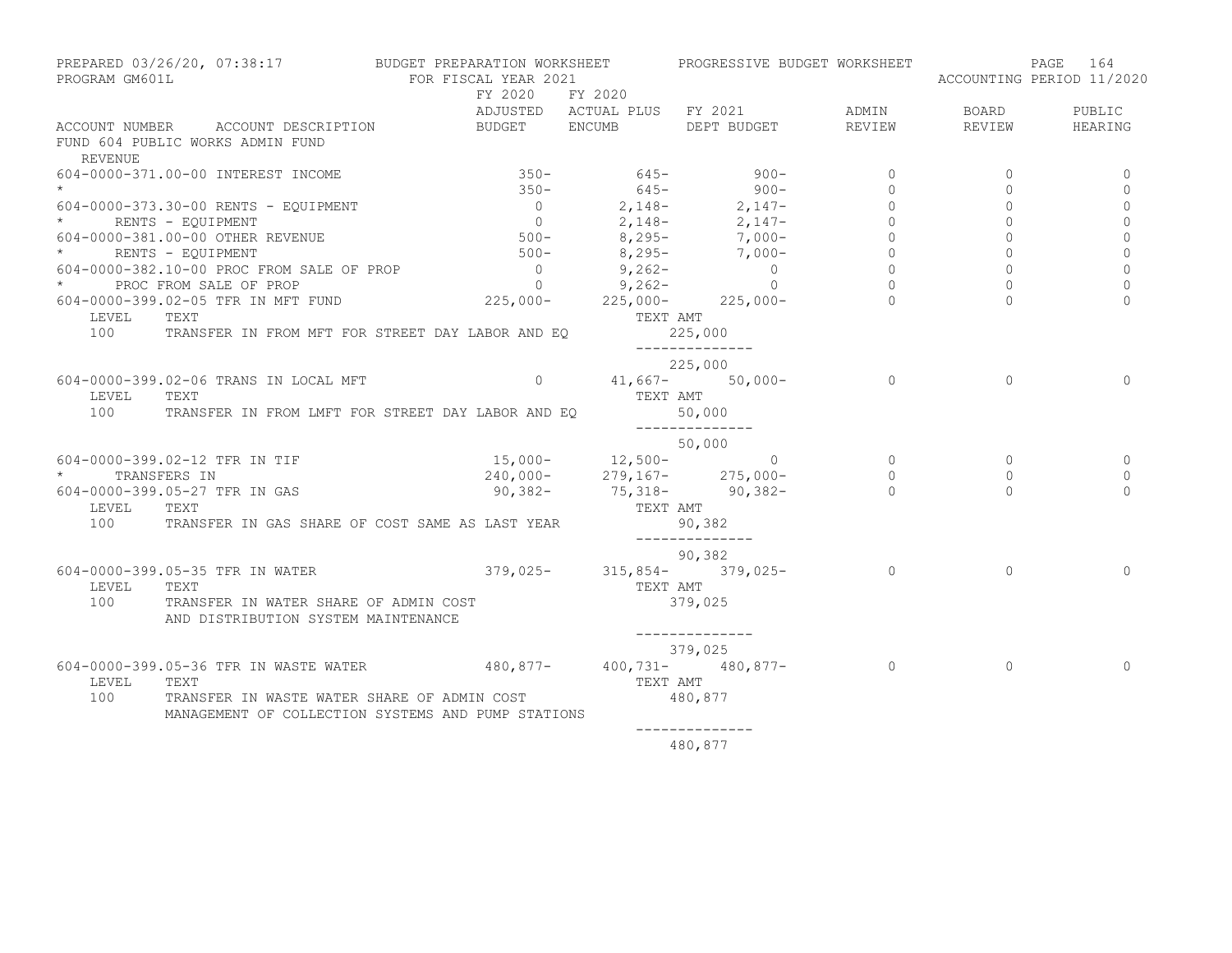|              | PROGRAM GM601L                       |                                                                                | PREPARED 03/26/20, 07:38:17 BUDGET PREPARATION WORKSHEET<br>FOR FISCAL YEAR 2021                                                                                                                           |                      | PROGRESSIVE BUDGET WORKSHEET                             |                      | ACCOUNTING PERIOD 11/2020 | 165<br>PAGE          |
|--------------|--------------------------------------|--------------------------------------------------------------------------------|------------------------------------------------------------------------------------------------------------------------------------------------------------------------------------------------------------|----------------------|----------------------------------------------------------|----------------------|---------------------------|----------------------|
|              |                                      | ACCOUNT NUMBER ACCOUNT DESCRIPTION<br>FUND 604 PUBLIC WORKS ADMIN FUND         | FY 2020<br>BUDGET ENCUMB                                                                                                                                                                                   | FY 2020              | ADJUSTED ACTUAL PLUS FY 2021 ADMIN<br>DEPT BUDGET REVIEW |                      | BOARD<br>REVIEW           | PUBLIC<br>HEARING    |
| 100          | <b>REVENUE</b><br>LEVEL<br>TEXT      | 604-0000-399.05-41 TFR IN ELECTRIC<br>TRANSFER IN ELECTRIC SHARE OF ADMIN COST | $2,138,550 - 1,782,125 - 2,138,550 -$                                                                                                                                                                      | TEXT AMT             | 2,138,550                                                | $\sim$ 0             | $\Omega$                  | $\mathbf{0}$         |
| 100          | LEVEL<br>TEXT<br>COLLECTION          |                                                                                | 604-0000-399.05-51 TFR IN STORM WATER DRAIN 275,000- 229,167- 275,000-<br>TRANSFER IN STORM DRAINAGE SHARE OF ADMIN COST<br>STORM SEWER SYSTEM MANAGEMENT AND REPAIR LEAF                                  | TEXT AMT             | 2,138,550<br>275,000                                     | $\overline{0}$       | $\Omega$                  | $\Omega$             |
|              | TEXT<br>LEVEL<br>100                 | 604-0000-399.05-82 TFR IN AVIATION<br>TRANSFER IN AVIATION SHARE OF ADMIN COST | $17,500 - 14,583 - 17,500 -$                                                                                                                                                                               | TEXT AMT             | --------------<br>275,000<br>17,500<br>______________    | $\cap$               | $\Omega$                  | $\Omega$             |
|              | TRANSFERS IN<br>LEVEL<br>TEXT<br>100 |                                                                                | $3,381,334 - 2,817,778 - 3,381,334 -$<br>604-0000-399.10-01 TRANSFERS IN - CORP FUND 100,000- 83,333- 0<br>TRANSFER IN CORP FUND SHARE OF ADMIN COST<br>CORPORATE SHARE FOR STREET AND SIDEWALK RELATED EX | TEXT AMT             | 17,500<br>100,000                                        | $\bigcirc$<br>$\cap$ | $\Omega$<br>$\Omega$      | $\Omega$<br>$\Omega$ |
| $\star$      | TRANSFERS IN                         |                                                                                |                                                                                                                                                                                                            | $100,000 - 83,333 -$ | 100,000<br>$\overline{0}$                                | $\Omega$             |                           | $\Omega$             |
| $\star\star$ |                                      | PUBLIC WORKS ADMIN FUND                                                        |                                                                                                                                                                                                            |                      | $3,722,184 - 3,200,628 - 3,666,381 - 0$                  |                      |                           | $\Omega$             |
| $***$        |                                      | PUBLIC WORKS ADMIN FUND                                                        |                                                                                                                                                                                                            |                      | $3, 722, 184 - 3, 200, 628 - 3, 666, 381 - 0$            |                      |                           | $\Omega$             |
| $***$ *      | <b>REVENUE</b>                       |                                                                                |                                                                                                                                                                                                            |                      | $3, 722, 184 - 3, 200, 628 - 3, 666, 381 - 0$            |                      | 0                         | $\mathbf{0}$         |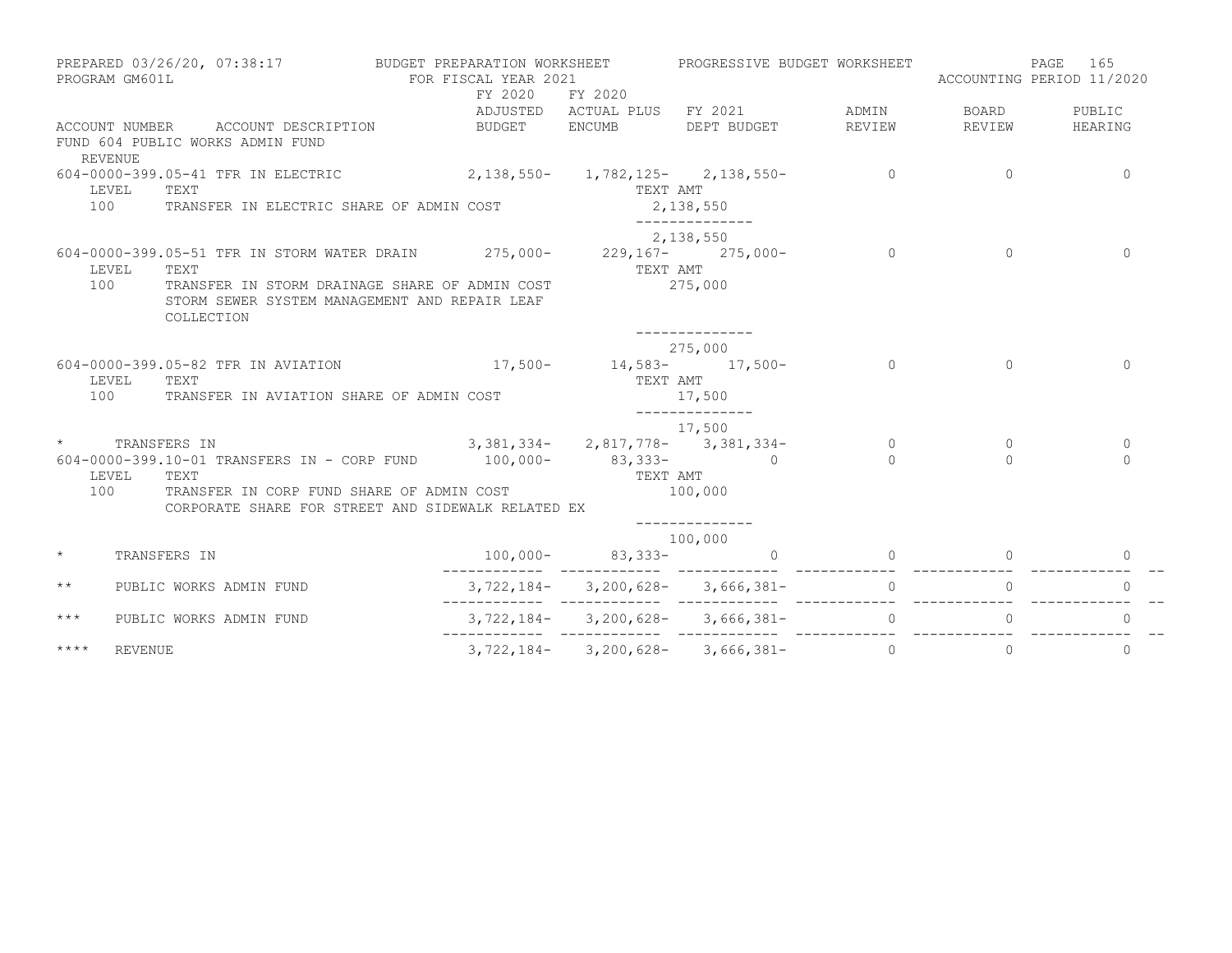| PROGRAM GM601L                          | PREPARED 03/26/20, 07:38:17 BUDGET PREPARATION WORKSHEET PROGRESSIVE BUDGET WORKSHEET                                                                                                                                                                                 | FOR FISCAL YEAR 2021    |                                     |                                                                                                                |                |              | PAGE 166<br>ACCOUNTING PERIOD 11/2020 |
|-----------------------------------------|-----------------------------------------------------------------------------------------------------------------------------------------------------------------------------------------------------------------------------------------------------------------------|-------------------------|-------------------------------------|----------------------------------------------------------------------------------------------------------------|----------------|--------------|---------------------------------------|
|                                         |                                                                                                                                                                                                                                                                       | FY 2020 FY 2020         |                                     |                                                                                                                |                |              |                                       |
|                                         |                                                                                                                                                                                                                                                                       |                         |                                     | ADJUSTED ACTUAL PLUS FY 2021 ADMIN                                                                             |                | <b>BOARD</b> | PUBLIC                                |
| EXPENDITURE                             | ACCOUNT NUMBER ACCOUNT DESCRIPTION<br>FUND 604 PUBLIC WORKS ADMIN FUND<br>DEPT 11 PUBLIC WORKS                                                                                                                                                                        | BUDGET ENCUMB           |                                     | DEPT BUDGET                                                                                                    | REVIEW         | REVIEW       | HEARING                               |
|                                         | DIV 10 PUB WORKS ADMIN DIVISIION<br>604-1110-430.10-10 REGULAR EMPLOYEE SALARIES 376,431 366,911 448,662 0                                                                                                                                                            |                         |                                     |                                                                                                                |                | $\Omega$     | $\Omega$                              |
| LEVEL                                   | TEXT                                                                                                                                                                                                                                                                  |                         | TEXT AMT                            |                                                                                                                |                |              |                                       |
| 100                                     | ADMINISTRATIVE SUPPORT SUPERVISOR<br>ADMINISTRATIVE ASSISTANT<br>INVENTORY SPECIALIST<br>STORE KEEPER FOR 1 MONTH AND OTHER PAYOUT<br>ASST PUBLIC WORKS DIRECTOR<br>PUBLIC WORKS DIRECTOR<br>CELL PHONE STIPEND<br>RETIREE PAYOUT<br>HEALTH INS OPT-OUT<br>GIFT CARDS |                         |                                     | 47,439<br>42,687<br>44,000<br>28,191<br>98,832<br>132,503<br>1,260<br>50,000<br>3,500<br>250<br>______________ |                |              |                                       |
|                                         |                                                                                                                                                                                                                                                                       |                         |                                     | 448,662                                                                                                        |                |              |                                       |
| LEVEL<br>100                            | 604-1110-430.10-20 TEMP EMPLOYMENT SALARIES 15,000<br>TEXT<br>2 INTERNS/WATER PUBLIC WORKS                                                                                                                                                                            |                         |                                     | 12,816 15,000<br>TEXT AMT<br>15,000                                                                            | $\overline{0}$ | $\Omega$     | $\Omega$                              |
|                                         |                                                                                                                                                                                                                                                                       |                         |                                     | _______________<br>15,000                                                                                      |                |              |                                       |
|                                         | 604-1110-430.10-30 OVERTIME SALARIES                                                                                                                                                                                                                                  | $1,100$ $1,480$ $1,100$ |                                     |                                                                                                                | $\circ$        | $\circ$      | $\Omega$                              |
|                                         | * PERSONNEL SERVICES                                                                                                                                                                                                                                                  |                         | 392,531 381,207 464,762             |                                                                                                                | $\circ$        | $\circ$      | $\mathbf{0}$                          |
| LEVEL                                   | 604-1110-430.20-10 GROUP INSURANCE<br>TEXT<br>100 HEALTH INSURANCE<br>DENTAL INSURANCE                                                                                                                                                                                |                         | 27, 168 21, 872 33, 739<br>TEXT AMT | 32,609<br>1,130<br>______________                                                                              | $\Omega$       | $\Omega$     | $\Omega$                              |
|                                         |                                                                                                                                                                                                                                                                       |                         |                                     | 33,739                                                                                                         |                |              |                                       |
| LEVEL                                   | 604-1110-430.20-20 SOCIAL SECURITY<br>TEXT<br>100 7.65% OF SALARY                                                                                                                                                                                                     | 30,029                  |                                     | 28, 223 31, 729<br>TEXT AMT<br>31,729<br>_______________                                                       | $\overline{0}$ | $\Omega$     | $\Omega$                              |
|                                         |                                                                                                                                                                                                                                                                       |                         |                                     | 31,729                                                                                                         |                |              |                                       |
| 604-1110-430.20-30 IMRF<br>LEVEL<br>100 | TEXT<br>12.05% OF SALARY                                                                                                                                                                                                                                              | 40,073                  | TEXT AMT                            | 37,687 48,020<br>48,020                                                                                        | $\Omega$       | $\Omega$     | $\Omega$                              |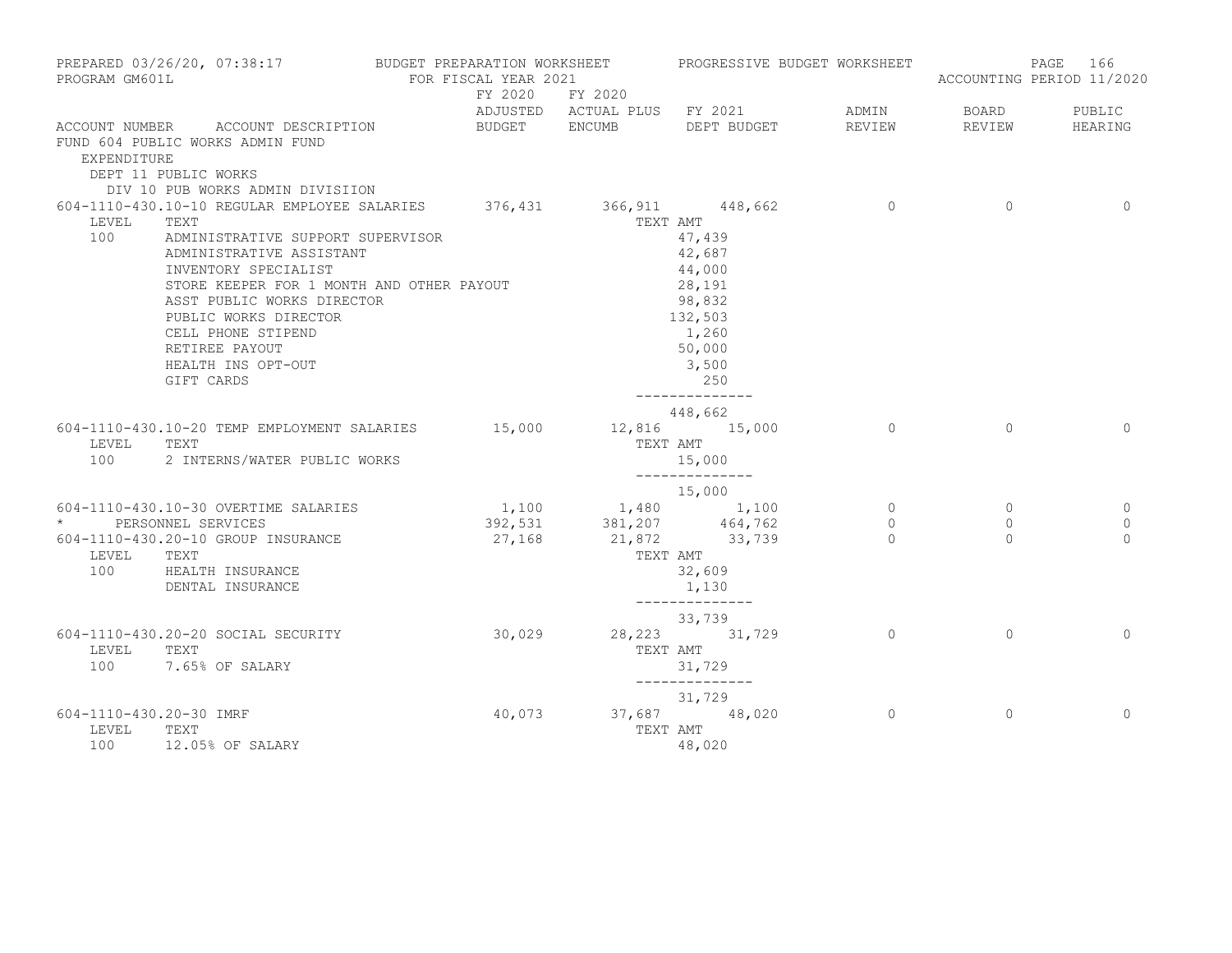| PROGRAM GM601L                    | PREPARED 03/26/20, 07:38:17                                                                                                        | BUDGET PREPARATION WORKSHEET<br>FOR FISCAL YEAR 2021<br>FY 2020 FY 2020 |                                 | PROGRESSIVE BUDGET WORKSHEET                                       |                     |                     | 167<br>PAGE<br>ACCOUNTING PERIOD 11/2020 |
|-----------------------------------|------------------------------------------------------------------------------------------------------------------------------------|-------------------------------------------------------------------------|---------------------------------|--------------------------------------------------------------------|---------------------|---------------------|------------------------------------------|
| EXPENDITURE                       | ACCOUNT NUMBER ACCOUNT DESCRIPTION<br>FUND 604 PUBLIC WORKS ADMIN FUND<br>DEPT 11 PUBLIC WORKS<br>DIV 10 PUB WORKS ADMIN DIVISIION | BUDGET ENCUMB                                                           |                                 | ADJUSTED ACTUAL PLUS FY 2021<br>DEPT BUDGET<br>-------------       | ADMIN<br>REVIEW     | BOARD<br>REVIEW     | PUBLIC<br>HEARING                        |
|                                   |                                                                                                                                    |                                                                         |                                 | 48,020                                                             |                     |                     |                                          |
| 604-1110-430.20-90 OTHER<br>LEVEL | 604-1110-430.20-50 UNEMPLOYMENT COMPENSATION<br>TEXT                                                                               | 1,200<br>260                                                            | TEXT AMT                        | 1,397 1,410<br>$448$ 260                                           | $\circ$<br>$\Omega$ | $\circ$<br>$\Omega$ | $\overline{0}$<br>$\Omega$               |
| 100                               | ARAMARK UNIFORMS                                                                                                                   |                                                                         |                                 | 260<br>______________                                              |                     |                     |                                          |
|                                   |                                                                                                                                    |                                                                         |                                 | 260                                                                |                     |                     |                                          |
| * EMPLOYEE BENEFITS               |                                                                                                                                    |                                                                         |                                 | 98,730 89,627 115,158                                              | $\circ$             | $\circ$             | $\Omega$                                 |
| 604-1110-430.30-22 LEGAL          |                                                                                                                                    |                                                                         |                                 | 10,000 5,358 5,000<br>29,213 34,425 29,213<br>54,523 31,986 75,000 | $\circ$             | $\circ$             | 0                                        |
| 604-1110-430.30-23 AUDIT          |                                                                                                                                    |                                                                         |                                 |                                                                    | $\circ$             | $\circ$             | $\mathbf{0}$                             |
| LEVEL<br>100                      | 604-1110-430.30-24 ENGINEERING<br>TEXT<br>DESIGN SALT SHED AND FORCEMAIN PROJECT                                                   |                                                                         | TEXT AMT                        | 75,000                                                             | $\cap$              | $\cap$              | $\Omega$                                 |
|                                   |                                                                                                                                    |                                                                         |                                 | --------------                                                     |                     |                     |                                          |
| LEVEL<br>100                      | 604-1110-430.30-26 MEDICAL<br>TEXT<br>MEDICAL RANDOM DRUG TESTING                                                                  |                                                                         | $4,000$ $1,212$ $4,222$         | 75,000<br>TEXT AMT<br>4,222<br>______________                      | $\Omega$            | $\Omega$            | $\Omega$                                 |
|                                   |                                                                                                                                    |                                                                         |                                 | 4,222                                                              |                     |                     |                                          |
| 604-1110-430.30-29 OTHER<br>LEVEL | TEXT                                                                                                                               |                                                                         | 17,000 7,833 14,360<br>TEXT AMT |                                                                    | $\Omega$            | $\Omega$            | $\Omega$                                 |
| 100                               | OTHER, JULIE, ARBOR DAY, EASEMENT PAYMENTS, TITLE<br>BOND MAINT FEES                                                               |                                                                         |                                 | 12,000<br>2,360                                                    |                     |                     |                                          |
|                                   |                                                                                                                                    |                                                                         |                                 | --------------<br>14,360                                           |                     |                     |                                          |
| LEVEL<br>100                      | 604-1110-430.30-30 TECHNICAL<br>TEXT<br>OKAW VALLEY ASSOC                                                                          | 1,750                                                                   | TEXT AMT                        | 300 250<br>250                                                     | $\circ$             | $\Omega$            | $\Omega$                                 |
|                                   |                                                                                                                                    |                                                                         |                                 | --------------<br>250                                              |                     |                     |                                          |
|                                   | 604-1110-430.30-40 ALLOCATED MIS COSTS                                                                                             | 130,870 109,058 154,531                                                 |                                 |                                                                    | $\circ$             | $\circ$             | $\mathbf 0$                              |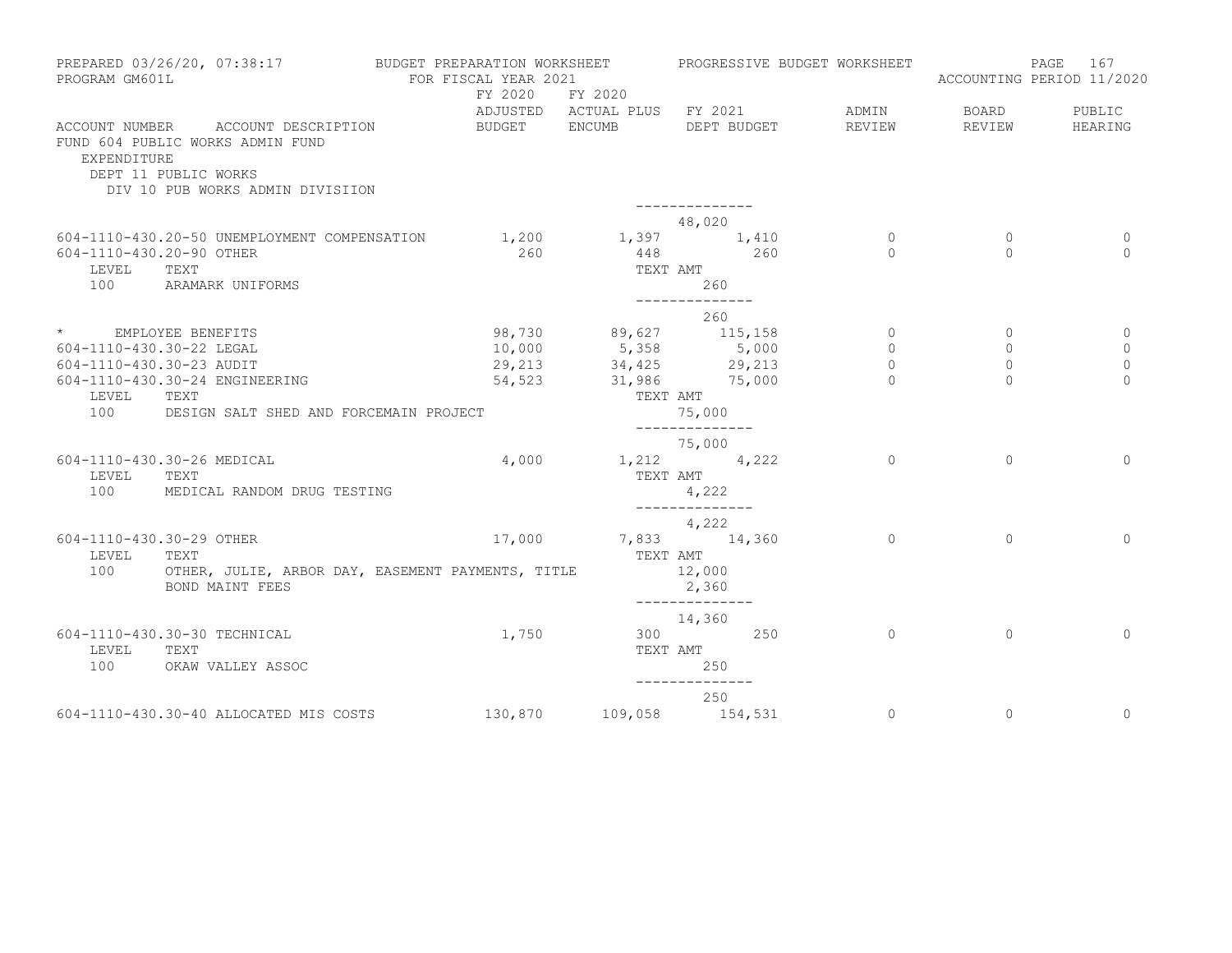| PROGRAM GM601L | PREPARED 03/26/20, 07:38:17                                                                                               | BUDGET PREPARATION WORKSHEET<br>FOR FISCAL YEAR 2021 |                                  | PROGRESSIVE BUDGET WORKSHEET   |                    |                                  | PAGE<br>168<br>ACCOUNTING PERIOD 11/2020 |
|----------------|---------------------------------------------------------------------------------------------------------------------------|------------------------------------------------------|----------------------------------|--------------------------------|--------------------|----------------------------------|------------------------------------------|
|                |                                                                                                                           | FY 2020 FY 2020                                      |                                  | ADJUSTED ACTUAL PLUS FY 2021   | ADMIN              | <b>BOARD</b>                     | PUBLIC                                   |
| EXPENDITURE    | ACCOUNT NUMBER ACCOUNT DESCRIPTION<br>FUND 604 PUBLIC WORKS ADMIN FUND<br>DEPT 11 PUBLIC WORKS                            | BUDGET ENCUMB                                        |                                  | DEPT BUDGET                    | REVIEW             | REVIEW                           | HEARING                                  |
|                | DIV 10 PUB WORKS ADMIN DIVISIION<br>* PURCH PROFESSIONAL SERV                                                             |                                                      |                                  |                                |                    |                                  |                                          |
|                | 604-1110-430.40-31 REPAIR & MAINT-BUILDING                                                                                |                                                      |                                  | 247,356 190,172 282,576        | $\circ$<br>$\circ$ | $\overline{0}$<br>$\overline{0}$ | 0                                        |
|                | 604-1110-430.40-32 REPAIR & MAINT-EQUIP                                                                                   | 200                                                  | 105                              | $2,500$ 1,967 2,500<br>200     | $\circ$            | $\circ$                          | 0<br>$\circ$                             |
|                | 604-1110-430.40-37 ALLOCATED HVAC MAINT                                                                                   |                                                      |                                  | $5,490$ $4,575$ $5,760$        | $\Omega$           | $\circ$                          | $\mathbf 0$                              |
|                | 604-1110-430.40-40 RENTALS                                                                                                |                                                      |                                  | 35,800 29,223 35,800           | $\Omega$           | $\Omega$                         | $\Omega$                                 |
| LEVEL          | TEXT                                                                                                                      |                                                      | TEXT AMT                         |                                |                    |                                  |                                          |
| 100            | UTILITY OFFICE SPACE<br>COPIER USAGE<br>RAILROAD ROW FOR PARKING<br>UTILITY POLE RENTALS                                  |                                                      |                                  | 35,800                         |                    |                                  |                                          |
|                |                                                                                                                           |                                                      |                                  | --------------                 |                    |                                  |                                          |
|                | * PURCHASED PROPERTY SERV                                                                                                 |                                                      |                                  | 35,800<br>43,990 35,870 44,260 | $\overline{0}$     | $\circ$                          | 0                                        |
| LEVEL          | 604-1110-430.50-10 INSURANCE<br>TEXT                                                                                      | 540,100                                              | TEXT AMT                         | 397,989 443,545                | $\bigcap$          | $\Omega$                         | $\Omega$                                 |
| 100            | IPRF & GALLAGHER                                                                                                          |                                                      |                                  | 443,545<br>______________      |                    |                                  |                                          |
|                |                                                                                                                           |                                                      |                                  | 443,545                        |                    |                                  |                                          |
| LEVEL          | 604-1110-430.50-20 COMMUNICATIONS<br>TEXT                                                                                 | 30,000                                               | TEXT AMT                         | 21,676 30,000                  | $\Omega$           | $\mathbf{0}$                     | $\Omega$                                 |
| 100            | VERIZON, ANSWERING SERVICE, AND VOIP                                                                                      |                                                      |                                  | 30,000<br>______________       |                    |                                  |                                          |
|                |                                                                                                                           |                                                      |                                  | 30,000                         |                    |                                  |                                          |
|                | 604-1110-430.50-30 ADVERTISING                                                                                            |                                                      |                                  | $6,000$ 2,173 5,000            | $\mathbf{0}$       | $\circ$                          | 0                                        |
| LEVEL          | 604-1110-430.50-40 TRAVEL<br>TEXT                                                                                         |                                                      | 24,871 16,748 25,000<br>TEXT AMT |                                | $\Omega$           | $\Omega$                         | $\Omega$                                 |
| 100            | TRAVEL EXPENSES FOR TRAINING AND CONFERENCES IMEA,<br>ESRI, APOA, IPAA, AND EXPENSE FOR APPRENTICE<br>TRAINING            |                                                      | 25,000                           |                                |                    |                                  |                                          |
|                |                                                                                                                           |                                                      |                                  | --------------                 |                    |                                  |                                          |
|                |                                                                                                                           |                                                      |                                  | 25,000                         |                    |                                  |                                          |
| LEVEL<br>100   | 604-1110-430.50-51 EDUCATION AND TRAINING 30,000 35,896 35,000<br>TEXT<br>IMUA SAFETY TRAINING, CONTINUING EEDUCATION FOR |                                                      | TEXT AMT                         |                                | $\overline{0}$     | $\mathbf{0}$                     | $\Omega$                                 |
|                | LICENSES APPA, HVAC TRAINING, SCADA, GREY & ASSOC                                                                         |                                                      | 35,000                           |                                |                    |                                  |                                          |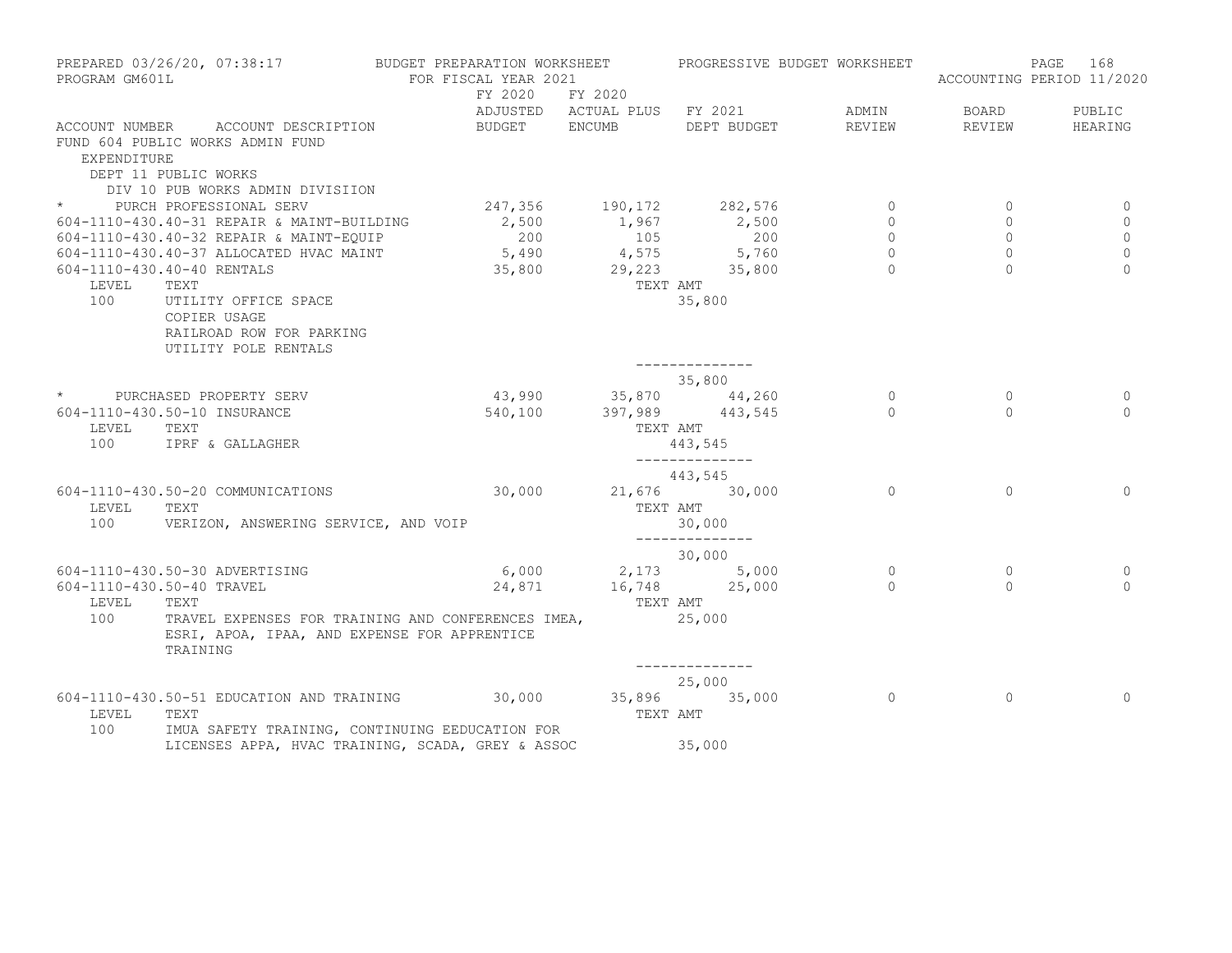| PROGRAM GM601L                | PREPARED 03/26/20, 07:38:17                                                                                           | BUDGET PREPARATION WORKSHEET<br>FOR FISCAL YEAR 2021<br>FY 2020 | FY 2020                      | PROGRESSIVE BUDGET WORKSHEET |          | PAGE<br>ACCOUNTING PERIOD 11/2020 | 169            |
|-------------------------------|-----------------------------------------------------------------------------------------------------------------------|-----------------------------------------------------------------|------------------------------|------------------------------|----------|-----------------------------------|----------------|
|                               |                                                                                                                       |                                                                 | ADJUSTED ACTUAL PLUS FY 2021 |                              | ADMIN    | BOARD                             | PUBLIC         |
| ACCOUNT NUMBER<br>EXPENDITURE | ACCOUNT DESCRIPTION<br>FUND 604 PUBLIC WORKS ADMIN FUND<br>DEPT 11 PUBLIC WORKS<br>DIV 10 PUB WORKS ADMIN DIVISIION   | BUDGET                                                          | <b>ENCUMB</b>                | DEPT BUDGET                  | REVIEW   | REVIEW                            | HEARING        |
|                               |                                                                                                                       |                                                                 |                              |                              |          |                                   |                |
| LEVEL                         | 604-1110-430.50-52 CONFERENCE AND MEETING<br>TEXT                                                                     | 12,500                                                          | 2,672 10,000<br>TEXT AMT     | 35,000                       | $\Omega$ | $\Omega$                          | $\Omega$       |
| 100                           | ADC ANNUAL AND REDEVELOPMENT CONF, AWWA, APPA<br>LEGISLATIVE, APWA, ENVIRONMENTAL EMERGING<br>CONTAMINANT REMEDIATION |                                                                 |                              | 10,000                       |          |                                   |                |
|                               |                                                                                                                       |                                                                 |                              | 10,000                       |          |                                   |                |
| LEVEL<br>100                  | 604-1110-430.50-60 DUES & PROF PUBLICATIONS<br>TEXT<br>AWWA, WEF, APWA, IMUA, AOPA, IPAA, MAAA                        | 10,500                                                          | 3,034<br>TEXT AMT            | 8,900<br>8,900               | $\Omega$ | $\bigcap$                         | $\Omega$       |
|                               |                                                                                                                       |                                                                 |                              |                              |          |                                   |                |
|                               |                                                                                                                       |                                                                 |                              | 8,900                        |          |                                   |                |
| $\star$                       | OTHER PURCHASED SERVICES                                                                                              |                                                                 | 653, 971 480, 188 557, 445   |                              | $\circ$  | $\mathbf{0}$                      | $\circ$        |
|                               | 604-1110-430.60-11 POSTAGE                                                                                            | 32,000                                                          |                              | 26,003 34,000                | $\Omega$ | $\Omega$                          | $\mathbf{0}$   |
|                               | 604-1110-430.60-12 OFFICE SUPPLIES                                                                                    | 6,500                                                           | 6,723                        | 7,500                        | $\Omega$ | $\Omega$                          | $\Omega$       |
| SUPPLIES                      |                                                                                                                       | 38,500                                                          | 32,726 41,500                |                              | $\Omega$ | $\Omega$                          | $\mathbf{0}$   |
|                               | 604-1110-430.80-20 STORM DRAINAGE FEES/TAXES                                                                          | 42                                                              | 39                           | 42                           | $\cap$   | $\Omega$                          | $\Omega$       |
|                               | 604-1110-430.80-50 SUNDRY EXPENSES                                                                                    | $\Omega$                                                        | 250                          | 20                           | $\cap$   | $\cap$                            | $\Omega$       |
| LEVEL                         | TEXT                                                                                                                  |                                                                 | TEXT AMT                     |                              |          |                                   |                |
| 100                           | 4TH AND CHRISTMAS PARADE                                                                                              |                                                                 |                              | 20                           |          |                                   |                |
|                               |                                                                                                                       |                                                                 |                              | -----------<br>20            |          |                                   |                |
| $\star$<br>OTHER              |                                                                                                                       | 42                                                              | 289                          | 62                           | $\Omega$ | 0                                 | $\mathbf{0}$   |
| $\star\star$                  | PUB WORKS ADMIN DIVISIION                                                                                             | 1,475,120                                                       | 1,210,079                    | 1,505,763                    | $\Omega$ | $\Omega$                          | $\overline{0}$ |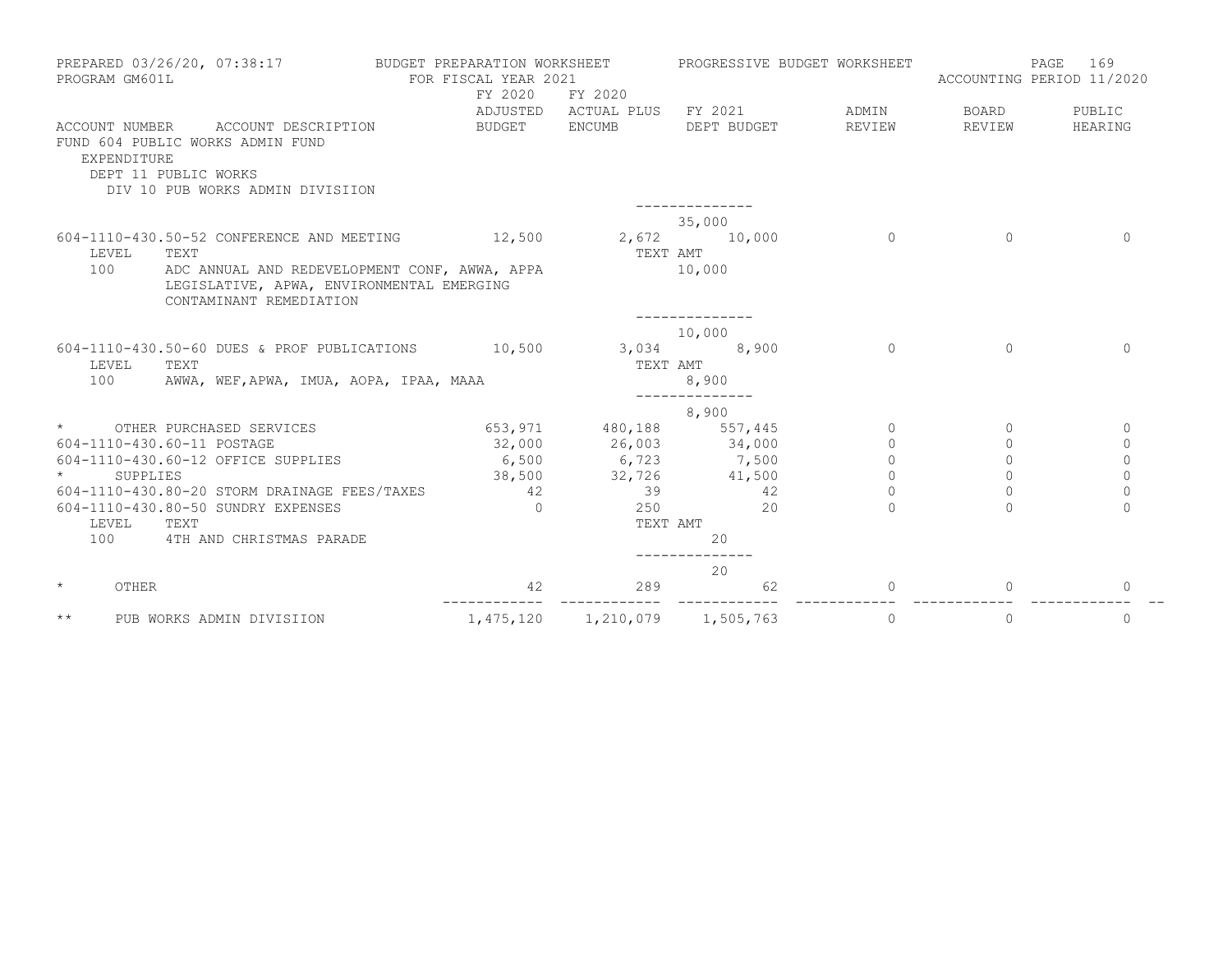| PROGRAM GM601L                    | PREPARED 03/26/20, 07:38:17 BUDGET PREPARATION WORKSHEET PROGRESSIVE BUDGET WORKSHEET                                            | FOR FISCAL YEAR 2021 |                                             |                                                                |                                              |                                        | PAGE 170<br>ACCOUNTING PERIOD 11/2020 |
|-----------------------------------|----------------------------------------------------------------------------------------------------------------------------------|----------------------|---------------------------------------------|----------------------------------------------------------------|----------------------------------------------|----------------------------------------|---------------------------------------|
|                                   |                                                                                                                                  | FY 2020 FY 2020      |                                             | ADJUSTED ACTUAL PLUS FY 2021 ADMIN                             |                                              | <b>BOARD</b>                           | PUBLIC                                |
| EXPENDITURE                       | ACCOUNT NUMBER ACCOUNT DESCRIPTION<br>FUND 604 PUBLIC WORKS ADMIN FUND<br>DEPT 11 PUBLIC WORKS<br>DIV 11 ENGINEERING INFORMATION |                      |                                             | BUDGET ENCUMB DEPT BUDGET                                      | REVIEW                                       | REVIEW                                 | HEARING                               |
| LEVEL<br>100                      | 604-1111-430.10-10 REGULAR EMPLOYEE SALARIES 124,698 56,480 152,513<br>TEXT<br>ENGINEERING INFO TECH                             |                      |                                             | TEXT AMT<br>56,525                                             | $\sim$ 0                                     | $\circ$                                | $\overline{0}$                        |
|                                   | SCADA COORDINATOR<br>(1/2) NEW GIS/WWTP ENGINEERING TECH<br>HEALTH INS OPT-OUT<br>GIFT CARDS<br>CELL PHONE STIPEND               |                      |                                             | 68,708<br>24,960<br>1,750<br>150<br>420<br>______________      |                                              |                                        |                                       |
|                                   |                                                                                                                                  |                      |                                             | 152,513                                                        |                                              |                                        |                                       |
|                                   | 604-1111-430.10-30 OVERTIME SALARIES                                                                                             | 500                  |                                             | $\sim$ 0 500                                                   | $\circ$                                      | $\circ$                                | 0                                     |
| $\star$<br>LEVEL TEXT             | PERSONNEL SERVICES<br>604-1111-430.20-10 GROUP INSURANCE<br>100 HEALTH INSURANCE<br>DENTAL INSURANCE                             | 9,207                | $125,198$ $56,480$ $153,013$<br>TEXT AMT    | 7,402 16,521<br>15,956<br>565<br>______________                | $\circ$<br>$\Omega$                          | $\circ$<br>$\Omega$                    | 0<br>$\Omega$                         |
| LEVEL<br>100                      | 604-1111-430.20-20 SOCIAL SECURITY<br>TEXT<br>7.65% OF SALARY                                                                    | 9,578                | TEXT AMT                                    | 16,521<br>4,235 11,705<br>11,705                               | $\Omega$                                     | $\Omega$                               | $\Omega$                              |
| 604-1111-430.20-30 IMRF<br>LEVEL  | TEXT<br>100 12.05% OF SALARY                                                                                                     | 13,289               |                                             | --------------<br>11,705<br>5,771 18,387<br>TEXT AMT<br>18,387 | $\Omega$                                     | $\Omega$                               | $\Omega$                              |
|                                   |                                                                                                                                  |                      |                                             | --------------<br>18,387                                       |                                              |                                        |                                       |
| * EMPLOYEE BENEFITS<br>LEVEL TEXT | 604-1111-430.20-50 UNEMPLOYMENT COMPENSATION<br>604-1111-430.30-30 TECHNICAL<br>100 GIS CONSORTIUM FEES                          | 400<br>17,021        | $400$ $233$ 0<br>$32,474$ $17,641$ $46,613$ | 17,002 16,361<br>TEXT AMT<br>16,361                            | $\overline{0}$<br>$\overline{0}$<br>$\Omega$ | $\overline{0}$<br>$\Omega$<br>$\Omega$ | $\circ$<br>$\mathbf{0}$<br>$\Omega$   |
|                                   |                                                                                                                                  |                      |                                             | ______________<br>16,361                                       |                                              |                                        |                                       |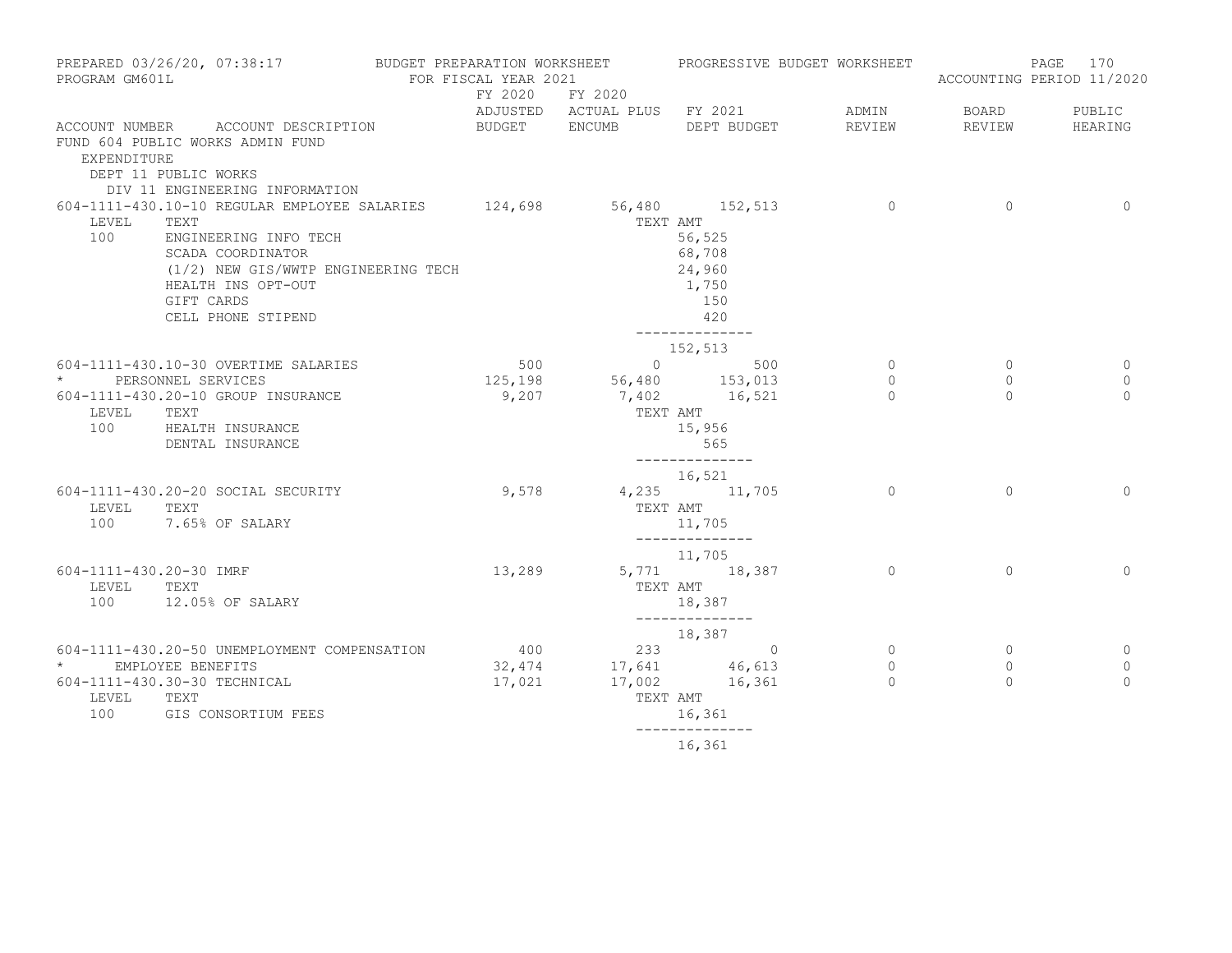| PREPARED 03/26/20, 07:38:17<br>PROGRAM GM601L |                                               | FOR FISCAL YEAR 2021 | BUDGET PREPARATION WORKSHEET |             | PROGRESSIVE BUDGET WORKSHEET | 171<br>PAGE<br>ACCOUNTING PERIOD 11/2020 |              |
|-----------------------------------------------|-----------------------------------------------|----------------------|------------------------------|-------------|------------------------------|------------------------------------------|--------------|
|                                               |                                               | FY 2020              | FY 2020                      |             |                              |                                          |              |
|                                               |                                               | ADJUSTED             | ACTUAL PLUS                  | FY 2021     | ADMIN                        | BOARD                                    | PUBLIC       |
| ACCOUNT NUMBER                                | ACCOUNT DESCRIPTION                           | BUDGET               | <b>ENCUMB</b>                | DEPT BUDGET | REVIEW                       | REVIEW                                   | HEARING      |
|                                               | FUND 604 PUBLIC WORKS ADMIN FUND              |                      |                              |             |                              |                                          |              |
| EXPENDITURE                                   |                                               |                      |                              |             |                              |                                          |              |
|                                               | DEPT 11 PUBLIC WORKS                          |                      |                              |             |                              |                                          |              |
|                                               | DIV 11 ENGINEERING INFORMATION                |                      |                              |             |                              |                                          |              |
| $\star$                                       | PURCH PROFESSIONAL SERV                       | 17,021               | 17,002                       | 16,361      | 0                            | 0                                        | 0            |
|                                               | 604-1111-430.50-51 EDUCATION AND TRAINING     | 3,000                | $\overline{0}$               | $\Omega$    | $\circ$                      | $\circ$                                  | $\mathbf 0$  |
|                                               | $604-1111-430.50-60$ DUES & PROF PUBLICATIONS | 16,645               | 11,962                       | 11,274      |                              |                                          | $\mathbf{0}$ |
| LEVEL                                         | TEXT                                          |                      | TEXT AMT                     |             |                              |                                          |              |
| 100                                           | GIS & ACAD SOFTWARE SUBSCRIPTION FEES         |                      |                              |             |                              |                                          |              |
|                                               | ACAD CIVIL 3D                                 |                      |                              | 1,945       |                              |                                          |              |
|                                               | CONSORTIUM MAINTENANCE FEES                   |                      |                              | 7,900       |                              |                                          |              |
|                                               | ORTHOPHOTOGRAPHY                              |                      |                              | 1,429       |                              |                                          |              |
|                                               |                                               |                      |                              |             |                              |                                          |              |
|                                               |                                               |                      |                              | 11,274      |                              |                                          |              |
| $\star$ and $\star$                           | OTHER PURCHASED SERVICES                      |                      | 19,645 11,962                | 11,274      | $\Omega$                     |                                          | $\mathbf{0}$ |
|                                               | 604-1111-430.60-10 GENERAL                    | 450                  |                              | 400         |                              |                                          | $\circ$      |
| SUPPLIES                                      |                                               | 450                  |                              | 400         |                              |                                          | $\Omega$     |
|                                               | 604-1111-430.80-50 SUNDRY EXPENSES            | 100                  | 100                          | $\Omega$    |                              |                                          |              |
| $\star$<br>OTHER                              |                                               | 100                  | 100                          | $\Omega$    |                              |                                          |              |
| $\star\star$                                  | ENGINEERING INFORMATION                       | 194,888              | 103,185                      | 227,661     | 0                            | 0                                        | 0            |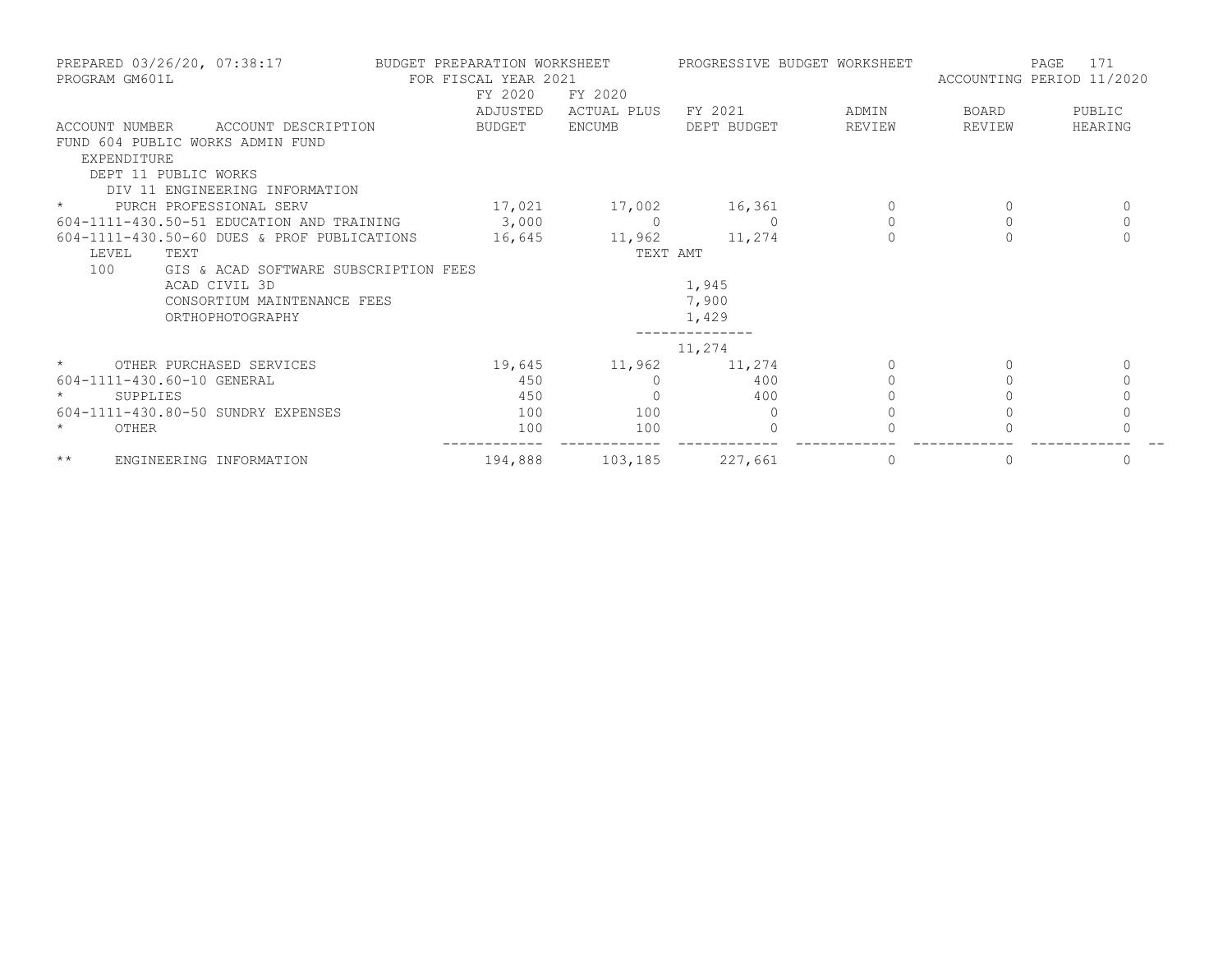| PROGRAM GM601L                                                  | PREPARED 03/26/20, 07:38:17                                                                                                                                                                       | BUDGET PREPARATION WORKSHEET <b>FROGRESSIVE BUDGET WORKSHEET</b><br>FOR FISCAL YEAR 2021 |                                                                                   |                                                                                                   |                                |                                       | PAGE 172<br>ACCOUNTING PERIOD 11/2020 |
|-----------------------------------------------------------------|---------------------------------------------------------------------------------------------------------------------------------------------------------------------------------------------------|------------------------------------------------------------------------------------------|-----------------------------------------------------------------------------------|---------------------------------------------------------------------------------------------------|--------------------------------|---------------------------------------|---------------------------------------|
|                                                                 |                                                                                                                                                                                                   | FY 2020 FY 2020                                                                          |                                                                                   | ADJUSTED ACTUAL PLUS FY 2021                                                                      | ADMIN                          | BOARD                                 | PUBLIC                                |
| EXPENDITURE                                                     | ACCOUNT NUMBER ACCOUNT DESCRIPTION<br>FUND 604 PUBLIC WORKS ADMIN FUND<br>DEPT 11 PUBLIC WORKS<br>DIV 12 INTERNAL/CUST SERVICE DIV                                                                | BUDGET ENCUMB                                                                            |                                                                                   | DEPT BUDGET                                                                                       | REVIEW                         | REVIEW                                | HEARING                               |
| LEVEL<br>100                                                    | 604-1112-430.10-10 REGULAR EMPLOYEE SALARIES<br>TEXT<br>UTILITY OFFICE MGR<br>UTILITY SENIOR CLERK<br>UTILITY CASHIER<br>UTILITY CASHIER<br>RETIREMENT PAYOUT<br>HEALTH INS OPT-OUT<br>GIFT CARDS |                                                                                          | 200,330 172,207 239,004                                                           | TEXT AMT<br>34,636<br>53,000<br>37,234<br>37,234<br>75,000<br>1,750<br>150<br>______________      | $\overline{0}$                 | $\circ$                               | $\Omega$                              |
| $\star$<br>LEVEL<br>100                                         | 604-1112-430.10-30 OVERTIME SALARIES<br>PERSONNEL SERVICES<br>604-1112-430.20-10 GROUP INSURANCE<br>TEXT<br>HEALTH INSURANCE<br>DENTAL INSURANCE                                                  |                                                                                          | $200,830$<br>$31,749$<br>$23,771$<br>$17,201$<br>$23,771$<br>$17,201$<br>TEXT AMT | 239,004<br>16,730<br>471<br>--------------                                                        | $\circ$<br>0<br>$\bigcap$      | $\overline{0}$<br>$\circ$<br>$\Omega$ | 0<br>0<br>$\Omega$                    |
| LEVEL<br>100                                                    | 604-1112-430.20-20 SOCIAL SECURITY<br>TEXT<br>7.65% OF SALARY                                                                                                                                     | 15,363                                                                                   | TEXT AMT                                                                          | 17,201<br>12,514 12,585<br>12,585<br>______________                                               | $\Omega$                       | $\Omega$                              | $\Omega$                              |
| 604-1112-430.20-30 IMRF<br>LEVEL<br>100                         | TEXT<br>12.05% OF SALARY                                                                                                                                                                          | 21,388                                                                                   |                                                                                   | 12,585<br>17,765 19,823<br>TEXT AMT<br>19,823<br>--------------                                   | $\circ$                        | $\Omega$                              | $\Omega$                              |
| * EMPLOYEE BENEFITS<br>604-1112-430.30-29 OTHER<br>LEVEL<br>100 | 604-1112-430.20-50 UNEMPLOYMENT COMPENSATION<br>TEXT<br>BILLING MATERIAL AND PRINTING                                                                                                             | 2,563                                                                                    |                                                                                   | 19,823<br>800 968 940<br>69,300 55,018 50,549<br>286 1,500<br>TEXT AMT<br>1,500<br>-------------- | $\circ$<br>$\circ$<br>$\Omega$ | $\circ$<br>$\circ$<br>$\Omega$        | 0<br>$\circ$<br>$\Omega$              |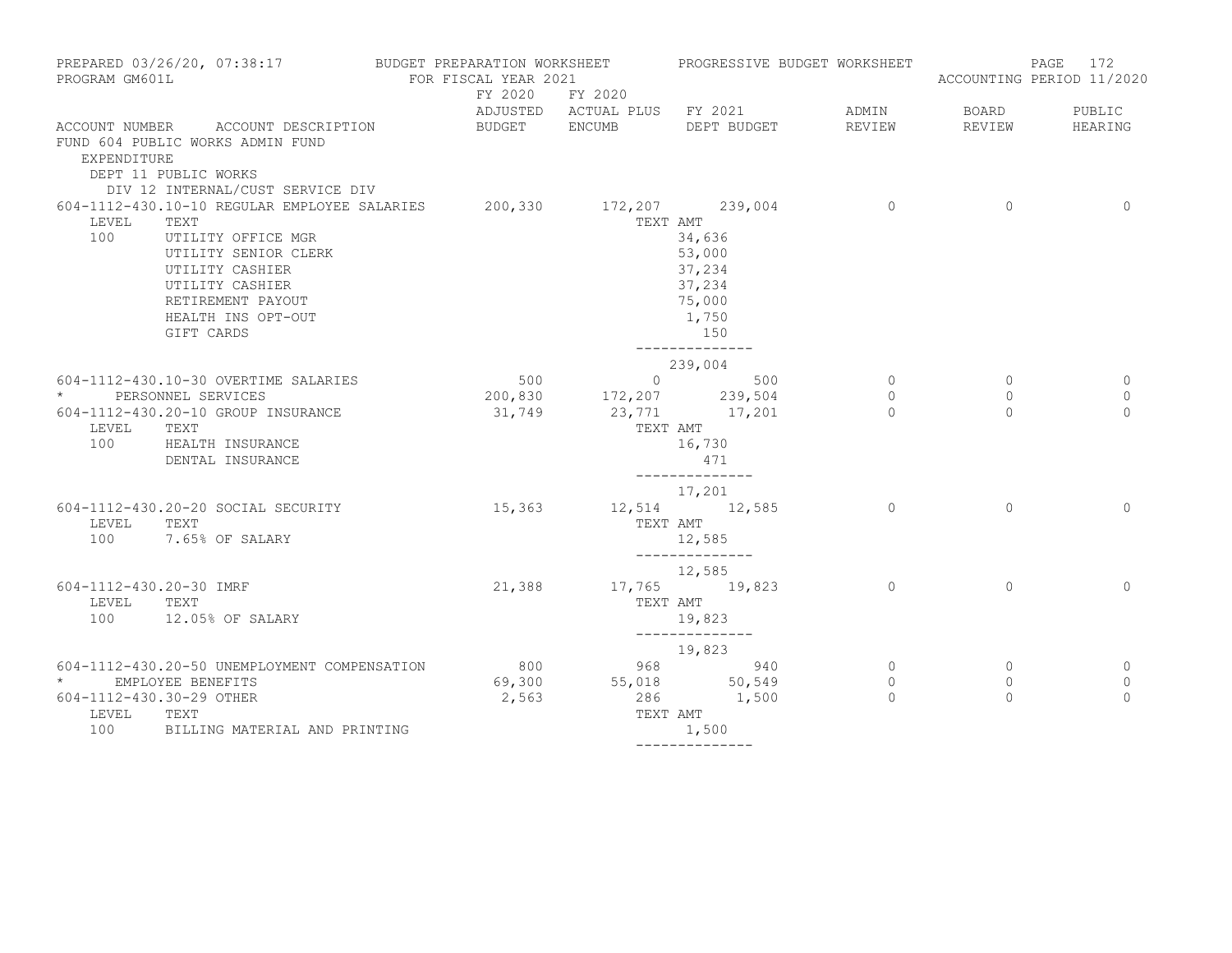|         | PREPARED 03/26/20, 07:38:17<br>PROGRAM GM601L | BUDGET PREPARATION WORKSHEET<br>FOR FISCAL YEAR 2021 |               | PROGRESSIVE BUDGET WORKSHEET |        | ACCOUNTING PERIOD 11/2020 | 173<br>PAGE |
|---------|-----------------------------------------------|------------------------------------------------------|---------------|------------------------------|--------|---------------------------|-------------|
|         |                                               | FY 2020                                              | FY 2020       |                              |        |                           |             |
|         |                                               | ADJUSTED                                             | ACTUAL PLUS   | FY 2021                      | ADMIN  | BOARD                     | PUBLIC      |
|         | ACCOUNT DESCRIPTION<br>ACCOUNT NUMBER         | BUDGET                                               | <b>ENCUMB</b> | DEPT BUDGET                  | REVIEW | REVIEW                    | HEARING     |
|         | FUND 604 PUBLIC WORKS ADMIN FUND              |                                                      |               |                              |        |                           |             |
|         | EXPENDITURE                                   |                                                      |               |                              |        |                           |             |
|         | DEPT 11 PUBLIC WORKS                          |                                                      |               |                              |        |                           |             |
|         | DIV 12 INTERNAL/CUST SERVICE DIV              |                                                      |               |                              |        |                           |             |
|         |                                               |                                                      |               | 1,500                        |        |                           |             |
| $\star$ | PURCH PROFESSIONAL SERV                       | 2,563                                                | 286           | 1,500                        |        |                           |             |
|         | 604-1112-430.50-40 TRAVEL                     | 2,000                                                |               |                              |        |                           |             |
|         | 604-1112-430.50-51 EDUCATION AND TRAINING     | 1,500                                                |               |                              |        |                           |             |
|         | 604-1112-430.50-90 OTHER                      |                                                      | 15            |                              |        |                           |             |
|         | 604-1112-430.50-92 CONTRACTED PRINTING        | 10,000                                               | 7,722         | 10,000                       |        |                           |             |
|         | OTHER PURCHASED SERVICES                      | 13,500                                               | 7,737         | 10,000                       |        |                           |             |
|         | 604-1112-430.60-12 OFFICE SUPPLIES            | 675                                                  | 103           | 675                          |        |                           |             |
|         | SUPPLIES                                      | 675                                                  | 103           | 675                          |        |                           |             |
|         | 604-1112-430.80-50 SUNDRY EXPENSES            | 200                                                  | 300           |                              |        |                           |             |
| $\star$ | OTHER                                         | 200                                                  | 300           |                              |        |                           |             |
| $***$   | INTERNAL/CUST SERVICE DIV                     | 287,068                                              | 235,651       | 302,228                      |        |                           |             |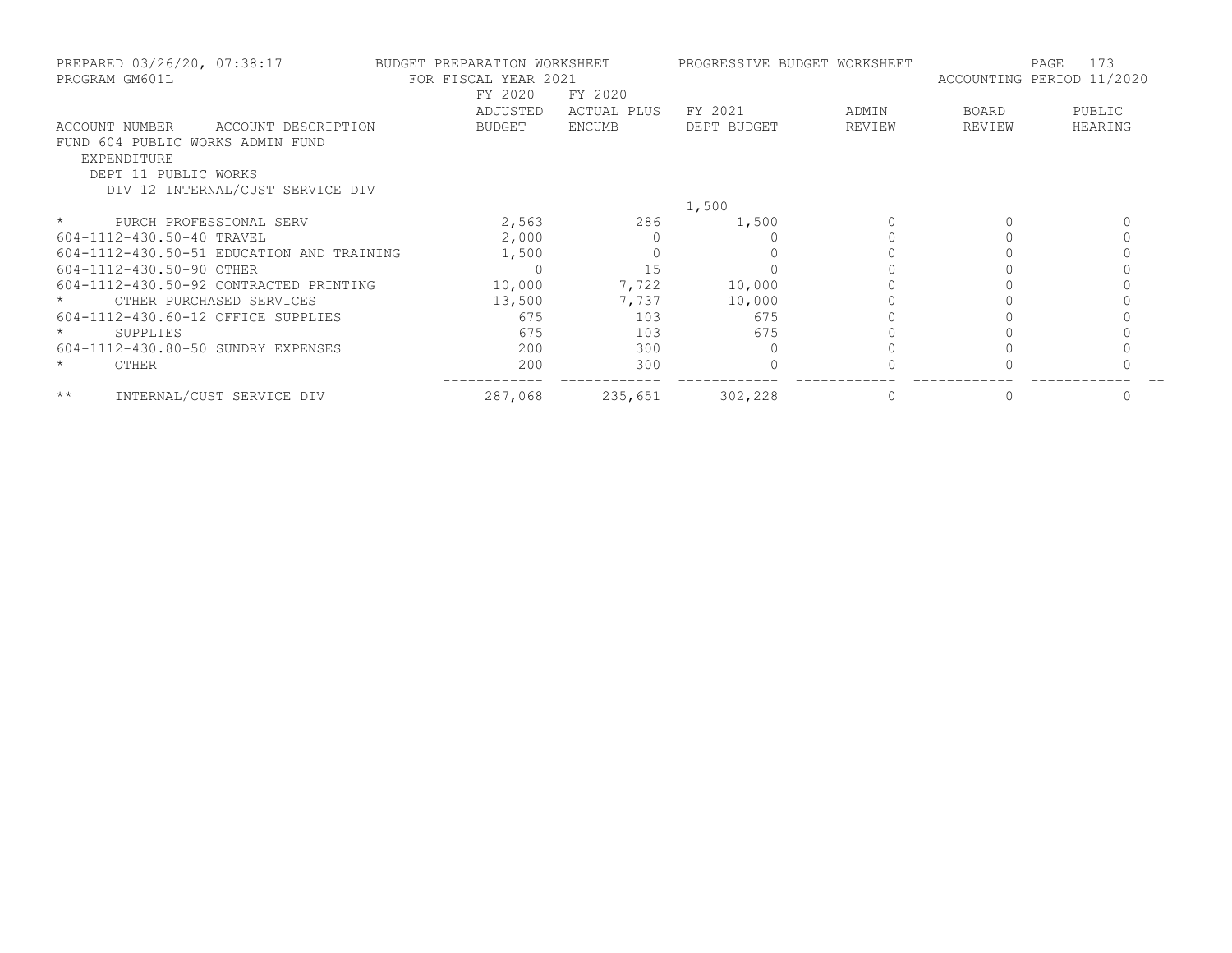| PROGRAM GM601L                          | PREPARED 03/26/20, 07:38:17                                                                                                                                                                                                                                                                      | BUDGET PREPARATION WORKSHEET<br>FOR FISCAL YEAR 2021 |                                                                | PROGRESSIVE BUDGET WORKSHEET                                                        |                                           |                                           | 174<br>PAGE<br>ACCOUNTING PERIOD 11/2020    |
|-----------------------------------------|--------------------------------------------------------------------------------------------------------------------------------------------------------------------------------------------------------------------------------------------------------------------------------------------------|------------------------------------------------------|----------------------------------------------------------------|-------------------------------------------------------------------------------------|-------------------------------------------|-------------------------------------------|---------------------------------------------|
|                                         |                                                                                                                                                                                                                                                                                                  | FY 2020 FY 2020                                      |                                                                | ADJUSTED ACTUAL PLUS FY 2021                                                        | ADMIN                                     | BOARD                                     | PUBLIC                                      |
| EXPENDITURE                             | ACCOUNT NUMBER ACCOUNT DESCRIPTION<br>FUND 604 PUBLIC WORKS ADMIN FUND<br>DEPT 11 PUBLIC WORKS<br>DIV 45 PUMP STATION MAINT                                                                                                                                                                      | BUDGET ENCUMB                                        |                                                                | DEPT BUDGET                                                                         | REVIEW                                    | REVIEW                                    | HEARING                                     |
| LEVEL<br>100                            | 604-1145-430.10-10 REGULAR EMPLOYEE SALARIES 246,753 172,143 289,993<br>TEXT<br>SYSTEMS MAINTENANCE WATER/WW<br>SYSTEMS MAINTENANCE WATER/WW<br>SYSTEMS MAINTENANCE WATER/WW<br>CHIEF SYSTEMS MAINTENANCE WATER/WW<br>CERTIFICATION PAY<br>HEALTH INS OPT-OUT<br>GIFT CARDS<br>PAYOUT OF RETIREE |                                                      |                                                                | TEXT AMT<br>47,977<br>55,139<br>56,914<br>84,267<br>2,746<br>5,250<br>200<br>37,500 | $\circ$                                   | $\circ$                                   | $\mathbf 0$                                 |
| LEVEL<br>100                            | 604-1145-430.10-15 STAND-BY SALARIES<br>604-1145-430.10-30 OVERTIME SALARIES<br>* PERSONNEL SERVICES<br>604-1145-430.20-10 GROUP INSURANCE<br>TEXT<br>HEALTH INSURANCE<br>DENTAL INSURANCE                                                                                                       | 6,500<br>18,413                                      | $1,500$ $1,045$ $1,500$<br>254,753 178,578 297,993<br>TEXT AMT | --------------<br>289,993<br>5,390 6,500<br>11,726 24,451<br>23,547<br>904          | $\circ$<br>$\circ$<br>$\circ$<br>$\Omega$ | $\circ$<br>$\circ$<br>$\circ$<br>$\Omega$ | 0<br>$\mathbf 0$<br>$\mathbf 0$<br>$\Omega$ |
| LEVEL                                   | 604-1145-430.20-20 SOCIAL SECURITY<br>TEXT<br>100 7.65% OF SALARY                                                                                                                                                                                                                                | 19,489                                               | TEXT AMT                                                       | 24,451<br>12,905 22,796<br>22,796<br>--------------                                 | $\circ$                                   | $\Omega$                                  | $\mathbf 0$                                 |
| 604-1145-430.20-30 IMRF<br>LEVEL<br>100 | TEXT<br>12.05% OF SALARY<br>ADDITIONAL PAYOUT FOR RETIREE                                                                                                                                                                                                                                        | 27,131                                               | TEXT AMT                                                       | 22,796<br>26,766 110,908<br>35,908<br>75,000<br>--------------                      | $\circ$                                   | $\circ$                                   | $\Omega$                                    |
| 604-1145-430.20-90 OTHER<br>LEVEL       | 604-1145-430.20-50 UNEMPLOYMENT COMPENSATION<br>TEXT                                                                                                                                                                                                                                             | 800<br>1,465                                         | TEXT AMT                                                       | 110,908<br>661 940<br>$1,203$ $1,350$                                               | $\circ$<br>$\Omega$                       | $\circ$<br>$\circ$                        | 0<br>$\Omega$                               |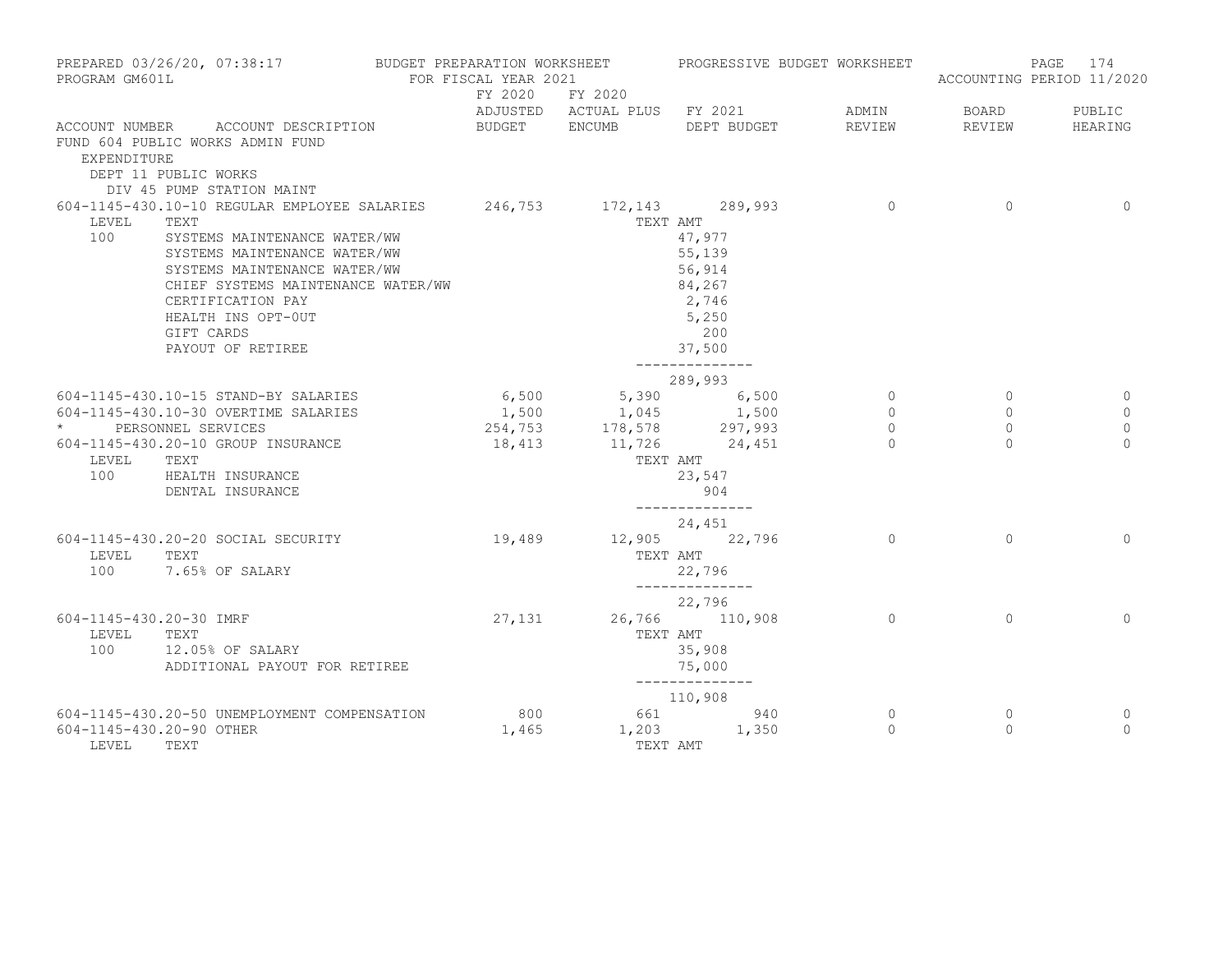| PROGRAM GM601L                                      | PREPARED 03/26/20, 07:38:17                                                                                                                                                      | BUDGET PREPARATION WORKSHEET<br>FOR FISCAL YEAR 2021<br>FY 2020 | FY 2020                                                  | PROGRESSIVE BUDGET WORKSHEET                                       |                     | PAGE<br>ACCOUNTING PERIOD 11/2020 | 175                             |
|-----------------------------------------------------|----------------------------------------------------------------------------------------------------------------------------------------------------------------------------------|-----------------------------------------------------------------|----------------------------------------------------------|--------------------------------------------------------------------|---------------------|-----------------------------------|---------------------------------|
| EXPENDITURE                                         | ACCOUNT NUMBER ACCOUNT DESCRIPTION<br>FUND 604 PUBLIC WORKS ADMIN FUND<br>DEPT 11 PUBLIC WORKS<br>DIV 45 PUMP STATION MAINT                                                      | BUDGET ENCUMB                                                   |                                                          | ADJUSTED ACTUAL PLUS FY 2021 ADMIN<br>DEPT BUDGET REVIEW           |                     | BOARD PUBLIC<br>REVIEW            | HEARING                         |
| 100                                                 | ARAMARK UNIFORMS                                                                                                                                                                 |                                                                 |                                                          | 1,350                                                              |                     |                                   |                                 |
| * EMPLOYEE BENEFITS<br>LEVEL<br>100                 | 604-1145-430.40-31 REPAIR & MAINT-BUILDING<br>TEXT<br>PUMP STATION BUILDING                                                                                                      | 10,000                                                          | $67,298$ $53,261$ $160,445$<br>$10,000$ $3,699$ $10,000$ | 1,350<br>TEXT AMT<br>10,000                                        | $\Omega$<br>$\cap$  | $\Omega$<br>$\cap$                | $\Omega$<br>$\Omega$            |
| LEVEL<br>100                                        | 604-1145-430.40-32 REPAIR & MAINT-EOUIP 36,239<br>TEXT<br>PUMP STATION EQUIPMENT                                                                                                 |                                                                 | TEXT AMT                                                 | ______________<br>10,000<br>7,548 36,000<br>36,000                 | $\Omega$            | $\Omega$                          | $\Omega$                        |
| LEVEL TEXT<br>100                                   | 604-1145-430.40-35 REPAIR & MAINT-PLANT/INFR 9,000<br>CONTRACTED PUMP REPAIRS AND OMNI SITE                                                                                      |                                                                 | TEXT AMT                                                 | --------------<br>36,000<br>7,073 9,000<br>9,000<br>______________ | $\Omega$            | $\Omega$                          | $\Omega$                        |
| LEVEL<br>100                                        | * PURCHASED PROPERTY SERV<br>604-1145-430.60-70 PLANT OPER/SYS MAINT SUPP 45,144 42,044 45,000<br>TEXT<br>SUPPLIES, PUMP STATION, STORM SANITARY REPAIRS<br>MAINTENANCE SUPPLIES | $55,239$ 18,320 55,000                                          | TEXT AMT                                                 | 9,000<br>45,000                                                    | $\circ$<br>$\cap$   | $\Omega$<br>$\cap$                | $\mathbf{0}$<br>$\Omega$        |
| $\star$ and $\star$<br>SUPPLIES<br>$\star$<br>OTHER | 604-1145-430.80-50 SUNDRY EXPENSES                                                                                                                                               | 200<br>200<br>---------                                         | 45, 144 42, 044<br>150<br>150<br>-------------           | 45,000<br>45,000<br>$\overline{0}$<br>$\mathbf 0$                  | $\circ$<br>$\Omega$ | $\Omega$                          | $\circ$<br>$\Omega$<br>$\Omega$ |
| $\star\star$                                        | PUMP STATION MAINT                                                                                                                                                               |                                                                 | 422,634 292,353 558,438                                  |                                                                    | $\Omega$            | $\Omega$                          | $\Omega$                        |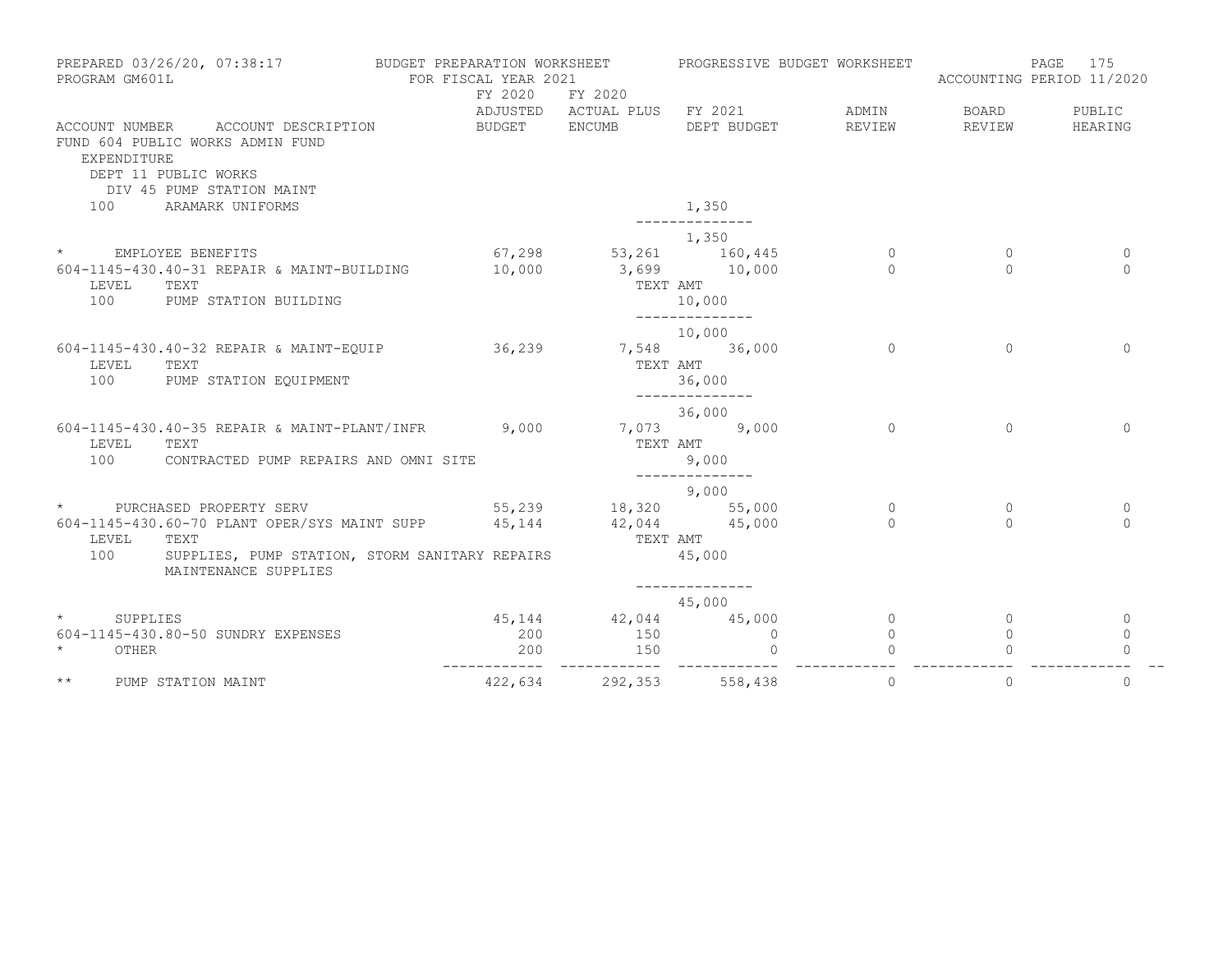| PROGRAM GM601L                   | PREPARED 03/26/20, 07:38:17 BUDGET PREPARATION WORKSHEET PROGRESSIVE BUDGET WORKSHEET                                                                                                                                                                                                                                                                                                                                                                                                                                                                                    | FOR FISCAL YEAR 2021 |          |                                                                                |                |                                                                                  | PAGE 176<br>ACCOUNTING PERIOD 11/2020                              |
|----------------------------------|--------------------------------------------------------------------------------------------------------------------------------------------------------------------------------------------------------------------------------------------------------------------------------------------------------------------------------------------------------------------------------------------------------------------------------------------------------------------------------------------------------------------------------------------------------------------------|----------------------|----------|--------------------------------------------------------------------------------|----------------|----------------------------------------------------------------------------------|--------------------------------------------------------------------|
|                                  | ADJUSTED ACTUAL PLUS FY 2021 ADMIN BOARD PUBLIC<br>ACCOUNT NUMBER ACCOUNT DESCRIPTION BUDGET ENCUMB DEPT_BUDGET REVIEW REVIEW REVIEW HEARING                                                                                                                                                                                                                                                                                                                                                                                                                             | FY 2020 FY 2020      |          |                                                                                |                |                                                                                  |                                                                    |
| EXPENDITURE                      | FUND 604 PUBLIC WORKS ADMIN FUND<br>DEPT 11 PUBLIC WORKS                                                                                                                                                                                                                                                                                                                                                                                                                                                                                                                 |                      |          |                                                                                |                |                                                                                  |                                                                    |
| LEVEL<br>100                     | DIV 75 STREET & SYSTEMS MAINT<br>604-1175-430.10-10 REGULAR EMPLOYEE SALARIES 382,979 324,705 395,417 0<br>TEXT<br>STREET AND SYSTEMS MAINTENANCE EQUIPMENT OPERATOR $44,146$<br>STREET AND SYSTEMS MAINTENANCE EQUIPMENT OPERATOR 43,939<br>STREET AND SYSTEMS MAINTENANCE EQUIPMENT OPERATOR 43,939<br>STREET AND SYSTEMS MAINTENANCE EQUIPMENT OPERATOR 44,471<br>STREET AND SYSTEMS MAINTENANCE EQUIPMENT OPERATO<br>STREET AND SYSTEMS MAINTENANCE EQUIPMENT OPERATOR 43,939<br>MAINTENANCE FOREMAN STREET<br>CERTIFICATION PAY<br>HEALTH INS OPT-OUT<br>GIFT CARDS |                      | TEXT AMT | 62,713<br>3,661<br>3,500<br>400<br>_______________                             |                | $\overline{0}$                                                                   | $\overline{0}$                                                     |
| LEVEL                            | 395, 417 395, 417<br>604-1175-430.10-15 STAND-BY SALARIES 4, 750 2, 720 4, 750<br>604-1175-430.10-15 STAND-BY SALARIES<br>604-1175-430.10-30 OVERTIME SALARIES<br>604-1175-430.10-35 HOLIDAY PAY WORKED<br>* BERSONNEL SERVICES<br>604-1175-430.20-10 GROUP INSUPANCE<br>604-1175-430.20-10 GROUP INSUPANCE<br>604-1175-430.20-10 GROUP INSURANCE 71,395 51,591 39,384 0<br>TEXT<br>100 HEALTH INSURANCE<br>DENTAL INSURANCE                                                                                                                                             |                      | TEXT AMT | 38,254<br>1,130                                                                |                | $\overline{0}$<br>$\circ$<br>$\begin{matrix} 0 \\ 0 \\ 0 \end{matrix}$<br>$\cap$ | $\mathbf 0$<br>$\mathbf 0$<br>$\mathbf 0$<br>$\mathbf 0$<br>$\cap$ |
| LEVEL                            | 39,384<br>604-1175-430.20-20 SOCIAL SECURITY 32,339 32,339 35,386 31,378 31,378<br>TEXT<br>100 7.65% OF SALARY                                                                                                                                                                                                                                                                                                                                                                                                                                                           |                      | TEXT AMT | _______________<br>31,378<br>--------------                                    |                | $\Omega$                                                                         | $\Omega$                                                           |
| 604-1175-430.20-30 IMRF<br>LEVEL | TEXT<br>100 12.05% OF SALARY                                                                                                                                                                                                                                                                                                                                                                                                                                                                                                                                             |                      | TEXT AMT | $31,378$<br>$42,358$<br>$34,929$<br>$49,425$<br>0<br>49,425<br>_______________ |                | $\Omega$                                                                         | $\Omega$                                                           |
|                                  | 49,425 49,425 49,425 49,425 50 UNEMPLOYMENT COMPENSATION 2,000                                                                                                                                                                                                                                                                                                                                                                                                                                                                                                           |                      |          |                                                                                | $\overline{0}$ | $\overline{0}$                                                                   | $\overline{0}$                                                     |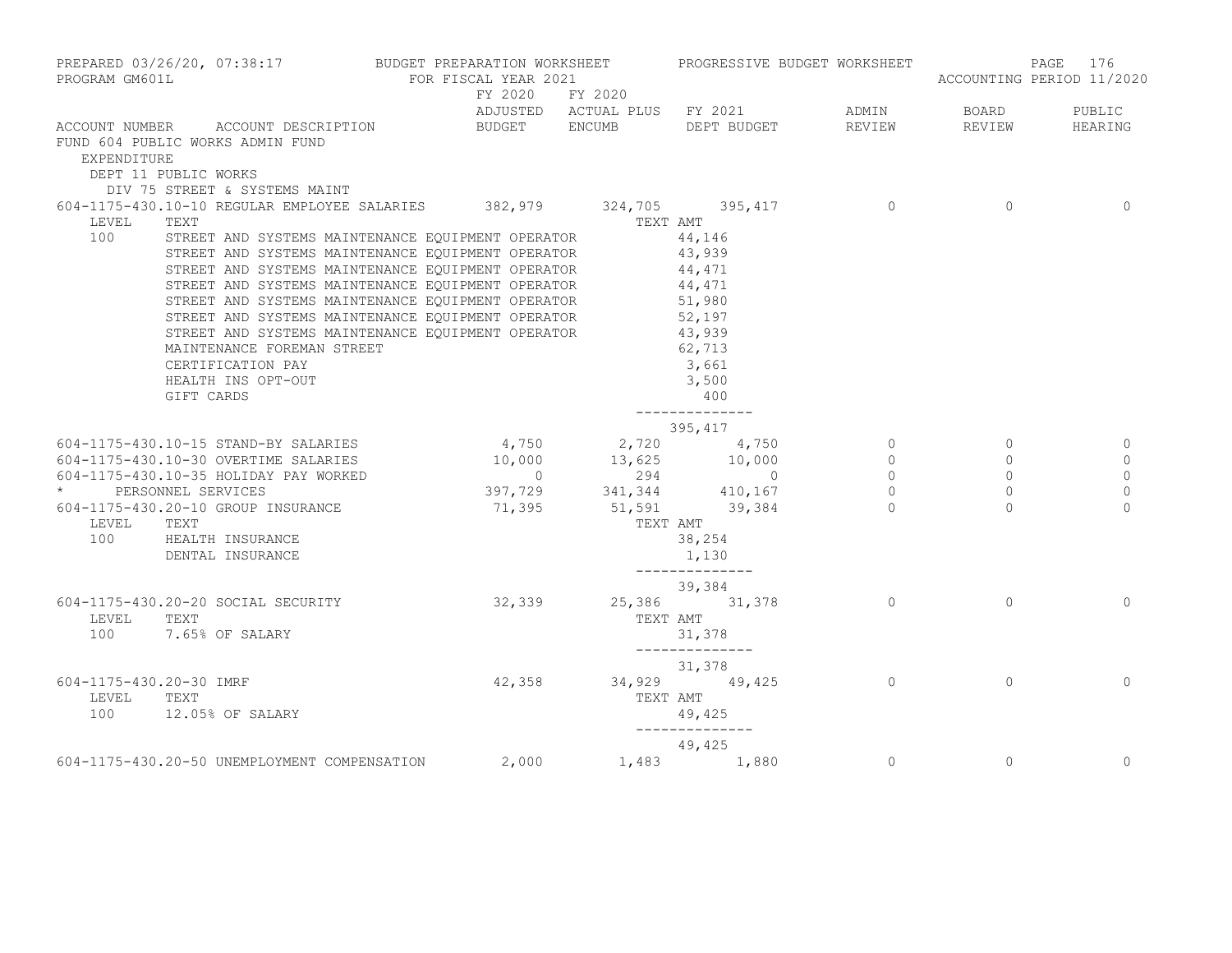| PREPARED 03/26/20, 07:38:17<br>PROGRAM GM601L                                                                                                                                                                               | BUDGET PREPARATION WORKSHEET<br>FOR FISCAL YEAR 2021 |                                                          | PROGRESSIVE BUDGET WORKSHEET |                |                | 177<br>PAGE<br>ACCOUNTING PERIOD 11/2020 |
|-----------------------------------------------------------------------------------------------------------------------------------------------------------------------------------------------------------------------------|------------------------------------------------------|----------------------------------------------------------|------------------------------|----------------|----------------|------------------------------------------|
|                                                                                                                                                                                                                             | FY 2020                                              | FY 2020                                                  | ADJUSTED ACTUAL PLUS FY 2021 | ADMIN          | BOARD          | PUBLIC                                   |
| ACCOUNT NUMBER ACCOUNT DESCRIPTION                                                                                                                                                                                          | BUDGET ENCUMB                                        |                                                          | DEPT BUDGET                  | REVIEW         | REVIEW         | HEARING                                  |
| FUND 604 PUBLIC WORKS ADMIN FUND<br>EXPENDITURE<br>DEPT 11 PUBLIC WORKS<br>DIV 75 STREET & SYSTEMS MAINT                                                                                                                    |                                                      |                                                          |                              |                |                |                                          |
| 604-1175-430.20-90 OTHER                                                                                                                                                                                                    | 8,500                                                |                                                          | 4,805 5,616                  | $\overline{0}$ | $\Omega$       | $\Omega$                                 |
| TEXT<br>LEVEL                                                                                                                                                                                                               |                                                      |                                                          | TEXT AMT                     |                |                |                                          |
| 100<br>ARAMARK UNIFORMS                                                                                                                                                                                                     |                                                      |                                                          | 5,616                        |                |                |                                          |
|                                                                                                                                                                                                                             |                                                      |                                                          | ______________<br>5,616      |                |                |                                          |
| * EMPLOYEE BENEFITS                                                                                                                                                                                                         |                                                      |                                                          |                              | $\circ$        | $\circ$        | 0                                        |
| 604-1175-430.30-29 OTHER                                                                                                                                                                                                    |                                                      | 156,592 118,194 127,683<br>0 600 0                       |                              | $\overline{0}$ | $\Omega$       | $\circ$                                  |
| PURCH PROFESSIONAL SERV<br>$\star$                                                                                                                                                                                          | $\overline{0}$                                       | 600                                                      | $\circ$                      | $\circ$        | $\Omega$       | $\mathbf 0$                              |
| 604-1175-430.40-10 UTILITY SERVICES                                                                                                                                                                                         |                                                      | 7,500 5,605<br>5,000 3,069                               |                              | $\mathbb O$    | $\circ$        | $\mathbb O$                              |
| 604-1175-430.40-31 REPAIR & MAINT-BUILDING                                                                                                                                                                                  |                                                      |                                                          | $7,500$<br>5,000             | $\Omega$       | $\Omega$       | $\mathbb O$                              |
|                                                                                                                                                                                                                             |                                                      |                                                          |                              | $\overline{0}$ | $\overline{0}$ | $\overline{0}$                           |
|                                                                                                                                                                                                                             |                                                      |                                                          |                              | $\circ$        | $\circ$        | $\mathbf 0$                              |
| 604-1175-430.40-32 REPAIR & MAINT-EQUIP<br>604-1175-430.40-33 REPAIR & MAINT-VEHICLE<br>604-1175-430.40-33 REPAIR & MAINT-VEHICLE<br>604-1175-430.40-34 REPAIR & MAINT-GROUNDS<br>5,500<br>5,500<br>5,500<br>1,542<br>5,500 |                                                      |                                                          |                              |                | $\Omega$       | $\Omega$                                 |
| LEVEL<br>TEXT                                                                                                                                                                                                               |                                                      | TEXT AMT                                                 |                              |                |                |                                          |
| 100<br>SAND AND GRAVEL REPAIRS                                                                                                                                                                                              |                                                      |                                                          | 5,500<br>--------------      |                |                |                                          |
|                                                                                                                                                                                                                             |                                                      |                                                          | 5,500                        |                |                |                                          |
| 604-1175-430.40-36 ALLOCATED FLEET COSTS                                                                                                                                                                                    | 230,945                                              |                                                          | 192,454 101,590              | $\overline{a}$ | $\Omega$       | 0                                        |
| 604-1175-430.40-37 ALLOCATED HVAC MAINT                                                                                                                                                                                     |                                                      |                                                          |                              | $\circ$        | $\mathbf{0}$   | $\mathbf{0}$                             |
| $\star$<br>PURCHASED PROPERTY SERV                                                                                                                                                                                          |                                                      | 50<br>263,995<br>206,547<br>205,645<br>206,547<br>29,645 |                              | $\Omega$       | $\Omega$       | $\circ$                                  |
| 604-1175-430.60-26 GAS AND OIL                                                                                                                                                                                              |                                                      | $30,000$ 20,529 30,000                                   |                              | $\circ$        | $\overline{0}$ | $\mathbf 0$                              |
| 604-1175-430.60-70 PLANT OPER/SYS MAINT SUPP 50,000                                                                                                                                                                         |                                                      |                                                          | 23,528 40,000                | $\Omega$       | $\Omega$       | $\Omega$                                 |
| LEVEL<br>TEXT                                                                                                                                                                                                               |                                                      | TEXT AMT                                                 |                              |                |                |                                          |
| 100<br>WATER MAIN BREAK SUPPLIES                                                                                                                                                                                            |                                                      |                                                          | 40,000                       |                |                |                                          |
|                                                                                                                                                                                                                             |                                                      |                                                          | 40,000                       |                |                |                                          |
| 604-1175-430.60-71 STREET MAINTENANCE SUPPLY                                                                                                                                                                                | 50,000                                               |                                                          | 37,747 50,000                | $\Omega$       | $\Omega$       | $\Omega$                                 |
| LEVEL<br>TEXT                                                                                                                                                                                                               |                                                      | TEXT AMT                                                 |                              |                |                |                                          |
| 100<br>MATERIALS FOR REPAIRS                                                                                                                                                                                                |                                                      |                                                          | 50,000                       |                |                |                                          |
|                                                                                                                                                                                                                             |                                                      |                                                          | 50,000                       |                |                |                                          |
| 604-1175-430.60-72 SIDEWALK SUPPLIES                                                                                                                                                                                        | 3,000                                                |                                                          |                              | $\overline{0}$ | $\circ$        | 0                                        |
| 604-1175-430.60-73 MOSOUITO CONTROL SUPPLIES                                                                                                                                                                                | 6,048                                                |                                                          | $0$ $3,000$<br>0 $6,048$     | $\circ$        | $\circ$        | $\circ$                                  |
| 604-1175-430.60-74 SNOW REMOVAL SUPPLIES                                                                                                                                                                                    | 43,111                                               |                                                          | $40,000$ $46,200$            | $\Omega$       | $\Omega$       | $\Omega$                                 |
| LEVEL<br>TEXT                                                                                                                                                                                                               |                                                      |                                                          | TEXT AMT                     |                |                |                                          |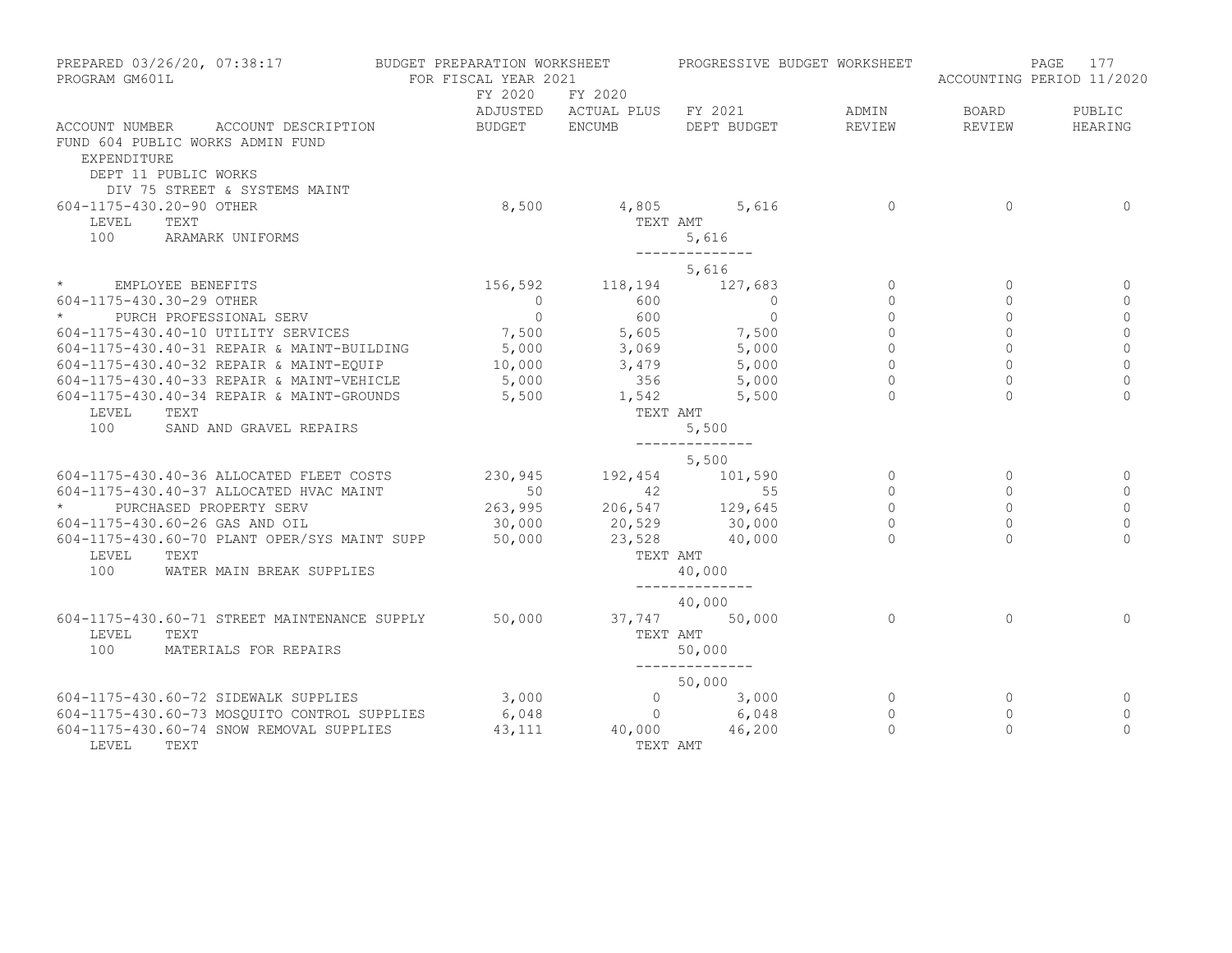| PREPARED 03/26/20, 07:38:17<br>PROGRAM GM601L |                                                                                                                                                          |                             | BUDGET PREPARATION WORKSHEET<br>FOR FISCAL YEAR 2021<br>FY 2020<br>FY 2020                |                                     | PROGRESSIVE BUDGET WORKSHEET | 178<br>PAGE<br>ACCOUNTING PERIOD 11/2020 |                |
|-----------------------------------------------|----------------------------------------------------------------------------------------------------------------------------------------------------------|-----------------------------|-------------------------------------------------------------------------------------------|-------------------------------------|------------------------------|------------------------------------------|----------------|
|                                               |                                                                                                                                                          |                             |                                                                                           | ADJUSTED ACTUAL PLUS FY 2021 ADMIN  |                              | BOARD                                    | PUBLIC         |
|                                               | ACCOUNT NUMBER<br>ACCOUNT DESCRIPTION<br>FUND 604 PUBLIC WORKS ADMIN FUND<br><b>EXPENDITURE</b><br>DEPT 11 PUBLIC WORKS<br>DIV 75 STREET & SYSTEMS MAINT | BUDGET ENCUMB               |                                                                                           | DEPT BUDGET                         | REVIEW                       | REVIEW                                   | HEARING        |
| 100                                           | 420 TONS OF SALT                                                                                                                                         |                             |                                                                                           | 46,200                              |                              |                                          |                |
|                                               |                                                                                                                                                          |                             |                                                                                           | 46,200                              |                              |                                          |                |
| $\star$                                       | SUPPLIES                                                                                                                                                 |                             | 182, 159 121, 804 175, 248                                                                |                                     | $\circ$                      | $\circ$                                  | $\mathbf{0}$   |
|                                               | 604-1175-430.70-20 BUILDINGS                                                                                                                             |                             | 15,000  4,694  0<br>200,000  195,195  0<br>215,000  199,889  0<br>17,395  17,395  150,000 |                                     | $\Omega$                     | $\Omega$                                 | $\mathbf{0}$   |
|                                               | 604-1175-430.70-40 MACHINERY AND EQUIPMENT 200,000                                                                                                       |                             |                                                                                           |                                     | $\Omega$                     | $\Omega$                                 | $\Omega$       |
| $\star$                                       | PROP & EQUIP-NON FIXED                                                                                                                                   |                             |                                                                                           |                                     | $\Omega$                     | $\Omega$                                 | $\Omega$       |
|                                               | 604-1175-430.75-20 BUILDINGS                                                                                                                             |                             |                                                                                           |                                     | $\Omega$                     | $\Omega$                                 | $\Omega$       |
|                                               | LEVEL<br>TEXT                                                                                                                                            |                             | TEXT AMT                                                                                  |                                     |                              |                                          |                |
| 100                                           | SALT SHED                                                                                                                                                |                             |                                                                                           | 150,000                             |                              |                                          |                |
|                                               |                                                                                                                                                          |                             |                                                                                           | 150,000                             |                              |                                          |                |
|                                               | 604-1175-430.75-40 MACHINERY AND EQUIP                                                                                                                   | $\Omega$                    | $\overline{0}$                                                                            | 200,000                             | $\Omega$                     | $\Omega$                                 | $\Omega$       |
| LEVEL                                         | TEXT                                                                                                                                                     |                             | TEXT AMT                                                                                  |                                     |                              |                                          |                |
| 100                                           | END LOADER                                                                                                                                               |                             |                                                                                           | 200,000<br>--------------           |                              |                                          |                |
|                                               |                                                                                                                                                          |                             |                                                                                           | 200,000                             |                              |                                          |                |
|                                               | * PROP & EQUIP-FIXED ASSET                                                                                                                               | $17,395$ $17,395$ $350,000$ |                                                                                           |                                     | $\Omega$                     | $\Omega$                                 | $\Omega$       |
|                                               | 604-1175-430.80-20 STORM DRAINAGE FEES/TAXES                                                                                                             |                             | 320 343 359                                                                               |                                     | $\Omega$                     | $\bigcap$                                | $\Omega$       |
|                                               | 604-1175-430.80-50 SUNDRY EXPENSES                                                                                                                       |                             | 400 400 0                                                                                 |                                     | $\Omega$                     |                                          | $\Omega$       |
|                                               | OTHER                                                                                                                                                    | 720                         |                                                                                           | 743 359                             |                              |                                          |                |
| $\star\star$                                  | STREET & SYSTEMS MAINT                                                                                                                                   |                             | 1,233,590 1,006,516 1,193,102                                                             |                                     | $\circ$                      | $\circ$                                  | $\mathbf{0}$   |
| $***$                                         | PUBLIC WORKS                                                                                                                                             |                             |                                                                                           |                                     |                              | $\circ$                                  | $\mathbf{0}$   |
| $***$ * * *                                   | EXPENDITURE                                                                                                                                              |                             |                                                                                           | 3, 613, 300 2, 847, 784 3, 787, 192 | $\circ$                      | $\circ$                                  | $\mathbf{0}$   |
| $***$ * * *                                   | PUBLIC WORKS ADMIN FUND                                                                                                                                  |                             | $108,884-352,844-120,811$                                                                 |                                     | $\overline{0}$               | $\circ$                                  | $\overline{0}$ |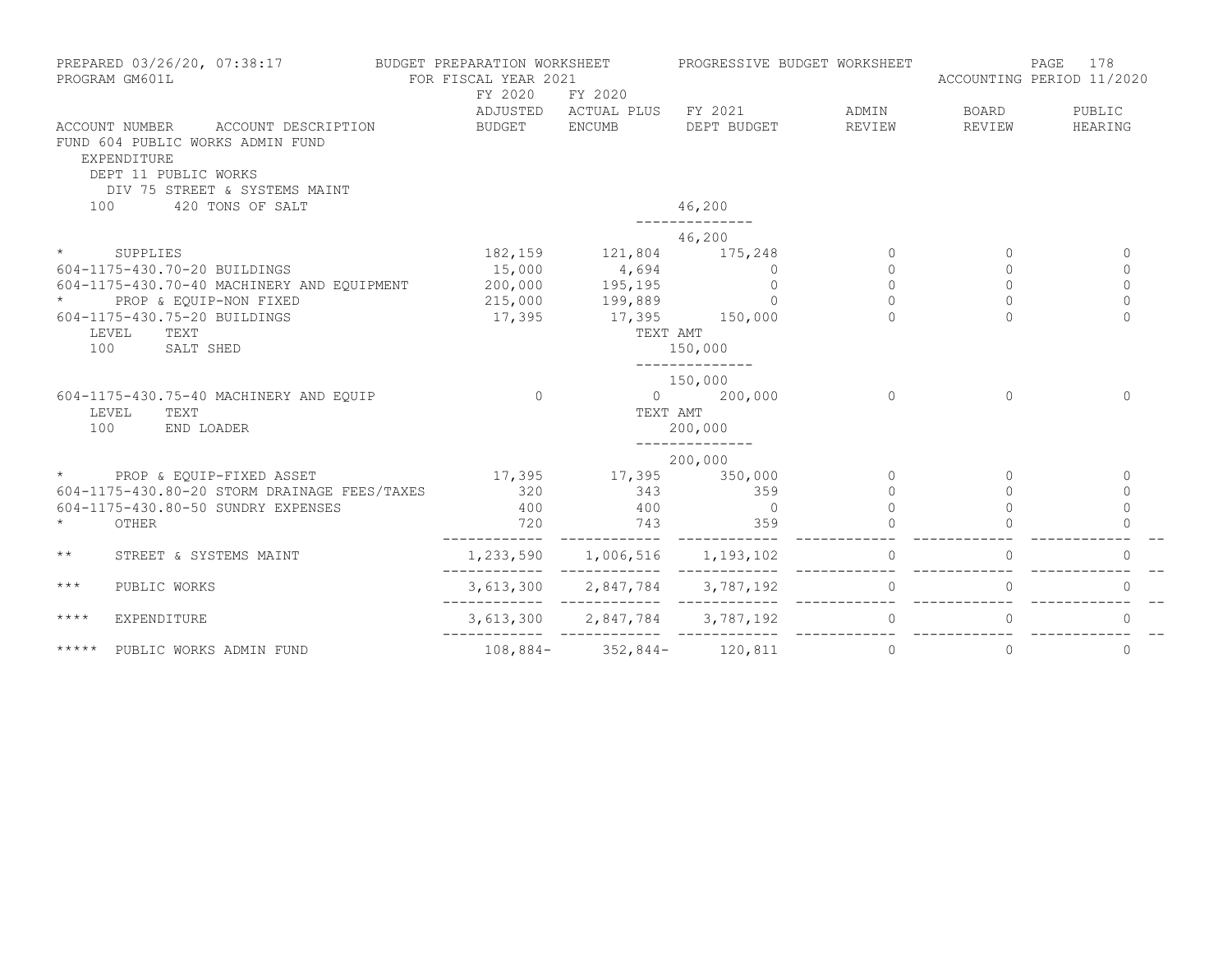| PROGRAM GM601L | PREPARED 03/26/20, 07:38:17 |                                              | BUDGET PREPARATION WORKSHEET<br>FOR FISCAL YEAR 2021 |               |             | PROGRESSIVE BUDGET WORKSHEET | ACCOUNTING PERIOD 11/2020 | 179<br>PAGE |
|----------------|-----------------------------|----------------------------------------------|------------------------------------------------------|---------------|-------------|------------------------------|---------------------------|-------------|
|                |                             |                                              | FY 2020                                              | FY 2020       |             |                              |                           |             |
|                |                             |                                              | ADJUSTED                                             | ACTUAL PLUS   | FY 2021     | ADMIN                        | BOARD                     | PUBLIC      |
| ACCOUNT NUMBER |                             | ACCOUNT DESCRIPTION                          | BUDGET                                               | <b>ENCUMB</b> | DEPT BUDGET | REVIEW                       | REVIEW                    | HEARING     |
| REVENUE        | FUND 618 IMS FUND           |                                              |                                                      |               |             |                              |                           |             |
|                |                             | 618-0000-351.00-00 CHARGES FOR SERV-INTERNAL | $364, 159 -$                                         | $303,757-$    | $431,903-$  |                              | $\Omega$                  |             |
|                |                             |                                              | $364, 159 -$                                         | $303,757-$    | $431,903-$  |                              |                           |             |
|                |                             | 618-0000-371.00-00 INTEREST INCOME           |                                                      | $-3-$         |             |                              |                           |             |
|                |                             |                                              |                                                      | $3 -$         |             |                              |                           |             |
| $\star\star$   | IMS FUND                    |                                              | $364, 159 -$                                         | $303,760-$    | $431,903-$  | $\Omega$                     | 0                         |             |
| $***$          | IMS FUND                    |                                              | $364, 159 -$                                         | $303,760-$    | $431,903-$  | $\Omega$                     | $\Omega$                  |             |
| $***$ * * *    | <b>REVENUE</b>              |                                              | $364, 159 -$                                         | $303,760-$    | $431,903-$  |                              | $\Omega$                  |             |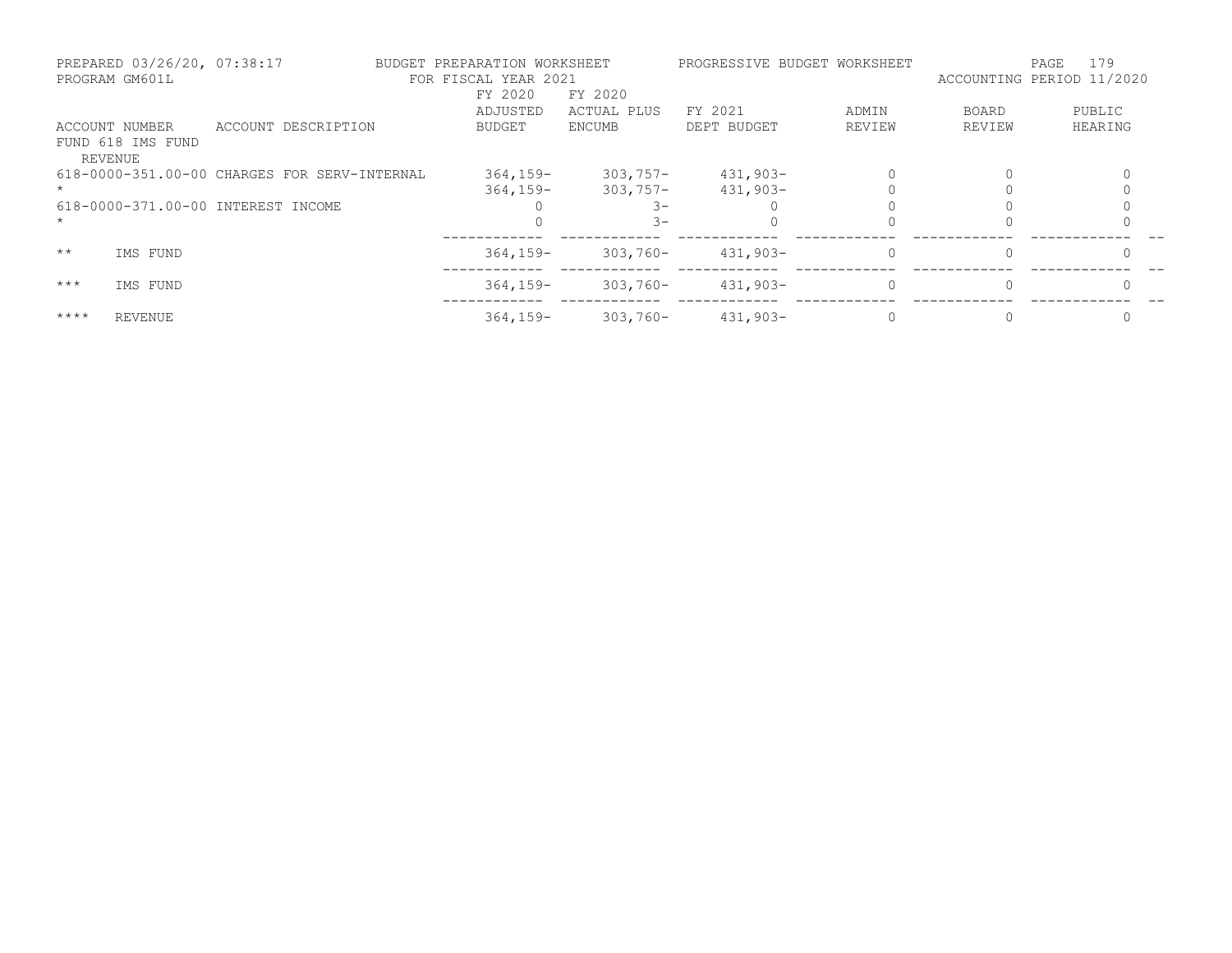| PROGRAM GM601L                   | PREPARED 03/26/20, 07:38:17                                                                                                                                                                                   | BUDGET PREPARATION WORKSHEET<br>FOR FISCAL YEAR 2021 |                          | PROGRESSIVE BUDGET WORKSHEET                                             |                           |                    | 180<br>PAGE<br>ACCOUNTING PERIOD 11/2020 |
|----------------------------------|---------------------------------------------------------------------------------------------------------------------------------------------------------------------------------------------------------------|------------------------------------------------------|--------------------------|--------------------------------------------------------------------------|---------------------------|--------------------|------------------------------------------|
|                                  |                                                                                                                                                                                                               | FY 2020 FY 2020                                      |                          | ADJUSTED ACTUAL PLUS FY 2021                                             | ADMIN                     | BOARD              | PUBLIC                                   |
| FUND 618 IMS FUND<br>EXPENDITURE | ACCOUNT NUMBER ACCOUNT DESCRIPTION<br>DEPT 01 GOVERNMENT ADMIN DEPT<br>DIV 50 INFORMATION MGT SERV DIV                                                                                                        | BUDGET ENCUMB                                        |                          | DEPT BUDGET                                                              | REVIEW                    | REVIEW             | HEARING                                  |
| LEVEL<br>100                     | 618-0150-410.10-10 REGULAR EMPLOYEE SALARIES 117,029 99,002 121,198<br>TEXT<br>IT MANAGER<br>COMPUTER TECHNICIAN<br>CERTIFICATION PAY<br>HEALTH INS OPT-OUT<br>GIFT CARDS<br>IT TECHNICIAN 60% POLICE, 40% IT |                                                      | TEXT AMT                 | 71,954<br>46,354<br>1,040<br>1,750<br>100<br>______________              | $\overline{0}$            | $\circ$            | $\circ$                                  |
|                                  |                                                                                                                                                                                                               |                                                      |                          | 121,198                                                                  |                           |                    |                                          |
| $\star$                          | 618-0150-410.10-30 OVERTIME SALARIES<br>PERSONNEL SERVICES                                                                                                                                                    | 500                                                  | $117,529$ 99,002 123,198 | $0 \t 2,000$                                                             | $\overline{0}$<br>$\circ$ | $\circ$<br>$\circ$ | 0<br>$\circ$                             |
| LEVEL<br>100                     | 618-0150-410.20-10 GROUP INSURANCE<br>TEXT<br>HEALTH INSURANCE<br>DENTAL INSURANCE                                                                                                                            | 10,734                                               |                          | 7,700 10,567<br>TEXT AMT<br>10,115<br>452<br>. _ _ _ _ _ _ _ _ _ _ _ _ _ | $\cap$                    | $\Omega$           | $\Omega$                                 |
| LEVEL                            | 618-0150-410.20-20 SOCIAL SECURITY<br>TEXT                                                                                                                                                                    | 8,991                                                |                          | 10,567<br>7,776 9,807<br>TEXT AMT                                        | $\Omega$                  | $\Omega$           | $\Omega$                                 |
| 100                              | 7.65% OF SALARY                                                                                                                                                                                               |                                                      |                          | 9,807<br>______________                                                  |                           |                    |                                          |
| 618-0150-410.20-30 IMRF<br>LEVEL | TEXT                                                                                                                                                                                                          | 12,517                                               |                          | 9,807<br>10,099 14,658<br>TEXT AMT                                       | $\Omega$                  | $\Omega$           | $\Omega$                                 |
| 100                              | 12.05% OF SALARY                                                                                                                                                                                              |                                                      |                          | 14,658<br>--------------                                                 |                           |                    |                                          |
| LEVEL<br>100                     | 618-0150-410.20-40 TUITION REIMBURSEMENT<br>TEXT<br>IT MANAGER                                                                                                                                                | 7,000                                                | TEXT AMT                 | 14,658<br>$3,997$ 7,000<br>7,000<br>--------------                       | $\overline{0}$            | $\circ$            | $\circ$                                  |
|                                  |                                                                                                                                                                                                               |                                                      |                          | 7,000                                                                    |                           |                    |                                          |
|                                  | 618-0150-410.20-50 UNEMPLOYMENT COMPENSATION                                                                                                                                                                  | 800                                                  |                          | 392 470                                                                  | $\circ$                   | $\circ$            | $\circ$                                  |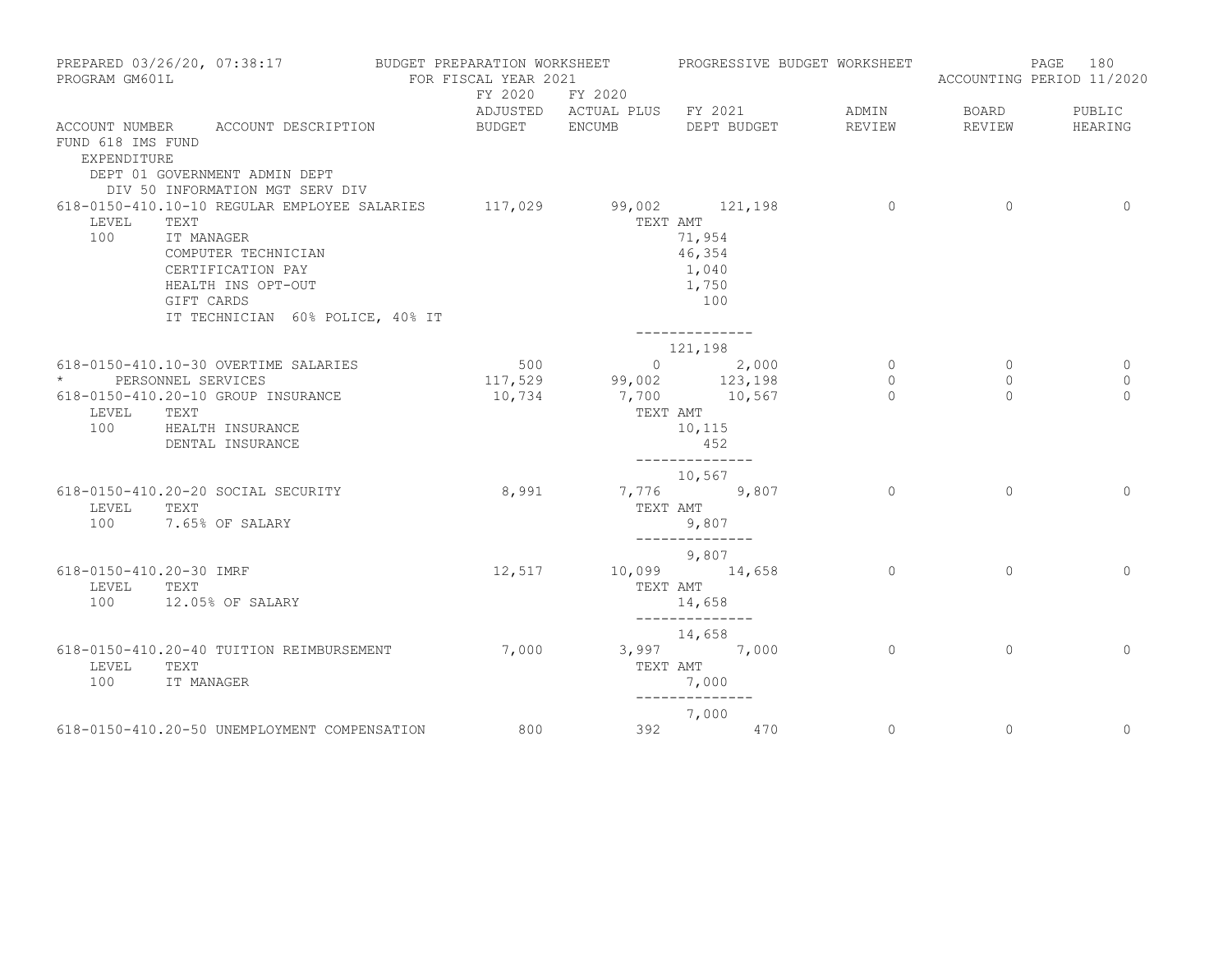| PREPARED 03/26/20, 07:38:17 BUDGET PREPARATION WORKSHEET PROGRESSIVE BUDGET WORKSHEET<br>PROGRAM GM601L |                                                                                                                                                                                                                                                | FOR FISCAL YEAR 2021 |                 |                               |  |                                  | PAGE<br>181<br>ACCOUNTING PERIOD 11/2020 |
|---------------------------------------------------------------------------------------------------------|------------------------------------------------------------------------------------------------------------------------------------------------------------------------------------------------------------------------------------------------|----------------------|-----------------|-------------------------------|--|----------------------------------|------------------------------------------|
|                                                                                                         | ADJUSTED ACTUAL PLUS FY 2021 ADMIN BOARD PUBLIC<br>ACCOUNT NUMBER ACCOUNT DESCRIPTION BUDGET ENCUMB DEPT_BUDGET REVIEW REVIEW REVIEW HEARING                                                                                                   |                      | FY 2020 FY 2020 |                               |  |                                  |                                          |
| FUND 618 IMS FUND<br>EXPENDITURE                                                                        |                                                                                                                                                                                                                                                |                      |                 |                               |  |                                  |                                          |
|                                                                                                         | DEPT 01 GOVERNMENT ADMIN DEPT                                                                                                                                                                                                                  |                      |                 |                               |  |                                  |                                          |
|                                                                                                         | DIV 50 INFORMATION MGT SERV DIV                                                                                                                                                                                                                |                      |                 |                               |  |                                  |                                          |
|                                                                                                         | * EMPLOYEE BENEFITS                                                                                                                                                                                                                            |                      |                 |                               |  | $\overline{0}$<br>$\overline{0}$ | 0<br>$\Omega$                            |
| LEVEL                                                                                                   | TEXT                                                                                                                                                                                                                                           |                      | TEXT AMT        |                               |  |                                  |                                          |
| 100                                                                                                     | CIVICPLUS - WEBSITE/APP/REC HEADER                                                                                                                                                                                                             |                      |                 | 9,300                         |  |                                  |                                          |
|                                                                                                         | CIVIC-HR                                                                                                                                                                                                                                       |                      |                 | 3,995                         |  |                                  |                                          |
|                                                                                                         |                                                                                                                                                                                                                                                |                      |                 |                               |  |                                  |                                          |
|                                                                                                         |                                                                                                                                                                                                                                                |                      |                 |                               |  |                                  |                                          |
|                                                                                                         |                                                                                                                                                                                                                                                |                      |                 |                               |  |                                  |                                          |
|                                                                                                         |                                                                                                                                                                                                                                                |                      |                 |                               |  |                                  |                                          |
|                                                                                                         |                                                                                                                                                                                                                                                |                      |                 |                               |  |                                  |                                          |
|                                                                                                         | CIVIC-HR<br>BARRACUDA E-MAIL FIREWALL<br>BARRACUDA NETWORK FIREWALL<br>BARRACUDA WEB SECURITY FIREWALL<br>2,800<br>BARRACUDA MESSAGE ARCHIVER<br>CISCO EQUIPMENT MAINTENANCE<br>HTE SOFTWARE MAINTENANCE<br>79,329<br>4,000                    |                      |                 |                               |  |                                  |                                          |
|                                                                                                         | HTE HARDWARE / OPERATING SYSTEM MAINTENANCE                                                                                                                                                                                                    |                      |                 | $\frac{4,000}{200}$<br>24,210 |  |                                  |                                          |
|                                                                                                         |                                                                                                                                                                                                                                                |                      |                 |                               |  |                                  |                                          |
|                                                                                                         | HIB HANDWALL / CLEARLAND POST PRINCIPS<br>HTE USER GROUP MEMBERSHIP<br>PRINTMERGE SOFTWARE MAINTENANCE                                                                                                                                         |                      |                 | 1,800                         |  |                                  |                                          |
|                                                                                                         |                                                                                                                                                                                                                                                |                      |                 | 2,400                         |  |                                  |                                          |
|                                                                                                         | ARCHIVESOCIAL - SOCIAL MEDIA ARCHIVING<br>MICO - UADDWARE (COETMARE ACREMENTS                                                                                                                                                                  |                      |                 | 3,000                         |  |                                  |                                          |
|                                                                                                         | MISC. HARDWARE/SOFTWARE AGREEMENTS                                                                                                                                                                                                             |                      |                 | ______________                |  |                                  |                                          |
|                                                                                                         | <sup>413,634</sup><br><sup>2</sup> PURCH PROFESSIONAL SERV 140,405 134,516 143,634                                                                                                                                                             |                      |                 |                               |  |                                  |                                          |
|                                                                                                         |                                                                                                                                                                                                                                                |                      |                 |                               |  | $\overline{0}$                   | 0                                        |
| LEVEL                                                                                                   | 618-0150-410.40-32 REPAIR & MAINT-EQUIP $4,750$ $4,018$ $4,750$                                                                                                                                                                                |                      |                 |                               |  | $\cap$                           | $\cap$                                   |
|                                                                                                         | 100 LIVESTREAM VIDEO STREAMING SERVICES                                                                                                                                                                                                        |                      |                 |                               |  |                                  |                                          |
|                                                                                                         |                                                                                                                                                                                                                                                |                      |                 |                               |  |                                  |                                          |
|                                                                                                         |                                                                                                                                                                                                                                                |                      |                 |                               |  |                                  |                                          |
|                                                                                                         | 618-0150-410.40-33 REPAIR & MAINT-VEHICLE<br>618-0150-410.40-33 REPAIR & MAINT-VEHICLE<br>618-0150-410.40-36 ALLOCATED FLEET COSTS<br>618-0150-410.50-20 COMMUNICATIONS<br>618-0150-410.50-20 COMMUNICATIONS<br>67,000<br>6,086<br>6,086<br>7, |                      |                 |                               |  |                                  |                                          |
|                                                                                                         |                                                                                                                                                                                                                                                |                      |                 |                               |  |                                  |                                          |
|                                                                                                         |                                                                                                                                                                                                                                                |                      |                 |                               |  |                                  | 0                                        |
|                                                                                                         |                                                                                                                                                                                                                                                |                      |                 |                               |  |                                  | $\mathbf 0$<br>$\mathbf{0}$              |
|                                                                                                         |                                                                                                                                                                                                                                                |                      |                 |                               |  |                                  | $\Omega$                                 |
| LEVEL TEXT                                                                                              |                                                                                                                                                                                                                                                |                      |                 |                               |  |                                  |                                          |
|                                                                                                         | 100 VERIZON WIRELESS - IT CELL PHONES                                                                                                                                                                                                          |                      |                 |                               |  |                                  |                                          |
| METRO COMMUNICATIONS - INTERNET SERVICE                                                                 |                                                                                                                                                                                                                                                |                      |                 |                               |  |                                  |                                          |
|                                                                                                         |                                                                                                                                                                                                                                                |                      |                 |                               |  |                                  |                                          |
|                                                                                                         | 7,000 7,000<br>618-0150-410.50-51 EDUCATION AND TRAINING 3,000 0 3,000 3,000                                                                                                                                                                   |                      |                 |                               |  | $\Omega$                         | $\Omega$                                 |
| LEVEL                                                                                                   | TEXT                                                                                                                                                                                                                                           |                      | TEXT AMT        |                               |  |                                  |                                          |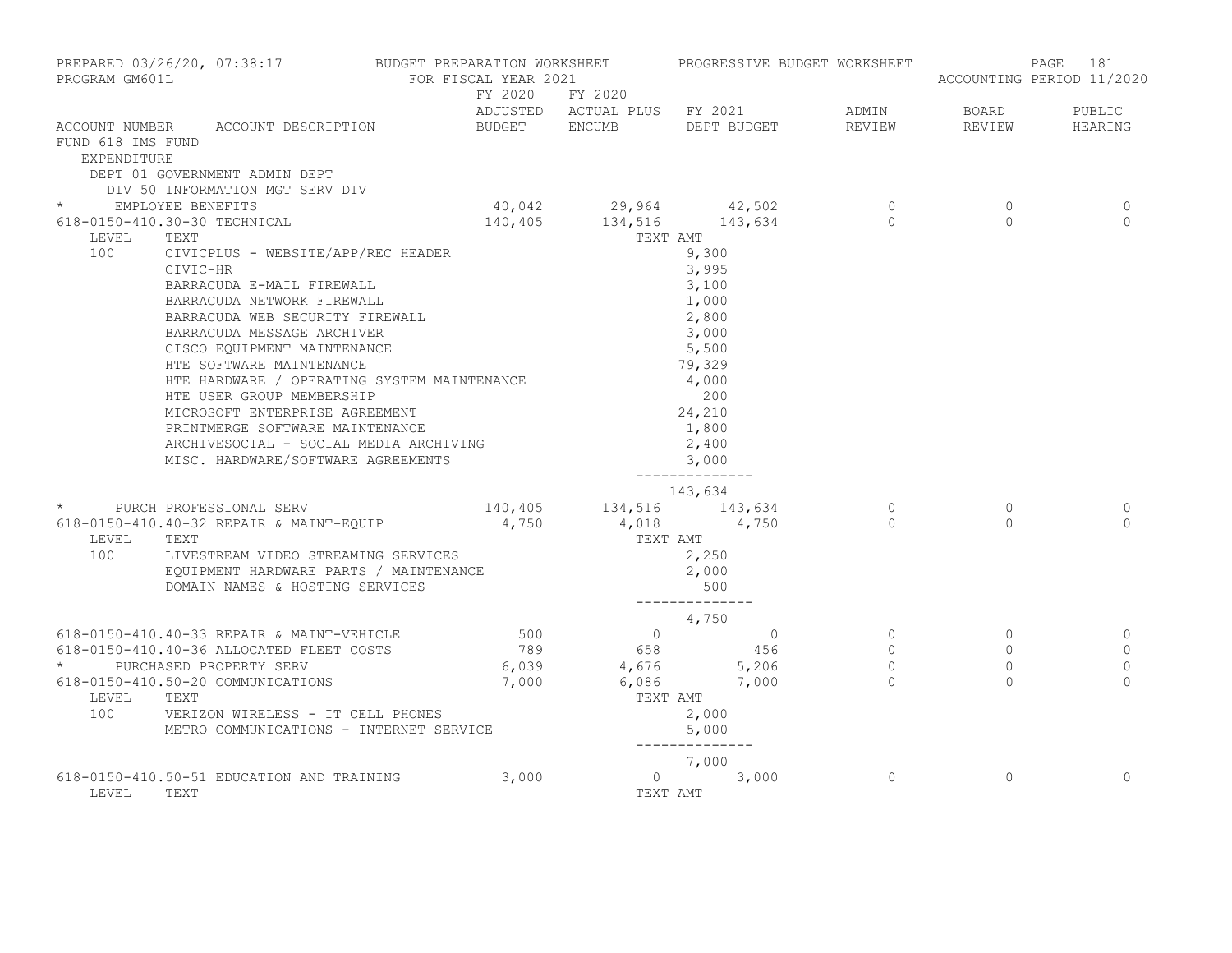| PREPARED 03/26/20, 07:38:17<br>PROGRAM GM601L |                                                                                                    | BUDGET PREPARATION WORKSHEET<br>FOR FISCAL YEAR 2021<br>FY 2020 FY 2020 |                      | PROGRESSIVE BUDGET WORKSHEET                                      |                | ACCOUNTING PERIOD 11/2020 | PAGE 182       |
|-----------------------------------------------|----------------------------------------------------------------------------------------------------|-------------------------------------------------------------------------|----------------------|-------------------------------------------------------------------|----------------|---------------------------|----------------|
|                                               |                                                                                                    |                                                                         |                      | ADJUSTED ACTUAL PLUS FY 2021 ADMIN BOARD PUBLIC                   |                |                           |                |
|                                               | ACCOUNT NUMBER ACCOUNT DESCRIPTION                                                                 |                                                                         |                      | BUDGET ENCUMB DEPT BUDGET                                         |                | REVIEW REVIEW HEARING     |                |
| FUND 618 IMS FUND                             |                                                                                                    |                                                                         |                      |                                                                   |                |                           |                |
| <b>EXPENDITURE</b>                            | DEPT 01 GOVERNMENT ADMIN DEPT                                                                      |                                                                         |                      |                                                                   |                |                           |                |
|                                               | DIV 50 INFORMATION MGT SERV DIV                                                                    |                                                                         |                      |                                                                   |                |                           |                |
| 100                                           | STORMWIND STUDIOS ONLINE TRAINING PACKAGE                                                          |                                                                         |                      | 1,500                                                             |                |                           |                |
|                                               | CERTIFICATION TESTING (CISCO \$300/MS \$165)                                                       |                                                                         |                      | 1,500                                                             |                |                           |                |
|                                               |                                                                                                    |                                                                         |                      |                                                                   |                |                           |                |
|                                               |                                                                                                    |                                                                         |                      | 3,000                                                             |                |                           |                |
|                                               | * OTHER PURCHASED SERVICES                                                                         |                                                                         |                      | $10,000$ 6,086 10,000                                             | $\Omega$       | $\Omega$                  | $\mathbf{0}$   |
|                                               | 618-0150-410.60-11 POSTAGE                                                                         |                                                                         |                      | $\begin{array}{cccc} 200 & 0 & 200 \ 600 & 587 & 600 \end{array}$ | $\Omega$       | $\Omega$                  | $\Omega$       |
|                                               | 618-0150-410.60-12 OFFICE SUPPLIES                                                                 |                                                                         |                      |                                                                   | $\Omega$       | $\Omega$                  | $\Omega$       |
|                                               | - 118-0150-410.60-26 GAS AND OIL<br>618-0150-410.60-70 PLANT OPER/SYS MAINT SUPP 3,000 8,998 9,000 |                                                                         |                      |                                                                   | $\Omega$       | $\Omega$                  | $\Omega$       |
|                                               |                                                                                                    |                                                                         | TEXT AMT             |                                                                   | $\cap$         |                           | $\Omega$       |
| LEVEL TEXT<br>100                             |                                                                                                    |                                                                         |                      |                                                                   |                |                           |                |
|                                               | LASER PRINTER TONER<br>LASER PRINTER MAINTENANCE KITS                                              |                                                                         |                      | 6,500                                                             |                |                           |                |
|                                               | SDLT600 BACKUP TAPES                                                                               |                                                                         |                      | 500<br>1,000                                                      |                |                           |                |
|                                               | LTO3 IBM BACKUP TAPES                                                                              |                                                                         |                      | 1,000                                                             |                |                           |                |
|                                               |                                                                                                    |                                                                         |                      | .                                                                 |                |                           |                |
|                                               |                                                                                                    |                                                                         |                      | 9,000                                                             |                |                           |                |
|                                               |                                                                                                    |                                                                         |                      |                                                                   | $\Omega$       | $\Omega$                  | $\circ$        |
|                                               | * SUPPLIES<br>618-0150-410.70-40 MACHINERY AND EQUIPMENT 11,211 9,032 11,750                       |                                                                         |                      |                                                                   |                |                           | $\Omega$       |
| LEVEL TEXT                                    |                                                                                                    |                                                                         | TEXT AMT             |                                                                   |                |                           |                |
| 100                                           | MISCELANEOUS NETWORK HARDWARE                                                                      |                                                                         |                      | 5,000                                                             |                |                           |                |
|                                               | BUILDING SAFETY - 1 PC/MONITOR/UPS                                                                 |                                                                         |                      | 750                                                               |                |                           |                |
|                                               | BOARD ROOM (HDMI SWITCH / COMPUTER)                                                                |                                                                         |                      | 6,000                                                             |                |                           |                |
|                                               |                                                                                                    |                                                                         |                      | ______________                                                    |                |                           |                |
|                                               | * PROP & EQUIP-NON FIXED                                                                           |                                                                         |                      | 11,750<br>11, 211 9, 032 11, 750                                  | $\Omega$       | $\Omega$                  | $\mathbf 0$    |
|                                               | 618-0150-410.75-70 INFRASTRUCTURE                                                                  |                                                                         | 49,615 32,189 24,000 |                                                                   | $\Omega$       | $\cap$                    | $\Omega$       |
| LEVEL TEXT                                    |                                                                                                    |                                                                         |                      |                                                                   |                |                           |                |
|                                               | 100 DESKTOP REPLACEMENTS (YEAR 5 OF 5) (85 X \$550)                                                |                                                                         |                      | TEXT AMT<br>14,000                                                |                |                           |                |
|                                               | UPS UPGRADES (APPROX. 60 STANDALONE UPS DEVICES)                                                   |                                                                         |                      | 10,000                                                            |                |                           |                |
|                                               |                                                                                                    |                                                                         |                      | ______________                                                    |                |                           |                |
|                                               |                                                                                                    |                                                                         |                      | 24,000                                                            |                |                           |                |
|                                               | * PROP & EQUIP-FIXED ASSET                                                                         |                                                                         |                      | $49,615$ $32,189$ $24,000$<br>100 $100$ 0                         | $\sim$ 0       | $\circ$                   | $\overline{0}$ |
|                                               | 618-0150-410.80-50 SUNDRY EXPENSES                                                                 |                                                                         |                      |                                                                   | $\overline{0}$ |                           | $\Omega$       |
| $\star$<br>OTHER                              |                                                                                                    |                                                                         |                      | $\overline{0}$                                                    |                |                           | $\Omega$       |
| $\star\star$                                  | INFORMATION MGT SERV DIV                                                                           |                                                                         |                      | 385,091 325,150 370,440                                           | $\Omega$       | $\Omega$                  | $\Omega$       |
|                                               |                                                                                                    |                                                                         |                      |                                                                   |                |                           |                |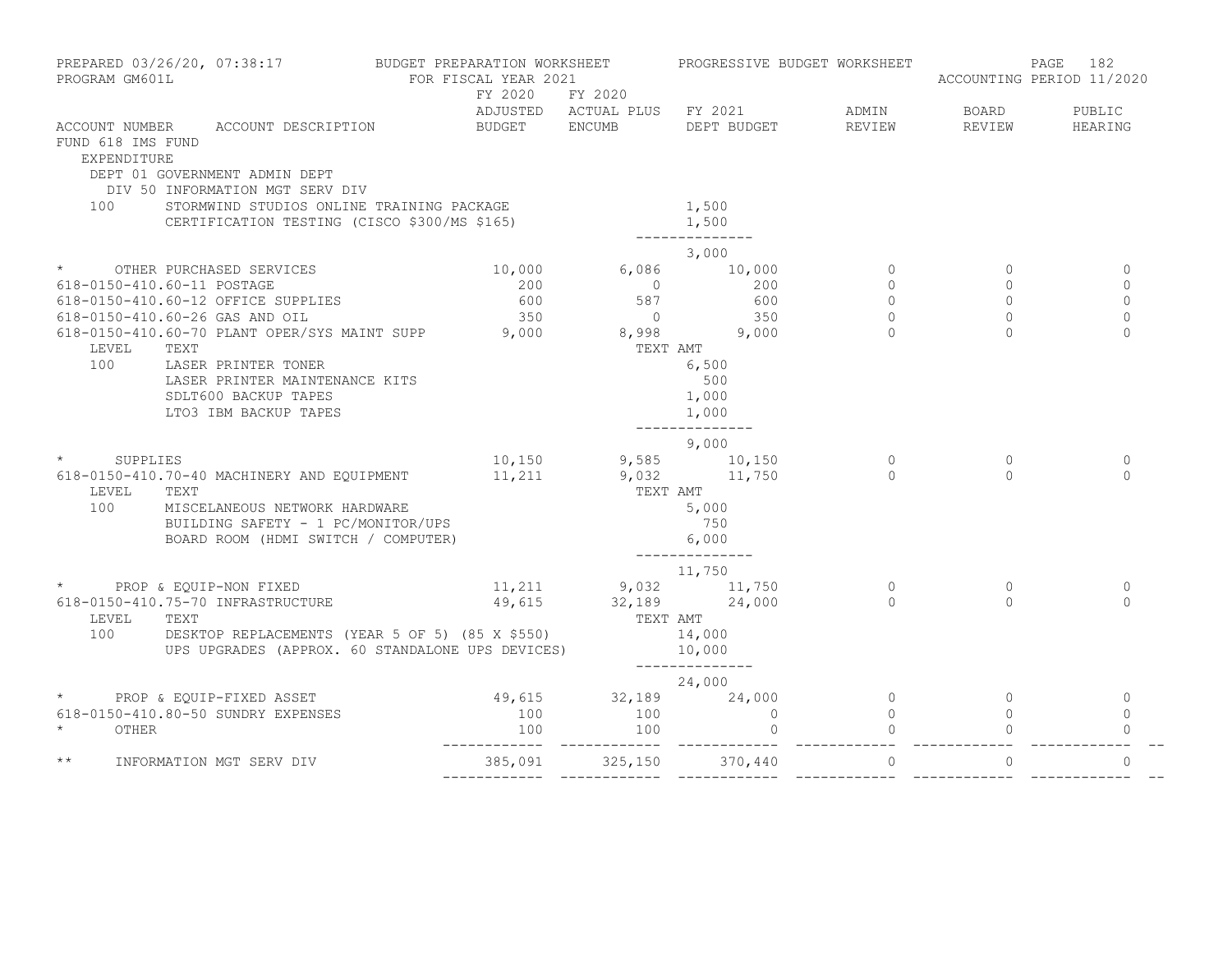|         | PREPARED 03/26/20, 07:38:17<br>PROGRAM GM601L |                                                                  | BUDGET PREPARATION WORKSHEET<br>FOR FISCAL YEAR 2021 |                        |             | PROGRESSIVE BUDGET WORKSHEET | ACCOUNTING PERIOD 11/2020 | 183<br>PAGE |
|---------|-----------------------------------------------|------------------------------------------------------------------|------------------------------------------------------|------------------------|-------------|------------------------------|---------------------------|-------------|
|         |                                               |                                                                  | FY 2020<br>ADJUSTED                                  | FY 2020<br>ACTUAL PLUS | FY 2021     | ADMIN                        | <b>BOARD</b>              | PUBLIC      |
|         | ACCOUNT NUMBER                                | ACCOUNT DESCRIPTION                                              | BUDGET                                               | ENCUMB                 | DEPT BUDGET | REVIEW                       | REVIEW                    | HEARING     |
|         | FUND 618 IMS FUND<br>EXPENDITURE              |                                                                  |                                                      |                        |             |                              |                           |             |
|         |                                               | DEPT 01 GOVERNMENT ADMIN DEPT<br>DIV 50 INFORMATION MGT SERV DIV |                                                      |                        |             |                              |                           |             |
| $***$   | GOVERNMENT ADMIN DEPT                         |                                                                  | 385,091                                              | 325,150                | 370,440     | 0                            | $\mathbf{0}$              |             |
| $***$ * | EXPENDITURE                                   |                                                                  | 385,091                                              | 325,150                | 370,440     | $\mathbf{0}$                 | $\circ$                   |             |
| *****   | IMS FUND                                      |                                                                  | 20,932                                               | 21,390                 | $61,463-$   |                              | $\Omega$                  |             |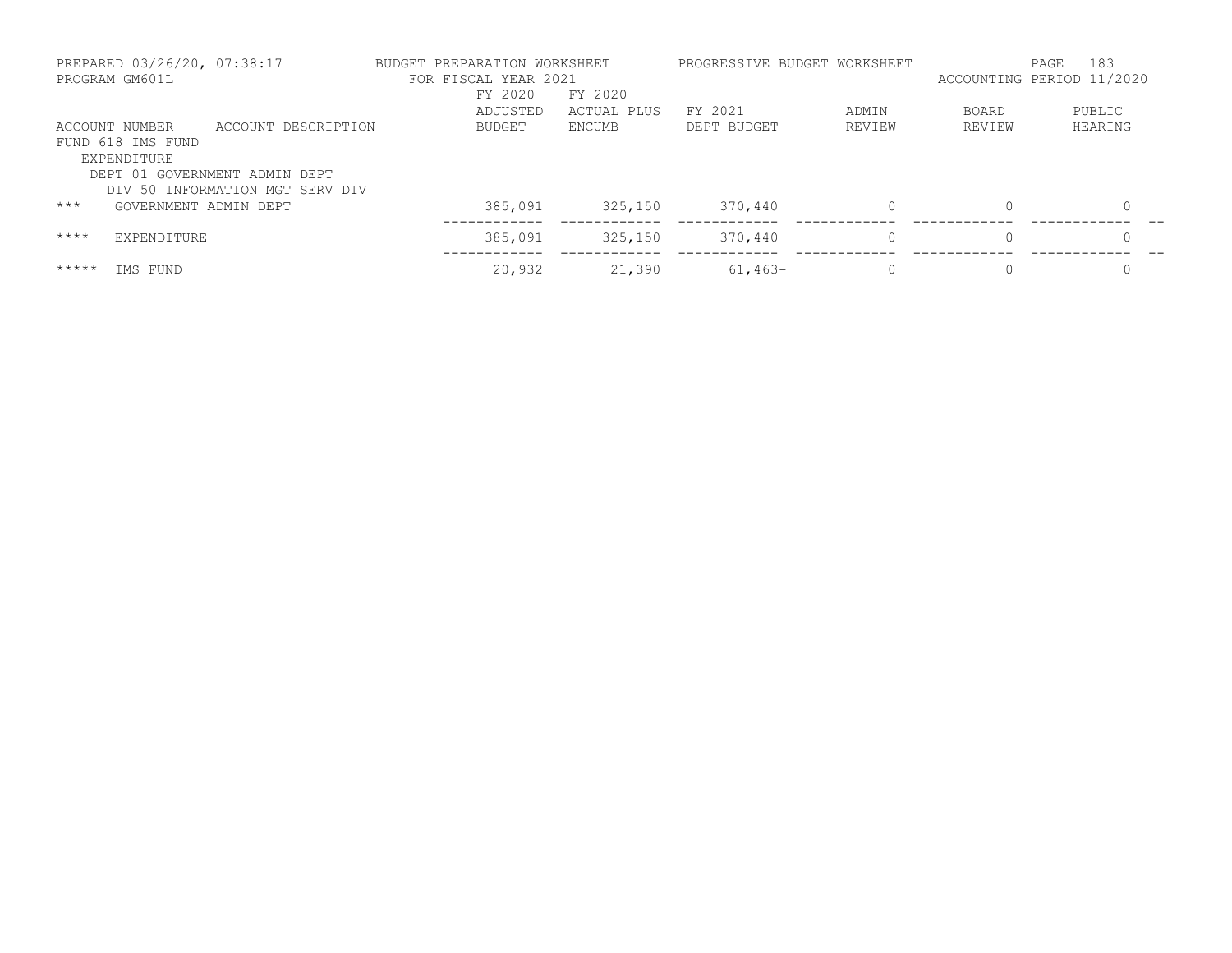|              | PREPARED 03/26/20, 07:38:17<br>PROGRAM GM601L |                                              | BUDGET PREPARATION WORKSHEET<br>FOR FISCAL YEAR 2021 |                        | PROGRESSIVE BUDGET WORKSHEET |          | 184<br>PAGE<br>ACCOUNTING PERIOD 11/2020 |         |
|--------------|-----------------------------------------------|----------------------------------------------|------------------------------------------------------|------------------------|------------------------------|----------|------------------------------------------|---------|
|              |                                               |                                              | FY 2020<br>ADJUSTED                                  | FY 2020<br>ACTUAL PLUS | FY 2021                      | ADMIN    | BOARD                                    | PUBLIC  |
|              | ACCOUNT NUMBER                                | ACCOUNT DESCRIPTION                          | BUDGET                                               | ENCUMB                 | DEPT BUDGET                  | REVIEW   | REVIEW                                   | HEARING |
|              | <b>REVENUE</b>                                | FUND 619 CENTRAL MAINTENANCE FUND            |                                                      |                        |                              |          |                                          |         |
|              |                                               | 619-0000-351.00-00 CHARGES FOR SERV-INTERNAL | $639,014-$                                           | $532,511-$             | $650,821-$                   |          |                                          |         |
|              |                                               |                                              | 639,014-                                             | 532,511-               | 650,821-                     |          |                                          |         |
|              |                                               | 619-0000-352.00-00 CHARGES FOR SERV-EXTERNAL | $15,000-$                                            |                        |                              |          |                                          |         |
|              |                                               |                                              | $15,000-$                                            |                        |                              |          |                                          |         |
|              |                                               | 619-0000-371.00-00 INTEREST INCOME           |                                                      | $12 -$                 |                              |          |                                          |         |
|              |                                               |                                              |                                                      | $12 -$                 |                              |          |                                          |         |
|              |                                               | 619-0000-381.00-00 OTHER REVENUE             |                                                      | $10,635-$              |                              |          |                                          |         |
|              |                                               |                                              |                                                      | $10,635-$              |                              |          |                                          |         |
| $\star\star$ |                                               | CENTRAL MAINTENANCE FUND                     | $654,014-$                                           | $543, 158 -$           | $650,821-$                   |          |                                          |         |
| $***$        |                                               | CENTRAL MAINTENANCE FUND                     | $654,014-$                                           | $543, 158 -$           | $650,821-$                   | $\Omega$ |                                          |         |
| $***$ *      | REVENUE                                       |                                              | $654,014-$                                           | 543,158-               | $650,821-$                   |          |                                          |         |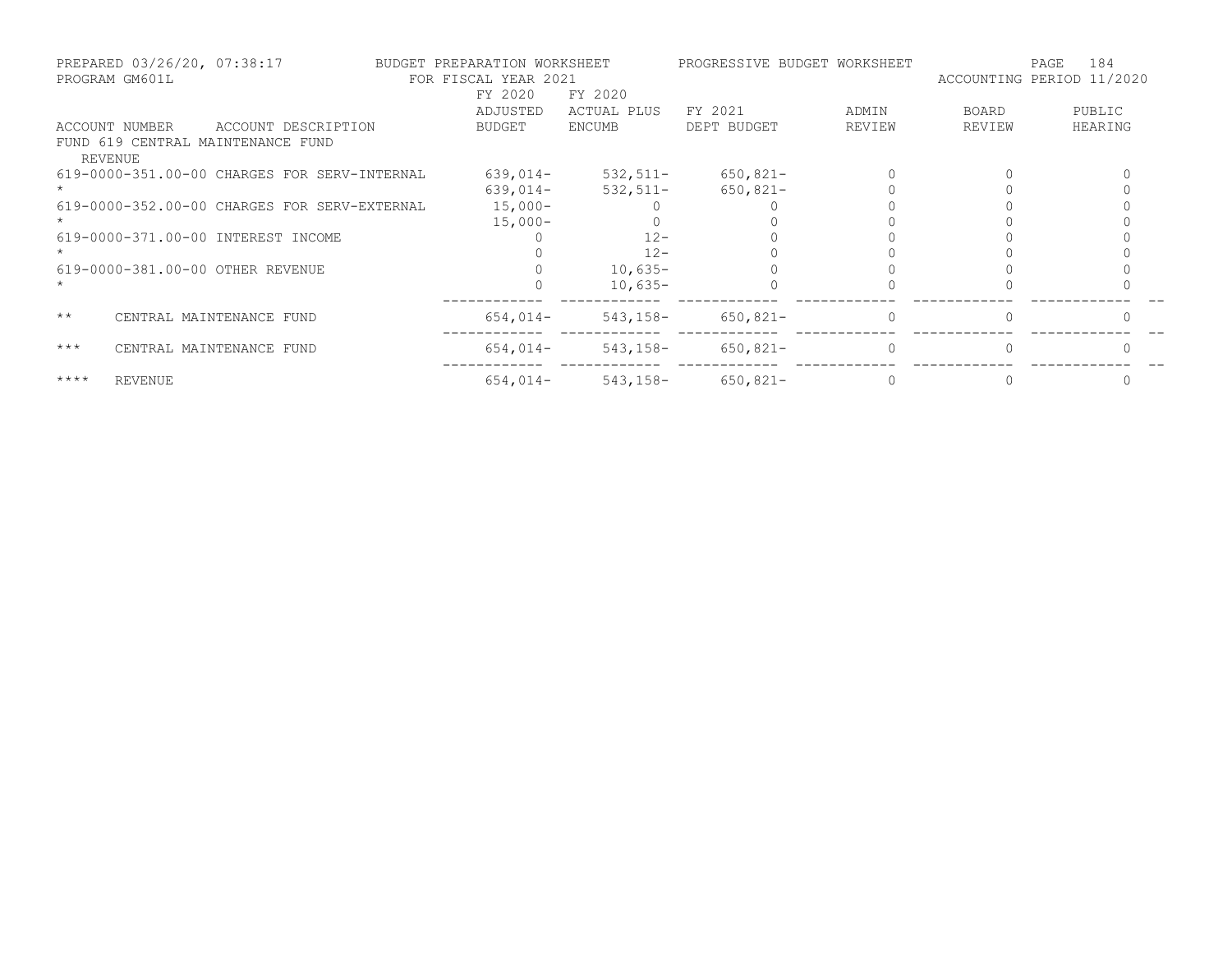| PROGRAM GM601L                          | PREPARED 03/26/20, 07:38:17                                                                                                                                           | BUDGET PREPARATION WORKSHEET<br>FOR FISCAL YEAR 2021 |                         | PROGRESSIVE BUDGET WORKSHEET                                                       |                     |                     | 185<br>PAGE<br>ACCOUNTING PERIOD 11/2020 |
|-----------------------------------------|-----------------------------------------------------------------------------------------------------------------------------------------------------------------------|------------------------------------------------------|-------------------------|------------------------------------------------------------------------------------|---------------------|---------------------|------------------------------------------|
|                                         |                                                                                                                                                                       |                                                      | FY 2020 FY 2020         | ADJUSTED ACTUAL PLUS FY 2021                                                       | ADMIN               | BOARD               | PUBLIC                                   |
| EXPENDITURE                             | ACCOUNT NUMBER ACCOUNT DESCRIPTION<br>FUND 619 CENTRAL MAINTENANCE FUND<br>DEPT 02 RECREATION DEPARTMENT<br>DIV 35 FLEET MAINTENANCE                                  | BUDGET ENCUMB                                        |                         | DEPT BUDGET                                                                        | REVIEW              | REVIEW              | HEARING                                  |
| LEVEL<br>100                            | 619-0235-410.10-10 REGULAR EMPLOYEE SALARIES 240,540 202,176 245,821<br>TEXT<br>LEAD MECHANIC<br>MECHANIC<br>MECHANIC<br>MECHANIC<br>HEALTH INS OPT-OUT<br>GIFT CARDS |                                                      |                         | TEXT AMT<br>70,179<br>55,897<br>60,463<br>57,282<br>1,750<br>250<br>______________ | $\overline{0}$      | $\circ$             | $\Omega$                                 |
| LEVEL<br>100                            | 619-0235-410.10-11 PERMANENT PART TIME SALAR<br>TEXT<br>MECHANIC PART-TIME                                                                                            | 25,378                                               |                         | 245,821<br>21,740 25,873<br>TEXT AMT<br>25,873                                     | $\circ$             | $\circ$             | $\Omega$                                 |
|                                         | 619-0235-410.10-30 OVERTIME SALARIES                                                                                                                                  |                                                      | $\overline{0}$          | --------------<br>25,873<br>43 0                                                   | $\overline{0}$      | $\circ$             | $\overline{0}$                           |
| LEVEL                                   | * PERSONNEL SERVICES<br>619-0235-410.20-10 GROUP INSURANCE<br>TEXT<br>100 MEDICAL INSURANCE<br>DENTAL INSURANCE                                                       | 40,730                                               | 265,918 223,959 271,694 | 33,562 43,963<br>TEXT AMT<br>42,833<br>1,130                                       | $\circ$<br>$\Omega$ | $\circ$<br>$\Omega$ | $\mathbf{0}$<br>$\Omega$                 |
| LEVEL<br>100                            | 619-0235-410.20-20 SOCIAL SECURITY<br>TEXT<br>7.65% OF SALARY                                                                                                         |                                                      | 20,343                  | --------------<br>43,963<br>16,475 20,785<br>TEXT AMT<br>20,785                    | $\Omega$            | $\Omega$            | $\Omega$                                 |
| 619-0235-410.20-30 IMRF<br>LEVEL<br>100 | TEXT<br>12.05% OF SALARY                                                                                                                                              | 28,320                                               |                         | ______________<br>20,785<br>22,876 32,739<br>TEXT AMT<br>32,739                    | $\overline{0}$      | $\mathbf{0}$        | $\mathbf 0$                              |
|                                         | 619-0235-410.20-50 UNEMPLOYMENT COMPENSATION                                                                                                                          | 1,000                                                |                         | ______________<br>32,739<br>988 1,175                                              | $\circ$             | $\circ$             | $\circ$                                  |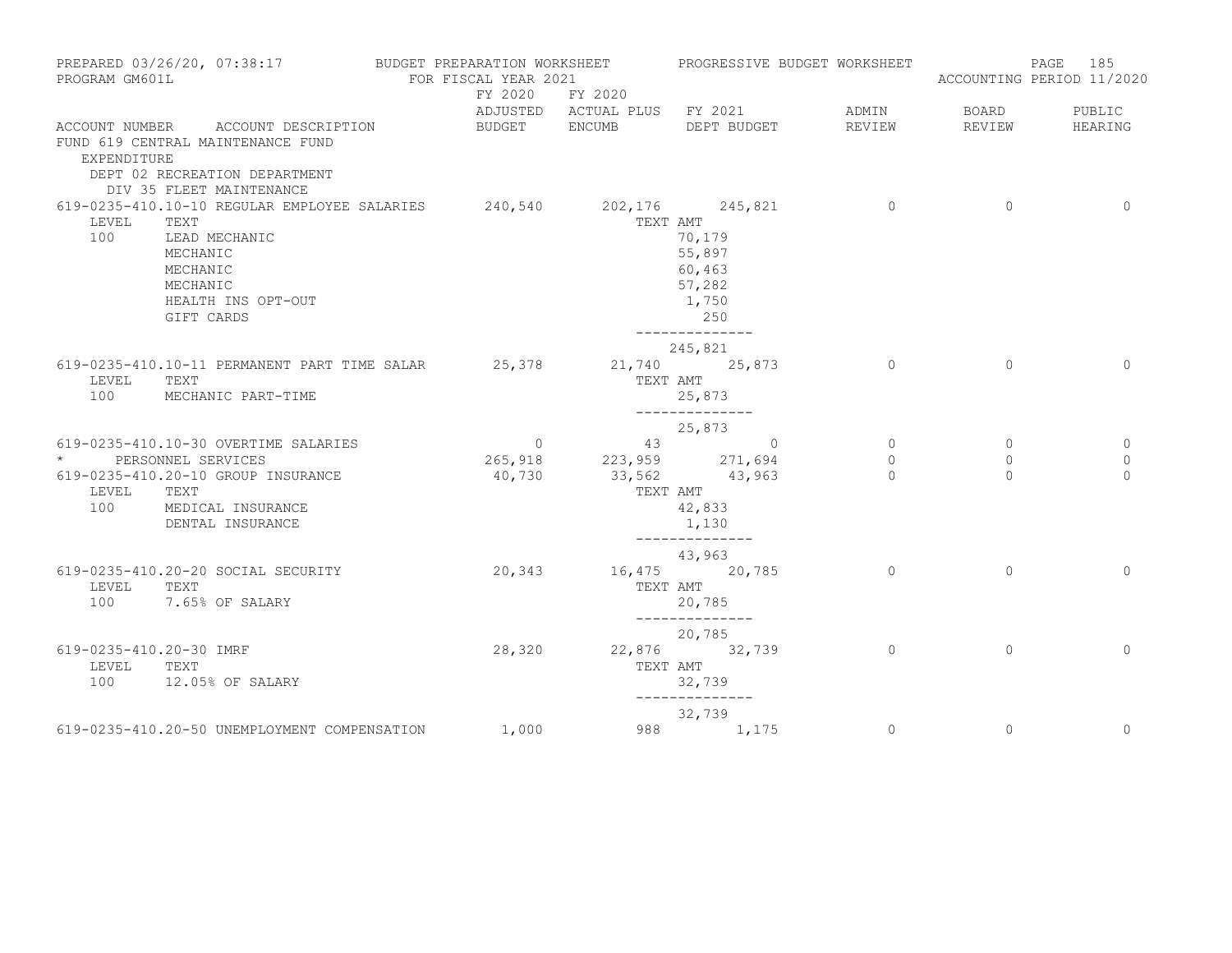| PREPARED 03/26/20, 07:38:17<br>PROGRAM GM601L |                                                                                                                                      | BUDGET PREPARATION WORKSHEET<br>FOR FISCAL YEAR 2021                              |                                                 |                              | PROGRESSIVE BUDGET WORKSHEET |                | PAGE<br>186<br>ACCOUNTING PERIOD 11/2020 |  |
|-----------------------------------------------|--------------------------------------------------------------------------------------------------------------------------------------|-----------------------------------------------------------------------------------|-------------------------------------------------|------------------------------|------------------------------|----------------|------------------------------------------|--|
|                                               |                                                                                                                                      |                                                                                   | FY 2020 FY 2020<br>ADJUSTED ACTUAL PLUS FY 2021 |                              | ADMIN                        | <b>BOARD</b>   | PUBLIC                                   |  |
| EXPENDITURE                                   | ACCOUNT NUMBER ACCOUNT DESCRIPTION<br>FUND 619 CENTRAL MAINTENANCE FUND<br>DEPT 02 RECREATION DEPARTMENT<br>DIV 35 FLEET MAINTENANCE | BUDGET ENCUMB                                                                     |                                                 | DEPT BUDGET                  | REVIEW                       | REVIEW         | HEARING                                  |  |
| * EMPLOYEE BENEFITS                           |                                                                                                                                      | 90,393                                                                            |                                                 | 73,901 98,662                | $\overline{0}$               | $\circ$        | 0                                        |  |
|                                               | 619-0235-410.30-30 TECHNICAL                                                                                                         | 1,500                                                                             | 268                                             | $\overline{0}$               | $\circ$                      | $\circ$        | 0                                        |  |
|                                               | 619-0235-410.30-40 ALLOCATED MIS COSTS                                                                                               |                                                                                   | 7,603 6,336 7,824                               |                              | $\circ$                      | $\circ$        | $\mathbf{0}$                             |  |
|                                               | * PURCH PROFESSIONAL SERV                                                                                                            | 9,103                                                                             |                                                 | 7,824                        | $\circ$                      | $\circledcirc$ | $\mathbb O$                              |  |
|                                               | 619-0235-410.40-10 UTILITY SERVICES                                                                                                  | 18,000                                                                            | 6,604                                           | 6,604 7,824<br>10,241 18,000 | $\Omega$                     | $\Omega$       | $\Omega$                                 |  |
| LEVEL                                         | TEXT                                                                                                                                 |                                                                                   |                                                 | TEXT AMT                     |                              |                |                                          |  |
| 100                                           | FY 20 YEAR END ESTIMATE                                                                                                              |                                                                                   |                                                 | 18,000<br>______________     |                              |                |                                          |  |
|                                               |                                                                                                                                      |                                                                                   |                                                 | 18,000                       |                              |                |                                          |  |
|                                               | 619-0235-410.40-31 REPAIR & MAINT-BUILDING                                                                                           | 3,000                                                                             |                                                 | 683 3,000                    | $\Omega$                     | $\Omega$       | $\Omega$                                 |  |
| LEVEL                                         | TEXT                                                                                                                                 |                                                                                   | TEXT AMT                                        |                              |                              |                |                                          |  |
| 100                                           | BAY DOOR PAINT                                                                                                                       |                                                                                   |                                                 | 1,500                        |                              |                |                                          |  |
|                                               | MISC                                                                                                                                 |                                                                                   |                                                 | 1,500<br>--------------      |                              |                |                                          |  |
|                                               |                                                                                                                                      |                                                                                   |                                                 | 3,000                        |                              |                |                                          |  |
|                                               | 619-0235-410.40-32 REPAIR & MAINT-EQUIP                                                                                              | 2,000                                                                             |                                                 | 358 2,000                    | $\Omega$                     | $\Omega$       | $\Omega$                                 |  |
| LEVEL                                         | TEXT                                                                                                                                 |                                                                                   |                                                 | TEXT AMT                     |                              |                |                                          |  |
| 100                                           | SHOP TOOLS                                                                                                                           |                                                                                   |                                                 | 2,000<br>--------------      |                              |                |                                          |  |
|                                               |                                                                                                                                      |                                                                                   |                                                 | 2,000                        |                              |                |                                          |  |
|                                               | 619-0235-410.40-33 REPAIR & MAINT-VEHICLE                                                                                            | $176,000$ $159,615$ $176,000$<br>199,000 $170,897$ 199,000<br>16,000 9,482 16,113 |                                                 |                              | $\circ$                      | $\circ$        | 0                                        |  |
| $\star$                                       | PURCHASED PROPERTY SERV                                                                                                              |                                                                                   |                                                 |                              | $\circ$                      | $\circ$        | $\mathbf 0$                              |  |
|                                               | 619-0235-410.50-10 INSURANCE                                                                                                         |                                                                                   |                                                 |                              | $\cap$                       | $\Omega$       | $\Omega$                                 |  |
| LEVEL                                         | TEXT                                                                                                                                 |                                                                                   |                                                 | TEXT AMT                     |                              |                |                                          |  |
| 100                                           | IPRF & GALLAGHER                                                                                                                     |                                                                                   |                                                 | 16,113<br>______________     |                              |                |                                          |  |
|                                               |                                                                                                                                      |                                                                                   |                                                 | 16,113                       |                              |                |                                          |  |
|                                               | 619-0235-410.50-20 COMMUNICATIONS                                                                                                    | 700                                                                               | $\overline{0}$                                  | $\overline{0}$               | $\mathbf{0}$                 | $\circ$        | 0                                        |  |
|                                               | 619-0235-410.50-40 TRAVEL                                                                                                            | 500                                                                               | $\overline{0}$                                  | 500                          | $\Omega$                     | $\Omega$       | $\Omega$                                 |  |
| LEVEL                                         | TEXT                                                                                                                                 |                                                                                   |                                                 | TEXT AMT                     |                              |                |                                          |  |
| 100                                           | EQUIPMENT SEMINARS                                                                                                                   |                                                                                   | 500                                             |                              |                              |                |                                          |  |
|                                               |                                                                                                                                      |                                                                                   |                                                 | 500                          |                              |                |                                          |  |
|                                               | 619-0235-410.50-51 EDUCATION AND TRAINING                                                                                            | 500                                                                               | $\circ$                                         | 500                          | $\circ$                      | $\circ$        | $\mathbf 0$                              |  |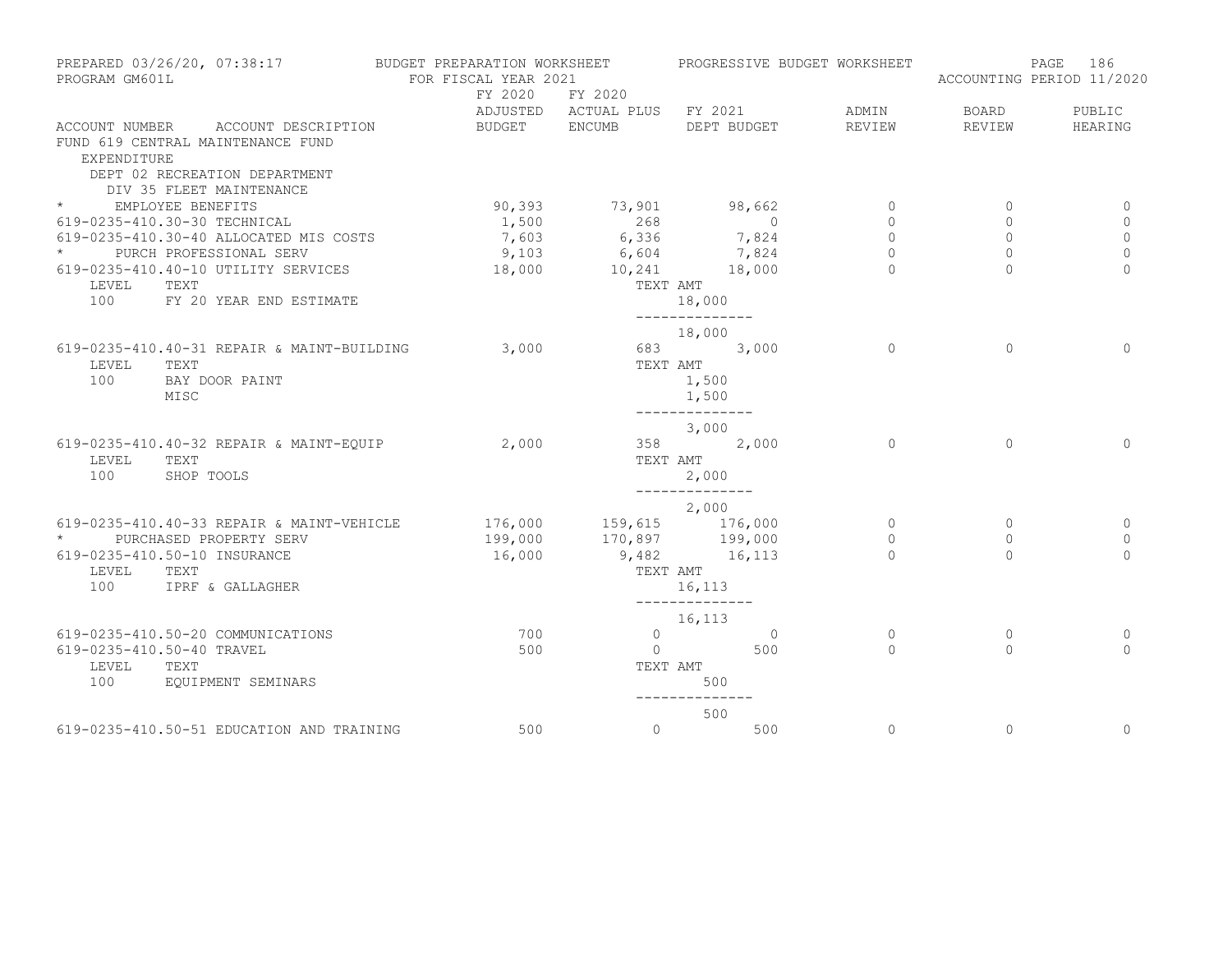| PREPARED 03/26/20, 07:38:17<br>PROGRAM GM601L                                |                                                                     | BUDGET PREPARATION WORKSHEET<br>FOR FISCAL YEAR 2021 |                         | PROGRESSIVE BUDGET WORKSHEET |                   |                        | 187<br>PAGE<br>ACCOUNTING PERIOD 11/2020 |  |
|------------------------------------------------------------------------------|---------------------------------------------------------------------|------------------------------------------------------|-------------------------|------------------------------|-------------------|------------------------|------------------------------------------|--|
|                                                                              |                                                                     | FY 2020                                              | FY 2020                 | ADJUSTED ACTUAL PLUS FY 2021 | ADMIN             | BOARD                  | PUBLIC                                   |  |
| FUND 619 CENTRAL MAINTENANCE FUND<br>EXPENDITURE<br>DIV 35 FLEET MAINTENANCE | ACCOUNT NUMBER ACCOUNT DESCRIPTION<br>DEPT 02 RECREATION DEPARTMENT | BUDGET ENCUMB                                        |                         | DEPT BUDGET                  | REVIEW            | REVIEW                 | HEARING                                  |  |
| LEVEL<br>TEXT<br>100                                                         | EQUIPMENT SEMINARS                                                  |                                                      | TEXT AMT                | 500<br>--------------        |                   |                        |                                          |  |
|                                                                              |                                                                     |                                                      |                         | 500                          |                   |                        |                                          |  |
| * OTHER PURCHASED SERVICES<br>619-0235-410.60-10 GENERAL<br>LEVEL<br>TEXT    |                                                                     | 4,000                                                | $17,700$ 9,482 17,113   | $1,086$ $4,000$<br>TEXT AMT  | $\circ$<br>$\cap$ | $\mathbf{0}$<br>$\cap$ | 0<br>$\Omega$                            |  |
| 100                                                                          | HAND SOAP, RAGS, FLOOR DRY, ETC                                     |                                                      |                         |                              |                   |                        |                                          |  |
|                                                                              |                                                                     |                                                      |                         | 4,000                        |                   |                        |                                          |  |
| 619-0235-410.60-11 POSTAGE                                                   |                                                                     | 250                                                  |                         | $5 \t 250$                   | $\circ$           | $\circ$                | 0                                        |  |
| 619-0235-410.60-12 OFFICE SUPPLIES                                           |                                                                     | 250                                                  | 145                     | 250                          | $\circ$           | $\circ$                | $\mathbf{0}$                             |  |
| 619-0235-410.60-26 GAS AND OIL                                               | 619-0235-410.60-13 BUILDING MAINT SUPPLIES                          | 150<br>18,000                                        | 66<br>4,958 18,000      | 150                          | $\circ$<br>$\cap$ | $\circ$<br>$\cap$      | $\mathbf{0}$<br>$\Omega$                 |  |
| LEVEL<br>TEXT                                                                |                                                                     |                                                      | TEXT AMT                |                              |                   |                        |                                          |  |
| 100                                                                          | ROUTINE OIL                                                         | 10,000                                               |                         |                              |                   |                        |                                          |  |
|                                                                              | SPECIALTY OIL                                                       |                                                      | 8,000                   |                              |                   |                        |                                          |  |
|                                                                              |                                                                     |                                                      |                         | --------------<br>18,000     |                   |                        |                                          |  |
|                                                                              | 619-0235-410.60-30 CLOTHING, UNIFORMS, ETC                          |                                                      | $5,400$ $2,450$ $5,400$ |                              | $\circ$           | $\circ$                | 0                                        |  |
| $\star$<br>SUPPLIES                                                          |                                                                     |                                                      | 28,050 8,710 28,050     |                              | $\circ$           | $\Omega$               | $\circ$                                  |  |
| LEVEL<br>TEXT                                                                | 619-0235-410.70-40 MACHINERY AND EQUIPMENT                          | 5,000                                                | TEXT AMT                | $0 \t 5,000$                 | $\Omega$          | $\Omega$               | $\Omega$                                 |  |
| 100                                                                          | TBD SHOP EQUIPMENT                                                  |                                                      |                         | 5,000                        |                   |                        |                                          |  |
|                                                                              |                                                                     |                                                      |                         | --------------<br>5,000      |                   |                        |                                          |  |
| 619-0235-410.70-91 SOFTWARE                                                  |                                                                     | 3,600                                                |                         | 3,059 3,600                  | $\overline{0}$    | $\Omega$               | $\Omega$                                 |  |
| LEVEL<br>TEXT<br>100                                                         | IDENTIFIX/SCAN TOOLS                                                |                                                      | TEXT AMT<br>3,600       |                              |                   |                        |                                          |  |
|                                                                              |                                                                     |                                                      |                         |                              |                   |                        |                                          |  |
| * PROP & EQUIP-NON FIXED                                                     |                                                                     |                                                      | 8,600 3,059             | 3,600<br>8,600               | 0                 | 0                      | 0                                        |  |
| 619-0235-410.80-50 SUNDRY EXPENSES                                           |                                                                     | 250                                                  | 250                     | $\mathbf{0}$                 | $\circ$           | $\mathbf{0}$           | 0                                        |  |
| $\star$ and $\star$<br>OTHER                                                 |                                                                     | 250                                                  | 250                     | $\mathbf{0}$                 | $\mathbf 0$       | $\Omega$               | $\overline{0}$                           |  |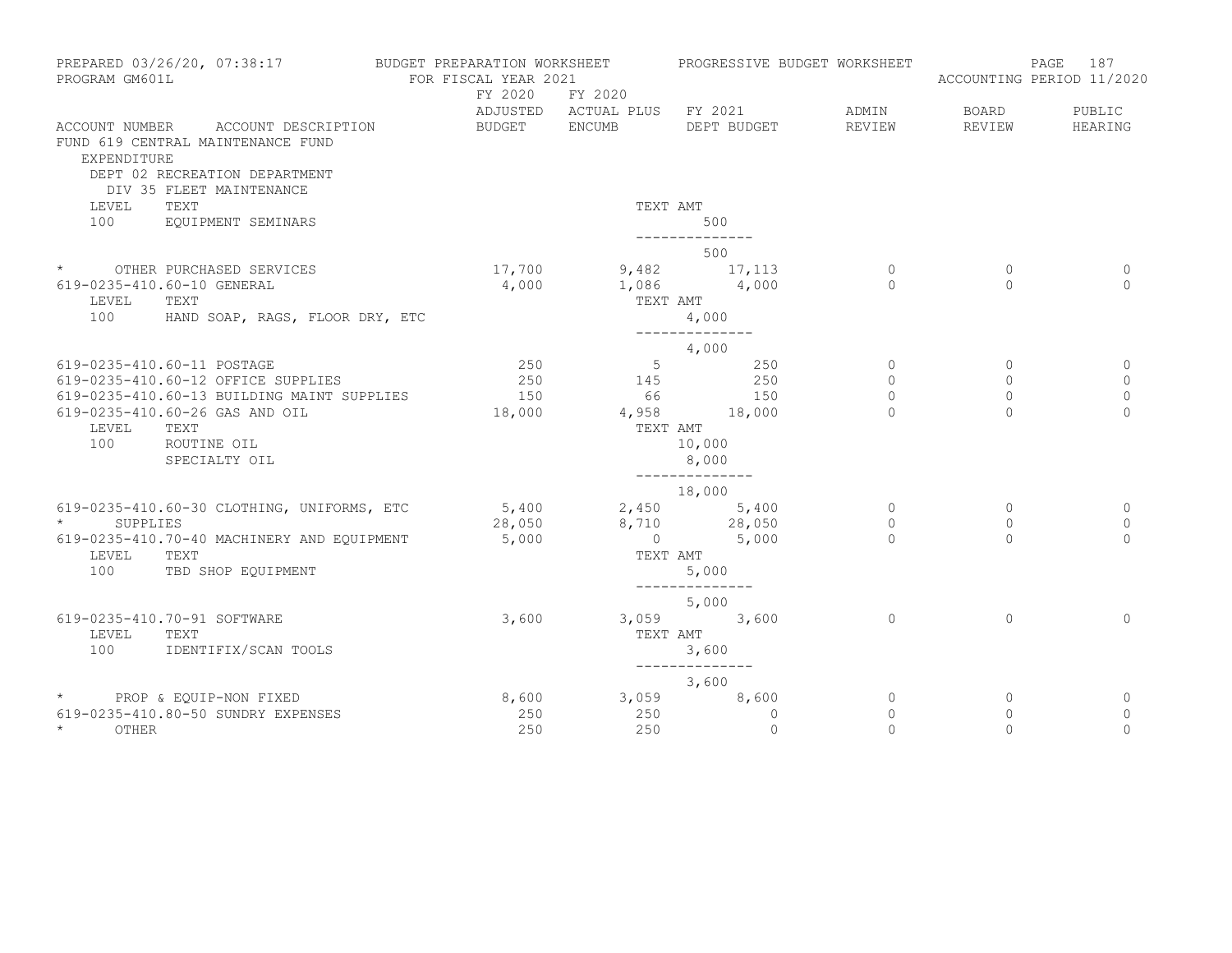|              | PREPARED 03/26/20, 07:38:17<br>PROGRAM GM601L |                                              | BUDGET PREPARATION WORKSHEET<br>FOR FISCAL YEAR 2021 |             |               | PROGRESSIVE BUDGET WORKSHEET |          | 188<br>PAGE<br>ACCOUNTING PERIOD 11/2020 |
|--------------|-----------------------------------------------|----------------------------------------------|------------------------------------------------------|-------------|---------------|------------------------------|----------|------------------------------------------|
|              |                                               |                                              | FY 2020                                              | FY 2020     |               |                              |          |                                          |
|              |                                               |                                              | ADJUSTED                                             | ACTUAL PLUS | FY 2021       | ADMIN                        | BOARD    | PUBLIC                                   |
|              | ACCOUNT NUMBER                                | ACCOUNT DESCRIPTION                          | BUDGET                                               | ENCUMB      | DEPT BUDGET   | REVIEW                       | REVIEW   | HEARING                                  |
|              |                                               | FUND 619 CENTRAL MAINTENANCE FUND            |                                                      |             |               |                              |          |                                          |
|              | EXPENDITURE                                   |                                              |                                                      |             |               |                              |          |                                          |
|              |                                               | DEPT 02 RECREATION DEPARTMENT                |                                                      |             |               |                              |          |                                          |
|              | DIV 35 FLEET MAINTENANCE                      |                                              |                                                      |             |               | $\Omega$                     |          | $\Omega$                                 |
|              | LEVEL<br>TEXT                                 | 619-0235-410.90-01 INTERGOVERNMENTAL-CORP FD | 20,000                                               | TEXT AMT    | 16,667 20,000 |                              | $\Omega$ |                                          |
| 100          |                                               | BUILDING RENT                                |                                                      |             | 20,000        |                              |          |                                          |
|              |                                               |                                              |                                                      |             |               |                              |          |                                          |
|              |                                               |                                              |                                                      |             | 20,000        |                              |          |                                          |
| $\star$      | INTERGOVERNMENTAL                             |                                              | 20,000                                               | 16,667      | 20,000        | $\Omega$                     | $\Omega$ | 0                                        |
| $\star\star$ | FLEET MAINTENANCE                             |                                              | 639,014                                              | 513,529     | 650,943       | $\Omega$                     | $\Omega$ |                                          |
| $***$        | RECREATION DEPARTMENT                         |                                              | 639,014                                              | 513,529     | 650,943       | $\Omega$                     | $\Omega$ | $\Omega$                                 |
|              |                                               |                                              |                                                      |             |               |                              |          |                                          |
| $***$ * * *  | EXPENDITURE                                   |                                              | 639,014                                              | 513,529     | 650,943       | $\Omega$                     | $\Omega$ | $\Omega$                                 |
| $******$     | CENTRAL MAINTENANCE FUND                      |                                              | $15,000-$                                            | 29,629-     | 122           | $\Omega$                     |          | $\Omega$                                 |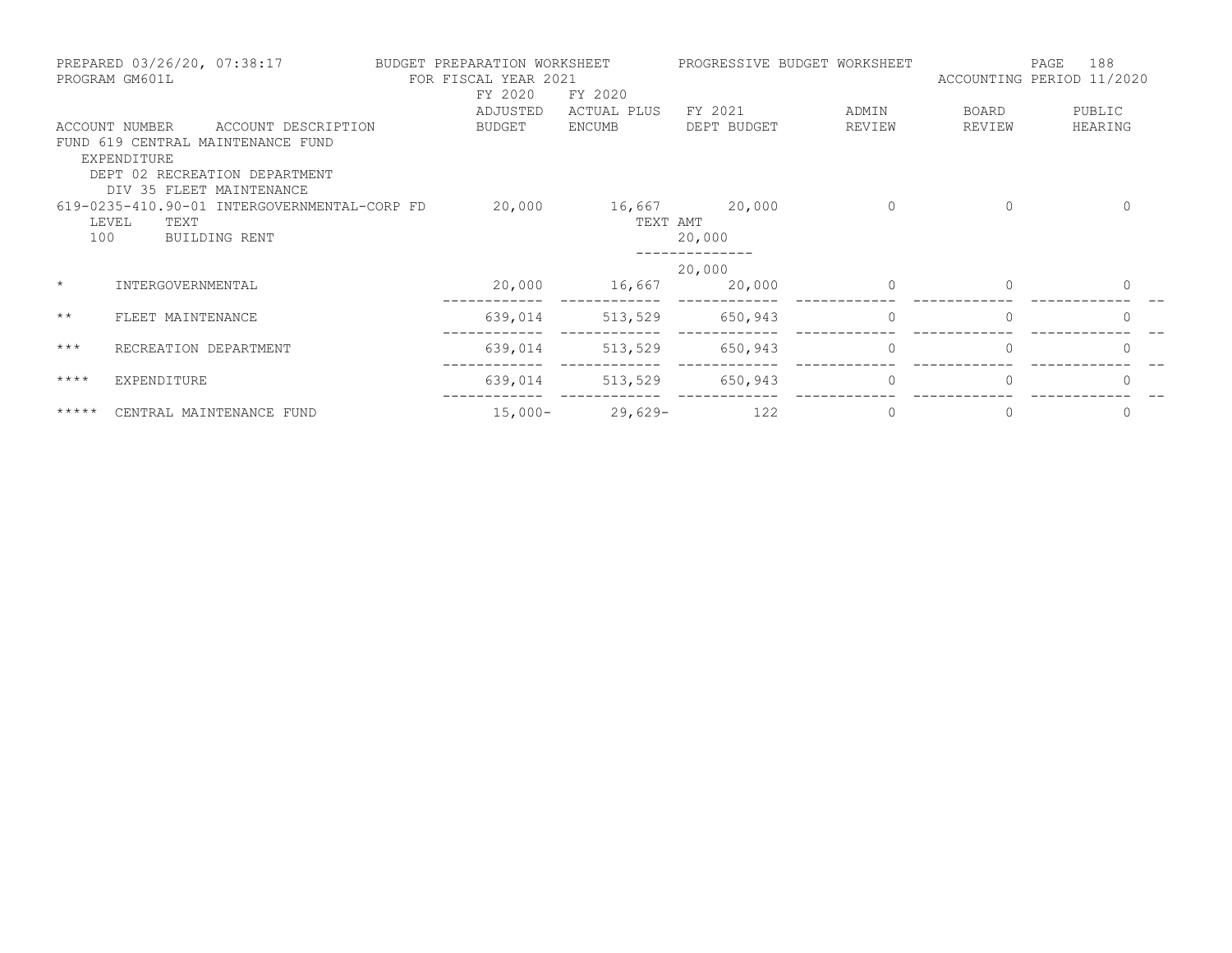| PREPARED 03/26/20, 07:38:17<br>PROGRAM GM601L |                               |                                                           | BUDGET PREPARATION WORKSHEET<br>FOR FISCAL YEAR 2021<br>FY 2020<br>FY 2020 |          |             |             | PROGRESSIVE BUDGET WORKSHEET | 189<br>PAGE<br>ACCOUNTING PERIOD 11/2020 |         |
|-----------------------------------------------|-------------------------------|-----------------------------------------------------------|----------------------------------------------------------------------------|----------|-------------|-------------|------------------------------|------------------------------------------|---------|
|                                               |                               |                                                           |                                                                            | ADJUSTED | ACTUAL PLUS | FY 2021     | ADMIN                        | BOARD                                    | PUBLIC  |
|                                               | ACCOUNT NUMBER<br>EXPENDITURE | ACCOUNT DESCRIPTION<br>FUND 620 INTERNAL BUILD MAINT FUND |                                                                            | BUDGET   | ENCUMB      | DEPT BUDGET | REVIEW                       | REVIEW                                   | HEARING |
|                                               | DEPT 11 PUBLIC WORKS          | DIV 60 INTERNAL BUILD MAINT DIV                           |                                                                            |          |             |             |                              |                                          |         |
|                                               |                               | 620-1160-410.70-30 IMPROV OTHER THAN BUILD                |                                                                            |          | 430         |             |                              |                                          |         |
| $\star$                                       | PROP & EQUIP-NON FIXED        |                                                           |                                                                            |          | 430         |             |                              |                                          |         |
| $\star\star$                                  |                               | INTERNAL BUILD MAINT DIV                                  |                                                                            |          | 430         | $\Omega$    |                              |                                          |         |
| $***$                                         | PUBLIC WORKS                  |                                                           |                                                                            |          | 430         | $\Omega$    | $\Omega$                     |                                          |         |
| $***$ * * *                                   | EXPENDITURE                   |                                                           |                                                                            |          | 430         |             |                              |                                          |         |
| *****                                         |                               | INTERNAL BUILD MAINT FUND                                 |                                                                            |          | 430         |             |                              |                                          |         |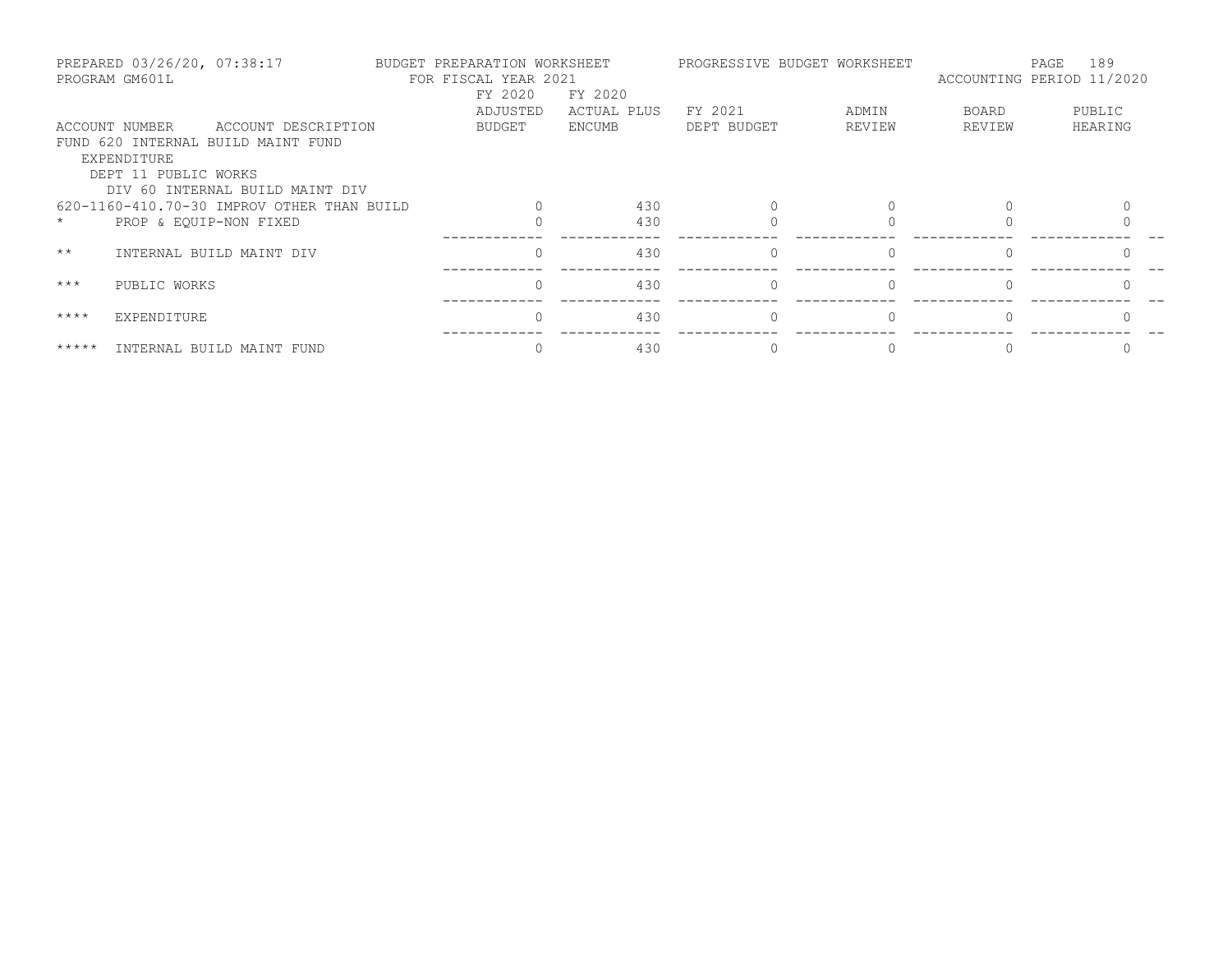| PREPARED 03/26/20, 07:38:17<br>PROGRAM GM601L |                                       |  | BUDGET PREPARATION WORKSHEET<br>FOR FISCAL YEAR 2021 |  |          | PROGRESSIVE BUDGET WORKSHEET |             | 190<br>PAGE<br>ACCOUNTING PERIOD 11/2020 |          |         |
|-----------------------------------------------|---------------------------------------|--|------------------------------------------------------|--|----------|------------------------------|-------------|------------------------------------------|----------|---------|
|                                               |                                       |  |                                                      |  | FY 2020  | FY 2020                      |             |                                          |          |         |
|                                               |                                       |  |                                                      |  | ADJUSTED | ACTUAL PLUS                  | FY 2021     | ADMIN                                    | BOARD    | PUBLIC  |
|                                               | ACCOUNT NUMBER                        |  | ACCOUNT DESCRIPTION                                  |  | BUDGET   | <b>ENCUMB</b>                | DEPT BUDGET | REVIEW                                   | REVIEW   | HEARING |
|                                               | FUND 721 FIREFIGHTER'S FUND           |  |                                                      |  |          |                              |             |                                          |          |         |
|                                               | REVENUE                               |  |                                                      |  |          |                              |             |                                          |          |         |
|                                               | 721-0000-314.60-00 FOREIGN FIRE INSUR |  |                                                      |  |          | $21,109-$                    | $21,000-$   |                                          |          |         |
|                                               | FOREIGN FIRE INSUR                    |  |                                                      |  |          | $21,109-$                    | $21,000-$   |                                          |          |         |
|                                               | 721-0000-371.00-00 INTEREST INCOME    |  |                                                      |  |          | $61 -$                       | $70-$       |                                          |          |         |
|                                               | FOREIGN FIRE INSUR                    |  |                                                      |  |          | $61 -$                       | $70 -$      |                                          |          |         |
|                                               | 721-0000-381.00-00 OTHER REVENUE      |  |                                                      |  |          | 566                          |             |                                          |          |         |
| $\star$                                       | FOREIGN FIRE INSUR                    |  |                                                      |  |          | 566                          |             |                                          |          |         |
| $\star\star$                                  | FIREFIGHTER'S FUND                    |  |                                                      |  | $\Omega$ | $20,604-$                    | $21,070-$   | $\circ$                                  | $\Omega$ |         |
| $***$                                         | FIREFIGHTER'S FUND                    |  |                                                      |  | $\Omega$ | $20,604-$                    | $21,070-$   | $\Omega$                                 |          |         |
| $***$ * * *                                   | REVENUE                               |  |                                                      |  |          | $20,604-$                    | $21,070-$   |                                          |          |         |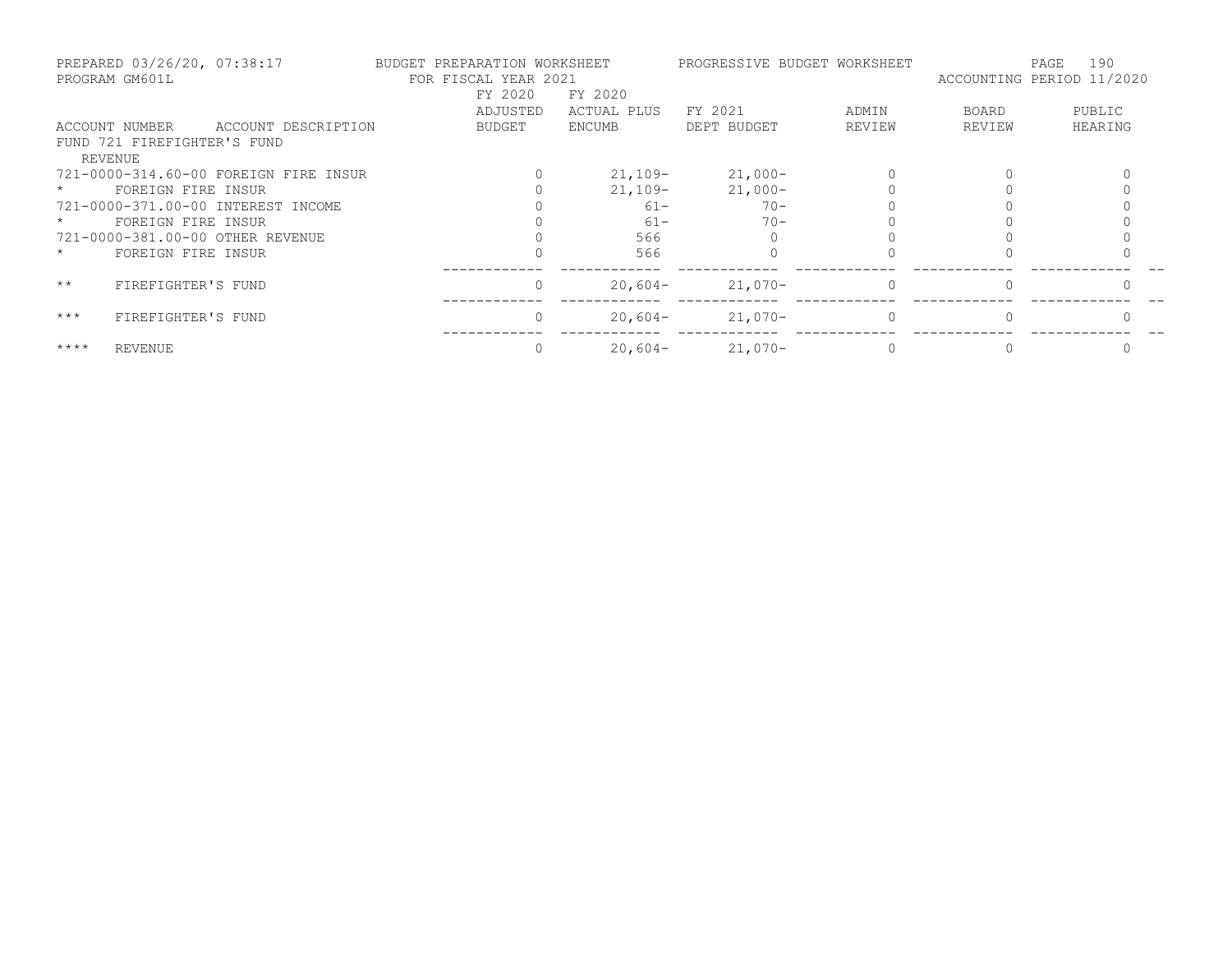| PREPARED 03/26/20, 07:38:17<br>PROGRAM GM601L |                                               |                                             | BUDGET PREPARATION WORKSHEET<br>FOR FISCAL YEAR 2021 |                |             |             | PROGRESSIVE BUDGET WORKSHEET | 191<br>PAGE<br>ACCOUNTING PERIOD 11/2020 |          |  |
|-----------------------------------------------|-----------------------------------------------|---------------------------------------------|------------------------------------------------------|----------------|-------------|-------------|------------------------------|------------------------------------------|----------|--|
|                                               |                                               |                                             |                                                      | FY 2020        | FY 2020     |             |                              |                                          |          |  |
|                                               |                                               |                                             |                                                      | ADJUSTED       | ACTUAL PLUS | FY 2021     | ADMIN                        | BOARD                                    | PUBLIC   |  |
|                                               | ACCOUNT NUMBER<br>FUND 721 FIREFIGHTER'S FUND | ACCOUNT DESCRIPTION                         |                                                      | BUDGET         | ENCUMB      | DEPT BUDGET | REVIEW                       | REVIEW                                   | HEARING  |  |
|                                               | EXPENDITURE<br>DEPT 07 FIRE DEPARTMENT        | DIV 10 FIRE ADMIN DIVISION                  |                                                      |                |             |             |                              |                                          |          |  |
|                                               |                                               | 721-0710-420.60-30 CLOTHING, UNIFORMS, ETC. |                                                      |                | 9,244       | 5,000       |                              |                                          |          |  |
| $\star$                                       | SUPPLIES                                      |                                             |                                                      |                | 9,244       | 5,000       |                              |                                          |          |  |
| $\star\star$                                  | FIRE ADMIN DIVISION                           |                                             |                                                      | 0              | 9,244       | 5,000       | $\circ$                      | $\mathbf{0}$                             | $\Omega$ |  |
| $***$                                         | FIRE DEPARTMENT                               |                                             |                                                      | $\overline{0}$ | 9,244       | 5,000       | $\circ$                      | $\Omega$                                 | $\Omega$ |  |
| $***$ * * *                                   | EXPENDITURE                                   |                                             |                                                      | $\Omega$       | 9,244       | 5,000       | $\Omega$                     |                                          |          |  |
| $***$ * * * *                                 | FIREFIGHTER'S FUND                            |                                             |                                                      |                | $11,360-$   | $16,070-$   |                              |                                          |          |  |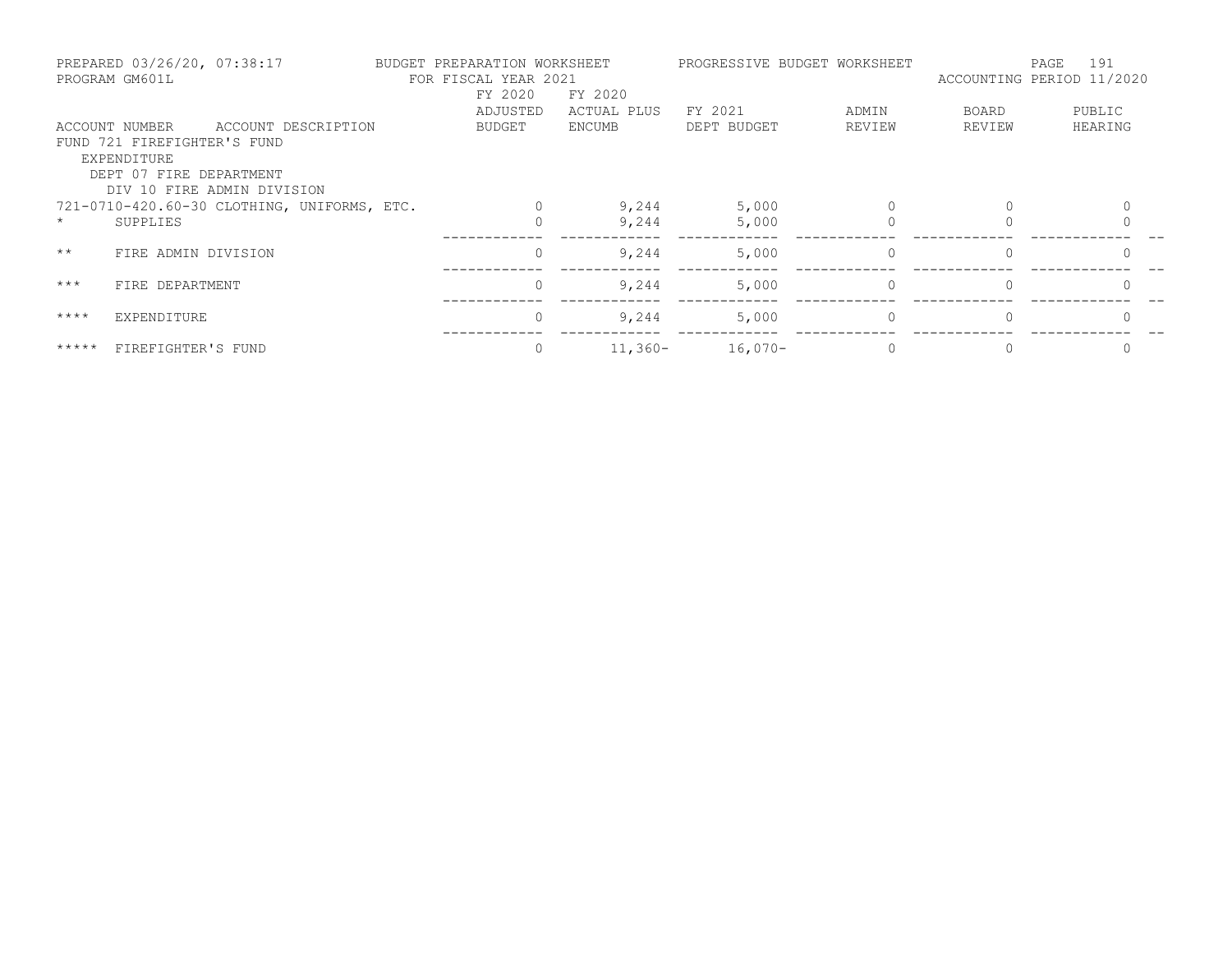| PREPARED 03/26/20, 07:38:17<br>PROGRAM GM601L |                         | BUDGET PREPARATION WORKSHEET<br>FOR FISCAL YEAR 2021 |               | PROGRESSIVE BUDGET WORKSHEET |             | 192<br>PAGE<br>ACCOUNTING PERIOD 11/2020 |              |         |
|-----------------------------------------------|-------------------------|------------------------------------------------------|---------------|------------------------------|-------------|------------------------------------------|--------------|---------|
|                                               |                         |                                                      | FY 2020       | FY 2020                      |             |                                          |              |         |
|                                               |                         |                                                      | ADJUSTED      | ACTUAL PLUS                  | FY 2021     | ADMIN                                    | <b>BOARD</b> | PUBLIC  |
|                                               | ACCOUNT NUMBER          | ACCOUNT DESCRIPTION                                  | <b>BUDGET</b> | <b>ENCUMB</b>                | DEPT BUDGET | REVIEW                                   | REVIEW       | HEARING |
|                                               | FUND 722 POLICE PENSION |                                                      |               |                              |             |                                          |              |         |
|                                               | REVENUE                 |                                                      |               |                              |             |                                          |              |         |
|                                               |                         | 722-0000-335.21-00 REPLACEMENT TAX                   | $21,000-$     | 17,811                       | $22,500-$   |                                          |              |         |
|                                               | REPLACEMENT TAX         |                                                      | $21,000-$     | 17,811                       | $22,500-$   |                                          |              |         |
|                                               |                         | 722-0000-371.00-00 INTEREST INCOME                   | $600,000 -$   |                              | $600,000 -$ |                                          |              |         |
|                                               | REPLACEMENT TAX         |                                                      | $600,000 -$   |                              | $600,000 -$ |                                          |              |         |
|                                               |                         | 722-0000-381.10-00 PARTICIPANT CONTRIB               | $225,000-$    |                              | $225,000-$  |                                          |              |         |
| $\star$                                       | PARTICIPANT CONTRIB     |                                                      | $225,000-$    |                              | $225,000-$  |                                          |              |         |
| $\star\star$                                  | POLICE PENSION          |                                                      | $846,000-$    | 17,811                       | $847,500-$  | $\mathbf{0}$                             |              |         |
| $***$                                         | POLICE PENSION          |                                                      | $846,000-$    | 17,811                       | $847,500-$  | $\Omega$                                 |              |         |
| $***$ *                                       | <b>REVENUE</b>          |                                                      | $846,000-$    | 17,811                       | $847,500-$  |                                          |              |         |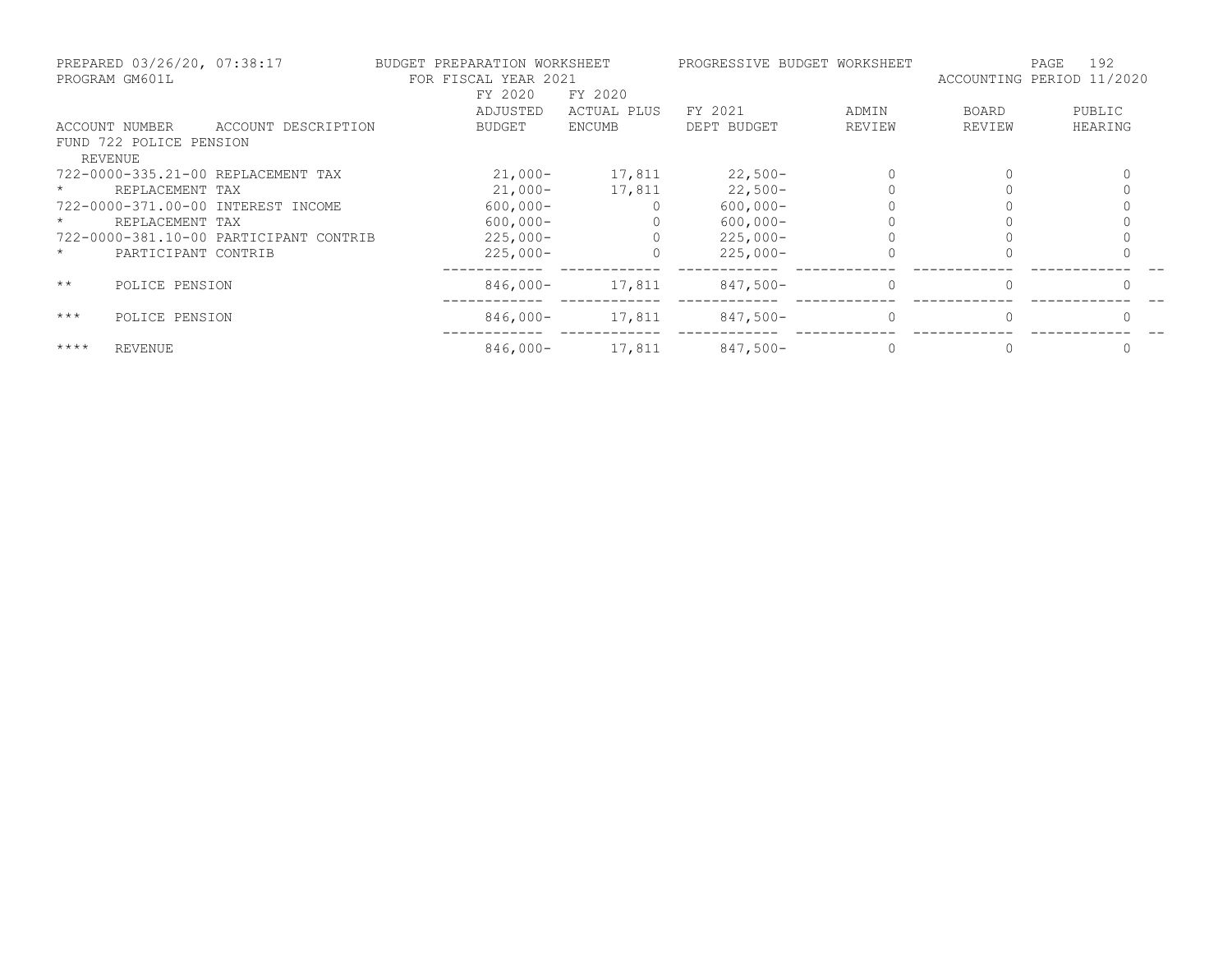| PROGRAM GM601L                                | PREPARED 03/26/20, 07:38:17 BUDGET PREPARATION WORKSHEET | FOR FISCAL YEAR 2021                                                                                                                                    |          | PROGRESSIVE BUDGET WORKSHEET                                                                                                                       |                |                | 193<br>PAGE<br>ACCOUNTING PERIOD 11/2020 |
|-----------------------------------------------|----------------------------------------------------------|---------------------------------------------------------------------------------------------------------------------------------------------------------|----------|----------------------------------------------------------------------------------------------------------------------------------------------------|----------------|----------------|------------------------------------------|
|                                               |                                                          | FY 2020 FY 2020                                                                                                                                         |          |                                                                                                                                                    |                |                |                                          |
|                                               |                                                          |                                                                                                                                                         |          | ADJUSTED ACTUAL PLUS FY 2021                                                                                                                       | ADMIN          | <b>BOARD</b>   | PUBLIC                                   |
|                                               | ACCOUNT NUMBER ACCOUNT DESCRIPTION                       | BUDGET ENCUMB                                                                                                                                           |          | DEPT BUDGET                                                                                                                                        | REVIEW         | REVIEW         | HEARING                                  |
| FUND 722 POLICE PENSION<br><b>EXPENDITURE</b> |                                                          |                                                                                                                                                         |          |                                                                                                                                                    |                |                |                                          |
|                                               | DEPT 01 GOVERNMENT ADMIN DEPT                            |                                                                                                                                                         |          |                                                                                                                                                    |                |                |                                          |
|                                               | DIV 60 GENERAL GOV'T ACTIV DIV                           |                                                                                                                                                         |          |                                                                                                                                                    |                |                |                                          |
|                                               | 722-0160-410.20-91 DISABILITY BENEFITS                   | 277,100                                                                                                                                                 |          |                                                                                                                                                    | $\circ$        | $\mathbf{0}$   | $\Omega$                                 |
|                                               | 722-0160-410.20-93 RETIREMENT BENEFITS                   | $\begin{array}{cccc} 277,100 & 0 & 275,000 \\ 1,020,340 & 0 & 1,050,000 \\ 175,200 & 0 & 176,000 \\ 1,472,640 & 0 & 1,501,000 \end{array}$<br>1,020,340 |          |                                                                                                                                                    | $\circ$        | $\circ$        | $\mathbf{0}$                             |
|                                               | 722-0160-410.20-95 WIDOW'S BENEFITS                      |                                                                                                                                                         |          |                                                                                                                                                    | $\mathbf 0$    | 0              | 0                                        |
| $\star$                                       | EMPLOYEE BENEFITS                                        |                                                                                                                                                         |          |                                                                                                                                                    | $\circ$        | $\Omega$       | $\circ$                                  |
| 722-0160-410.30-22 LEGAL                      |                                                          | 5,000                                                                                                                                                   |          |                                                                                                                                                    | $\overline{0}$ | $\Omega$       | $\mathbf 0$                              |
|                                               |                                                          |                                                                                                                                                         |          | $\begin{array}{ccccccccc} 5,000 & & & & 0 & & 6,000 \ 2,787 & & & 2,594 & & 2,787 \ 5,000 & & & 0 & & 5,000 \ 2,000 & & & 0 & & 5,000 \end{array}$ | $\circ$        | $\circ$        | $\mathbf 0$                              |
|                                               | 722-0160-410.30-23 AUDIT<br>722-0160-410.30-25 ACTUARIAL |                                                                                                                                                         |          |                                                                                                                                                    | $\overline{0}$ | $\circ$        | $\mathsf{O}\xspace$                      |
|                                               | 722-0160-410.30-26 MEDICAL                               | 2,000                                                                                                                                                   |          | 5,000                                                                                                                                              | $\circ$        | $\mathsf{O}$   | $\overline{0}$                           |
| 722-0160-410.30-29 OTHER                      |                                                          | 93,125                                                                                                                                                  |          | $0 \t 95,000$                                                                                                                                      | $\Omega$       | $\Omega$       | $\Omega$                                 |
| LEVEL                                         | TEXT                                                     |                                                                                                                                                         | TEXT AMT |                                                                                                                                                    |                |                |                                          |
|                                               | 100 INVESTMENT MANAGEMENT FEE AND STATE COMPLIANCE FEE   |                                                                                                                                                         |          | 70,000                                                                                                                                             |                |                |                                          |
|                                               | LAUTERBACH & AMEN SERVICES                               |                                                                                                                                                         |          | 25,000                                                                                                                                             |                |                |                                          |
|                                               |                                                          |                                                                                                                                                         |          | --------------                                                                                                                                     |                |                |                                          |
|                                               |                                                          |                                                                                                                                                         |          | 95,000                                                                                                                                             |                |                |                                          |
|                                               | * PURCH PROFESSIONAL SERV                                | 107,912 2,594 113,787                                                                                                                                   |          |                                                                                                                                                    | $\circ$        | $\overline{0}$ | $\Omega$                                 |
|                                               | 722-0160-410.50-10 INSURANCE                             | 2,600                                                                                                                                                   |          |                                                                                                                                                    | $\overline{0}$ | $\Omega$       | $\mathbf{0}$                             |
| 722-0160-410.50-40 TRAVEL                     |                                                          | 5,000                                                                                                                                                   |          | $\begin{array}{ccc} 0 & \quad & 3\,,\,0\,0 \ 0 & \quad & 5\,,\,0\,0 \end{array}$                                                                   | $\Omega$       | $\cap$         | $\Omega$                                 |
| LEVEL                                         | TEXT                                                     |                                                                                                                                                         |          | TEXT AMT                                                                                                                                           |                |                |                                          |
| 100                                           | IPPFA ANNUAL CONFERENCE AND TRAINING                     |                                                                                                                                                         |          | 5,000                                                                                                                                              |                |                |                                          |
|                                               |                                                          |                                                                                                                                                         |          | --------------                                                                                                                                     |                |                |                                          |
|                                               |                                                          |                                                                                                                                                         |          | 5,000                                                                                                                                              |                |                |                                          |
|                                               | 722-0160-410.50-52 CONFERENCE AND MEETING                | 2,000                                                                                                                                                   |          | $0 \t 2,000$                                                                                                                                       | $\bigcap$      | $\Omega$       | $\Omega$                                 |
| LEVEL                                         | TEXT                                                     |                                                                                                                                                         |          | TEXT AMT                                                                                                                                           |                |                |                                          |
| 100                                           | ANNUAL CONFERENCE AND OTHER CONFERENCE FEES              |                                                                                                                                                         |          | 2,000                                                                                                                                              |                |                |                                          |
|                                               |                                                          |                                                                                                                                                         |          | ______________                                                                                                                                     |                |                |                                          |
|                                               |                                                          |                                                                                                                                                         |          | 2,000                                                                                                                                              |                |                |                                          |
|                                               | 722-0160-410.50-60 DUES & PROF PUBLICATIONS              | 1,000                                                                                                                                                   |          | $\frac{2}{1,000}$                                                                                                                                  | $\Omega$       | $\Omega$       | $\Omega$                                 |
| LEVEL                                         | TEXT                                                     |                                                                                                                                                         |          | TEXT AMT                                                                                                                                           |                |                |                                          |
| 100                                           | IPPFA DUES                                               |                                                                                                                                                         |          | 1,000                                                                                                                                              |                |                |                                          |
|                                               |                                                          |                                                                                                                                                         |          | --------------                                                                                                                                     |                |                |                                          |
|                                               |                                                          |                                                                                                                                                         |          | 1,000                                                                                                                                              |                |                |                                          |
| 722-0160-410.50-90 OTHER                      |                                                          | 500                                                                                                                                                     |          | $0 \qquad \qquad 500$                                                                                                                              | $\overline{0}$ | $\circ$        | 0                                        |
| LEVEL                                         | TEXT                                                     |                                                                                                                                                         |          | TEXT AMT                                                                                                                                           |                |                |                                          |
| 100                                           | MISC PROFESSIONAL FEES                                   |                                                                                                                                                         |          | 50                                                                                                                                                 |                |                |                                          |
|                                               |                                                          |                                                                                                                                                         |          | --------------                                                                                                                                     |                |                |                                          |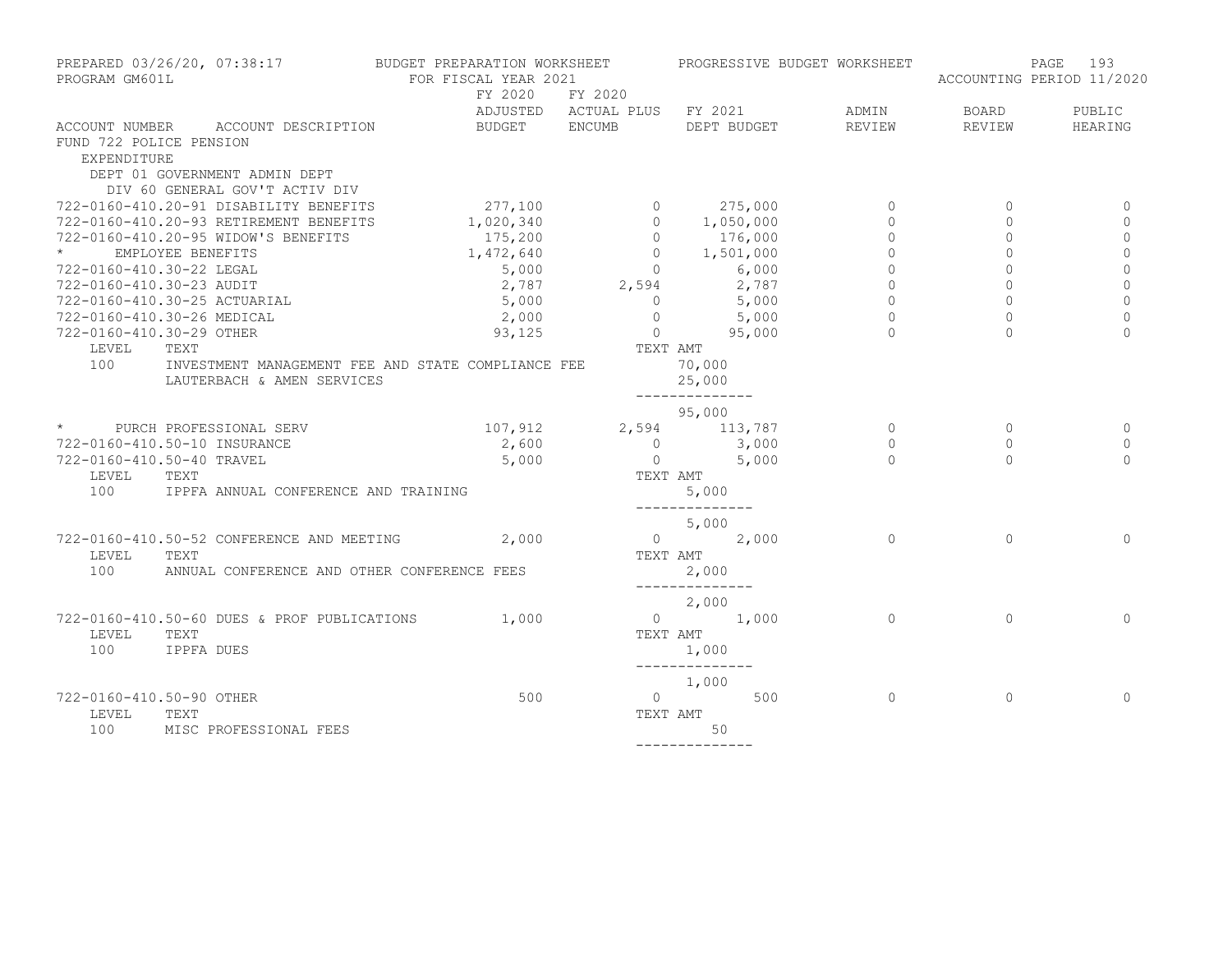| PREPARED 03/26/20, 07:38:17<br>PROGRAM GM601L                |                                                                                                                                                    | BUDGET PREPARATION WORKSHEET<br>FOR FISCAL YEAR 2021<br>FY 2020<br>FY 2020 |                       | PROGRESSIVE BUDGET WORKSHEET |                 | 194<br>PAGE<br>ACCOUNTING PERIOD 11/2020 |                   |  |
|--------------------------------------------------------------|----------------------------------------------------------------------------------------------------------------------------------------------------|----------------------------------------------------------------------------|-----------------------|------------------------------|-----------------|------------------------------------------|-------------------|--|
|                                                              | ACCOUNT DESCRIPTION<br>ACCOUNT NUMBER<br>FUND 722 POLICE PENSION<br>EXPENDITURE<br>DEPT 01 GOVERNMENT ADMIN DEPT<br>DIV 60 GENERAL GOV'T ACTIV DIV | ADJUSTED<br>BUDGET                                                         | ACTUAL PLUS<br>ENCUMB | FY 2021<br>DEPT BUDGET       | ADMIN<br>REVIEW | BOARD<br>REVIEW                          | PUBLIC<br>HEARING |  |
|                                                              |                                                                                                                                                    |                                                                            |                       | 50                           |                 |                                          |                   |  |
| $\star$                                                      | OTHER PURCHASED SERVICES                                                                                                                           | 11,100                                                                     | $\Omega$              | 11,500                       | $\circ$         | $\circ$                                  | $\mathbf{0}$      |  |
|                                                              | 722-0160-410.80-31 PRINCIPAL REPAYMENTS                                                                                                            | 50,000                                                                     | $\Omega$              | 50,000                       | $\bigcap$       | $\Omega$                                 | $\Omega$          |  |
| LEVEL<br>TEXT<br>100<br>ANY POSSIBLE PARTICIPANT WITHDRAWALS |                                                                                                                                                    |                                                                            | TEXT AMT<br>50,000    |                              |                 |                                          |                   |  |
|                                                              |                                                                                                                                                    |                                                                            |                       | 50,000                       |                 |                                          |                   |  |
| $\star$                                                      | OTHER                                                                                                                                              | 50,000                                                                     |                       | 50,000                       | $\Omega$        | 0                                        | 0                 |  |
| $\star\star$                                                 | GENERAL GOV'T ACTIV DIV                                                                                                                            | 1,641,652                                                                  |                       | 2,594 1,676,287              | 0               | $\mathbf{0}$                             | 0                 |  |
| $***$                                                        | GOVERNMENT ADMIN DEPT                                                                                                                              | 1,641,652                                                                  | 2,594                 | 1,676,287                    | 0               | 0                                        | 0                 |  |
| $***$ *                                                      | EXPENDITURE                                                                                                                                        | 1,641,652                                                                  |                       | 2,594 1,676,287              | 0               | 0                                        | 0                 |  |
| $***$ * * * *                                                | POLICE PENSION                                                                                                                                     | 795,652                                                                    | 20,405                | 828,787                      | $\circ$         | 0                                        | $\Omega$          |  |